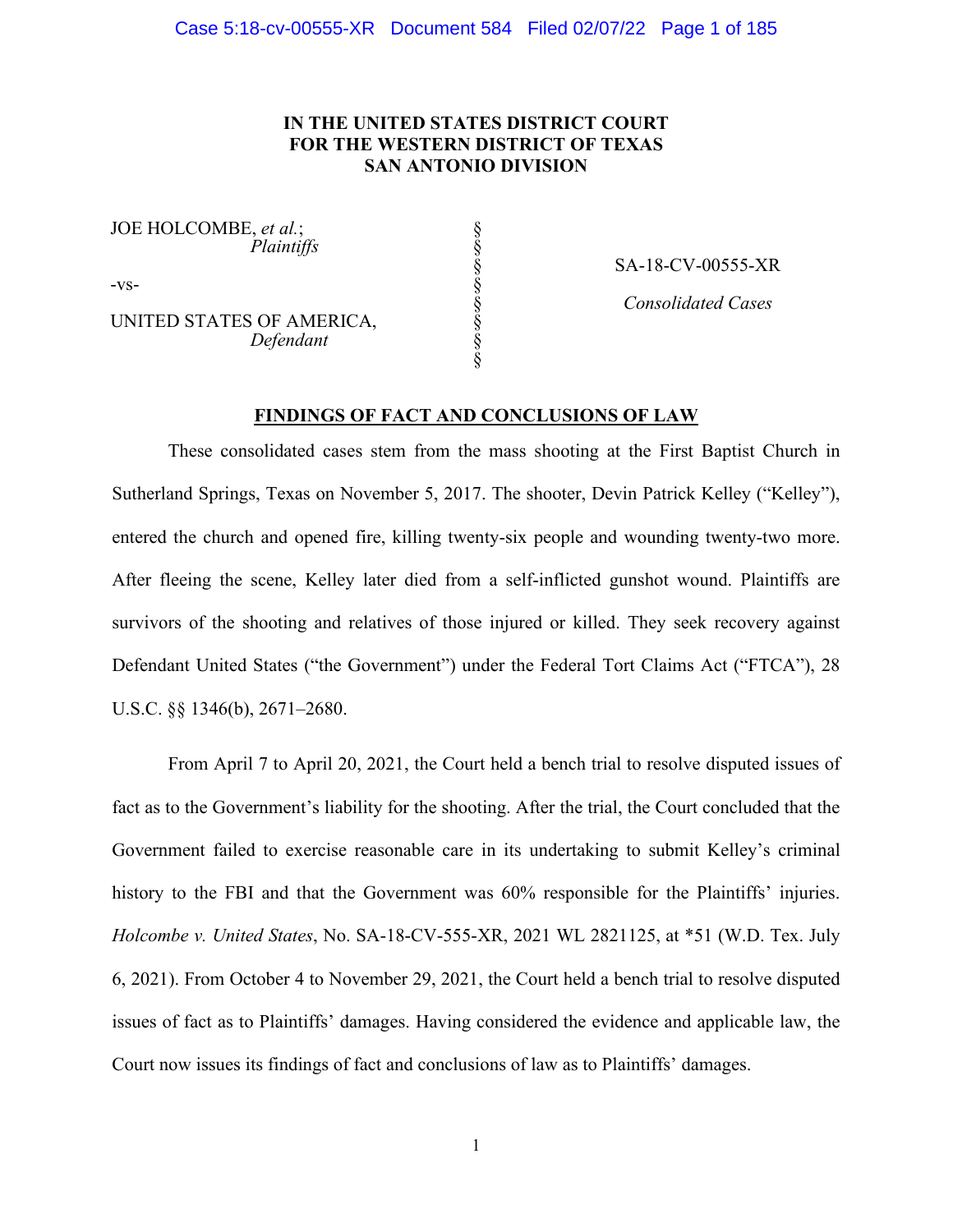#### **CONCLUSIONS OF LAW**

Texas law controls the award of damages in this case. *See Lebron v. United States*, 279 F.3d 321, 326 n.4 (5th Cir. 2002). In personal injury and wrongful death cases, there are two broad categories of compensatory damages—economic and noneconomic damages. *Golden Eagle Archery, Inc. v. Jackson*, 116 S.W.3d 757, 763 (Tex. 2003).

# **I. Economic Damages**

In Texas, economic damages consist of "compensatory damages intended to compensate a claimant for actual economic or pecuniary loss; the term does not include exemplary damages or noneconomic damages." TEX. CIV. PRAC. & REM. CODE § 41.001(4). Such damages at issue here are past and future medical expenses, past and future loss of earning capacity, and pecuniary losses for wrongful death including loss of services and support. *See generally* ECF No. 578.

At the start of the damages trial, the Government provided the Court with stipulations as to the Plaintiffs' economic losses. ECF Nos. 530, 559, 576. These stipulations reflect conclusions from the Government's experts concerning such losses. ECF No. 579 at 4. They further reflect the agreed value of Plaintiffs' past medical expenses. ECF No. 576 at 1.

## *1. Pecuniary Loss*

Pecuniary losses in the wrongful-death context are defined as the loss of the earning capacity of the decedent as well as the value of advice, counsel, services, care, maintenance, and support provided by the deceased. *Badall v. Durgapersad*, 454 S.W.3d 626, 637 (Tex. App.— Houston [1st Dist.] 2014, pet. denied); Texas Pattern Jury Charges—General Negligence, Intentional Personal Torts & Workers' Compensation (2020), PJC 29.3 to 29.6. Pecuniary loss may also include certain expenses incurred by the claimant, such as funeral expenses. *See*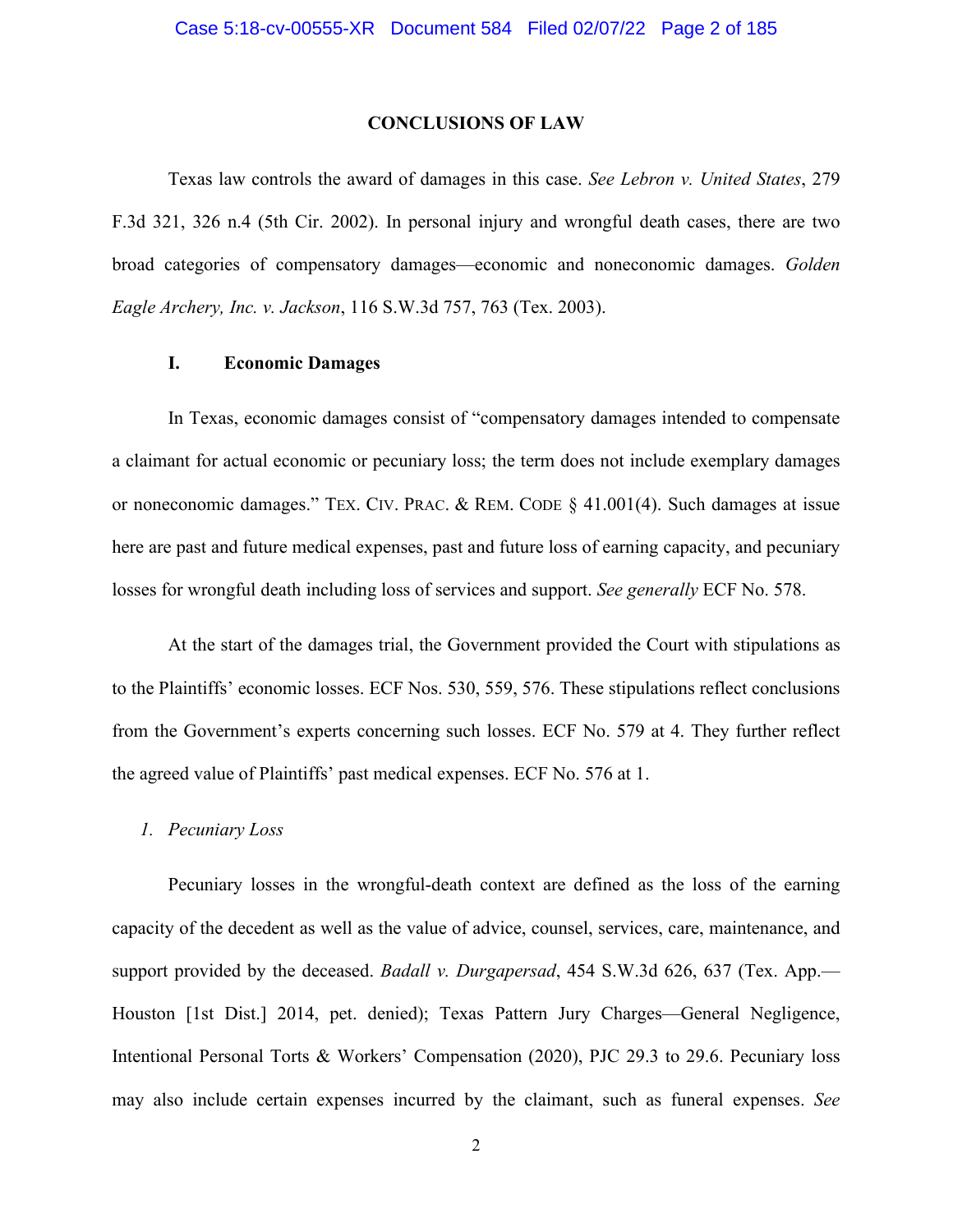#### Case 5:18-cv-00555-XR Document 584 Filed 02/07/22 Page 3 of 185

*Landers v. B.F. Goodrich Co.*, 369 S.W.2d 33, 34–35 (Tex. 1963). Though valuing pecuniary loss is an economic assessment, "measuring a beneficiary's pecuniary loss is inherently speculative and imprecise and is therefore best left to the [fact finder's] common sense and sound discretion." *Samco Props., Inc. v. Cheatham*, 977 S.W.2d 469, 480 (Tex. App.—Houston [14th Dist.] 1998, pet. denied). The fact finder may apply their own knowledge and expertise to estimate the value of the services provided by the decedent without proof of their value. *Badall*, 454 S.W.3d at 638 (citing *Excel Corp. v. McDonald*, 223 S.W.3d 506, 510 (Tex. App.— Amarillo 2006, pet. denied)). Spouses, parents, and children of the deceased may recover pecuniary loss for wrongful death. *See id.* (loss of parent's services); *Dougherty v. Gifford*, 826 S.W.2d 668, 681 (Tex. App.—Texarkana 1992, no writ) (loss of spouse's services); *Fibreboard Corp. v. Pool*, 813 S.W.2d 658, 683 (Tex. App.—Texarkana 1991, writ denied) (loss of child's services). Importantly, pecuniary losses are treated "as distinct from intangible or emotional damages recoverable in a loss of consortium claim." *Ellis v. United States*, 673 F.3d 367, 379 (5th Cir. 2012) (applying Texas law).

#### *2. Loss of Inheritance*

Additionally, a plaintiff may recover damages for loss of inheritance in a wrongful death action. *Columbia Med. Ctr. of Las Colinas, Inc. v. Hogue*, 271 S.W.3d 238, 254 (Tex. 2008). In Texas, loss of inheritance is defined as "the present value that the deceased, in reasonable probability, would have added to the estate and left at natural death to the statutory wrongful death beneficiaries but for the wrongful act causing the premature death." *Yowell v. Piper Aircraft Corp.*, 703 S.W.2d 630, 633 (Tex. 1986). Thus, the plaintiff must offer proof as to the "decedents' salaries, expected raises, expected promotions and salary increases, earning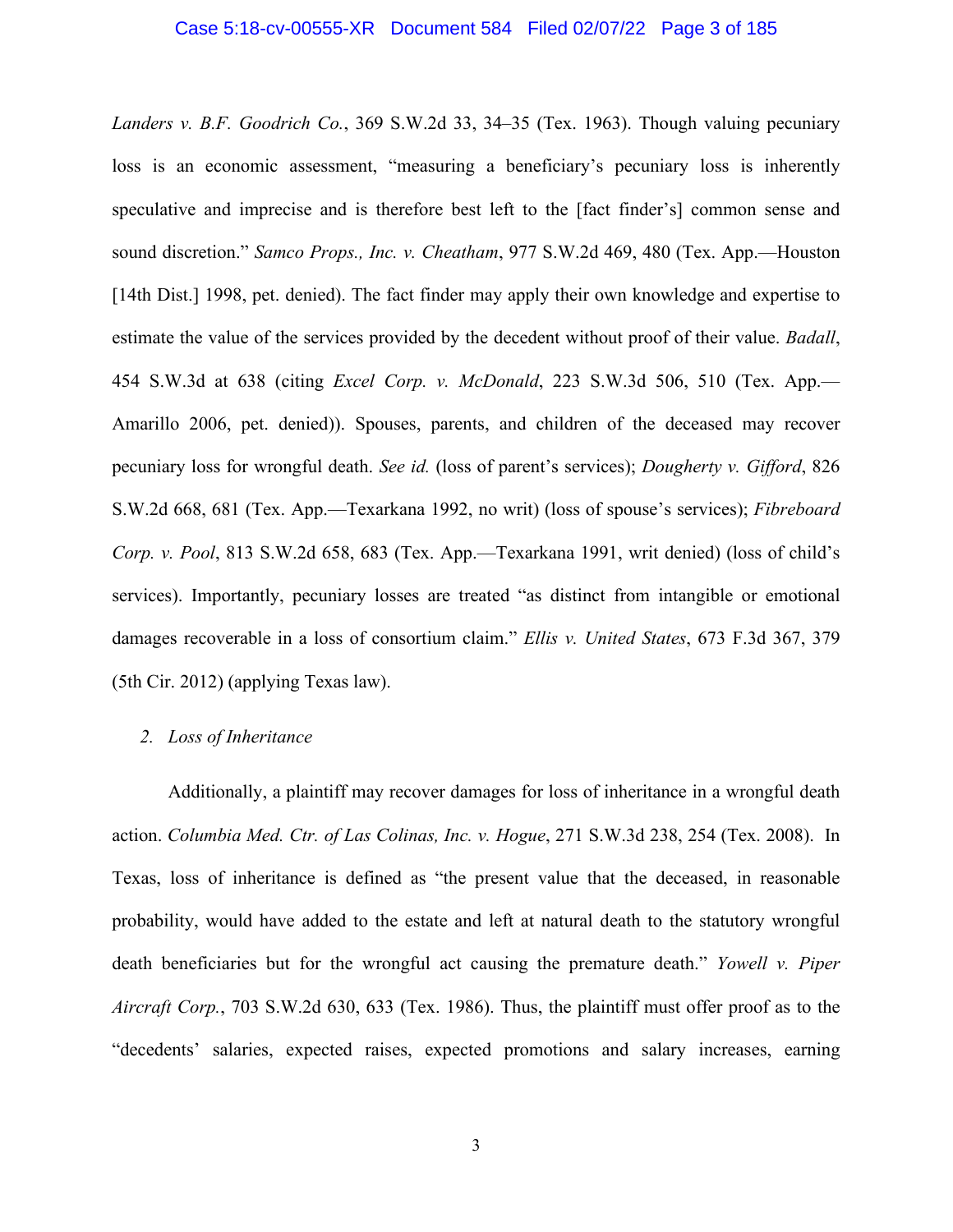## Case 5:18-cv-00555-XR Document 584 Filed 02/07/22 Page 4 of 185

capacities, enforced savings through pension plans, spending habits, age, health, and relationship with the wrongful death beneficiaries." *Id.* at 634.

## *3. Loss of Earning Capacity*

In a personal injury case, a plaintiff may recover damages for past and future loss of earning capacity. Texas PJC – General Negligence, Intentional Personal Torts and Workers' Compensation (2020), PJC 28.3 & comment. "Lost earning capacity is an assessment of what the plaintiff's capacity to earn a livelihood actually was and the extent to which that capacity was impaired by the injury." *Big Bird Tree Svcs. v. Gallegos*, 365 S.W.3d 173, 178 (Tex. App.— Dallas 2012, pet. denied). "Loss of past earning capacity is a plaintiff's diminished ability to work during the period between the injury and the date of trial." *Hospadales v. McCoy*, 513 S.W.3d 724, 742 (Tex. App.—Houston [1st Dist.] 2017, no pet.). The key focus in analyzing a plaintiff's past loss of earning capacity is "(1) what the plaintiff's capacity to earn was, and (2) how that capacity was impaired by the injury." *Perez v. Arredondo*, 452 S.W.3d 847, 862 (Tex. App.—San Antonio 2014, no pet.).

An award of damages for loss of future earning capacity can be based on a number of factors: "(1) past earnings; (2) the plaintiff's stamina, efficiency, and ability to work with pain; (3) the weakness and degenerative changes that will naturally result from the plaintiff's injury; and (4) the plaintiff's work-life expectancy." *Virlar v. Puente*, 613 S.W.3d 652, 682 (Tex. App.—San Antonio 2020, pet. filed); *Perez*, 452 S.W.3d at 862. Evidence of actual earnings at the time of trial is evidence of future earning capacity, "but it is not the only evidence in an inquiry that looks many years or decades into a person's future." *W&T Offshore, Inc. v. Fredieu*, 610 S.W. 884, 889 (Tex. 2020). The fact that the plaintiff's post-injury wage is higher than her pre-injury wage does not preclude an award of damages for loss of future earning capacity. *See*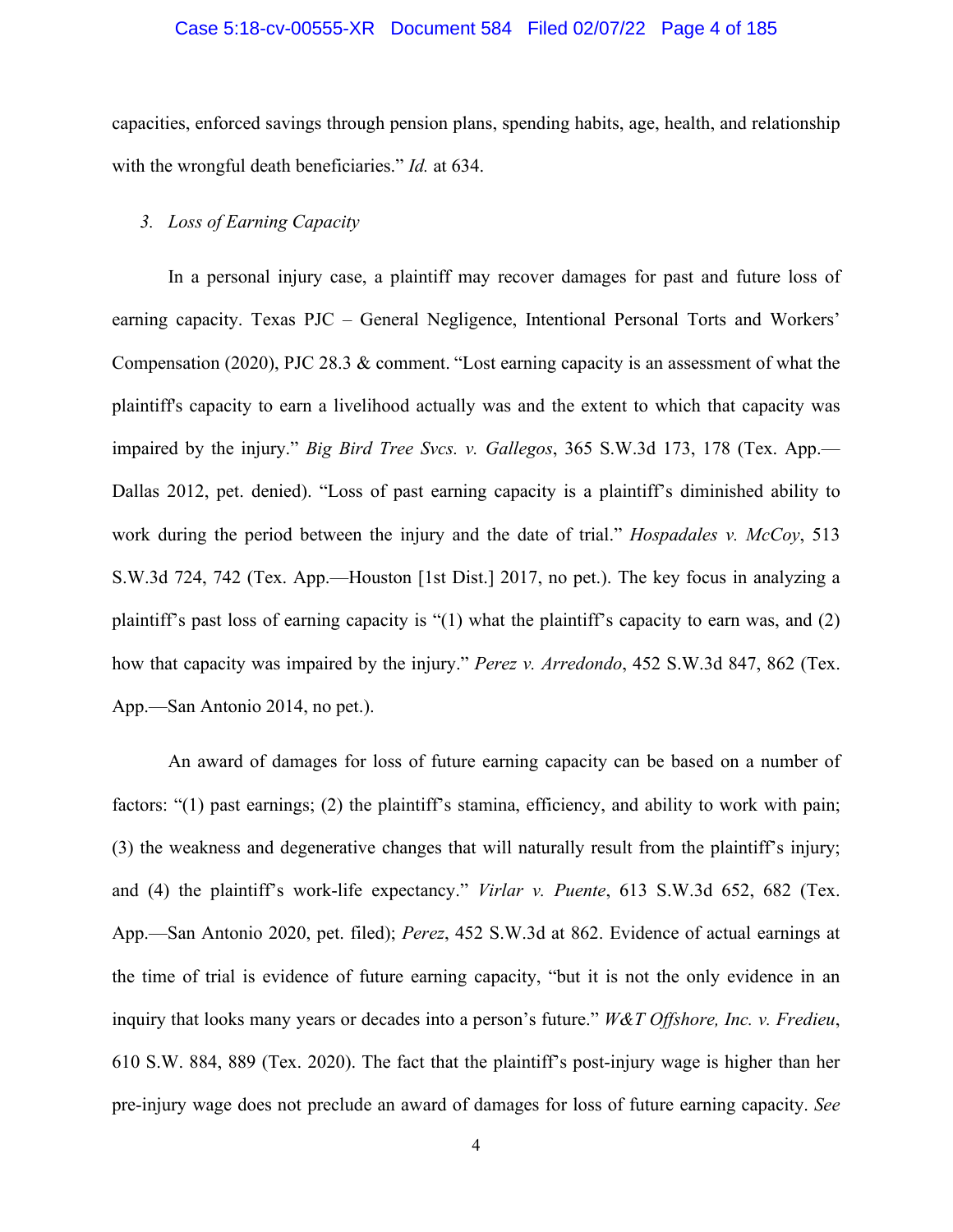## Case 5:18-cv-00555-XR Document 584 Filed 02/07/22 Page 5 of 185

*id.* (plaintiff could recover damages for loss of future earning capacity in spite of a higher hourly wage post-injury because he worked fewer hours, his new job did not cover living expenses whereas his prior job did, and he would face difficulty finding new employment if he lost his job at the time of trial). If the plaintiff is a child who has never earned money, "the jury must determine the value of [plaintiff's] lost earning capacity altogether from their common knowledge and sense of justice." *McIver v. Gloria*, 169 S.W.2d 710, 712 (Tex. 1943); *see also Durham Transp. Co., Inc. v. Beettner*, 201 S.W.3d 859, 865 (Tex. App.—Waco 2006, pet. denied).

# *4. Loss of Services*

A parent may recover for loss of services of an injured child. *Morrell v. Finke*, 184 S.W.3d 257, 290–91 (Tex. App.—Fort Worth 2005, pet. denied). "Services" includes the performance of household and domestic duties. *Whittlesey v. Miller*, 572 S.W.2d 665, 666 n.2 (Tex. 1978). The parent must prove their child is incapable of performing household services. *Gonzalez v. Hansen*, 505 S.W.2d 613, 614–15 (Tex. App.—San Antonio 1974, no writ).

## **II. Noneconomic Damages**

Noneconomic damages include "physical pain and suffering, mental or emotional pain or anguish, loss of consortium, disfigurement, physical impairment, loss of companionship and society, inconvenience, loss of enjoyment of life, injury to reputation, and all other nonpecuniary losses of any kind other than exemplary damages." TEX. CIV. PRAC. & REM. CODE § 41.001(12). Plaintiffs have asserted various claims for pain and suffering, mental anguish, disfigurement, impairment, and loss of companionship or consortium. The process of awarding noneconomic damages "is inherently difficult because the alleged injury is a subjective, unliquidated,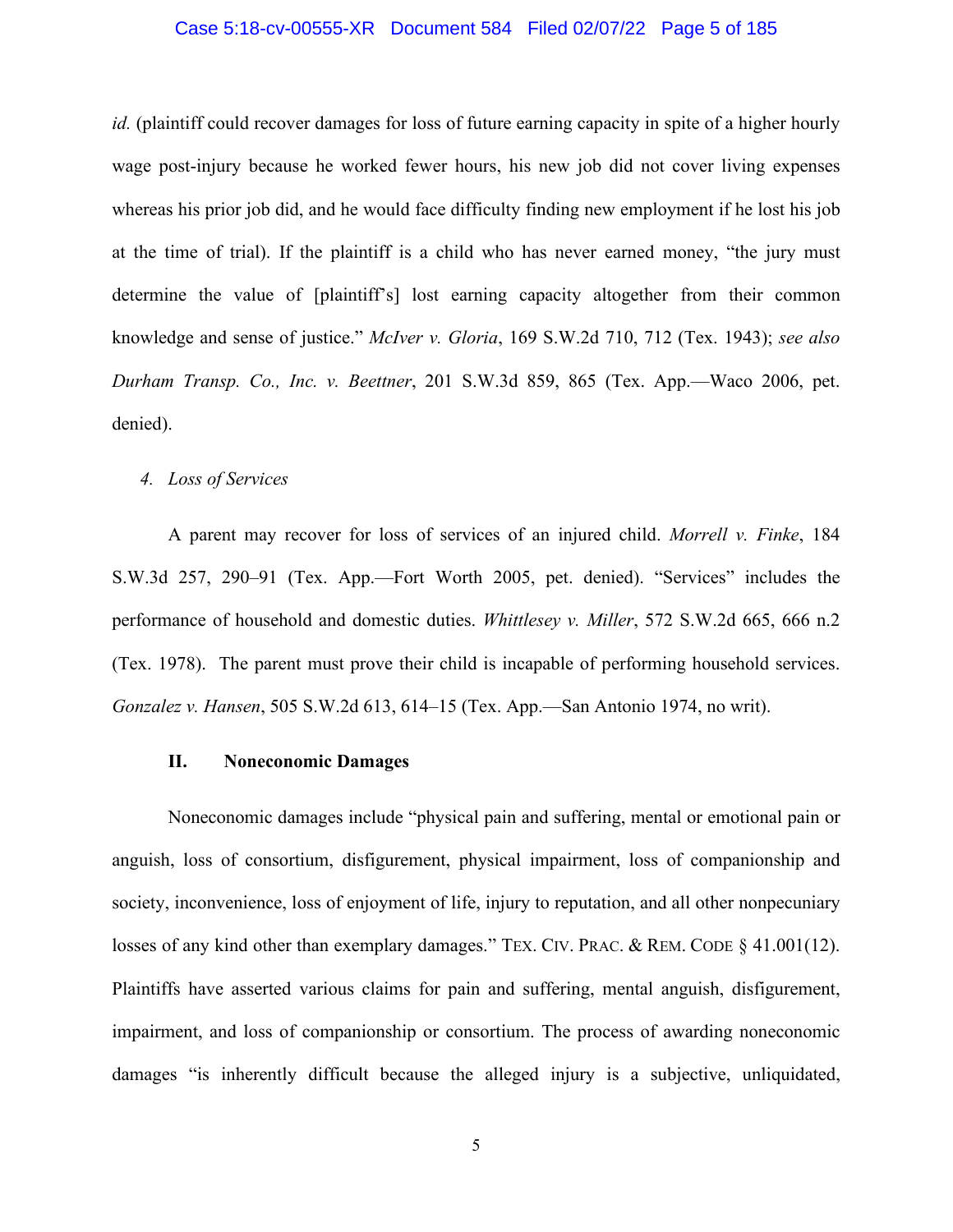#### Case 5:18-cv-00555-XR Document 584 Filed 02/07/22 Page 6 of 185

nonpecuniary loss." *Dawson v. Briggs*, 107 S.W.3d 739, 750 (Tex. App.—Fort Worth 2003, no pet.); *Dollison v. Hayes*, 79 S.W.3d 246, 249 (Tex. App.—Texarkana 2002, no pet.).

The fact finder is granted significant discretion in determining noneconomic damages because, as discussed, there is no objective measure to determine the adequacy of such compensation. *See Dawson*, 107 S.W.3d at 751; *Dollison*, 79 S.W.3d at 249. However, its discretion is not unlimited. In FTCA cases, courts will often look to previous reported damage awards in the state to determine the claimant's recovery for noneconomic damages. *See, e.g.*, *Lebron*, 279 F.3d at 325–29. Even so, "[b]ecause the facts of each case are different, prior damages awards are not always controlling . . . ." *Id.* at 326. Where unique facts are presented that are not reflected by controlling caselaw, a court may depart from prior damage awards. *Id.*

## *1. Mental Anguish*

In both personal injury and wrongful death cases, a plaintiff may seek recovery for past and future mental anguish. Texas PJC – General Negligence, Intentional Personal Torts & Workers' Compensation (2020), PJC 28.3, 29.3–29.6 & comments. Recovery for mental anguish is permitted in personal injury cases in which the defendant's conduct caused serious bodily injury. *City of Tyler v. Likes*, 962 S.W.2d 489, 496 (Tex. 1997). Mental anguish is also recoverable for injuries of such a "shocking and disturbing nature that mental anguish is a highly foreseeable result," including suits for wrongful death and actions by bystanders for a close family member's serious injury. *Id.*

Where the plaintiff herself has been seriously injured, mental anguish may be inferred by the fact finder. *Popkowsi v. Gramza*, 671 S.W.2d 915, 919 (Tex, App.—Houston [1st Dist.] 1984, no writ); *see also City of Tyler*, 962 S.W.2d at 495. However, the fact finder "cannot automatically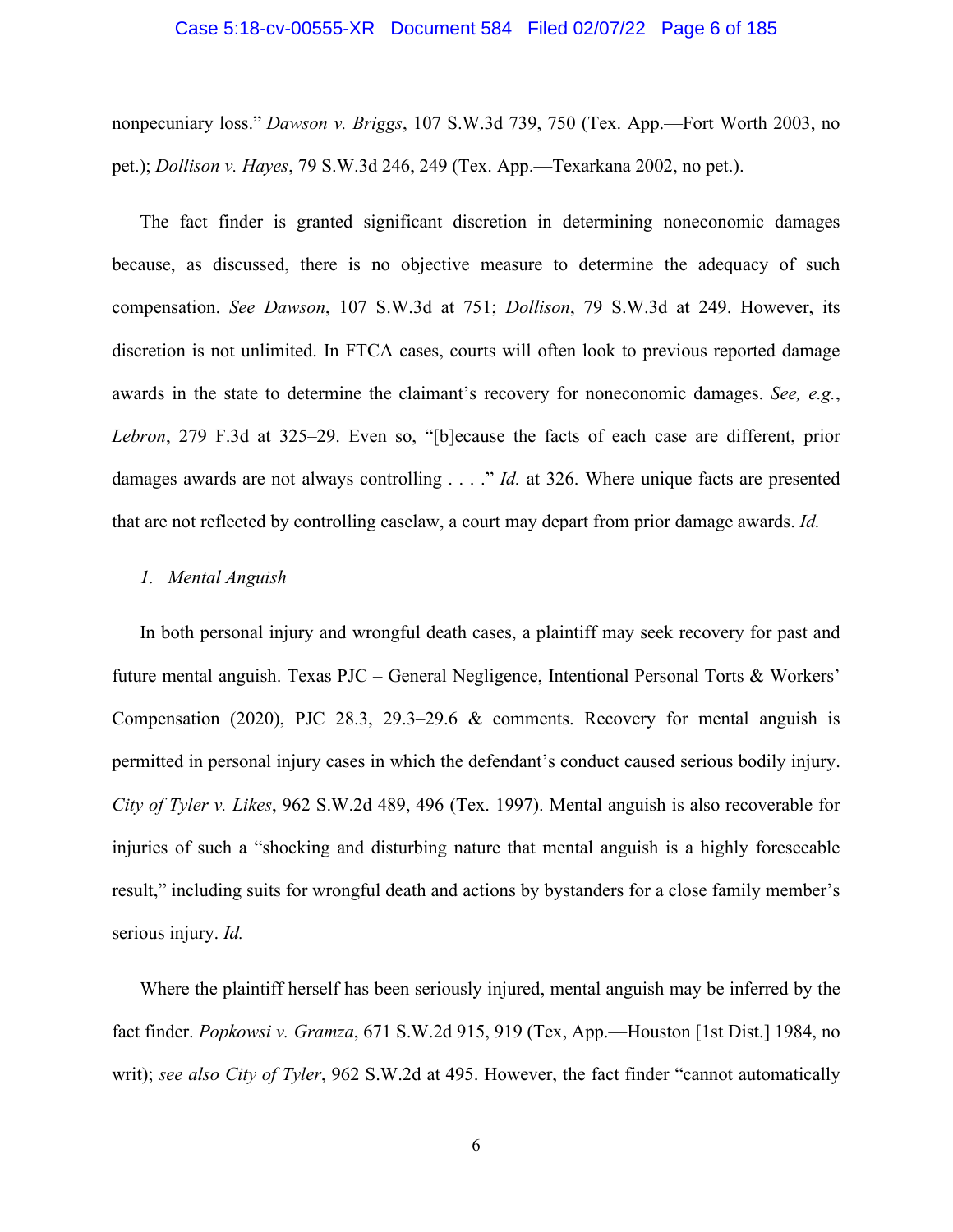#### Case 5:18-cv-00555-XR Document 584 Filed 02/07/22 Page 7 of 185

infer mental anguish once *any* physical injury is sustained." *Katy Springs & Mfg., Inc. v. Favalora*, 476 S.W.3d 579, 595 (Tex. App.—Houston [14th Dist.] 2015, pet. denied) (emphasis in original). The fact finder, instead, should "consider the traumatic nature of the injury as a factor" in determining its award. *Id.*

In cases where the plaintiff is seeking recovery for mental anguish as a bystander, a plaintiff is required to establish that:

> (1) The plaintiff was located near the scene of the accident, as contrasted with one who was a distance away from it; (2) The plaintiff suffered shock as a result of a direct emotional impact upon the plaintiff from a sensory and contemporaneous observance of the accident, as contrasted with learning of the accident from others after its occurrence; and (3) The plaintiff and the victim were closely related, as contrasted with an absence of any relationship or the presence of only a distant relationship.

*United Svcs. Auto. Ass'n v. Keith*, 970 S.W.2d 540, 542 (Tex. 1998).

Lastly, "[i]n wrongful death cases, mental anguish is the emotional pain, torment, and mental suffering that the plaintiff experienced as a result of the death of a family member." *Lane v. Martinez*, 494 S.W.3d 339, 345 (Tex. App.—Eastland 2015, no pet.). Compensation for mental anguish can be awarded only for such anguish that causes "substantial disruption in daily routine" or a "high degree of mental pain and distress." *Parkway Co. v. Woodruff*, 901 S.W.2d 434, 444 (Tex. 1995) (quoting *Trevenio v. Sw. Bell Tel. Co.*, 582 S.W.2d 582, 584 (Tex. Civ. App.—Corpus Christi 1979, no writ)). "Thus, proof of mental anguish can include painful emotions such as grief, severe disappointment, indignation, wounded pride, shame, despair, public humiliation, or a combination of any or all of those feelings." *Thomas v. Uzoka*, 290 S.W.3d 437, 455 (Tex. App.—Houston [14th Dist.] 2009, pet. denied).

"Mental anguish can be established through testimony from the injured party explaining how she felt and how her life was disrupted." *Tagle v. Galvan*, 155 S.W.3d 510, 519 (Tex. App.—San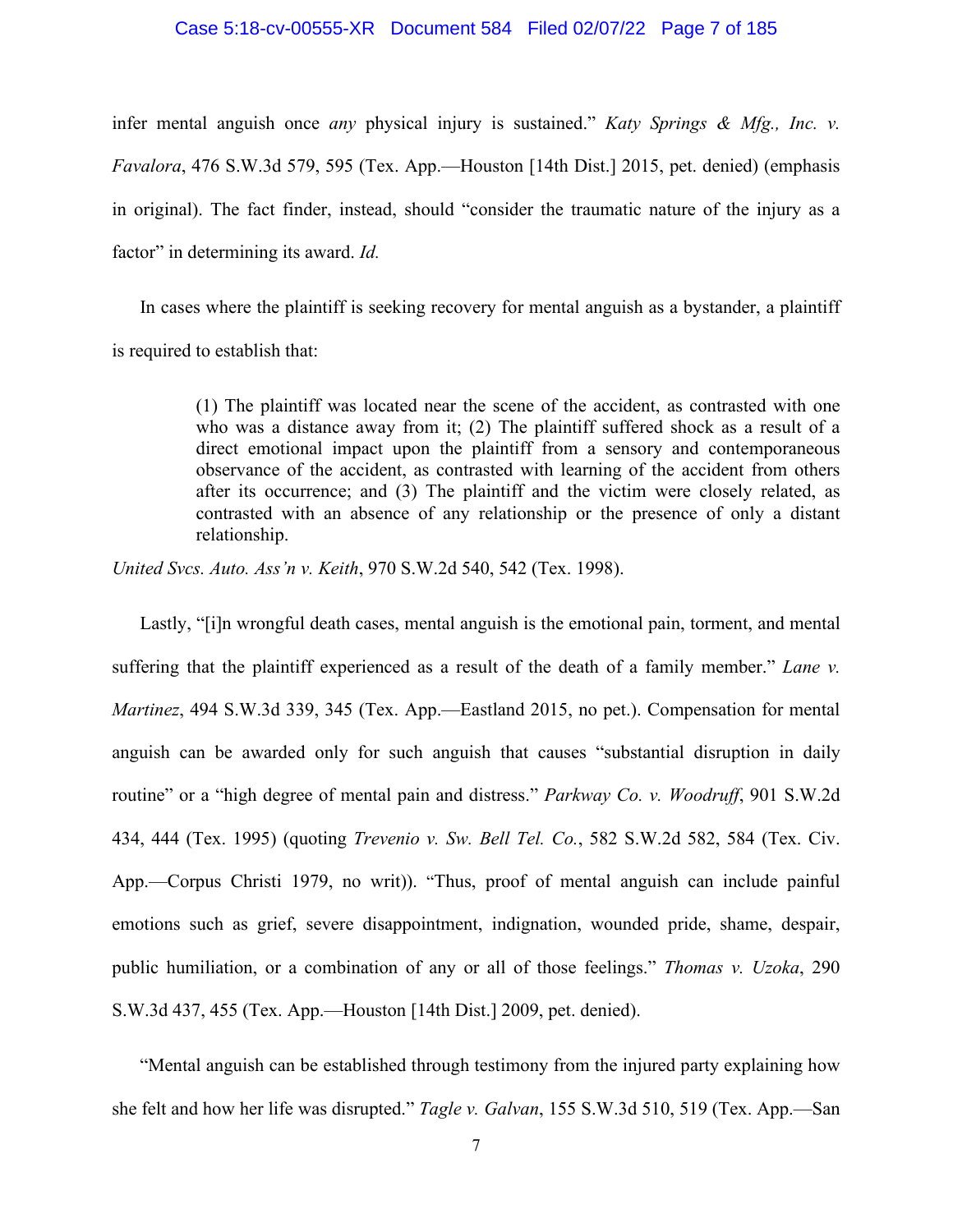#### Case 5:18-cv-00555-XR Document 584 Filed 02/07/22 Page 8 of 185

Antonio 2004, no pet.). Evidence of mental anguish may also be introduced through the testimony of third parties or experts. *Parkway Co.*, 901 S.W.2d at 444.

#### *2. Pain and Suffering*

In a survival action, "only pain consciously suffered and experienced is compensable." *Ruiz v. Guerra*, 293 S.W.3d 706, 722 (Tex. App.—San Antonio 2009, no pet.). Conscious pain and suffering may be inferred from proof that the deceased had severe injuries or may be established by circumstantial evidence. *Id.* When the existence of pain and suffering is established, "there is no objective way to measure the adequacy of the amount awarded as compensation, which is generally left to the discretion of the fact-finder." *Dawson*, 107 S.W.3d at 751. The amount of damages awarded for pain and suffering are "necessarily speculative and each case must be judged on its own facts." *Pentes Design Inc. v. Perez*, 840 S.W.2d 75, 80–81 (Tex. App.—Corpus Christi 1992, writ denied).

# *3. Physical Impairment*

"Physical impairment, sometimes called loss of enjoyment of life, encompasses the loss of the injured party's former lifestyle." *PNS Stores, Inc. v. Munguia*, 484 S.W.3d 503, 513 (Tex. App.—Houston [14th Dist.] 2016, no pet.). While other types of losses may factor into a claim for physical impairment, where other elements of noneconomic damages such as pain, suffering, mental anguish, and disfigurement are submitted, "there is little left for which to compensate under the category of physical impairment other than loss of enjoyment of life." *Golden Eagle Archery*, 116 S.W.3d at 772. "To receive physical impairment damages, the plaintiff must prove that (1) he incurred injuries that are distinct from, or extend beyond, injuries compensable through other damage elements, and (2) these distinct injuries have had a 'substantial' effect."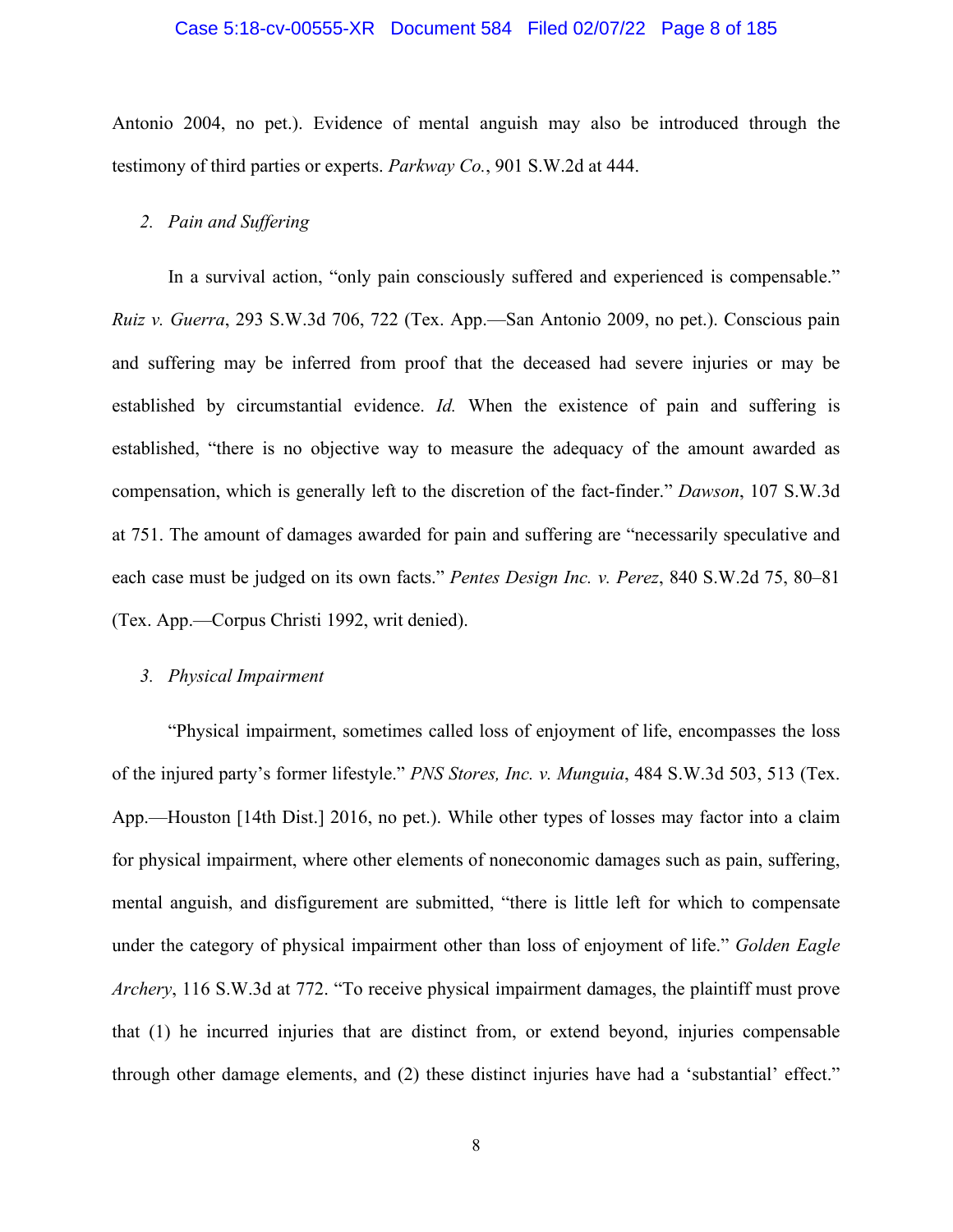#### Case 5:18-cv-00555-XR Document 584 Filed 02/07/22 Page 9 of 185

*Id.*; *see also Enright v. Goodman Distrib., Inc.*, 330 S.W.3d 392, 402 (Tex. App.—Houston [14th Dist.] 2010, no pet.).

### *4. Disfigurement*

"Disfigurement has been defined as that which impairs the appearance of a person, or that which renders unsightly, misshapen or imperfect, or deforms in some manner." *Figuerora v. Davis*, 318 S.W.3d 53, 64 (Tex. App.—Houston [1st Dist.] 2010, no pet.) (quoting *Doctor v. Pardue*, 186 S.W.3d 4, 18 (Tex. App.—Houston [1st Dist.] 2005, pet. denied)). Disfigurement damages are available when a plaintiff suffers scarring, "even when the scar is located on a part of the body that is usually covered by clothing." *Tellez v. GEO Grp. Inc.*, No. 5:15-cv-465-RCL, 2017 WL 3276177, at \*8 (W.D. Tex. Aug. 1, 2017) (applying Texas law). Damages are additionally available for future disfigurement, which relates to recovery for "future embarrassment caused by the disfigurement." *Hopkins Cnty. Hosp. Dist. v. Allen*, 760 S.W.2d 341, 344 (Tex. App.—Texarkana 1988, no writ). Thus, a plaintiff does not have to prove additional scarring or deformation to recover for future damages related to their disfigurement. *Id.*

#### *5. Loss of Consortium or Companionship*

Recovery for loss of consortium is derivative of an injured person's claim. *Motor Express, Inc. v. Rodriguez*, 925 S.W.2d 638, 640 (Tex. 1996). Loss of consortium refers to the plaintiff's loss of "love, affection, protection, emotional support, companionship, care, and society" as a result of the injury their loved one suffered. *Reagan v. Vaughn*, 804 S.W.2d 463, 466 (Tex. 1990). Generally, spouses and children may seek such recovery. *See id.* (injury to parent); *Whittlesey v. Miller*, 572 S.W.2d 665, 666 (Tex. 1978) (loss of spousal consortium).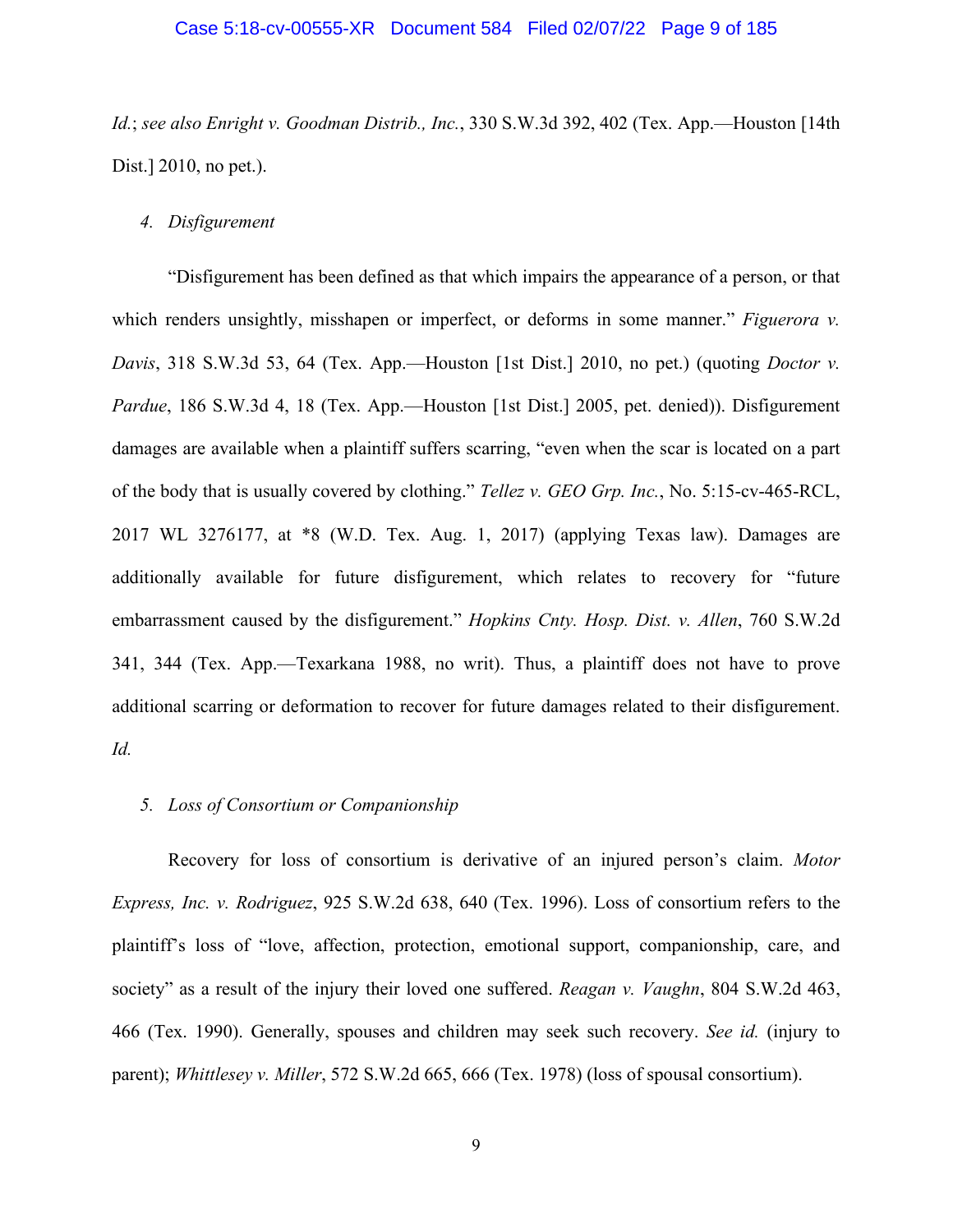## Case 5:18-cv-00555-XR Document 584 Filed 02/07/22 Page 10 of 185

Loss of spousal consortium "consists of the emotional or intangible elements of a marital relationship." *Reeder v. Allport*, 218 S.W.3d 817, 819 (Tex. App.—Beaumont 2007, no pet.) (quoting *Whittlesey*, 572 S.W.2d at 666). Thus, "[a] spouse may recover for the loss of the injured spouse's affection, solace, comfort, companionship, society, assistance, and sexual relations necessary to a successful marriage." *Id.* (citing *Whittlesey*, 572 S.W.2d at 666).

Children may recover loss of consortium for the loss of "the parent's love, affection, protection, emotional support, services, companionship, care, and society" resulting from the injury to their parent. *Reagan*, 804 S.W.2d at 467. "Factors that the jury may consider in determining the amount of damages include, but are not limited to, the severity of the injury to the parent and its actual effect upon the parent-child relationship, the child's age, the nature of the child's relationship with the parent, the child's emotional and physical characteristics, and whether other consortium giving relationships are available to the child." *Id.* 

In the wrongful-death context, loss of companionship and society "refers to the positive benefits flowing from the love, comfort, companionship, and society that the beneficiary would have experienced had the decedent lived." *Thomas*, 290 S.W.3d at 455. Some factors a fact finder may consider in determining damages for loss of companionship include: "(1) the relationship between the [deceased and the plaintiff]; (2) the living arrangements of the parties; (3) any extended absence of the deceased from the beneficiary; (4) the harmony of family relations; and (5) the couple's common interests and activities." *Id.* at 456.

The losses and pain these families have experienced is immeasurable. Our civil justice system only allows us to rectify these kinds of losses through money damages. Valuing human life, pain, and suffering is a task that our justice system has imposed on judges and juries, and the methodology used by both has been varied. In FTCA cases, the burden of determining liability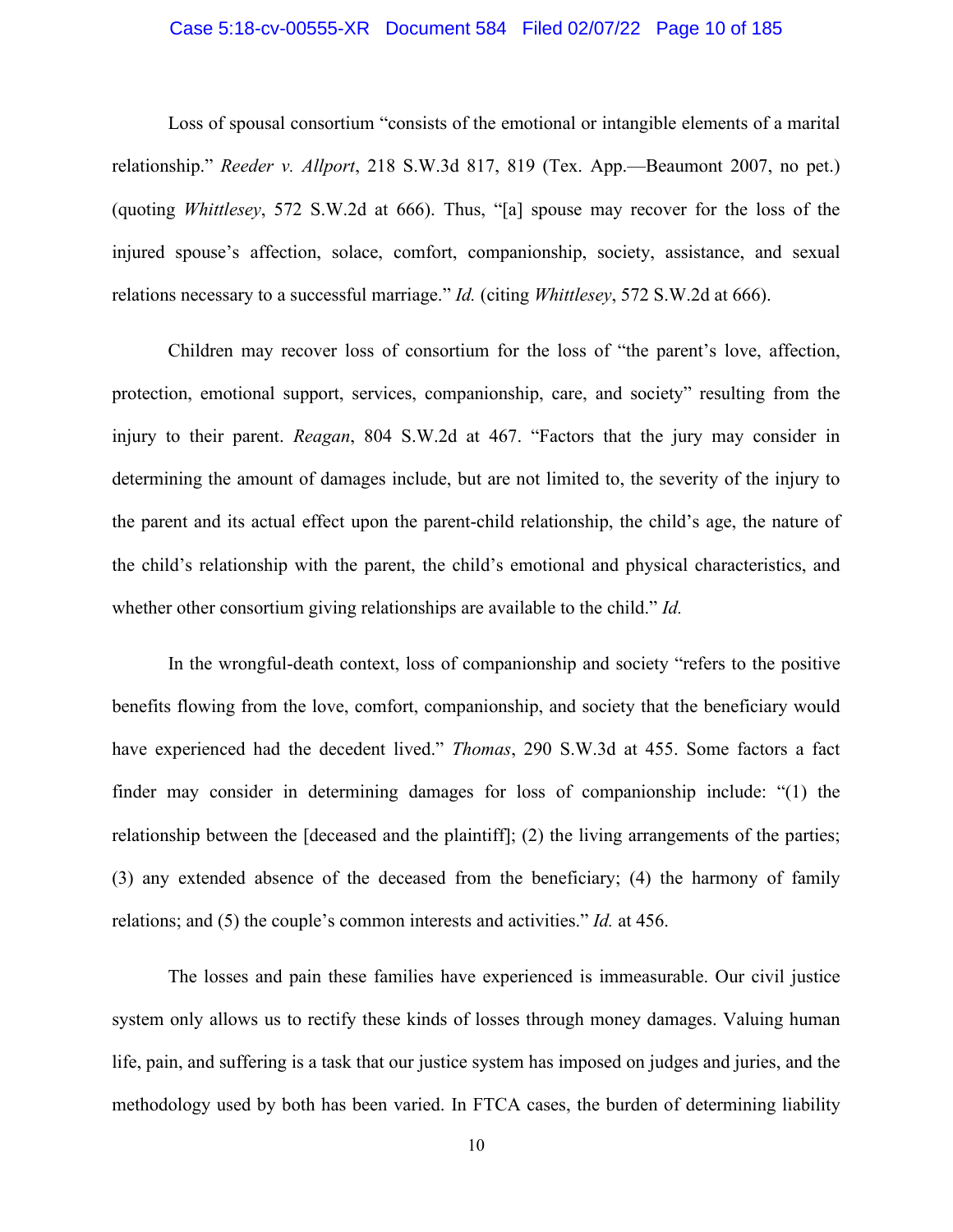## Case 5:18-cv-00555-XR Document 584 Filed 02/07/22 Page 11 of 185

and awarding damages is placed exclusively on the trial judge without the benefit of a jury's input. To quantify damages, the Government proposed a damage model similar to that used by the Special Master for the September 11 victims' fund. This model, though, was never intended to be used in our tort system. KENNETH R. FEINBERG, ET AL., FINAL REPORT OF THE SPECIAL MASTER FOR THE SEPTEMBER 11TH VICTIM COMPENSATION FUND OF 2001 83–84 (2004). The Special Master's report on this fund expressly states so. *Id.* at 83–84. The September 11 victims' fund was a no-fault system used by Congress to compensate the families of victims who lost their lives in the unprecedented September 11 terrorist attacks where there otherwise may have been no recovery. By contrast, the Court has found liability in this case. Further, the Government's suggestion that a September 11 type system be used wholly ignores the mandate that Texas law on damages is applied here. The Government is partially at fault for the deaths and injuries of these Plaintiffs. Its effort to obfuscate its responsibility by attempting to import a no-fault damages model into a case in which the Court has already found liability is wholly unavailing.

Ultimately, there is no satisfying way to determine the worth of these families' pain. However, the Court has looked to other damage awards for wrongful death and personal injury for guidance, particularly other FTCA cases.<sup>[1](#page-10-0)</sup> While this case is unprecedented in kind and scope, these awards have been instructive. Given the number of injured and deceased persons in this tragic shooting, the Court will discuss the amount of these damages awards by each family, per each claimant.

<span id="page-10-0"></span><sup>1</sup> *E.g.*, *Wheat v. United States*, 630 F. Supp. 699, 700, 722 (W.D. Tex. 1986) (reported damages of \$3,000,000.00 for pain and suffering of decedent in FTCA case, adjusted for inflation: \$7,631,441.61); *Champommier v. United States*, Nos. CV11-10538-MWF (PJWx), CV11-3913, 2013 WL 4502069, at \*28 (C.D. Cal. Aug. 21, 2013) (reported noneconomic damages of \$2,000,000.00 to shooting victim's mother in FTCA case); *Pressey v. Patterson*, 898 F.2d 1018, 1024–26 (5th Cir. 1990) (affirming reported jury award of \$6,700,000.00 in compensatory damages to shooting victim, adjusted for inflation: \$14,662,271.51.).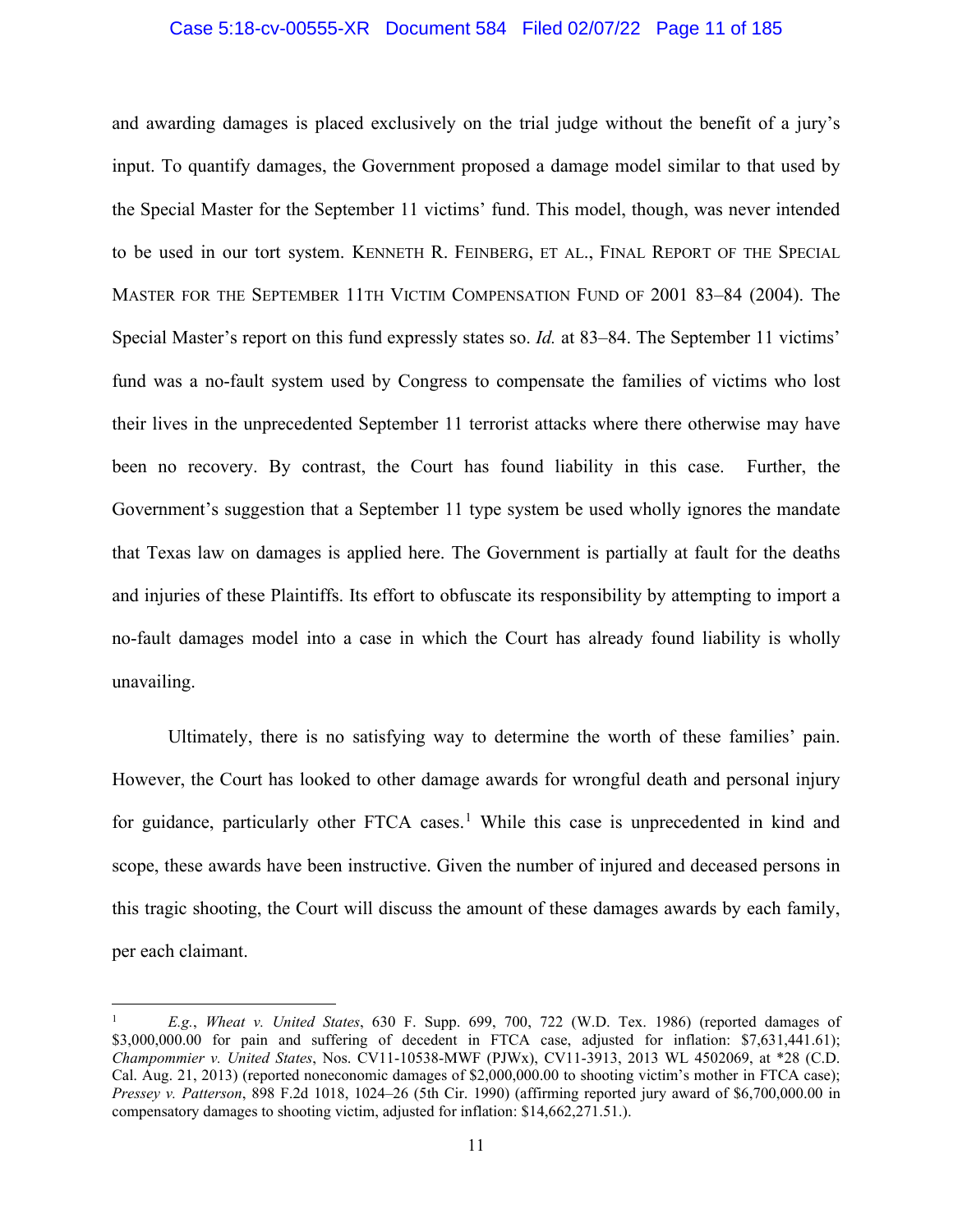## **FINDINGS OF FACT**

## **Timeline of Events**

On the morning of November 5, 2017, the congregation at the First Baptist Church of Sutherland Springs began their Sunday services. After a worship song, Karla Holcombe began to deliver the morning announcements. Dmg. Trial Tr. 81:12–15. At approximately 11:15 a.m., Kelley arrived at the church and began firing at the congregation from the outside of the church. PEX 1187 at 1. When the congregation realized that they were under fire, they attempted to take cover where they could, mostly underneath the pews. Dmg. Trial Tr. 45:16–46:13. Several church members desperately called 911 to send help. *E.g.*, PEX 1019.

Then, Kelley moved inside the church. PEX 1187 at 2. Kelley walked up and down the aisles of the church, firing at those taking cover. *Id.* Adding to the panic, as Kelley fired inside the church, the sanctuary began to fill with smoke, making it difficult to see and breathe. Dmg. Trial Tr. 82:12–16. At 11:23 a.m., Kelley was drawn outside the church by Stephen Willeford. PEX 1187 at 2. Willeford and Kelley exchanged fire, and Kelley fled the scene. *Id.*

In the span of seven minutes and twenty-four seconds, Kelley fired 450 rounds using an AR-556 rifle, killing twenty-six people, and injuring twenty-two more. *Id.*; *see also* GEX 141 (videotape of the shooting captured by the church's video recording system, filed under seal due to the gruesome nature of the evidence).

### **The Holcombe Family[2](#page-11-0)**

Almost the entirety of the Holcombe family was in the First Baptist Church on the day of the shooting. John Bryan Holcombe, Karla Holcombe, John Porter Holcombe, Crystal

<span id="page-11-0"></span><sup>2</sup> For the sake of clarity, the Court refers to the adult parties and deceased minors by their first names and to surviving minors by their initials.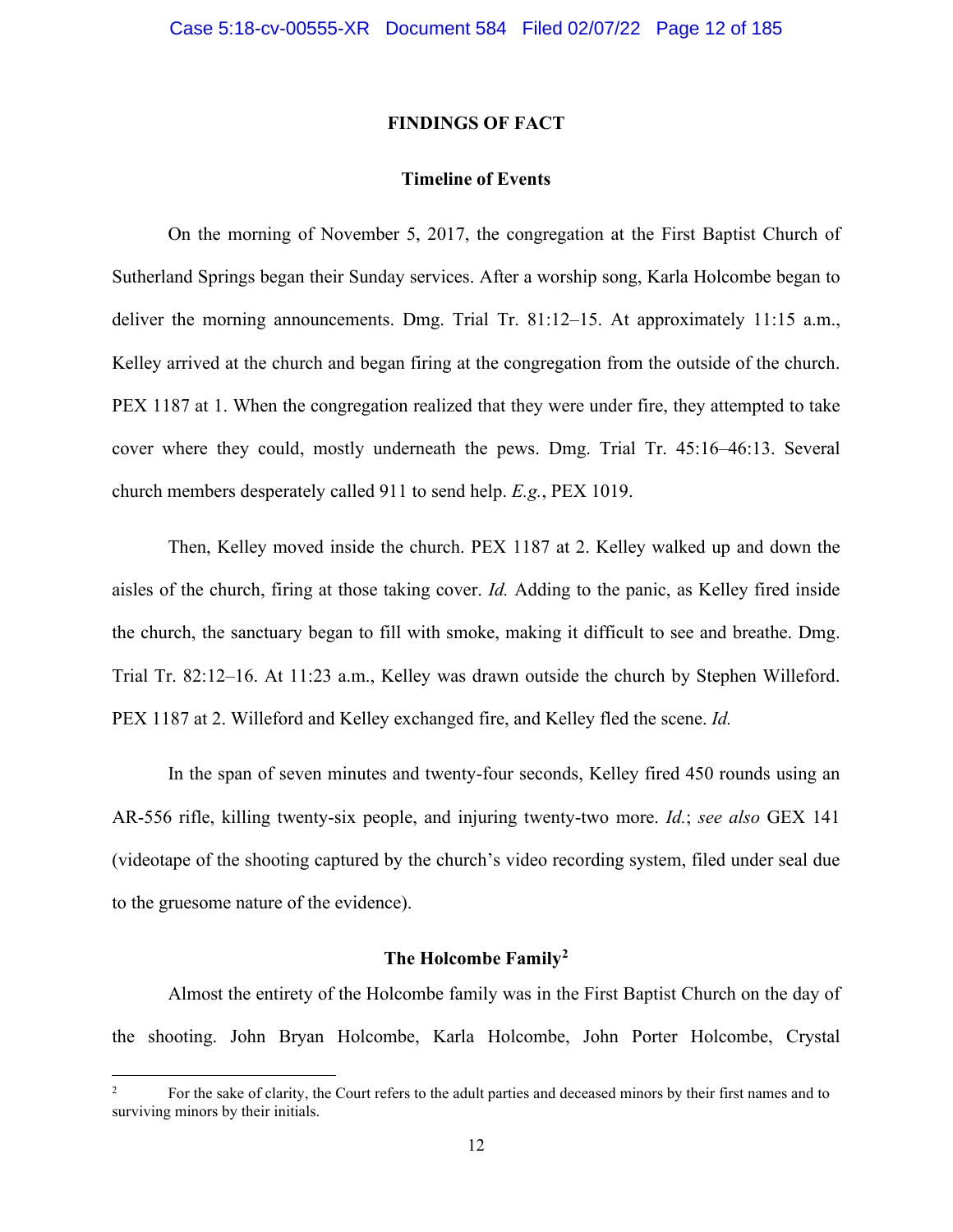#### Case 5:18-cv-00555-XR Document 584 Filed 02/07/22 Page 13 of 185

Holcombe, Emily Hill, Gregory Hill, Megan Hill, E.J.H., Marc Holcombe, Jennifer Holcombe, and Noah Holcombe were all in attendance that day. PEX 2032. Of those present, only three survived: John Porter, E.J.H., and Jennifer. *Id.* In total, nine members of the Holcombe family were killed, including the fetus Crystal carried at the time of her death whom John Porter posthumously named Carlin Brite.

Several members of the Holcombe family who were not present at the church on November 5, 2017, have asserted wrongful death claims for the loss of their loved ones in the shooting. Joe and Claryce Holcombe have each asserted wrongful death claims for the loss of their son, John Bryan Holcombe. Scott Holcombe, the son of John Bryan and Karla Holcombe, has asserted wrongful death claims for the deaths of his parents. Finally, Philip Hill, the eldest son of Crystal Holcombe, has asserted a wrongful death claim for the death of his mother.

John Porter Holcombe brings claims individually for his own personal injuries and on behalf of his stepdaughter E.J.H. He also represents the estates of his wife Crystal Holcombe, and stepchildren Emily Hill, Megan Hill, and Gregory Hill. Individually, John Porter has brought wrongful death claims for the deaths of his parents, John Bryan and Karla, and his wife, Crystal. He has asserted survival actions on behalf of the estates of Crystal, Emily, Megan, and Gregory for the pain and suffering his deceased family members experienced before their deaths. He has additionally asserted claims on behalf of E.J.H. for her own personal injuries and wrongful death for the death of her mother, Crystal.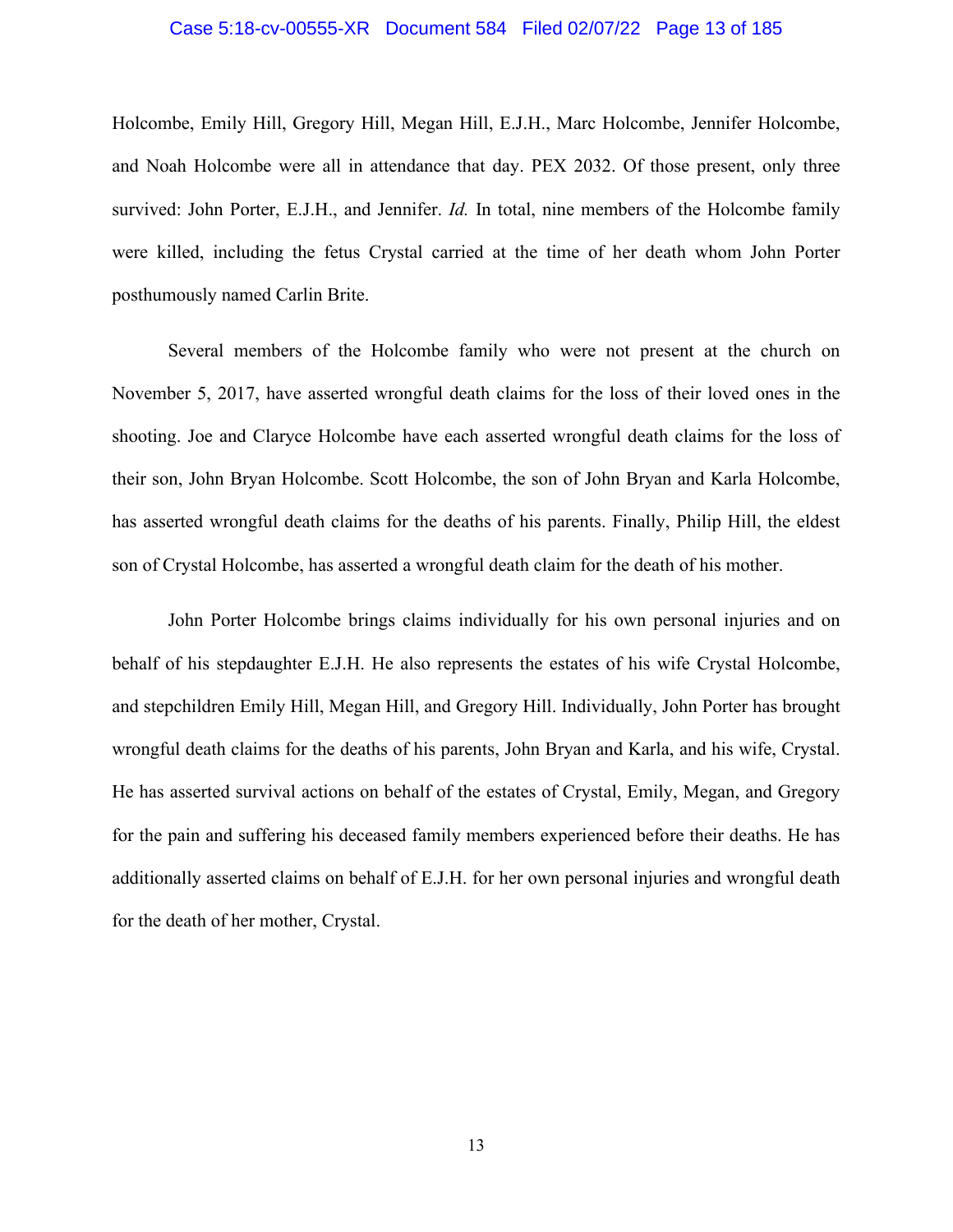# *1. Joe Holcombe – 86 years old[3](#page-13-0)*

Joe Holcombe brings a claim for the wrongful death of his son John Bryan. Joe was not present at the church when the shooting took place. Joe often misses his son, but he does not consider himself depressed: "I don't consider myself depressed. Of course, I miss them, but it doesn't get me down. I keep going." Dmg. Trial Tr. 224:18–19. Joe credits his strong Christian faith as a successful coping mechanism for the losses he has suffered. PEX 8068 at 8. Even though he is not depressed, Plaintiffs' and the Government's experts opine that Joe experiences "profound sadness, painful memories of the trauma, and avoidance of reminders of this loss." GEX 485 at 9; *see also* PEX 8068 at 8 (describing a delayed or complicated grief response).

Joe had a close relationship with John Bryan. He described their relationship as "beautiful." Dmg. Trial Tr. 212:17–18. John Bryan lived on the family farm with both Claryce and Joe, where he built his business, American Canvas Works. *Id.* at 212:18–23. Because of their close proximity, Joe would often walk to John Bryan's shop, and they visited frequently. *Id.* at 223:3–18. John Bryan regularly helped Joe and Claryce on the farm, especially with Joe's tractor. Id. at 214:19–22. When things broke at Joe's farm or home, John Bryan would help fix it. *Id.* at 214:20–215:5. Ultimately, Joe feels that John Bryan's assistance cannot be replaced. *Id.* at 214:19–22.

For these reasons, the Court awards Joe Holcombe:

\$100,000 for Joe Holcombe's mental anguish sustained in the past for the death of his son, John Bryan Holcombe.

<span id="page-13-0"></span><sup>&</sup>lt;sup>3</sup> The ages of the parties at the time of the shooting are reflected.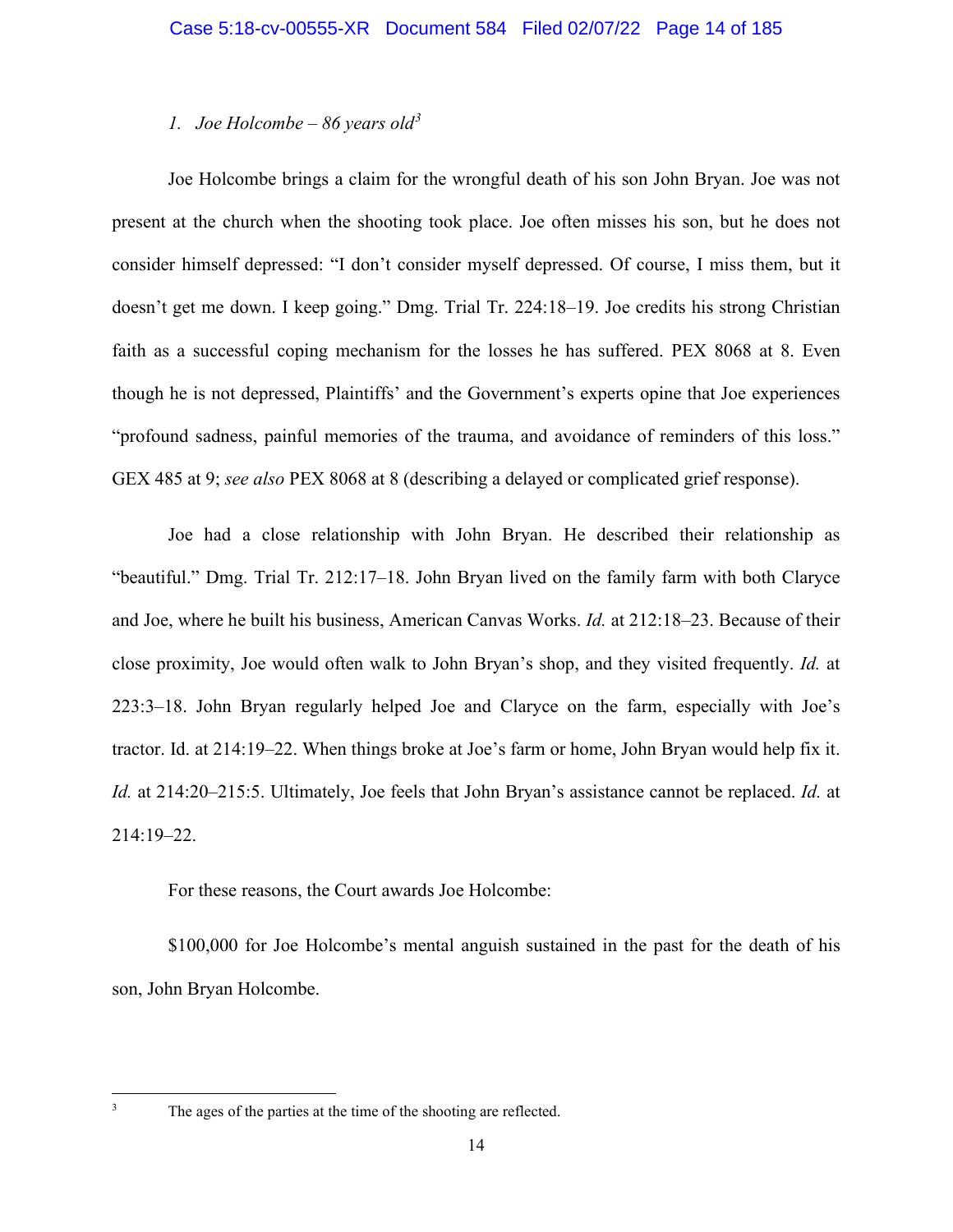## Case 5:18-cv-00555-XR Document 584 Filed 02/07/22 Page 15 of 185

\$100,000 for Joe Holcombe's mental anguish that, in reasonable probability, he will sustain in the future for the death of his son, John Bryan Holcombe.

\$300,000 for Joe Holcombe's loss of companionship and society sustained in the past for the death of his son, John Bryan Holcombe.

\$100,000 for Joe Holcombe's loss of companionship and society that, in reasonable probability, he will sustain in the future for the death of his son, John Bryan Holcombe.

### *2. Claryce Holcombe – 84 years old*

Claryce Holcombe brings a claim for wrongful death for her son, John Bryan. Since the shooting, Claryce has been depressed and frequently stays in bed. *Id.* at 223:22–25. Claryce feels that the shooting and simultaneous loss of nine family members has destroyed her life. Holcombe Depo. 26:20–24. Her life before and after the shooting, she testified, is "like night and day." *Id.* at 27:1–3. John Bryan always made Claryce feel loved. *Id.* at 19:20–24. Additionally, as discussed, John Bryan would frequently help around hers and Joe's home and farm.

For these reasons, the Court awards Claryce Holcombe:

\$200,000 for Claryce Holcombe's mental anguish sustained in the past for the death of her son, John Bryan Holcombe.

\$100,000 for Claryce Holcombe's mental anguish that, in reasonable probability, she will sustain in the future for the death of her son, John Bryan Holcombe.

\$200,000 for Claryce Holcombe's loss of companionship and society sustained in the past for the death of her son, John Bryan Holcombe.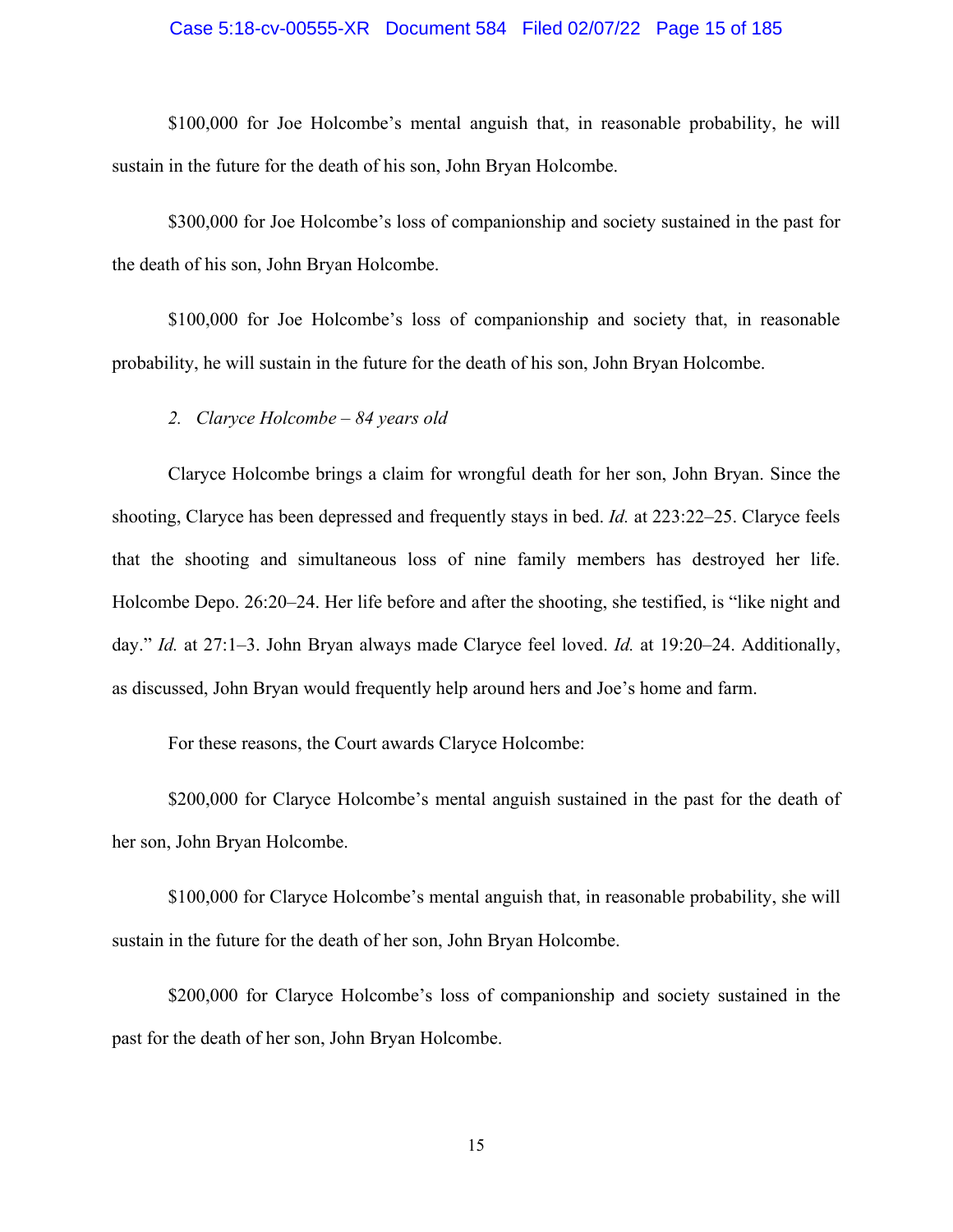## Case 5:18-cv-00555-XR Document 584 Filed 02/07/22 Page 16 of 185

\$100,000 for Claryce Holcombe's loss of companionship and society that, in reasonable probability, she will sustain in the future for the death of her son, John Bryan Holcombe.

### *3. Scott Holcombe – 30 years old*

Scott Holcombe has asserted a wrongful death claim for the deaths of his parents, John Bryan and Karla Holcombe. Scott seeks noneconomic damages, as well as past and future pecuniary loss as the result of his father's death.

Scott was not in the church on the day of the shooting. When he learned of the shooting and his parents' deaths, Scott testified that "it hurt so bad I thought I was going to die. I didn't think I could handle that much pain[.]" Dmg. Trial Tr. vol. 11, 189:20–22. "[D]evastated" did not begin to describe how he felt. *Id.* at 191:10. Since the shooting, Scott has not felt like the same person he was before. *Id.* at 191:20–21. "I'm trying to be happy, but I'm not the same as I was before like. I was actually happy when they were here, you know. And since they've been gone, I don't think I've been happy . . . ." *Id.* at 191:20–23. His grief makes it difficult to be around others. *Id.* at 192:5–12. While Scott feels he is "getting better," he still finds it difficult to be in others' presence and to be happy. *See id.* at 192:1–13.

At the time of his parents' death, Scott was largely dependent on them, financially and emotionally. *Id.* at 163:18–21. Scott was recovering from addiction, and after completing several rehabilitation programs, came to live with his parents and was "on the right track." *Id.* at 166:4– 21. Scott testified that his parents "were my rock. Like, they were always ready to help me. And, you know, they just had my back no matter what. . . . And I struggled, and I would always end up—I always end up having to go back home. And, yeah, they were my support system." *Id.* at 162:7–13. Scott saw his parents every day, and would spend quality time with his father in the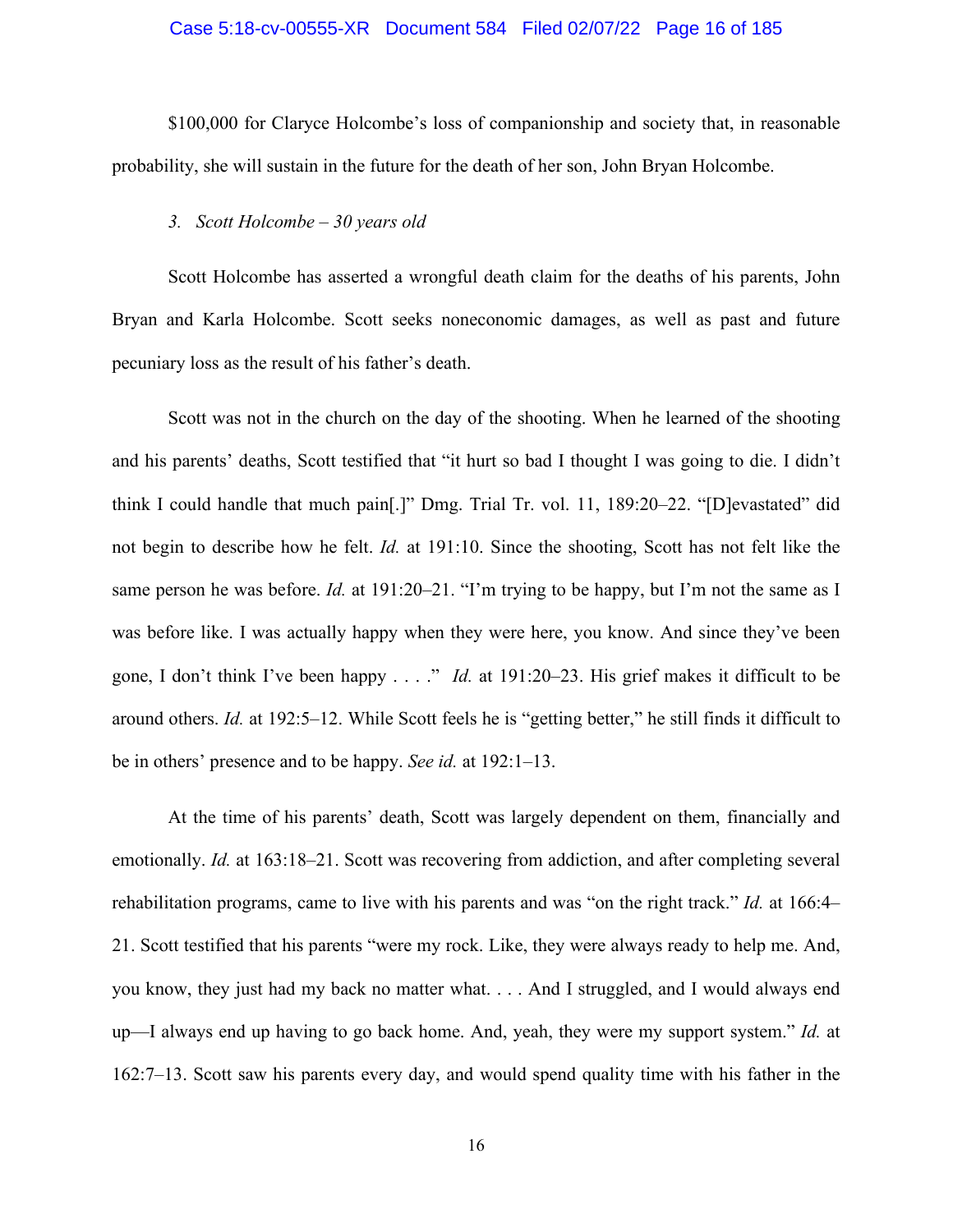## Case 5:18-cv-00555-XR Document 584 Filed 02/07/22 Page 17 of 185

American Canvas Works shop learning his father's trade and watching television together. *Id.* at 618:20–23, 171:19–20, 180:24–8. Even throughout Scott's struggles with addiction, Scott never felt that his parents gave up on him. *Id.* at 185:24.

Scott additionally suffered pecuniary losses as a result of his father's death. At the time of the shooting, Scott was learning how to craft upholstery and trailer tarps from his father to take over the family business, American Canvas Works. *Id.* at 171:15–24. However, when John Bryan passed, Scott had not yet been fully trained on how to use the machinery to craft these products efficiently. *See id.* at 178:12–179:5 (describing how it would take him "weeks" to craft a cattle trailer tarp, whereas his father could finish one in two hours).

For these reasons, the Court awards Scott Holcombe:

\$100,000 for Scott Holcombe's mental anguish sustained in the past for the death of his father, John Bryan Holcombe.

\$100,000 for Scott Holcombe's mental anguish that, in reasonable probability, he will sustain in the future for the death of his father, John Bryan Holcombe.

\$100,000 for Scott Holcombe's loss of companionship and society sustained in the past for the death of his father, John Bryan Holcombe.

\$100,000 for Scott Holcombe's loss of companionship and society that, in reasonable probability, he will sustain in the future for the death of his father, John Bryan Holcombe.

\$50,000 for Scott Holcombe's pecuniary loss sustained in the past for the death of his father, John Bryan Holcombe.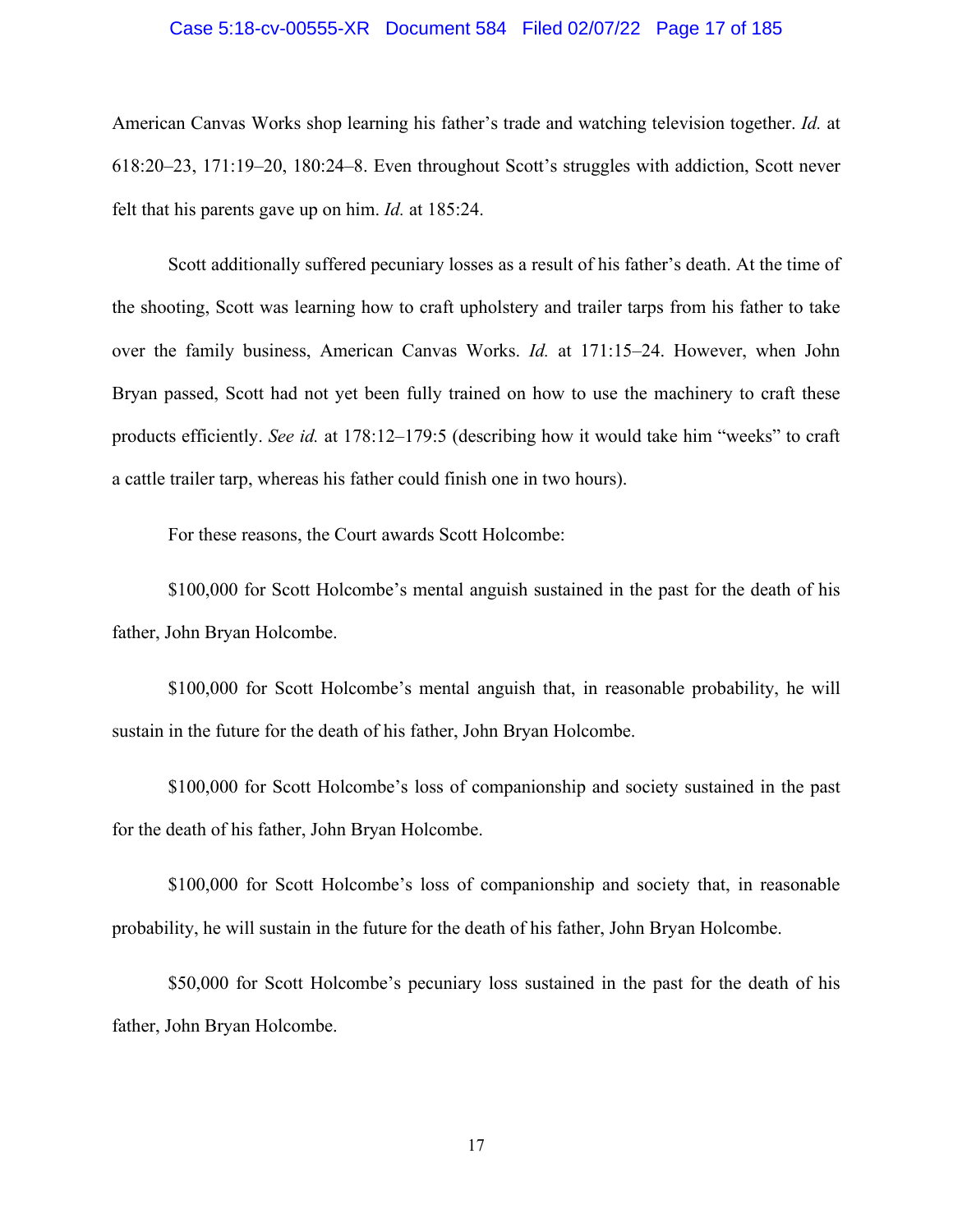## Case 5:18-cv-00555-XR Document 584 Filed 02/07/22 Page 18 of 185

\$100,000 for Scott Holcombe's pecuniary loss that, in reasonable probability, he will sustain in the future for the death of his father, John Bryan Holcombe.

\$100,000 for Scott Holcombe's mental anguish sustained in the past for the death of his mother, Karla Holcombe.

\$100,000 for Scott Holcombe's mental anguish that, in reasonable probability, he will sustain in the future for the death of his mother, Karla Holcombe.

\$100,000 for Scott Holcombe's loss of companionship and society sustained in the past for the death of his mother, Karla Holcombe.

\$100,000 for Scott Holcombe's loss of companionship and society that, in reasonable probability, he will sustain in the future for the death of his mother, Karla Holcombe.

*4. Philip Hill – 15 years old* 

Philip has asserted a wrongful death claim for the death of his mother, Crystal Holcombe. Philip did not attend church the day of the shooting but told Dr. Sutton in his clinical interview that the morning of the shooting he heard gunshots and emergency vehicles from his family's home. PEX 8066 at 4. When one of his uncles arrived at his home to deliver the news that nine of his family members were dead, he felt frightened and alarmed. *Id.* When discussing the loss of his mother and siblings to Dr. Sutton, Dr. Sutton observed that Philip was "unable" to describe his emotional state when he learned of the death of his mother and siblings, which is common for individuals with Autism Spectrum Disorder ("ASD"). *Id.* at 5. He stated, "Well, it just happened. And now it is weird." *Id.* Philip longs for the simplicity of his life before the shooting and stated that "nothing feels normal anymore." *Id.*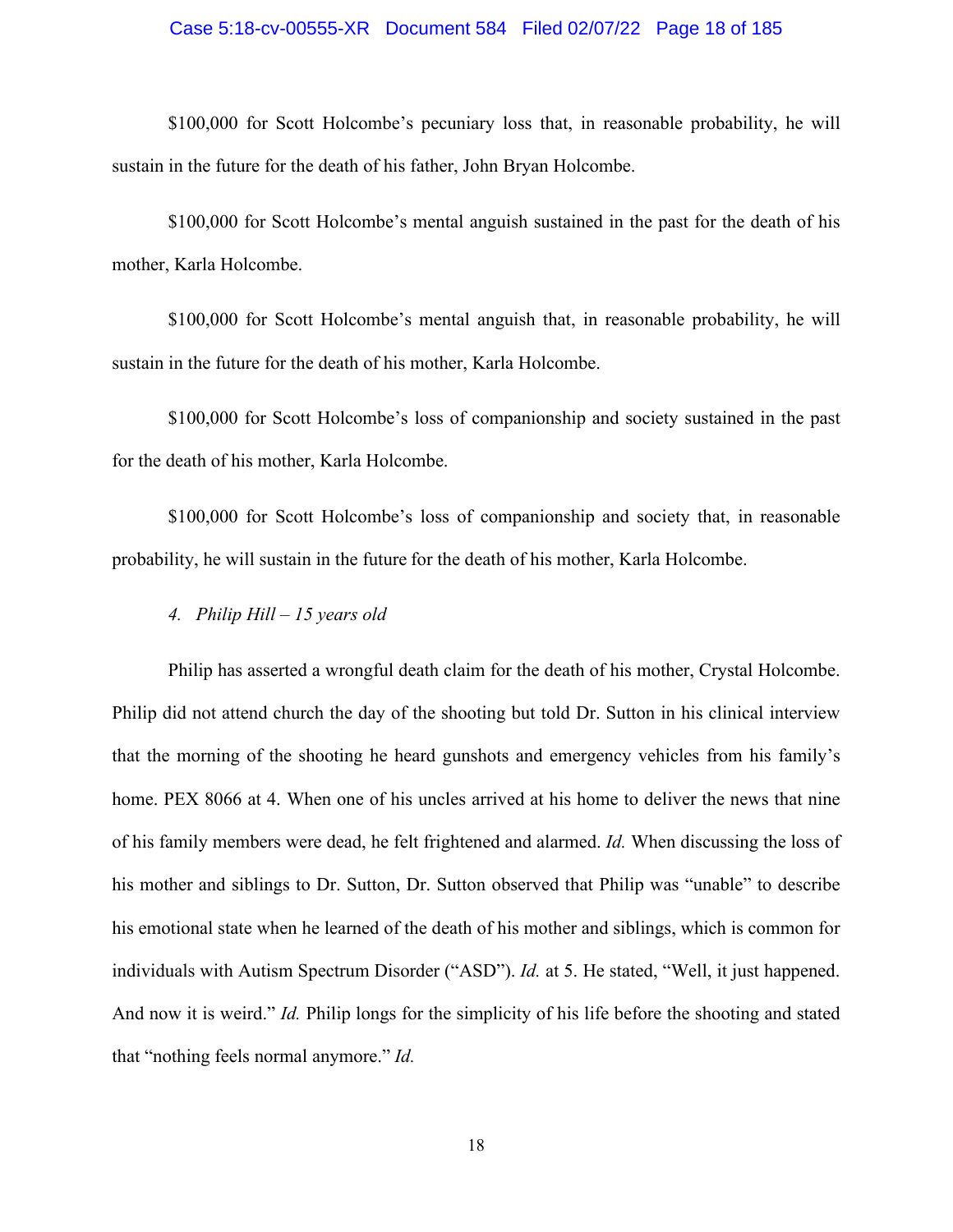## Case 5:18-cv-00555-XR Document 584 Filed 02/07/22 Page 19 of 185

Because of Philip's ASD, he relied heavily on Crystal to help navigate the social and academic hurdles he faced. Crystal homeschooled Philip, and she was able to work with him consistently to help him academically and balance his need for socialization with his need for alone time. *Id.* at 3. John Porter described to Dr. Sutton:<sup>[4](#page-18-0)</sup> "Crystal had this amazing way with Philip that no one else seemed to have figured out. He could be pretty stubborn at times, but Crystal just knew how to work with him. He still had a difficult time with extended periods of socialization and struggled to interact in a typical way with other kids this age. But Crystal was always able to get the best out of him, whatever his best might have been." *Id.* Dr. Sutton reported that "it was obvious that his now deceased mother provided a sense of calmness and safety for him that he was unable to find elsewhere." *Id.* After the shooting, John Porter was unable to homeschool him or E.J.H., and he enrolled Philip in an online program to get his GED. *Id.* at 4.

For these reasons, the Court awards Philip Hill:

\$200,000 for Philip Hill's mental anguish sustained in the past for the death of his mother, Crystal Holcombe.

\$200,000 for Philip Hill's mental anguish that, in reasonable probability, he will sustain in the future for the death of his mother, Crystal Holcombe.

\$300,000 for Philip Hill's loss of companionship and society sustained in the past for the death of his mother, Crystal Holcombe.

\$300,000 for Philip Hill's loss of companionship and society that, in reasonable probability, he will sustain in the future for the death of his mother, Crystal Holcombe.

<span id="page-18-0"></span><sup>4</sup> At the time of Dr. Sutton's clinical interview with Philip, Philip was a minor.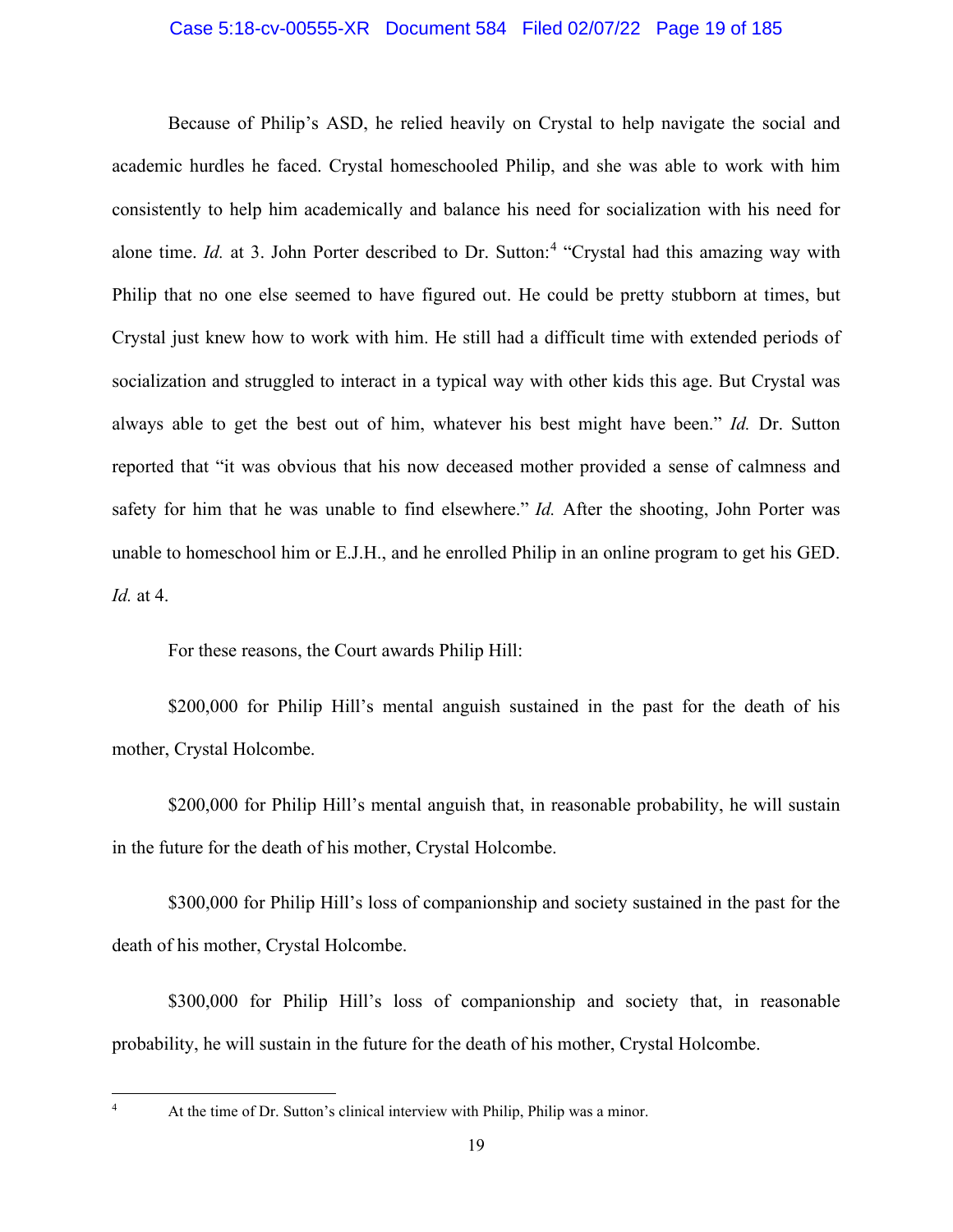#### *5. John Porter Holcombe – 39 years old*

John Porter Holcombe has asserted a claim for his own personal injuries arising from the shooting, as well as wrongful death claims for the death of his wife Crystal and his parents, John Bryan and Karla Holcombe.

When the shooting began, John Porter was in the sound booth recording the church service and remained there for the duration of the shooting. *Id.* at 82:16–85:22. The first bullet he noticed was while his mother Karla was giving the morning announcements, but he "figured maybe someone was just horsing around or something." *Id.* at 81:12–22. When it became clear what was happening, though, he took cover and began calling 911. *Id.* at 82:19–24. Before taking cover in the sound booth, he described seeing his mother, who was at the pulpit, scream and take cover. *Id.* at 82:16–18. Once the shooting stopped, he exited the sound booth and went to Crystal and the children. "I looked and saw [Crystal]. I saw what [Kelley] did to her. Her face. And the kids, he shot them in the face. And their face was just a crater . . . I saw what he did to [Karla]." *Id.* at 85:22–86:1. After being reunited with E.J.H., his only surviving stepchild that was in the church, they went to the hospital to receive treatment for their injuries. *Id.* at 87:17–88:19.

As to John Porter's physical injuries, he sustained shrapnel wounds in his left flank and buttocks. PEX 8047. The bullet fragments were removed at the hospital, and he has not required medical treatment for his physical injuries since. Dmg. Trial Tr. 88:1–12, 157:1–6.

Crystal and John Porter had a loving marriage. John Porter relied on Crystal for companionship, comfort, and support. During his testimony, he described how she would make meals, nurture him when he was sick, and greet him everyday when he came home from work and help ease the stress of the day. *See id.* at 103:22–105:3, 115:6–9, 131:7–22; *see also* PEX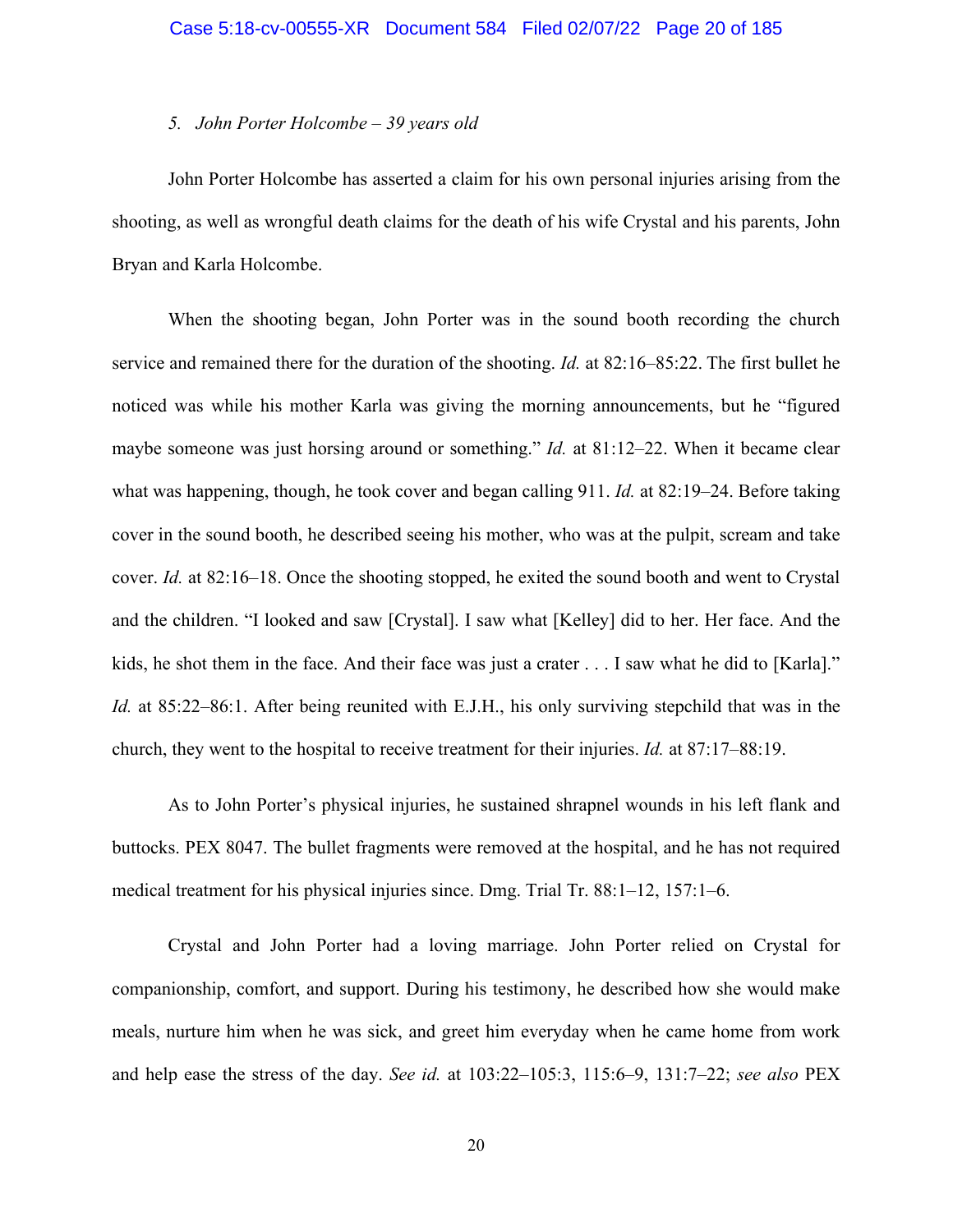### Case 5:18-cv-00555-XR Document 584 Filed 02/07/22 Page 21 of 185

8031. John Porter described Crystal as a healing presence who "loved to nurture things that needed nourishment," and that she would do that with him and their children. Dmg. Trial Tr. 130:8–14. Crystal additionally supported John Porter's church activities and would assist with supplies and "whatever [he] needed." PEX 8031 at 3. Since Crystal's untimely death, John Porter has struggled to fill her shoes in the life that they shared. He worries that he will not be able to parent E.J.H. and Philip as well as Crystal. *See* PEX 8056 at 5. He clings to memories of her, longs for the comfort she provided him, and finds it difficult to sleep without her. Dmg. Trial Tr. 103:22–105:7.

John Porter was only feet away from Crystal and the children when they were killed, and he has not forgotten the sight of his murdered wife surrounded by their dead children. *Id.* at 85:21–18. After the shooting, it was difficult for him to return home because of the memories his home held of his family. *Id.* at 101:21–103:10. Once he did return, he described entering a silent home when he had been accustomed to Crystal greeting him and the children playing. *Id.* He continues to experience recurrent dreams of Crystal and their children. *Id.* at 90:15–23. Every morning, he returns to the church to sit and pray to feel close to his deceased family, and then returns in the evening to close the church. *Id.* at 153:20–24. In the four years since the shooting, John Porter has and continues to grieve his tremendous losses. *Id.* at 154:2–4.

John Porter also lost his parents, John Bryan and Karla Holcombe, in the shooting. John Porter testified that he saw his parents frequently, and that he sometimes met them for lunch during the week or visited on the weekends. *Id.* at 105:22–106:18. He and his parents also held a prayer meeting and Bible study together Thursday nights at the church. *Id.* at 113:22–114:3. As a family, they celebrated special traditions together, like "Planksgiving," where they celebrated Thanksgiving on a different day with close family dressed as pirates. *See id.* at 109:10–110:10.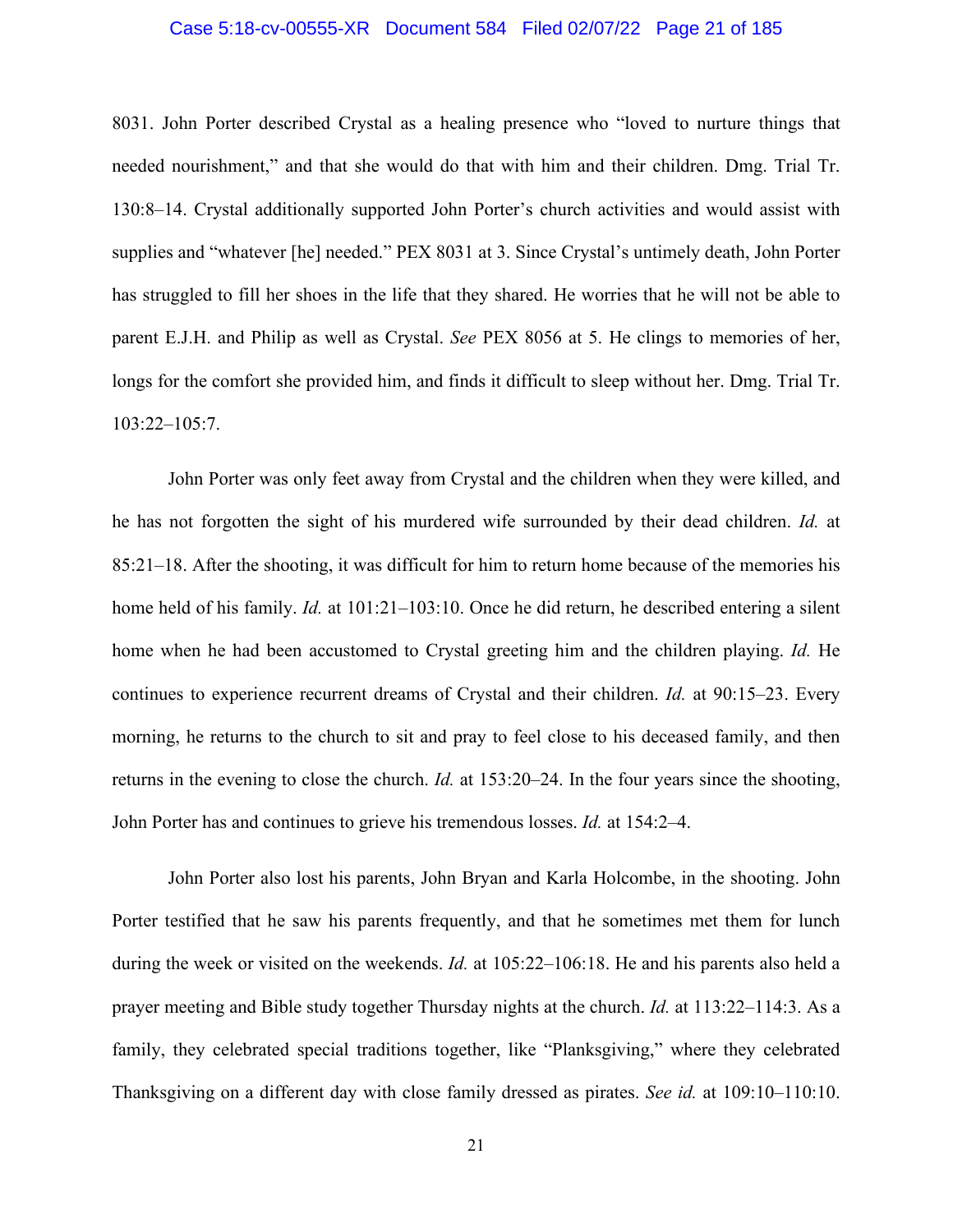## Case 5:18-cv-00555-XR Document 584 Filed 02/07/22 Page 22 of 185

Both John Bryan and Karla provided guidance to John Porter on parenting. *Id.* at 121:21–122:6. John Porter testified that Karla "loved all of us, and she took care of us." *Id.* at 116:15–16. John Porter often relied on his father for help or advice on fixing things around the home. *Id.* at 121:14–20. Now that both are gone and he is a single father, he feels it is more difficult to parent without his parents' guidance and assistance. *Id.* at 122:12–21.

Just as with the loss of his wife and stepchildren, John Porter has struggled to accept the loss of both his parents and continues to grieve them: "And I just—I just—they're gone. I've asked God to let me see them in a dream. And, occasionally, he has let me see Dad—or talk to Dad, at least. Not see him, but talk to him." *See id.* at 90:14–23, 154:2–4. Plaintiff's expert Dr. Sutton has opined that John Porter is experiencing complicated and prolonged grief due to the sudden and violent loss of his wife, stepchildren, and parents. PEX 8056 at 8–9.

For these reasons, the Court awards John Porter Holcombe:

\$2,000,000.00 for John Porter Holcombe's physical pain and mental anguish sustained in the past.

\$1,000,000.00 for John Porter Holcombe's physical pain and mental anguish that, in reasonable probability, he will sustain in the future.

\$8,940.61 for John Porter Holcombe's medical care expenses incurred in the past.<sup>[5](#page-21-0)</sup>

\$0 for John Porter Holcombe's medical care expenses that, in reasonable probability, he will incur in the future.

<span id="page-21-0"></span><sup>5</sup> Plaintiffs and the Government stipulate that this amount reflects John Porter Holcombe's past medical expenses. ECF No. 576 at 1.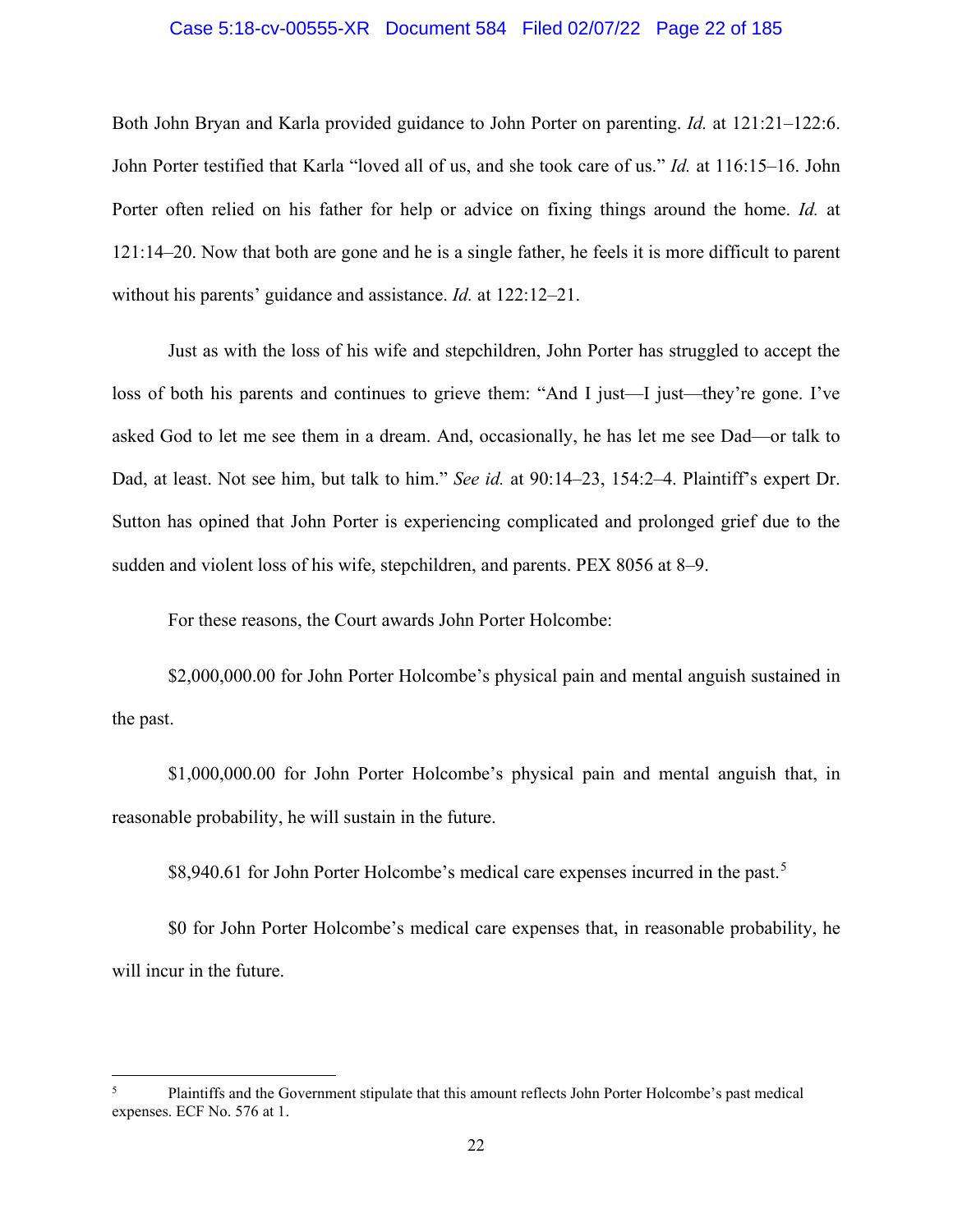## Case 5:18-cv-00555-XR Document 584 Filed 02/07/22 Page 23 of 185

\$200,000.00 for John Porter Holcombe's mental anguish sustained in the past for the death of his wife, Crystal Holcombe.

\$200,000.00 for John Porter Holcombe's mental anguish that, in reasonable probability, he will sustain in the future for the death of his wife, Crystal Holcombe.

\$200,000.00 for John Porter Holcombe's loss of companionship and society sustained in the past for the death of his wife, Crystal Holcombe.

\$200,000.00 for John Porter Holcombe's loss of companionship and society that, in reasonable probability, he will sustain in the future for the death of his wife, Crystal Holcombe.

\$100,000.00 for John Porter Holcombe's mental anguish sustained in the past for the death of his mother, Karla Holcombe.

\$100,000.00 for John Porter Holcombe's mental anguish that, in reasonable probability, he will sustain in the future for the death of his mother, Karla Holcombe.

\$100,000.00 for John Porter Holcombe's loss of companionship and society sustained in the past for the death of his mother, Karla Holcombe.

\$100,000.00 for John Porter Holcombe's loss of companionship and society that, in reasonable probability, he will sustain in the future for the death of his mother, Karla Holcombe.

\$100,000.00 for John Porter Holcombe's mental anguish sustained in the past for the death of his father, John Bryan Holcombe.

\$100,000.00 for John Porter Holcombe's mental anguish that, in reasonable probability, he will sustain in the future for the death of his father, John Bryan Holcombe.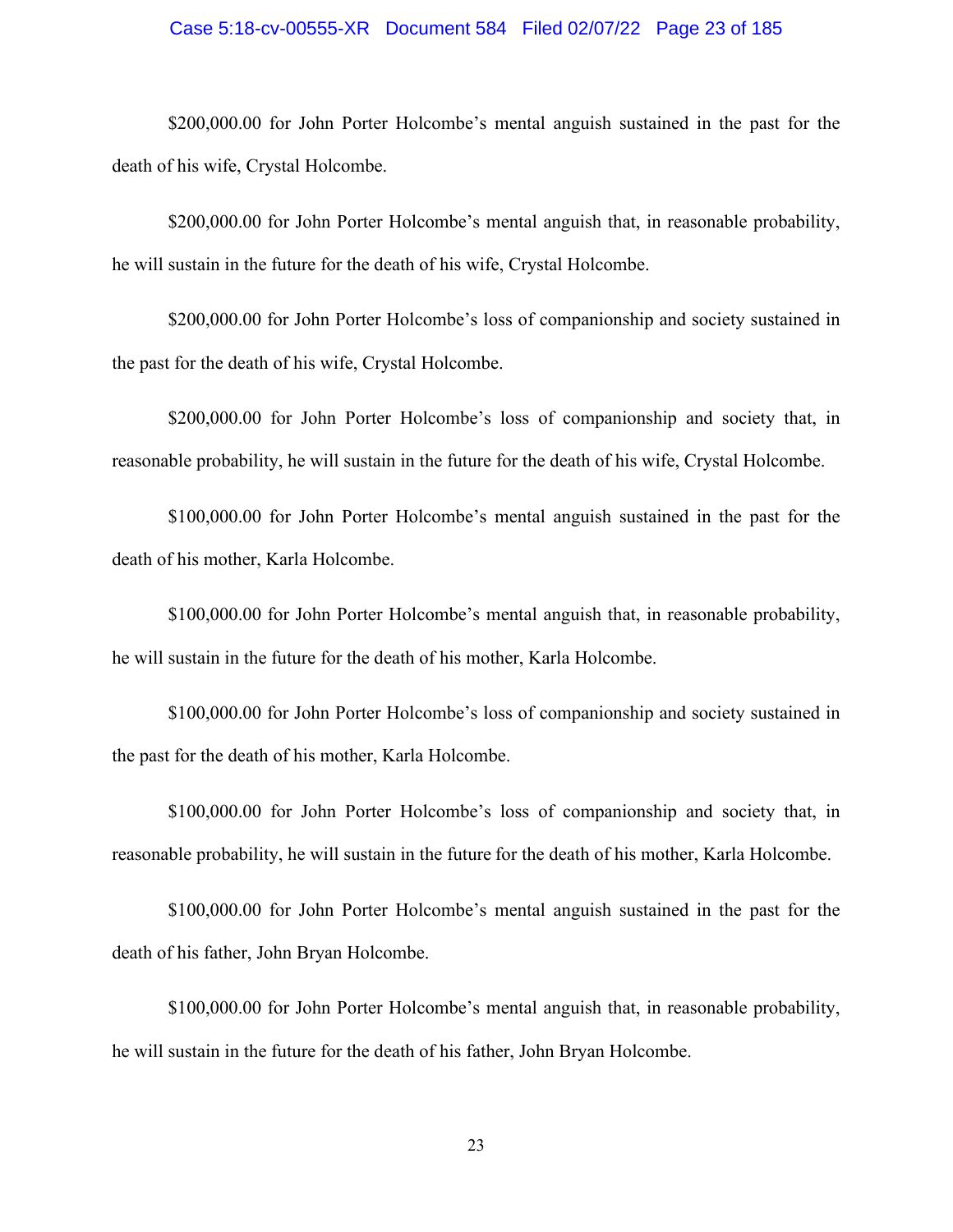## Case 5:18-cv-00555-XR Document 584 Filed 02/07/22 Page 24 of 185

\$100,000.00 for John Porter Holcombe's loss of companionship and society sustained in the past for the death of his father, John Bryan Holcombe.

\$100,000.00 for John Porter Holcombe's loss of companionship and society that, in reasonable probability, he will sustain in the future for the death of his father, John Bryan Holcombe.

#### *6. E.J.H. – 7 years old*

E.J.H. was sitting with her mother, Crystal, and siblings at church the day of the shooting. While E.J.H. did not initially share the details of what she experienced in the shooting with John Porter, she eventually told him what happened. E.J.H. told her stepfather that "Crystal begged Kelley not to kill the kids. And so he shot them . . . in front of her. He shot them first." Dmg. Trial Tr. 99:6–10. After Kelley killed her family, someone, most likely Crystal, fell on her. *Id.* at 99:21–25. John Porter could not find E.J.H. in the immediate aftermath, but an unknown person found her underneath her family's bodies. *Id.* at 87:5–10. She was covered in blood and body matter, so she was taken to a home nearby and hosed off. *Id.* at 87:11–15. After her stepfather located her, she went to the hospital where her injuries were treated. *Id.* at 87:22–88:9. E.J.H. did not suffer any gunshot wounds but did suffer trample injuries. PEX 8063. She is no longer being treated for these injuries. *See* PEX 8060 at 13.

E.J.H. experienced a significant disruption in her life after the shooting. E.J.H. was just seven years old when the shooting occurred. John Porter informed Dr. Sutton that E.J.H. was in "a state of shock for a significant period of time" after the shooting. PEX 8065 at 4. Given her age, John Porter felt it was difficult for E.J.H. to understand the magnitude of what she had survived and the permanence of the losses she will continue to suffer. *Id.* E.J.H. would frequently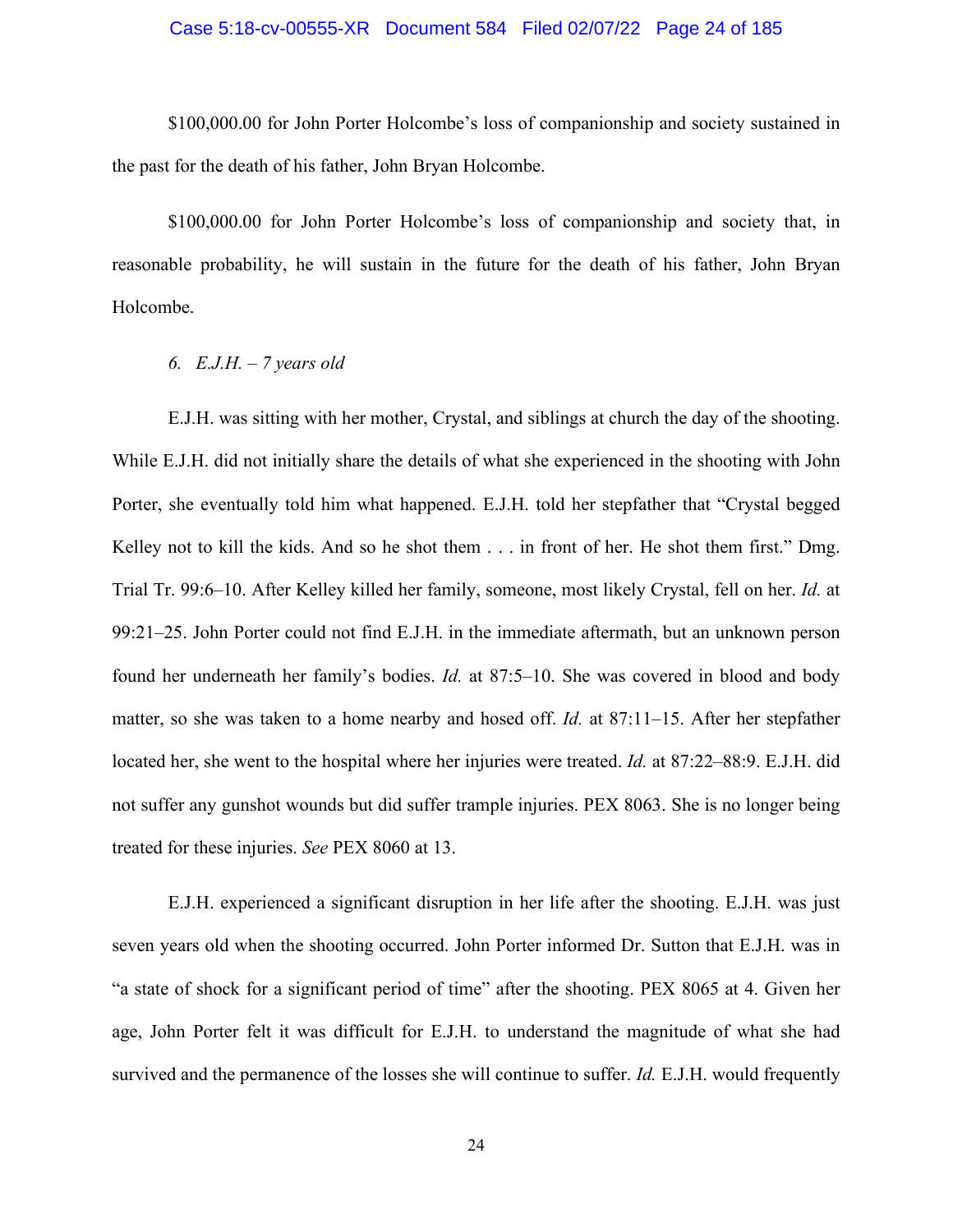## Case 5:18-cv-00555-XR Document 584 Filed 02/07/22 Page 25 of 185

ask for her mother in the year following the shooting. *Id.* Out of concern, John Porter sought out psychotherapy for E.J.H. so she could process the trauma she experienced. *Id.* As E.J.H. has matured and begun to grasp the concept of permanent loss, she has begun to experience recurrent dreams about her mother and siblings. *Id.* at 5. John Porter explained to Dr. Sutton that E.J.H. "appears deeply saddened by the fact that she is unable to experience a united family, even within the context of her dreams." *Id.* Dr. Sutton ultimately diagnosed E.J.H. with Adjustment Disorder and a complex bereavement disorder. *Id.* at 7.

Additionally, E.J.H. struggled in school after the shooting and had trouble paying attention. *Id.* at 4. Crystal had homeschooled E.J.H. with her four siblings, but John Porter was unable to continue homeschooling E.J.H. after the shooting. She moved to several different schools, *id.*, but has now found a school that John Porter feels E.J.H. is enjoying and is receiving support. Dmg. Trial Tr. vol. 11, 133:19–20, 157:7–12. She has also since been released from treatment by her psychiatrist and therapist. *Id.* at 157:16–158:9.

It is apparent that E.J.H. had a close relationship with her mother. In her clinical interview with Dr. Sutton, E.J.H. stated that Crystal "was the most best mom ever . . . ." PEX 8065 at 5. E.J.H.'s biological father passed away in 2011, when E.J.H. was only one year old, leaving Crystal as her sole biological parent. *Id.* at 2. As a result of this shooting, E.J.H. has been orphaned and deprived of a maternal parental figure.

For these reasons, the Court awards E.J.H.:

\$1,500,000.00 for E.J.H.'s physical pain and mental anguish sustained in the past.

\$500,000.00 for E.J.H.'s physical pain and mental anguish that, in reasonable probability, she will sustain in the future.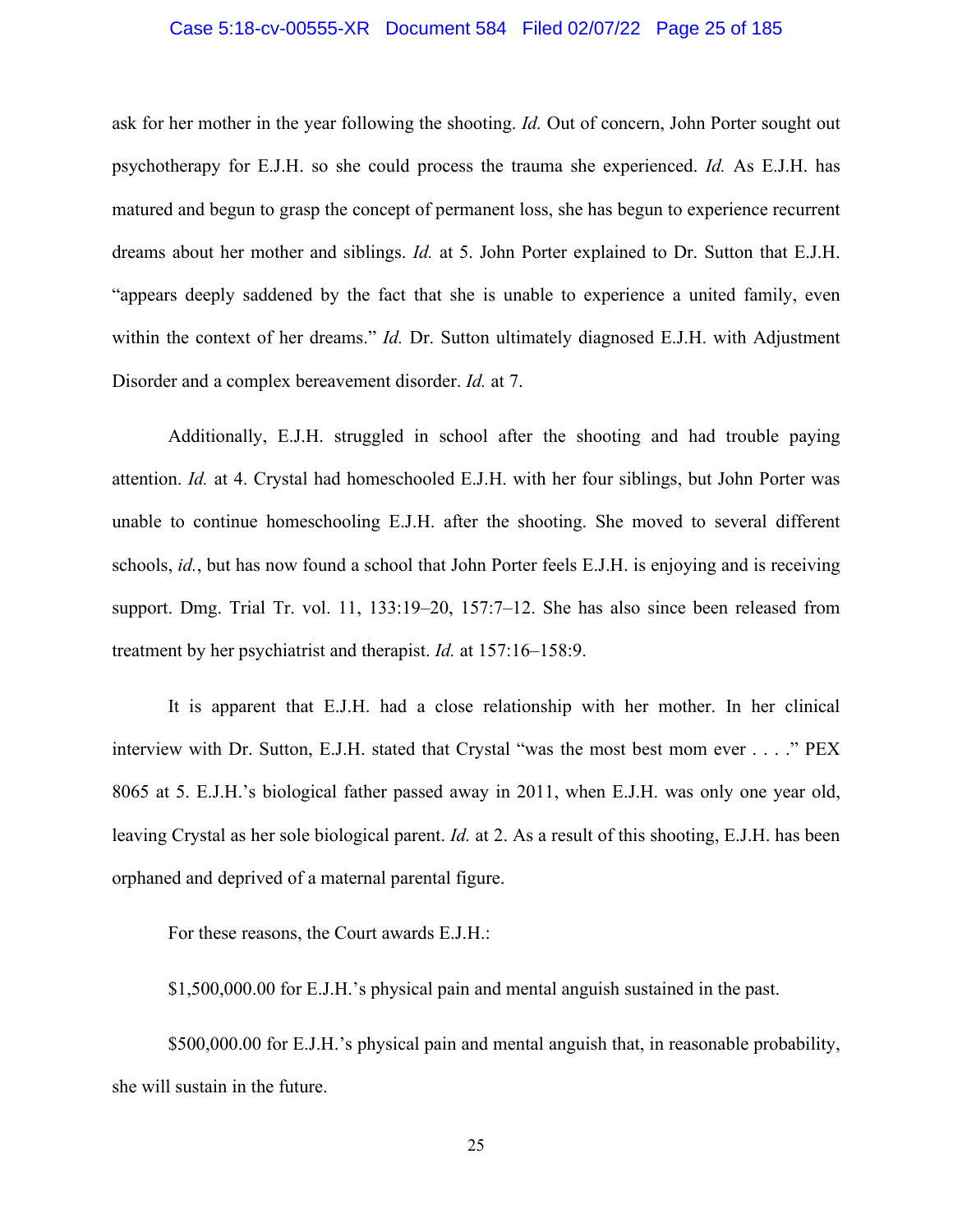\$8,487.90 for E.J.H.'s medical care expenses incurred in the past.<sup>[6](#page-25-0)</sup>

\$0 for E.J.H.'s medical care expenses that, in reasonable probability, she will incur in the future.

\$250,000 for E.J.H.'s mental anguish sustained in the past for the death of her mother, Crystal Holcombe.

\$250,000 for E.J.H.'s mental anguish that, in reasonable probability, she will sustain in the future for the death of her mother, Crystal Holcombe.

\$250,000 for E.J.H.'s loss of companionship and society sustained in the past for the death of her mother, Crystal Holcombe.

\$250,000 for E.J.H.'s loss of companionship and society that, in reasonable probability, she will sustain in the future for the death of her mother, Crystal Holcombe.

*7. The Estate of Crystal Holcombe – 36 years old*

Crystal sustained eleven gunshot wounds. PEX 8012. While she sustained headshot wounds that would be considered rapidly fatal, PEX 8011 at 4, these wounds were sustained at a later point in the shooting. PEX 8011 at 4, 8. Plaintiff's expert Dr. Gwinn opined that she sustained at least one gunshot wound early in the shooting and "then exhibited purposeful movement in order to take cover on the floor of the church." *Id.* at 8. When the shooting began, she was sitting in the pews with her children but then moved them near one of the walls of the church. According to E.J.H., Crystal was trying to move herself and her children to the Sunday school room. Dmg. Trial Tr. 98:24–99:5. However, Kelley noticed them before Crystal could

<span id="page-25-0"></span><sup>6</sup> Plaintiffs and the Government stipulate that this amount reflects E.J.H.'s past medical expenses. ECF No. 576 at 2.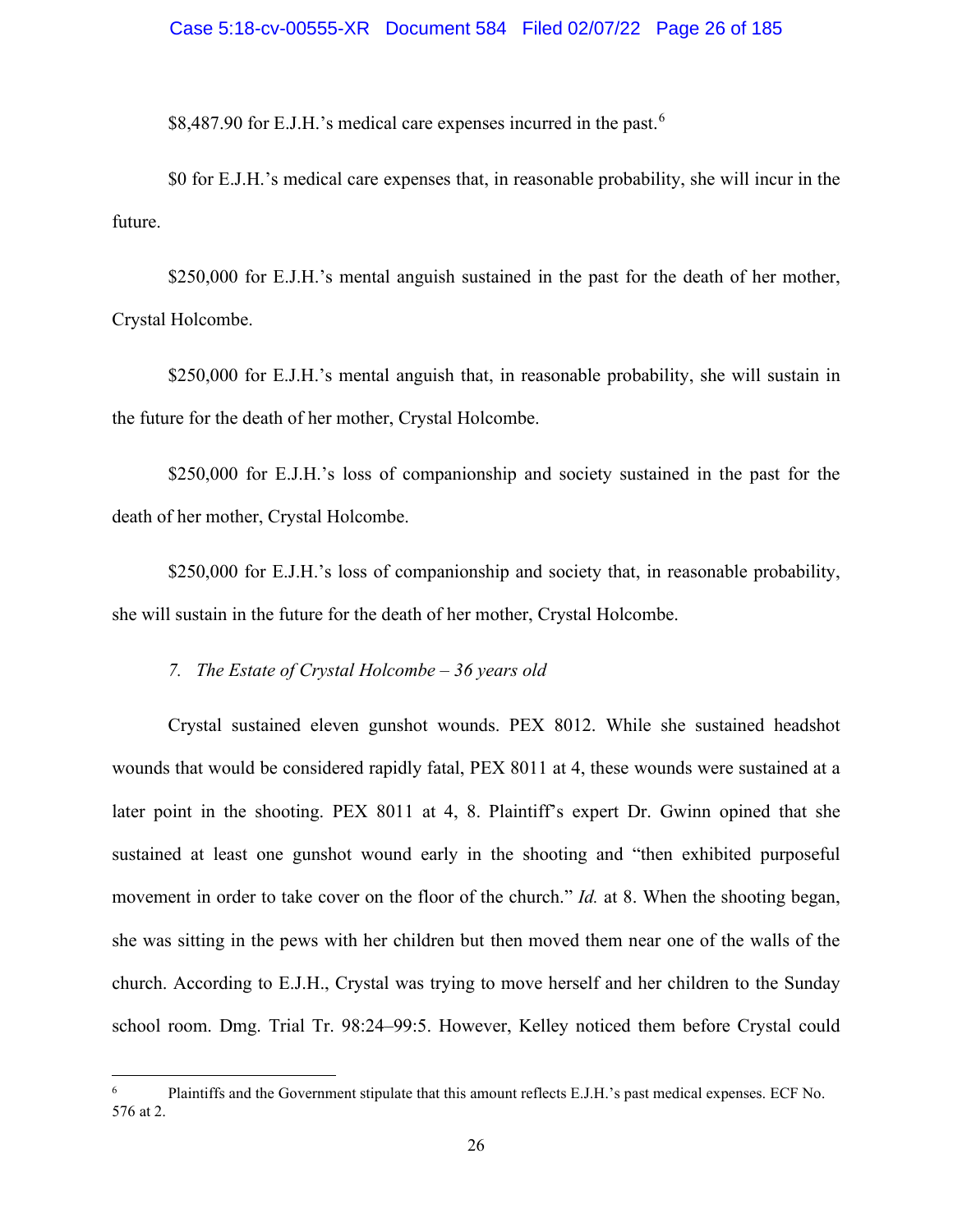#### Case 5:18-cv-00555-XR Document 584 Filed 02/07/22 Page 27 of 185

escape with the children. *Id.* at 99:13–17. Crystal begged for her children's lives, and so Kelley shot her children in front of her before killing her. *Id.* at 99:8–11. Crystal died attempting to protect her children and was found protectively embracing her daughter Megan. Crystal was alive and conscious for much of the shooting, experienced physical pain from the gunshot wounds she sustained prior to her death, and experienced mental pain and suffering from witnessing the horrific death of her own children before her own murder.

For these reasons, the Court awards the Estate of Crystal Holcombe:

\$7,000,000.00 for Crystal Holcombe's pain and mental anguish.

#### *8. The Estate of Emily Hill – 11 years old*

Emily sustained six gunshot wounds. PEX 8015 at 3. She experienced the entirety of the shooting and did not die until after being carried out of the church by Julie Workman and first responders. In the immediate aftermath, Julie found Emily gasping for air and drenched in blood. Dmg. Trial Tr. 464:3–13. Julie tried to carry Emily out of the church on her own, but she slipped from Julie's grasp because she was so slick with blood. *Id.* at 464:18–465:8. An EMT had to assist Julie in carrying Emily to an ambulance. *Id.* at 465:14–24. Shortly after, she was declared dead, likely from blood loss due to damage to one of her main arteries. *Id.* at 466:5–8; PEX 8015 at 6. Dr. Gwin explains in his report that as blood loss increases, persons experience increased anxiety levels followed by confusion and lastly coma. PEX 8015 at 6. Although her actual blood loss cannot be quantified, Dr. Gwin concludes that Emily underwent these physiologic responses to her blood loss. *Id.* Emily was alive and conscious for the entirety of the shooting, experienced physical pain from the gunshot wounds she sustained prior to her death, and experienced mental pain and suffering from witnessing the shooting.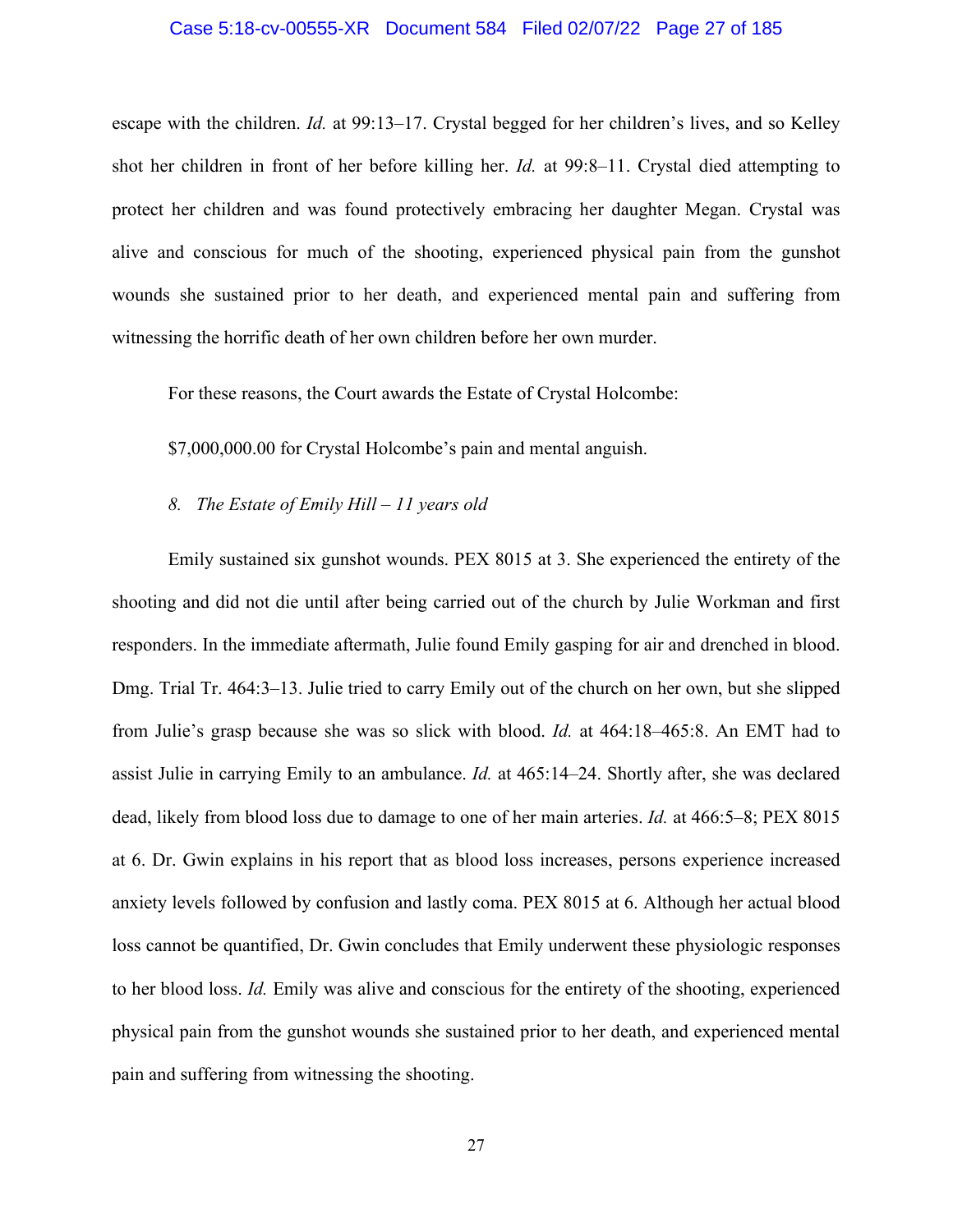For these reasons, the Court awards the Estate of Emily Hill:

\$6,000,000.00 for Emily Hill's pain and mental anguish.

## *9. The Estate of Megan Hill – 9 years old*

Megan sustained six gunshot wounds. PEX 8023 at 5. She moved with Crystal to try and get to the Sunday school room after the shooting began. *See id.* at 3; Dmg. Trial Tr. 99:3–5. Megan sustained some injuries that were not immediately life threatening, as well as a fatal gunshot wound to the head. PEX 8023 at 6. Based on her movement, she did not sustain the fatal head wound until she had moved with Crystal to cover and until after Kelley entered the church. *Id.* at 6–7. Given the dense bleeding over the surfaces of her brain, which show circulation and a beating heart, Megan was alive for a short period after being shot in the head. *Id.* at 7. Megan was alive and conscious for much of the shooting, experienced physical pain from the gunshot wounds she sustained prior to her death, and experienced mental pain and suffering from witnessing the shooting.

For these reasons, the Court awards the Estate of Megan Hill:

\$6,000,000.00 for Megan Hill's pain and mental anguish.

### *10. The Estate of Gregory Hill – 13 years old*

Gregory sustained twenty-five gunshot wounds. PEX 8019 at 3. He moved with Crystal to try and escape to the Sunday school room after the shooting began. Dmg. Trial Tr. vol. 11. 99:3–5. Given the trajectories of many of his wounds, Gregory sustained several wounds and exhibited purposeful movement after being injured to change his position of cover. PEX 8019 at 7. These wounds were sustained prior to the rapidly fatal wounds that Dr. Gwinn opined were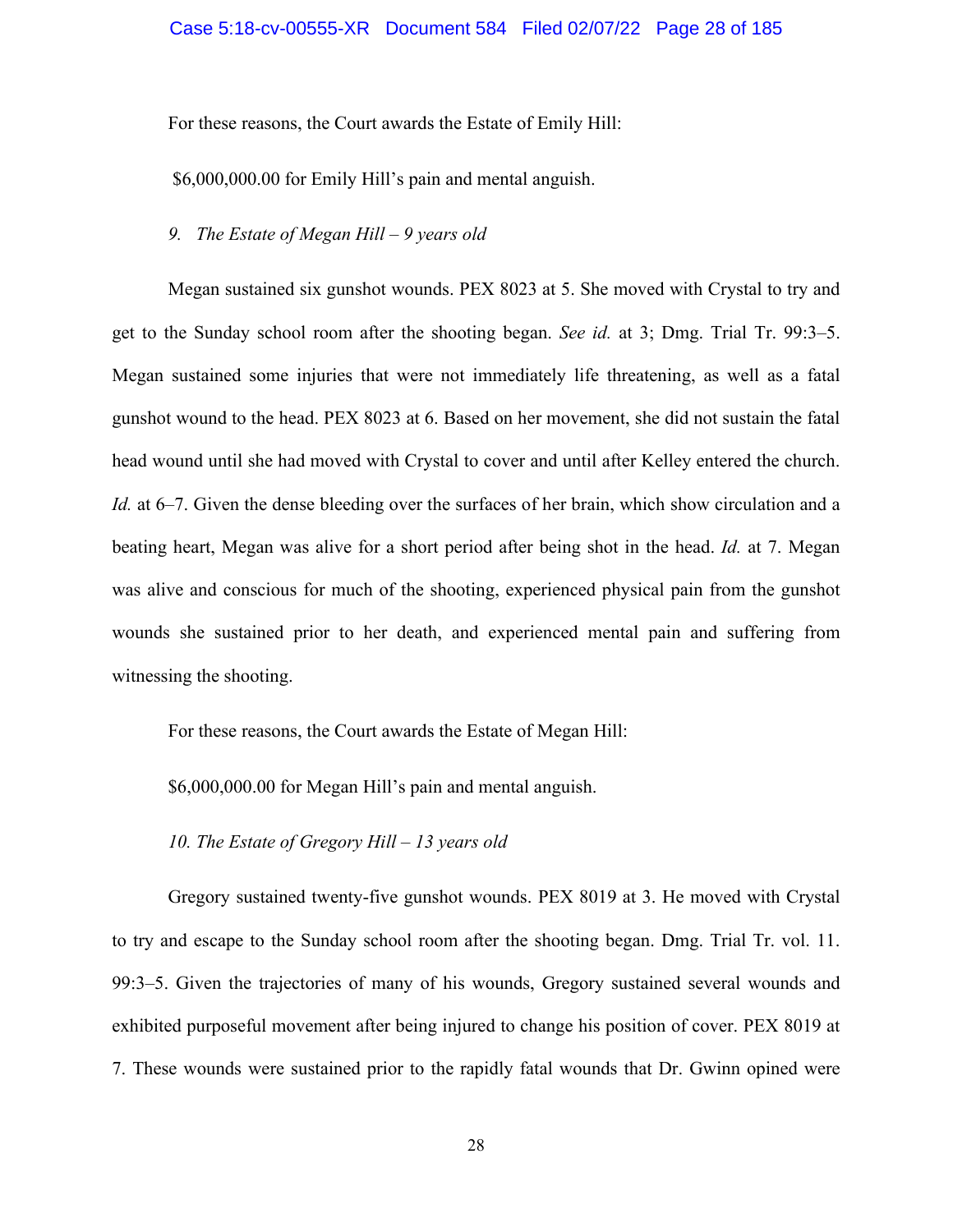#### Case 5:18-cv-00555-XR Document 584 Filed 02/07/22 Page 29 of 185

inflicted when Kelley had moved inside the church. *Id.* at 8. Gregory was alive and conscious for much of the shooting, experienced physical pain from the gunshot wounds he sustained prior to his death, and experienced mental pain and suffering from witnessing the shooting.

For these reasons, the Court awards the Estate of Gregory Hill:

\$5,000,000 for Gregory Hill's pain and mental anguish.

## **The McNulty/McKenzie Family**

Many members of the McNulty family were present at the First Baptist Church of Sutherland Springs the day of the shooting. Tara McNulty was killed in the shooting. Her children, Hailey and J.M., were both injured but survived the shooting. Additionally, Tara's aunt, Margaret McKenzie, was present and was injured.

Hailey McNulty is bringing claims for her own personal injuries as well as a wrongful death claim for the death of her mother, Tara.

Lisa McNulty, Tara's mother, is bringing claims on behalf of J.M. for his own personal injuries as well as a wrongful death for the death of his mother, Tara. Lisa is also asserting a wrongful death claim for the death of her daughter. Lastly, Lisa brings a survivorship action for the pain and mental anguish that Tara experienced before her death.

Margaret McKenzie asserts claims for her own personal injuries.

Ruben Rios, Tara's legal spouse at the time of her death, brings a claim for wrongful death.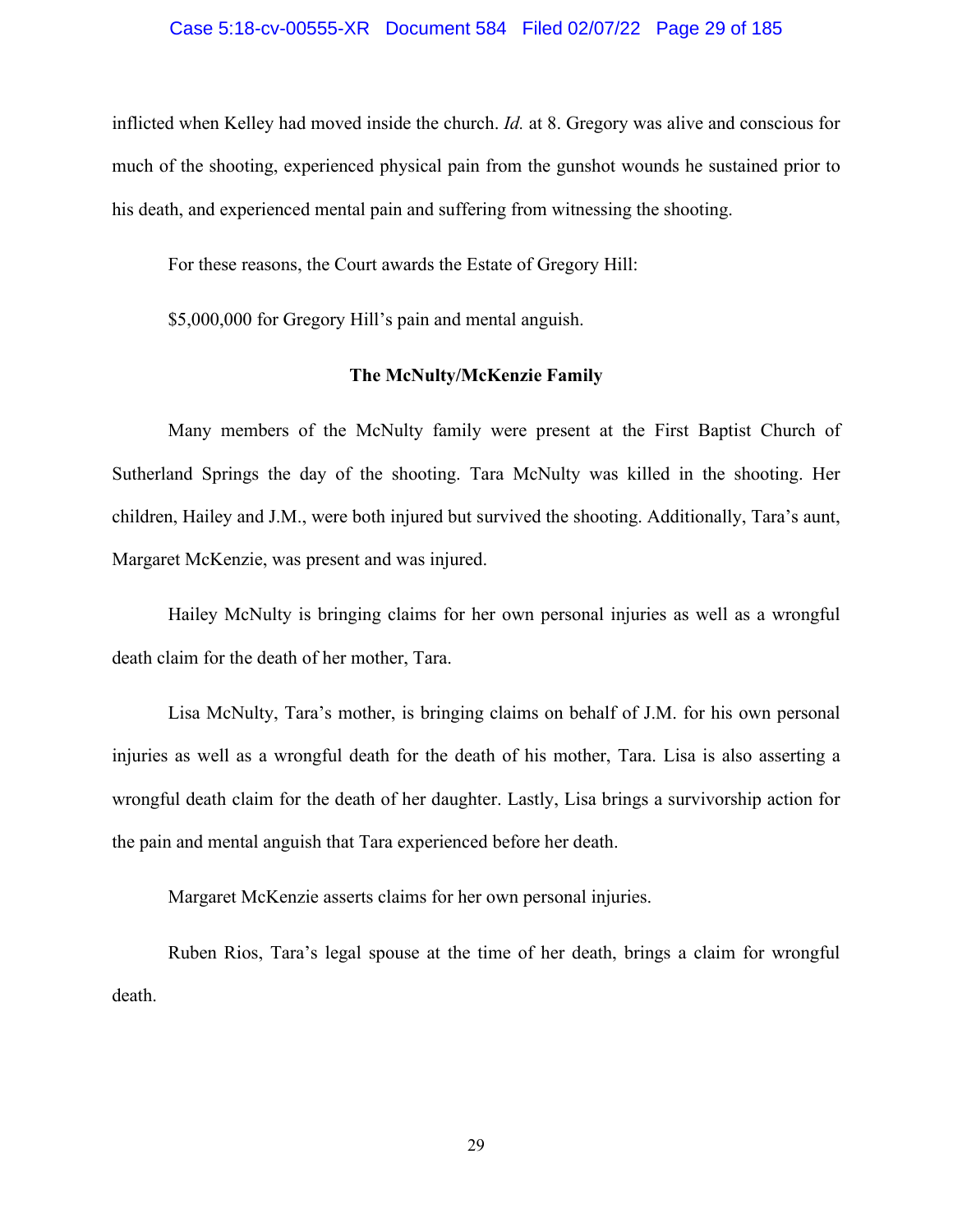## *1. Hailey McNulty – 15 years old*

Hailey was attending church with her mother, brother, and aunt when the shooting occurred. At first, Hailey believed the sound of gunfire was fireworks, but when Tara pushed her to the ground, she realized the danger she and her family were in. Dmg. Trial Tr. 246:9–14. She feared for hers and her family's lives, and called her boyfriend to say goodbye to him. *Id.* at 247:22–25. While underneath the pews, Hailey was shot multiple times. *Id.* at 248:5–6; *see also* PEX 12027. Hailey turned to her mother, who comforted Hailey and instructed her to keep pressure on her leg wound. Dmg. Trial Tr. 248:7–11. Hailey rolled over to keep pressure on her wound and lost so much blood she began experiencing vision and hearing loss. *Id.* at 249:22–24. When she rolled back over and reached out for her mother, Tara did not respond to her touch or voice. *Id.* at 250:4–10. Hailey knew then that Tara was dead. *Id.* at 250:10. Once she saw her mother's body, Hailey "didn't want to try anymore. [She] didn't want to keep fighting anymore." *Id.* at 250:13–15. As she lay taking cover, she heard her brother J.M. and other church members screaming and crying. *Id.* at 251:2–17. When the shooting stopped, she continued to lay on the church floor until she was carried out by first responders and taken to Brooke Army Medical Center ("BAMC") for medical treatment. *Id.* at 252:19–253:2; PEX 12021.

Hailey survived five gunshot wounds. PEX 12027. She sustained a gunshot wound to her left chest that fractured three ribs and caused internal bleeding, and bruising and tearing of her lung tissue. PEX 12021 at 1. She also sustained gunshot wounds to her left leg with significant bleeding, though it avoided her major nerves and arteries. *Id.* Lastly, she had shrapnel injuries in her right leg. Shrapnel additionally was found in her chest. *Id.* On November 8, 2017, she underwent irrigation and debridement of her leg wounds and laceration closure. *Id.* Following her surgery, she required occupational and physical therapy. *Id.*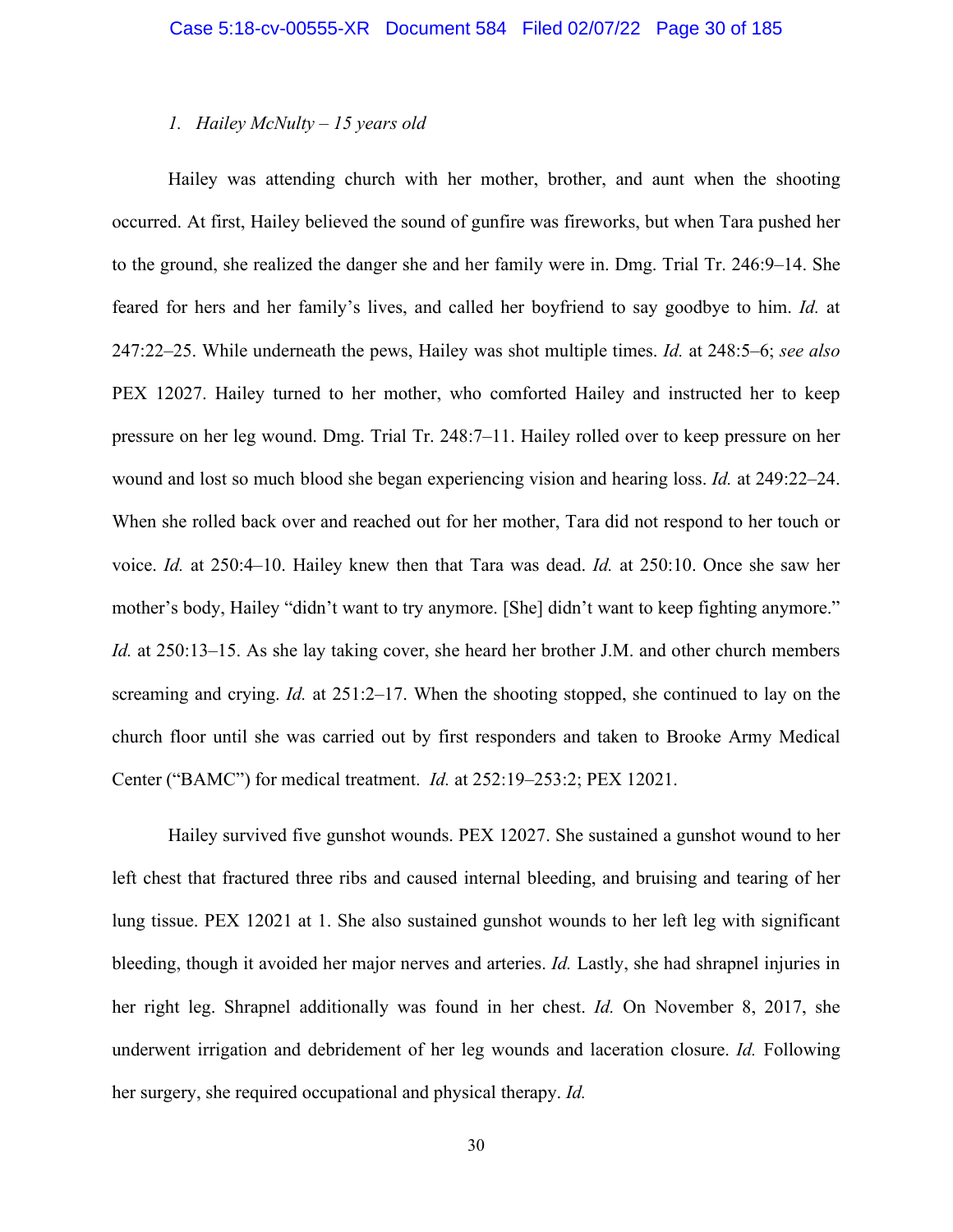## Case 5:18-cv-00555-XR Document 584 Filed 02/07/22 Page 31 of 185

Hailey continues to experience pain from her physical injuries. *Id.* at 265:8–17; *see also* PEX 12026 at 23–24. Prior to the shooting, Hailey was very active and passionate about longdistance running. Dmg. Trial Tr. 265:18–19. However, she can no longer run because she experiences "a shock" up her leg and numbness in her left heel due to the impact. *Id.* at 266:17– 20. She worked with her school's athletic trainer to participate in the Spring 2018 track season, but the pain meant she was "just unable to do what [she] used to do or be as good as [she] used to be." *Id.* at 266:8–21. "It's very hard whenever you were so good at something, and now it's like you can't even do half of what you used to be able to do. So it was very—it was a mental and physical thing." *Id.* at 266:22–25. Even more than just physical activity, Hailey's injuries and scars make sleeping and sitting difficult: "I still can't sleep on my left side, the left side of my body, because putting that pressure on that side with my scars . . . hurts. Whenever I sit, I can't have my legs—like, the bend of my knee touching the chair because it makes me uncomfortable." *Id.* at 265:12–17.

Hailey has scars on the outside of her calf on the left leg; the lower right part of her back; underneath her left armpit; and especially throughout her legs, she has visible shrapnel under the skin. *Id.* at 262:20–263:3. Her scarring caused her embarrassment in the months following the shooting. *Id.* at 264:1–9. When she would wear shorts or dresses, she could feel others staring at her scars. *Id.* at 264:11–14. At the nail salon, she could see when her nail tech would stare at her left leg, and it made her uncomfortable knowing the questions they wanted to ask about her scarring. *Id.* at 264:4–9. Soon after the shooting, she took senior photos with her boyfriend and was so embarrassed by her scars' appearance that she cried and told him not to share any photos that she was in. *Id.* at 264:18–265:7. Over time, though, she has become more comfortable with her scars and their appearance. *Id.* at 264:10–11.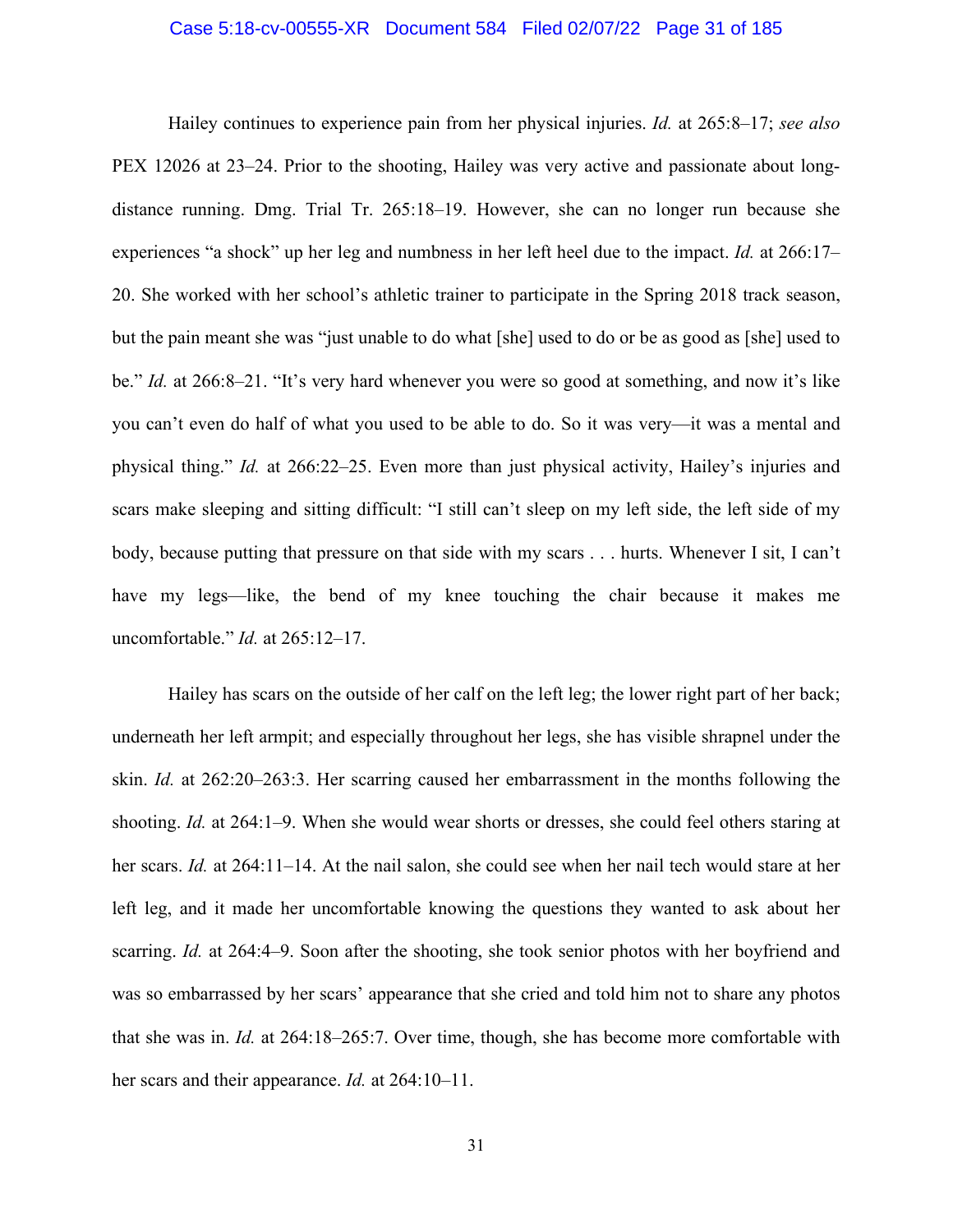## Case 5:18-cv-00555-XR Document 584 Filed 02/07/22 Page 32 of 185

Hailey was fifteen when her mom was killed in the shooting. Losing her only parent at a young age deeply affected Hailey's life. Hailey resents that she was never able to tell her mother goodbye. PEX 12024 at 5. She frequently longs for her mother, especially now that she is a mother herself. Dmg. Trial Tr. 270:5–22. Throughout Hailey's life, Tara was extremely supportive and encouraged Hailey in her athletic pursuits and made sacrifices to help with Hailey's success. *Id.* at 268:9–22. Tara was Hailey's best friend, and never let Hailey struggle alone. *Id.* at 268:23, 271:4–11. After Tara died, Hailey felt as though she had to grow up quickly in order to provide her brother J.M. with the support he needed. *Id.* at 276:25–277:14. The unexpected loss of her mother has left a void in Hailey's life. *Id.* at 277:17–278:7.

Since the shooting, Hailey has not been able to attend church. *Id.* at 261:9–14. When she has tried, she finds herself "just sitting there shaking, constantly looking at doors." *Id.* at 261:12– 13. In any public space, Hailey is hypervigilant and cannot sit with her back to the door. *Id.* at 261:15–17, 261:22–24. Being alone is also difficult for Hailey. *Id.* at 261:18. If someone comes to her home while she is home alone, she becomes frightened and will not answer the door. *Id.* at 261:25–262:6. Furthermore, she is extremely cautious at home and takes care to ensure her doors and gate remain locked. *Id.* at 262:4–8. Plaintiff's expert Dr. Feltoon diagnosed Hailey with Posttraumatic Stress Disorder ("PTSD") and major depressive disorder. PEX 12024 at 6. Hailey sought counseling after the shooting, though she is no longer under the care of a mental health professional. Dmg. Trial Tr. 280:4–15. She is currently taking anti-depressants. *Id.* at 280:20–25.

For these reasons, the Court awards Hailey McNulty:

\$2,000,000.00 for Hailey McNulty's physical pain and mental anguish sustained in the past.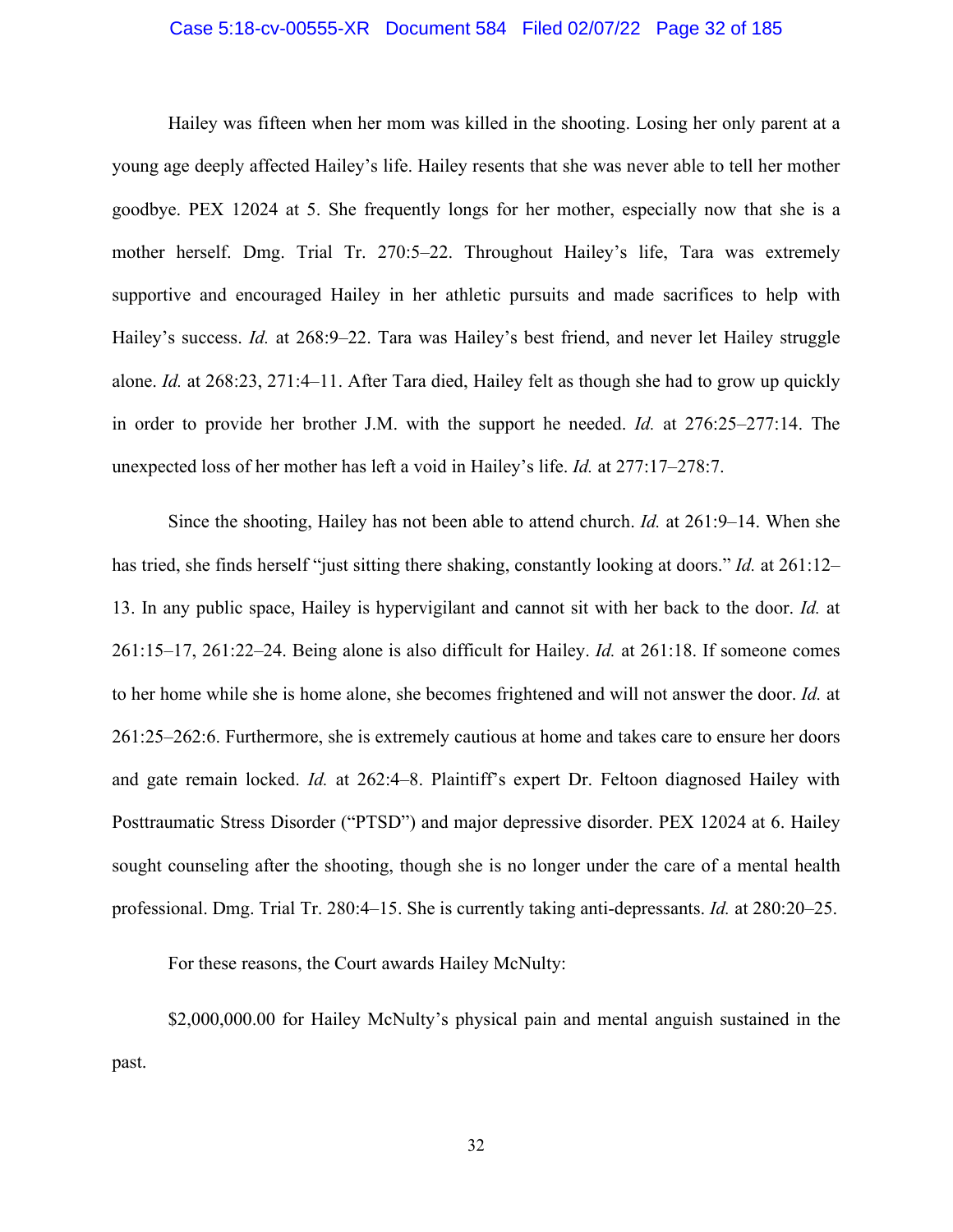## Case 5:18-cv-00555-XR Document 584 Filed 02/07/22 Page 33 of 185

\$400,000.00 for Hailey McNulty's physical pain and mental anguish that, in reasonable probability, she will sustain in the future.

\$100,000.00 for Hailey McNulty's disfigurement sustained in the past.

\$0 for Hailey McNulty's disfigurement that, in reasonable probability, she will sustain in the future.

\$150,000.00 for Hailey McNulty's physical impairment sustained in the past.

\$100,000.00 for Hailey McNulty's physical impairment that, in reasonable probability, she will sustain in the future.

\$85,423.58 for Hailey McNulty's medical care expenses incurred in the past.<sup>[7](#page-32-0)</sup>

\$145,169.73 for Hailey McNulty's medical care expenses that, in reasonable probability, she will incur in the future. $8$ 

\$200,000.00 for Hailey McNulty's loss of companionship and society sustained in the past for the death of her mother, Tara McNulty.

\$200,000.00 for Hailey McNulty's loss of companionship and society that, in reasonable probability, she will sustain in the future for the death of her mother, Tara McNulty.

\$250,000 for Hailey McNulty's mental anguish sustained in the past for the death of her mother, Tara McNulty.

<span id="page-32-0"></span><sup>7</sup> The Government and Plaintiffs stipulate that this amount reflects Hailey McNulty's past medical expenses. ECF No. 576 at 6.

<span id="page-32-1"></span><sup>8</sup> This amount was calculated based on Plaintiffs' proposed life care plan for Hailey McNulty. *See* PEX 12026. The following adjustments were made to the proposed life care plan: two years passed between the original plan date and trial and use of average generic drug pricing for medications available as generics. *See id.* at 42–44. The Court utilizes generic drug pricing for every Plaintiffs' future medical expenses where available because "[o]ver 90 percent of people taking drugs are on generic drugs, in fact." Dmg. Trial Tr. 3325:2–21.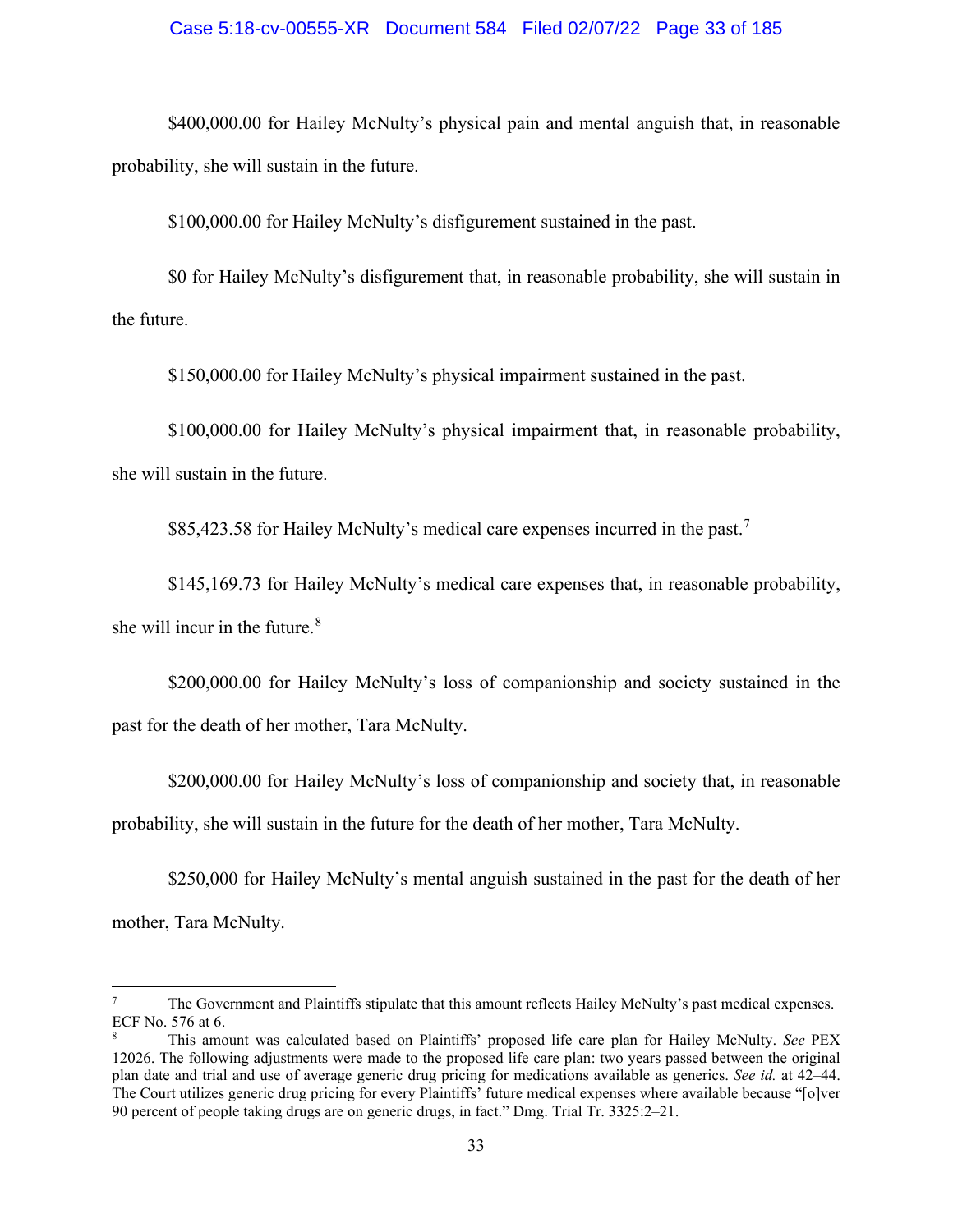## Case 5:18-cv-00555-XR Document 584 Filed 02/07/22 Page 34 of 185

\$250,000 for Hailey McNulty's mental anguish that, in reasonable probability, she will sustain in the future for the death of her mother, Tara McNulty.

\$27,394.00 for Hailey McNulty's pecuniary loss incurred in the for the death of her mother, Tara McNulty.

\$37,035.50 for Hailey McNulty's pecuniary loss that, in reasonable probability, she will sustain in the future for the death of her mother, Tara McNulty. $^9$  $^9$ 

*2. J.M. – 12 years old*

J.M. was attending church with his mother Tara, sister Hailey, and aunt Margaret when the shooting occurred. When J.M. heard the first gunshot, he was confused and thought it was just a balloon. PEX 12038 at 2. However, once congregants began to yell "get down," J.M. realized that he and his family were under fire. *Id.* While taking cover, J.M. saw Kelley firing at other church-goers. *Id.* Margaret protected J.M. during the shooting, covering his body with her own and placing her hands over his ears. *Id.*; Mackenzie Dep. 21:13–19. J.M. was screaming and crying during the shooting, yelling "ow" over and over again. Dmg. Trial Tr. 250:25–251:5. J.M. saw his sister's back become "red with blood" during the shooting, and he feared for her life. PEX 12038 at 2.

When J.M.'s grandmother Lisa arrived at the scene with first responders, he was yelling and could not move because his left shin had been shot and his tibia shattered. Dmg. Trial Tr. 300:1–8; PEX 12041. J.M.'s arm had also been shot, and his flesh was torn with pieces of skin

<span id="page-33-0"></span>The Government stipulated that Tara McNulty's lost earning capacity is \$128,859.00. ECF No. 576 at 11. This amount is being split evenly between Tara's children Hailey and J.M. *See* ECF No. 578 at 194–95. Thus, the Court's award reflects this calculation. *See also* PEX 12005 (breaking down Tara McNulty's past and future loss of earning capacity).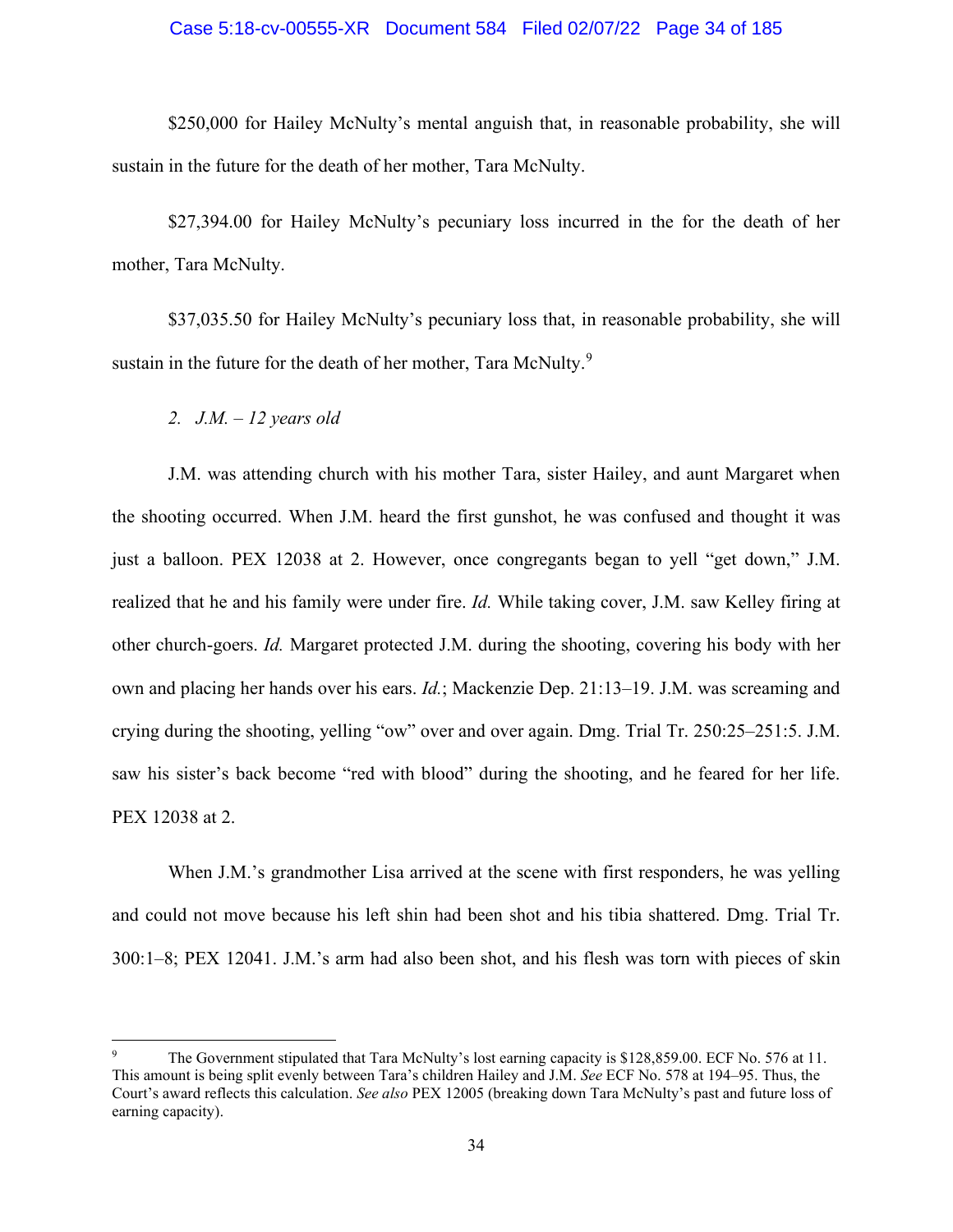#### Case 5:18-cv-00555-XR Document 584 Filed 02/07/22 Page 35 of 185

hanging off his bone. Dmg. Trial Tr. 299:21–23. When EMS began to move him, he screamed from the pain. *Id.* at 300:7–8.

J.M. was taken to BAMC for medical treatment. PEX 12035. J.M. underwent irrigation and debridement of his multiple wounds, and laceration closure for the gunshot wound he sustained to his right calf. *Id.* He underwent external fixation on his left tibial fracture, followed by surgery to place an internal fixation with a plate and screws. *Id.* The large open wound in his left leg was irrigated and treated with a wound VAC. *Id.* Because of the wound VAC and tibial surgery, J.M.'s recovery was prolonged. *See id.*; Dmg. Trial Tr. 306:1–6.

In total, J.M. survived three gunshot wounds. PEX 12041. He continues to experience pain and discomfort from his injuries. PEX 12040 at 25. While he does not report constant pain, he cannot run without experiencing aching in his left leg. *Id.* The same leg is also hypersensitive, with frequent feelings of numbness and tingling. *Id.* His left leg also has a diminished range of motion and is easily fatigued. *Id.* at 26. Both his arm and leg are scarred from these gunshot wounds. *Id.* at 60. J.M. still has a slight limp in his left leg. Dmg. Trial Tr. 330:18–20.

Prior to the shooting, J.M. was involved with athletics and participated in swimming, karate, baseball, football, bike riding, and running. *Id.* at 319:24–320:4; PEX 12040 at 27. He has not been able to participate in most of these activities since the shooting because of his injuries. Dmg. Trial Tr. 319:22–23; PEX 12040 at 27. Specifically, his physicians have asked that he not participate in any activities "with sudden jolts or contact sports." PEX 12040 at 27. J.M. has made a return to running, though, and he recently was able to run a full mile without a break. Dmg. Trial Tr. 276:16–19.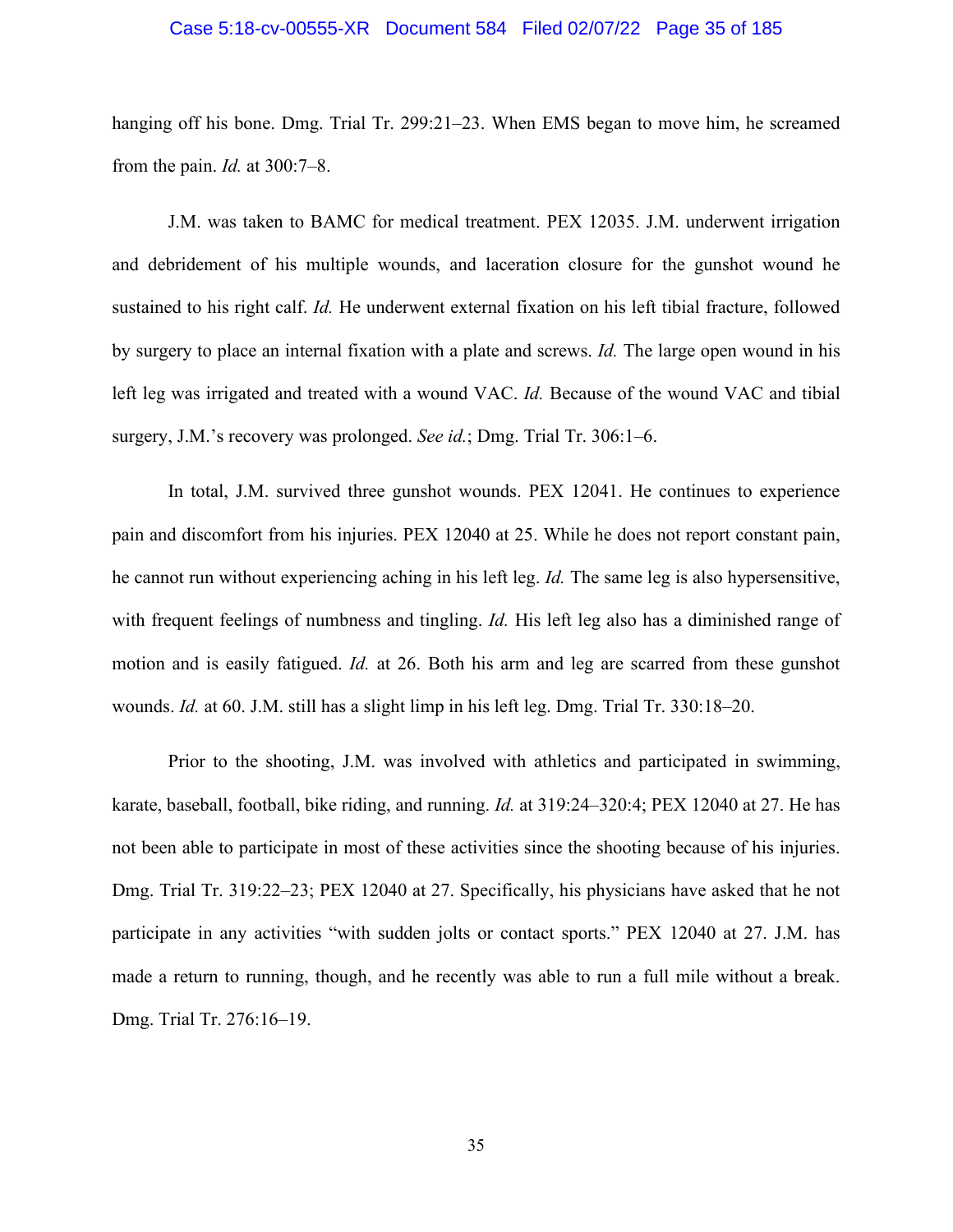## Case 5:18-cv-00555-XR Document 584 Filed 02/07/22 Page 36 of 185

As with his sister Hailey, J.M.'s mother Tara provided J.M. with care and support throughout his life. Tara worked two jobs to support her family, and encouraged J.M. in his athletic endeavors. J.M. and Tara had a special relationship; Hailey described: "But [J.M.] and my mom, that was her baby. At the end of the day, she could tell me 'no' about anything. But if [J.M.] were to ask the same exact question, it would be a 'yes' because that was—that was her baby. She loved me. But she loved that boy, and there was nothing that he could do wrong. Nothing." *Id.* at 274:21–275:1.

J.M. greatly misses his relationship with Tara. In his clinical interview with Dr. Feltoon, he stated that his greatest wish was to be able to see his mother again. PEX 12038 at 3. J.M. describes his mother as kind and loving, and that he thinks about her frequently. *Id.* Specifically, he lingers on thoughts of how his mother died, that he was not able to say goodbye to her, and the loneliness he feels now that she is gone. *Id.* at 5.

Before the shooting, J.M. was an outgoing boy with many friends. Dmg. Trial Tr. 319:16–17. Now, Lisa finds that he has "sunken into a shell." *Id.* at 319:16–22. In his clinical interview with Dr. Feltoon, J.M. admitted that he cries frequently and has a startle reaction to loud noises. PEX 12038 at 2. In one instance, J.M. was outside at a neighbor's house and there was a loud banging noise, and J.M. "freaked out and ran inside the garage and just went off the walls." Dmg. Trial Tr. 275:11–15. In another instance, J.M. was at a family friend's property when he heard an explosion in the distance. *Id.* at 321:12–14. J.M. "just fell apart. He went into the shed. He was crying, shaking." *Id.* at 321:5–16. J.M. also finds it difficult to concentrate on school, and at the time of trial was failing several of his classes. PEX 12038 at 3; Dmg. Trial Tr. 331:7–8. Dr. Feltoon diagnosed J.M. with PTSD and major depressive disorder. PEX 12038 at 6.

For these reasons, the Court awards J.M.: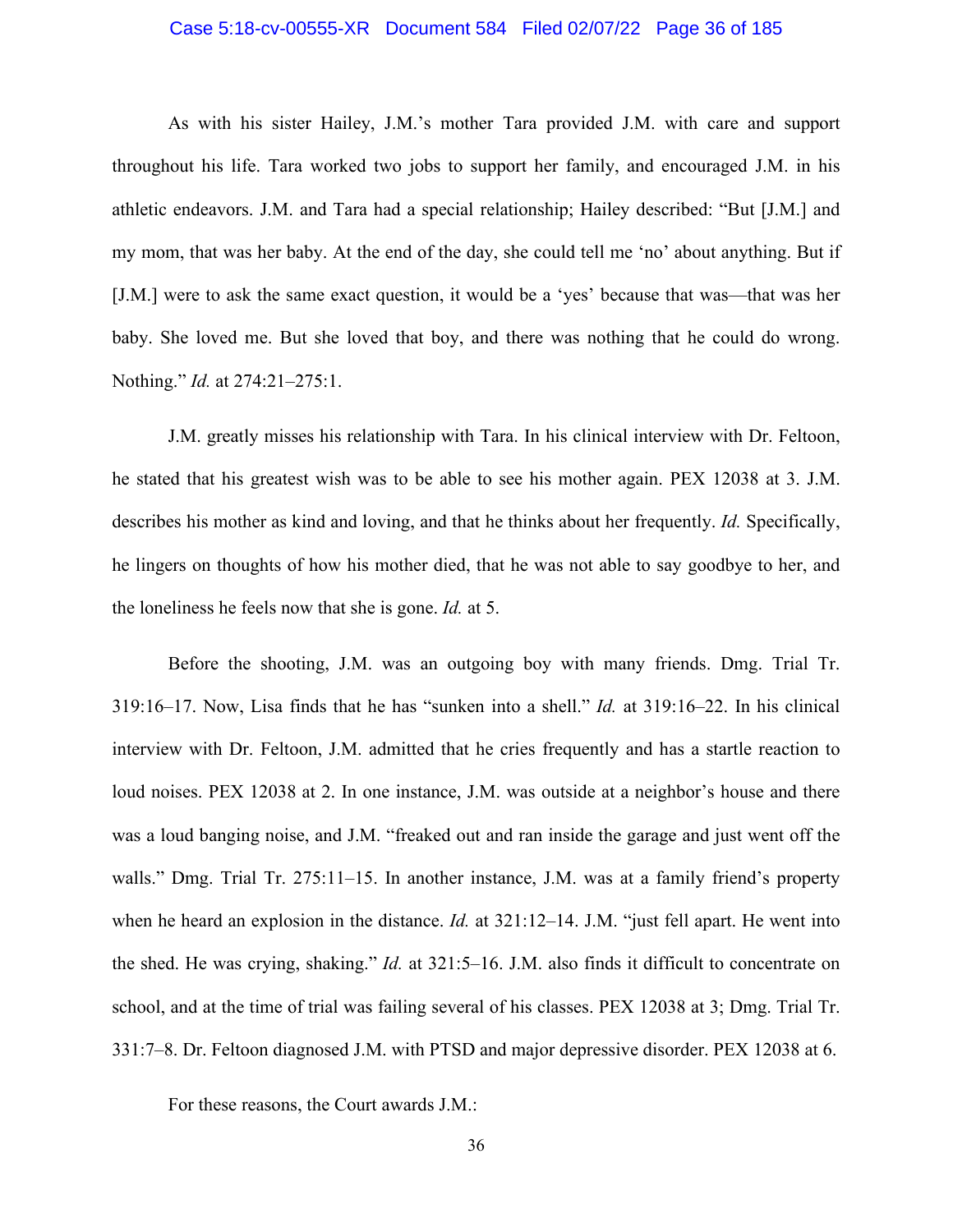## Case 5:18-cv-00555-XR Document 584 Filed 02/07/22 Page 37 of 185

\$2,000,000.00 for J.M.'s physical pain and mental anguish sustained in the past.

\$400,000.00 for J.M.'s physical pain and mental anguish that, in reasonable probability, he will sustain in the future.

\$100,000.00 for J.M.'s disfigurement sustained in the past.

\$0 for J.M.'s disfigurement that, in reasonable probability, he will sustain in the future.

\$150,000.00 for J.M.'s physical impairment sustained in the past.

\$100,000.00 for J.M.'s physical impairment that, in reasonable probability, he will sustain in the future.

\$70,982.32 for medical care expenses incurred in the past on behalf of J.M.<sup>10</sup>

\$16,158.54 for medical care expenses that, in reasonable probability, will be incurred on

behalf of J.M. in the future from the time of trial until J.M. reaches the age of eighteen years.<sup>[11](#page-36-1)</sup>

\$168,025.89 for J.M.'s medical care expenses that, in reasonable probability, that, in reasonable probability, he will incur after he reaches the age of eighteen years.<sup>[12](#page-36-2)</sup>

\$250,000.00 for J.M.'s mental anguish sustained in the past for the death of his mother, Tara McNulty.

<span id="page-36-0"></span><sup>&</sup>lt;sup>10</sup> The Government and Plaintiffs stipulate that this amount reflects J.M.'s past medical expenses. ECF No. 576 at 6.

<span id="page-36-1"></span><sup>11</sup> This amount was calculated based on Plaintiffs' proposed life care plan for J.M. *See* PEX 12037. The following adjustments were made to the proposed life care plan: two years passed between the original plan date and trial and use of average generic drug pricing for medications available as generics. *See id.* at 43–44 (discussing generic pricing).

<span id="page-36-2"></span><sup>12</sup> This amount was calculated based on Plaintiffs' proposed life care plan for J.M. *See* PEX 12037. The following adjustments were made to the proposed life care plan: use of average generic drug pricing for medications available as generics. *See id.* at 43–44 (discussing generic pricing).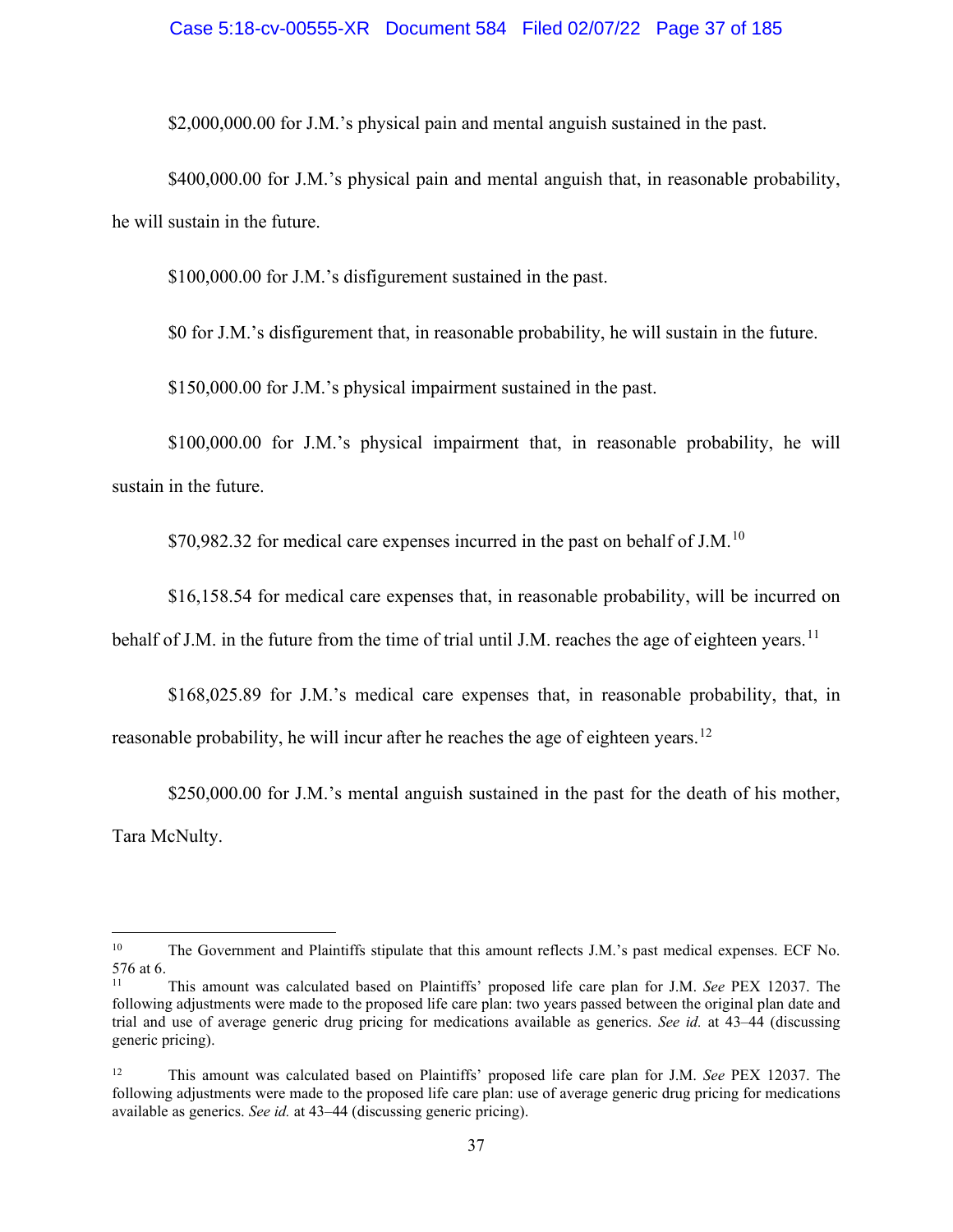## Case 5:18-cv-00555-XR Document 584 Filed 02/07/22 Page 38 of 185

\$250,000.00 for J.M.'s mental anguish that, in reasonable probability, he will sustain in the future for the death of his mother, Tara McNulty.

\$200,000.00 for J.M.'s loss of companionship and society sustained in the past for the death of his mother, Tara McNulty.

\$200,000.00 for J.M.'s loss of companionship and society that, in reasonable probability, he will sustain in the future for the death of his mother, Tara McNulty.

\$27,394.00 for J.M.'s pecuniary loss incurred in the past for the death of his mother, Tara McNulty.

\$37,035.50 for J.M.'s pecuniary loss that, in reasonable probability, he will sustain in the future for the death of his mother, Tara McNulty.<sup>[13](#page-37-0)</sup>

*3. Lisa McNulty – 56 years old* 

Lisa McNulty was not at the church the day of the shooting, but was at work and planning to meet up with her daughter, Tara, sister, Margaret, and grandchildren, Hailey and J.M., later that Sunday, after she finished work. Dmg. Trial Tr. 290:4–20. While she was working, Lisa received a text message from Margaret that someone was shooting outside the church and to call the police. *Id.* at 291:21–23. After she called the sheriff's department, Lisa got in her car and began driving to the church. *Id.* at 292:2–13. As she sped towards the church, Lisa received a phone call from Hailey and heard Hailey crying. *Id.* at 292:13–14. Hailey screamed, "Nana, I've been shot. Nana, I'm shot." *Id.* at 292:15–16. Lisa attempted to console Hailey and told Hailey that she and the police were on the way. *Id.* at 292:17–18. When Lisa arrived, she

<span id="page-37-0"></span><sup>13</sup> The Government stipulated that Tara McNulty's lost earning capacity is \$128,859.00. ECF No. 576 at 11. This amount is being split evenly between Tara's children Hailey and J.M. *See* ECF No. 578 at 194–95. Thus, the Court's award reflects this calculation. *See also* PEX 12005 (breaking down Tara McNulty's past and future loss of earning capacity).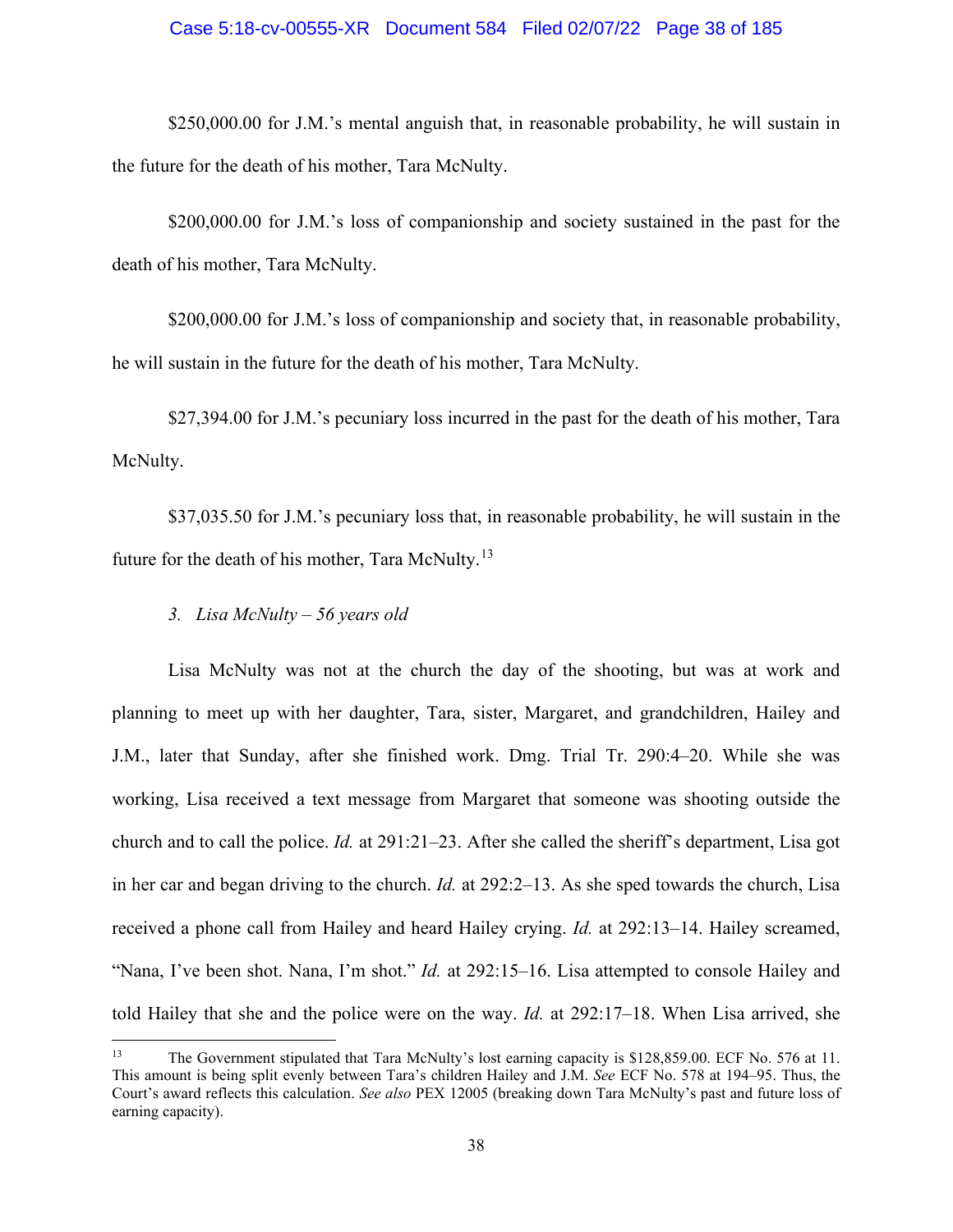## Case 5:18-cv-00555-XR Document 584 Filed 02/07/22 Page 39 of 185

entered the church with the paramedics and went directly to her family. *Id.* at 294:13–24. She watched Hailey get carried out of the church by paramedics and noticed Tara lying face down underneath the pews. *Id.* at 301:11–16. Lisa touched her hand, but Tara did not respond. *Id.* at 301:16–17. Lisa then checked for a pulse when she noticed the bullet hole in the back of Tara's head. *Id.* at 301:18–21. Lisa then focused on getting J.M. and Margaret out of the church before she returned to Tara's body to say goodbye. *Id.* at 301:22–302:3.

After the shooting, Lisa did not have time to grieve her daughter. Instead, she focused on helping Hailey and J.M. recover from their injuries. PEX 12012 at 2; Dmg. Trial Tr. 304:23– 305:8. However, now that Hailey is independent and J.M. does not require as much supervision, Lisa is experiencing significant grief for the loss of her daughter. *Id.* at 323:23–324:3. She is more withdrawn than she was before the shooting, and now has few friends. *Id.* at 322:22– 323:16. Tara was her only child: "You get one child, and you get one heart. And they're both gone now." *Id.* at 311:22–23. Throughout this last year, getting out of bed every day was difficult for Lisa. *Id.* at 324:5–8. Lisa has developed suicidal thoughts. *Id.* at 322:19–21. *Id.* at 324:4–8. Lisa planned to commit suicide in July 2021, but did not follow through. *Id.* at 324:9–17.

Lisa described Tara as a thoughtful and caring daughter. *Id.* at 318:1–4. Tara often performed small acts of kindness for Lisa. For example, when Tara was living on Lisa's property, Lisa's water well went out. *Id.* at 317:6. Lisa came to Tara's home to shower. *Id.* at 317:9–11. Lisa tried the iced tea Tara had in her refrigerator and told Tara how much she loved the tea. *Id.* at 317:12–16. The next morning when Lisa came to shower again, Tara had left a note on the refrigerator, "Mom, I made you some more tea," and there was a fresh pitcher of tea in the refrigerator for Lisa. *Id.* at 317:14–23. When Lisa would travel to visit family in New York, Tara would take care of Lisa's animals and property while she was away. *Id.* at 318:1–19. Lisa could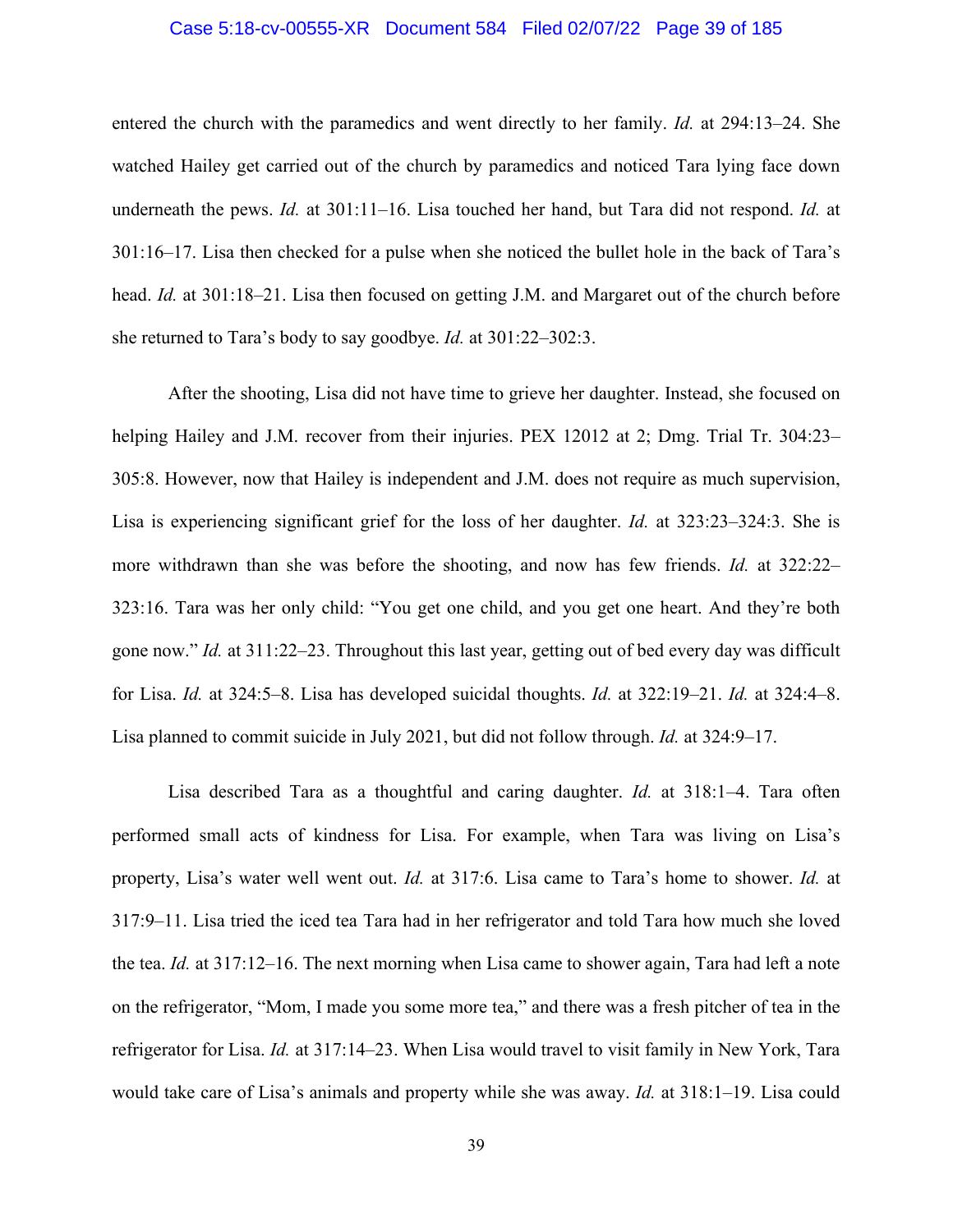## Case 5:18-cv-00555-XR Document 584 Filed 02/07/22 Page 40 of 185

always rely on her daughter to help with anything, whether it was to take care of Lisa's property or even to help her use her cell phone. *Id.* at 318:20–24.

For these reasons, the Court will award Lisa McNulty:

\$100,000.00 for Lisa McNulty's mental anguish sustained in the past for the death of her daughter, Tara McNulty.

\$100,000.00 for Lisa McNulty mental anguish that, in reasonable probability, she will sustain in the future for the death of her daughter, Tara McNulty.

\$100,000.00 for Lisa McNulty's loss of companionship and society sustained in the past for the death of her daughter, Tara McNulty.

\$100,000.00 for Lisa McNulty loss of companionship and society that, in reasonable probability, she will sustain in the future for the death of her daughter, Tara McNulty.

*4. The Estate of Tara McNulty – 33 years old*

There is substantial evidence that Tara experienced a significant portion of the shooting before she died. Tara was the one who pushed Hailey to the floor when the shooting began, and she continually reached out to Hailey and attempted to keep Hailey calm by telling her that they would be all right. Dmg. Trial Tr. 246:9–247:2. Tara saw Hailey's injuries and instructed Hailey to keep pressure on her wounds. *Id.* at 248:7–8. Tara was crying because Hailey had been shot. McKenzie Dep. 31:13–14. After Hailey had been shot and J.M. managed to take cover by the wall, Tara began screaming, "stop, stop," repeatedly. *Id.* at 31:15–22. Kelley then shot Tara in the back of the head. *Id.* at 31:15–22; Dmg. Trial Tr. 250:16–23; PEX 12006.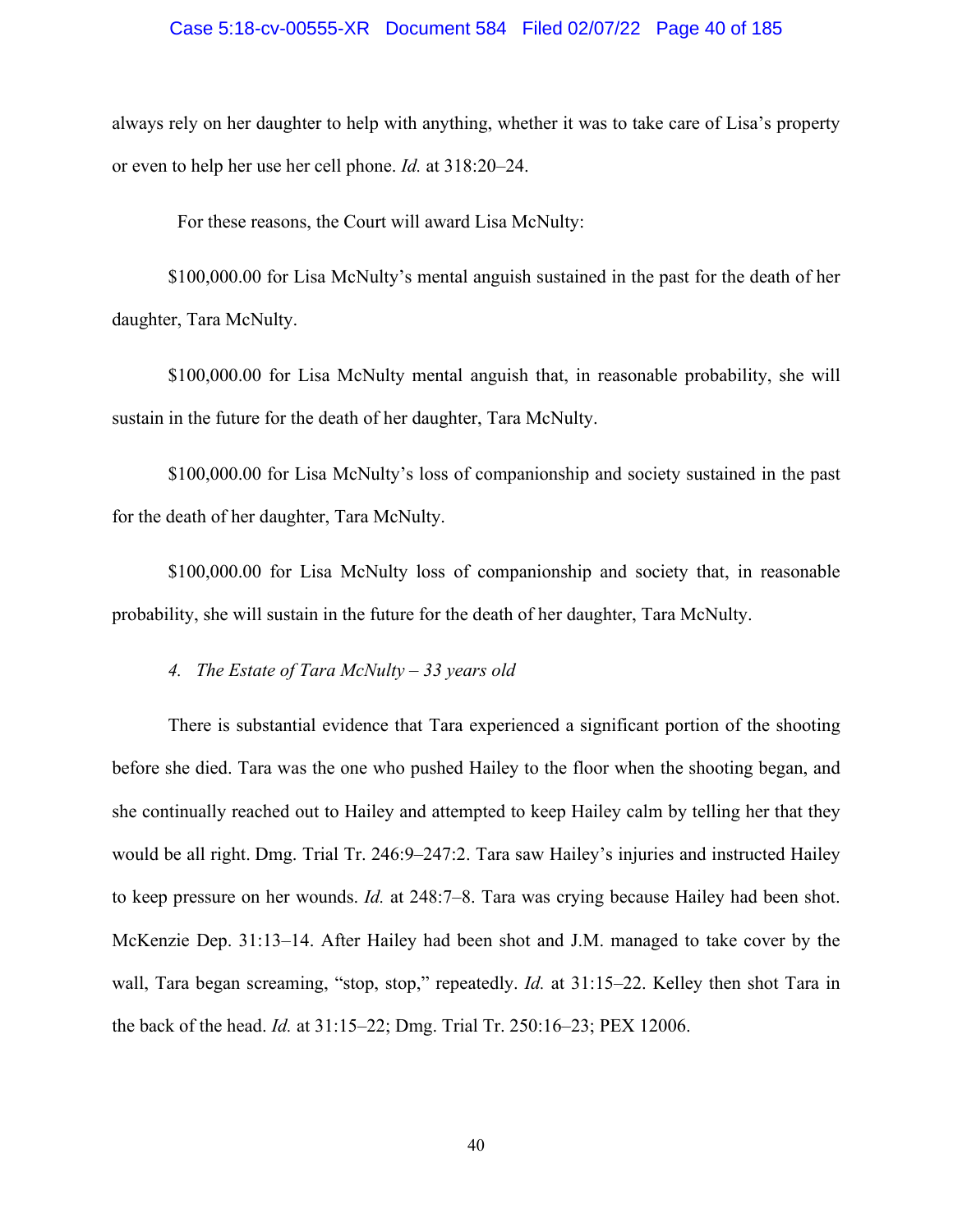## Case 5:18-cv-00555-XR Document 584 Filed 02/07/22 Page 41 of 185

Total, Tara suffered five gunshot wounds. PEX 12006. At least two of her wounds were likely sustained prior to the fatal shot to her head. *Id.* at 5–6. Tara was alive and conscious for much of the shooting, experienced physical pain from the gunshot wounds she sustained prior to her death, and experienced mental pain and suffering from witnessing her children being shot in front of her before her own murder.

For these reasons, the Court awards the Estate of Tara McNulty:

\$7,000,000 for Tara McNulty's pain and mental anguish.

## *5. Margaret McKenzie – 50 years old*

Margaret was attending church with her niece Tara, and Tara's children Hailey and J.M. on the day of the shooting. When Margaret first heard gunfire, like many of the church members, she did not realize what was happening immediately. McKenzie Dep. 18:20–22. Once other members shouted to get down, she dropped to the floor. *Id.* at 18:23–25. As she took cover, she looked for Tara and Hailey, and saw that Hailey was already shot and bleeding. *Id.* at 21:3–12. Margaret then crawled towards J.M. and put her hands over his ears because the sound of gunfire was so loud. *Id.* at 21:13–17. She then pulled herself over him, placing her whole body on top of J.M. to protect him from the bullets. *Id.* at 21:18–19. Margaret then tried to get J.M. against the wall of the church because she felt it was safer than underneath the pews. *Id.* at 29:5–16. However, Margaret could not reach the wall with J.M. and stayed near Tara and Hailey and held Tara's hand. *See id.* at 33:6–7. Tara began screaming "stop," repeatedly, which attracted Kelley to Tara and Margaret. *Id.* at 31:19–22. Kelley shot Tara in the back of the head and shot Margaret in her leg. *Id.* at 31:21–33:11. Margaret felt Tara's hand go limp, but did not realize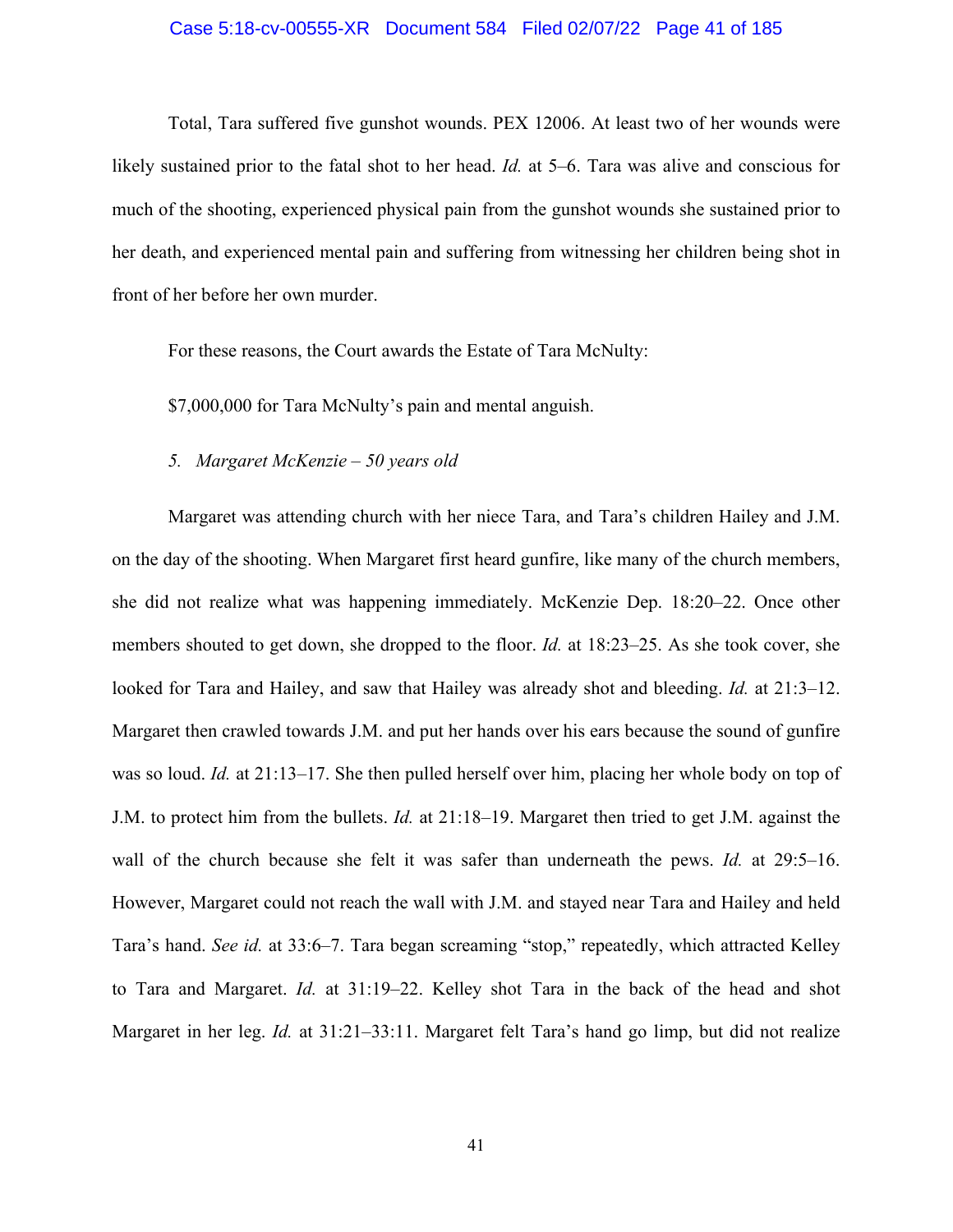### Case 5:18-cv-00555-XR Document 584 Filed 02/07/22 Page 42 of 185

Tara was dead until after the shooting when she went to Tara to tell her that it was okay because the police had arrived. *Id.* at 33:6–34:13.

Once Lisa had arrived and escorted Margaret out of the church, Margaret realized that she had been shot. *Id.* at 36:12–20. In total, Margaret suffered three gunshot wounds: one in her left leg, one in her left ankle, and one in her right wrist. PEX 12058. She spent one night at BAMC for her injuries and did not have to undergo surgery to remove any bullets or fragments. PEX 12054. However, some of Margaret's wounds remained open, and she required home healthcare services to assist with caring for herself and wounds after the shooting because she has cerebral palsy with spasticity. *Id.* Margaret required a wheelchair for two months after the shooting, and subsequently graduated to use of a walker, and then a cane. PEX 12057 at 21. However, she now relies on the walker because she cannot move safely with the cane. *Id.*

Margaret was able to use a cane to walk safely prior to the shooting. McKenzie Dep. 39:2. Before the shooting, Margaret was "adventurous," and "wanted to be out and about a lot of the time." *Id.* at 40:18–22. Margaret skied, kayaked, and had tried sled hockey. *Id.* at 40:10–25. Now, Margaret is not physically able to lead the active lifestyle she once did. *Id.* at 41:13–24. She relies on a rolling walker or electric scooter for safe movement, and she is more easily fatigued. *Id.* at 39:5–9. She has also experienced increased spasticity since the shooting, and additionally has lost grip strength in her right hand. PEX 12057 at 21. Margaret's hearing has worsened since the shooting, and she has had to get a new hearing aid. McKenzie Dep. 52:21– 53:20. Margaret also has visible scarring from her gunshot wounds. PEX 12057 at 57–58.

In addition to physical pain, Margaret suffers from significant mental distress because of the shooting. While Margaret struggled with anxiety before the shooting, it has significantly increased since. *Id.* at 21. Margaret avoids public spaces, and when she is in public, she is always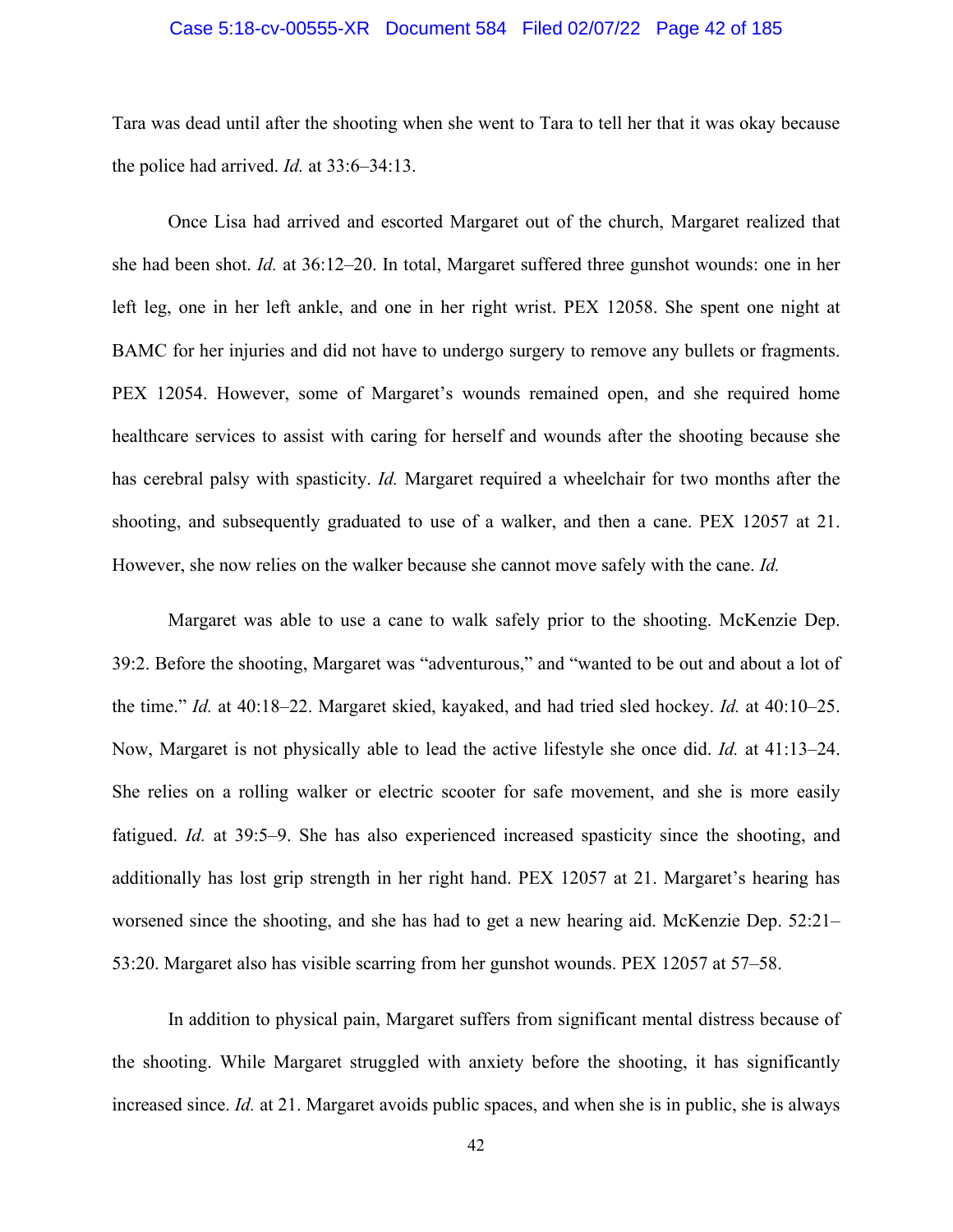## Case 5:18-cv-00555-XR Document 584 Filed 02/07/22 Page 43 of 185

looking for exits or places to hide "in case there's a shooter." McKenzie Dep. 45:2–23. Because she does not feel safe in public, she stays home. *Id.* at 46:9–19. Loud noises trigger flashbacks to the shooting, and Margaret has nightmares about the shooting frequently. *Id.* at 47:7–49:11. Margaret's treating psychologist, Dr. Nagel, has diagnosed Margaret with PTSD, as has Dr. Feltoon and the Government's expert Dr. Marx. PEX 12056; GEX 543; GEX 246. Dr. Marx additionally included a diagnosis of major depressive disorder. GEX 543.

Margaret and Tara had a particularly close aunt–niece relationship. Margaret does not

have children of her own, so Tara, Hailey, and J.M. are "like [Margaret's] own kids." Dmg. Trial

Tr. 290:23–291:5. Tara's murder, inches away from Margaret, has caused her survivor's guilt:

Q. Ms. McKenzie, do—are you still dealing with survivor's guilt?

A. Yes.

Q. Can you tell the Court what you mean by that?

A. I wished I was the one that was shot and not Tara.

Q. Why?

A. Tara is a mom. She had kids, you know. I'm—I'm the single person with no kids. I figured she—she deserved to have a life. She was younger than me. She needed to live her life, you know. And I've already spent a lot of living before—before this happened. And she needed to live on.

Q. Do you blame yourself at all for not saving her?

A. I blame myself for not telling her to be quiet when she was yelling, "Stop. Stop." I didn't say anything to her. I should have covered her like I did with her—her boy. And I didn't think to cover her. I thought—I thought she was going to hide under the pew like I did. But she was sort of out in the opening on that floor between the pews.

Q. Are you still grappling with that guilt as we sit here right now? A. Yes.

McKenzie Dep. 51:21–52:20.

For these reasons, the Court awards:

\$1,000,000.00 for Margaret McKenzie's physical pain and mental anguish sustained in

the past.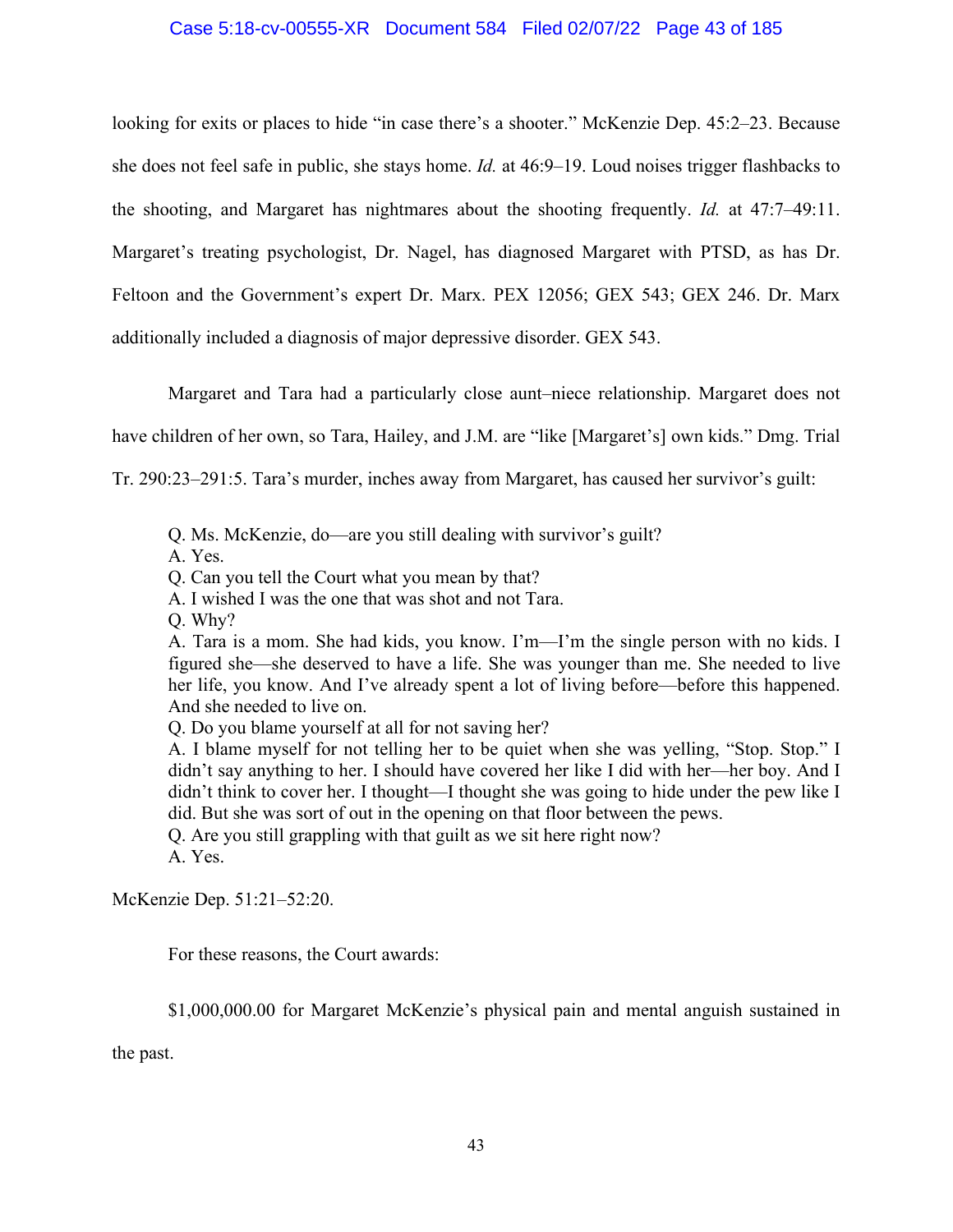## Case 5:18-cv-00555-XR Document 584 Filed 02/07/22 Page 44 of 185

\$300,000.00 for Margaret McKenzie's physical pain and mental anguish that, in reasonable probability, she will sustain in the future.

\$20,000.00 for Margaret McKenzie's disfigurement sustained in the past.

\$0 for Margaret McKenzie's disfigurement that, in reasonable probability, she will sustain in the future.

\$100,000.00 for Margaret McKenzie's physical impairment sustained in the past.

\$100,000.00 for Margaret McKenzie's physical impairment that, in reasonable probability, she will sustain in the future.

\$25,587.72 for Margaret McKenzie's medical care expenses incurred in the past.<sup>[14](#page-43-0)</sup>

\$583,077.17 for Margaret McKenzie's medical care expenses that, in reasonable probability, she will incur in the future.[15](#page-43-1)

*6. Ruben Rios – 34 years old* 

Ruben Rios and Tara were legally married at the time of her death. Tara and Rios were married in 2011. PEX 12060. On March 17, 2015, Rios was arrested after his daughter, K.R., and stepdaughter, Hailey, accused him of sexual assault. PEX 12062. Rios spent three years in pretrial confinement until his acquittal in 2018. *Id.*

Rios testified that, despite the separation he and Tara experienced because of his pretrial confinement, they maintained a marital relationship up until her death. The Court does not find

<span id="page-43-0"></span><sup>&</sup>lt;sup>14</sup> The Government and Plaintiffs stipulate that this amount reflects Margaret McKenzie's past medical expenses. ECF No. 576 at 6.

<span id="page-43-1"></span><sup>15</sup> This amount was calculated based on Plaintiffs' proposed lifecare plan for Margaret McKenzie. *See* PEX 12057. This amount is adjusted to reflect the two years past between the life care plan date and trial, average generic drug pricing, RN supervision for attendant care, and a \$22 per hour rate for attendant care. *See id.* at 39–41; 55.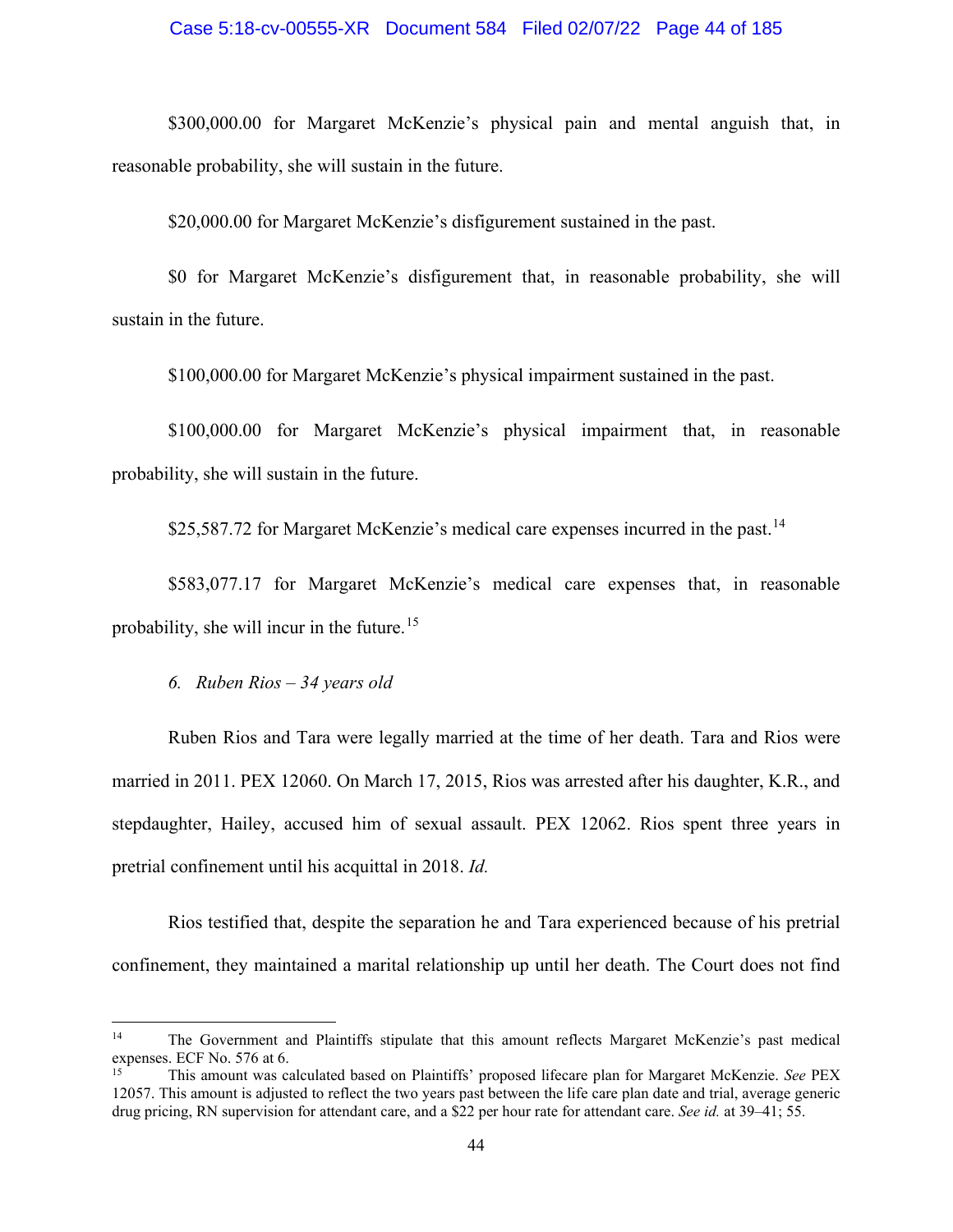## Case 5:18-cv-00555-XR Document 584 Filed 02/07/22 Page 45 of 185

Rios's testimony credible. Although the two were still legally married and there is conflicting testimony as to why Tara did not divorce Rios, the evidence shows that Tara had clearly abandoned the relationship prior to her death. Hailey testified that her mother stopped using the last name "Rios" and used her maiden name, McNulty, whenever she could. Dmg. Trial Tr. 285:11–14. There was also testimony from both Hailey and Lisa that Tara had begun a romantic relationship with Michael Wright in the Spring of 2017. *Id.* at 333:8–19. Though it is unclear if Tara considered Wright a boyfriend or fiancé, both Hailey and Lisa recall that Wright had given Tara a ring. *Id.* at 286:8–11, 334:6–15. Tara's obituary referred to Wright as a "close personal friend," and omitted Rios. GEX 524. Additionally, Wright was a pallbearer at Tara's funeral. *Id.* While there were love letters and phone calls exchanged between Rios and Tara early in Rios's confinement, the last of these letters was received in 2016, over a year before Tara's death. *See*  PEX 12069. The last time Tara went to visit Rios in pretrial confinement was in April 2017, around the time she began her relationship with Wright. PEX 12080 at 4. The last phone conversation Tara had with Rios, per Tara's phone records, was in June 2017. *See* PEX 12082; Dmg. Trial Tr. 397:13–402:7. Rios's unsupported testimony cannot overcome the overwhelming amount of evidence that, at the time of Tara's death, no marital relationship existed between himself and Tara. Therefore, the Court will award no damages for past or future loss of companionship. Further, the preponderance of the evidence leads to the conclusion that Rios had been informed by Tara that their relationship had ended and accordingly the Court will award no damages for past or future mental anguish.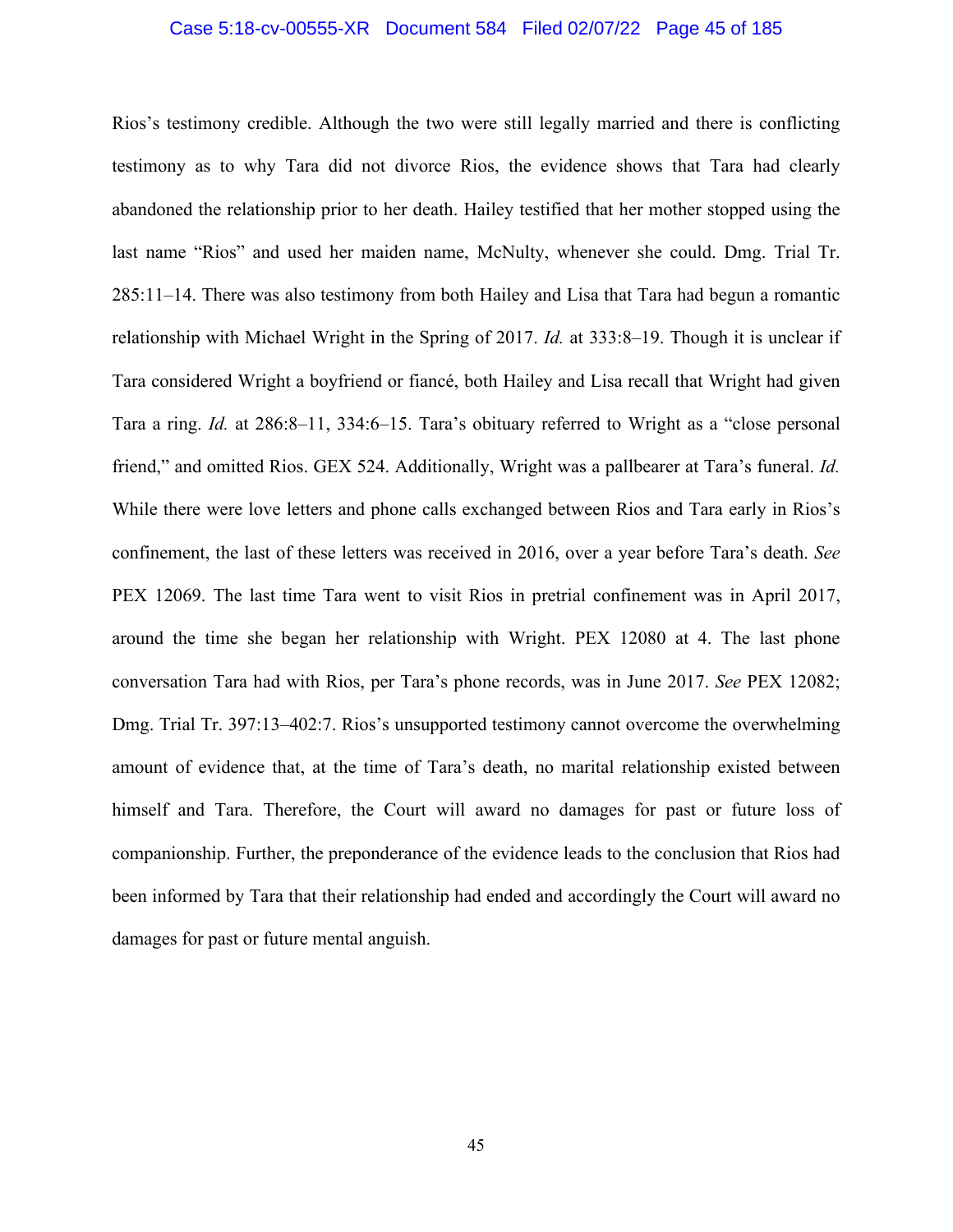#### **The Workman Family**

Julie, Kris, Morgan (Harris), and Kyle Workman were all in attendance at church on the day of the shooting. Kip Workman, Julie's husband and Kris and Kyle's father, was not present at church that Sunday, nor were Colbey Workman and E.W., Kris's wife and daughter.

Julie has brought a claim for her own personal injuries arising out of the shooting, and Kip seeks derivative recovery for her injuries as her husband.

Morgan Harris Workman seeks recovery for her own personal injuries arising from the shooting.

Kyle Workman seeks recovery for his own personal injuries arising from the shooting.

Kris Workman seeks recovery for his own personal injuries arising from the shooting, and Colbey Workman seeks derivative recovery for Kris's injuries as his wife. On behalf of their daughter, E.W., Colbey and Kris seek derivative recovery for Kris's injuries.

## *1. Julie Workman – 54 years old*

Julie Workman was attending church with her sons, Kris and Kyle, and future daughterin-law Morgan on the day of the shooting. When the shooting began, Julie thought the children at the church were playing a prank and popping firecrackers outside. Dmg. Trial Tr. 445:23– 446:15. The glass from the light fixture above her then shattered, and Julie heard Hailey McNulty scream, "I'm hit." *Id.* at 446:22–447:3. At that moment, Julie crawled underneath a pew to take cover. *Id.* at 447:4–8. Julie then called 911. *Id.* at 447:14–24. Once she was able to get through, she told the 911 operator that there was an active shooter at the church. *Id.* at 447:20–448:1. As the shots became more rapid, Julie was disconnected from the call. *Id.* at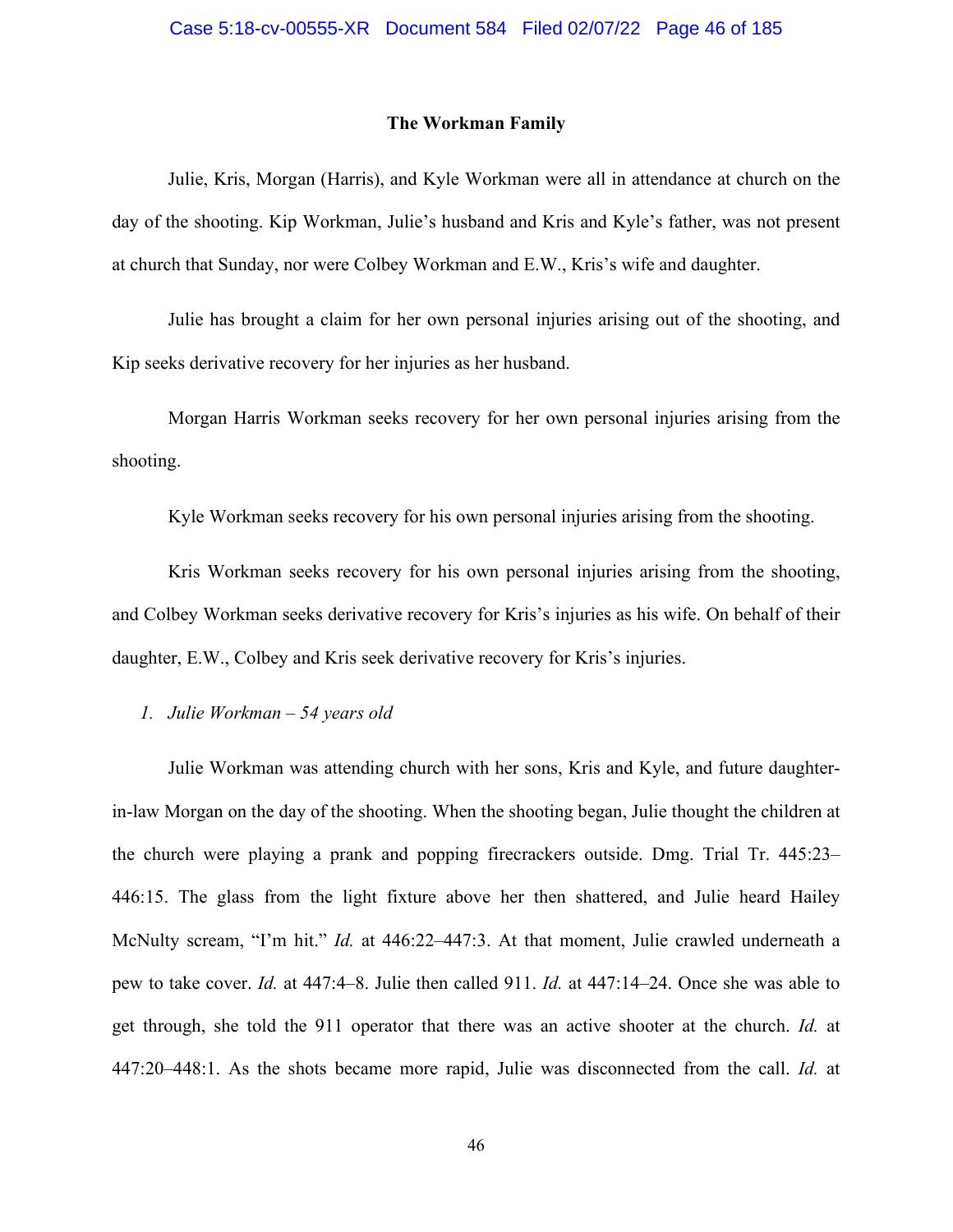## Case 5:18-cv-00555-XR Document 584 Filed 02/07/22 Page 47 of 185

448:7–10. Julie tried to get a view of Kelley's appearance to describe to law enforcement. *Id.* at 449:10–14. Julie recalls "staring into [Kelley's] face and seeing nothing in his face." *Id.* at 449:24–25.

Julie watched Kelley exit the church, reload, re-enter, and begin firing at others in the church. *Id.* at 450:10–22. Kelley then walked up the aisle towards the front of the church where she and her son Kris had taken cover. *Id.* at 450:23–451:2. Julie watched Kelley shoot Kris in the back, and then Kelley turned and shot Julie in the chest. *Id.* at 451:19–452:7. The impact "felt like a Mack truck" had hit her. *Id.* at 452:8–9. Julie did not suffer any bleeding from her wound because she had recently undergone reconstruction surgery from bilateral mastectomies just two weeks prior and had implants in her chest. *See id.* at 452:10–20. Julie then heard Kelley spray bullets at the wall, and then noticed her son Kyle was no longer taking cover under the pew. *Id.* at 452:24–453:2. She knew then that Kyle had run out of the church, and that Kelley must have been firing at Kyle. *Id.* at 453:4–7. Kelley exited the church, Julie believes, to kill Kyle. *Id.* at 454:5–9.

Once the shooting ended, Julie, an operating room nurse, "immediately went into triage mode." *Id.* at 455:14. While triaging, she saw many of her close friends had already been killed, and her friends who had survived were seriously wounded. *Id.* at 455:21–463:3. She made makeshift tourniquets from towels in the church to help those who were bleeding from their injuries and assisted in carrying survivors out of the church. *Id.* at 460:18–466:10. As she helped others, Julie had glass lodged in her knees and did not know if Kyle had escaped the church alive. *Id.* at 464:12–467:2, 474:5–10. After Kip located Kyle, Julie and Kip went to BAMC to be with Kris as his injuries were treated. *Id.* at 472:20–473:2, 474:5–8. Julie removed the glass from her knees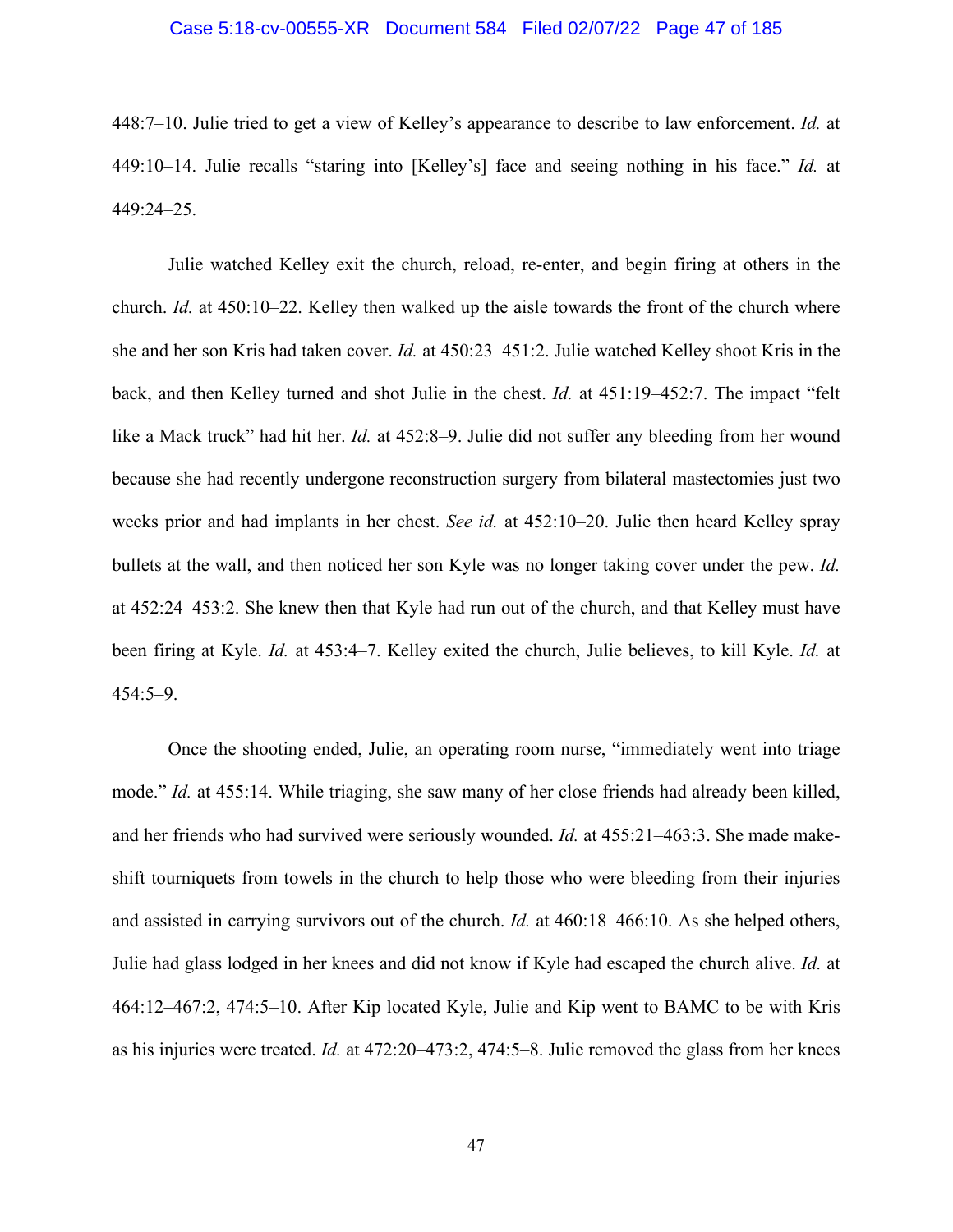### Case 5:18-cv-00555-XR Document 584 Filed 02/07/22 Page 48 of 185

in the car ride on the way to BAMC, and the shrapnel in her chest naturally worked its way out over several weeks. *Id.* at 474:18–475:24.

In addition to the changes in her life and schedule to accommodate the long-term injuries Kris has suffered, Julie has struggled with her own mental health following the shooting. Julie felt helpless and angry after the shooting. *Id.* at 482:20–22. While she initially tried to handle her emotions alone, Julie eventually sought out counseling when it became clear her anger was causing issues with her ability to work. *Id.* at 484:8–486:17. Julie's counselor, Terry Davis, recognized that Julie was experiencing "fear, anxiety and symptoms of PTSD." PEX 19009. Both Plaintiffs' and the Government's experts, Dr. Ticknor and Dr. Marx, diagnosed Julie with PTSD. PEX 19010 at 7; GEX 661 at 9. Julie continues to attend counseling to treat her PTSD. Dmg. Trial Tr. 487:3–4. Even with such treatment, Julie still experiences many symptoms of PTSD, including nightmares and flashbacks. *Id.* at 483:11–19. For example, while at a church conference, Julie heard fireworks unexpectedly and immediately dropped to the floor and tried to find a place to hide. *Id.* at 483:16–21. When she saw that the people around her were not getting down and realized what she was hearing were fireworks, she had to calm herself and remind herself that she was in fact safe. *Id.* at 483:16–24.

For these reasons, the Court awards Julie Workman:

\$2,000,000.00 for Julie Workman's physical pain and mental anguish sustained in the past.

\$1,000,000.00 for Julie Workman's physical pain and mental anguish that, in reasonable probability, she will sustain in the future.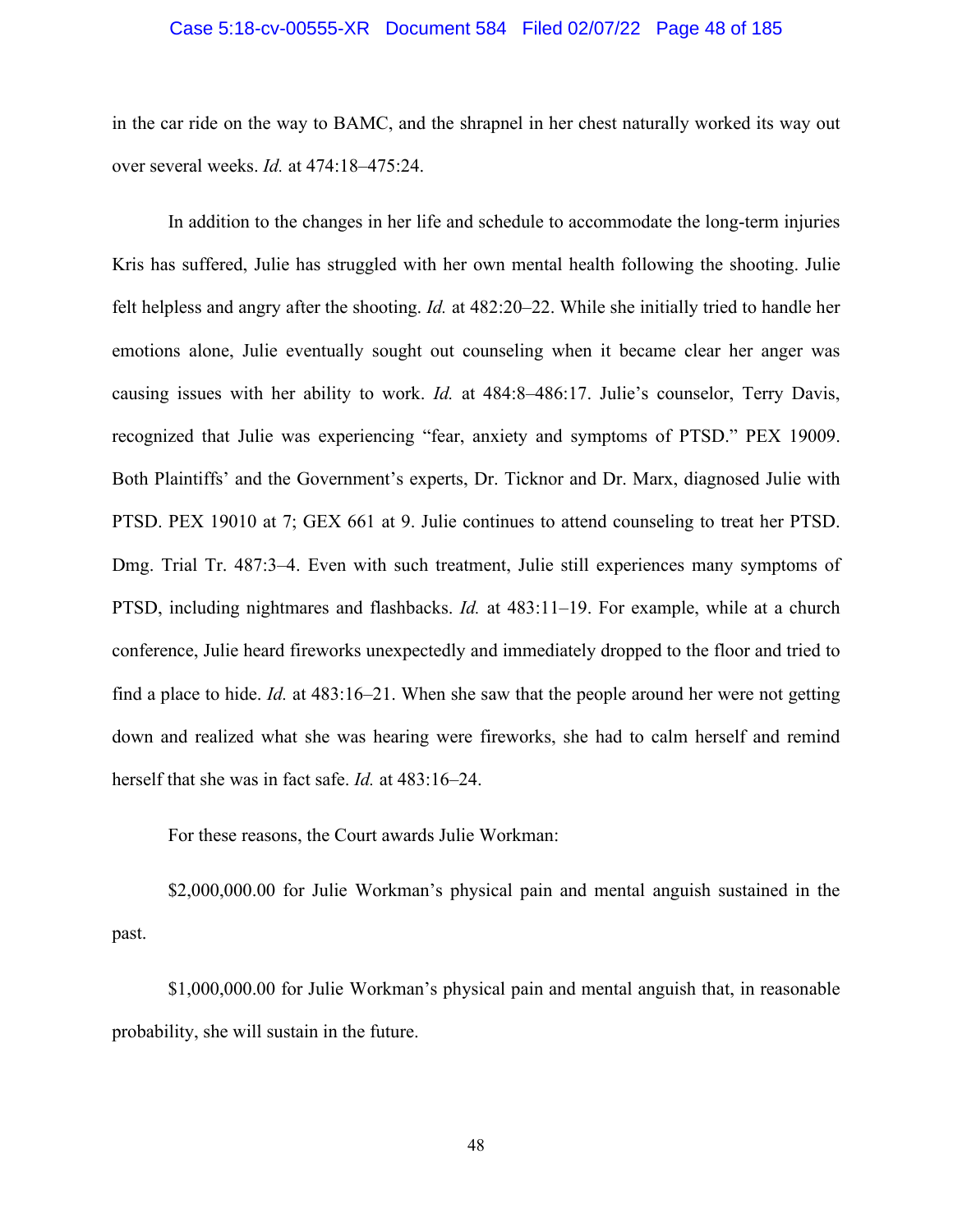## *2. Kip Workman – 56 years old*

Kip Workman was at home while his wife, Julie, and two sons, Kris and Kyle, were at church on the day of the shooting.

Kip and Julie have been married for over thirty years. Dmg. Trial Tr. 508:10–11. Prior to the shooting, Kip and Julie had a happy marriage. They would often take trips as a family, go out to dinner, have movie nights, and were a very social couple. *Id.* at 528:17–20. They were intimate regularly, and never felt the need to seek out couples therapy in their years together. *Id.* at 515:16–18, 531:19–24.

Since the shooting, Kip and Julie's marriage has not been the same. Their son Kris's injuries resulted in his permanent paralysis from the waist down. PEX 19028 at 13. As a result, Julie's daily schedule now "revolve[s] around making sure that [Kris is] okay; he has what he needs; making sure that my granddaughter, [E.W.] his daughter, is taken care of." Dmg. Trial Tr. 480:13–15. Both Julie and Kip's decisions are based on "is Kris going to be okay, does Kris need us, what do we have to do at Kris's house . . . now everything is about Kris, Morgan, Kyle, in that priority." *Id.* at 480:24–481:6. Kip and Julie do not travel or socialize the same way they did prior to the shooting because they do not want to be far from Kris and his family should they need help. Kip stated that "the focus being on [Kris] has taken away from our—our—what would have been our normal routine." *Id.* at 529:10–12. In addition to their focus on Kris and his family, Kip described Julie as a "work-aholic." *Id.* at 530:22–23. Julie is always trying to stay busy because she feels if she relaxes or let her mind wander, it will take her back to the shooting. *Id.* at 492:1–24. Together, this shift in priorities has taken away from Kip and Julie's time together as a couple.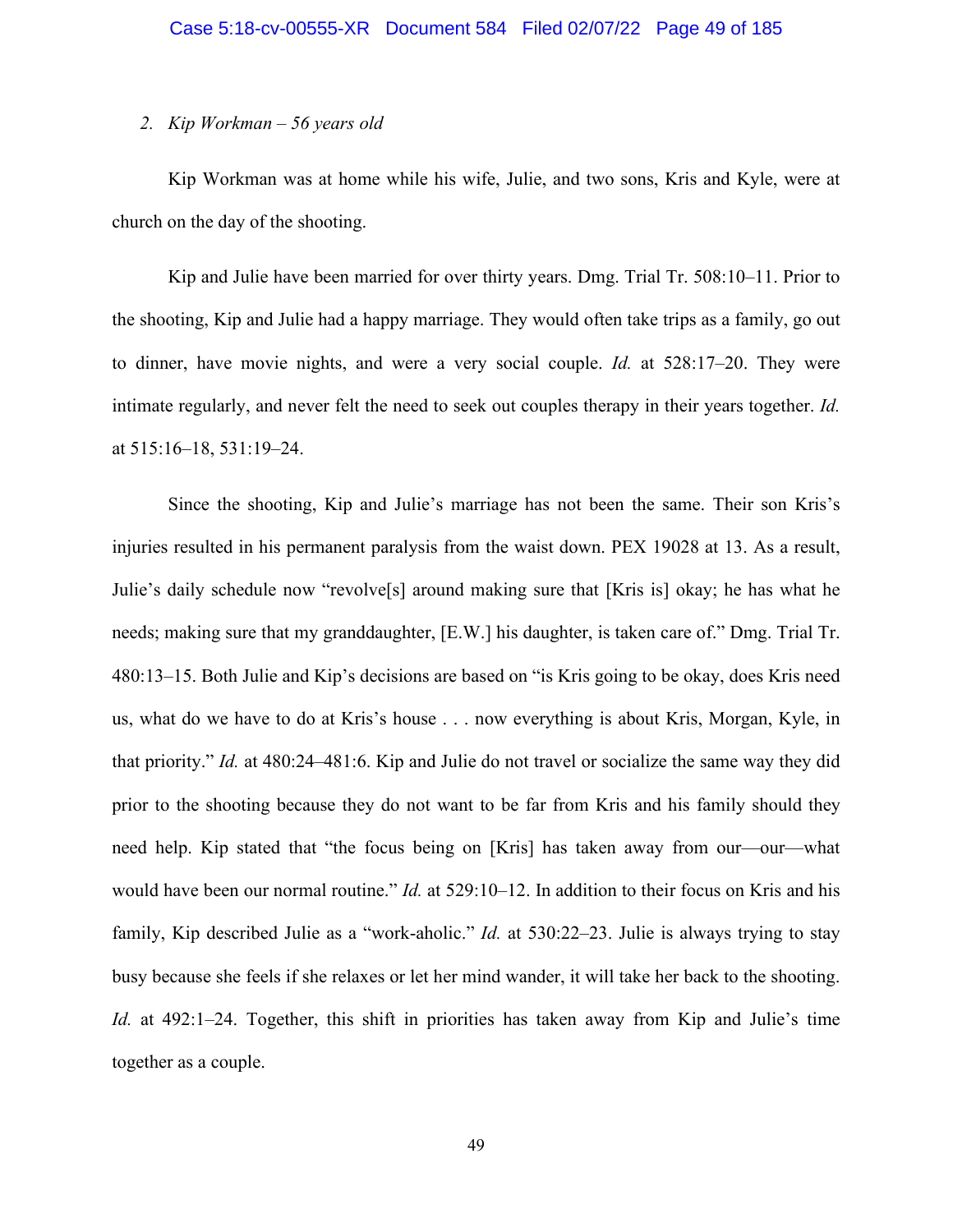## Case 5:18-cv-00555-XR Document 584 Filed 02/07/22 Page 50 of 185

In addition to the shift in priorities, Julie has, in Kip's perspective, changed since the shooting. Kip watched Julie age "ten years in six months just from . . . the stress." *Id.* at 531:2–5. Julie has become irritable and short-tempered since the shooting. *Id.* at 528:12–14. Kip feels that he must "be on pins and needles" when around Julie to avoid fighting with her. *Id.* at 527:20–25. Kip "wears[s] [his] kid gloves" around Julie, and they "don't have the same back-and-forth that [they] used to have." *Id.* at 529:16–18. Julie and Kip "can chew each other's heads off . . . something will just irritate [Julie], and [Kip and Julie] will fuss at one another. And off to the bedroom [Kip] goes, and in the living room [Julie] stay[s]." *Id.* at 499:6–14. Julie's change in demeanor has affected the couple's intimacy, and while they feel committed to one another, "if things don't improve, [they] may have to seek other options." *Id.* at 499:4–22, 532:14–24.

For these reasons, the Court awards Kip Workman:

\$50,000.00 for loss of consortium sustained the past.

\$50,000.00 for loss of consortium that, in reasonable probability, Kip Workman will sustain in the future.

# *3. Kyle Workman – 25 years old*

Kyle was present in the church on the day of the shooting with his mother Julie, brother Kris, and then-fiancée Morgan Harris. When the shooting began, Kyle, like his mother, thought the gunshots were firecrackers. Dmg. Trial Tr. 593:18–21. Kyle heard the sound of glass shattering and church members yelling to get on the floor, and he realized that the church was under fire. *Id.* at 593:22–594:6. Kyle called 911 twice before he was able to reach an operator. *Id.* at 594:21–24. The operator asked if Kyle was at the First Baptist Church of Sutherland Springs, which he confirmed, and the operator said that first responders were on the way. *Id.* at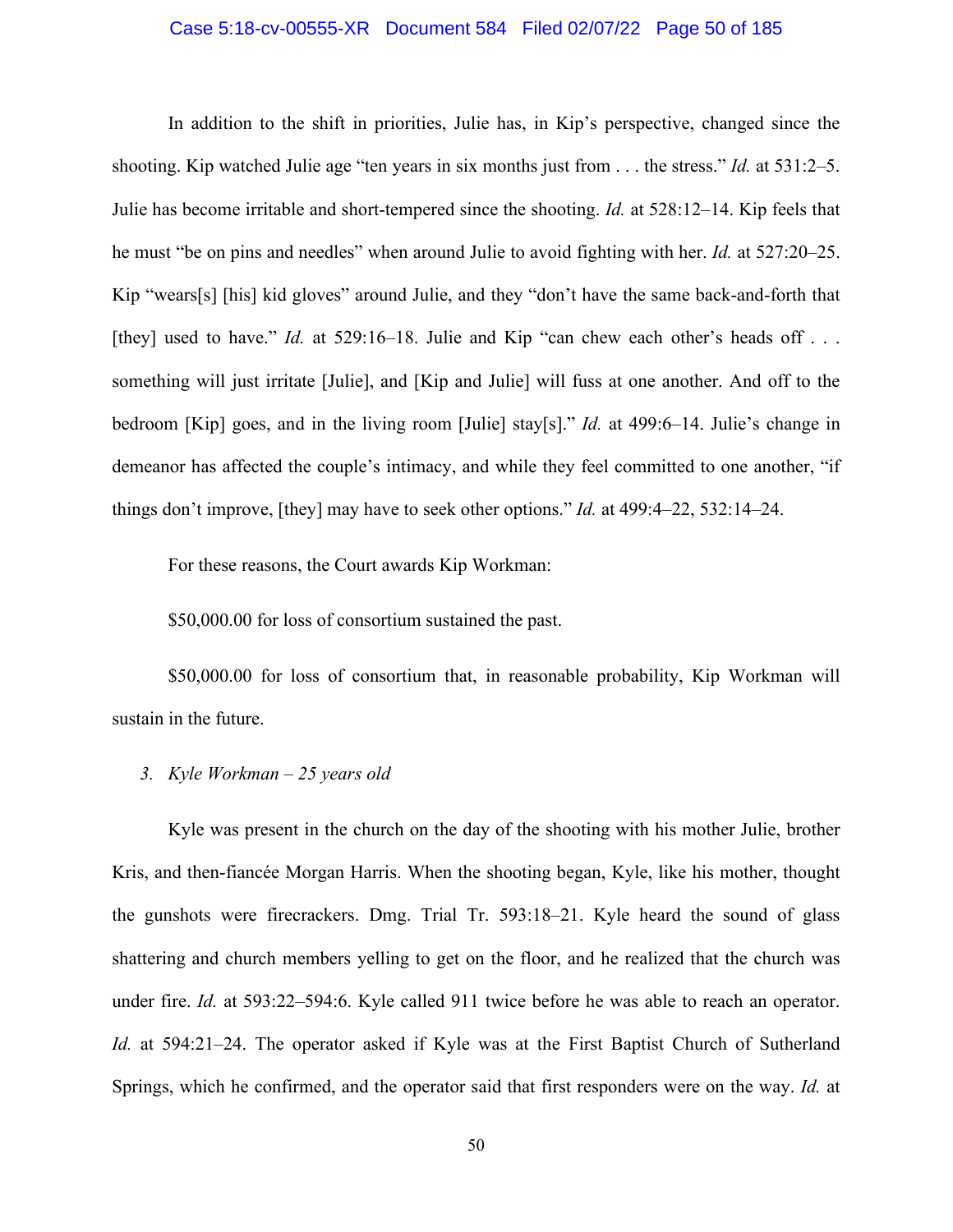## Case 5:18-cv-00555-XR Document 584 Filed 02/07/22 Page 51 of 185

594:21–595:2. After Kyle saw John Bryan Holcombe die from his wounds, he ran out of the church. *Id.* at 595:6–20. Kyle "jumped over a pile of people" to get behind Kelley, and he got back down and crawled towards the aisle. *Id.* at 595:19–25. When Kelley fired his next shot, Kyle got back up and ran out of the back door. *Id.* at 596:1–3. As he ran out the door, he heard Kris scream and knew that his brother had been shot. *Id.* at 596:7–10. Kyle ran to the Valero convenience store across the street. *Id.* at 596:24–25. Once he made it to the Valero, he told the staff to call 911 and to lock the door because there was a shooter at the church. *Id.* at 596:25– 597:2.

As Kyle took shelter at the Valero, he had no sense of whether his family inside the church had survived. *Id.* at 597:6–15. He watched Kelley's car drive down Highway 539 from the Valero, and "it felt like forever" until he began seeing first responders arrive at the church. *Id.* at 597:16–598:1. The store manager then came and told Kyle that his father, Kip, was looking for him in the field by the church. *Id.* at 598:21–25. At that point, he was reunited with his family and went to the hospital to be with Morgan. *Id.* at 598:21–599:25.

Kyle did not suffer any physical wounds from the shooting but has struggled mentally since. Kyle returned to his job at HEB two weeks after the shooting and sought counseling from HEB's on site counselor, Joe Ward, and eventually another counselor, Terry Davis, at the Ecumenical Center in La Vernia.<sup>[16](#page-50-0)</sup> Davis diagnosed Kyle with PTSD, as has Dr. Ticknor and Dr. Marx. GEX 688; PEX 19074; PEX 19076. Being in public was difficult for Kyle immediately following the shooting. Dmg. Trial Tr. 601:12–15. He no longer felt safe in his workspace because "anybody could walk in at any time." *Id.* at 603:16–23. Kyle feared being "shot out of nowhere" at work. PEX 19074 at 10. Eventually, Kyle left his job at HEB over his safety

<span id="page-50-0"></span><sup>&</sup>lt;sup>16</sup> While Kyle no longer is under Davis's care, it is not due to lack of desire, rather it is due to his new job being further away from La Vernia and his new work hours. Dmg. Trial Tr. 606:14–608:12.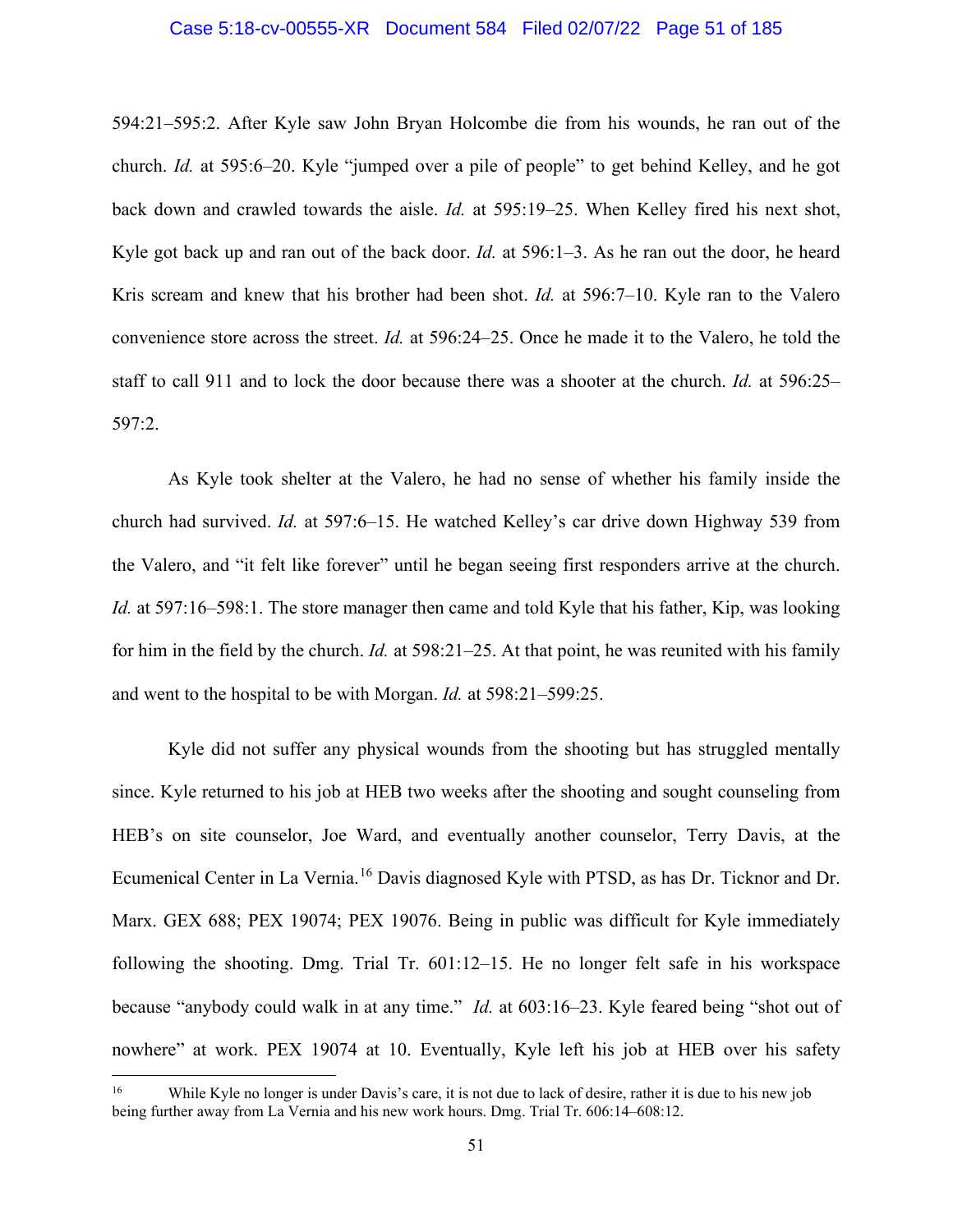### Case 5:18-cv-00555-XR Document 584 Filed 02/07/22 Page 52 of 185

concerns and found new employment. Dmg. Trial Tr. 604:17–25. To this day, Kyle suffers mood swings and flashbacks. *Id.* at 608:13–14. When something such as a loud noise triggers a flashback, Kyle "freeze[s] up" and his "thinking spirals." *Id.* at 608:21–23. While these symptoms have improved over time, he continues to experience them. *Id.* at 609:5–8.

For these reasons, the Court awards Kyle Workman:

\$400,000.00 for Kyle Workman's physical pain and mental anguish sustained in the past.

\$200,000.00 for Kyle Workman's physical pain and mental anguish that, in reasonable probability, he will sustain in the future.

## *4. Morgan Harris Workman – 19 years old*

On the day of the shooting, Morgan arrived at the church to set up the audio-visual equipment for the services. Dmg. Trial Tr. 643:10–25. Morgan remained in the sound booth during services as she did every Sunday to monitor the audio-visual equipment. *Id.* at 644:14–20. When Morgan began hearing loud noises that she could not make out and church members shouting at one another to get down, Morgan got down behind the sound booth walls and sound equipment. *Id.* at 645:10–23. Within the first minute of the shooting, Morgan sustained shrapnel injuries to her legs. *Id.* at 646:5–11. As Kelley fired, Morgan heard other church members screaming and Kelley scoffing that it was difficult to breathe inside the church. *Id.* at 649:7–21. Once she heard Kelley drive away, she emerged from the sound booth and tried to find survivors. *Id.* at 649:22–650:11. When first responders arrived, she directed them to those who needed help. *Id.* at 653:25–654:9. She then exited the church where she was placed in an ambulance and taken to University Hospital for treatment. *Id.* at 655:25–656:25.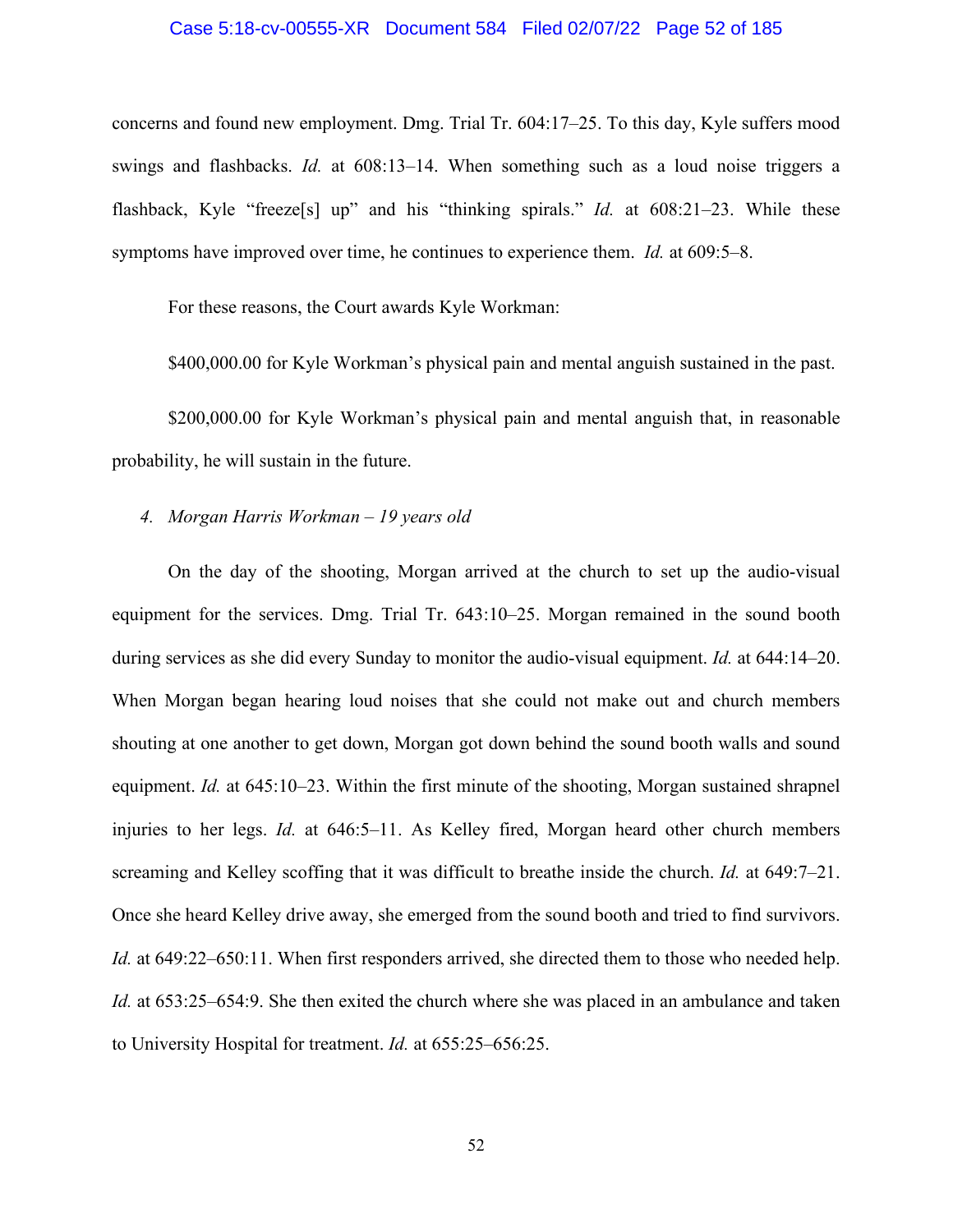## Case 5:18-cv-00555-XR Document 584 Filed 02/07/22 Page 53 of 185

While at University Hospital, Morgan received wound care for the injuries to her legs. *Id.* at 658:2–15. Morgan also had shrapnel injuries in her right arm, chest, and face. *Id.* at 659:18– 22. Some of the shrapnel embedded in her face worked its way out of her body on its own, but much of it is still embedded in her body. *Id.* at 659:25–4. Morgan can feel these small fragments underneath her skin and one piece is visible. *Id.* at 660:2–9. There is still shrapnel embedded in her left leg that cannot be removed surgically. *Id.* at 660:17–661:8.

Morgan could not walk independently immediately after the shooting and used crutches to do so. *Id.* at 661:20–25. When she visited her family and others in the hospital, she used a wheelchair because she was fatigued from walking. *Id.* at 662:1–4. Prior to the shooting, Morgan was a martial arts instructor and lived a very active lifestyle, so at first, she believed that the weakness she was experiencing was the result of muscle atrophy. *Id.* at 662:5–13, 706:22–24. However, Morgan's strength did not return, and she began experiencing problems with her gait and tripping and falling. *Id.* at 663:10–18. Julie told Morgan that she may be experiencing foot drop, and Morgan sought treatment. *Id.* at 664:12–665:21.

Morgan's treating neurologist, Dr. Gazda, believed Morgan's foot drop was a neuropathy due to lead toxicity from retained shrapnel. *Id.* at 668:8–14. When Morgan was first tested for lead in June 2018, her blood lead level was eight micrograms per deciliter. PEX 19088 at 8. Her most recent test in October 2019 showed a blood lead level of three micrograms per deciliter. *Id.* However, Dr. Kosnett, the Government's expert toxicologist, explains in his report: First, foot drop is not a common symptom of lead toxicity, rather it is more likely that the patient develops a wrist drop. GEX 721 at 14. Second, "overt symptoms of lead intoxication in adults do not emerge until blood lead concentration reaches or exceeds 30 to 40 [micrograms per deciliter] for a duration of days to years." *Id.* at 15. While Morgan was not tested for lead until months after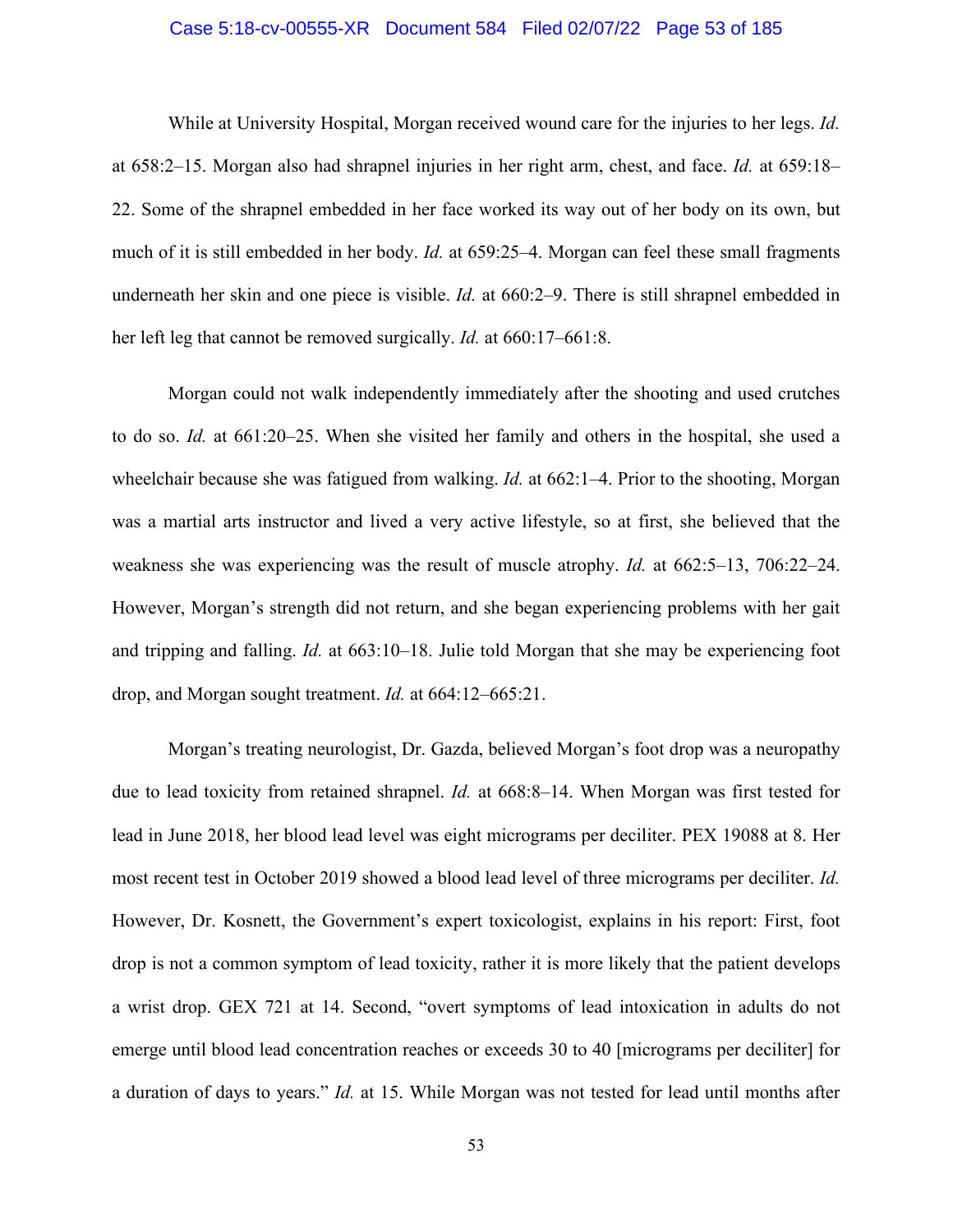## Case 5:18-cv-00555-XR Document 584 Filed 02/07/22 Page 54 of 185

the shooting, Dr. Kosnett explains that in patients with retained shrapnel, the patient's blood lead level is initially close to zero and peaks within the first year. Dmg. Trial Tr. 2983:13–19; GEX 721 at 20. Thus, it is very unlikely that Morgan ever had such high blood lead levels immediately after the shooting. Lastly, "isolated lead neuropathy is very uncommon . . . Lead neuropathy usually occurs as the result of high levels of exposure, and at such levels other effects are almost always invariably observed, including bone marrow suppression (anemia and leukopenia), gastrointestinal tract effects (GI hemorrhage, diarrhea), renal effects (proteinuria, renal failure), hypertension, and gout." GEX 717 at 16. Notably, Morgan is not exhibiting these other symptoms commonly associated with lead toxicity. *Id.*

Additionally, there are other conditions that could explain Morgan's foot drop. When seeking treatment for her foot drop, it was discovered that Morgan has an Arnold Chiari malformation,<sup>[17](#page-53-0)</sup> hydrocephalus,<sup>[18](#page-53-1)</sup> and syringomyelia.<sup>[19](#page-53-2)</sup> Dmg. Trial Tr. 3110:24–3111:7. While foot drop is not a common symptom of these conditions, Arnold Chiari and hydrocephalus are both associated with lower extremity weakness and foot drop in some cases. *Id.* at 3124:24– 3125:12; Vardiman Dep. 30:5–31:1; GEX 721 at 19; GEX 717 at 17–18, 20.

Ultimately, the evidence presented regarding lead from retained shrapnel and Morgan's pre-existing conditions lead the Court to conclude that Morgan's foot drop is not due to lead toxicity. And while Plaintiffs contend in the alternative that the shooting aggravated her latent hydrocephalus, and turned Morgan's conditions symptomatic, there is no evidence in the record, other than the timing of the foot drop *after* the shooting, to establish that a shooting or retained

<span id="page-53-0"></span><sup>&</sup>lt;sup>17</sup> An Arnold Chiari malformation is a condition in which the brain tissue extends into the spinal canal. Dmg. Trial Tr. 3121:10-3122:6.<br><sup>18</sup> Hydrocenhalus is

<span id="page-53-1"></span><sup>18</sup> Hydrocephalus is a build up of cerebral-spinal fluid in the ventricles of the brain which creates pressure on the nervous system. Dmg. Trial Tr. 3111:3–11.

<span id="page-53-2"></span>Syringomyelia is a cyst or cavity in the spine. Dmg. Trial Tr. 3111:1-2.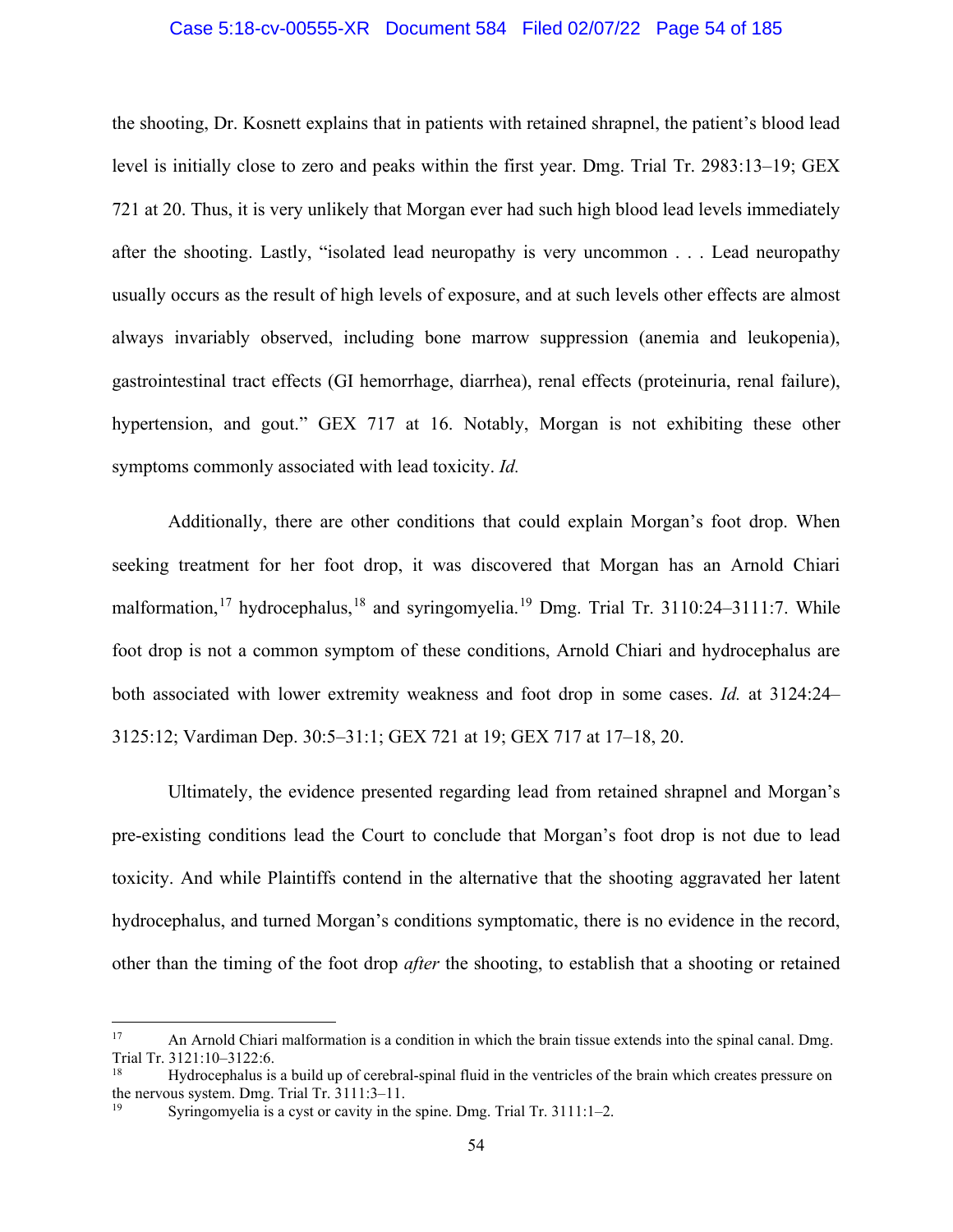## Case 5:18-cv-00555-XR Document 584 Filed 02/07/22 Page 55 of 185

shrapnel could have such effects. Additionally, while Morgan had not developed a foot drop prior to the shooting, she was exhibiting other symptoms of hydrocephalus and Chiari malformation. Before the shooting, Morgan had a history of low back, hip, and neck pain, severe and abrupt headaches, as well as numbness of the right side of her body, all symptoms of either hydrocephalus or Chiari malformation. Dmg. Trial Tr. 3113:15–3114:13; GEX 717 at 16–17. Thus, Morgan's impairment and loss of earning capacity, all related to her foot drop, cannot be attributed to the shooting.

Even so, Morgan has suffered a great deal of mental anguish as a result of the shooting. Morgan has mood swings "from being seemingly fine to just dropping really low at the drop of a hat." Dmg. Trial Tr. 681:6–9. Flashbacks to the shooting are triggered by songs that might remind her of a church member or seeing a photograph on social media. *Id.* at 681:10–14. "It's hard to go day to day never knowing when you might just start spiraling." *Id.* at 681:14–15. Since the shooting, Morgan has avoided crowds and is more cautious. PEX 19090 at 3. Morgan also has a difficult time connecting with her husband, Kyle: "Sometimes, we just sit silently and have trouble connecting. That never happened before 2017." *Id.* Morgan has also experienced several cognitive deficiencies related to PTSD, depression, and anxiety such as short-term memory loss.[20](#page-54-0) *See* GEX 713 at 49; GEX 721 at 19; GEX 717 at 18; GEX 724 at 12; PEX 19088 at 25. Dr. Ticknor diagnosed Morgan with an adjustment disorder with depressed mood, and Dr. Marx diagnosed Morgan with PTSD, major depressive disorder, and generalized anxiety

<span id="page-54-0"></span><sup>&</sup>lt;sup>20</sup> While Plaintiff's expert neurologist Dr. Todd opines that these deficiencies are likely related to overt lead toxicity, the Court finds it far more likely that they are related to Morgan's PTSD. Cognitive deficits in adults with lead exposure are observed in patients with blood lead level concentrations of twenty to fifty micrograms per deciliter, GEX 721 at 16, and there is no evidence to suggest that Morgan's blood lead levels were ever that high. Given the experts' agreement and vast medical literature concluding PTSD and other mental health conditions can cause such cognitive impairment, the Court finds this explanation more persuasive. *See* GEX 713 at 49; GEX 721 at 19; GEX 717 at 18; GEX 724 at 12; PEX 19088 at 25.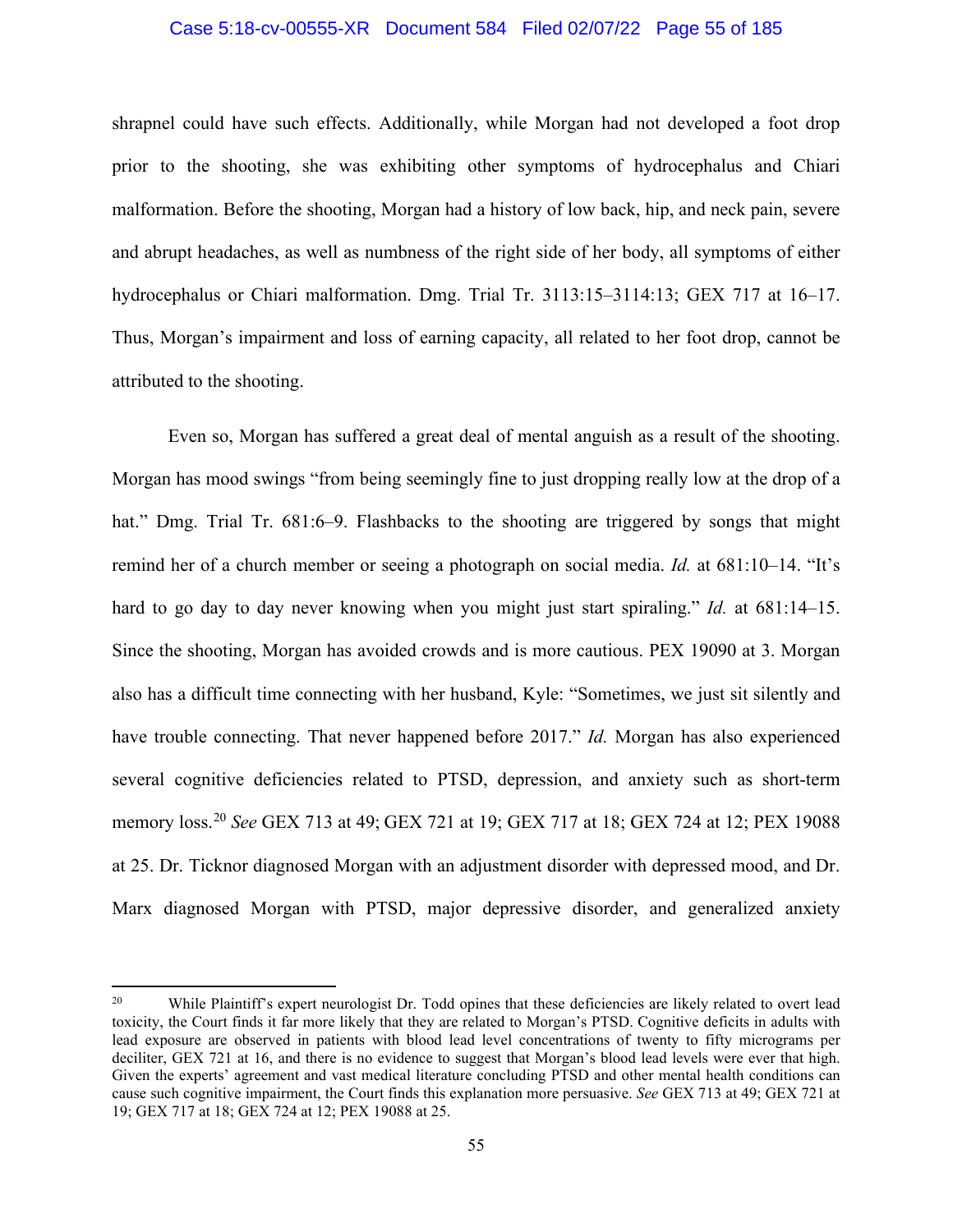disorder. *Id.* at 4; GEX 724 at 12. Morgan is currently in counseling for these conditions, and is under the psychiatric care of Dr. Annette Scott. Dmg. Trial Tr. 680:1–13, 681:25–6.

For these reasons, the Court awards Morgan Harris:

\$500,000.00 for Morgan Harris's physical pain and mental anguish sustained in the past.

\$200,000.00 for Morgan Harris's physical pain and mental anguish that, in reasonable probability, she will sustain in the future.

\$25,000.00 for Morgan Harris's disfigurement sustained in the past.

\$25,000.00 for Morgan Harris's disfigurement that, in reasonable probability, she will sustain in the future.

\$0 for Morgan Harris's physical impairment sustained in the past.

\$0 for Morgan Harris's physical impairment that, in reasonable probability, she will sustain in the future.

\$0 for Morgan Harris's loss of earning capacity sustained in the past.

\$0 for Morgan Harris's loss of earning capacity that, in reasonable probability, she will sustain in the future.

\$15,394.10 for Morgan Harris's medical care expenses incurred in the past.<sup>[21](#page-55-0)</sup>

\$619,587.61 for Morgan Harris's medical care expenses that, in reasonable probability, she will incur in the future. $^{22}$  $^{22}$  $^{22}$ 

<span id="page-55-0"></span><sup>&</sup>lt;sup>21</sup> Plaintiffs and the Government stipulate that this amount reflects Morgan Harris Workman's past medical expenses. ECF No. 576 at 4.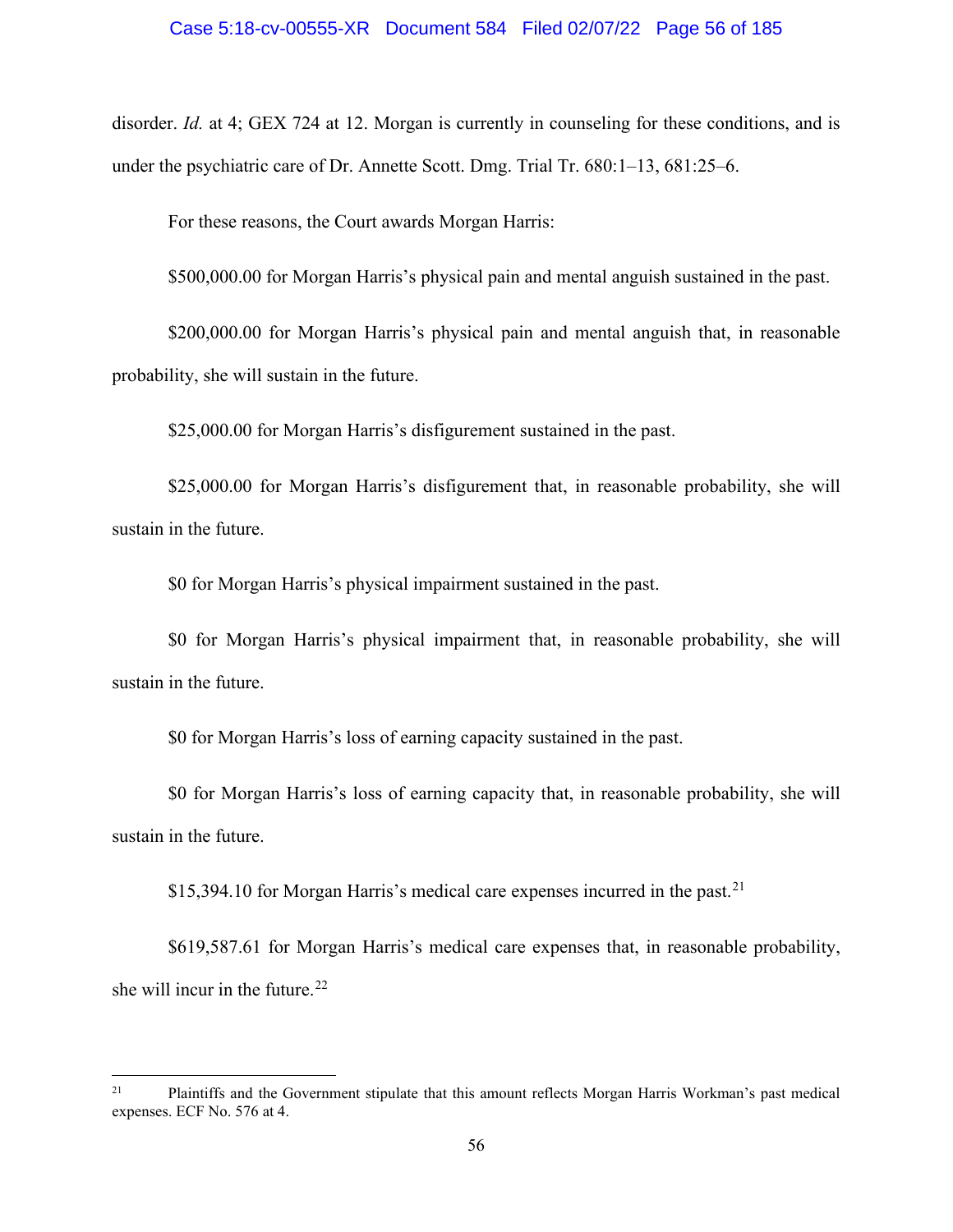## *5. Kris Workman – 34 years old*

Kris Workman arrived at the church early on the day of the shooting to practice worship songs with the church's praise team. Dmg. Trial Tr. 742:22–743:4. Kris was the worship team leader at the church and played the guitar every Sunday for church services. *Id.* at 720:24–722:4. Once services began and the band finished with the first hymn, Kris began hearing a popping sound. *Id.* at 744:5–9. Kris initially believed the noise was coming from the amplifier or speaker. *Id.* at 744:10–13. When glass shattered in the church and he heard others yelling to get down, it became clear that the church was under fire, but Kris could not tell where the gunfire was coming from. *Id.* at 744:19–25. Kris tried to hide beneath the front pew, but the pew was short and his body was not fully covered. *Id.* at 745:5, 746:5–7. Kris laid on the floor to "play dead" while using his hearing to figure out where Kelley was or if anybody was speaking. *Id.* at 746:21–24. He heard "just gunfire and screams." *Id.* at 746:25. As Kelley walked up the center aisle, Kris felt Kelley approach and eventually stopped next to him. *Id.* at 747:3–8. Kelley then shot Kris in the back "point-blank." *Id.* at 747:9. Even though Kris was trying to stay quiet, he screamed from the pain. *Id.* 747:9–14. Kelley shot him again and then exited the church. *Id.* at 747:19–748:4.

Julie went to Kris and asked how he was, and he told her that he could not feel his legs. *Id.* at 749:3–12. When the paramedics arrived, they rolled Kris over, "which was extremely painful," carried him out of the church, and he waited to be loaded in an ambulance. *Id.* at 750:5– 16. As he laid in the grass waiting to be carried off, Kris had "assumed everybody [in the church] had been killed," a feeling he could not describe in his testimony. *Id.* at 750:17–21. Kris was then placed in an ambulance and taken to the hospital. *Id.* at 750:9–14. The ambulance ride "was

<sup>&</sup>lt;sup>22</sup> The Government stipulates that this amount reflects Morgan Harris Workman's future medical expenses. ECF No. 576 at 4.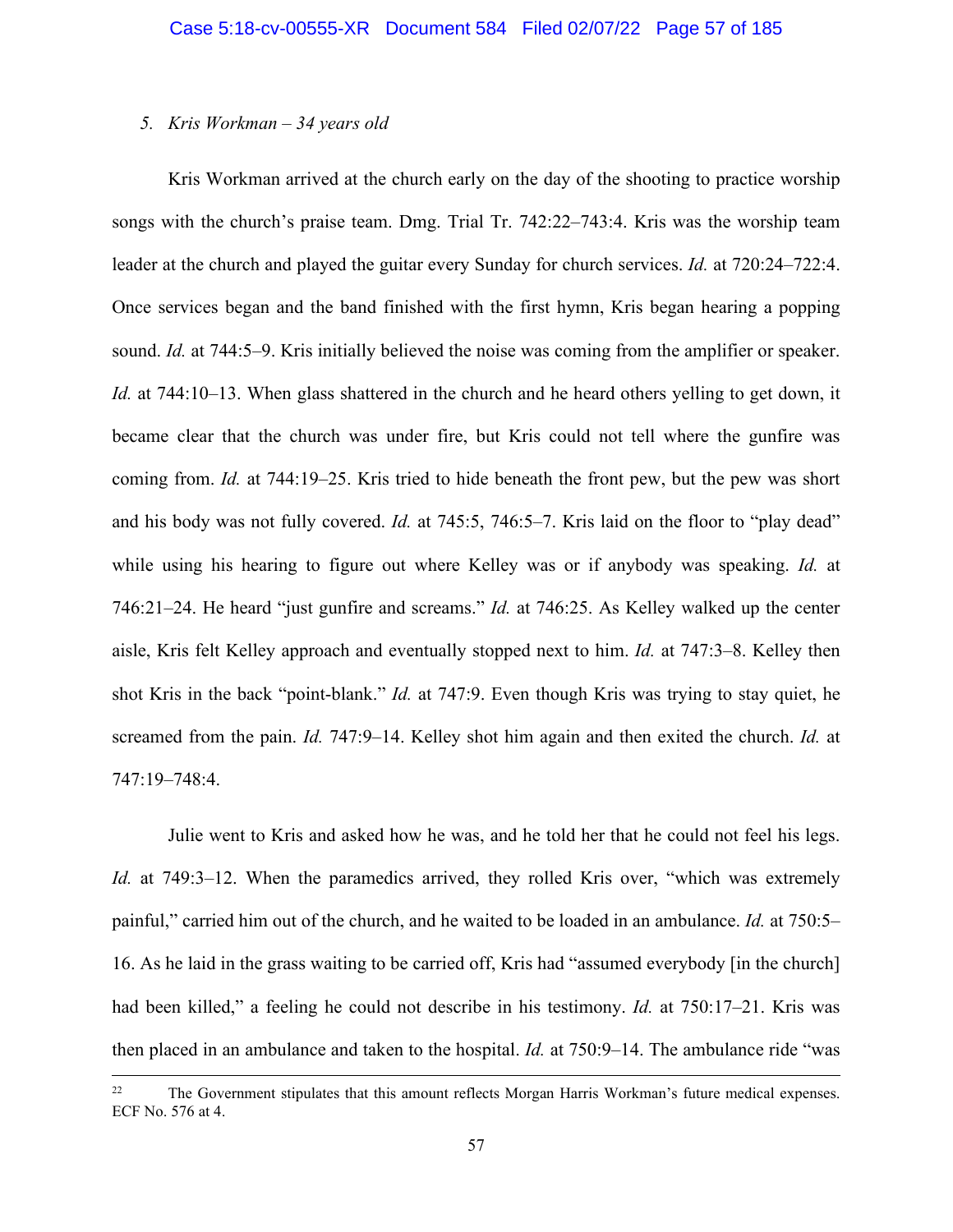### Case 5:18-cv-00555-XR Document 584 Filed 02/07/22 Page 58 of 185

extremely painful because any movement at all was painful." *Id.* at 750:22–751:3. Almost immediately after arriving at the hospital, Kris was taken to surgery. *Id.* at 751:18–24.

Kris underwent two surgeries: First, an exploratory surgery to determine the extent of his injuries, followed by a second surgery to repair his intestinal system. *Id.* at 752:4–22; PEX 19028 at 5. Kris spent two and a half weeks recovering from his injuries at BAMC. Dmg. Trial Tr. 752:23–753:1. He was on pain medication, but it did not provide him with full relief. *Id.* at 753:8–12. Doctors informed Kris that his spine had been 90% lacerated, and Kris knew that he would be permanently paralyzed from the waist down. *Id.* at 752:14–19.

Kris was then discharged to Reeves Rehabilitation as an inpatient. *Id.* at 728:22–24; PEX 19028 at 6. While at Reeves, he began occupational therapy to adjust to life in a wheelchair. PEX 19028 at 6–7. He also had to learn how to maintain many of his bodily functions, as he suffers from neurogenic bladder and bowel. Dmg. Trial Tr. 728:25–729:4; PEX 19028 at 6. After two and a half weeks, Kris was discharged and continued outpatient therapy twice weekly at Reeves from 2017 to 2019. PEX 19028 at  $6-15<sup>23</sup>$  $6-15<sup>23</sup>$  $6-15<sup>23</sup>$  No therapy has succeeded in returning any function or sensation of Kris's body below his waist. Dmg. Trial Tr. 722:12–13, 765:23–5. The only feeling that Kris has below his waist is consistent neuropathic pain. *Id.* at 722:22–723:3.

Kris's spinal cord injury has impacted every aspect of his life. When Kris was first discharged from Reeves, he could not return to his home right away because it was not wheelchair accessible. *Id.* at 755:2–11. Several modifications to his home had to be made so that he could maneuver safely. *Id.* at 755:7–11. Colbey had to drive Kris everywhere until they could purchase a vehicle with hand controls and a hydraulic lift platform. *Id.* at 734:19–735:6.

<span id="page-57-0"></span><sup>&</sup>lt;sup>23</sup> Kris ceased his physical therapy treatment after a change in employment made maintaining the appointments difficult. *See* Dmg. Trial Tr. 735:9–736:4.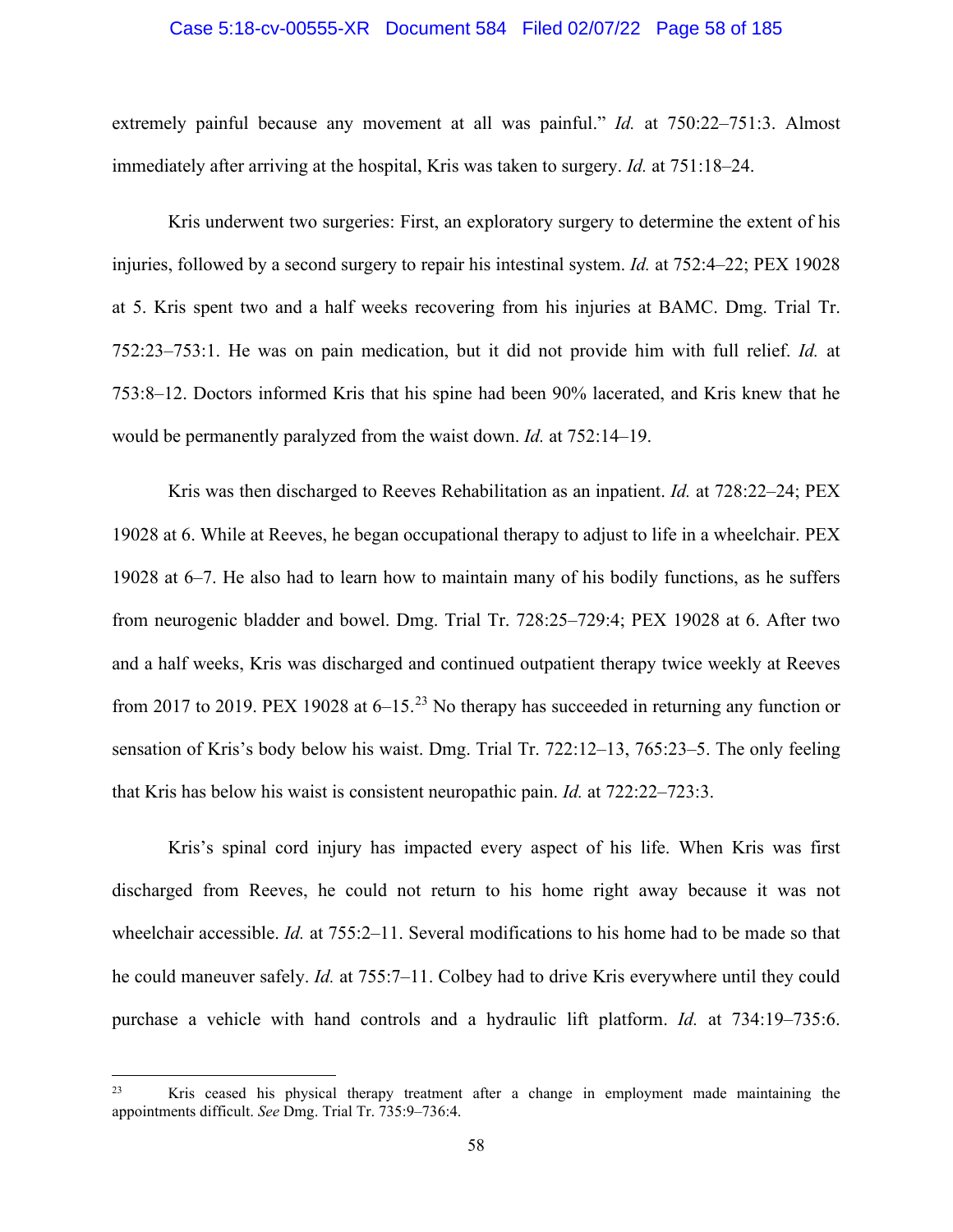## Case 5:18-cv-00555-XR Document 584 Filed 02/07/22 Page 59 of 185

Additionally, much of Kris's day is occupied by maintaining his bodily functions. Due to his neurogenic bladder, Kris must catheterize four to five times per day. *Id.* at 726:24–727:1. Kris must also manually evacuate his bowels twice per day. *Id.* at 728:2–10. Lastly, Kris must stand upright in a standing frame for approximately an hour a day. *Id.* at 756:19–757:7. Total, Kris estimates it takes two and a half to three hours per day to maintain his health. *Id.* at 757:8–18.

While Kris has been successful in caring for himself in many respects thus far, he is at risk for many health complications later in life because of his spinal cord injury. Urinary tract infections ("UTI") are common in patients with a neurogenic bladder, PEX 19028 at 25, and Kris has experienced several UTIs since his injury, PEX 19033 at 1. These will recur throughout his life, and as Kris has no sensation, can become serious before they are detected. *Id.* at 1–2; *see* Dmg. Trial Tr. 731:13–732:9. As Kris ages, he will lose strength due to overuse of his upper body and become less independent. PEX 19028 at 24–25; Dmg. Trial Tr. 3686:7–12; Willingham Dep. 169:6–14. While spinal cord patients enjoy a period of wellness, "with the aging process that occurs over time, with that physical disability, they will have a decline in their health care condition because of the spinal cord injury." Willingham Dep. 169:10–14. Many such risks of the aging process in spinal cord patients include not only UTIs, but also increased risk of cardiovascular disease, pressure sores and decubitus ulcers, and bone density loss. PEX 19028 at 29–33. Furthermore, as Kris ages, his lower limbs will wither and atrophy. Dmg. Trial Tr. 3685:7–3685:12.

Kris also cannot engage in many of the hobbies he used to prior to the shooting. Kris led an active lifestyle prior to the shooting: He played tennis and volleyball, enjoyed bowling, dirt track racing, and helped on his family's cattle farm. PEX 19028 at 17; PEX 19025 at 7. He has been able to do none of these activities since he was shot. PEX 19028 at 17; Dmg. Trial Tr.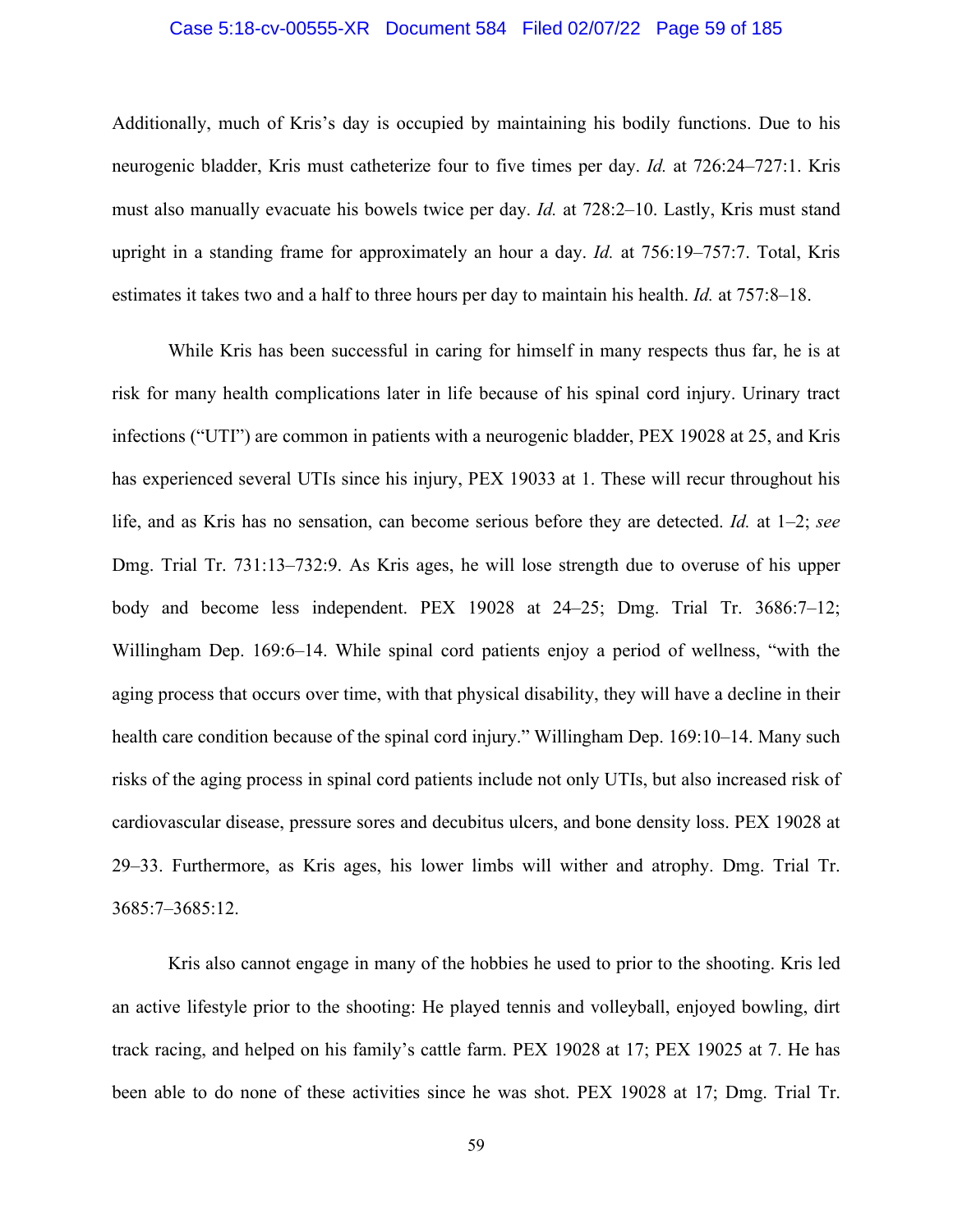## Case 5:18-cv-00555-XR Document 584 Filed 02/07/22 Page 60 of 185

763:4–22. Of course, Kris has still been able to continue some of his hobbies or adapt them. Kris continues to play the guitar and sing in the church's worship team, though he had to learn how to hold his guitar so as not to trigger his neuropathic pain. Dmg. Trial Tr. 721:19–722:14. Kris has also raced go-karts with hand controls, and although enjoyable in the moment, Kris would "rather be in a car." *Id.* at 761:7–762:14. The Workman family hopes to one day be able to fit a stock car for Kris to race. *Id.* at 580:13–581:10.

Kris's family life has also been impacted. Kris has a difficult time engaging with his daughter E.W. and wife Colbey in the way he did prior to the shooting. *See id.* at 764:23–765:11; Colbey Workman Dep. 29:24–30:15; PEX 19069 at 5. When discussing his injuries with Dr. Ticknor, Kris stated: "The saddest thought I have is that my wounds and my paralysis will decrease my physical activity stuff with my daughter, [E.W.]." PEX 19025 at 6–7. While they used to take trips together as a family, travel has become difficult for Kris and they no longer do so as frequently. Colbey Workman Dep. 19:4–13, 28:9–29:4.

Additionally, prior to the shooting, Kris and Colbey had a "healthy sexual relationship, and now that's pretty much gone." Dmg. Trial Tr. 765:9–11. Because Kris has no sensation below his waist, he cannot maintain a voluntary erection or ejaculate. *Id.* at 765:15–766:8; PEX 19033 at 1. The likelihood that Kris would be able to donate viable sperm for artificial insemination is also questionable due to diminished sperm motility in patients with loss of sensation below the waist. PEX 19033 at 1. Both Kris and Colbey wanted to have more children, and the fact that they may not be able to do so naturally is "not a pleasant thought to think about." Dmg. Trial Tr. 767:10–24.

In addition to his personal life, Kris's professional life has also been affected by his injuries. From 2013 to 2020, Kris was employed as a supervisor at Rackspace. PEX 19065 at 2.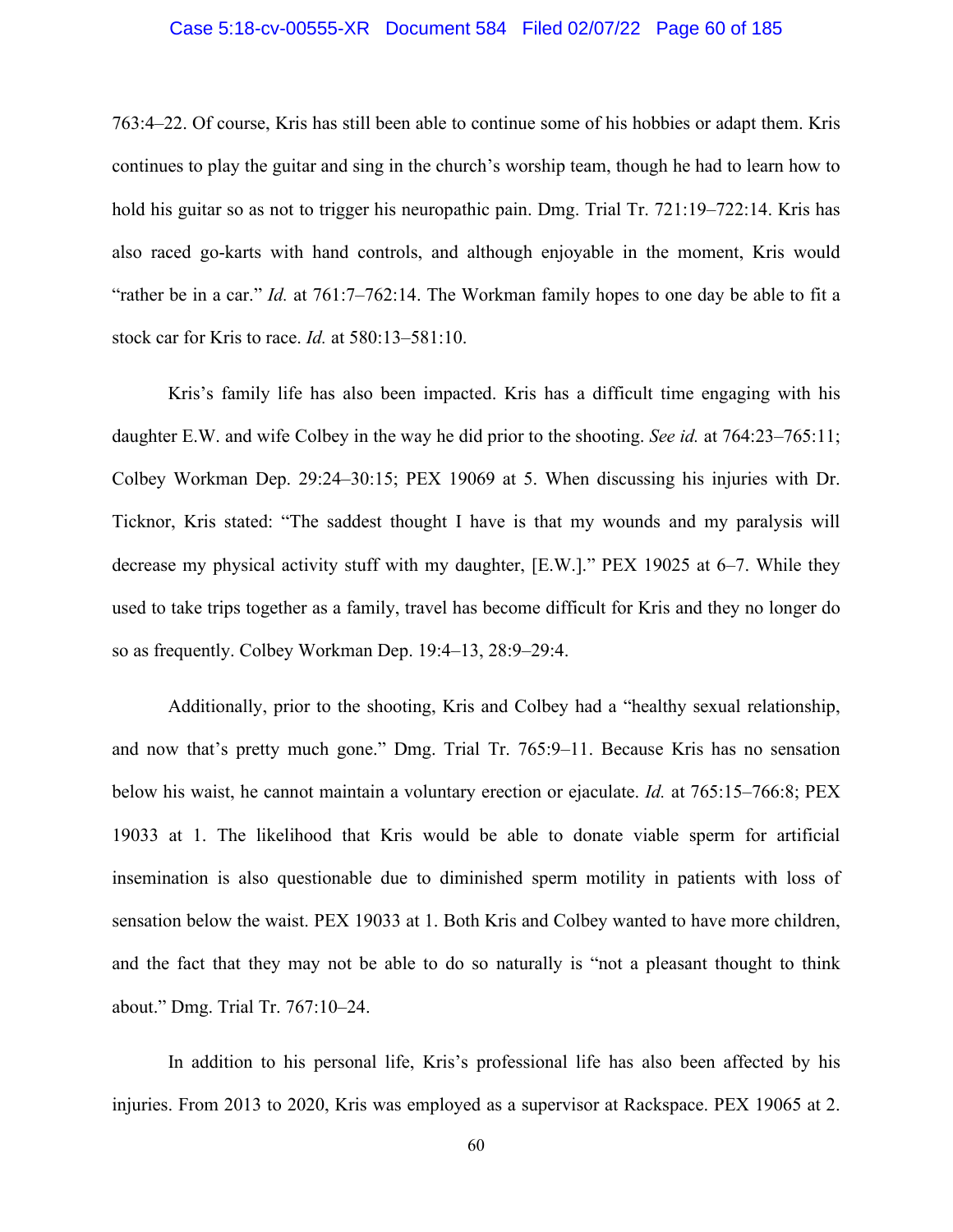## Case 5:18-cv-00555-XR Document 584 Filed 02/07/22 Page 61 of 185

From 2013 to 2016, Kris's average annual gross income was \$69,547.50. *See id.* at 6. While Kris was recovering from his injuries in 2017 and 2018, Kris made \$73,761 and \$62,741 per year respectively. *Id.* In November 2020, Kris quit his employment at Rackspace because of several changes to his position, and he felt he was having difficulty keeping up with his new responsibilities and was enjoying his job less. *Id.* at 2; Dmg. Trial Tr. 736:5–738:4. Kris began his employment with Mailgun in February 2021 as a technical support manager, salaried at \$79,000 per year. PEX 19035 at 3. While Kris has succeeded professionally and has shown he is able to obtain supervisor-level employment positions, Kris is not likely to be able to work full time until retirement age. *See* PEX 19028 at 45–48. Spinal cord injury patients have a shortened life expectancy, and often experience a functional decline typically within fifteen years post injury. PEX 19028 at 45–48.

Kris is constantly reminded of the shooting because of the nature of his injury: "[I]t bears with me all day, every day. I mean, I have the constant reminder of the neuropathic pain, you know, the constant reminder of being in a wheelchair and I'm severely limited in what I'm capable of doing on my own. I have the constant reminders of the thoughts and memories that you know, that come into my head of what happened that day. You know, those don't go away." Dmg. Trial Tr. 764:3–12. Both Dr. Ticknor and Dr. Marx diagnosed Kris with PTSD. GEX 681 at 9; PEX 19060 at 9. Kris, however, has not sought out treatment for his PTSD. Dmg. Trial Tr. 782:4–8.

For these reasons, the Court awards Kris Workman:

\$5,000,000.00 for Kris Workman's physical pain and mental anguish sustained in the past.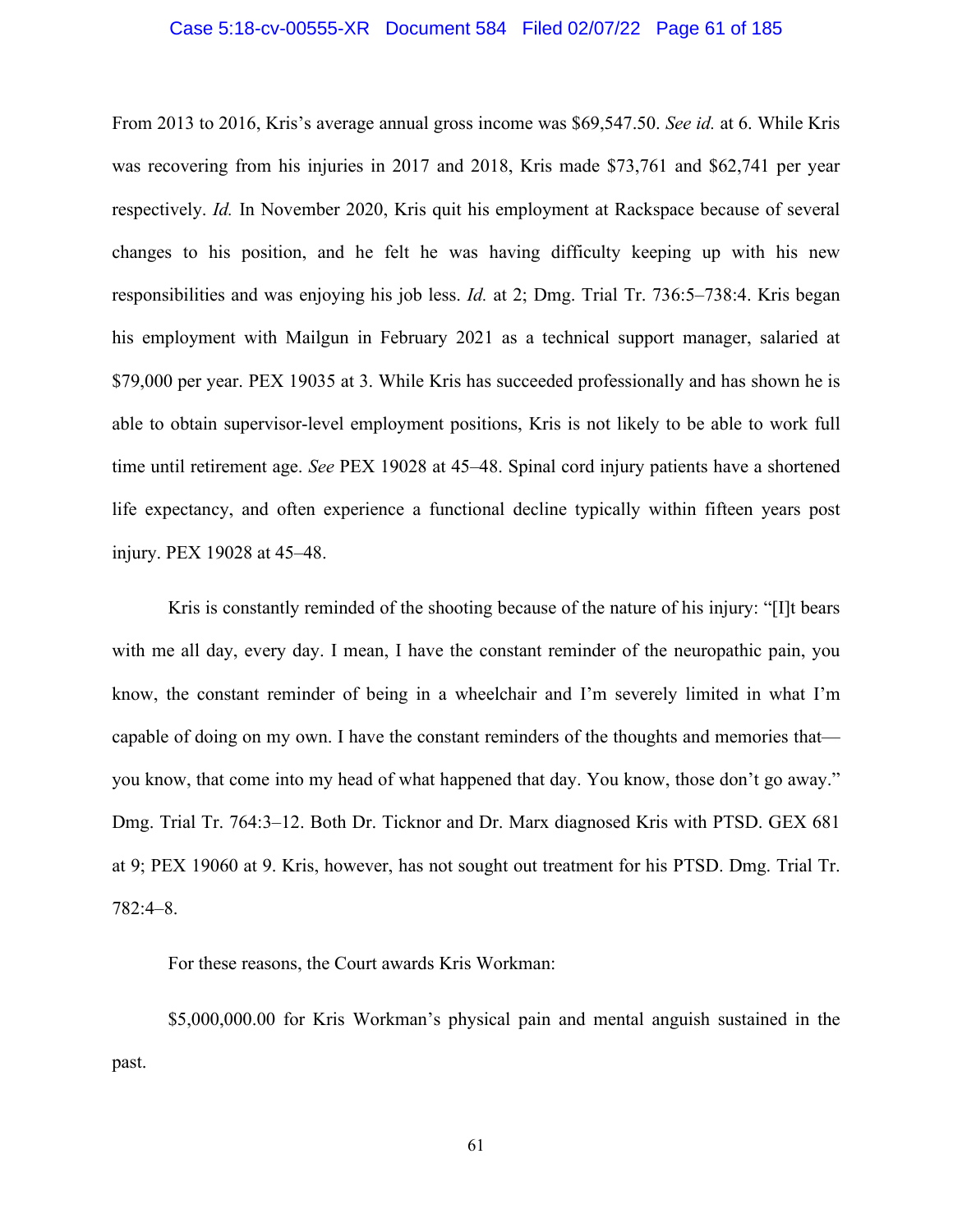## Case 5:18-cv-00555-XR Document 584 Filed 02/07/22 Page 62 of 185

\$1,000,000.00 for Kris Workman's physical pain and mental anguish that, in reasonable probability, he will sustain in the future.

\$0 for Kris Workman's disfigurement sustained in the past.

\$100,000.00 for Kris Workman's disfigurement that, in reasonable probability, he will sustain in the future.

\$3,000,000.00 for Kris Workman's physical impairment sustained in the past.

\$3,000,000.00 for Kris Workman's physical impairment that, in reasonable probability, he will sustain in the future.

\$0 for Kris Workman's loss of earning capacity sustained in the past.

\$711,000 for Kris Workman's loss of earning capacity that, in reasonable probability, he will sustain in the future.

\$49,027 for Kris Workman's medical care expenses incurred in the past.  $24$ 

\$5,117,039.98 for Kris Workman's medical care expenses that, in reasonable probability, he will incur in the future.<sup>[25](#page-61-1)</sup>

<span id="page-61-0"></span><sup>&</sup>lt;sup>24</sup> Plaintiffs and the Government stipulate that this amount reflects Kris Workman's past medical expenses. ECF No. 576 at 9.

<span id="page-61-1"></span><sup>25</sup> This amount was calculated based on Plaintiffs' proposed life care plan for Kris Workman. *See* PEX 19031, 19042. This amount is adjusted to reflect average generic drug pricing, to remove exoskeleton and associated costs as Kris cannot fit in an exoskeleton, see GEX 680 at 53, to remove psychotherapy as Kris has not sought out mental health treatment, Dmg. Trial Tr. 764:14–22; PEX 19025 at 8, to remove RN supervision for attendant care, and to reflect a \$22 per hour rate for attendant care. *See* PEX 19031.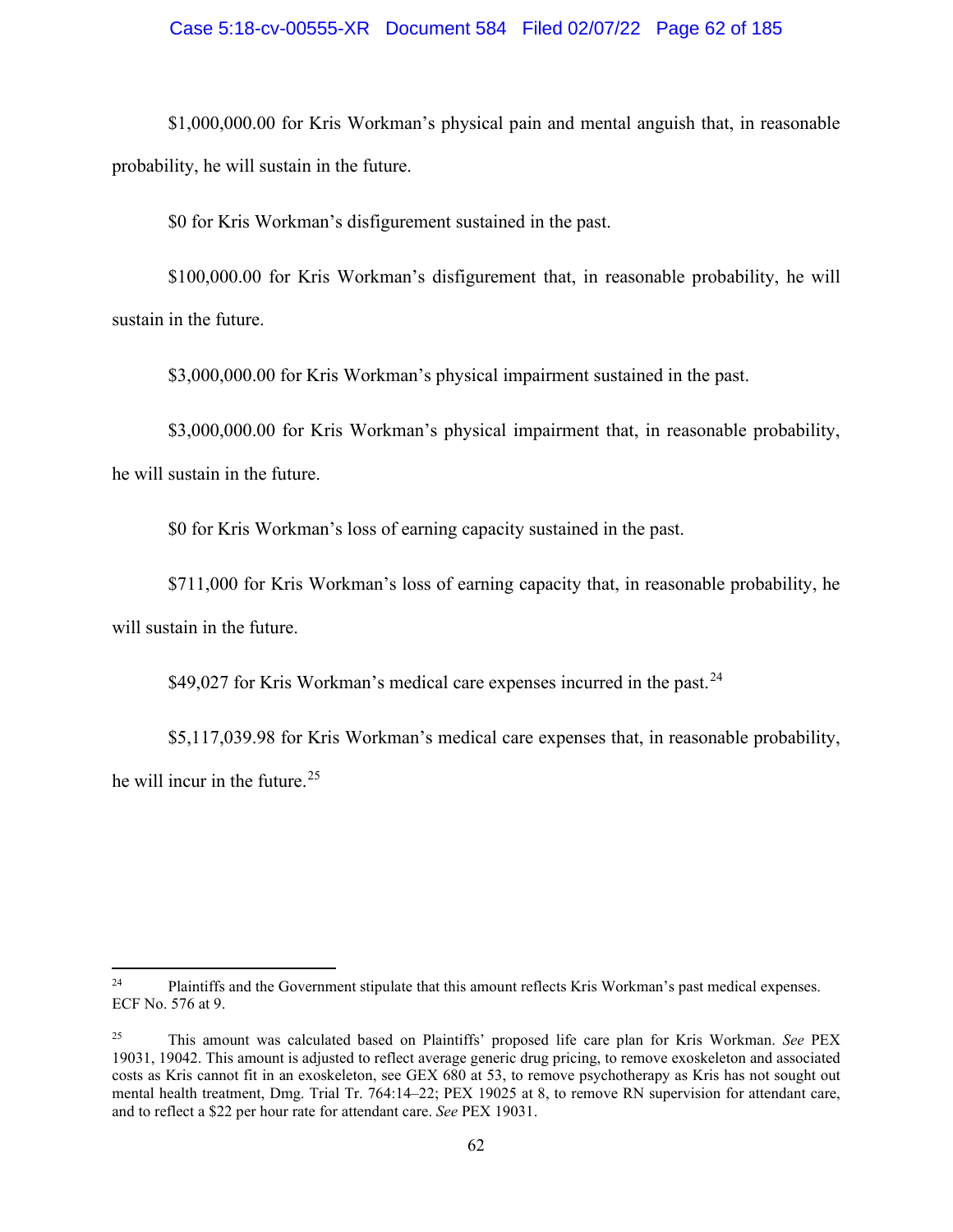## *6. Colbey Workman – 24 years old*

Colbey, Kris's wife, was not in the church on the day of the shooting. However, her marriage to Kris has been heavily impacted by the shooting because of Kris's catastrophic injuries.

Colbey and Kris have been married for nine years. Colbey Workman Dep. 10:5–12. Colbey characterized their marital relationship prior to the shooting as "good," and felt that she and Kris "communicated really well," and spent quality time together. *Id.* 17:21–18:3. Colbey and Kris often went on trips with their families and attended social events together. *Id.* at 21:10– 17, 27:6–29:2. They also had a healthy intimate life together. Dmg. Trial Tr. 795:9–10.

Since the shooting, Kris and Colbey's marriage has become "a lot more difficult." *Id.* at 764:23–765:2. Much of Colbey and Kris's time together "involves accommodations for Kris." PEX 19065 at 4. Colbey feels "overwhelmed" and "burnt out" with performing the majority of household tasks and caring for E.W. now that Kris cannot assist as easily and is dependent on Colbey in many ways. *Id.* at 3; GEX 249 at 4. Their communication is strained because Kris is less patient with Colbey due to his neuropathic pain, Dmg. Trial Tr. at 765:3–5, and Colbey fears that this will not improve, Colbey Workman Dep. 46:5–20. Colbey also feels a great deal of anxiety about Kris's ability to work long term, as he is the family's sole breadwinner. [26](#page-62-0) *Id.* at 46:7–23.

Kris and Colbey's intimate life is also "gone." Dmg. Trial Tr. 765:9–11. Because Kris is unable to have a voluntary erection or feel any sensation below his waist, they rarely engage in physical intimacy. *Id.* at 765:12–766:8; PEX 19033 at 1. Physical intimacy "was always a critical

<span id="page-62-0"></span><sup>&</sup>lt;sup>26</sup> While Colbey has her cosmetology license and worked as a hair stylist for a period after the shooting, Colbey had a difficult time working due to her anxiety and because E.W. and Kris rely on her for care.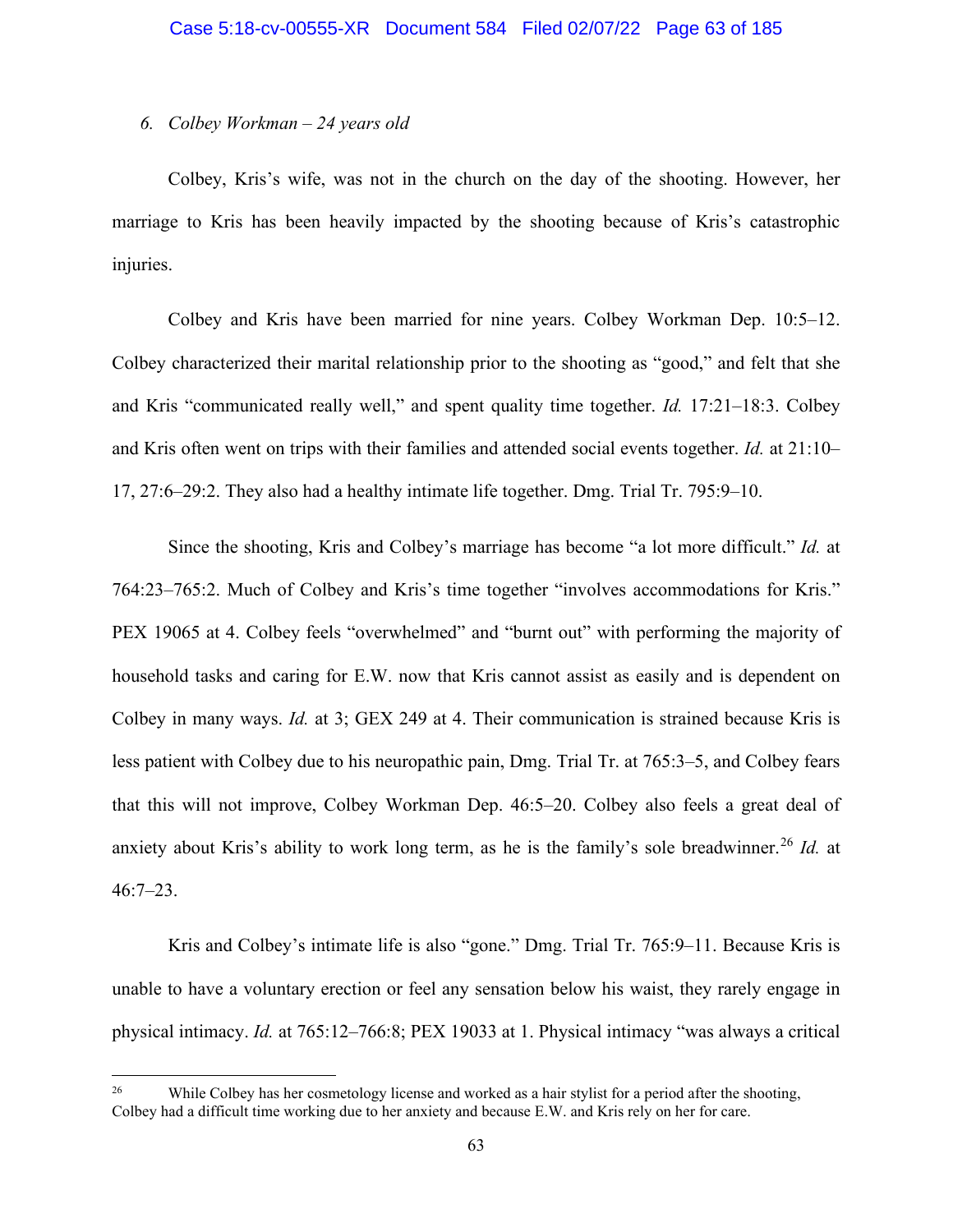## Case 5:18-cv-00555-XR Document 584 Filed 02/07/22 Page 64 of 185

component of their relationship," but it has now become "another anxiety-filled task." GEX 249 at 4. It is also unlikely that the couple will be able to have more children. Conceiving naturally is now impossible, and there is uncertainty whether Kris would be able to provide viable sperm for artificial insemination. Workman Dep. 40:20–41:8; PEX 19033 at 1. Both Kris and Colbey wanted to have more children, and the fact that they may not be able to "affects Colbey to a great degree." Dmg. Trial Tr. 767:21–24.

For these reasons, the Court awards Colbey Workman:

\$200,000.00 for loss of consortium sustained the past.

\$200,000.00 for loss of consortium that, in reasonable probability, Colbey Workman will sustain in the future.

*7. E.W. – 2 years old* 

E.W., Kris and Colbey's daughter, was not in the church on the day of the shooting. While Kris was in the hospital and rehabilitation center for treatment, E.W. developed separation anxiety. PEX 19069 at 5. E.W. has further been diagnosed with an adjustment disorder due to the impact Kris's injuries have had on her life. *Id.* at 9. Dr. Murphey opined that E.W. will continue to experience an adjustment disorder and may develop an anxiety disorder as she becomes more aware of the permanent nature and extent of Kris's disability. *Id.*

Prior to the shooting, Kris was "very active" in E.W.'s life, and Kris, Colbey, and E.W. would frequently go on family trips together. Workman Dep. 19:4–13, 28:9–29:4. Because of Kris's paralysis, though, the family can no longer travel like they used to. Dmg. Trial Tr. 495:23–496:18. E.W. is also hesitant to share with Kris about her life because "she feels like he won't want to hear" about it. Colbey Workman Dep. 54:12–14. When E.W. tries to talk to Kris,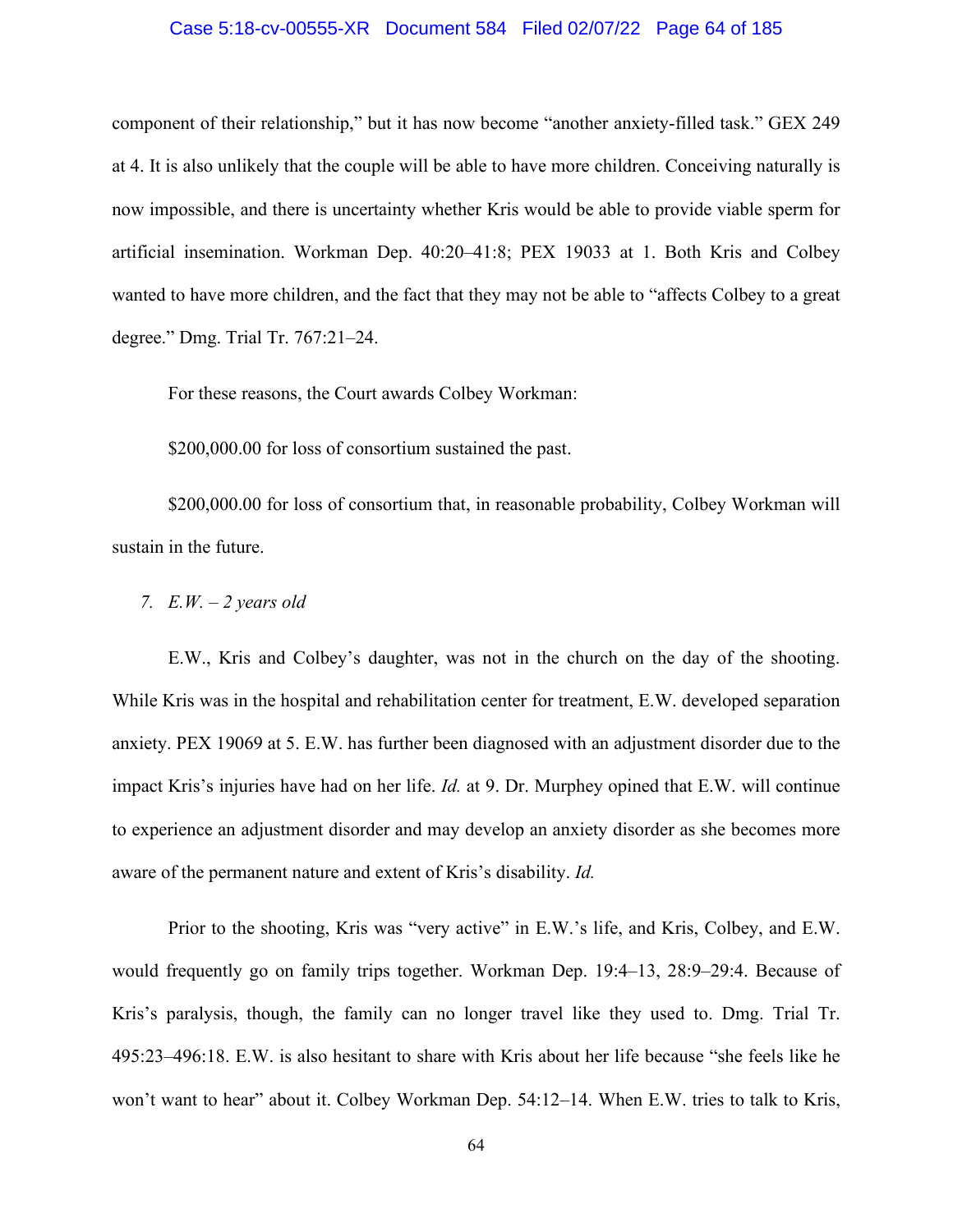#### Case 5:18-cv-00555-XR Document 584 Filed 02/07/22 Page 65 of 185

Kris is asleep, in pain, maintaining his bodily functions, or working. *Id.* at 54:15–19. Kris can still provide some care for E.W., but it is difficult for him to enter her room due to its size relative to his wheelchair, and he can no longer play outside with her. *Id.* at 29:24–30:15; PEX 19069 at 5.

For these reasons, the Court awards E.W.:

\$150,000.00 for loss of consortium sustained the past.

\$100,000.00 for loss of consortium that, in reasonable probability, E.W. will sustain in the future.

## **The Colbath Family**

David Colbath was present at church on the day of the shooting. His daughter, O.C., was not present. David Colbath seeks recovery for his own personal injuries. He has also asserted a claim for derivative recovery on behalf of his daughter, O.C.

*1. David Colbath – 55 years old* 

David Colbath was attending church alone on the day of the shooting. That morning, David arrived at the church's fellowship hall to prepare to teach his Sunday school class. Dmg. Trial Tr. 814:5–10. After Sunday school, David sat in his usual spot in the back row. *Id.* at 815:7–16. When David heard what he believed were firecrackers, he turned to face the door. *Id.* at 816:1–3. David then noticed bullet holes in the door, turned back around, and screamed "Get on the floor. Get on the floor." *Id.* at 816:4–9. As David was turning, he was shot in the right forearm. *Id.* at 816:10–15. The force from the bullet was so great that it knocked David to the floor, and when he looked at his arm, "there was just nothing really hanging it together. . . . [Y]ou could see the two bones easy, as it—they were just there." *Id.* at 816:10–817:16. David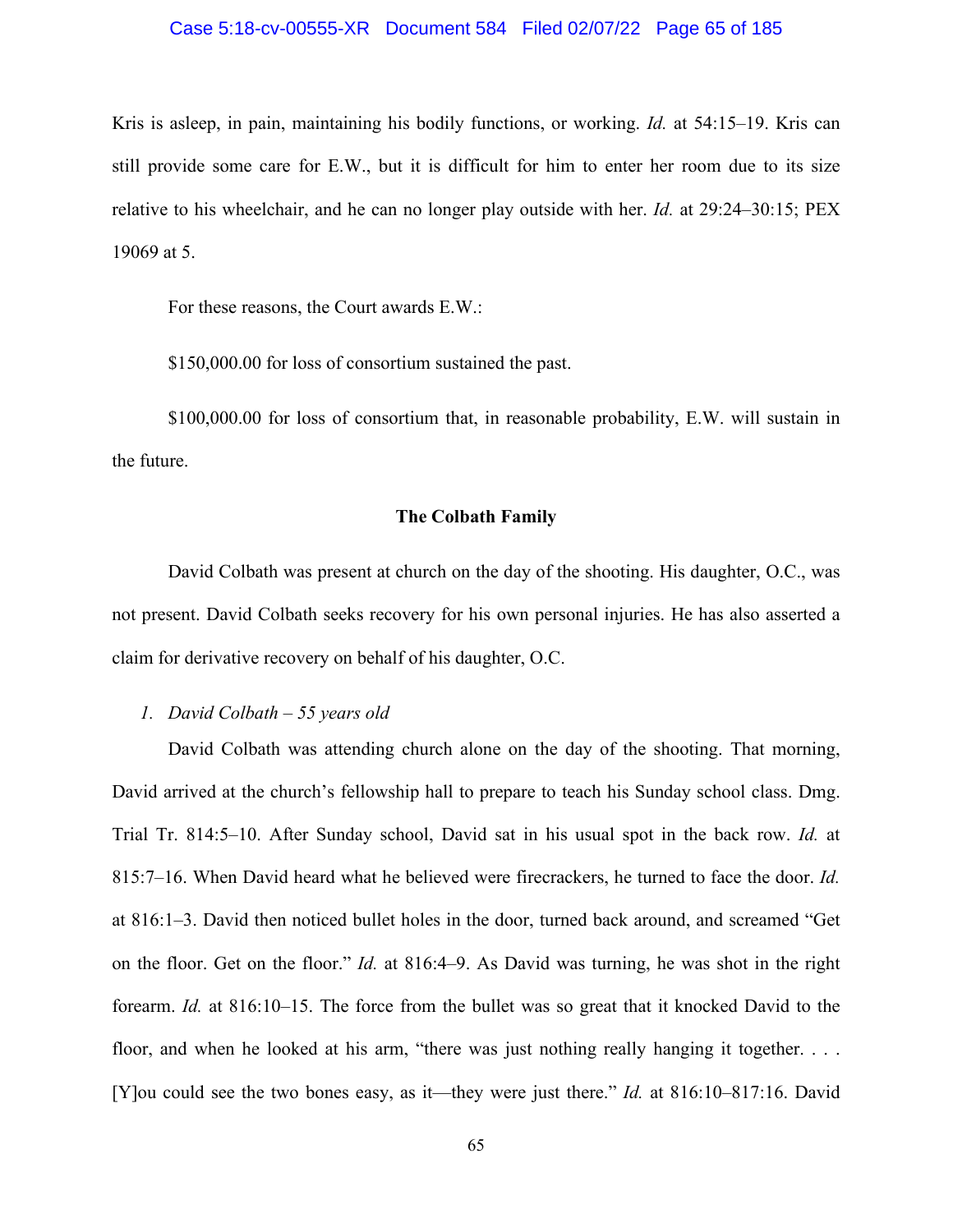## Case 5:18-cv-00555-XR Document 584 Filed 02/07/22 Page 66 of 185

crawled away from the door and towards the wall of the church. *Id.* at 817:22–25. He laid flat on the floor "momentarily," and was shot in his side, left ankle, and right calf. *Id.* at 818:20–24. David listened to the "constant" sound of the bullets "whizzing" around, other church members calling 911, and asked himself "Where is the help?" *Id.* at 819:11–820:5.

Then, Gregory Hill, John Porter and Crystal's son, fell on top of David, "[a]nd the moment he fell, he was dead." *Id.* at 821:3–7. David was stuck underneath Gregory as he heard Kelley walk up the aisle firing at other congregants. *Id.* at 821:11–823:9. David described how he felt as he was trapped under Gregory: "And, you know, I'm a grown man. And when I say I was scared, I can't say how scared. It was just something that you had no control over. It—just absolutely terrified. You know, you're kind of helpless. There's nothing to do but just lay there and get shot." *Id.* at 823:14–18. Kelley then shot David in the back of the neck. *Id.* at 824:18–22. The bullet "felt like a foot of an elephant pushing me down into the concrete. It was just like this enormous, enormous pressure." *Id.* at 824:18–825:13. David then heard Kelley shoot Kris Workman and exit the church. *Id.* at 831:21–833:8.

When first responders arrived, they placed a tourniquet on David's arm, and he screamed from the pain: "And I screamed because I found out what pain is because that's when the pain started." *Id.* at 834:12–15. First responders then helped David crawl out from underneath Gregory, placed him on a gurney, and carried him outside. *Id.* at 835:16–836:15. David was then driven to BAMC in an ambulance. *Id.* at 837:12–17. He was immediately taken to the operating room. *Id.* at 839:10–14.

 In total, David suffered eight gunshot wounds. PEX 6015. Tissue and blood vessels from David's left leg were grafted onto his right forearm and a wound VAC was applied. *Id.* at 844:6– 14; PEX 6007 at 2. The bullet in his left ankle was removed, the gunshot wound in his right calf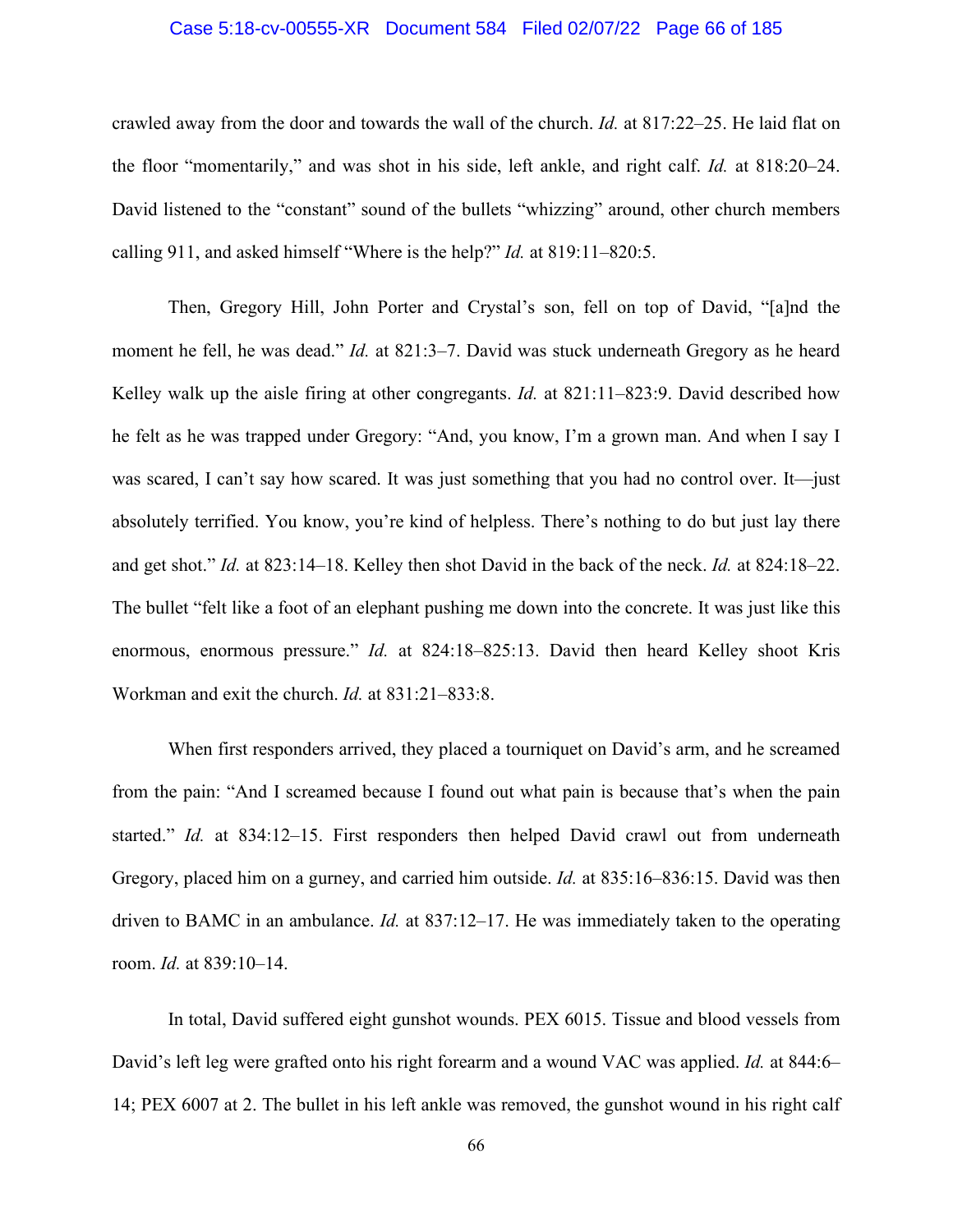## Case 5:18-cv-00555-XR Document 584 Filed 02/07/22 Page 67 of 185

treated, and he was given multiple blood transfusions due to massive blood loss. PEX 6007 at 2. His buttock wounds were also treated with a wound VAC. *Id.* David underwent reconstructive surgery for his left ankle. *Id.* at 3. He also had surgery on his right leg to remove the bullet lodged in his ankle and shrapnel in his calf.<sup>[27](#page-66-0)</sup> Dmg. Trial Tr. 891:8–25.

David's recovery was prolonged. He was in BAMC until late November 2017 and then was admitted to the New Braunfels Regional Rehabilitation Hospital ("NBRRH") for further care. PEX 6007 at 2. While in treatment at NBRRH, David was in constant pain. Dmg. Trial Tr. 852:10–11. Physical therapy itself was painful, as doctors were trying to restore function to his right hand and left ankle. *Id.* at 853:8–854:3. Once a week, David was taken back to BAMC for further wound care to his buttocks and arm. *Id.* at 854:20–855:2. David was not discharged from NBRRH until late December 2017. Then, from January to August 2018, David was an outpatient at the Intrepid Center to continue physical and occupational therapy. *Id.* at 848:11–17, 862:4– 863:19.

David made remarkable progress to restore function to his right arm. However, he has now reached a plateau in his recovery and has limited use of his right arm. David has "no strength" in his right forearm: "[P]ut a piece of pipe in my hand, and it will just fall out. I can hold it, but I can't grip it." *Id.* at 845:18–846:1. David's index and middle fingers are numb due to nerve damage. *Id.* at 846:6–20. "Any kind of vibration" will agitate David's right arm: "I can just be driving and, all of a sudden, my hand is asleep. And it's the sleep feeling that goes all the way up. . . . Is that painful? No. It's just aggravating and agitating. That kind of pain." *Id.* at 847:2–18. Additionally, David has "significant" scarring on his right forearm: "It's almost the

<span id="page-66-0"></span><sup>&</sup>lt;sup>27</sup> David has had two other bullets removed since his initial treatment at BAMC. One bullet was removed in July 2019 and the other in April 2021. Beste Dep. 10:19–11:17.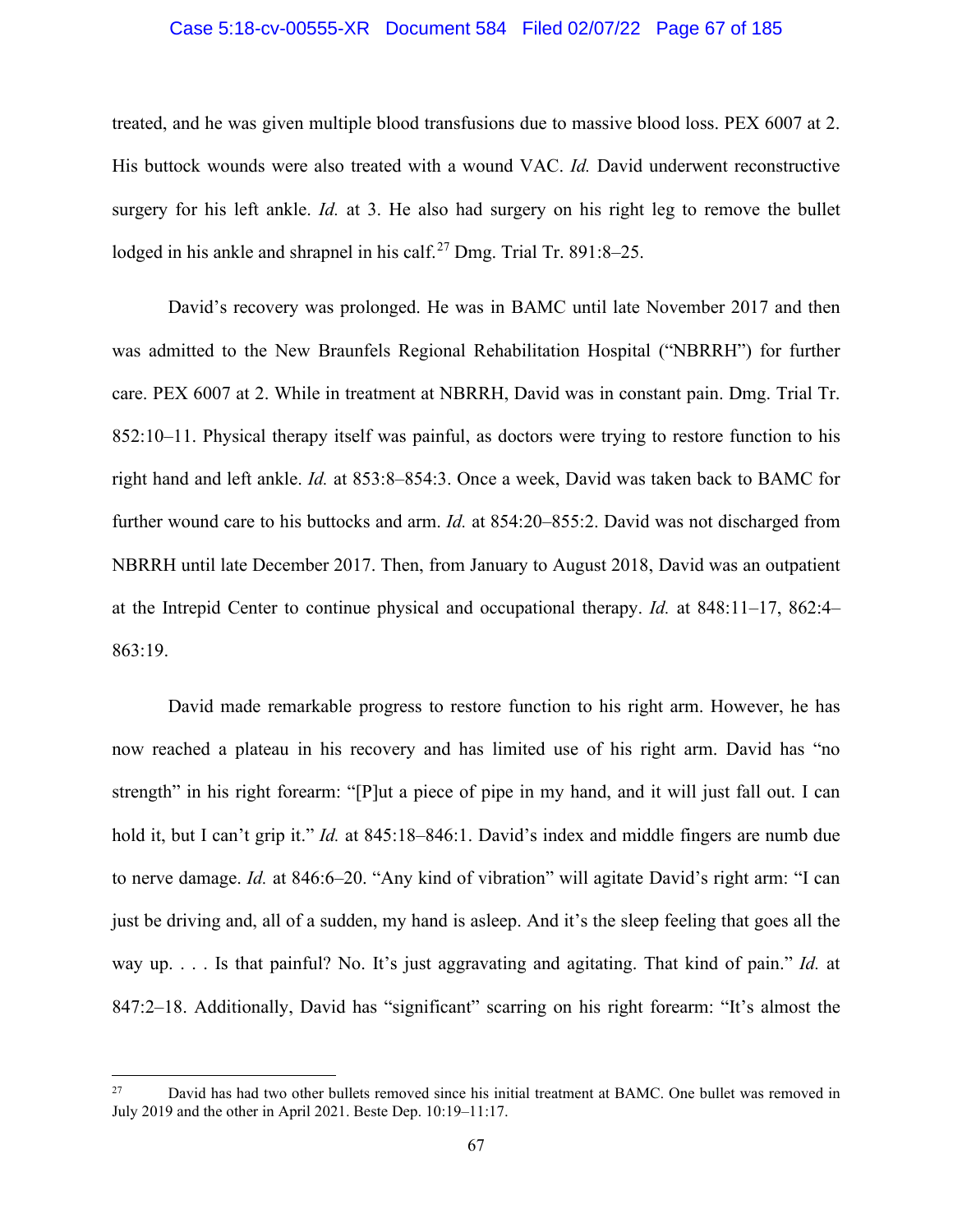### Case 5:18-cv-00555-XR Document 584 Filed 02/07/22 Page 68 of 185

entire volar aspect of the [right] forearm. Multiple—multiple inches of width loss in that section of the forearm."[28](#page-67-0) Willingham Dep. 88:13–25.

The gunshot wound to the back of David's neck did not sever his spine, but it did sever his ulnar nerve. Dmg. Trial Tr. 868:16–870:3. As a result, David's left forearm and middle and ring fingers are hypersensitive, "which just means anything that you touch, it's an aggravation." *Id.* at 870:10–20. The gunshot wound also causes him neck pain, and he must position himself in particular ways while laying down to avoid irritating it further. *Id.* at 871:23–872:13.

There is significant scar tissue on David's left leg that frequently causes him pain. Where doctors pulled the vein out of David's left thigh to graft onto his right arm, there is approximately a fifteen-inch scar that cramps "sometimes nightly." *Id.* at 872:14–873:2. These cramps are "solid, it-doesn't-want-to-release cramp[s]." *Id.* at 872:20–23. While David has sought treatment for the cramping, "nothing takes it away," and he has only found one treatment that provides slight relief. *Id.* at 873:9–16.

David's injury to his left ankle has decreased his ability to walk. Currently, David can walk "for an hour or two" to do daily activities but cannot "go on a brisk walk for an hour or anything like that." *Id.* at 866:6–10. If he is on his feet for too long, his ankle will swell, and he will have to sit and rest until the pain lessens. *Id.* at 865:15–866:3. David regularly takes ibuprofen to treat the swelling and pain, and though he has been prescribed hydrocodone for the pain, he refrains from taking such medication. *Id.* at 867:11–21. One of David's treating physicians, Dr. Willingham, has recommended that David undergo ankle fusion or a total ankle replacement. PEX 6081 at 1; PEX 6083 at 1.

<span id="page-67-0"></span><sup>&</sup>lt;sup>28</sup> In Dr. Willingham's deposition, he states "the left forearm," however, his report refers to scarring on David's right forearm. *Compare* Willingham Dep. 88:13–25, *with* PEX 6039 at 2, PEX 6015 (depicting David's right forearm injury).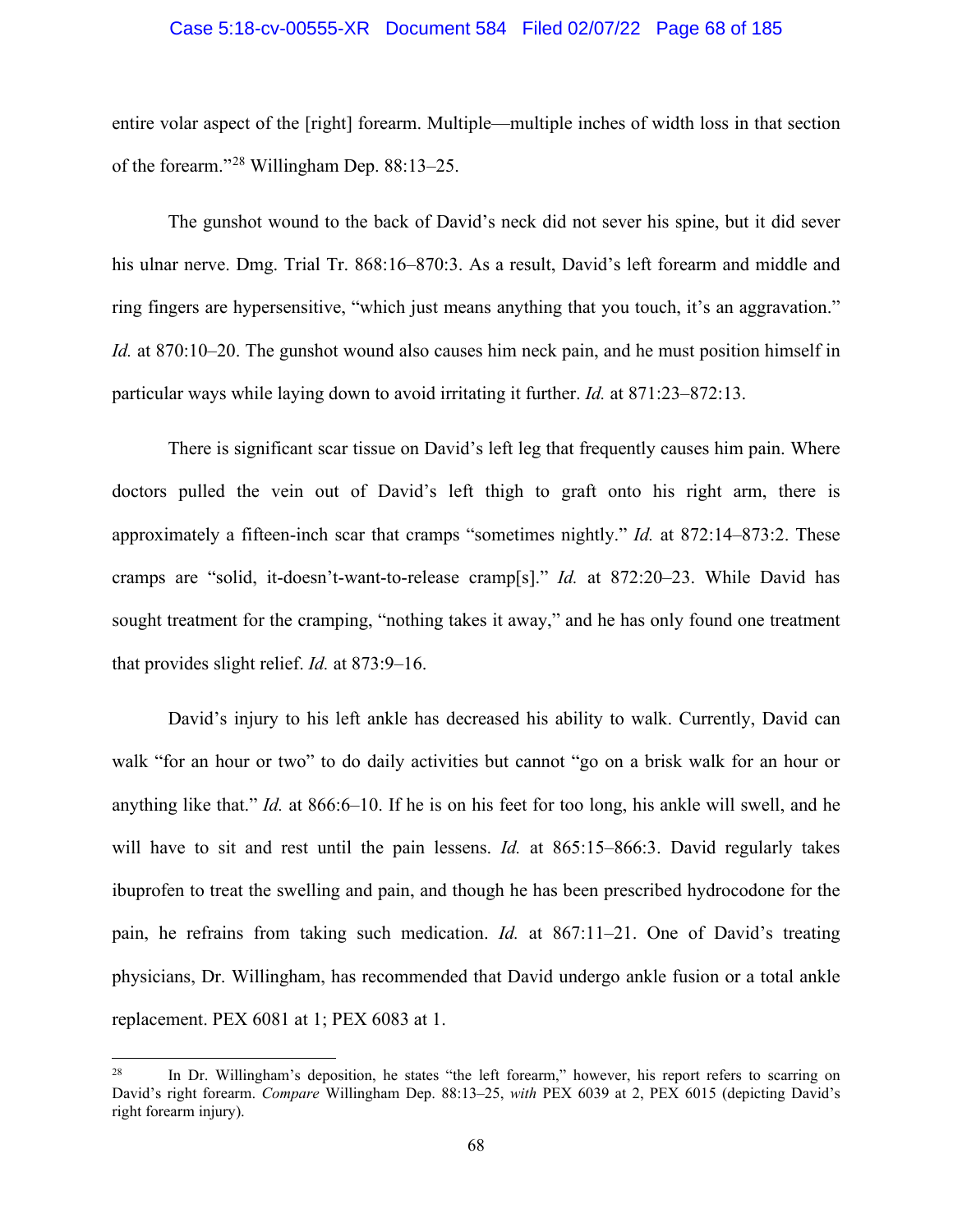## Case 5:18-cv-00555-XR Document 584 Filed 02/07/22 Page 69 of 185

David also has elevated blood lead levels due to retained bullets and shrapnel. PEX 6008 at 4–5. Plaintiff's expert neurologist Dr. Todd opines that lead exposure is causing (1) David's short-term memory loss and cognitive deficits and (2) peripheral neuropathy in his legs that cause an itching sensation in his toes. *Id.* at 13. However, David was experiencing short-term memory loss prior to the shooting. PEX 6077 at 482. Additionally, David's documented blood lead levels are ten micrograms per deciliter as of June 2019, and eleven micrograms per deciliter as of October 2019. PEX 6008 at 12. As discussed, Dr. Kosnett has opined that lead-induced peripheral neuropathy in adults does not emerge until blood lead concentration reaches or exceeds thirty to forty micrograms per deciliter for a period of days to years. GEX 457 at 2. Any worsening of David's cognitive deficiencies may be explained by other conditions that David is suffering from, such as insomnia and PTSD. GEX 455 at 14–15; PEX 6009 at 6. Similarly, there are also other explanations for the itching sensation in David's feet, such as restless leg syndrome. GEX 455 at 14; GEX 457 at 2; *see also* Dmg. Trial Tr. 3031:13–20.

Nonetheless, David's physical injuries have made it difficult if not impossible to engage in many of his hobbies. Prior to the shooting, David was "an avid hunter [his] entire adult life." Dmg. Trial Tr. 880:2–4. David has only been able to go on one hunting trip since the shooting, "and it was exhausting." *Id.* at 880:9–12. While he can hunt, David has "not had a real interest in doing it." *Id.* at 880:13–19. David also lived "a country life," and roped cattle and bred and rode horses. *Id.* at 880:23–881:4. He has not been on a horse or roped cattle since the shooting because of his injuries. *Id.* at 881:5–12.

David has suffered mentally as well as physically because of the shooting. In the first weeks after the shooting, David would not sleep alone because he was fearful and had frequent nightmares. *Id.* at 886:10–22. For approximately the first year after the shooting, David took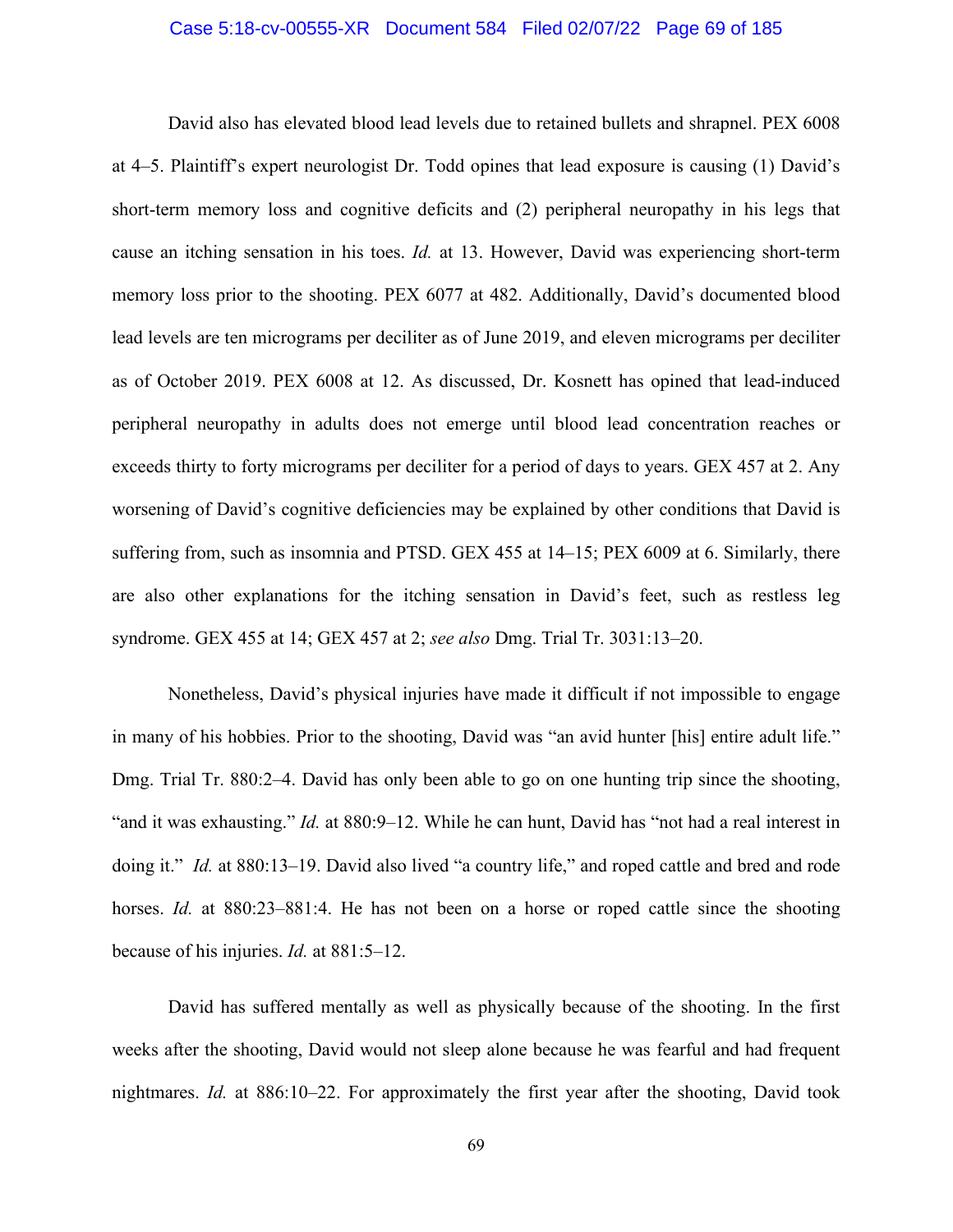## Case 5:18-cv-00555-XR Document 584 Filed 02/07/22 Page 70 of 185

sleep aids. *Id.* at 885:7–14, 888:10–11. He still has difficulty sleeping but discontinued with sleep aids because he was worried about certain side effects of his medication. *Id.* at 888:12–16. David continues to experience flashbacks and unwanted memories of the shooting: "[I]t's kind of hard to get out of your mind. Disturbing to say the least. Hurtful. . . . I don't know that any of that stuff ever goes away." *Id.* at 887:23–11. Both Dr. Ticknor and Dr. Marx diagnosed David with PTSD. PEX 6009 at 8; GEX 461 at 13. To treat his PTSD, David saw a counselor at the Intrepid Center, and then began seeing counselor Terry Davis. Dmg. Trial Tr. 862:23–863:7, 902:8–15. While David is not currently in counseling, he believes that he will "have some type of counseling at times" throughout his life. *Id.* at 902:8–903:5.

Lastly, David's work and business have been impacted by his injuries. David currently owns and runs a fencing business. *Id.* at 804:1–805:3. Before the shooting, David went to his job sites and would supervise workers as well as erect fences himself. *Id.* at 805:20–806:2. Immediately after the shooting, David could not continue the business and took time off work to recover, and then began working again in November 2018. *Id.* at 806:18–807:12. Whereas David used to work ten-hour days constructing fences, David can now only work a few hours before needing to rest. *Id.* at 877:8–18. He must pay extra labor costs to make up for the physical labor he used to put into the business. *Id.* at 877:19–22.

For these reasons, the Court awards David Colbath:

\$2,000,000.00 for David Colbath's physical pain and mental anguish sustained in the past.

\$750,000.00 for David Colbath's physical pain and mental anguish that, in reasonable probability, he will sustain in the future.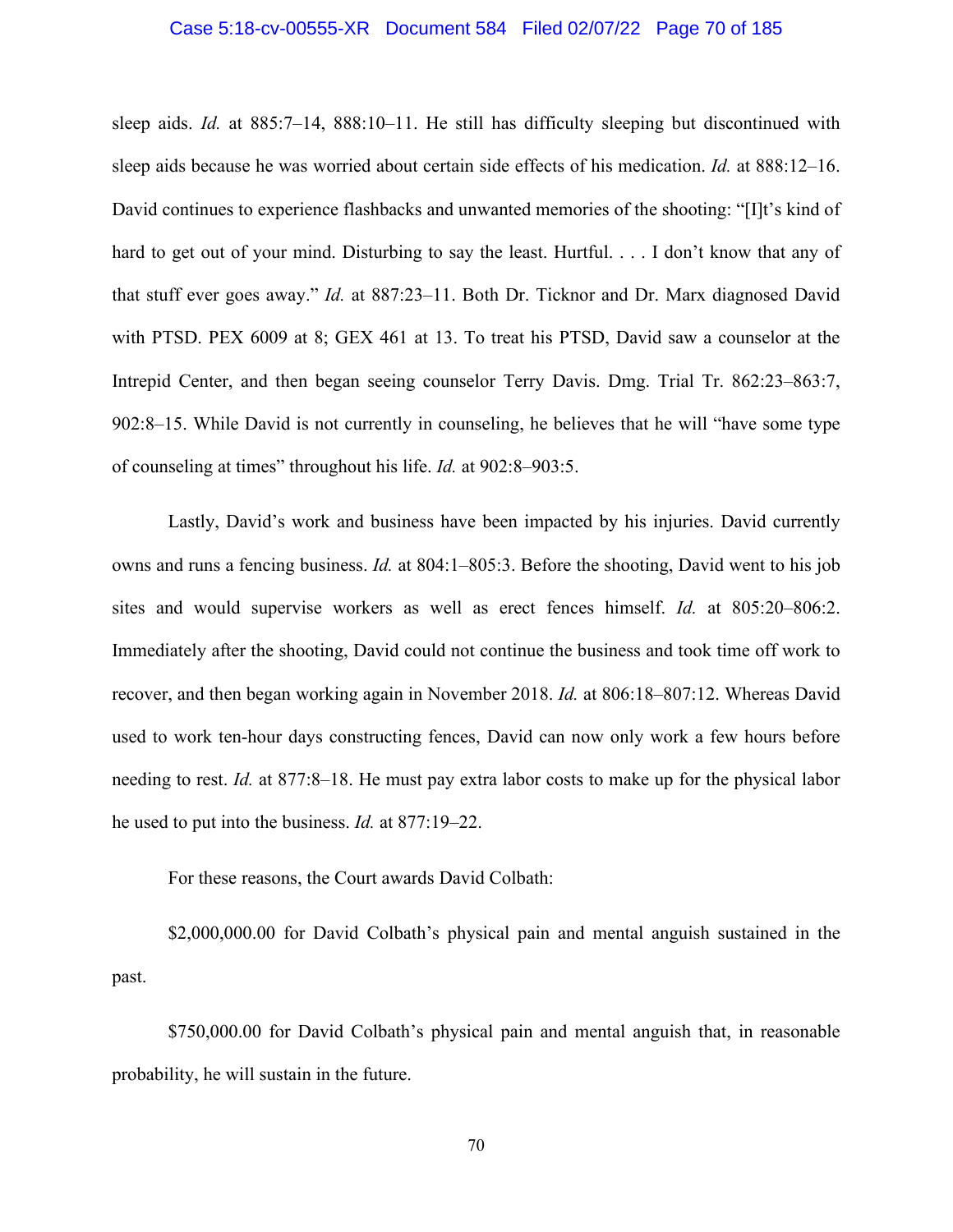## Case 5:18-cv-00555-XR Document 584 Filed 02/07/22 Page 71 of 185

\$32,000.00 for David Colbath's disfigurement sustained in the past.

\$32,000.00 for David Colbath's disfigurement that, in reasonable probability, he will sustain in the future.

\$200,000.00 for David Colbath's physical impairment sustained in the past.

\$100,000.00 for David Colbath's physical impairment that, in reasonable probability, he will sustain in the future.

\$20,972.00 for David Colbath's loss of earning capacity sustained in the past.<sup>[29](#page-70-0)</sup>

\$144,159.00 for David Colbath's loss of earning capacity that, in reasonable probability,

he will sustain in the future.<sup>[30](#page-70-1)</sup>

\$44,625.74 for David Colbath's medical care expenses incurred in the past.<sup>[31](#page-70-2)</sup>

\$768,137.45 for David Colbath's medical care expenses that, in reasonable probability,

he will incur in the future. $32$ 

*2. O.C. – 7 years old* 

O.C. was not attending church with her father, David, on the day of the shooting. When her mother learned of the shooting, O.C. went to BAMC with her mother. PEX 6088 at 4. O.C.

<span id="page-70-0"></span><sup>29</sup> As David took a full year off to recovery, the Court's award reflects David's past average profitability. *See* GEX 458 at 12, n.37.

<span id="page-70-1"></span>The Government stipulates that this amount reflects David Colbath's loss of future earning capacity. ECF No. 576 at 3. Plaintiffs' expert economist Dr. Hubbard's projection of extra labor costs exceeding the business's profitability is not credible. *See* PEX 6017 at 2; PEX 6013 at 9. The Court finds that such labor costs are equivalent to the business's average profitability prior to the shooting for the reasons discussed in Dr. Lundstrom's report. *See* GEX 458 at  $12-13$ .

<span id="page-70-2"></span><sup>31</sup> Plaintiffs and the Government stipulate this amount reflects David Colbath's past medical expenses. ECF No. 576 at 3.

<span id="page-70-3"></span><sup>32</sup> This amount was calculated based on Plaintiffs' proposed life care plan for David Colbath. *See* PEX 6019; 6020. This amount is adjusted to reflect average generic drug pricing, removed costs associated with bariatric surgery, reconstructive surgery, home health care, compression stockings, and the following medications: analgesics, GI prophylaxis, anti-depressants, Lidoderm, sleep aids, and diuretics. *See id.*; *see also* GEX 459 at 58– 60; GEX 729; Dmg. Trial Tr. 3574:17–3579:7, 3581:22–3585:1.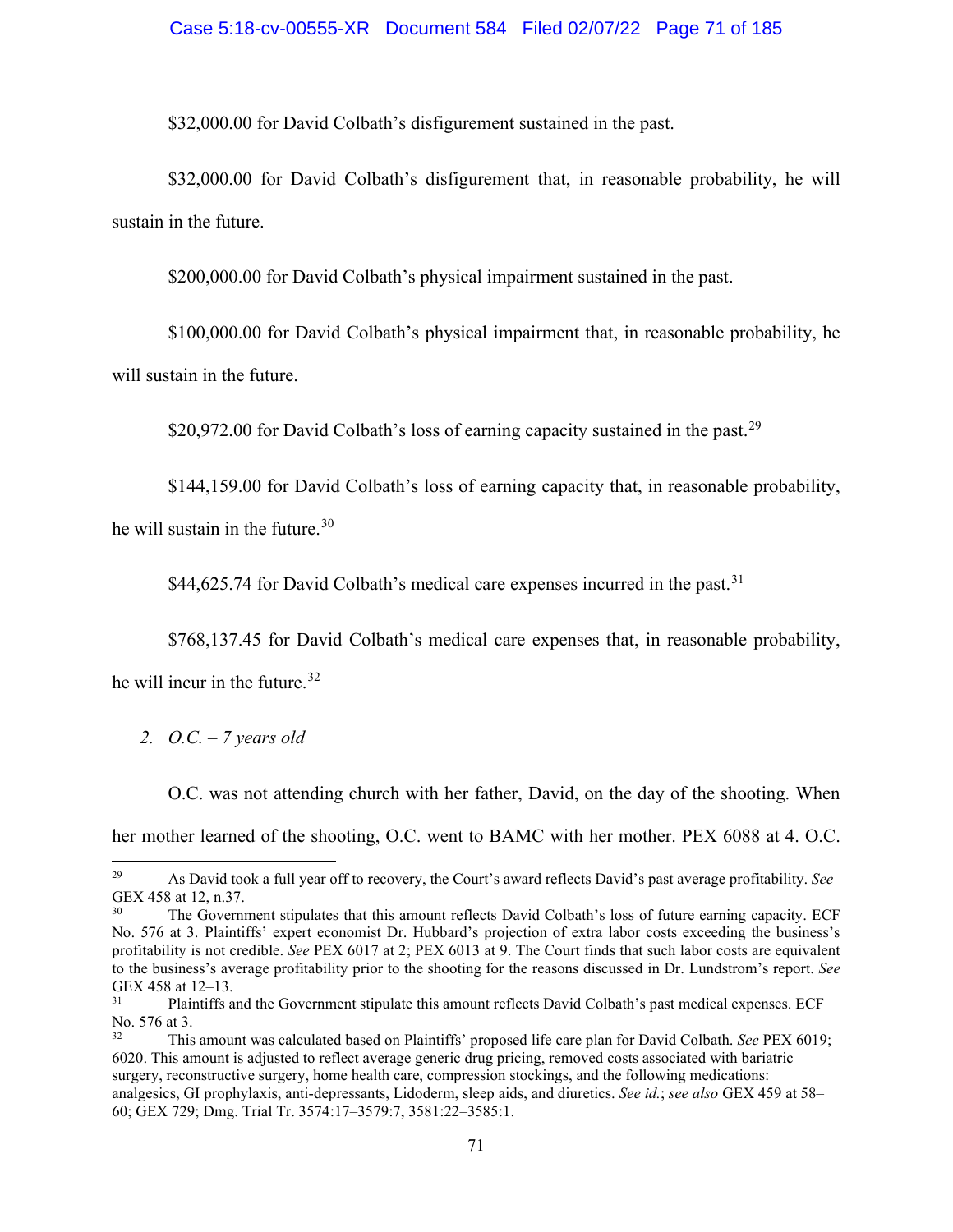## Case 5:18-cv-00555-XR Document 584 Filed 02/07/22 Page 72 of 185

heard many people talking about the carnage at the church, and O.C.'s grandmother came to get O.C. "out of that environment." *Id.* O.C. did not see her father until three days after the shooting. David testified that once O.C. saw him in the hospital, "you could see the hurt in her eyes[.]" Dmg. Trial Tr. 858:1–7.

David's injuries have impacted his and O.C.'s parent–child relationship. For example, David "cannot do physical things as he used to like run and play." PEX 6088 at 6. O.C. still spends time regularly with David, but her stays at David's home are shorter. *Id.* In 2018, O.C. was hesitant to visit her father and had nightmares while sleeping at his home. *Id.* at 7–8. However, it is unclear if these feelings persist. While O.C. has had difficulty adjusting to David's injuries, Dr. Murphey testified that "overall [O.C.] is doing well," and that David continues to be an attentive parent to O.C. Murphey Dep. 125:16–19, 143:10–13.

For these reasons, the Court awards O.C.:

\$25,000.00 for loss of consortium sustained the past.

\$25,000.00 for loss of consortium that, in reasonable probability, O.C. will sustain in the future.

#### **The Moulton Family**

Brenda Moulton was attending church the day of the shooting and seeks recovery for her own personal injuries. Jessica Moulton and William Lane, Brenda's children, seek derivative recovery for their mother's injuries.

## *1. Brenda Moulton – 53 years old*

Brenda arrived at church an hour early on the morning of the shooting because she did not realize the time change at the end of Daylight Savings. Moulton Dep. 11:19–24, 12:16–17.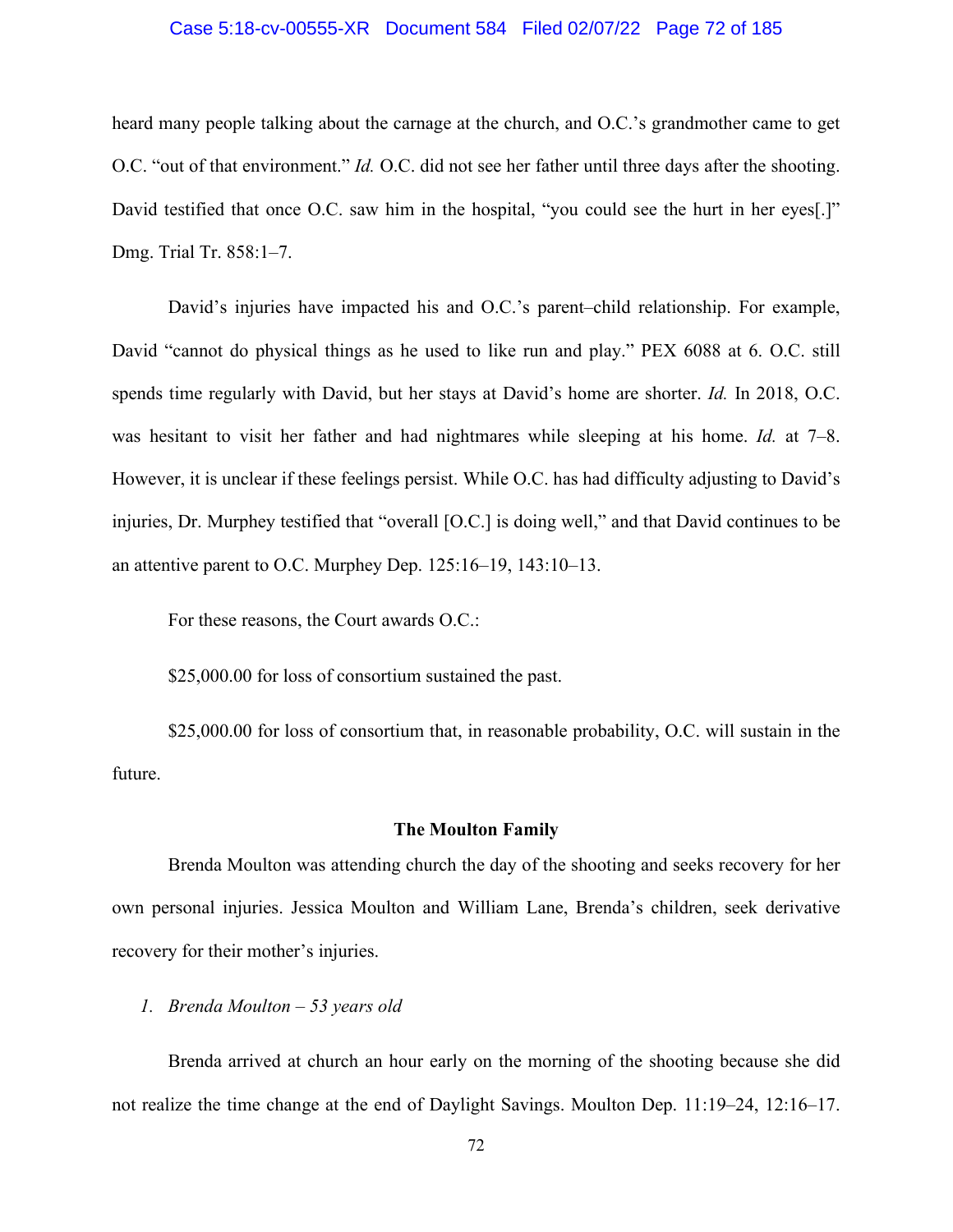### Case 5:18-cv-00555-XR Document 584 Filed 02/07/22 Page 73 of 185

Brenda went to go get coffee and socialized with her friend, Farida Brown, before services. *Id.* at 11:24–12:4. Instead of sitting in her usual spot at the front of the church, Brenda sat with Farida in the back row. *Id.* at 12:3–15. As the services began, Brenda "heard the bullets outside, because I'm very experienced with firearms all my life, and I—I knew what it was." *Id.* at 14:10–15. Brenda immediately took cover underneath the pew. *Id.* at 14:24–25. "And the next thing I know, this girl is right there next to the—where my face was under the pew showing me her arm, and there was a bullet that had gone under this vein and hit that vein." *Id.* at 15:1–7. Brenda saw Kelley's feet as he moved up and down the aisle, shooting at other church members. *Id.* at 18:16–19:4. Kelley fired at Brenda: "He was trying to hit me in the head. The bullets were going through—hitting the wood, and as the—it hit the wood, the wood hit me in the head." *Id.* at 20:2–8. Brenda watched as Kelley shot Annabelle Pomeroy: "I could see the bullets flying this way, and several of them just, you know, rippling to the shots, you know, when the bullets entered her body." *Id.* at 18:22–19:4. As Kelley exited the church, he fired at Brenda again, this time shooting her in the right flank. *Id.* at 22:22–23:7; PEX 13046. Getting shot "felt like a—a punch." Moulton Dep. 23:8–10. Brenda could feel "the blood dripping out" of her, and "started tasting blood and feeling it" in her breathing. *Id.* at 23:14–24:4.

First responders carried Brenda out of the church and set her on the ground as they waited for ambulances to arrive. *Id.* at 24:4–24. "[T]he skies were beautiful and blue, and there was a buzzard flying in circles around the church. And I—I just couldn't forget that. It's like, how did they smell that something's gone wrong that quickly." *Id.* at 24:24–25:3. As Brenda laid waiting for an ambulance, in pain and in shock, she feared she was bleeding to death. *Id.* at 26:1–12. Brenda was loaded into an ambulance and taken to University Hospital. *Id.* at 26:13–27:2. When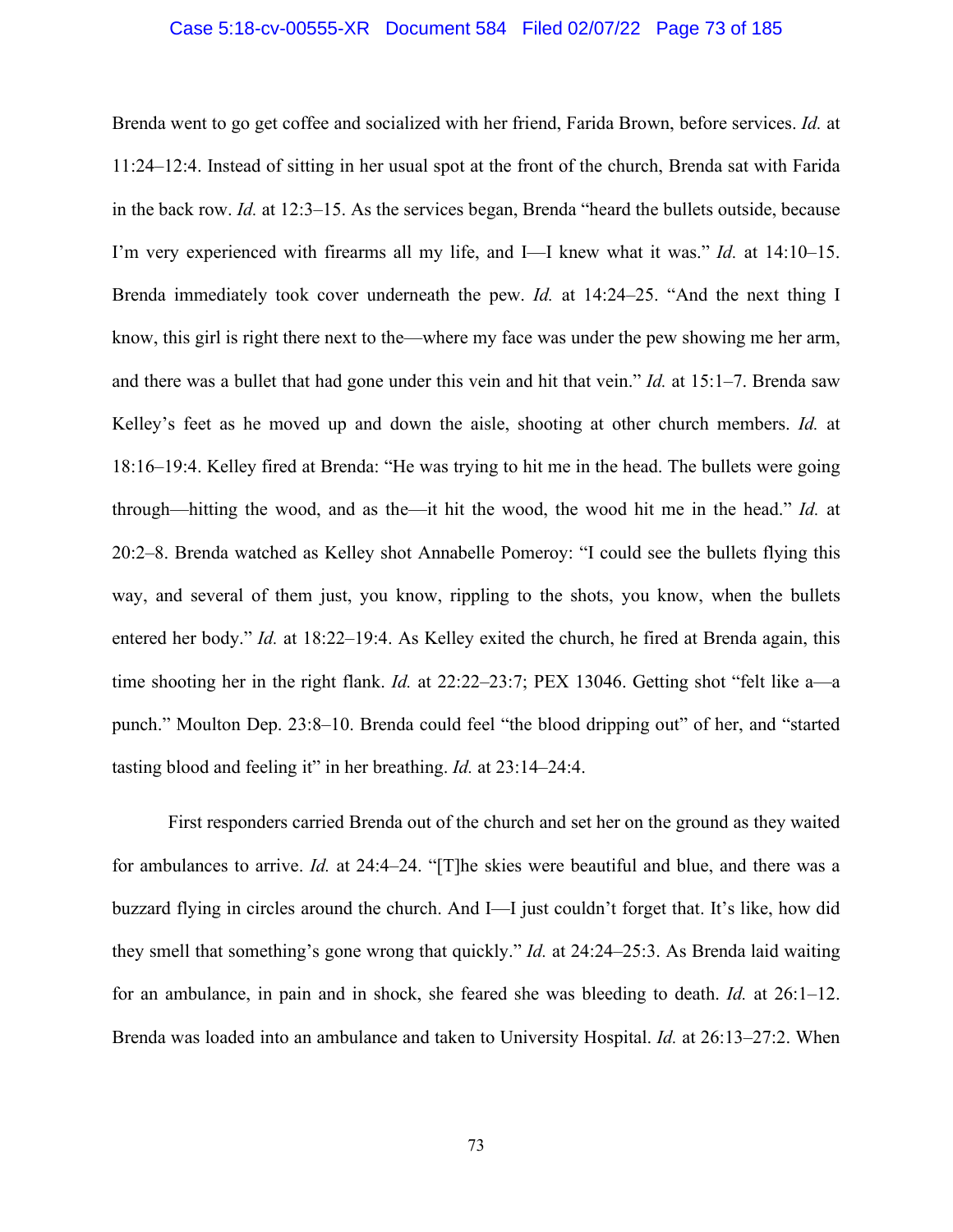### Case 5:18-cv-00555-XR Document 584 Filed 02/07/22 Page 74 of 185

she arrived, doctors began cutting her clothes away from her and she was taken to the operating room. *Id.* at 28:12–29:5.

Brenda's gunshot wound was life-threatening. The bullet entered her body on her right flank—breaking several ribs, injuring her right lung and causing major bleeding into her chest cavity—and then penetrated and tore her liver, and eventually lodged in her spine where it remains to this day. PEX 13042 at 1. Doctors drained the blood from Brenda's chest cavity, repaired the injuries to her diaphragm and liver, and ensured there was no heart injury by direct exploration. *Id.* Multiple drains were left in Brenda's abdomen to drain blood and bile from her injury. *Id.*

Brenda' recovery was prolonged and complicated by several factors. *Id.* Her right lung dropped, requiring intubation. *Id.* She also had a blood clot in her lung, which was treated with blood-thinning agents. *Id.* She also developed an ileus, or slowing intestinal function or partial bowel obstruction, which caused severe nausea and vomiting, and had to be treated with a nasogastric tube. *Id.* Total, Brenda spent twenty-two days in the hospital. Moulton Dep. 32:1–5. After being discharged from University Hospital, Brenda was sent to Reeves Rehabilitation Center for physical and occupational therapy. PEX 13042 at 2. She was then discharged in March 2018, and continued outpatient therapy. *Id.*

Because of the retained bullet in Brenda's spine, she has constant pain in her back. Moulton Dep. 36:23–37:4. The pain radiates down her ribs through her diaphragm. *Id.* at 37:3–5. Brenda cannot do "simple things," like bend over, reach over her head, or lift her granddaughter: "And just everyday things that people take for granted that their body can do, I have to struggle with." *Id.* at 37:5–16. Brenda also has frequent cramping underneath her ribs which makes it feel as though she cannot breathe. *Id.* at 37:20–23. Similarly, if she moves in a way that aggravates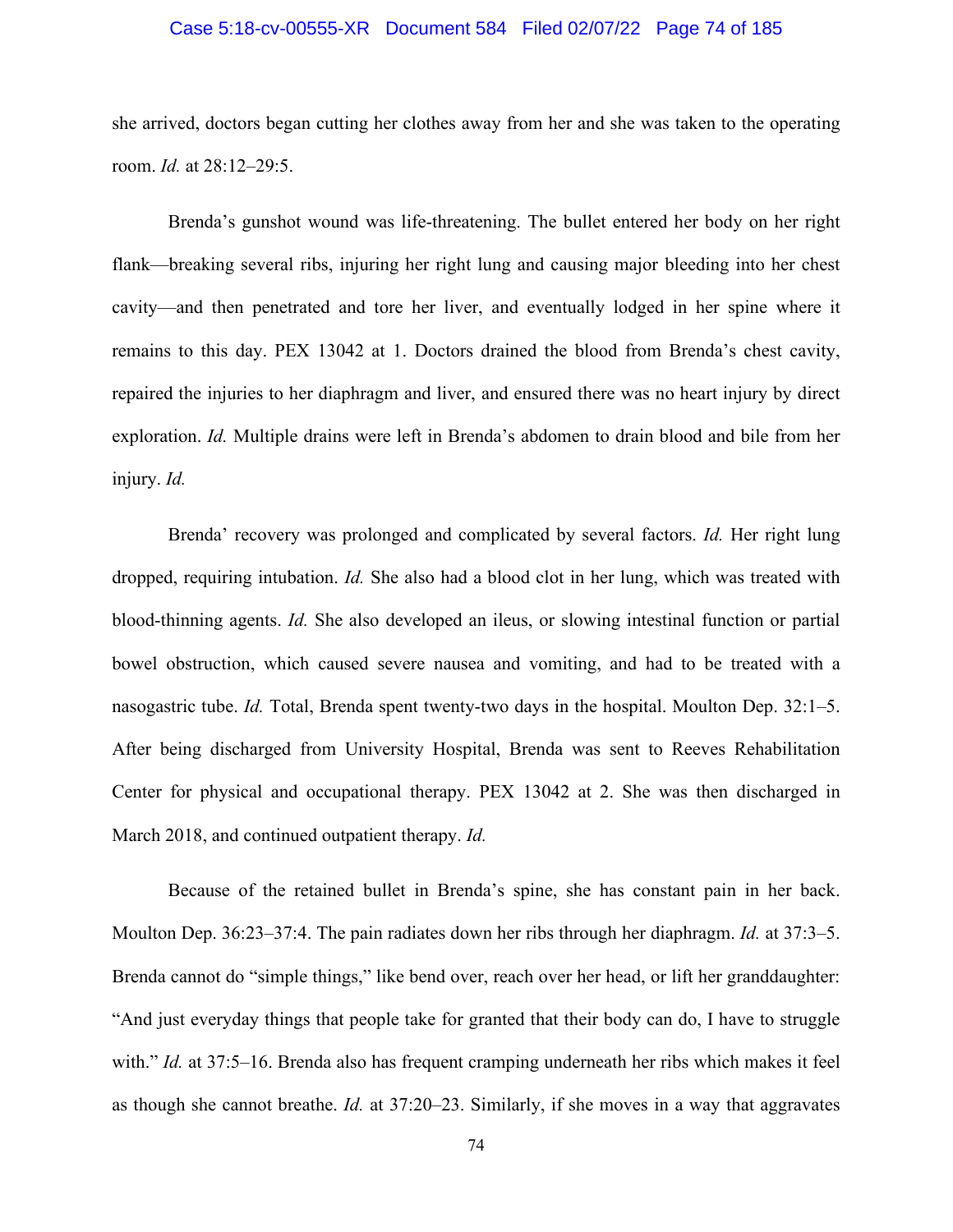### Case 5:18-cv-00555-XR Document 584 Filed 02/07/22 Page 75 of 185

the bullet in her spine, it feels like she cannot breathe. *Id.* at 37:24–38:8. Brenda struggles with her balance and gait and has fallen four times since the shooting. *Id.* at 37:7–11, 38:9–11. Brenda's daughter, Jessica, moved in with her after the shooting to assist Brenda in her day-today activities. *Id.* at 8:21–22, 45:17–46:21.

As a result of Brenda's gunshot wound and subsequent treatment, Brenda has "a mid-line abdominal scar that extends from her sternum to the pubis," as well as scarring from the gunshot entry wound. PEX 13045 at 52, 92. Brenda finds her scarring "just really embarrassing." Moulton Dep. 43:22–44:15. Her embarrassment has prevented her from romantically engaging with men: "I definitely don't have any chance at really having a . . . relationship." *Id.* at 44:16– 21.

Prior to the shooting, Brenda enjoyed living a "country life." *Id.* at 39:9–12. Now, though, Brenda lacks physical stamina and cannot be outside like she used to. *Id.* at 39:2–8. Her injuries have "ruined [her] ability to be outdoors." *Id.* at 40:8–12. "It's not fair. . . . I've always lived in the country. I've always enjoyed the animals. . . . And I—I love the country life. I hunt and harvest meat, eggs, dairy, vegetables when we can get our garden rain. We tried this year, not that I could really do that much. My daughter had to do it all. . . . Now, I'm indoors all the time. The TV is my best friend now." *Id.* at 39:9–40:13.

In describing her emotional state, Brenda testified: "Well, I feel sad. Sad that I can't do the things that I loved to do anymore. I feel sad and guilty that my daughter is doing all these things for us. I feel sad and depressed that I can't do more closeness [sic] with my granddaughter than I am able to now." *Id.* at 40:14–25. Brenda feels worthless, and she feels guilty that Jessica has had to take on caring for her since the shooting. *Id.* at 43:5–18. Since the shooting, Brenda has had difficulty concentrating and with her memory. *Id.* at 41:5–18. Dr. Canter, one of the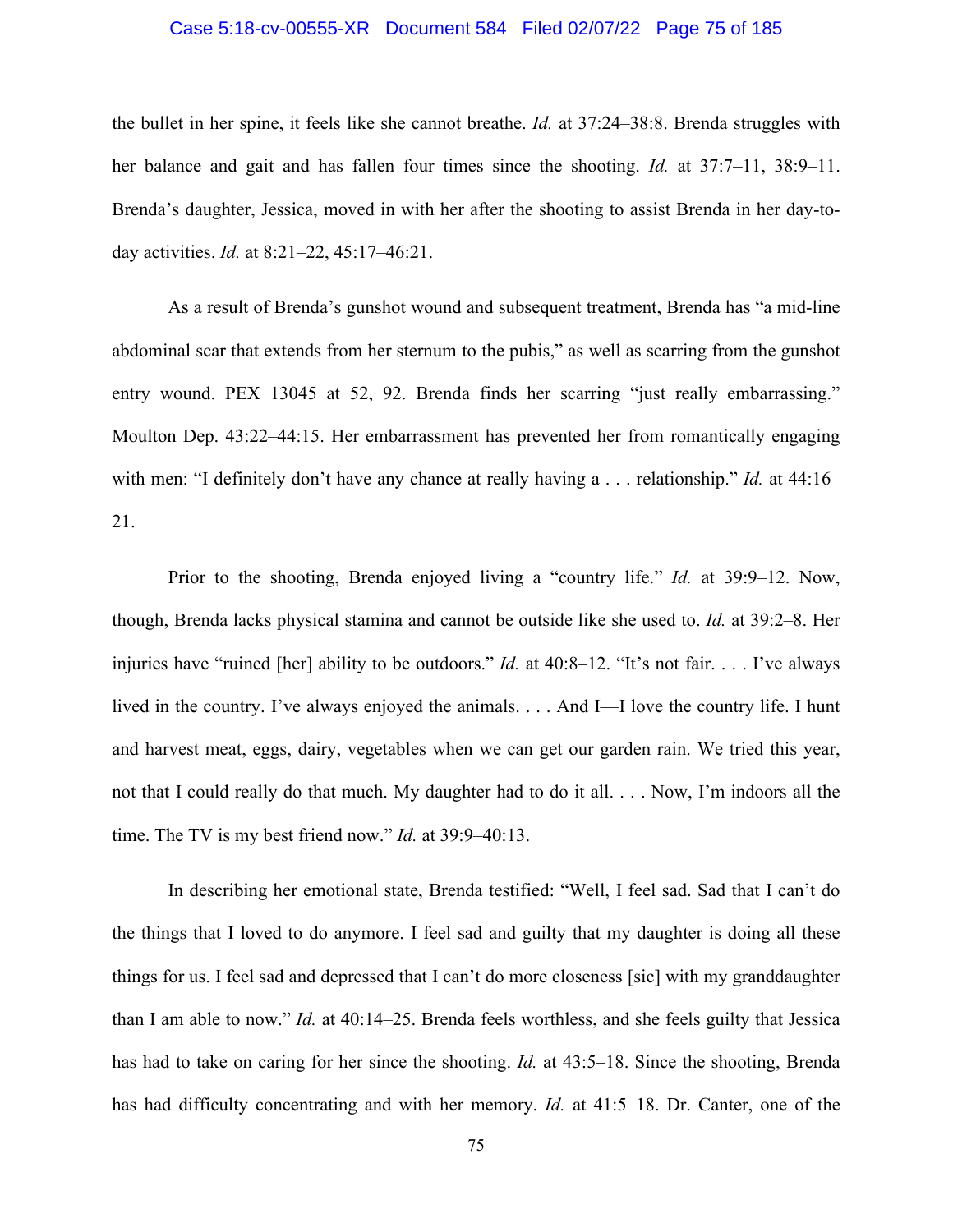### Case 5:18-cv-00555-XR Document 584 Filed 02/07/22 Page 76 of 185

Government's expert life care planners, noted that in her interview with Brenda, that Brenda "was sad. . . . She hadn't showered for days. She didn't want to get up and do anything." Dmg. Trial Tr. 3355:15–21. In her responses to the Incomplete Sentence Blank, Brenda stated "Sometimes: I wish I was dead." PEX 13044 at 5. While Brenda has preexisting bipolar disorder, "her function [has] definitely declined." Dmg. Trial Tr. 3355:22–24. Both Dr. Feltoon and Dr. Marx diagnosed Brenda with PTSD. PEX 13044 at 6; GEX 554 at 13.

For these reasons, the Court awards Brenda Moulton:

\$2,000,000.00 for Brenda Moulton's physical pain and mental anguish sustained in the past.

\$1,000,000.00 for Brenda Moulton's physical pain and mental anguish that, in reasonable probability, she will sustain in the future.

\$60,000.00 for Brenda Moulton's disfigurement sustained in the past.

\$60,000.00 for Brenda Moulton's disfigurement that, in reasonable probability, she will sustain in the future.

\$200,000.00 for Brenda Moulton's physical impairment sustained in the past.

\$150,000.00 for Brenda Moulton's physical impairment that, in reasonable probability, she will sustain in the future.

\$87,717.61 for Brenda Moulton's medical care expenses incurred in the past.<sup>33</sup>

<span id="page-75-1"></span>\$1,380,356.11 for Brenda Moulton's medical care expenses that, in reasonable probability, she will incur in the future.<sup>[34](#page-75-1)</sup>

<span id="page-75-0"></span><sup>&</sup>lt;sup>33</sup> Plaintiffs and the Government stipulate this amount reflects Brenda Moulton's past medical expenses. ECF No. 576 at 6.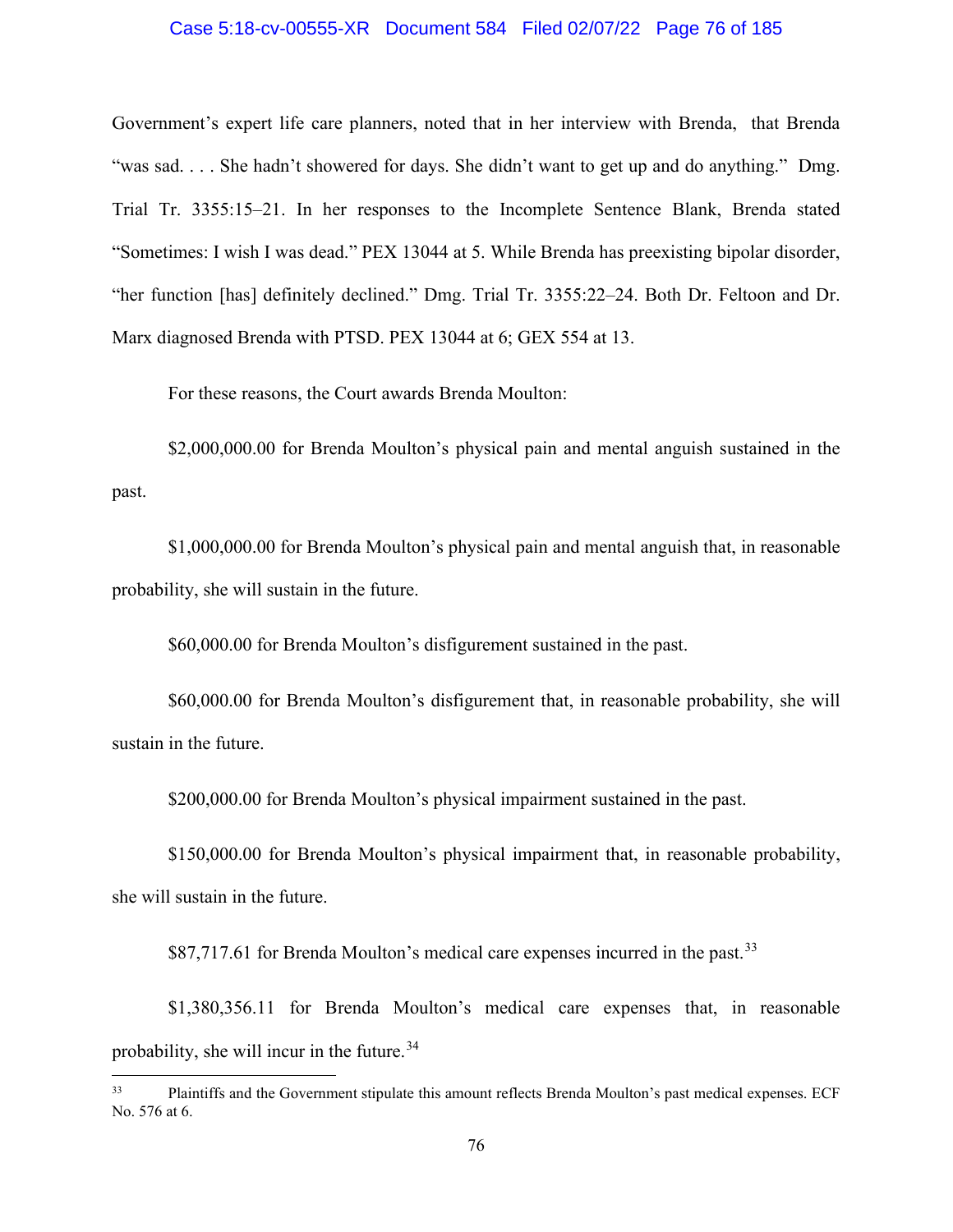## *2. Jessica Moulton – 22 years old*

Jessica is Brenda's daughter and was not in the church the day of the shooting. Although she was not present, Jessica's life has been altered by her mother's injuries.

Brenda is Jessica's only parental figure, and Jessica relied on her throughout her life for advice and support. Dmg. Trial Tr. 939:2–10. Even when Jessica was "rebellious" in her high school years and briefly moved away from home, Brenda and Jessica remained in close contact through phone conversations and visits. Moulton Dep. 69:17–71:2; Dmg. Trial Tr. 940:22– 942:18. When Jessica had her own daughter, V.M., Brenda supported Jessica and stayed in the hospital with Jessica: "[Brenda] was up with me all night. She's an amazing grandmother, and she really helped me a lot." Dmg. Trial Tr. 948:1–9. Brenda visited Jessica in San Antonio to help care for V.M., and "was very involved" in V.M.'s care. *Id.* at 949:5–12.

After the shooting, Jessica moved in with Brenda to provide her with round-the-clock care because Brenda has had difficulty walking and performing the activities of daily living. *Id.* at 978:3–20. Jessica drives her mother to any appointments she may have, runs errands for their household, ensures her mother takes her proper medications, cleans, cooks, and does many other household chores.[35](#page-76-0) *Id.* at 981:11–15, 985:17–986:2, 987:24–988:12. Jessica feels that their roles have reversed, and she is now the one providing Brenda with the majority of the care. *Id.* at 985:25–986:8. Jessica can no longer go to Brenda for help with childcare or advice as she did

<sup>34</sup> This amount was calculated based on the Plaintiffs' proposed life care plan for Brenda Moulton. *See* PEX 13045. The amount is adjusted to reflect the two years passed between the life care plan date and trial, average generic drug pricing, and removed costs for podiatry, opioid medication (Ultram), antacid medication, knee x-rays, and flu and pneumonia vaccines. *See id.* at 68–72, 84, 86. The Court finds that the podiatry, knee x-ray, vaccine, and antacid expenses are not related to her injuries, and that the opioid medication would be unsafe for Brenda to take while on her bipolar medication. Dmg. Trial Tr. 3359:7–24; GEX 553 at 30–31. The Court has, though, included the cost of attendant care at a \$22 per hour rate for five hours per day for the remainder of Brenda's life because Brenda is unable to perform the tasks of daily living herself. *See* Dmg. Trial Tr. 3664:6–8.

<span id="page-76-0"></span><sup>35</sup> Jessica is paid for her services through a home healthcare agency. Dmg. Trial Tr. 984:21–985:14.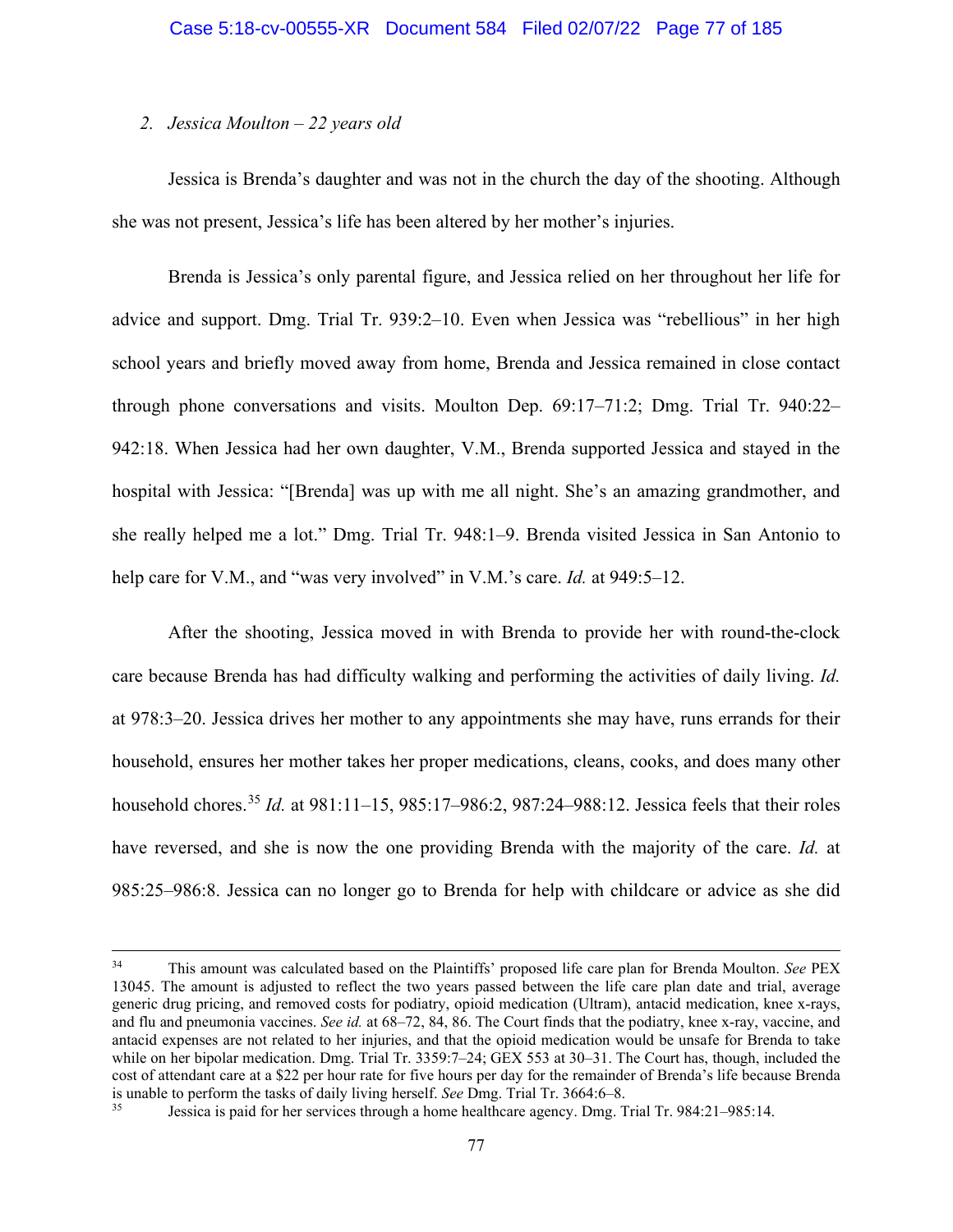### Case 5:18-cv-00555-XR Document 584 Filed 02/07/22 Page 78 of 185

before the shooting. *Id.* at 986:17–23. While Jessica "wouldn't want to be anywhere else," *id.* at 978:19–20, her own life has been "put on hold." *Id.* at 988:13–15. Jessica's social life has dwindled because Brenda cannot be left alone, nor can she bring anyone to her home because her mother is fearful of strangers. *Id.* at 988:16–989:5.

For these reasons, the Court awards Jessica Moulton:

\$50,000.00 for Jessica Moulton's loss of parental consortium sustained in the past.

\$50,000.00 for Jessica Moulton's loss of parental consortium that, in reasonable probability, she will sustain in the future.

*3. William Lane – 34 years old* 

William is Brenda's son, and he was not present at the church the day of the shooting.

Growing up, William's father was not around, and Brenda was William's sole, constant parental figure. Lane Dep. 18:9–22. While it was not an easy childhood, it was "almost like a bunker mentality where it was like kind of us against the world . . . [Brenda's] a tough person to deal with a lot of times but, you know, there was also a bond because of that, you know, because of all the things we've been through." *Id.* at 21:11–22:4. After William moved out of the family home at nineteen, his relationship with his mother became more distant. *Id.* at 23:25–25:4. In 2006, when William started his own family, it was also difficult to be with his mother because she and his wife did not get along initially. *Id.* at 25:21–26:21. However, as the relationship between William's wife and Brenda warmed up, he spent more time with Brenda. *Id.* at 25:21– 26:21. They took hunting trips, visited, and William would help around her home. *Id.* at 32:19– 33:24. A month before the shooting, William was hospitalized for endocarditis, and Brenda came to visit him in the hospital "all the time." *Id.* at 30:12–32:13.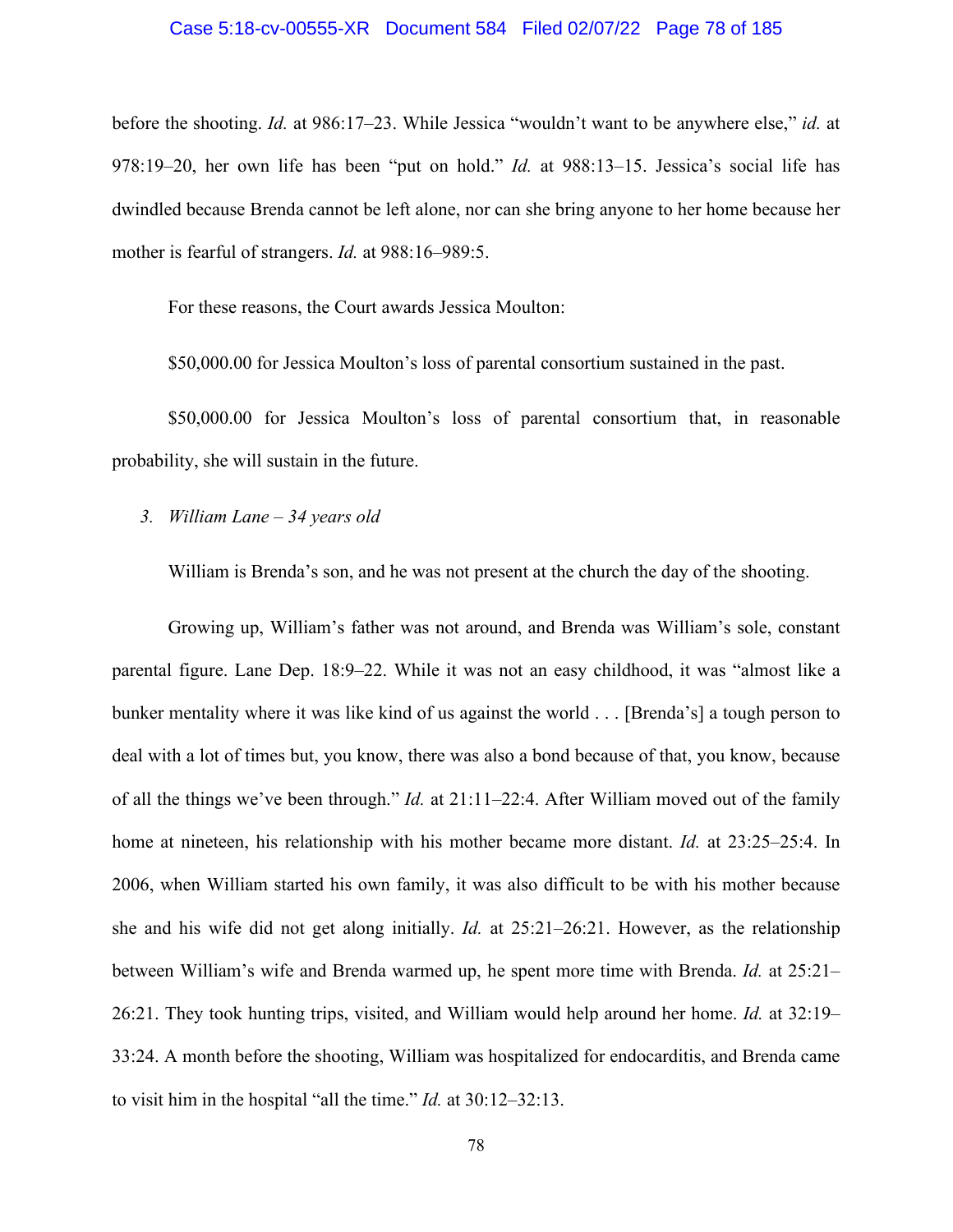### Case 5:18-cv-00555-XR Document 584 Filed 02/07/22 Page 79 of 185

Since the shooting, William has visited his mom about once a month. *Id.* at 49:20–50:4. While he still makes the time and effort to see Brenda, their relationship has changed: "I don't think she's ever going to be the same, you know. I just don't see it happening." *Id.* at 51:25– 52:2. When William does see his mother: "I have to be there for her, you know, both physically and mentally . . . she can't do a whole lot." *Id.* at 51:13–18. William does not believe that they will be able to hunt together again. *Id.* at 51:20–22. Brenda's injuries have also made it difficult for her to have a relationship with William's son, Brenda's grandson. *Id.* at 55:2–56:3. Since she cannot spend time outdoors with her grandson, it is difficult for her to bond with him. *Id.* at 52:3–20. William feels that his son is missing out on a relationship with his grandmother and that "bothers" him. *Id.* at 56:4–17.

For these reasons, the Court awards William Lane:

\$25,000.00 for William Lane's loss of parental consortium sustained in the past.

\$25,000.00 for William Lane's loss of parental consortium that, in reasonable probability, he will sustain in the future.

## **The Macias Family**

Juan "Gunny" Macias was attending church the day of the shooting and seeks recovery for his own personal injuries. His wife, Jennifer Macias, was not present. Jennifer passed away in the midst of the damages trial, and Gunny represents her estate in seeking derivative recovery for his injuries. ECF No. 563.

# *1. Juan "Gunny" Macias – 53 years old*

Gunny Macias was attending church alone the day of the shooting, as his wife, Jennifer, and daughter, Amanda, had both decided to sleep in that morning. Dmg. Trial Tr. 1025:10–16.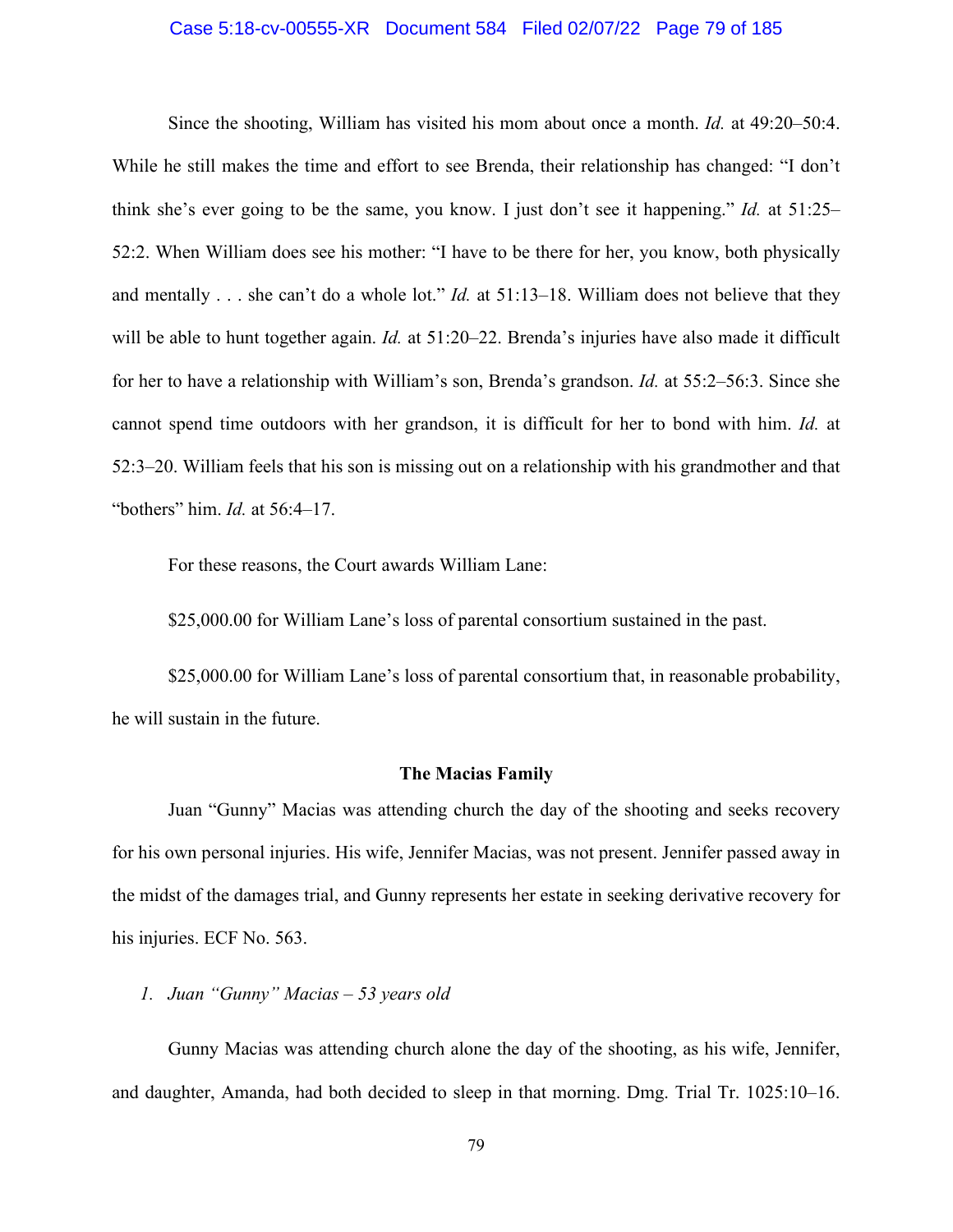### Case 5:18-cv-00555-XR Document 584 Filed 02/07/22 Page 80 of 185

Gunny heard gunshots, and because the church was "out in the country . . . [he] assumed it was probably just somebody shooting their gun off." *Id.* at 1026:18–25. But he heard more gunshots and then glass breaking, and he shouted "get down. Take cover." *Id.* at 1027:1–3. Gunny immediately began calling 911. *Id.* at 1027:4. As he was on the phone with the operator, Gunny was shot in the left arm. *Id.* at 1027:12–20. He turned, saw Kelley, and "realized what exactly was going on." *Id.* at 1027:21–23. Gunny began low crawling towards the wall and took another bullet in his left hip. *Id.* at 1027:24–1028:8. He looked towards the front of the church, and saw that two of his friends, Shani and Bob Corrigan, were dead. *Id.* at 1028:17–1029:4. Gunny was then shot in the buttocks and low back. *Id.* at 1029:5–7. As Gunny lay taking cover, he heard R.T. whisper his name and tell him she was scared. *Id.* at 1029:5–17. He comforted her, and they sang "Jesus Loves Me" together. *Id.* at 1029:18–22.

When Gunny heard a magazine drop from Kelley's AR-556, he "thought that was [his] opportunity to see if [he] could jump him." *Id.* at 1029:23–25. As he began pushing himself up, he realized that his left leg would not move. *Id.* at 1030:1–5. Kelley saw Gunny's movements, and Gunny slid back under the pew. *Id.* at 1030:5–6. Kelley then began firing at Gunny. *Id.* at 1030:7–8. As Kelley fired, moving towards Gunny, Gunny was shot in each side of his hip and chest. *Id.* at 1030:7–13. Gunny closed his eyes as the shrapnel, wood, and smoke clouded around him. *Id.* at 1030:14–15. Moments later, Gunny heard tires squealing and knew Kelley had left. *Id.* at 1030:23–25.

First responders carried Gunny out of the church and laid him on the grass. *Id.* at 1031:17–1032:8. While he waited to be taken to the hospital, Gunny "thought for sure [he] was going to die that day." *Id.* at 1033:15–22. He was then taken by helicopter to BAMC. *Id.* at 1033:23–1035:1. As doctors were preparing him for surgery, Jennifer and Amanda arrived at the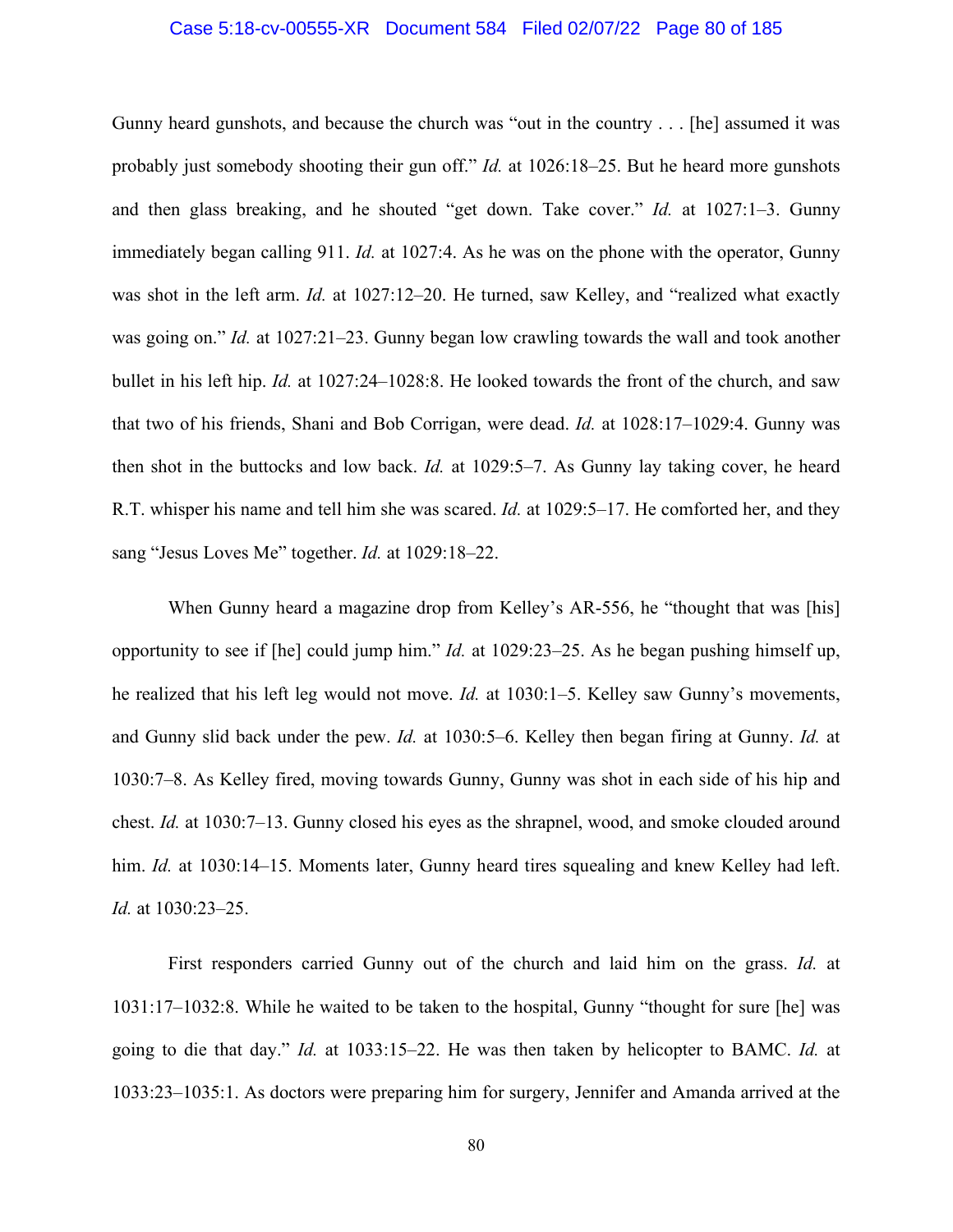### Case 5:18-cv-00555-XR Document 584 Filed 02/07/22 Page 81 of 185

hospital. *Id.* at 1035:9–12. Gunny tried to take their minds off his injuries by joking with them to take photos. *Id.* at 1035:5–1036:11. His next memory was waking up in the ICU, intubated, and connected to other wires and tubes. *Id.* at 1036:21–1037:10.

Gunny sustained five to seven gunshot wounds. PEX 10014. He had hip and femur fractures, Dmg. Trial Tr. 2678:15–24; GEX 504 at 19; PEX 10016 at 11, as well as severe injuries to his abdominal cavity, urethra, scrotum, and rectum. Dmg. Trial Tr. 1042:9–19, 2679:2–6; GEX 504 at 19–20. On November 5, 2017, Gunny underwent surgery to repair his urethra as well as an exploratory laparotomy, proctoscope, and colostomy. GEX 504 at 19; PEX 10007 at 1318. Gunny's recovery was complicated by: "wound infections, mental status changes, respiratory distress, labile blood pressure, need for 'massive' blood transfusions, multiple procedures, and periods of hemorrhagic vs. septic shock." GEX 504 at 19. He spent almost seventy days in the ICU. Dmg. Trial Tr. 1037:23–1038:3.

After Gunny was discharged from BAMC, he was transferred to Post Acute Medical for rehabilitation. *Id.* at 1043:6–12. At Post Acute Medical, Gunny underwent both physical and occupational therapy. *Id.* at 1043:6–18. He had to learn how to walk again. *See id.* at 1044:11– 19; PEX 10026 at 168, 178, 266. Relearning to walk was "extremely hard and extremely scary. . . . I was scared I was going to hurt myself. You can see my legs are just twigs." Dmg. Trial Tr. 1044:11–25; *see also* PEX 10003 at 34 (photo referenced in testimony). Thirty days later, Gunny was able to use a wheelchair and a walker, and was sent home. *Id.* at 1046:11–20. Though he was sent home, Gunny's treatment was ongoing. From February to May 2018, Gunny had home healthcare to assist in physical and occupational therapy, as well as wound care. *Id.* at 1047:22– 1048:4; *see also* PEX 10016 at 41; PEX 10021.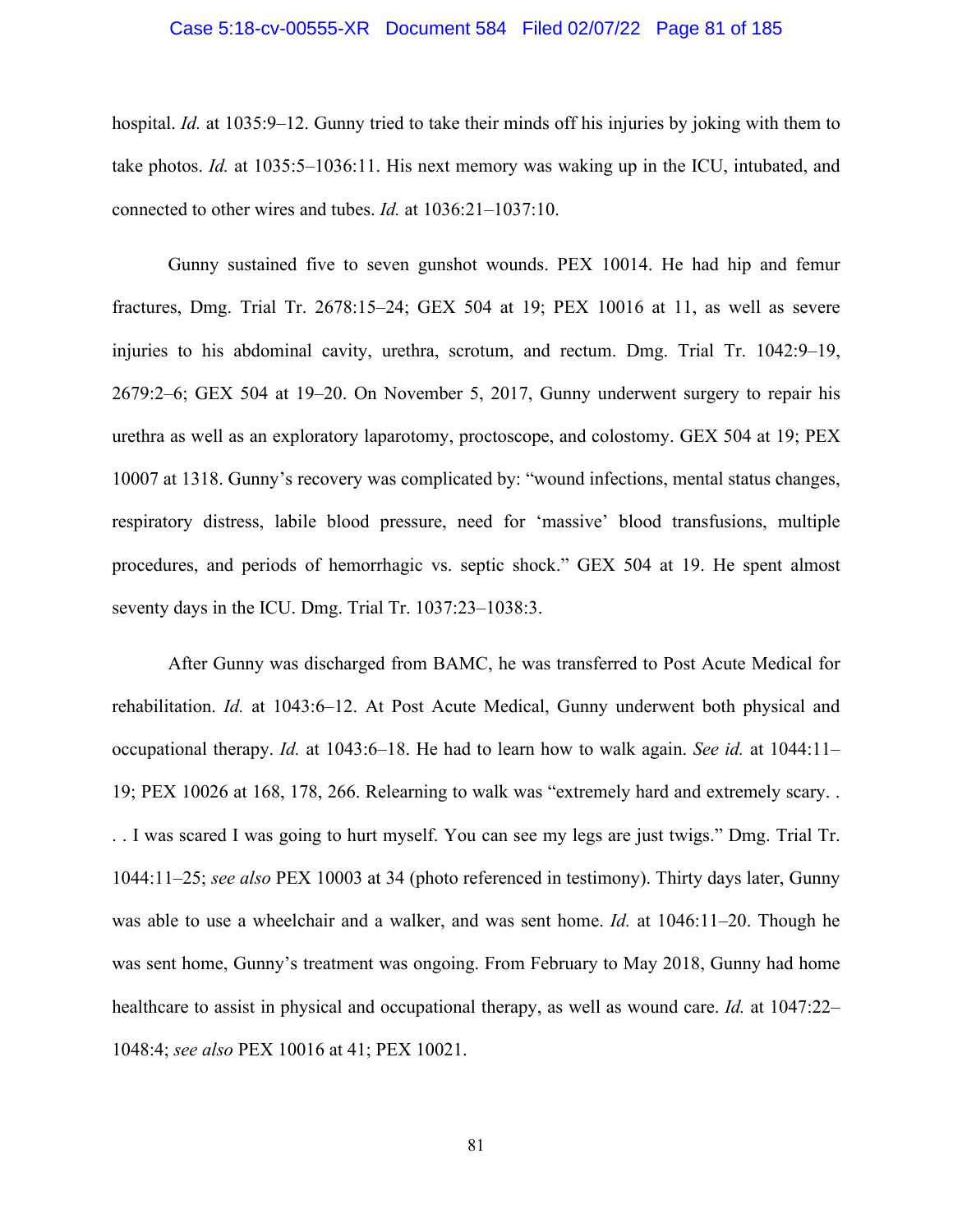### Case 5:18-cv-00555-XR Document 584 Filed 02/07/22 Page 82 of 185

Gunny continues to experience significant pain because of his injuries. He has nerve pain in his right foot due to nerve damage "that is icy cold and numb and stinging." Dmg. Trial Tr. 1048:5–10. To help with his foot pain, he must always wear a boot. *Id.* at 1048:5–10. Gunny also experiences testicular pain to the point where he cannot sit on concrete or metal surfaces. *Id.* at 1058:18–1059:9. Sitting or standing for long periods is painful for Gunny because of his hip injury. *Id.* at 1048:18–22.

Since the shooting, Gunny has also experienced incontinence. When Gunny has to urinate, he has to do so immediately because he does not "get very much warning[.]" *Id.* at 1060:2–8. He has bladder leaks, and he must wear a diaper. *Id.* at 1060:2–5. He also experiences an "extreme sensation," that's painful and "very intense" when he urinates. *Id.* at 1048:14, 1060:2–23. The intensity is so extreme that it causes him to groan, which he finds "very embarrassing." *Id.* at 1048:15–17, 1060:13–17.

Because of Gunny's rectal injury, the ostomy performed immediately after the shooting is permanent. *Id.* at 1051:24–1052:2; PEX 10016 at 69–70. The ostomy is a source of constant worry and embarrassment for Gunny. The ostomy protrudes because of a hernia that will not resolve. PEX 10016 at 136; Dmg. Trial Tr. 1051:25–1051:9; *see also* PEX 10003 at 29 (photograph referenced in testimony). The ostomy bag does not fit evenly around the stoma due to the hernia, which causes leakage and skin infections. Dmg. Trial Tr. 1052:11–1054:25. Gunny has leakage "several times a week." *Id.* at 1055:10–18. Since he does not have control over his bowel movements, he does not know until "either the smell is just outrageous" or he sees that stool has leaked onto his shirt. *Id.* at 1055:10–22, 1058:12–17. Because of the complications with his ostomy, Gunny avoids eating around others, traveling, and being in public. *Id.* at 1056:1– 1058:17; PEX 10016 at 71; PEX 10017 at 8; GEX 505 at 12.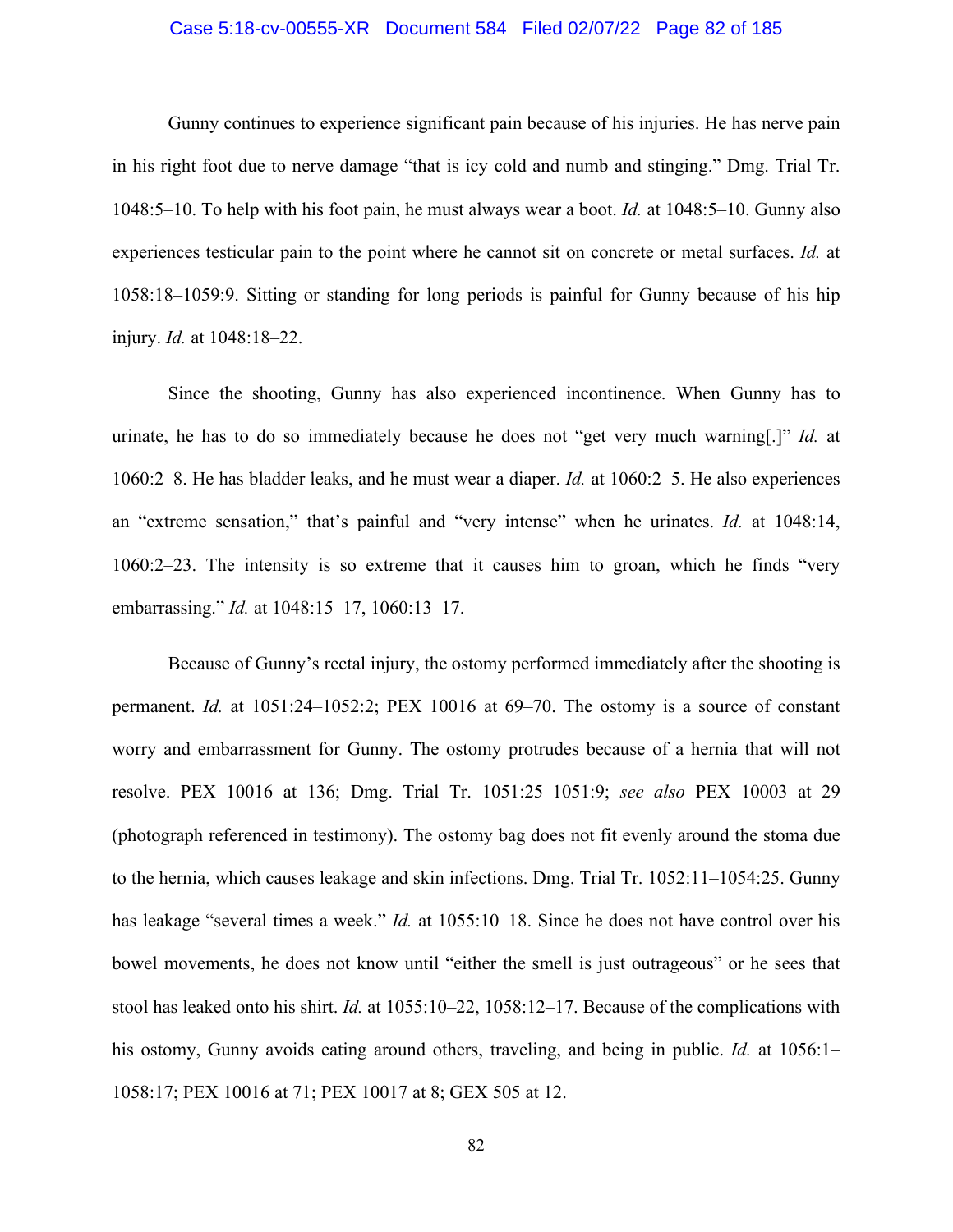### Case 5:18-cv-00555-XR Document 584 Filed 02/07/22 Page 83 of 185

Gunny has multiple scars due to his injuries and subsequent treatment. Bullet wounds are visible on Gunny's arms, legs, back, chest, hip, abdomen, and buttocks. PEX 10003 at 12–33. There are also multiple scars from various tubes, drains, and surgeries. *Id.* at 12–33. Gunny's scrotum and testicles are also deformed and cause him significant pain. Dmg. Trial Tr. 1048:5– 13. Additionally, Gunny has retained shrapnel in his hips, arms, abdomen, and chest. PEX 10014. His blood lead levels are currently at eleven micrograms per deciliter, which causes him significant worry. Dmg. Trial Tr. 1072:3–17.

Prior to the shooting, Gunny lived an active and social lifestyle. He and his wife Jennifer had an RV and enjoyed camping, scuba diving, going to amusement parks, and having friends over to their home for pool parties and cookouts. *Id.* at 1019:3–1021:15. However, Gunny is no longer able to do these things comfortably because of the constant struggle he has with his ostomy and incontinence: "I don't go anywhere. I don't do anything." *Id.* at 1055:16–18; *see also* PEX 10016 at 71; PEX 10017 at 8; GEX 505 at 12.

While Gunny had a twenty-four-year career in the Marines and had a prior PTSD diagnosis relating to his deployments, "it appears that [he] had worked through those symptoms before the shooting and that they had resolved almost entirely." PEX 10017 at 9; *see also*  Jennifer Macias Dep. 39:23–43:6. Now, though, Gunny suffers from severe PTSD and depression. PEX 10017 at 9; GEX 505 at 11–12. Gunny thinks about the shooting "all the time[.]" Dmg. Trial Tr. 1067:5–7. His permanent injuries and pain are constant reminders of the shooting. *Id.* at 1067:8–11. For months after the shooting, Gunny needed somebody to be at home with him because of the anxiety he would feel when alone. Jennifer Macias Dep. 36:11– 37:20. Gunny has a heightened startle reaction to loud noises. Dmg. Trial Tr. 1067:8–11. For example, when Jennifer would close her water bottle, it would pop. *Id.* at 1067:8–13. Jennifer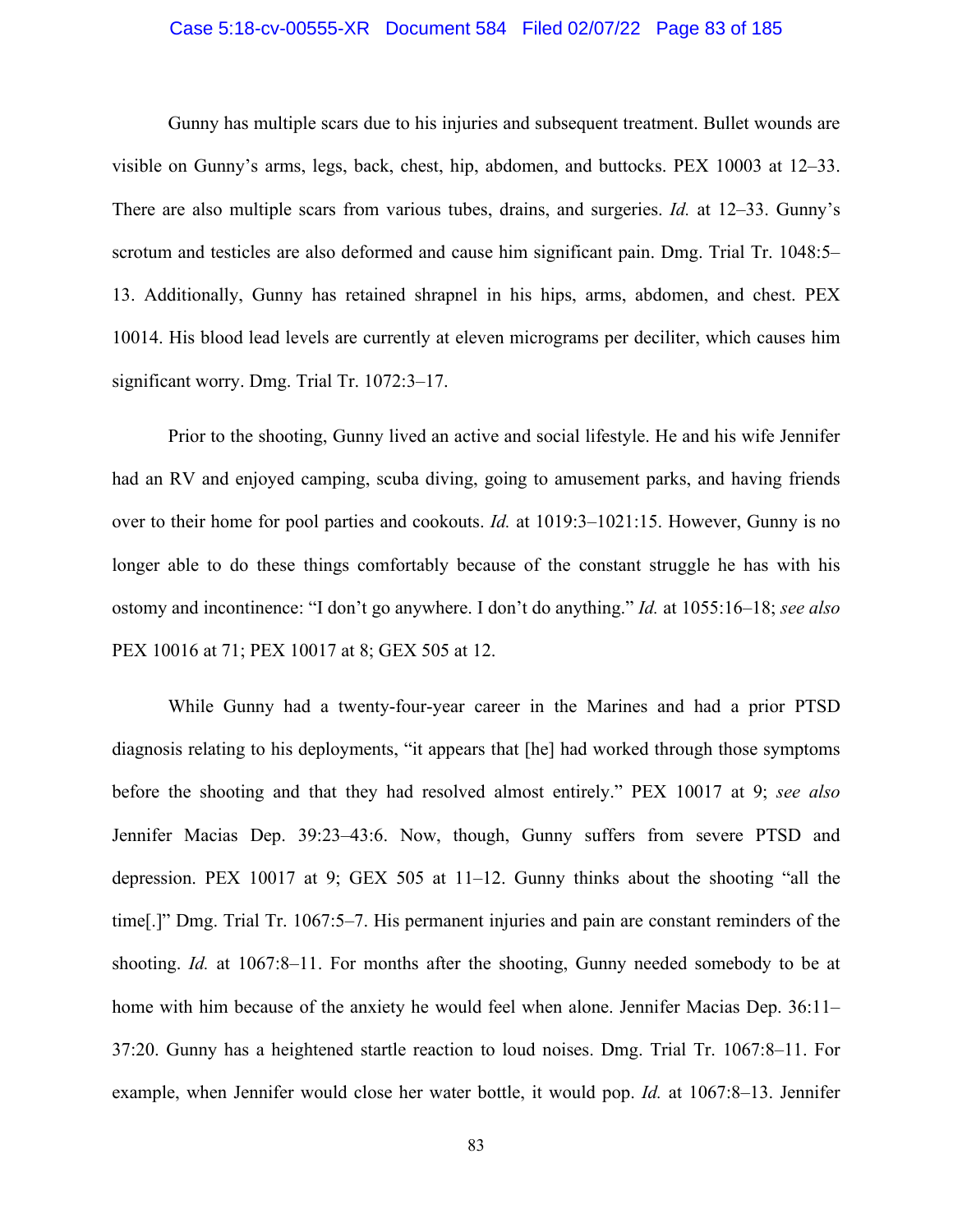### Case 5:18-cv-00555-XR Document 584 Filed 02/07/22 Page 84 of 185

would have to warn Gunny when she was closing the bottle so he would not "freak out." *Id.* at 1067:8–15. Gunny has also had night terrors where he would be "screaming in [his] dreams but Jennifer couldn't wake [him] up," PEX 10017 at 4, or he would wake up hitting and choking Jennifer because he would mistake her for Kelley, Dmg. Trial Tr. 1067:16–19.

Gunny also suffers from survivor's guilt. When he thinks of the shooting, he returns to certain moments, such as seeing his friend Bob Corrigan die: "I know there's nothing I could do for him. But, you know, I think about, you know, what if I went over there and just like held his hand or talked to him as he was going." *Id.* at 1068:9–17. Gunny also remembers R.T. crying out for him: "I wish I could have gone and hugged her." *Id.* at 1068:17–19. Gunny testified: "I didn't save anybody's life. That's a big thing for me. At one time, someone got on the news and said about Sutherland Springs, that we did everything wrong, that we should have ran. And I felt so guilty because I was the first one to yell 'get down.' Although, I know—I know if anybody would have gotten up and tried running, the church so small, I think more people would have died. But the guilt is still there." *Id.* at 1069:1–10.

For these reasons, the Court awards Juan "Gunny" Macias:

\$3,000,000.00 for Juan Macias's physical pain and mental anguish sustained in the past.

\$2,000,000.00 for Juan Macias's physical pain and mental anguish that, in reasonable probability, he will sustain in the future.

\$500,000.00 for Juan Macias's disfigurement sustained in the past.

\$500,000.00 for Juan Macias's disfigurement that, in reasonable probability, he will sustain in the future.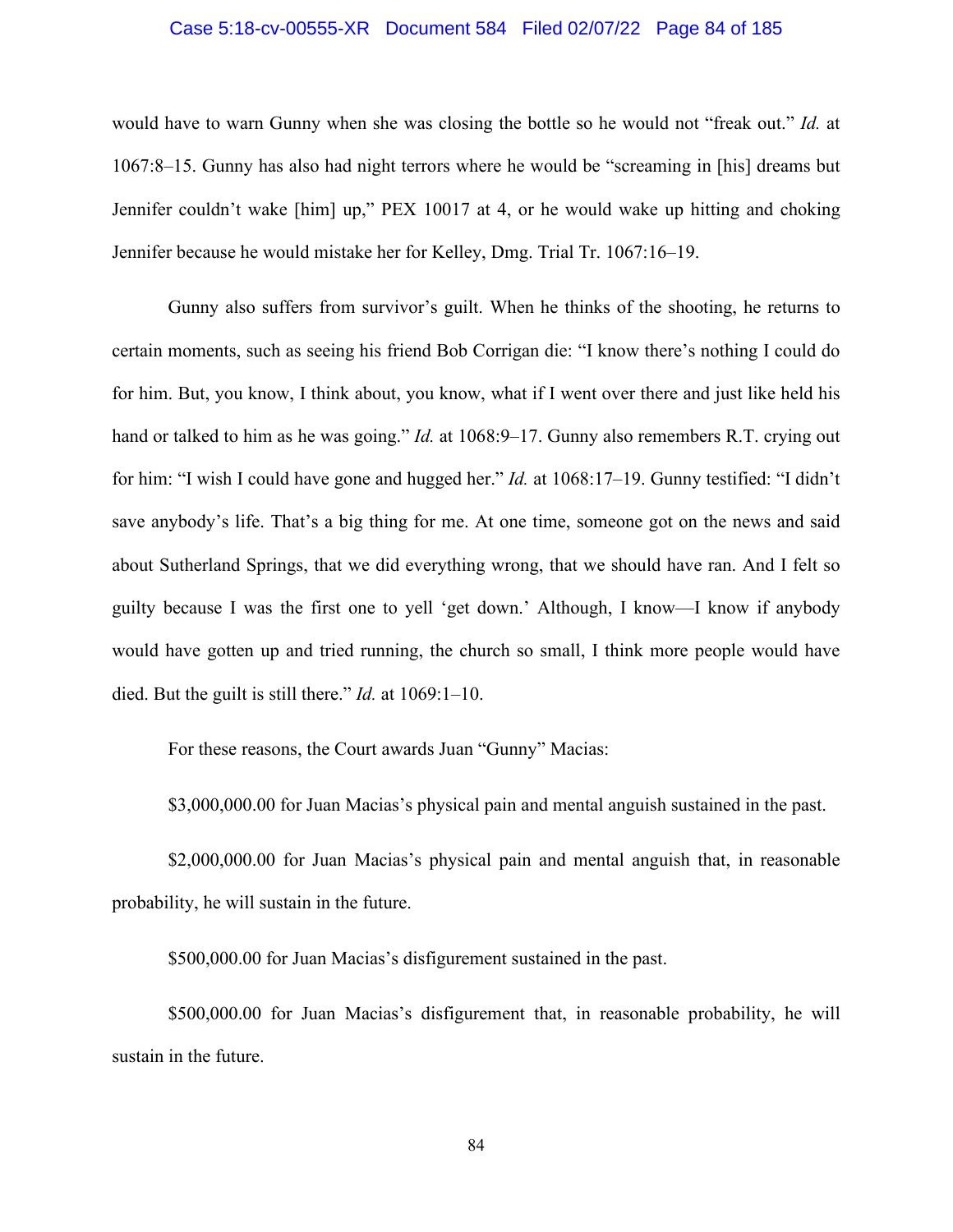\$1,000,000.00 for Juan Macias's physical impairment sustained in the past.

\$1,000,000.00 for Juan Macias's physical impairment that, in reasonable probability, he will sustain in the future.

 $$90,862.28$  for Juan Macias's medical care expenses incurred in the past.<sup>[36](#page-84-0)</sup>

\$3,142,351.92 for Juan Macias's medical care expenses that, in reasonable probability, he will incur in the future.<sup>[37](#page-84-1)</sup>

*2. The Estate of Jennifer Macias – 46 years old*

Jennifer was not present at church one the day of the shooting. Nonetheless, Jennifer's life was transformed by Gunny's injuries.

Before the shooting, Gunny and Jennifer were "two teenage kids in love." Dmg. Trial Tr. 1022:9–11. The two were "always holding hands. . . . always sitting real close to each other. . . . always leaning on each other." *Id.* at 1022:12–15. They had regular physical intimacy and "were best friends." *Id.* at 1071:9–13. After Gunny retired from the Marines, Jennifer and Gunny maintained active lifestyles and enjoyed camping, swimming, and scuba diving. *Id.* 1018:20– 1019:19. Jennifer and Gunny had made a commitment to their health, and were eating well and

<span id="page-84-0"></span><sup>&</sup>lt;sup>36</sup> Plaintiffs and the Government stipulate this amount reflects Juan Macias's past medical expenses. ECF No. 576 at 4.

<span id="page-84-1"></span><sup>37</sup> This amount was calculated based on the Plaintiffs' proposed life care plan for Juan Macias. *See* PEX 10016. This amount is adjusted to reflect the three years passed between the life care plan date and trial, average generic drug pricing, and removed costs for family counseling, flu and pneumonia vaccines, Viagra, analgesics, Ambien, Celexa, occupational and physical therapy, total knee arthroplasty, shoulder cortisone injections and shoulder manipulation under anesthesia. *See id.* at 96–103, 126–25, 129, 134. Given Jennifer Macias's death, the family counseling and Viagra costs are no longer justified. Additionally, the Court finds that the costs related to the knee arthroplasty, Celexa, Ambien, and analgesics are the result of preexisting conditions and injuries. *See* Dmg. Trial Tr. 3613:5–16; PEX 10043 at 772–73. The costs associated with periodic occupational and physical therapy are not justified because Gunny has no active issues with the use of his upper extremities, and the hip replacement will treat his hip pain rather than continued physical therapy. Dmg. Trial Tr. 3610:5–3611:7. Lastly, the costs associated with shoulder manipulation are not justified because Gunny's shoulder injury did not penetrate his joint, and typically such procedures are required where the patient has a shoulder girdle injury. *Id.* at 3612:1–17.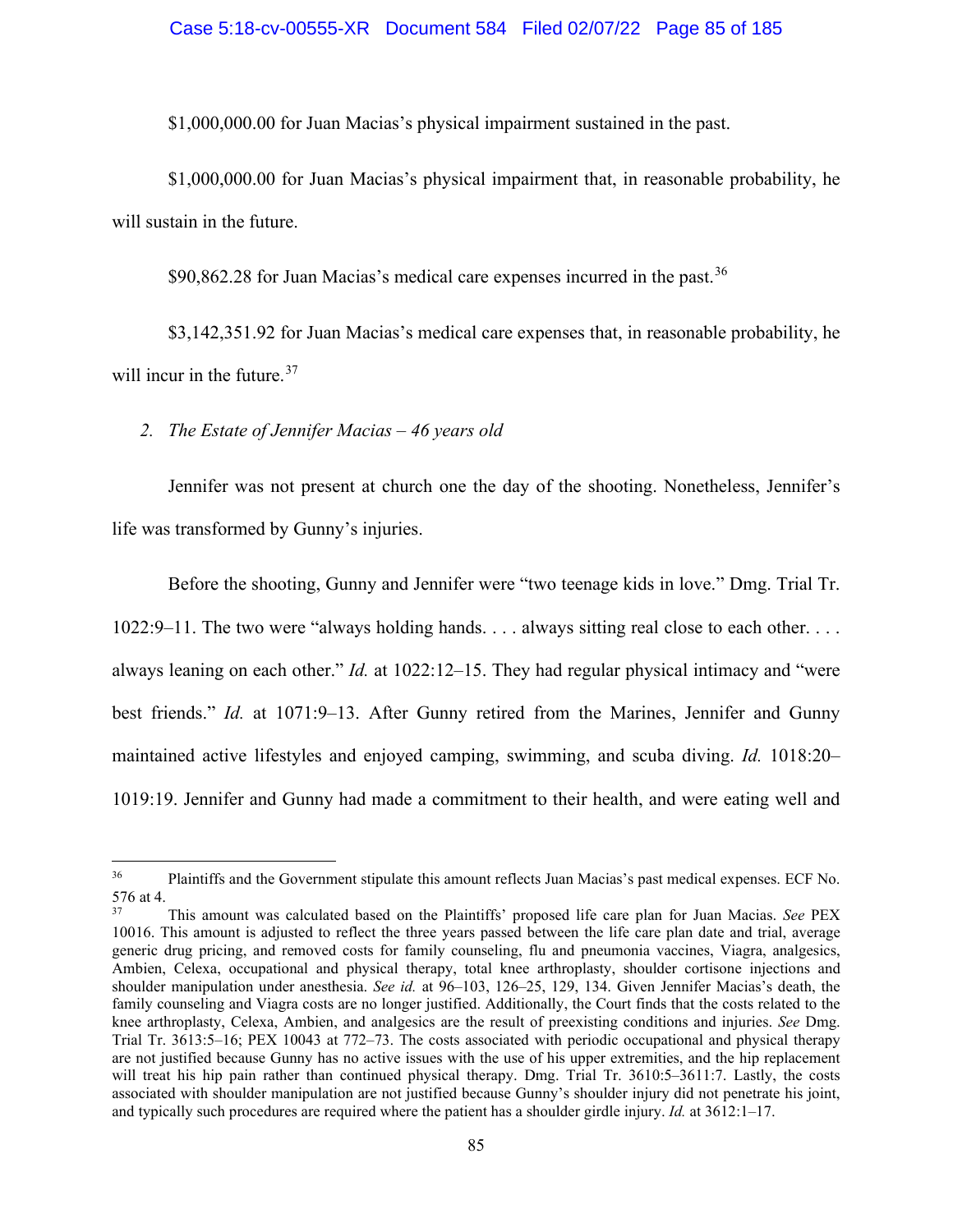### Case 5:18-cv-00555-XR Document 584 Filed 02/07/22 Page 86 of 185

exercising regularly. *Id.* at 1070:9–10. "No matter what, Jennifer was always happy." *Id.* at 1070:2–3.

After the shooting, Jennifer had to shift into "survival mode." PEX 10051 at 4. While Jennifer was able to stay with Gunny in the hospital for all of November 2017, she had to return to work full-time that December. *Id.*; Jennifer Macias Dep. 33:21–24. In addition to managing a full-time job, Jennifer had to care for Gunny and perform all household chores. Jennifer Macias Dep. at 35:15–36:10.

Though Gunny has realized some recovery, he still suffers from his catastrophic injuries. In the four final years of their marriage, Jennifer and Gunny lived "like estranged roommates." Dmg. Trial Tr. 1070:19. They were no longer physically affectionate, nor did they camp, swim, or scuba dive. *Id.* at 1070:19–21. Because of Gunny's injuries, the two stopped engaging in sexual intimacy, and when they tried to be intimate in other ways, Jennifer felt it was "awkward, not the same." PEX 10051 at 4. Jennifer saw Gunny "always hurting and in pain," which in turn hurt her. Dmg. Trial Tr. 1070:24–25. Gunny's PTSD also affected their relationship. He testified that he woke up hitting and choking Jennifer because he would have night terrors and mistake her for Kelley. *Id.* at 1067:16–19. Jennifer had to become Gunny's caregiver rather than a spouse, and struggled with anxiety, guilt, and depression because of the lifestyle changes she had to make to care for her husband. *See* GEX 511 at 4–5, 13–14; PEX 10051 at 4, 8.

For these reasons, the Court awards the Estate of Jennifer Macias:

\$300,000 for Jennifer Macias's loss of consortium sustained in the past.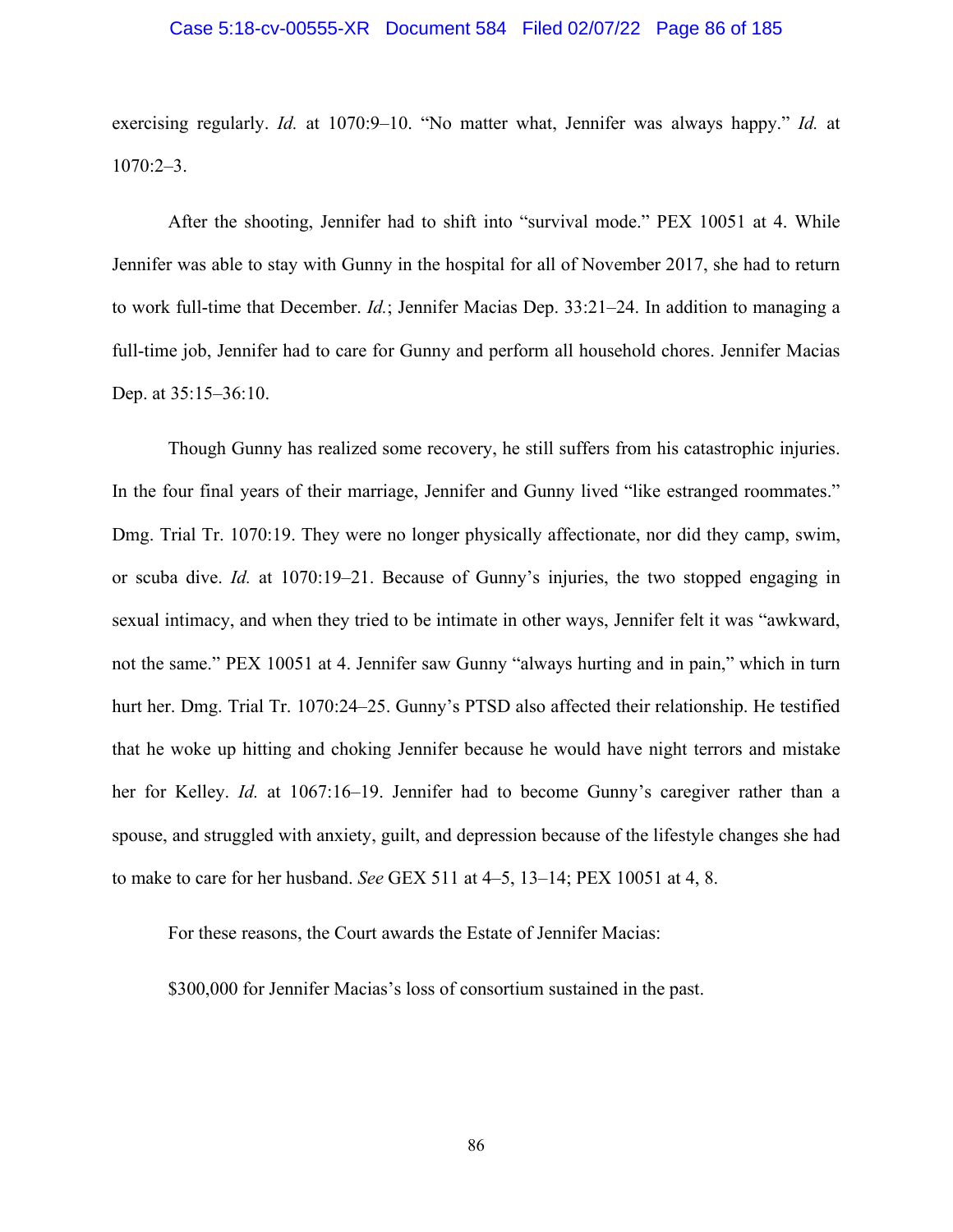## **Farida Brown – 73 years old**

Farida Brown attended church alone on the day of the shooting. Dmg. Trial Tr. 1124:8– 15. She arrived at the church early, as she did each Sunday, to make coffee and tea and help serve at the breakfast buffet before Sunday school. *Id.* at 1124:3–7. After Sunday school, she went into the church sanctuary for services and sat with her friends, Brenda Moulton and David Colbath. *Id.* at 1127:3–5. When she heard popping sounds, she and David looked at one another, confused. *Id.* at 1127:17–1128:2. Then, David began yelling to get down, and she hid under a pew. *Id.* at 1127:14–21. Farida watched as Kelley's boots passed by, walking up and down the aisle of the church and firing. *Id.* at 1130:7–14. Kelley shot Farida's right leg: "I saw holes in my leg, my right leg, a big hole in my right leg. And it started bleeding . . . And then I felt, like, very weak, like I was passing out or something." *Id.* at 1131:6–19. Farida believed she was going to die and began praying. As she prayed, she held Haley Krueger's hand and "kept, like, passing out, coming back." *Id.* at 1132:15–1133:9. Farida was then shot in her left leg. *Id.* at 1133:10–12. "And the last time when [Kelley] was coming back to the front door again, I saw his boots standing there next to me. . . . I was so scared of him. . . . I saw his gun, and it looked like it was pointed at me." *Id.* at 1133:13–19. Kelley did not fire at Farida, and he exited the church. *Id.* at 1133:20–25.

Farida was taken by ambulance to Connally Memorial Hospital. PEX 4009. She passed out in the ambulance from her injuries. Dmg. Trial Tr. 1134:3–8. In total, Farida suffered five gunshot wounds. PEX 4020 at 1. One gunshot wound was just above her right knee, and doctors removed the bullet in surgery. *Id.*; PEX 4012 at 255. Her other four wounds on her left leg were cleaned and left open to heal. PEX 4020 at 1; PEX 4012 at 255. She was discharged from the hospital two days after the shooting. PEX 4020 at 1; PEX 4012 at 250. Though she was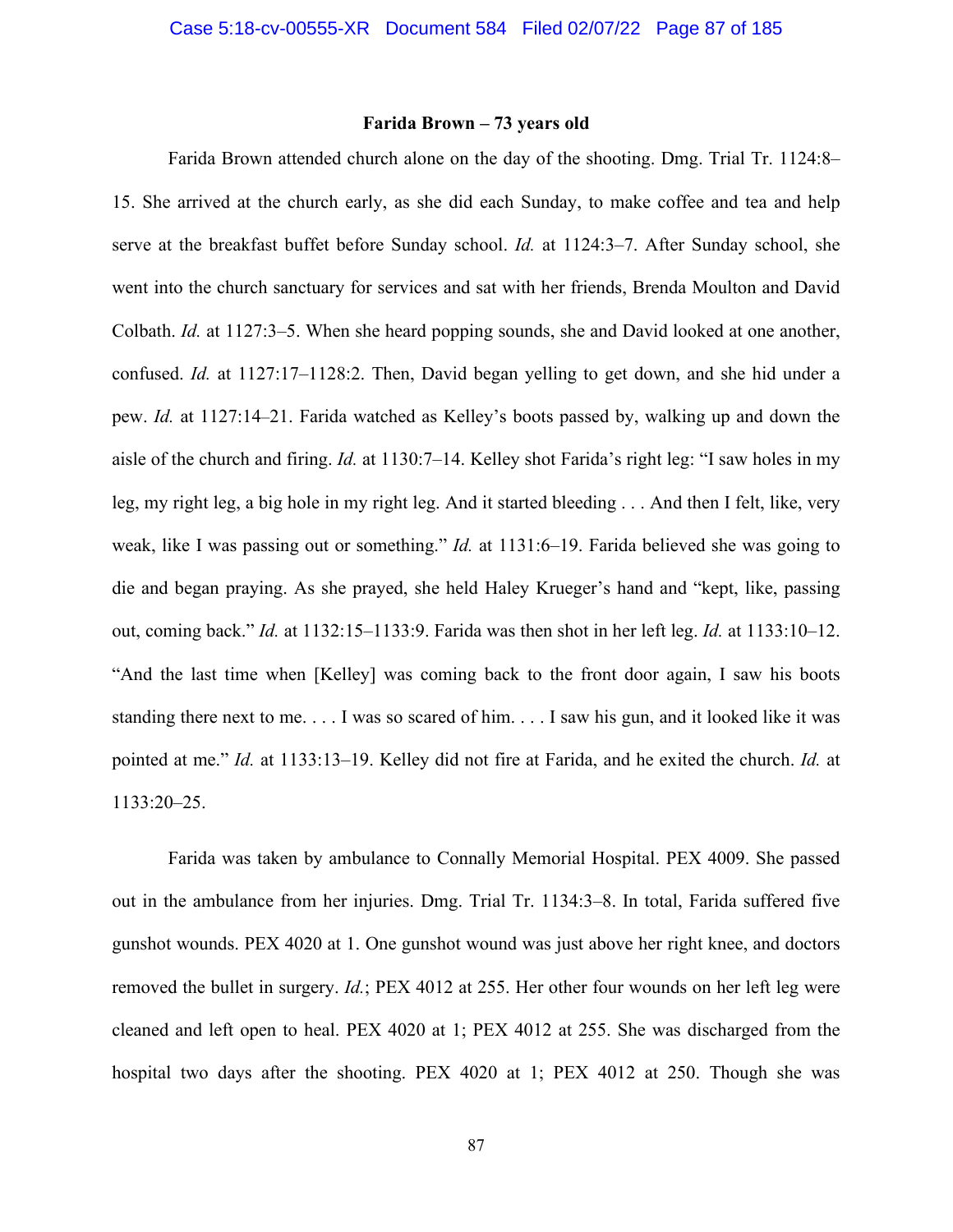### Case 5:18-cv-00555-XR Document 584 Filed 02/07/22 Page 88 of 185

discharged shortly after the shooting, Farida still required at-home nursing and physical therapy for approximately two months. PEX 4025 at 16. It took over a month for her skin to heal from her open wounds. Dmg. Trial Tr. 1103:7–10. Farida still has scarring on her legs from her injuries. *Id.* at 1103:4–6; PEX 4025 at 62.

For three years after the shooting, Farida could not walk properly. Dmg. Trial Tr. 1105:16–20. However, she states that: "I still can't walk very good because now that I'm getting older, I feel weak. My legs feel very, very weak." *Id.* at 1105:16–20. When she walks, Farida consistently feels as though she is losing her balance and is going to fall. *Id.* at 1105:21–25. Farida has chronic pain; her legs hurt every day, as do her hips and back from sitting so frequently: "Because my legs hurt so bad, I have to sit. And then when I sit for a period of time, then my hip and my back start hurting. And then I have to get up and move around, and then my legs start hurting. And then I got to sit again or lie down." *Id.* at 1104:17–1105:5.

Prior to the shooting, Farida "was very lively, very active." *Id.* at 1093:25–1094:6. She did not like to stay home, instead she preferred to travel, go to the beach, swim, camp, hike, or dance. *Id.* at 1094:6–17. She also enjoyed going to the zoo with her children and grandchildren. *Id.* at 1094:6–17. Now, though, Farida cannot engage in these hobbies without pain: "Last time I danced, I hurt for two weeks." *Id.* at 1106:16–1107:11. When she last tried to go to the zoo with her family, she had to sit "every five minutes." *Id.* at 1107:12–18. They had to cut the trip short because of Farida's difficulty walking, and they went home. *Id.* at 1107:19–24. Farida cannot hold her great-grandchildren in her lap because of her pain. *Id.* at 1109:15–25. If Farida has to travel further than five minutes from her home, one of her children will drive her. *Id.* at 1107:25– 1108:3. Farida testified: "I feel like my life is gone. I don't have the energy or the urge or the feelings to do anything when I'm in pain all the time." *Id.* at 1107:6–8.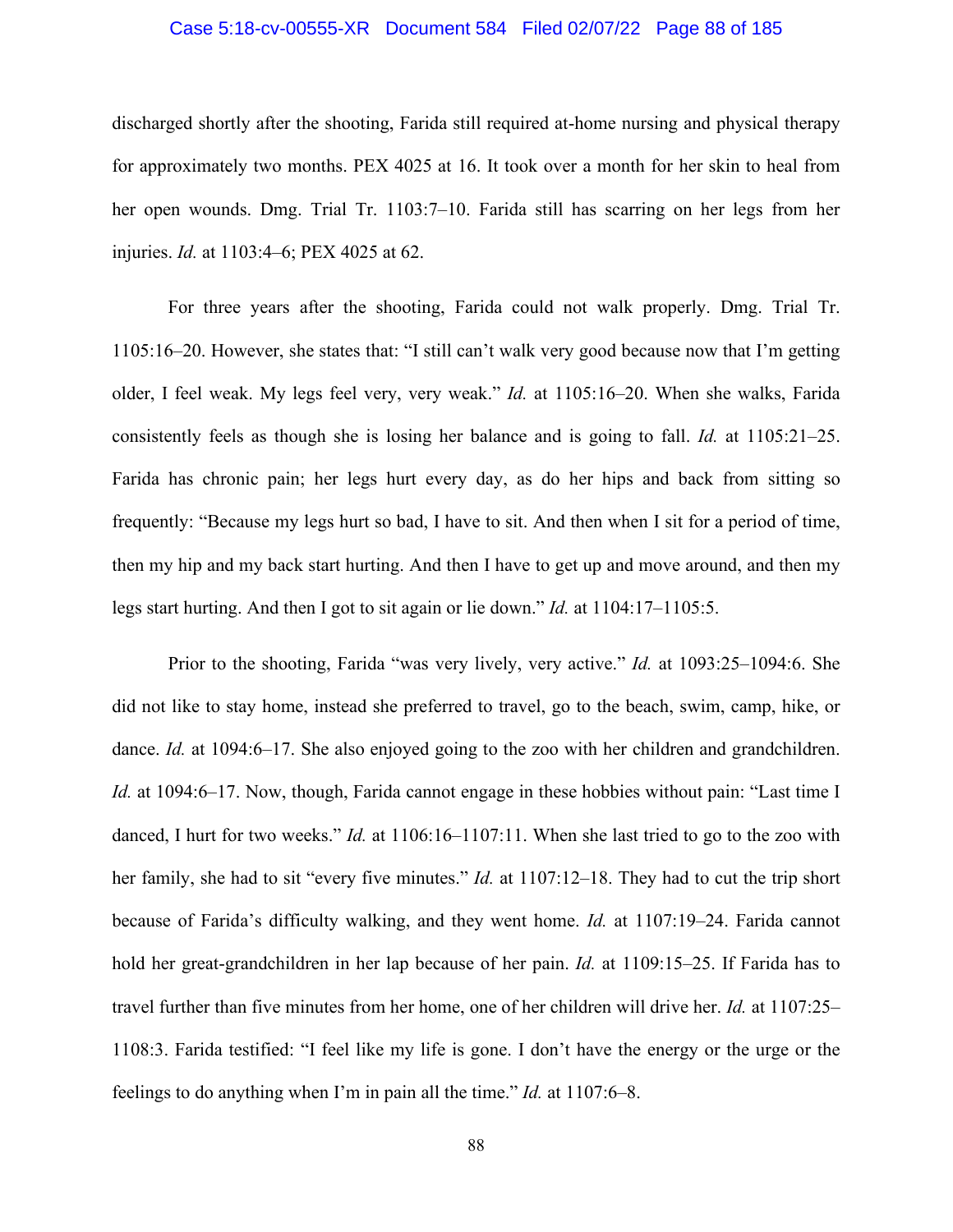### Case 5:18-cv-00555-XR Document 584 Filed 02/07/22 Page 89 of 185

In addition to her physical pain, Farida has struggled emotionally since the shooting. Though they have lessened, Farida experiences nightmares about the shooting, and sometimes wakes up screaming and thinking someone is going to shoot her. *Id.* at 1114:1–1115:23. Now, Farida gets only three hours of sleep per night. *Id.* at 1114:10–17. Farida's chronic pain often triggers flashbacks to the shooting: "I can't forget what happened. It's built in. It's there all the time now." *Id.* at 1115:24–1116:6. Simply going to the grocery store causes Farida fear and anxiety: "I don't go to the grocery store ever by myself. . . . The slightest little noise, I jump." *Id.* at 1116:24–1117:5. When Farida goes to church, she sits next to the front door "just in case [she has] to pick an exit real quick," and she is hypervigilant. *Id.* at 1117:9–20. Farida's treating psychologist, Dr. Kennington, has diagnosed her with PTSD, as has Dr. Marx. PEX 4021 at 1; GEX 433 at 12. Farida continues to go to Dr. Kennington for therapy sessions. Dmg. Trial Tr. 1119:10–1120:13.

For these reasons, the Court awards Farida Brown:

\$1,250,000.00 for Farida Brown's physical pain and mental anguish sustained in the past.

\$1,000,000.00 for Farida Brown's physical pain and mental anguish that, in reasonable probability, she will sustain in the future.

\$25,000.00 for Farida Brown's disfigurement sustained in the past.

\$25,000.00 for Farida Brown's disfigurement that, in reasonable probability, she will sustain in the future.

\$250,000.00 for Farida Brown's physical impairment sustained in the past.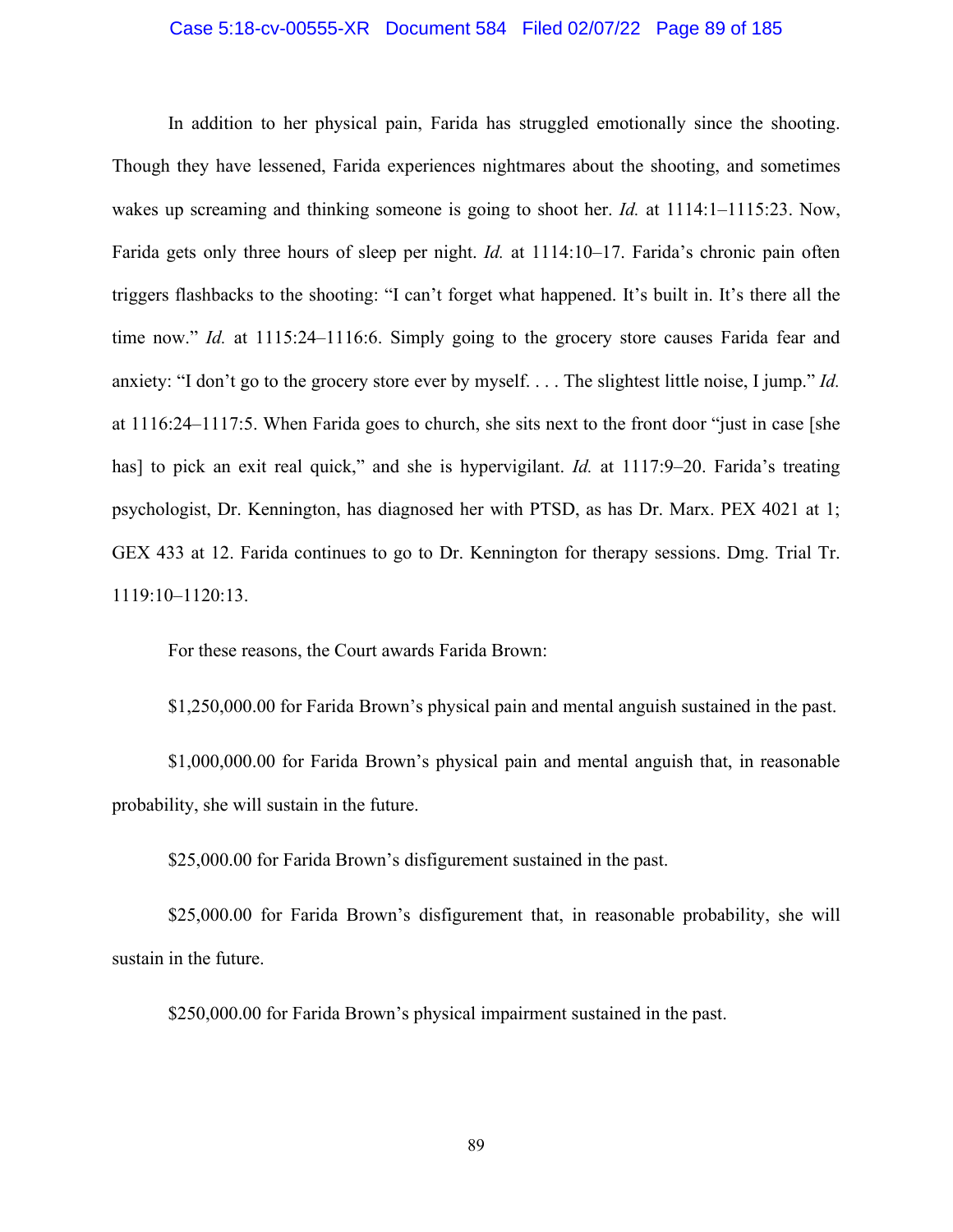### Case 5:18-cv-00555-XR Document 584 Filed 02/07/22 Page 90 of 185

\$250,000.00 for Farida Brown's physical impairment that, in reasonable probability, she will sustain in the future.

 $$46,253.13$  for Farida Brown's medical care expenses incurred in the past.<sup>[38](#page-89-0)</sup>

\$370,951.00 for Farida Brown's medical care expenses that, in reasonable probability, she will incur in the future.<sup>[39](#page-89-1)</sup>

### **The Uhl/Krueger Family**

Haley Krueger was attending church alone the day of the shooting and died from her gunshot wounds at the scene. Charlene Uhl, Haley's mother, brings a wrongful death claim and a survival action on behalf of Haley's estate.

### *1. Charlene Uhl – 39 years old*

On the morning of the shooting, Charlene dropped Haley off at church early because Haley wanted to help Karla Holcombe with breakfast. Dmg. Trial Tr. 1152:16–25. She gave Charlene a hug and a kiss before walking into the church, and Charlene drove back to her home to do chores for the rest of the morning. *Id.* at 1154:6–23. After cleaning her home for a while, Charlene took a break and got on Facebook. *Id.* at 1155:19–24. She saw a post that stated there was an active shooter at the church. *Id.* at 1156:24–2. As soon as she saw the post, she went to the church. *Id.* at 1157:3–13. Charlene arrived at the church, but law enforcement would not let her in the building, and she was told to go to the community center. *Id.* at 1157:15– 1158:25. Family members of the church attendees were instructed to wait at the community center for updates on their loved ones. *Id.* at 1161:16–17. After several hours, family members were moved

<span id="page-89-0"></span><sup>&</sup>lt;sup>38</sup> Plaintiffs and the Government stipulate this amount reflects Farida Brown's past medical expenses. ECF No. 576 at 3.

<span id="page-89-1"></span><sup>39</sup> This amount was calculated based on Plaintiffs' life care plan for Farida Brown; however, brand-name drug pricing for Zoloft was subtracted. *See* PEX 4025; *see also* GEX 432 at 24 (agreeing on all drug pricing and recommendations, except for Zoloft).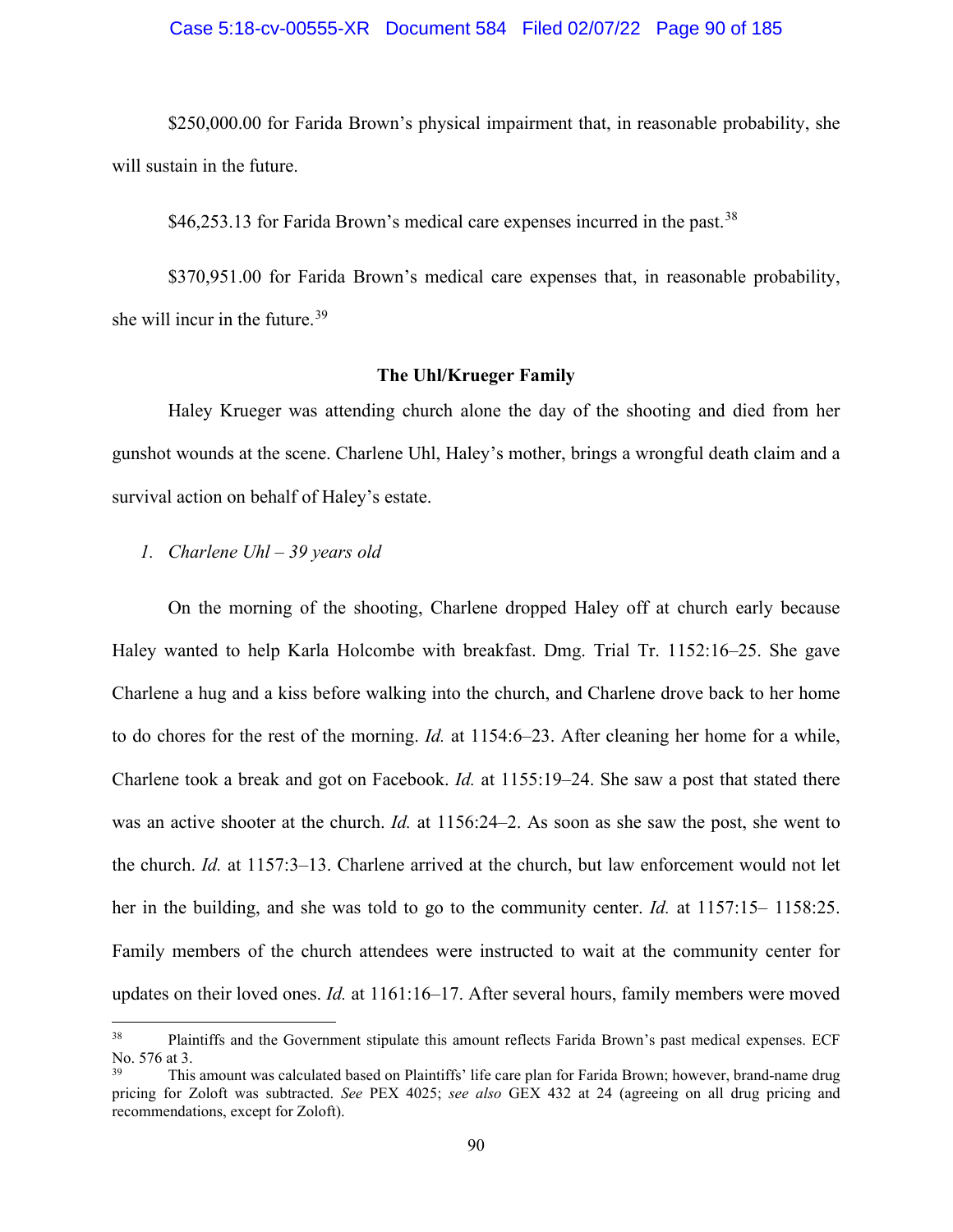### Case 5:18-cv-00555-XR Document 584 Filed 02/07/22 Page 91 of 185

to the River Oaks Church. *Id.* at 1161:21–25. At approximately 12:30 a.m., after twelve hours of waiting, law enforcement informed Charlene that Haley had died inside the church. *Id.* at 1164:6–11, 1165:2–6.

Charlene then had to plan Haley's funeral: "It's very hard to go in there and plan your child's funeral, like that's something no parent should ever have to do. And it was very hard." *Id.* at 1166:7–20. In the weeks after the funeral, Charlene avoided being in public because people recognized her, and strangers would frequently approach her. *Id.* at 1167:19–1168:1. She eventually gave her phone to her friend because "every few minutes, it would ring and it would [be] somebody [she] didn't know or it would be somebody wanting a news story." *Id.* at 1168:2– 10. Charlene also met with the Texas Rangers to obtain the details of Haley's death. *Id.* at 1168:11–23. However, the meeting did not provide any closure to Charlene. *Id.* at 1172:5–16.

Charlene and Haley had a very close relationship: "Haley was like my best friend. We did everything together. We'd, you know, go to movies, nail salons, shopping. Just normal things." Dmg. Trial Tr. 1143:18–23. The two were training to walk a half marathon together by December 2017, and went to the park six days a week to train. *Id.* at 1146:5–1147:14. Haley was a giving person, and she and Charlene would often help others together. *Id.* at 1148:12–20. For example, Charlene and Haley would give hot chocolate to the homeless on cold days. *Id.* at 1148:12–1149:19. Haley's death has left a void in Charlene's life that cannot be filled: "[M]y best friend is gone. She's no longer here. I can't do things with her. Just, I mean, she's gone. Like, the person that I was died the day she did." *Id.* at 1175:13–18.

Since the shooting, Charlene has struggled with both PTSD and depression. GEX 438 at 9; PEX 5005 at 6. She regularly attends counseling, takes psychotropic medications, and is involved in a grief support group, but still has "a lot of bad days." Dmg. Trial Tr. 1172:17–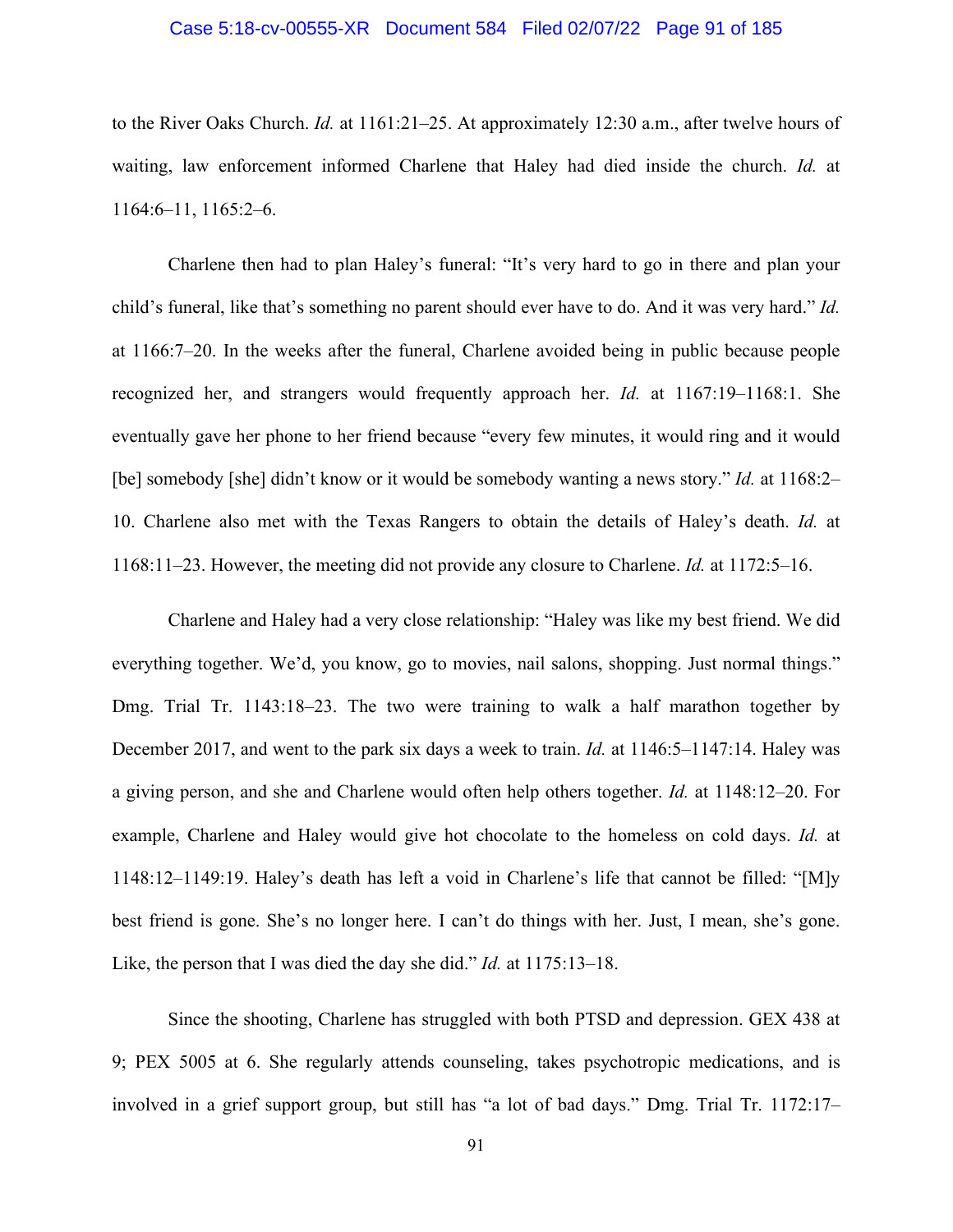#### Case 5:18-cv-00555-XR Document 584 Filed 02/07/22 Page 92 of 185

1175:8, 1176:5–6; GEX 438 at 4. Charlene gained substantial weight since the shooting, and she also has more frequent migraines. Dmg. Trial Tr. 1175:21–1176:19. Though Charlene was not in the church, her daughter's sudden and violent death has impacted how she feels in public: "I'm always scared. . . . [N]ow I go into a restaurant, I try to sit where I can see the door. I tried going to a movie theater . . . a gentleman would sit next to me and he had a long coat on. And the whole movie—I couldn't focus on the movie. All I could focus on is what does he have under that jacket." *Id.* at 1176:20–1177:4. Her relationships with her three other children, Haley's siblings, have also been impacted by her grief: "They feel that mom is only worried about what happened to Haley. And they've even said, 'Well, what about us? We're still here.'" *Id.* at 1177:20–24. Charlene is reminded of her loss "every single day, every moment of every day." *Id.* at 1178:15–17.

For these reasons, the Court awards Charlene Uhl:

\$250,000.00 for mental anguish sustained in the past by Charlene Uhl for the death of her daughter, Haley Krueger.

\$250,000.00 for mental anguish that, in reasonable probability, Charlene Uhl will sustain in the future for the death of her daughter, Haley Krueger.

\$100,000.00 for loss of companionship and society sustained in the past by Charlene Uhl for the death of her daughter, Haley Krueger.

\$100,000.00 for loss of companionship and society that, in reasonable probability, Charlene Uhl will sustain in the future for the death of her daughter, Haley Krueger.

92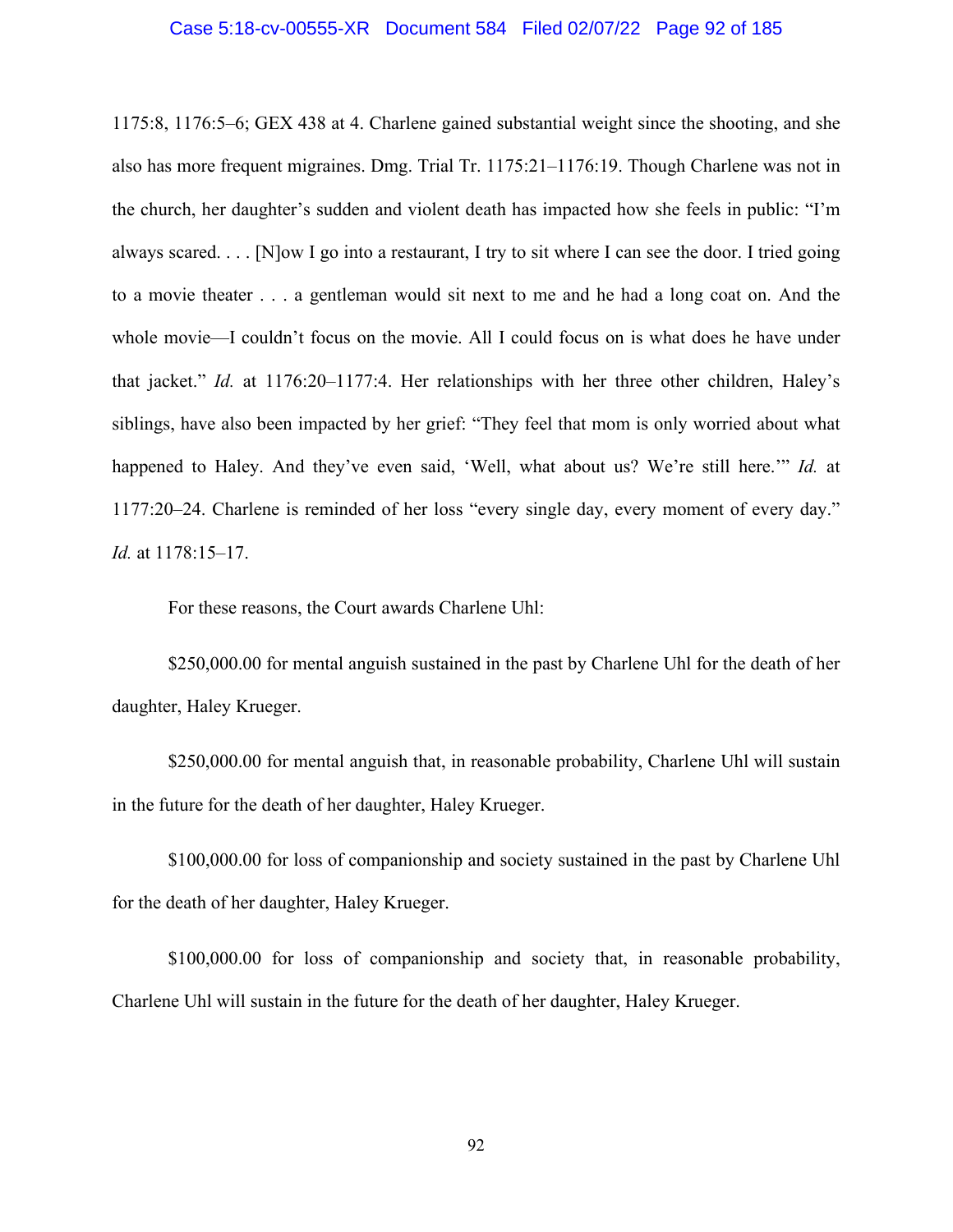### *2. The Estate of Haley Krueger – 16 years old*

Haley sustained fifteen gunshot wounds. PEX 5003 at 9. There is substantial evidence that she experienced a portion of the shooting before she died. Haley sat near Farida Brown and Brenda Moulton that morning. Dmg. Trial Tr. 1126:21–1127:5. When the shooting began, Haley showed Brenda her arm that had been injured. Moulton Dep. 15:1–7. While taking cover, Farida held Haley's hand, and Haley's "sad eyes wasn't moving, wasn't saying nothing." Dmg. Trial Tr. 1132:15–22. Dr. Gwinn additionally opined that Haley sustained two gunshot wounds, one to her hip and one to her chest, before lying face down underneath the pew and that these wounds were not life threatening. PEX 5003 at 6, 9. Haley was alive and conscious for much of the shooting, experienced physical pain from the gunshot wounds she sustained prior to her death, and experienced mental pain and suffering from witnessing the shooting.

For these reasons, the Court awards the Estate of Haley Krueger:

\$5,000,000.00 for Haley Krueger's pain and mental anguish.

### **The Rodriguez Family**

Therese and Ricardo "Richard" Rodriguez were attending church the day of the shooting. Both died of their wounds at the scene. Ronald and Gary Ramsey, Therese's sons, bring wrongful death claims and a survival action as co-executors of Therese's estate. Regina Amador, Richard's daughter, brings a wrongful death claim and survival action on behalf of Richard's estate.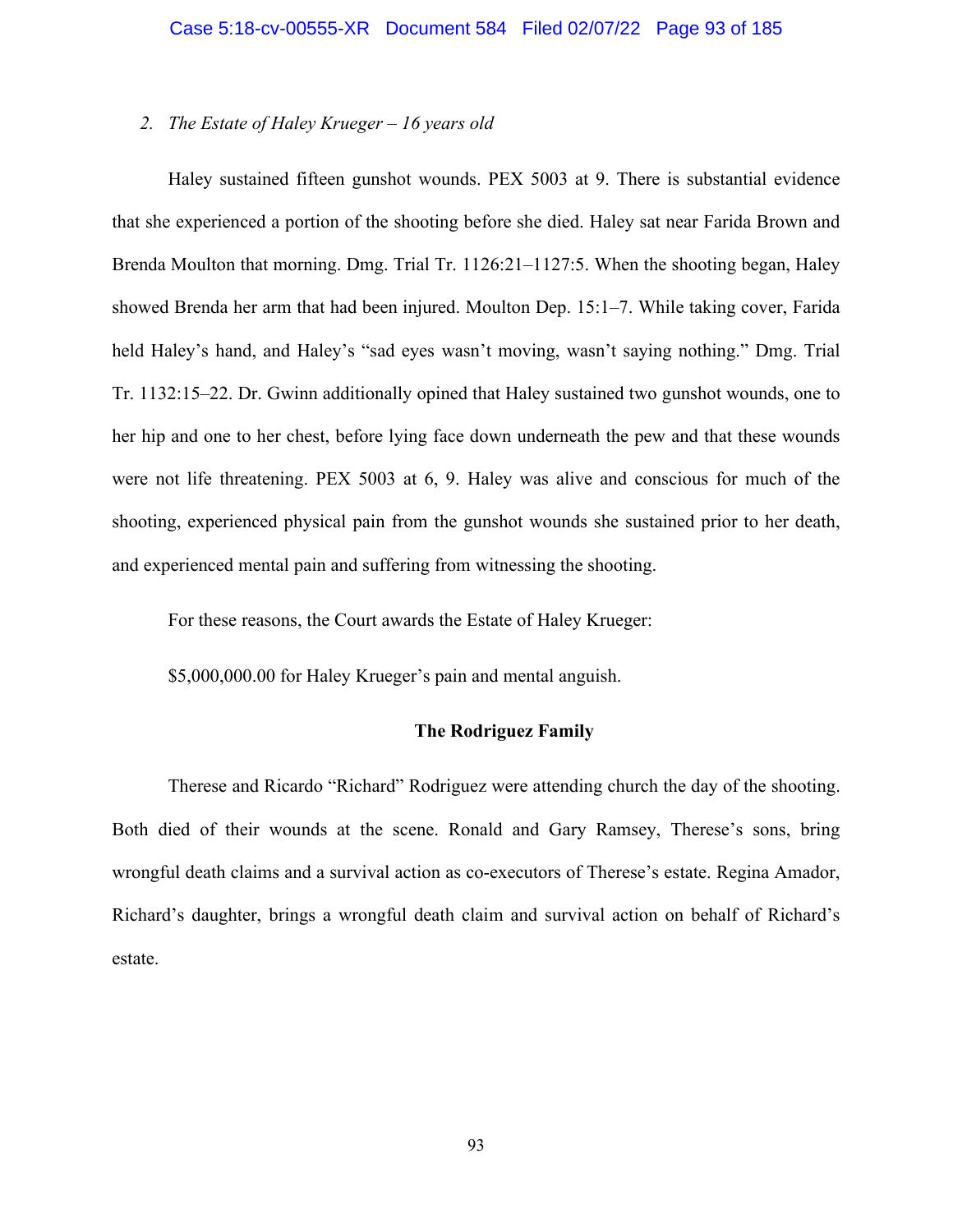### *1. Ronald Ramsey, Jr. – 46 years old*

On the morning of the shooting, Ronald had gone to church in Tilden, Texas for a baptism. Dmg. Trial Tr. 1187:17–25. At the end of services, Ronald's cousin, a deacon of the church, announced that Gary Ramsey had called and notified him of the shooting. *Id.* at 1188:5– 10. Ronald left immediately and drove to the church. *Id.* at 1188:16–18. Upon arriving, he found a chaotic scene and was directed to the community center. *Id.* at 1188:24–1189:4. After sitting at the community center for what "seemed like forever," repeatedly calling Therese and Richard to no avail, he and the other families were eventually moved to another location. *Id.* at 1189:5–15. At approximately midnight, he received confirmation that both Therese and Richard died at the scene. *Id.* at 1189:16–1190:6.

The weeks after the shooting felt like a "blur," and Ronald felt as though he was in shock. *Id.* at 1190:13–25; PEX 15046 at 3. After Therese's funeral, he and Gary held an estate sale of their mother's belongings they did not wish to keep. PEX 15046 at 4. At the sale, some survivors of the shooting came and showed Ronald their gunshot wounds. *Id.* Seeing their wounds overwhelmed Ronald: "It was just way too much for me. I don't know how to describe how I was feeling, but it was just bad." *Id.*

Before her death, Ronald had a strong relationship with his mother. After his father moved to Costa Rica when he was a teenager, Therese raised him and his brother Gary as a single mother. *Id.* at 2. As an adult, when Ronald was close to Therese's house for work, he would stop to visit with his mother and stepfather Richard. Dmg. Trial Tr. 1198:16–24. Oftentimes, he fixed things and helped with home-improvement projects at Therese and Richard's home. *Id.* at 1198:16–24. Ronald and Gary took Therese to the coast to go boating, and they also enjoyed spending time at home eating cake and ice cream, swimming in Therese's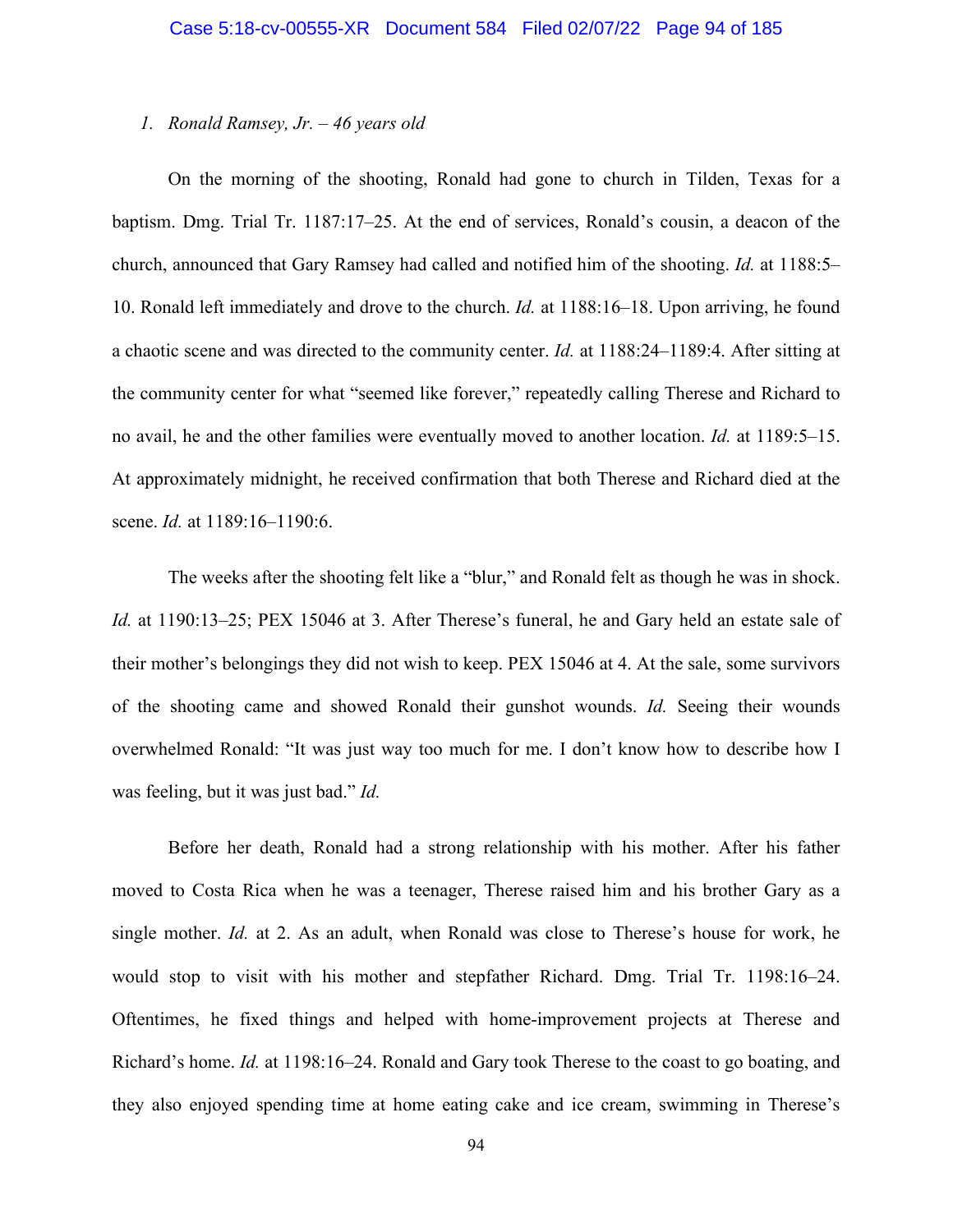#### Case 5:18-cv-00555-XR Document 584 Filed 02/07/22 Page 95 of 185

"raggedy swimming pool," and living "a simple life." *Id.* at 1192:11–1193:12. If Ronald needed "anything at all, no matter what it was," his mother was there for him. *Id.* at 1196:16–21.

Ronald still feels angry about how his mother died: "I just feel so cheated. My mom was the picture of a law-abiding citizen. I mean, she got killed at church for God's sake. She was so tough and wonderful and didn't deserve this. . . . She beat cancer just to die like this? This isn't how it was supposed to go for her." PEX 15046 at 4. Ronald has grieved for his mother every day since she was killed and maintains the flowers at her grave site. Dmg. Trial Tr. 1191:5–9, 1198:1–2. Dr. Marx diagnosed Ronald with PTSD, and Dr. Sutton diagnosed him with Adjustment Disorder and a complex bereavement disorder, though Ronald has not sought treatment for these conditions. *Id.* at 1201:17–21; GEX 606 at 9; PEX 15046 at 8.

For these reasons, the Court awards Ronald Ramsey Jr.:

\$50,000.00 for Ronald Ramsey Jr.'s mental anguish sustained in the past for the death of his mother, Therese Rodriguez.

\$50,000.00 for Ronald Ramsey Jr.'s mental anguish that, in reasonable probability, he will sustain in the future for the death of his mother, Therese Rodriguez.

\$25,000 for Ronald Ramsey Jr.'s loss of companionship and society sustained in the past for the death of his mother, Therese Rodriguez.

\$25,000 for Ronald Ramsey Jr.'s loss of companionship and society that, in reasonable probability, he will sustain in the future for the death of his mother, Therese Rodriguez.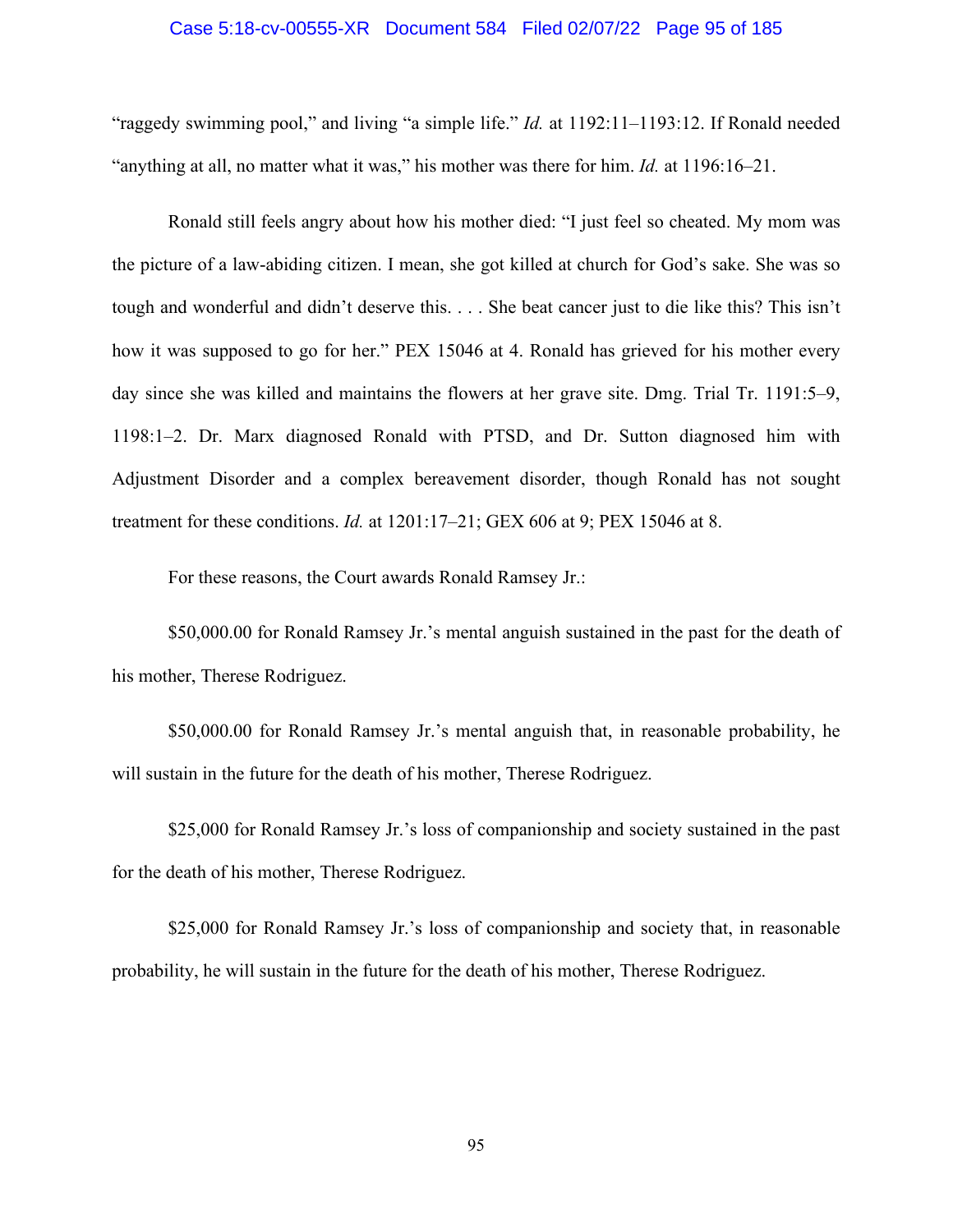### 1. *Gary Ramsey – 42 years old*

Gary was working at his deer-processing facility in La Vernia, Texas the morning of the shooting. Dmg. Trial Tr. 1206:15–24. He watched as police cars and ambulances "flew" past his facility, but he did not think anything of it until a customer mentioned that something had happened at the church. *Id.* at 1206:25–1207:25. Gary "knew right then that it was bad," and that his mother was at the church. *Id.* at 1207:25–1208:14. He immediately drove to the church, which was only a few miles away from his facility. *Id.* at 1207:9–14, 1208:3–1209:2. When Gary arrived, law enforcement had not yet blocked off the area, and he was able to enter the church. *Id.* at 1209:3–17. Gary saw injured church members walk outside, and as he walked up the aisle, he saw a young girl with bullet holes in her legs and AR clips scattered on the floor. *Id.* at 1209:18–1210:1. A first responder at the scene recognized Gary and told him that he did not need to see what had just happened. *Id.* at 1210:2–9. Gary "saw the carnage," but did not see his mother, and left the church. *Id.* at 1210:2–12. He then contacted family members to inform them about the shooting. *Id.* at 1210:13–1211:11. As he waited for news of his mother and stepfather, he tried to hold onto hope that they were alive, but felt that they were dead: "I knew what I saw. . . . [Y]ou hold onto that hope for an hour, two. And then you start realizing . . . . The phone would have rang. Somebody would have called us. . . . And as family members pulled up, I just told them that it ain't going to be good." *Id.* at 1211:5–25. Gary and Ronald learned at approximately midnight that Therese and Richard had died at the scene. *Id.* at 1212:9–1213:3.

Processing the shooting "was hard" for Gary, and he focused on his business to cope with his loss. *Id.* at 1213:4–16. Gary moved away from his "dream" home that was less than a mile from Therese and Richard's home because of reminders of the shooting and his mother. *Id.* at 1220:17–1221:11; PEX 15047 at 4. He also wanted to "get [further] away from people," because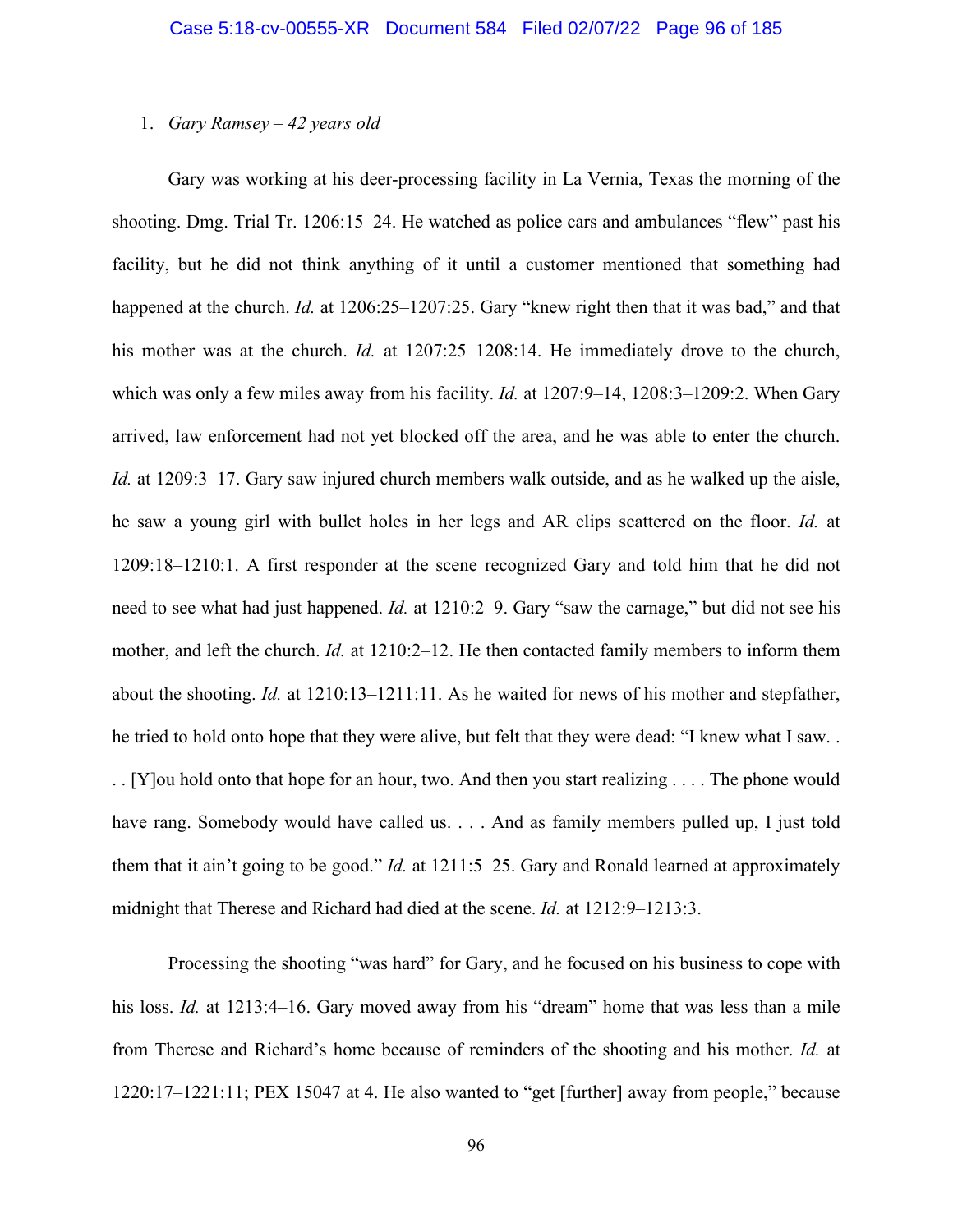### Case 5:18-cv-00555-XR Document 584 Filed 02/07/22 Page 97 of 185

he has "pretty big trust issues with people in this world." Dmg. Trial Tr. 1214:2–5, 1220:21– 1221:8. Gary now avoids the movies, restaurants, and large crowds. *Id.* at 1214:2–22; PEX 15047 at 4. He thinks about the shooting every day and continues to grieve the loss of his mother. GEX 612 at 6; Dmg. Trial Tr. 1213:22–1214:1. Dr. Sutton diagnosed Gary with Adjustment Disorder with mixed anxiety and depressed mood and a complex bereavement disorder, and Dr. Marx diagnosed Gary with PTSD, major depressive disorder, and generalized anxiety disorder. PEX 15047 at 8; GEX 612 at 11. However, Gary has not sought counseling or other treatment for his grief or symptoms. Dmg. Trial Tr. 1222:21–1223:7.

As with his brother Ronald, Gary had a close relationship with Therese. After his father left, Therese raised Gary and Ronald as a single mother. PEX 15047 at 2. Gary always stayed close to home and spoke with his mother every day. *Id.* Since Gary's home was less than a mile from his mother's, he visited frequently with his own children, often several times a week. Dmg. Trial Tr. 1215:5–14. During visits, they would "hang out, talk," or watch a movie. *Id.* at 1215:15–18. Therese enjoyed being a grandmother and would play with Gary's children, giving him and his wife a break. *Id.* at 1215:24–1216:4. When Gary needed parenting advice, his mother was there to help him. *Id.* at 1218:16–1219:16. Not being able to share his children with Therese or share other parts of his life pains Gary: "I think every parent want[s] to be proud of their kids, and every child would want to see their parents be proud of them. And we're not going to have that. We're not going to have that possibility here anymore." *Id.* at 1219:9– 1220:12.

For these reasons, the Court awards Gary Ramsey:

\$50,000.00 for Gary Ramsey's mental anguish sustained in the past for the death of his mother, Therese Rodriguez.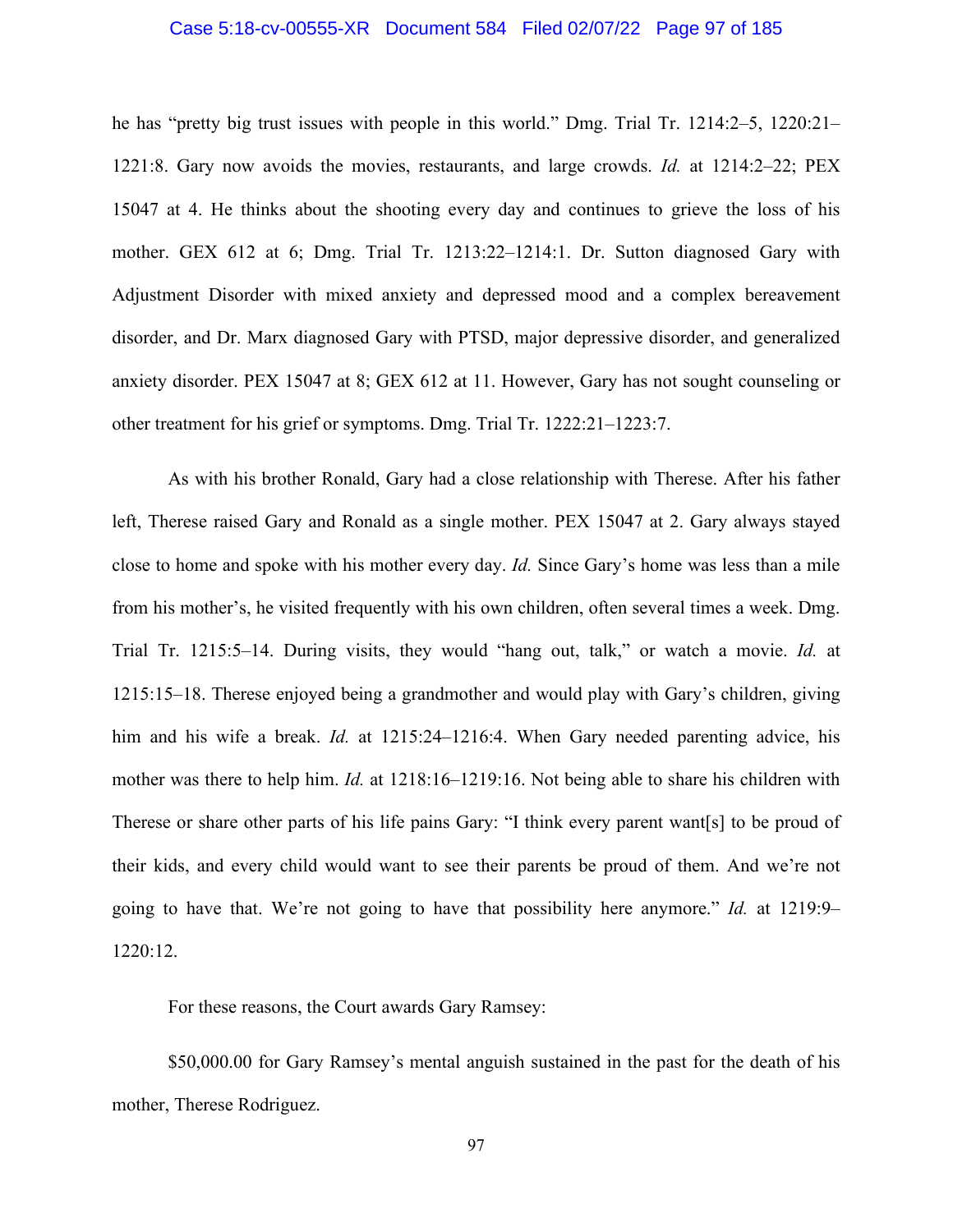### Case 5:18-cv-00555-XR Document 584 Filed 02/07/22 Page 98 of 185

\$50,000.00 for Gary Ramsey's mental anguish that, in reasonable probability, he will sustain in the future for the death of his mother, Therese Rodriguez.

\$25,000.00 for Gary Ramsey's loss of companionship and society sustained in the past for the death of his mother, Therese Rodriguez.

\$25,000.00 for Gary Ramsey's loss of companionship and society that, in reasonable probability, he will sustain in the future for the death of his mother, Therese Rodriguez.

*2. The Estate of Therese Rodriguez – 66 years old*

Therese was shot six times. PEX 15041. Therese first sustained two gunshot wounds as Kelley fired from the outside of the church, and then moved to take cover by lying face down underneath the pews. PEX 15040 at 5–6. As she took cover, Therese was shot four more times, with three bullets striking vital organs in her abdomen and chest. *Id.* at 6. She ultimately sustained her fatal injuries at that time. *Id.* Therese was alive and conscious for much of the shooting, experienced physical pain from the gunshot wounds he sustained prior to her death, and experienced mental pain and suffering from witnessing the shooting. *Id.* 

For these reasons, the Court awards the Estate of Therese Rodriguez:

\$5,000,000.00 for Therese Rodriguez's pain and mental anguish.

*3. Regina Amador – 33 years old*

On the day of the shooting, Regina was attending a company picnic at Fiesta Texas with her family. Dmg. Trial Tr. 1323:3–19. While at the bumper cars, Regina received a text message from Gary's wife, Cheryl, to call her. *Id.* at 1325:4–10. Regina called, and Cheryl informed Regina of the shooting and that they did not know if Therese and Richard were alive. *Id.* at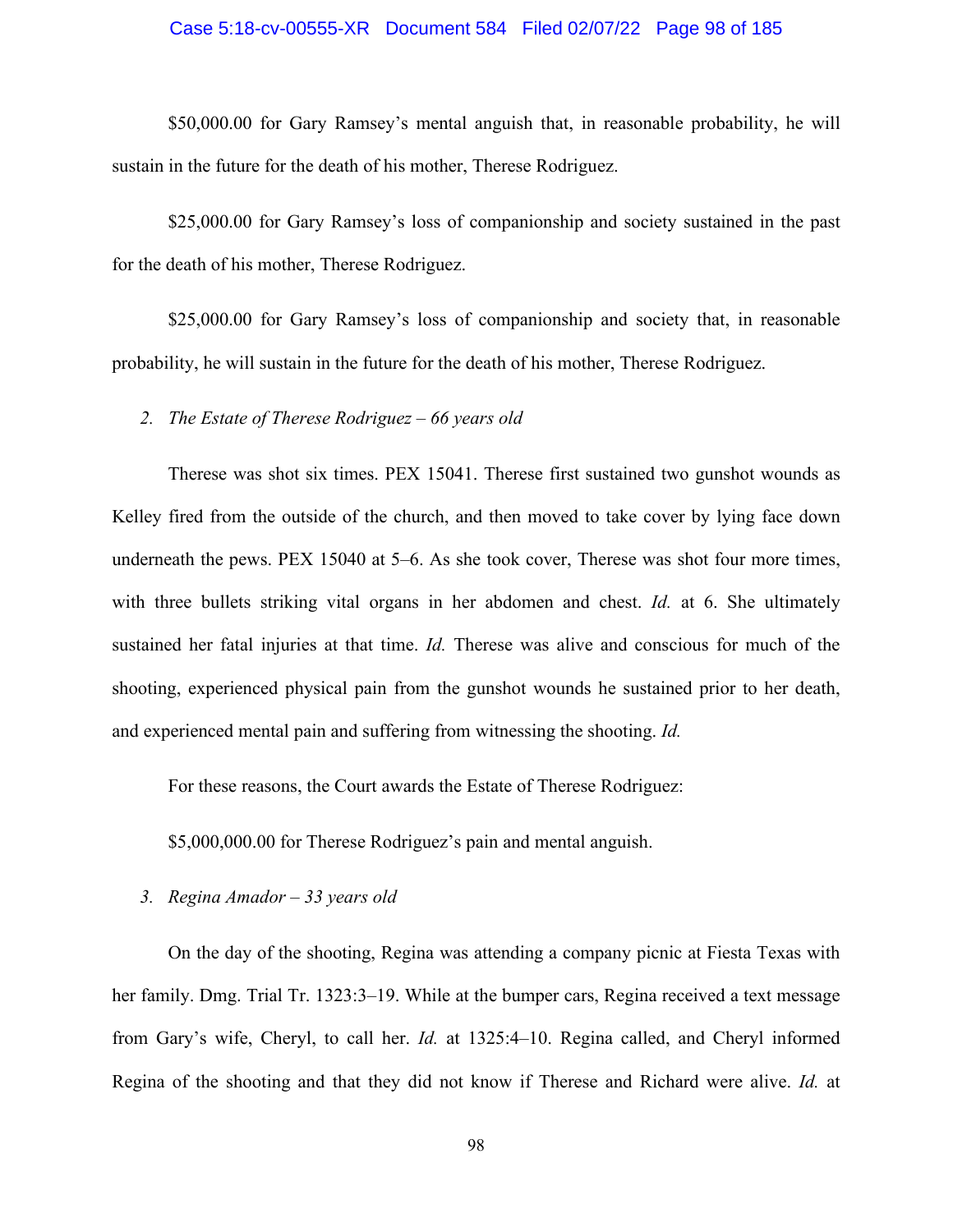### Case 5:18-cv-00555-XR Document 584 Filed 02/07/22 Page 99 of 185

1325:14–1326:3. Regina and her family left Fiesta Texas and drove to the church. *Id.* at 1326:10–1327:25. As they drove, Regina called her father every few minutes to no avail: "But he always picked up. So when he wasn't picking up, I would just start crying because I knew something was wrong." *Id.* at 1327:25–1328:13. After an hour drive, they arrived and saw "miles and miles of news reporters and police. . . . And I was in shock because I was like, 'This is really happening.' And I just wanted to wake up and feel like it was a dream." *Id.* at 1328:20–1329:7. Once she was taken to the community center, Regina found her stepbrothers, Gary and Ronald. *Id.* at 1330:4–1331:1. Gary took Regina aside and told her that he went inside the church, and that "it doesn't look good," and that it was a "bloodbath in there." *Id.* at 1331:11–16. "So when he told me that, in my heart, I felt like he was gone and that's why we haven't got any answers." *Id.* at 1331:22–23. Regina decided to leave, wanting to be close to her family at her aunt's home. *Id.* at 1332:3–19. She waited for hours until Gary called and confirmed that Richard and Therese died in the shooting. *Id.* at 1333:17–1333:15.

After the shooting, Regina did not work for six months. *Id.* at 1337:13–17. She felt that her family "needed help," and they began bereavement counseling. *Id.* at 1334:9–1335:3; PEX 15042 at 1. Regina was also prescribed Zoloft and Xanax because she was experiencing panic attacks and anxiety. Dmg. Trial Tr. at 1335:4–7; PEX 15043 at 14–15. Though she stopped taking these medications for a period, she recently started a new psychiatric medication. Dmg. Trial Tr. 1340:1–15. She also had frequent nightmares after the shooting, in which she would imagine what her father experienced before his death. *Id.* at 1135:13–1336:22. Though she had already experienced the death of one parent and a sibling, Regina feels that losing her father has been the most difficult loss: "He was taken away from me, and he was my last parent." *Id.* at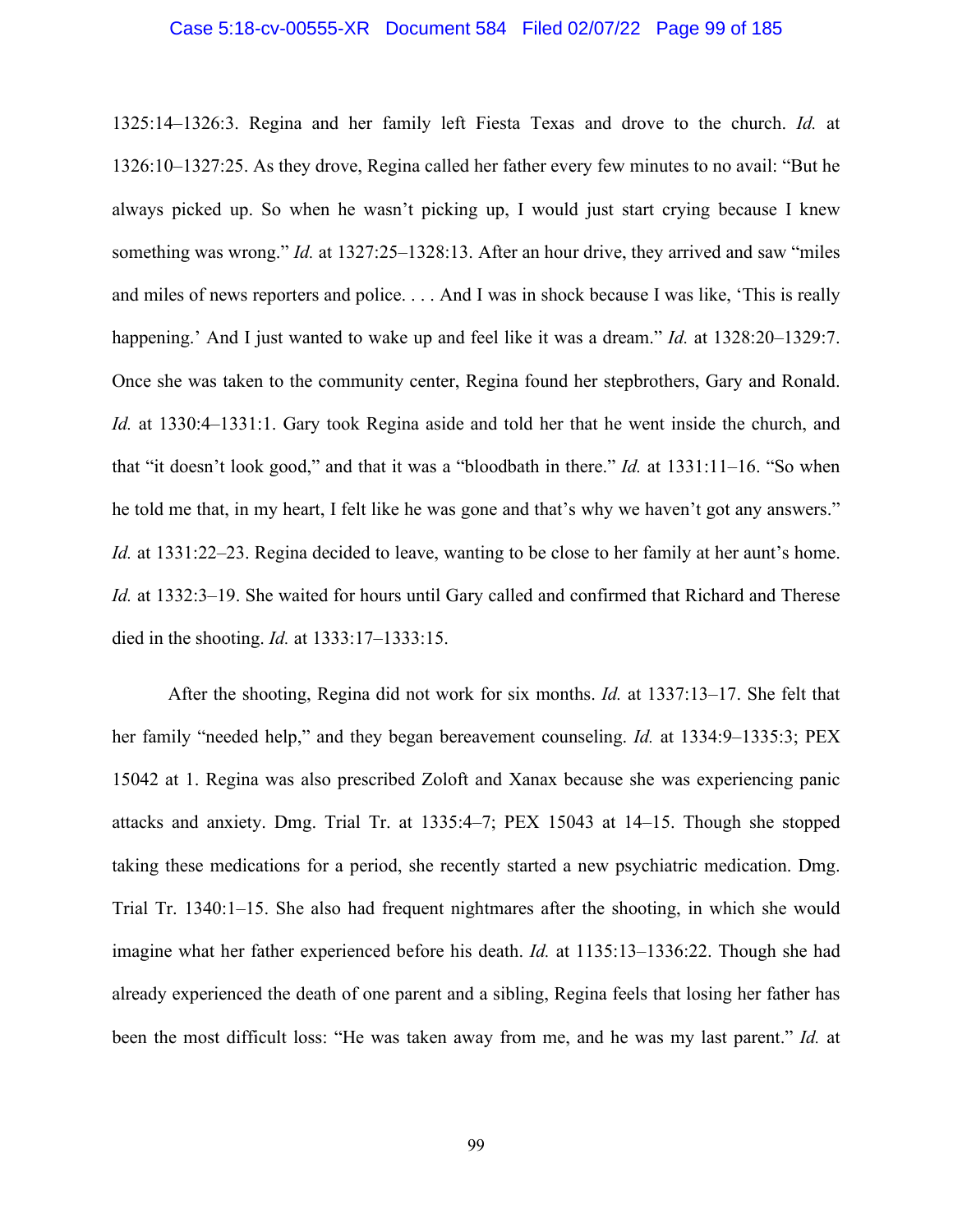#### Case 5:18-cv-00555-XR Document 584 Filed 02/07/22 Page 100 of 185

1342:7–21. Dr. Marx diagnosed Regina with PTSD, and Dr. Feltoon diagnosed her with major depressive disorder. GEX 599 at 13; PEX 15045 at 6.

Regina and her father had a strong relationship. Regina is Richard's only biological child, and growing up, he was a very hands-on father to Regina. *Id.* at 1295:22–1296:10. When Regina was eighteen years old, her mother died, which brought her closer to her father. *Id.* at 1300:14– 1301:15. Even though Regina leased her own apartment when she turned eighteen, she moved to the same complex as her father to be close with him: "Every day, he would come knocking on the door and just come and visit . . . . And then he would help me out too." *Id.* at 1305:5–1306:7. When Regina first started her family, she had financial difficulties, and her father helped support her and her family by paying bills, even going so far as to place a down payment on a home. *Id.* at 1309:17–1310:21. Richard was always there when Regina needed him, whether she needed help around her house or someone to vent to: "[H]e always took care of me. And I miss that. And I'm going to miss that." *Id.* at 1311:4–1313:10.

For these reasons, the Court awards Regina Amador:

\$50,000.00 for Regina Amador's mental anguish sustained in the past for the death of her father, Richard Rodriguez.

\$50,000.00 for Regina Amador's mental anguish that, in reasonable probability, she will sustain in the future for the death of her father, Richard Rodriguez.

\$25,000.00 for Regina Amador's loss of companionship and society sustained in the past for the death of her father, Richard Rodriguez.

\$25,000.00 for Regina Amador's loss of companionship and society that, in reasonable probability, she will sustain in the future for the death of her father, Richard Rodriguez.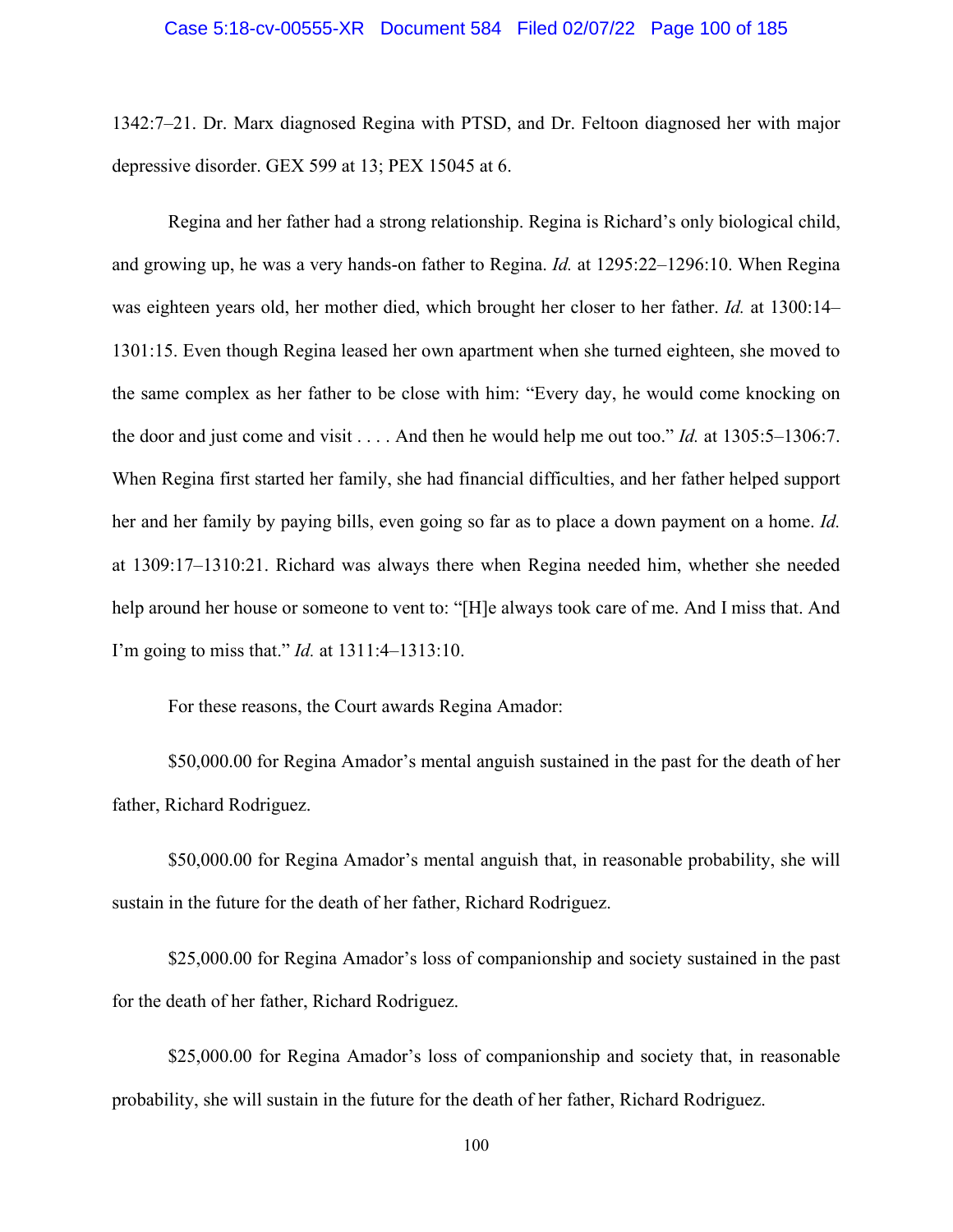## Case 5:18-cv-00555-XR Document 584 Filed 02/07/22 Page 101 of 185

\$0 for Regina Amador's pecuniary loss sustained in the past for the death of her father, Richard Rodriguez. [40](#page-100-0)

\$0 for Regina Amador's pecuniary loss that, in reasonable probability, she will sustain in the future for the death of her father, Richard Rodriguez.<sup>[41](#page-100-1)</sup>

*4. The Estate of Ricardo "Richard" Rodriguez – 64 years old* 

Richard sustained eight gunshot wounds. PEX 15005. He was shot in his back, hip, left leg, and his head, and suffered shrapnel injuries to the right side of his face, right chest, right arm, and right leg. *Id.* at 4–5. He sustained at least two gunshot wounds to his left thigh and the shrapnel injuries on his right side before lying face down on the floor to take cover. *Id.* at 6. While the gunshot wound to his head would be immediately fatal, the evidence shows that Richard purposefully moved to lie on his stomach after he had been shot and injured. *Id.* Richard was alive and conscious for much of the shooting, experienced physical pain from the gunshot wounds he sustained prior to his death, and experienced mental pain and suffering from witnessing the shooting. *Id.*

For these reasons, the Court awards the Estate of Ricardo Rodriguez:

\$5,000,000.00 for Richard Rodriguez's pain and mental anguish.

\$6,682.00 for Richard Rodriguez's funeral and burial expenses.<sup>[42](#page-100-2)</sup>

<span id="page-100-0"></span><sup>40</sup> No evidence was presented to support any past pecuniary loss.<br>41 No evidence was presented to support any future pequaism loss.

<span id="page-100-1"></span><sup>&</sup>lt;sup>41</sup> No evidence was presented to support any future pecuniary loss.<br><sup>42</sup> See PEX 15008 (Pichard Podriguez's funeral bill).

<span id="page-100-2"></span>See PEX 15008 (Richard Rodriguez's funeral bill).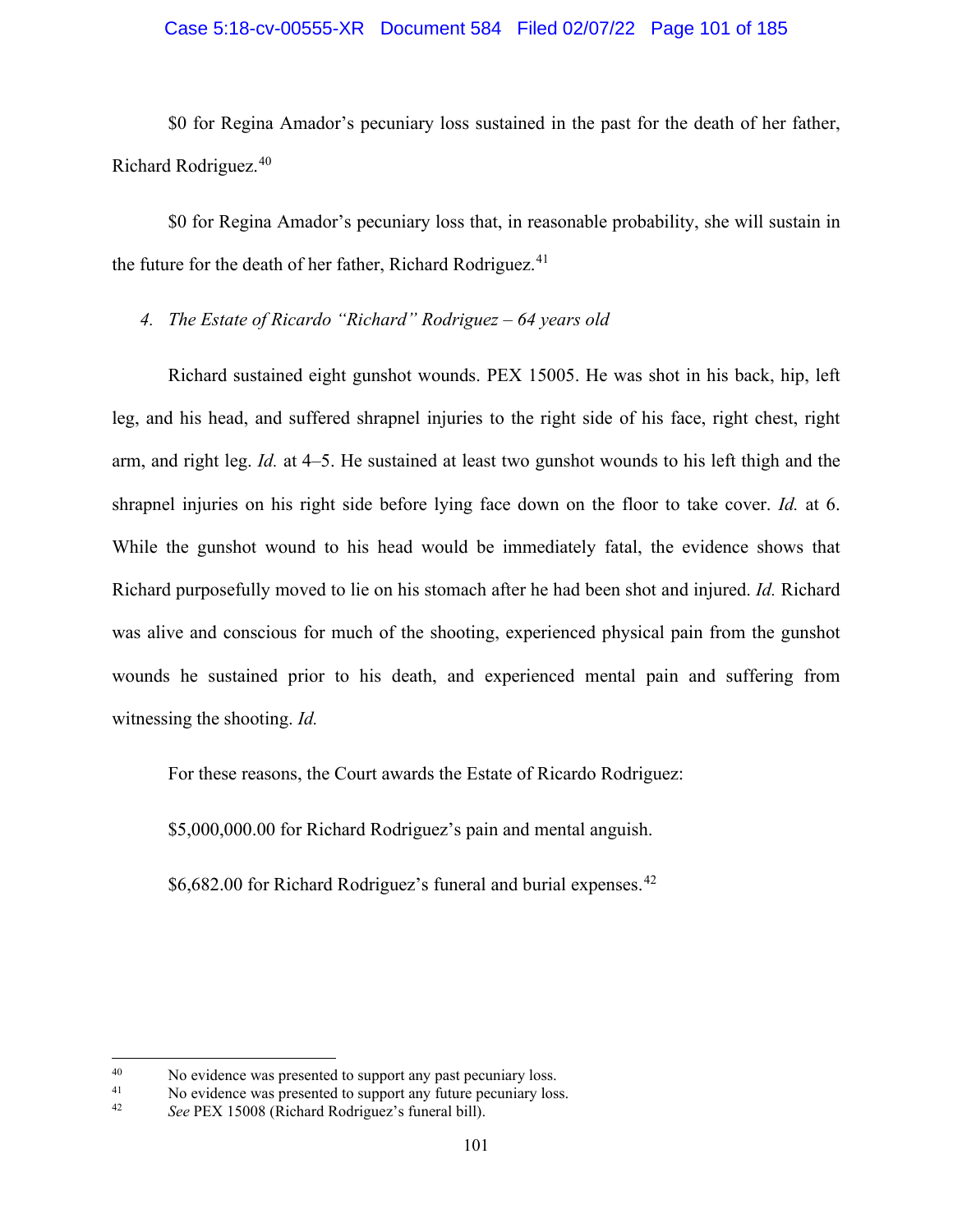### **The Ramirez/Solis Family**

Roseanne Solis and Joaquin Ramirez were attending church together the day of the shooting. Both sustained gunshot wounds and seek recovery for their own personal injuries.<sup>[43](#page-101-0)</sup>

### *1. Roseanne Solis – 57 years old*

Roseanne was attending church with her partner, Joaquin, on the morning of the shooting. Dmg. Trial Tr. 1227:10–1228:8. As the congregation sang a hymn, Roseanne watched one of the children, R.W., playing in the pew near her. *Id.* at 1229:21–13. The service began, and Roseanne heard what sounded like firecrackers. *Id.* at 1231:16–21. When she heard a man shout "everybody get down," she and Joaquin got on the ground. *Id.* at 1231:22–25. Joaquin placed himself on top of Roseanne, but she told him to go hide because she did not want them both to die. *Id.* at 1232:2–12. Joaquin moved out of Kelley's path, but Roseanne was "in terror," and was frozen on the floor: "I knew if I moved . . . he was going to hit me right on the head. I could feel all the shots going right by my—on the side of my head." *Id.* at 1232:13–22. Roseanne heard R.W. scream, looked up for a moment, and saw that R.W. had been shot. *Id.* at 1232:23–25, 1234:2–7. She then crawled towards the back of the church to get out of Kelley's line of fire. *Id.*

<span id="page-101-0"></span><sup>&</sup>lt;sup>43</sup> Both also seek derivative recovery for loss of spousal consortium as a result of one another's injuries. However, the Court finds that the two were not married at the time of the shooting. "An informal or common-law marriage exists in Texas if the parties (1) agree to be married (2) lived together in Texas as husband and wife after the agreement, and (3) there presented to others that they were married." *Small v. McMaster*, 352 S.W.3d 280, 282 (Tex. App.—Houston [14th Dist.] 2011, pet. denied).

As to the first element, the parties must have a "present, immediate, and permanent marital relationship," and common-law marriage cannot be founded on an agreement to be married in the future. *Continental Cas. Ins. Co. v. Lavender*, No. 02-10-00399-CV, 2011 WL 2306832, at \*1 (Tex. App.—Fort Worth June 9, 2011, pet. denied) (mem. op.). Roseanne provided conflicting testimony on this point, first stating that "I plan to marry [Joaquin]," then stating, "He is my husband." Dmg. Trial Tr. 1281:5–7.

The third element requires that the couple establish that they held themselves out as husband and wife such that they had a reputation in the community for being married. *Small*, 352 S.W.3d at 285. While Joaquin and Roseanne would inconsistently refer to each other as spouses in their testimony and to medical professionals, no evidence in the record shows that they had a reputation within the larger community for being married at the time of the shooting. In other words, there is no proof that they "consistently conducted themselves as husband and wife in the public eye or that the community viewed them as married." *Id.* (quoting *Danna v. Danna*, No. 05-05-00472-CV, 2006 WL 785621, at \*2 (Tex. App.—Dallas March 29, 2006, no pet.) (mem. op.). Thus, while committed partners, Roseanne and Joaquin may not recover for loss of consortium for each other's injuries.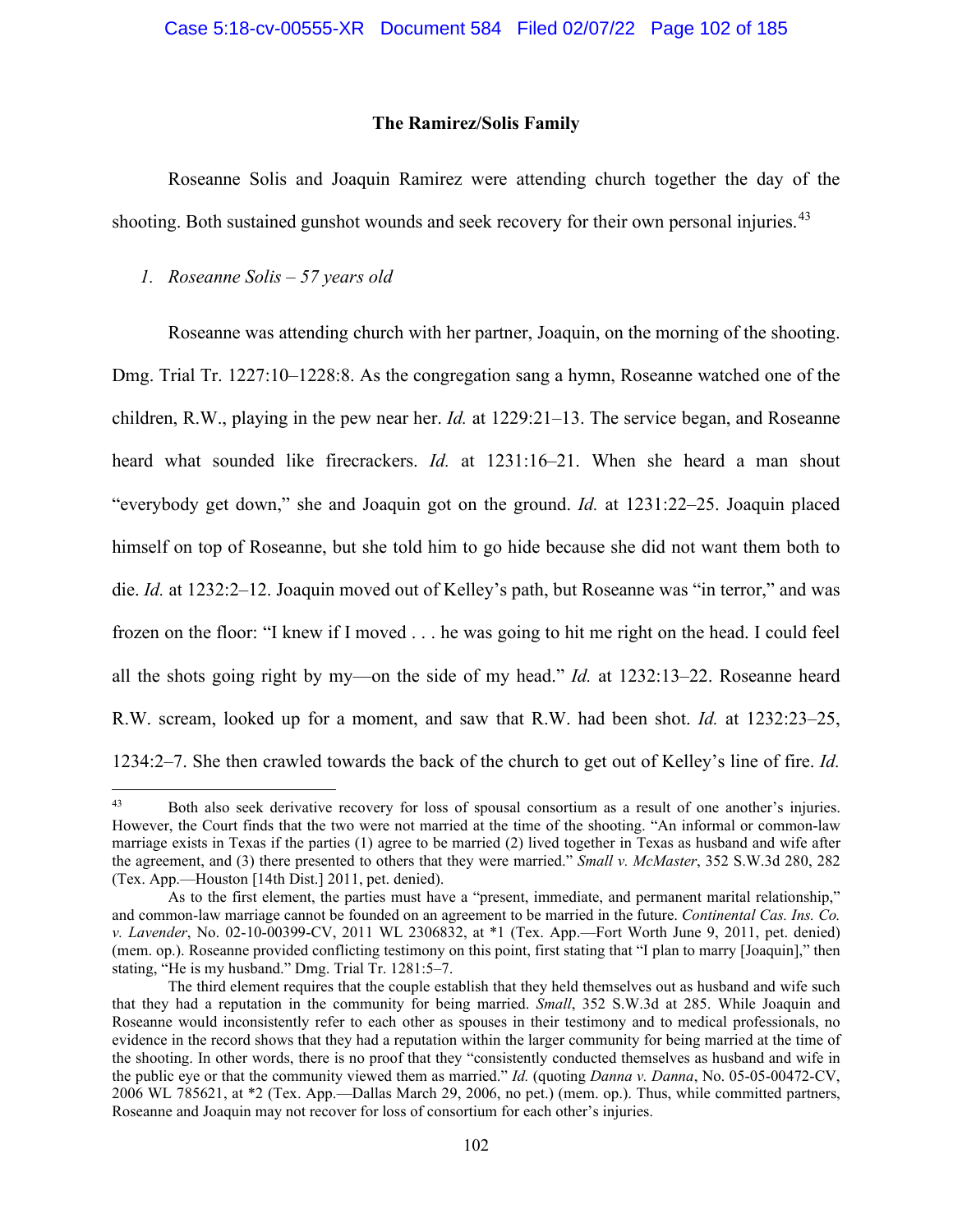### Case 5:18-cv-00555-XR Document 584 Filed 02/07/22 Page 103 of 185

at 1234:10–21. When Kelley had re-entered the church, she heard him shout that everyone was going to die as he continued firing. *Id.* at 1236:2–9. Roseanne looked up again and saw that a woman near her was preparing to call 911. *Id.* at 1236:14–1237:7. Roseanne signaled for her to stop, knowing the noise would attract Kelley. *Id.* at 1236:14–1237:7. She then heard Kelley exit the church. *Id.* at 1237:7–10.

After the shooting, Roseanne's sister arrived and took Roseanne to Connally Memorial Hospital. *Id.* at 1237:17–21. She sustained one gunshot wound to the back of her left shoulder, though she did not feel anything when the bullet hit her. *Id.* at 1275:4–7; PEX 14050 at 1. While at the hospital, she was still fearful that Kelley was after her. Dmg. Trial Tr. 1237:22–5. Doctors administered pressure to the deep wound on her shoulder as well as antibiotics to prevent infection before she was taken by ambulance to University Hospital for further evaluation. PEX 14050 at 1; *see also* PEX 14042. After further treatment, she was released home that evening. PEX 14050 at 1. However, Roseanne's recovery was prolonged, as she required twice-daily wound care. *Id.* She also developed an infection as well as persistent discomfort. *Id.* The wound closed in March 2018. *Id.*

Prior to the shooting, Roseanne had preexisting chronic pain in her left hand due to melorheostosis, a rare bone condition which caused a deformity to her left hand. PEX 14045 at 17. Her pain has increased since the shooting. *Id.*; GEX 591 at 22. Her physical examinations revealed a complex regional pain syndrome and diminished strength in her left arm. PEX 14045 at 21; GEX 591 at 24–25. Roseanne stated that her "pain is more severe" and affects her sleep almost every night. Dmg. Trial Tr. 1245:20–1246:8. While she had limited use of her left hand before the shooting, it is now less functional and she needs more assistance than before to, for example, cook and clean. *Id.* at 1242:8–1244:7. Her need for assistance makes Roseanne feel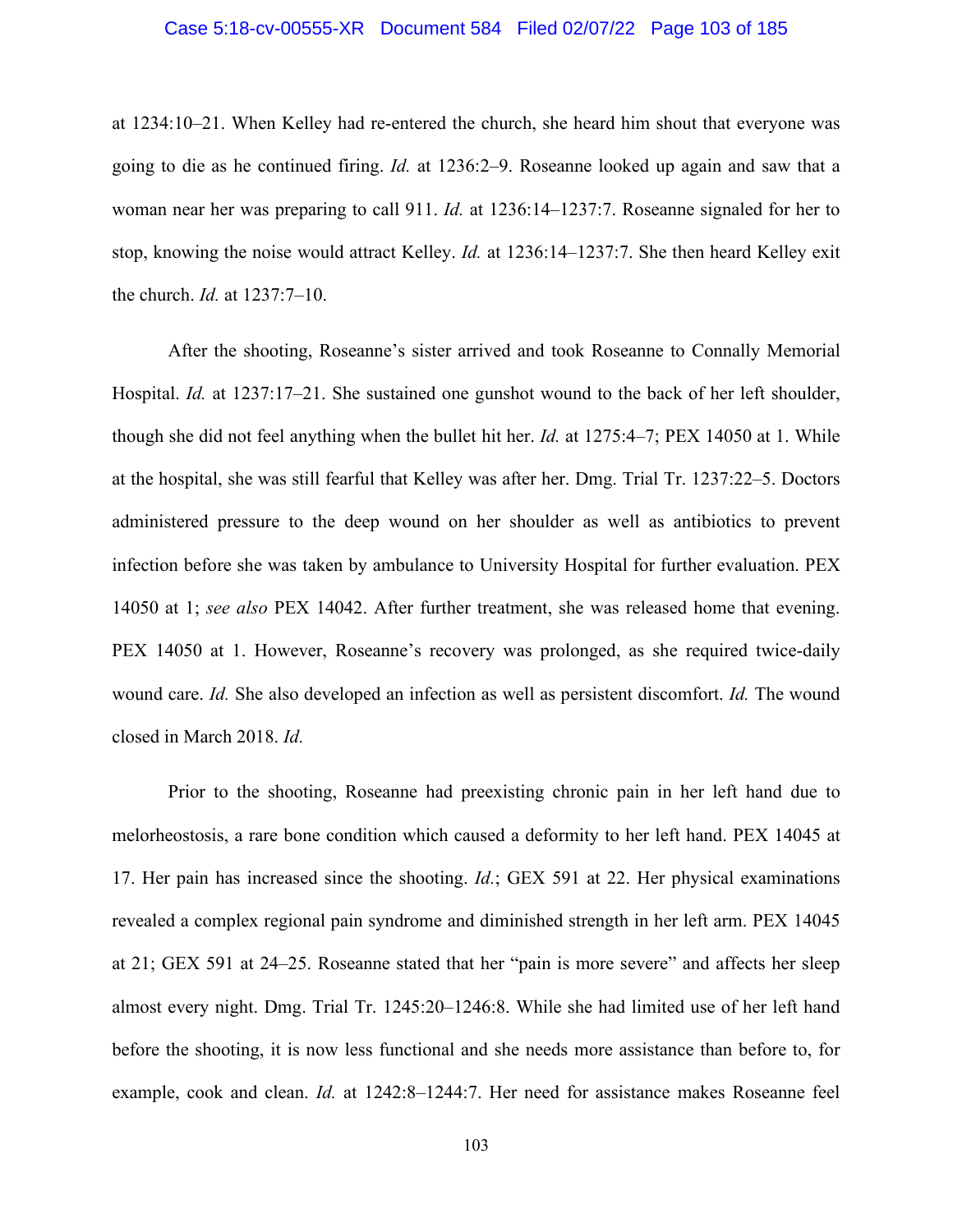### Case 5:18-cv-00555-XR Document 584 Filed 02/07/22 Page 104 of 185

"useless." *Id.* at 1244:17–25. Additionally, her shoulder wound has left significant scarring. PEX 14045 at 59. The scars cause her significant embarrassment: "They embarrass me to the point where I can't wear short-sleeved blouses like I used to because I'm embarrassed because of that scar. It's so ugly." Dmg. Trial Tr. 1240:16–21. There is also retained shrapnel in Roseanne's shoulder and chest. *Id.* at 1245:13–19; PEX 14041.

In addition to Roseanne's chronic pain, she suffers from PTSD and major depressive disorder. PEX 14047 at 6; GEX 592 at 11. A few days after the shooting, Roseanne contacted Camino Real Community Services for therapy. PEX 14028 at 1–4. Though she has a long history of psychological problems that preceded the shooting, the shooting has made Roseanne fearful of public spaces: "Where I used to enjoy, like, going out to the zoo, going bike riding, you know, that we would go to the movies, to the point now where I'm even scared to go to the store now." Dmg. Trial Tr. 1247:17–1248:7. At home, Roseanne keeps her windows covered and a bat next to her bed. *Id.* at 1251:19–1252:8. When she sleeps, she has nightmares of the shooting: "[M]y insomnia has gotten so bad to the point where I wake up at night and I'm still thinking about that day, all the same things going through my mind, seeing the little boy screaming, seeing that lady that was in the—that was laying in that pool of blood, all the screaming that was going on." *Id.* at 1249:13–1250:6, 1251:7–18.

For these reasons, the Court awards Roseanne Solis:

\$1,000,000.00 for Roseanne Solis's physical pain and mental anguish sustained in the past.

\$1,000,000.00 for Roseanne Solis's physical pain and mental anguish that, in reasonable probability, she will sustain in the future.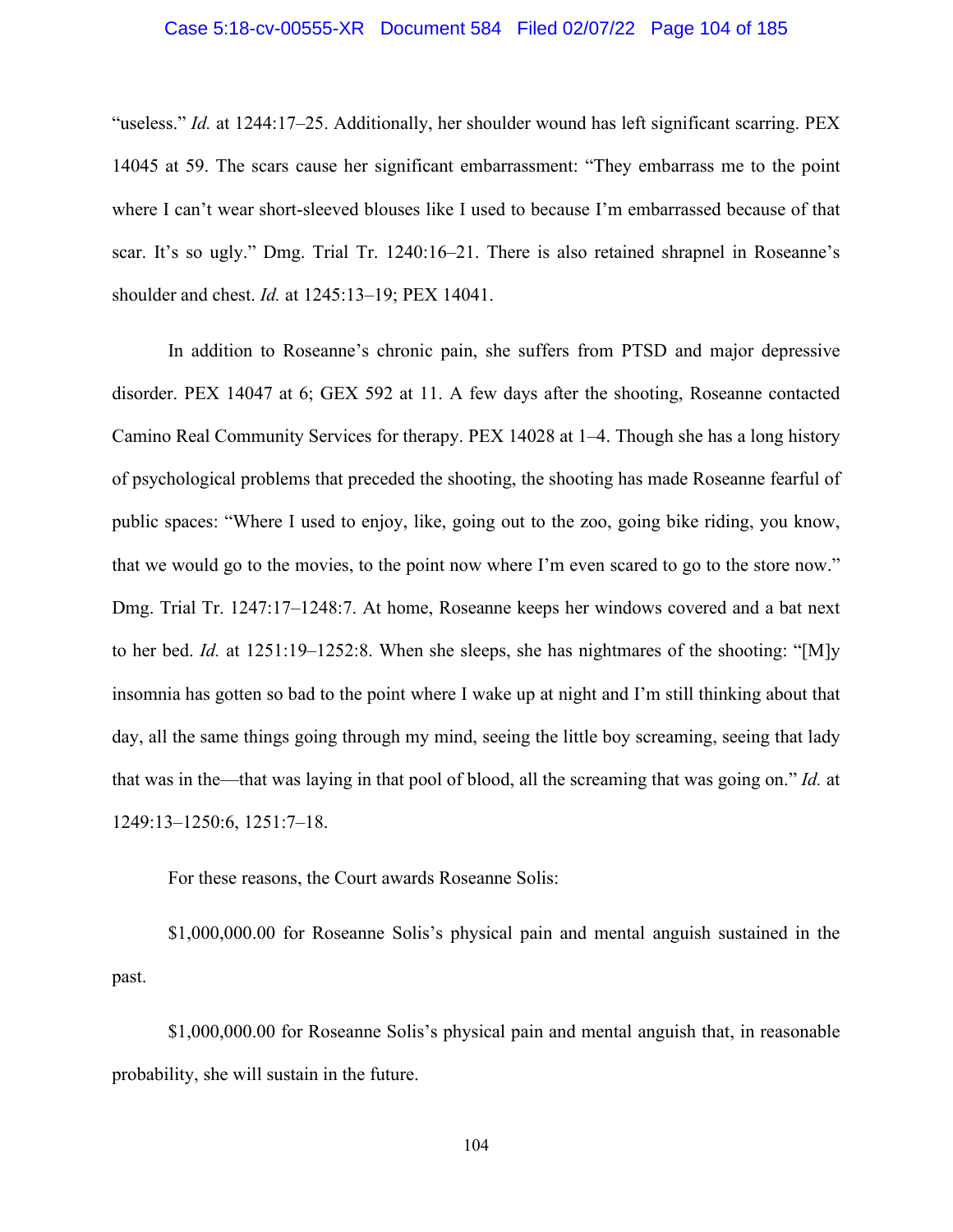#### Case 5:18-cv-00555-XR Document 584 Filed 02/07/22 Page 105 of 185

\$50,000.00 for Roseanne Solis's disfigurement sustained in the past.

\$25,000.00 for Roseanne Solis's disfigurement that, in reasonable probability, she will sustain in the future.

\$50,000.00 for Roseanne Solis's physical impairment sustained in the past.

\$50,000.00 for Roseanne Solis's physical impairment that, in reasonable probability, she will sustain in the future.

\$16,905.82 for Roseanne Solis's medical care expenses incurred in the past.<sup>44</sup>

\$952,491.12 for Roseanne Solis's medical care expenses that, in reasonable probability, she will incur in the future.<sup>[45](#page-104-1)</sup>

## *2. Joaquin Ramirez – 50 years old*

Joaquin attended church with his partner, Roseanne, on the day of the shooting. Ramirez Dep. 30:9–15. After speaking with Karla Holcombe before services, he and Roseanne sat in a pew near the left wall of the church. *Id.* at 31:18–25, 32:5–17. Like Roseanne, when he heard the first sounds of gunfire, he believed it was fireworks. *Id.* at 33:3–4. But he then saw holes in the building, smelled gunpowder, and heard another church member yelling to get down. *Id.* at 33:7– 16. Joaquin and Roseanne got on the floor, and he covered Roseanne's body with his own. *Id.* at 33:9–14. Roseanne told him to save himself because she believed they were all going to die in the church. *Id.* at 34:10–16. Joaquin moved under a pew and watched as Kelley shot at other

<span id="page-104-0"></span><sup>44</sup> Plaintiffs and the Government stipulate this amount reflects Roseanne Solis's past medical expenses. ECF No. 576 at 8.

<span id="page-104-1"></span><sup>45</sup> This amount was calculated based on Plaintiffs' life care plan for Roseanne Solis. *See* PEX 14045. However, this amount reflects the two years passed between the original life care plan date and trial, removed spinal x-rays, MRIs and wheelchair costs as the Court finds these costs relate to Roseanne's preexisting melorheostosis. *See* GEX 591 at 29–30. Additionally, average generic drug pricing was substituted for all medications when available, and the cost of attendant care was averaged to \$22 per hour with removed RN supervision. *See* PEX 14045 at 36–39, 52–53, 56, 58.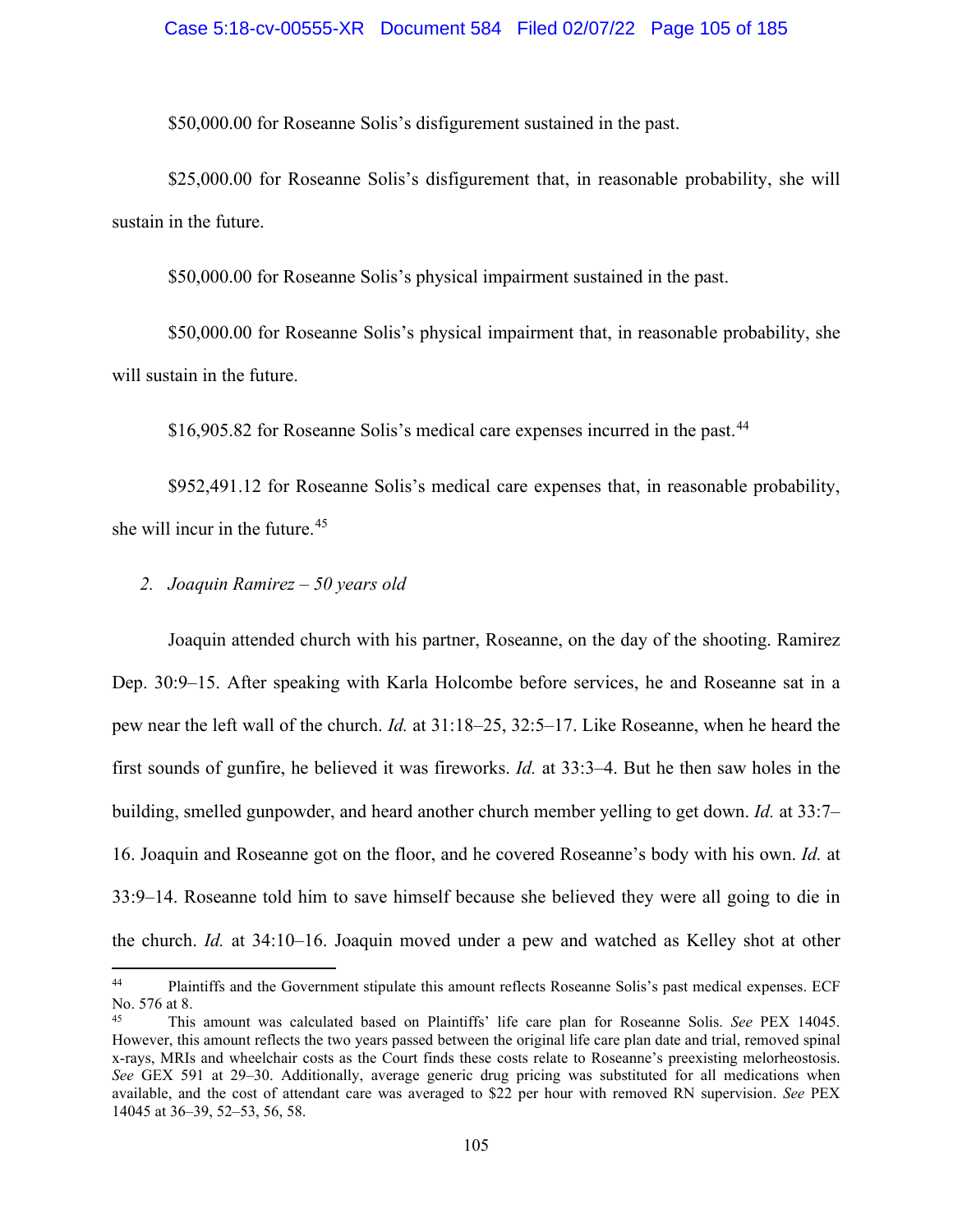### Case 5:18-cv-00555-XR Document 584 Filed 02/07/22 Page 106 of 185

church members. *Id.* at 35:9–20. As Joaquin watched Kelley's shoes move up the aisle, Joaquin crawled underneath the pews towards the back of the church and escaped. *Id.* at 37:8–18. Once Joaquin made it out of the church, he realized he had been shot in his left ankle. *Id.* at 37:3–7.

When Joaquin was reunited with Roseanne outside of the church, her sister drove them both to Connally Memorial Hospital. *Id.* at 40:4–16. After an x-ray, doctors confirmed there was no fracture to the bones of his leg. PEX 14018 at 1; PEX 14009 at 8. However, there was shrapnel embedded over his left ankle, causing pain and an abrasion. PEX 14018 at 1; PEX 14009 at 8. Doctors discharged Joaquin that day. PEX 14018 at 1; Ramirez Dep. 44:9–11. He was sent home with crutches and could not bear weight on his foot for months. Ramirez Dep. 50:18–51:2. In December 2017, Dr. Smith evaluated Joaquin for pain in his left leg. PEX 14022 at 11; Ramirez Dep. 45:4–17. Joaquin underwent physical therapy with Dr. Smith until August 2018. PEX 14010 at 29.

Despite the physical therapy, Joaquin's left leg still causes him pain, and he experiences frequent stiffness and numbness. Ramirez Dep. 46:17–22, 48:2–7. He cannot walk for long distances like he used to, nor can he climb stairs as easily. *Id.* at 51:15–23, 52:6–9. Prior to the shooting, Joaquin constructed homes, but he has a difficult time doing so now because he cannot lift heavy objects or stay on his feet for very long. *Id.* at 58:15–18, 67:18–22, 70:13–19.

Joaquin continues to experience unwanted memories of the shooting, both through flashbacks during the day and nightmares when he sleeps. GEX 561 at 6. He has difficulty sleeping: "I just stay awake. I keep an eye open to see if there is anything around. I'm always scared and checking on windows and doors to go outside and look around with a flashlight." PEX 14020 at 2–3; *see also* GEX 561 at 6, 8. While he used to have friends that he would socialize with, Joaquin avoids leaving the house now because he is "afraid to go out." PEX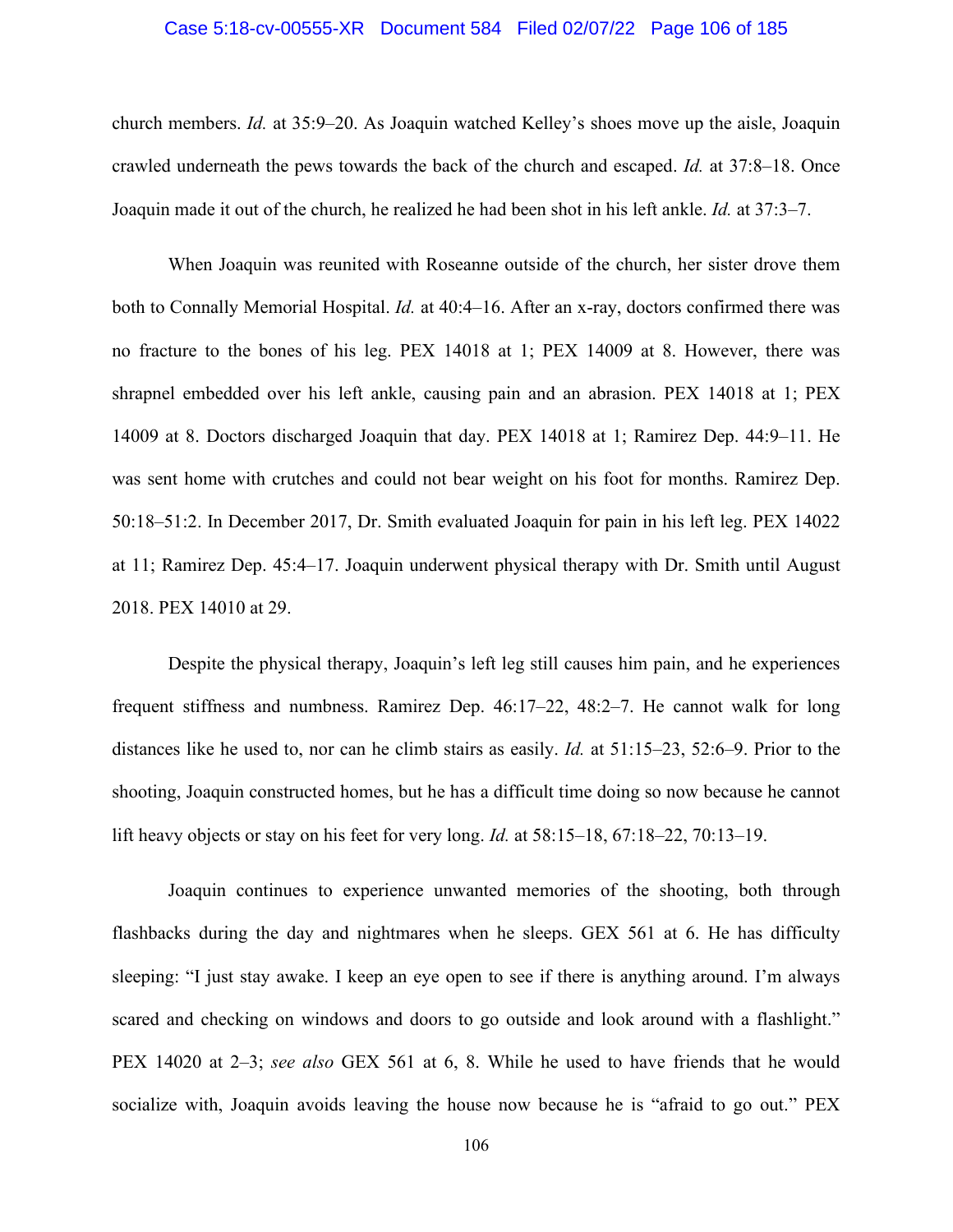14020 at 3; GEX 561 at 8. Both Dr. Feltoon and Dr. Marx diagnosed Joaquin with PTSD, and Dr. Marx included further diagnoses of major depressive disorder and generalized anxiety disorder. PEX 14020 at 6; GEX 561 at 10.

For these reasons, the Court awards Joaquin Ramirez:

\$1,000,000.00 for Joaquin Ramirez's physical pain and mental anguish sustained in the past.

\$500,000.00 for Joaquin Ramirez's physical pain and mental anguish that, in reasonable probability, he will sustain in the future.

\$5,000.00 for Joaquin Ramirez's disfigurement sustained in the past.

\$5,000.00 for Joaquin Ramirez's disfigurement that, in reasonable probability, he will sustain in the future.

\$25,000.00 for Joaquin Ramirez's physical impairment sustained in the past.

\$25,000.00 for Joaquin Ramirez's physical impairment that, in reasonable probability, he will sustain in the future.

\$2,893.04 for Joaquin Ramirez's medical care expenses incurred in the past.<sup>46</sup>

\$85,403.20 for Joaquin Ramirez's medical care expenses that, in reasonable probability, he will incur in the future.<sup>[47](#page-106-1)</sup>

<span id="page-106-0"></span><sup>&</sup>lt;sup>46</sup> Plaintiffs and the Government stipulate this amount reflects Joaquin Ramirez's past medical expenses. ECF No. 576 at 7.<br><sup>47</sup> This

<span id="page-106-1"></span><sup>47</sup> This amount was calculated based on Plaintiffs' life care plan for Joaquin Ramirez. *See* PEX 14022. However, this amount reflects the two years passed between the original life care plan date and trial and average generic drug pricing for all medications where available. *See id.* at 30–32.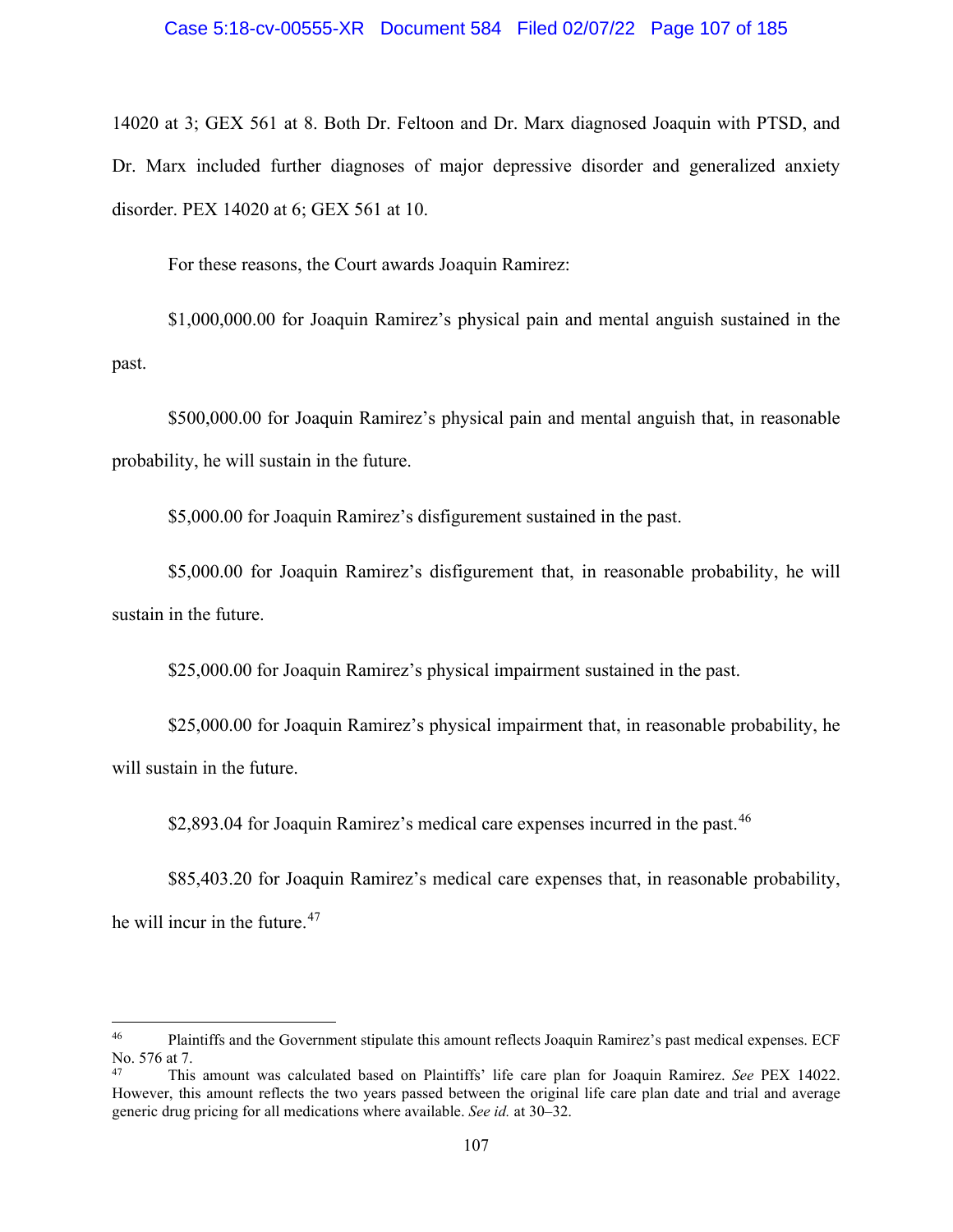#### **The Johnson Family**

Sara and Dennis Johnson were attending church the day of the shooting. Both died at the scene. Their children, Deanna Staton, Michael Johnson, Kati Wall, and Christopher Johnson bring wrongful death claims for the deaths of their parents. James Graham, Sara's son, brings a wrongful death claim for the death of his mother. Dennis Johnson Jr., Dennis's son, brings a wrongful death claim for the death of his father.

## *1. Deanna Staton – 46 years old*

Deanna was supposed to attend church with her parents the morning of the shooting, but had a migraine the night before and decided to sleep in. Dmg. Trial Tr. 1374:7–23. When she woke up, she checked her Facebook and saw a reporter broadcasting live about the shooting. *Id.* at 1374:21–1375:2. Deanna saw her mother's car in the background of the broadcast, and "just started screaming" for Kati. *Id.* at 1375:3–8. She gathered Kati and Michael, and they all drove to the church. *Id.* at 1375:10–17. When they arrived, Deanna ran to the church and saw Julie Workman outside and asked Julie where her parents were. *Id.* at 1375:19–1376:6. Julie told her, "Everyone left in there is dead, and your parents aren't there." *Id.* at 1376:6–8. Deanna "had hope" that her parents were alive, and she began calling hospitals to try and find them. *Id.* at 1376:9–17. They were then directed to the community center. *Id.* at 1376:17–21. However, it was still locked when Deanna and her family had arrived, and as they waited to be let inside, news media had arrived at the scene and "were putting cameras in [their] faces." *Id.* at 1377:12– 1378:8. Eventually, they were let inside, where they continued to call hospitals and their parents for "hours." *Id.* at 1378:9–1379:1. Families of those in the church were then moved to the River Oaks Church, and Deanna continued to wait for news. *Id.* at 1379:7–1380:19. After thirteen-and-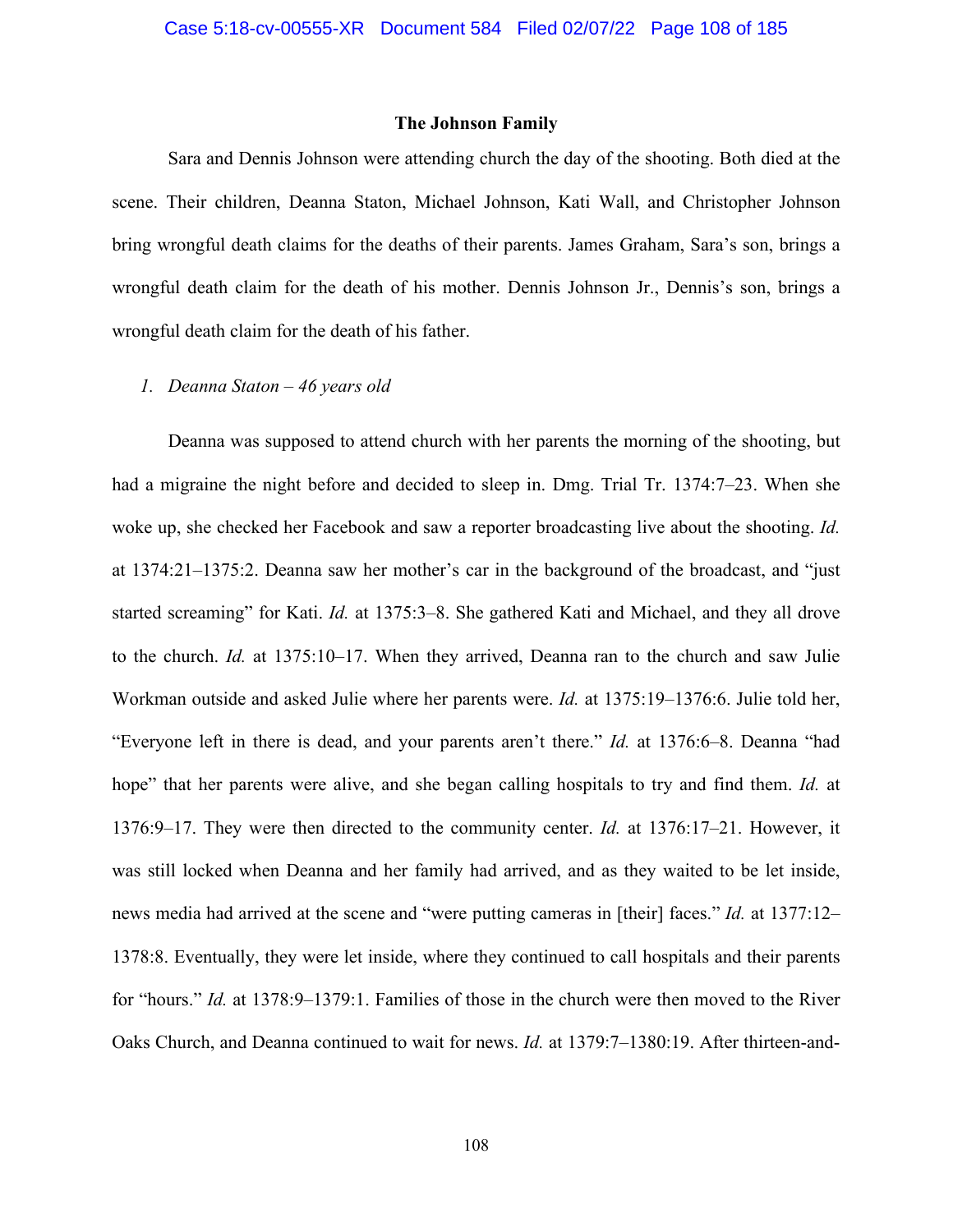## Case 5:18-cv-00555-XR Document 584 Filed 02/07/22 Page 109 of 185

a-half hours of waiting, law enforcement informed Deanna and her family that her parents were dead. *Id.* at 1381:7–11.

Deanna believes she is no longer the same person since the shooting. As time has passed, she believes her grief has gotten worse: "I'm not outgoing anymore. I'm not a happy person anymore." *Id.* at 1404:13–1405:7. The violent way in which her parents died continues to affect her: "It's horrible to think about because you are constantly thinking were they afraid? What was it like for them? That's your mama and your daddy. I don't care how old you are. That's your mama and your daddy. How could this have happened to them? I would have given anything to take their place." *Id.* at 1403:22–1404:5. Deanna continues to have nightmares about what her parents experienced in the church. *Id.* at 1408:14–1409:5. Deanna also avoids thoughts and reminders of her own wedding day because she was married in the church, which leads to thoughts about her parents "being dead on the floor." *Id.* at 1407:14–1408:13.

Deanna had close relationships with both her mother and father. When Deanna was a young mother, Sara and Dennis adopted Deanna's biological children, Kati and Christopher, during a difficult time in Deanna's life. *Id.* at 1390:8–13. Deanna "couldn't step up and do what needed to be done at the time. And they, without question, adopted the two of them." *Id.* at 1390:8–13. After losing her home, her parents invited her and her husband to come live with them. *Id.* at 1392:19–1393:2. Sara and Dennis "were like the Rock of Gibraltar," to the Johnson family and "were always there." *Id.* at 1386:25–1387:4. "They didn't give up on anyone. . . . Good, bad, or indifferent, what you did, they were there, open arms, all the time." *Id.* at 1387:3– 9. Sara was "that constant glue" that made sure everyone in the family was together for the holidays, and that birthdays and anniversaries were acknowledged. *Id.* at 1388:24–1389:13. Dennis was the family's spiritual advisor, and he and Sara gave advice to their children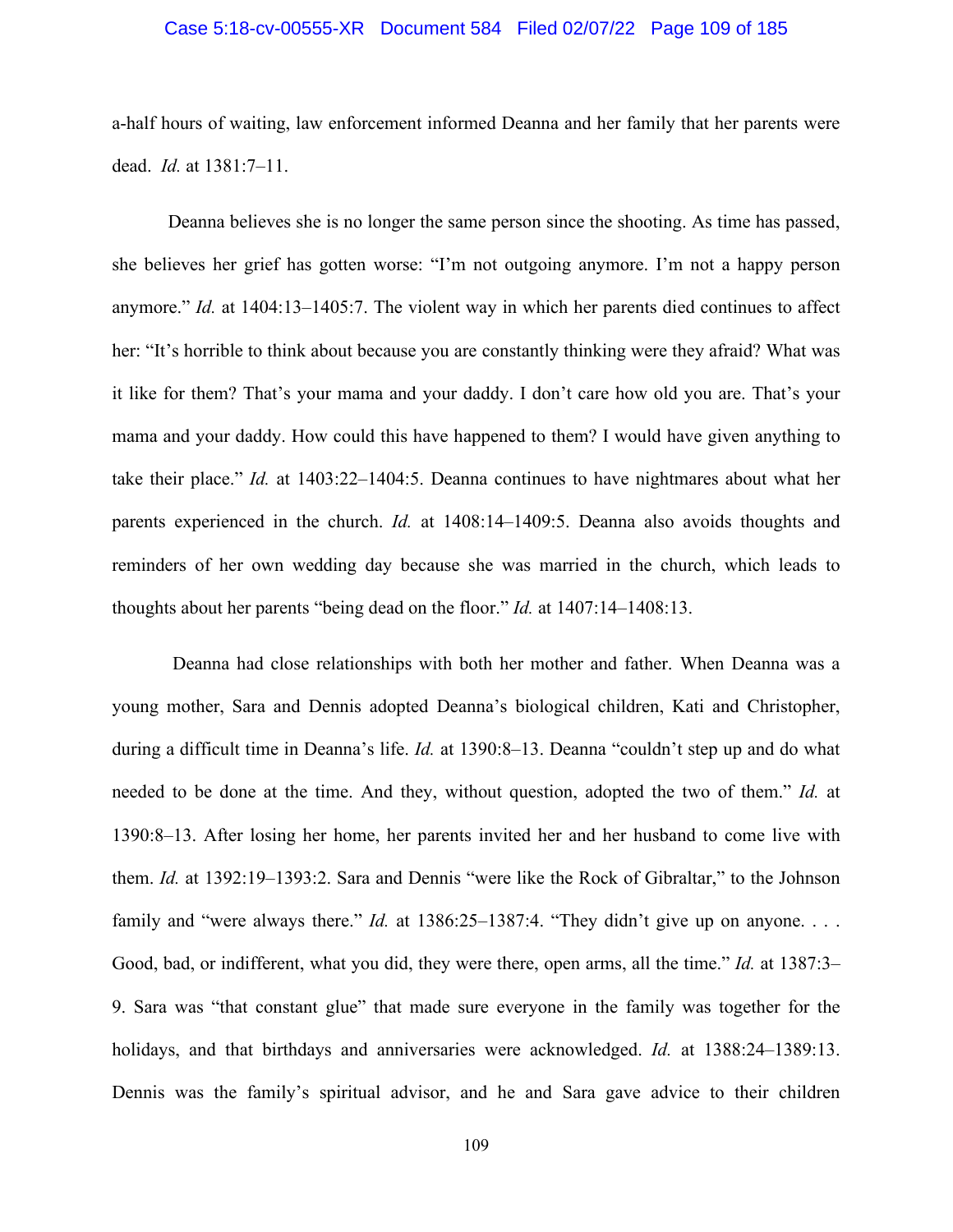#### Case 5:18-cv-00555-XR Document 584 Filed 02/07/22 Page 110 of 185

frequently. *Id.* at 1389:14–18, 1394:1–10. Many nights, Deanna, her parents, and the rest of her family, would enjoy family time on her parents' porch. *Id.* at 1392:12–18. Their love and emotional support cannot be replaced for Deanna: "They hugged me. They guided me in life. They guided me in my spiritual walk. They guided me in so many things." *Id.* at 1405:8–22.

For these reasons, the Court awards Deanna Staton:

\$50,000.00 for Deanna Staton's mental anguish sustained in the past for the death of her mother, Sara Johnson.

\$50,000.00 for Deanna Staton's mental anguish that, in reasonable probability, she will sustain in the future for the death of her mother, Sara Johnson.

\$25,000.00 for Deanna Staton's loss of companionship and society sustained in the past for the death of her mother, Sara Johnson.

\$25,000.00 for Deanna Staton's loss of companionship and society that, in reasonable probability, she will sustain in the future for the death of her mother, Sara Johnson.

\$50,000.00 for Deanna Staton's mental anguish sustained in the past for the death of her father, Dennis Johnson.

\$50,000.00 for Deanna Staton's mental anguish that, in reasonable probability, she will sustain in the future for the death of her father, Dennis Johnson.

\$25,000.00 for Deanna Staton's loss of companionship and society sustained in the past for the death of her father, Dennis Johnson.

\$25,000.00 for Deanna Staton's loss of companionship and society that, in reasonable probability, she will sustain in the future for the death of her father, Dennis Johnson.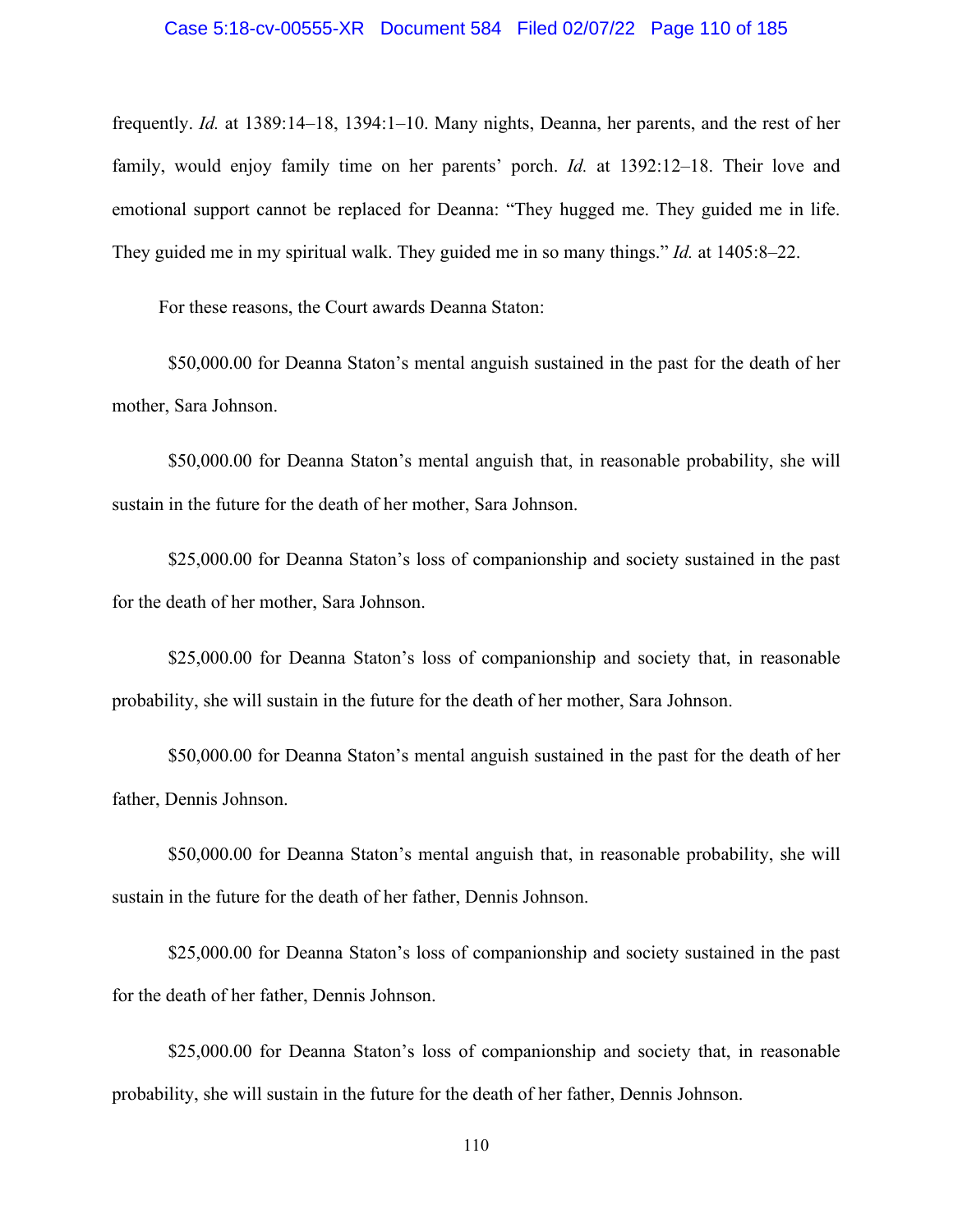## *2. Michael Johnson – 43 years old*

On the morning of the shooting, Michael was at home on his parents' property. Dmg. Trial Tr. 1420:1–5. His niece (and adoptive sister), Kati, told him about the shooting: "I just jumped out of bed. And it seemed like we got there in ten minutes." *Id.* at 1420:6–11. The scene was "pretty rough. . . . [T] here was just like people going everywhere and the ambulances coming in. And it was just very chaotic." *Id.* at 1420:12–20. Along with Deanna and Kati, Michael continually called his parents' cell phones with no answer. *Id.* at 1420:21–24. After waiting for what "felt like eternity," first at the community center and then at River Oaks Church, he and his family received confirmation that his parents had died inside the church: "It was like a living hell. . . . It was about the worst day of my life." *Id.* at 1421:4–19.

The loss of his parents was difficult for Michael as, like with his sister Deanna, he lived in their home and was very close to both Sara and Dennis. *Id.* at 1432:21–22. Michael described his relationship with his parents as "a team." *Id.* at 1419:13–17. Sara and Dennis helped Michael "through all the rough times," and even helped raise Michael's two children. *Id.* at 1419:13–20; Wall Dep. 54:1–4. Dennis was Michael's best friend, teacher, and mentor. Dmg. Trial Tr. 1423:14–16. He and his father shared a love of gardening, and they would work for days at a time, tilling, planting, and raking the yard. *Id.* at 1424:13–1425:19. Michael described his mother as "one of [his] best friends too," who would give him advice "whether [he] needed it or not." *Id.* at 1426:13–17. In the mornings, his mother would cook breakfast for him, and in the evenings, Michael would cook supper for her. *Id.* at 1426:18–1427:7. Every day, Michael spent time on his parents' porch and "[t]alked about everything." *Id.* at 1428:18–1429:20. Michael still lives in his parents' home and returning to an empty porch is difficult: "It's hard coming home to the house,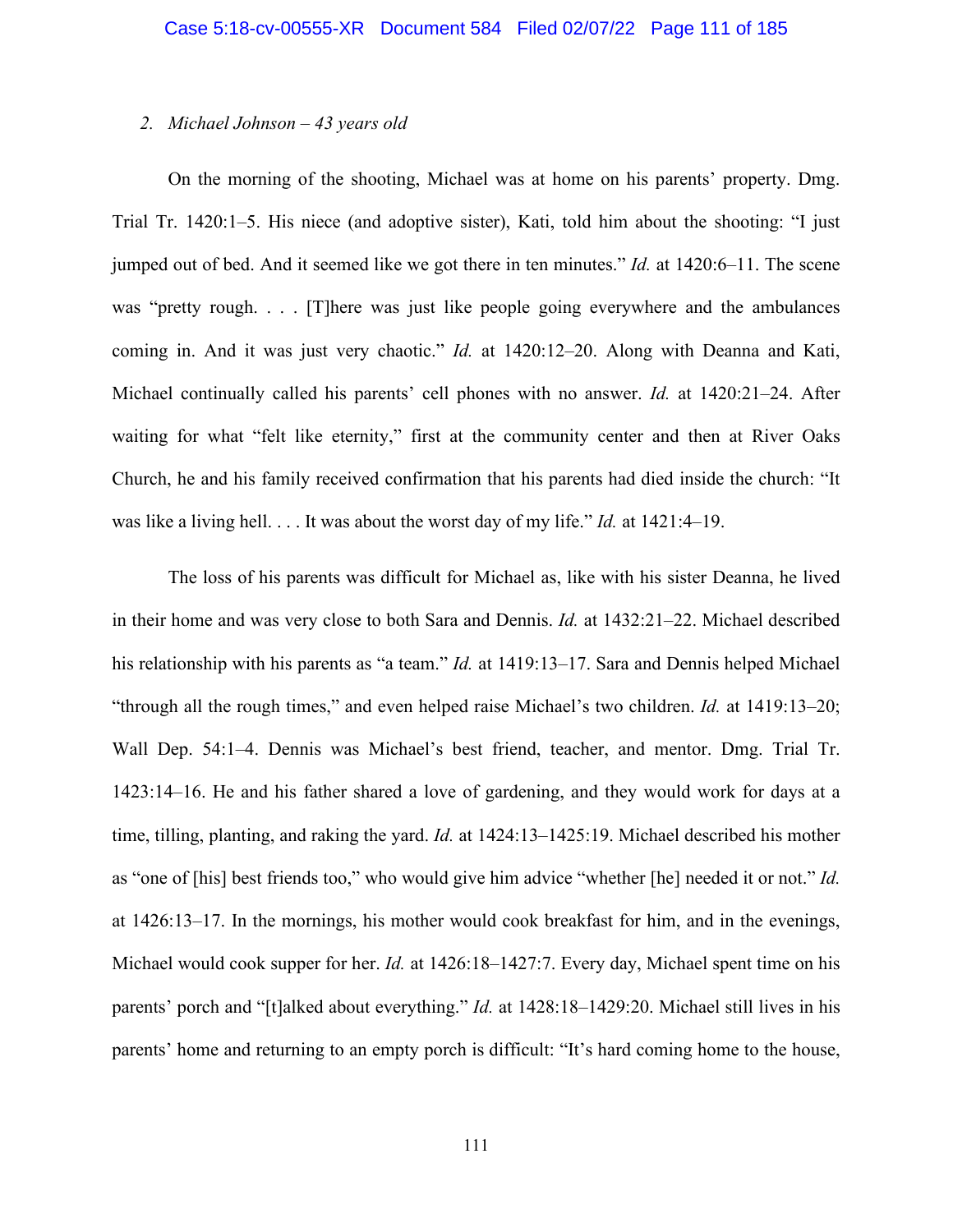## Case 5:18-cv-00555-XR Document 584 Filed 02/07/22 Page 112 of 185

you know, and not seeing my dad on the porch to greet me or give me something to do." *Id.* at 1429:21–25.

For these reasons, the Court awards Michael Johnson:

\$50,000.00 for Michael Johnson's mental anguish sustained in the past for the death of his mother, Sara Johnson.

\$50,000.00 for Michael Johnson's mental anguish that, in reasonable probability, he will sustain in the future for the death of his mother, Sara Johnson.

\$25,000.00 for Michael Johnson's loss of companionship and society sustained in the past for the death of his mother, Sara Johnson.

\$25,000.00 for Michael Johnson's loss of companionship and society that, in reasonable probability, he will sustain in the future for the death of his mother, Sara Johnson.

\$50,000.00 for Michael Johnson's mental anguish sustained in the past for the death of his father, Dennis Johnson.

\$50,000.00 for Michael Johnson's mental anguish that, in reasonable probability, he will sustain in the future for the death of his father, Dennis Johnson.

\$25,000.00 for Michael Johnson's loss of companionship and society sustained in the past for the death of his father, Dennis Johnson.

\$25,000.00 for Michael Johnson's loss of companionship and society that, in reasonable probability, he will sustain in the future for the death of her father, Dennis Johnson.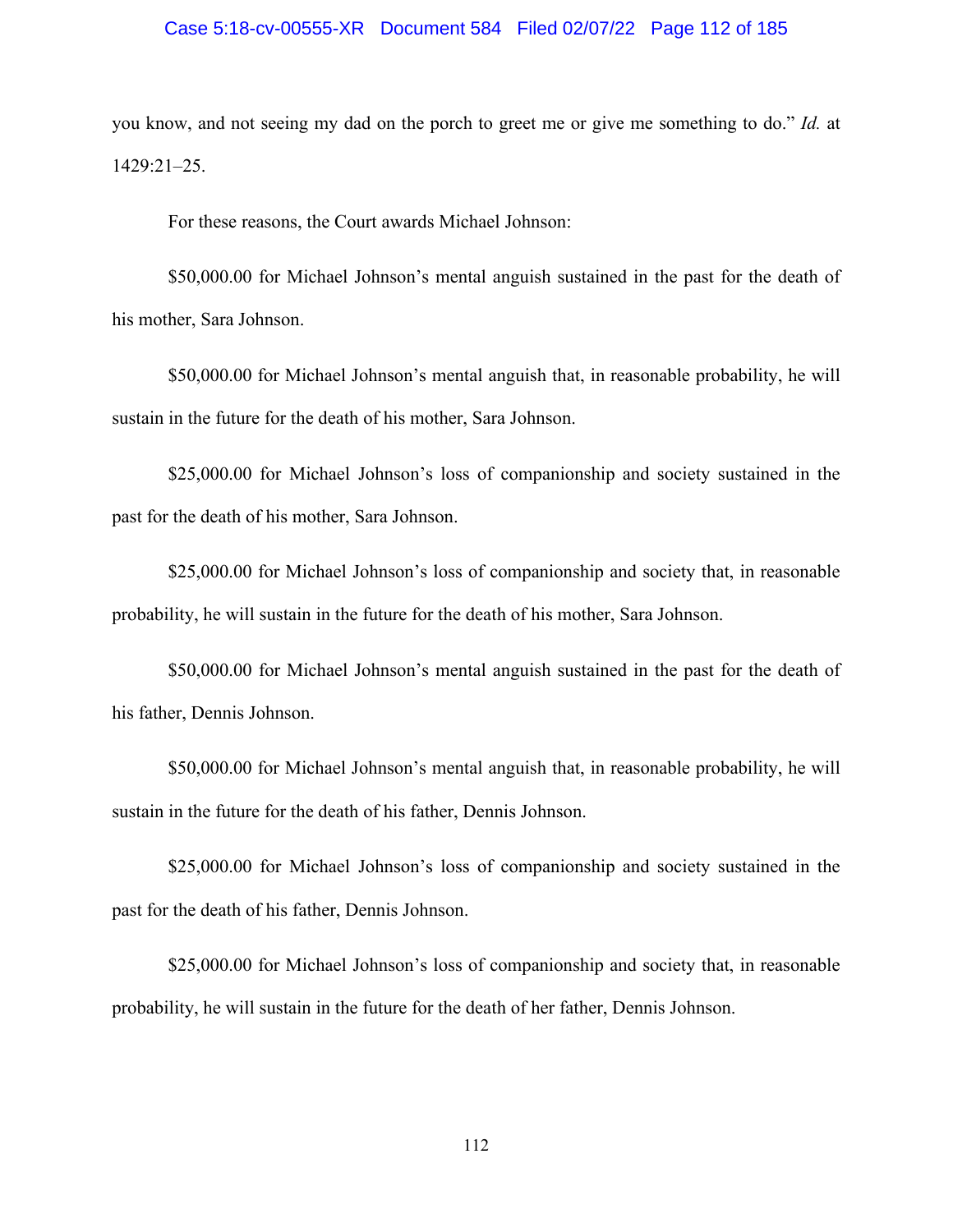## *3. Kati Wall – 29 years old*

Most Sundays, Kati would see her adoptive parents as they left for church. Wall Dep. 73:3–13. But the morning of the shooting, they had left early, and Kati did not get to see them. *Id.* at 73:3–13. As she was doing work outside her home, Kati heard Deanna scream her name: "I knew from like the way that she said my name that something was really wrong and I just like took off running . . . ." *Id.* at 73:14–20. Deanna showed Kati a live feed on her phone that was reporting on the shooting. *Id.* at 73:20–24. Deanna and Kati gathered Michael, and they all drove to the church. *Id.* at 73:25–74:4. Once they arrived, Kati ran to the church: "[T]he whole way there, like all I could think about was just putting my arms around my mom and just knowing she was okay. . . . I was just looking for her." *Id.* at 74:14–20. Kati spoke to several church members, but none knew if her parents had survived. *Id.* at 74:21–2. Kati, Deanna, and Michael all waited for news of their parents until 12:33 a.m., when they were finally notified that Sara and Dennis had died in the church. *Id.* at 76:15–19. Dmg. Trial Tr. 1381:9–21; PEX 1187 at 3.

Kati learned further details of her parents' deaths while planning their funeral. Wall Dep. 62:3–22. She and her family had contacted the coroner's office to ask if they could see their parents to say goodbye. *Id.* at 62:3–11. However, they were told they could not see their bodies because there was facial trauma. *Id.* at 62:12. Her family gleaned enough information from the Texas Rangers "to paint a picture" for Kati, and she had nightmares every night after the shooting about how her parents were killed. *Id.* at 62:13–22, 63:20–64:3. In the month after the shooting, Kati had severe anxiety and depression, such that she could not keep food down, had frequent crying spells, and felt "very empty and sad." *Id.* at 84:8–85:3. When Kati's depression was at its worst, she would go days to weeks without bathing or changing her clothes and was "just existing." *Id.* at 86:16–24.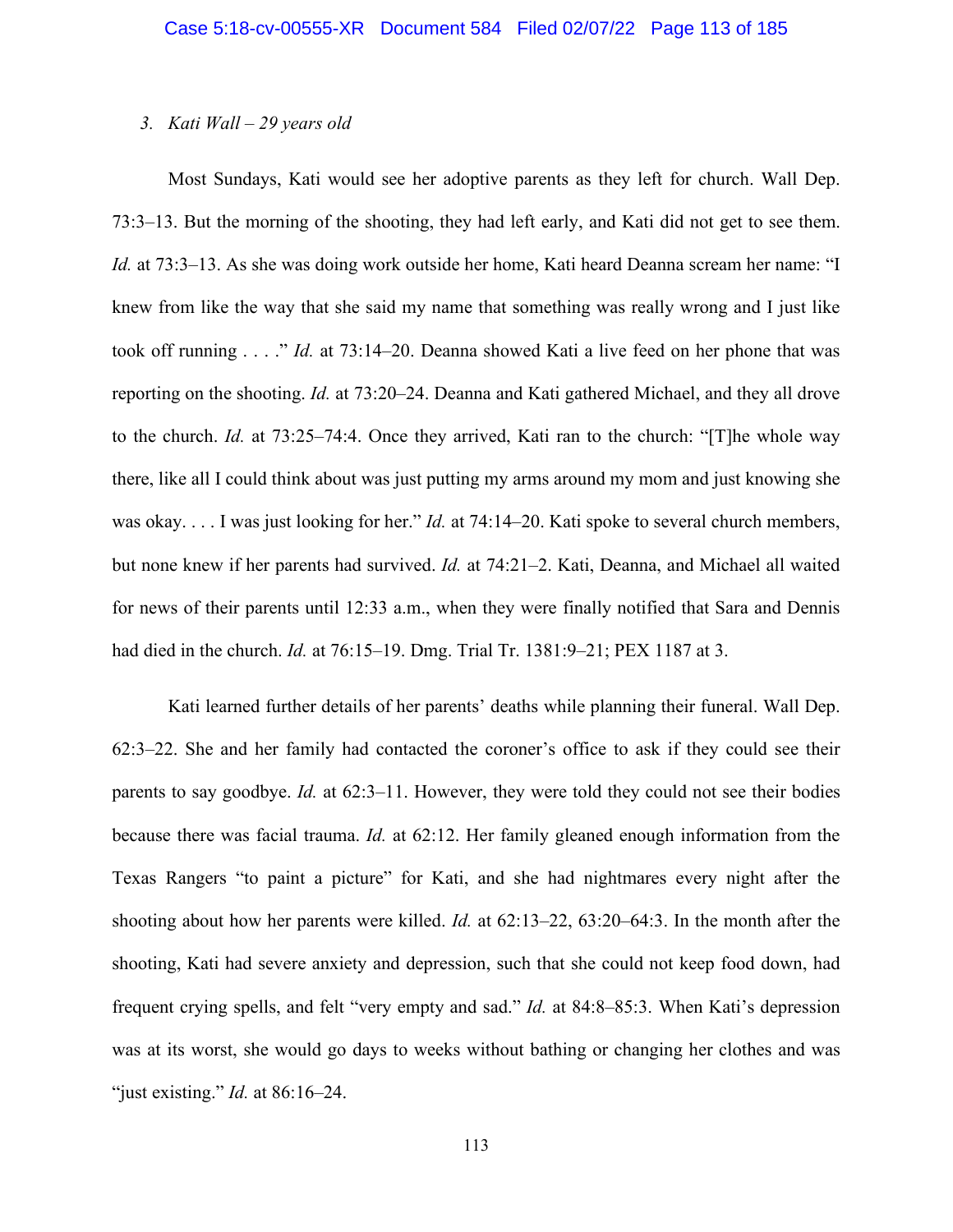## Case 5:18-cv-00555-XR Document 584 Filed 02/07/22 Page 114 of 185

A month after the shooting, Kati sought mental health treatment. *Id.* at 61:9–14. She was diagnosed with PTSD, and began cognitive behavioral therapy, grief counseling, and medication to treat her symptoms. *Id.* at 58:10–17; 65:11–22. Initially, she felt that therapy was unhelpful, but worked over the last several years to improve her mental health with new therapists and medications. *Id.* at 66:2–69:6. Currently, Kati attends therapy weekly and takes five different psychiatric medications. *Id.* at 68:5–69:6. Even with her treatment, she continues to have nightmares and feels anxious in public spaces and crowds. *Id.* at 58:14–58:9.

As with Deanna and Michael, Kati was "very close" with her parents. *Id.* at 28:16–29:1. After graduating high school, Kati moved to Georgia, and spoke with her parents every day, sometimes multiple times a day, over the phone. *Id.* at 28:2–29:15, 41:2–13. In 2016, Kati moved back to Texas and onto her parents' property and "not a day went by in that whole eighteen months that [she] did not see them." *Id.* at 27:3–14, 40:24–41:1. Her parents would pick up her sons from their school bus stop, and when Kati got home from work, she went to her parents' home for dinner. *Id.* at 40:2–9. Kati enjoyed cooking with her mom, and on Friday nights, they would go out as a family. *Id.* at 40:7–13. After dinner, she would watch television with her parents until it was time to put her children to bed. *Id.* at 40:14–16. Then, Kati would go back to her parents' home to sit on the porch and talk or help her mom craft, sometimes until late at night. *Id.* at 40:17–23.

For these reasons, the Court awards Kati Wall:

\$50,000.00 for Kati Wall's mental anguish sustained in the past for the death of her mother, Sara Johnson.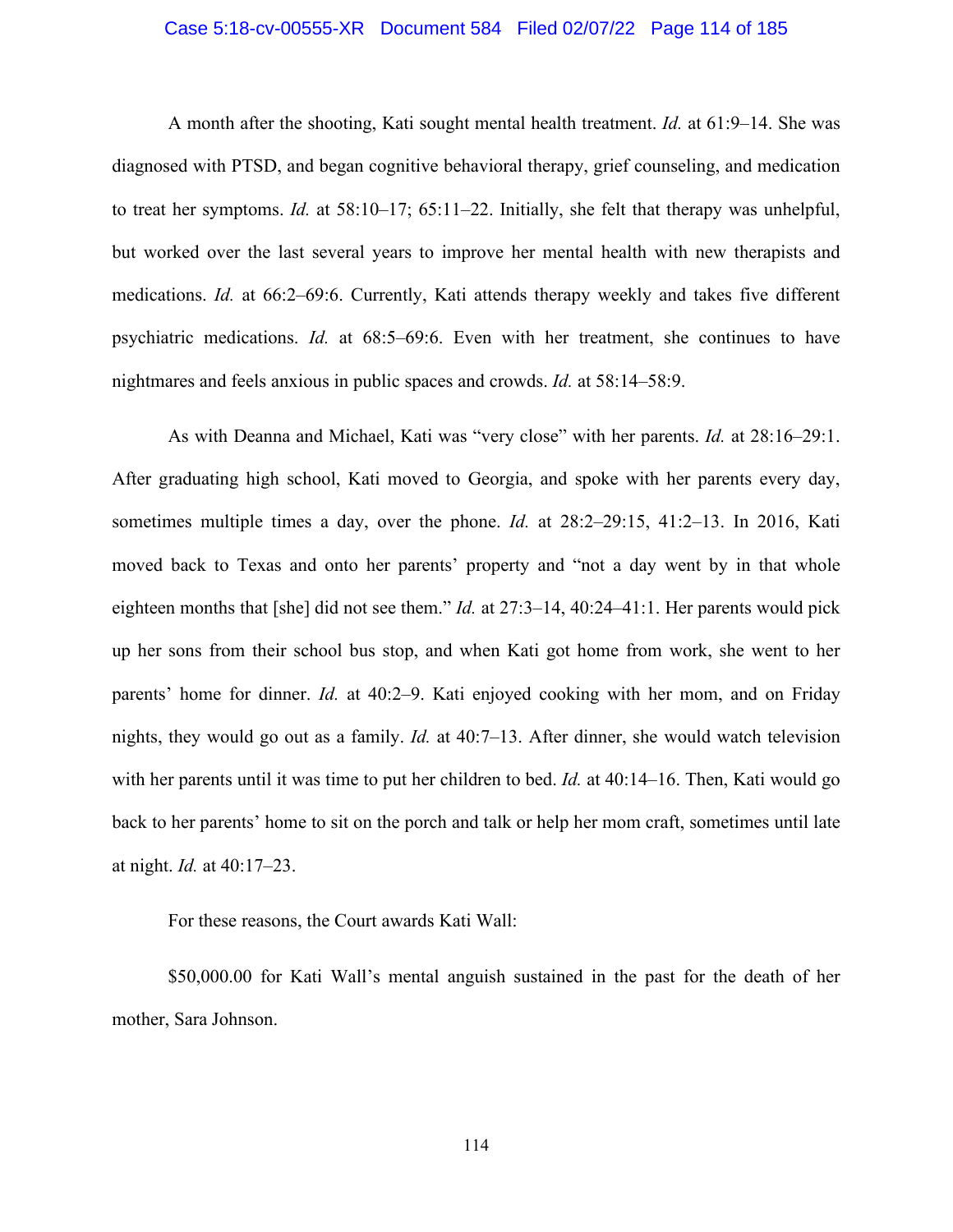## Case 5:18-cv-00555-XR Document 584 Filed 02/07/22 Page 115 of 185

\$50,000.00 for Kati Wall's mental anguish that, in reasonable probability, she will sustain in the future for the death of her mother, Sara Johnson.

\$25,000.00 for Kati Wall's loss of companionship and society sustained in the past for the death of her mother, Sara Johnson.

\$25,000.00 for Kati Wall's loss of companionship and society that, in reasonable probability, she will sustain in the future for the death of her mother, Sara Johnson.

\$50,000.00 for Kati Wall's mental anguish sustained in the past for the death of her father, Dennis Johnson.

\$50,000.00 for Kati Wall's mental anguish that, in reasonable probability, she will sustain in the future for the death of her father, Dennis Johnson.

\$25,000.00 for Kati Wall's loss of companionship and society sustained in the past for the death of her father, Dennis Johnson.

\$25,000.00 for Kati Wall's loss of companionship and society that, in reasonable probability, she will sustain in the future for the death of her father, Dennis Johnson.

\$434.03 for Kati Wall's pecuniary loss sustained in the past for the death of her father, Dennis Johnson.<sup>[48](#page-114-0)</sup>

\$0 for Kati Wall's pecuniary loss that, in reasonable probability, she will sustain in the future for the death of her father, Dennis Johnson.<sup>[49](#page-114-1)</sup>

<span id="page-114-0"></span><sup>48</sup> Plaintiffs and the Government stipulate this amount reflects Kati Wall's past medical expenses. ECF No. 576 at 2.

<span id="page-114-1"></span>No evidence was presented to support any future pecuniary loss.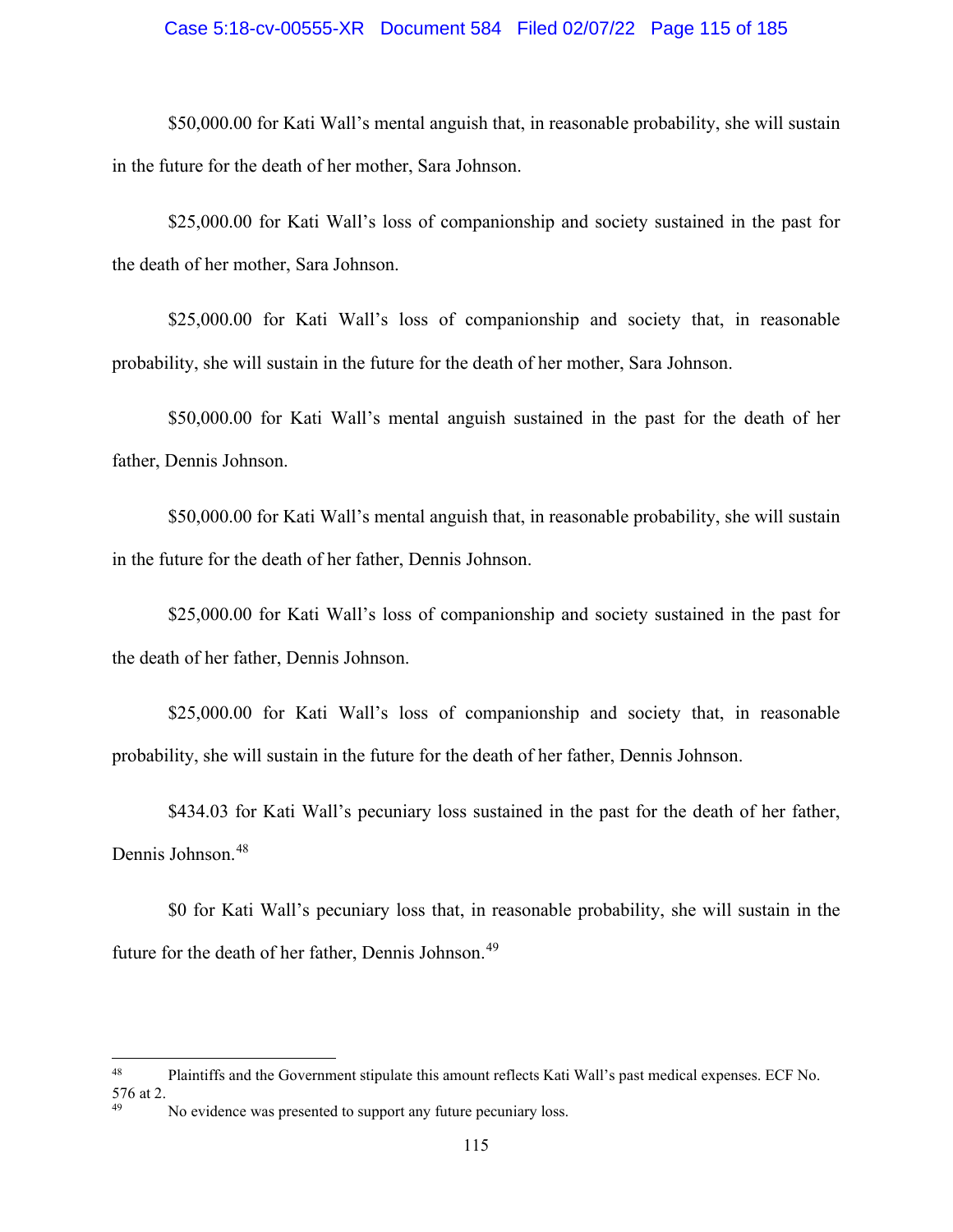## *4. Christopher "Chris" Johnson – 28 years old*

Chris was at work on the morning of the shooting. While working, he received a call from his wife's uncle asking what church his parents attend. Christopher Johnson Dep. 51:22– 52:2. Christopher told him that his parents attended the First Baptist Church of Sutherland Springs, and he said that Christopher should call them to find out if they were all right. *Id.* at 52:2–5. Chris began calling his mother, but she did not answer. *Id.* at 52:6–12. He began calling his siblings when finally, Deanna answered and told him that there had been a shooting at the church. *Id.* at 52:13–17. At that time, Deanna believed that their parents were alive, so they were calling hospitals to try and find them. *Id.* at 52:18–22. Chris drove from his job site in Pflugerville to the church and waited for news with his family. *Id.* at 35:18–25, 52:23–53:6.

After the shooting, Chris tried to keep his family's spirits afloat: "I was the one trying to keep everybody—hey, man, it's all right, you know, let's just follow their legacy. Just do what they wanted us to do, and  $\ldots$  they're looking on us right now  $\ldots$  " *Id.* at 55:6–19. He also attended counseling until 2019 for his grief. *Id.* at 39:11–40:1. As time has passed, though, Chris has found that his attitude has changed: "I don't want to get up. I don't want to go to work. I don't want to do nothing . . . ." *Id.* at 58:21–59:8. Knowing how his parents died continues to affect Chris: "[J]ust knowing how they died and knowing what good people they were . . . that tears me up . . . ." *Id.* at 55:20–56:3.

Sara and Dennis were Chris's "rock." *Id.* at 12:21–24. Throughout Chris's life, his parents would help him with small loans and even helped him buy a truck. *Id.* at 33:21–34:1. His parents also would provide childcare for Chris's children every week, and they enjoyed spending time with his children. *Id.* at 34:2–9, 35:2–7. Chris saw his parents a couple times a week, despite frequently working jobs outside of the Sutherland Springs area. *Id.* at 44:24–45:12. Only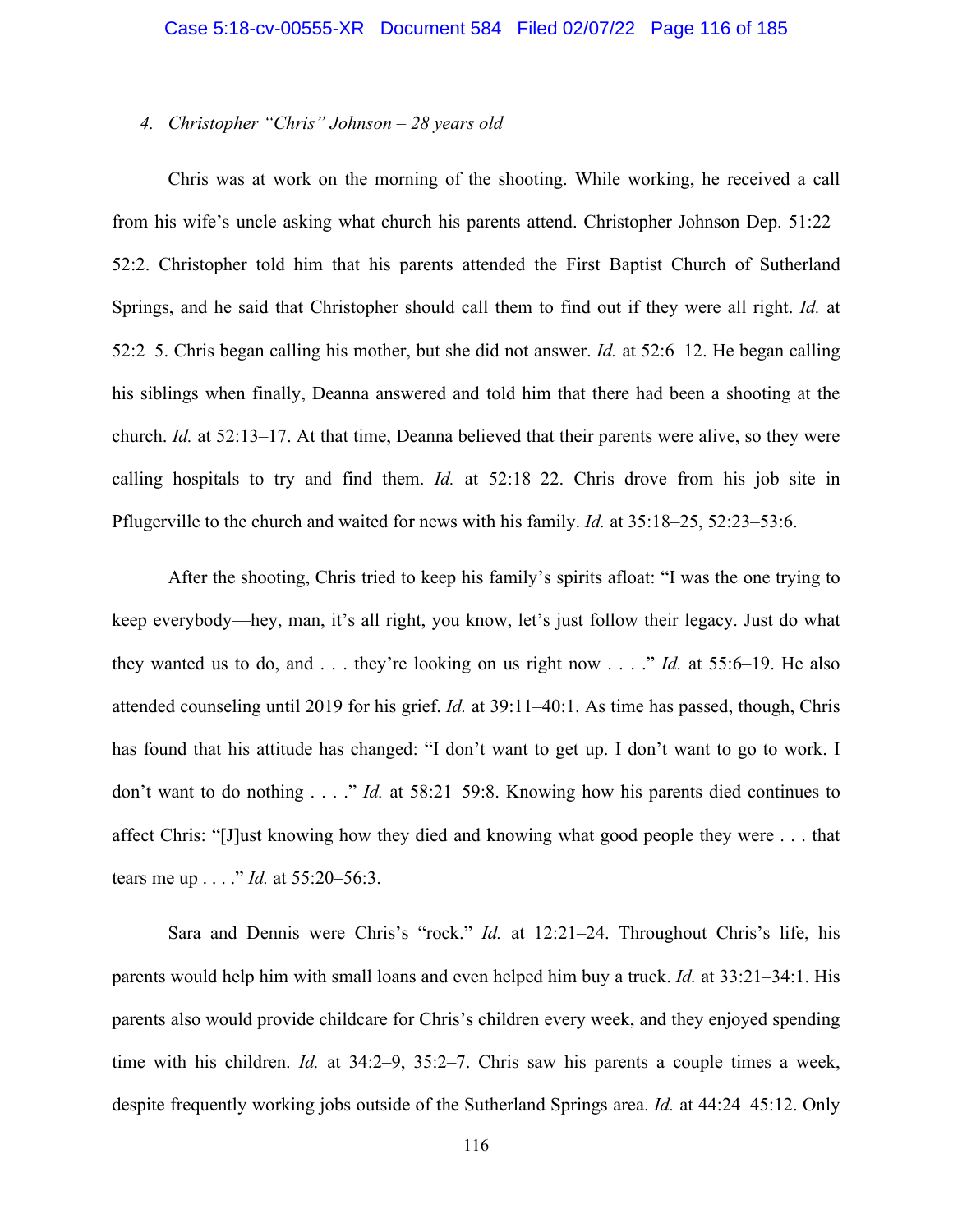#### Case 5:18-cv-00555-XR Document 584 Filed 02/07/22 Page 117 of 185

four days before the shooting, Chris spent his birthday with his parents and reminisced about his childhood with them. *Id.* at 35:18–36:15.

For these reasons, the Court awards Christopher Johnson:

 \$50,000.00 for Christopher Johnson's mental anguish sustained in the past for the death of his mother, Sara Johnson.

\$50,000.00 for Christopher Johnson's mental anguish that, in reasonable probability, he will sustain in the future for the death of his mother, Sara Johnson.

\$25,000.00 for Christopher Johnson's loss of companionship and society sustained in the past for the death of his mother, Sara Johnson.

\$25,000.00 for Christopher Johnson's loss of companionship and society that, in reasonable probability, he will sustain in the future for the death of his mother, Sara Johnson.

\$50,000.00 for Christopher Johnson's mental anguish sustained in the past for the death of his father, Dennis Johnson.

\$50,000.00 for Christopher Johnson's mental anguish that, in reasonable probability, he will sustain in the future for the death of his father, Dennis Johnson.

\$25,000.00 for Christopher Johnson's loss of companionship and society sustained in the past for the death of his father, Dennis Johnson.

\$25,000.00 for Christopher Johnson's loss of companionship and society that, in reasonable probability, he will sustain in the future for the death of his father, Dennis Johnson.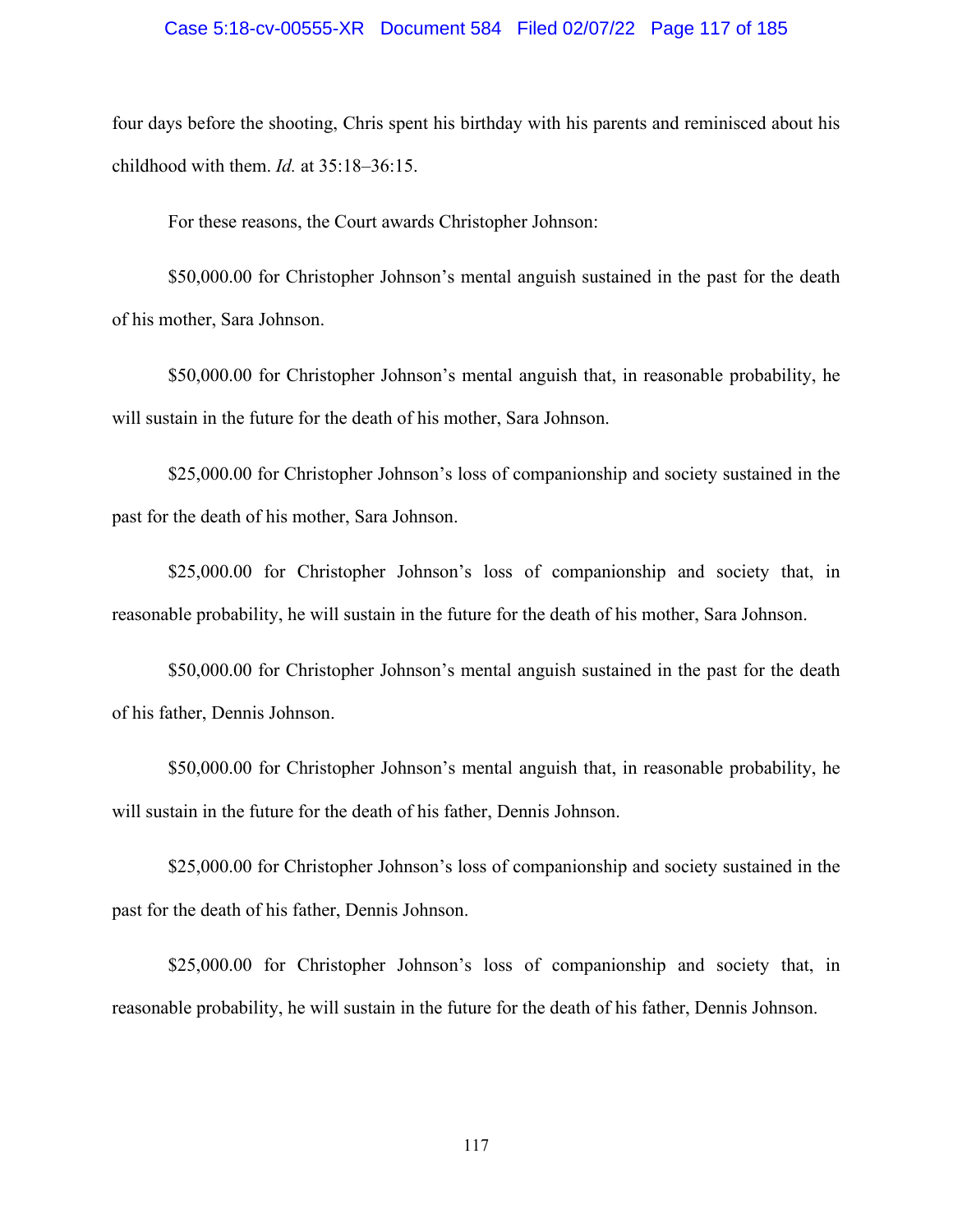## *5. James Graham – 51 years old*

On the day of the shooting, James was having his morning coffee at his home in Florida when he saw on the news that there had been a church shooting in Texas. Graham Dep. 7:17–22. At that time, he did not realize his parents were involved, and after saying a prayer, went about his day. *Id.* at 7:17–8:3. While out running errands, James received a call from his uncle that the shooting was at his parents' church, and nobody knew if his parents had survived. *Id.* at 8:4–22. James called Deanna, and she did not know if their parents were alive or dead, but she was hopeful. *Id.* at 9:2–19, 10:21–11:14. James then called hospitals near the church and his mother, and as the day dragged on with no news of his parents, he began to lose hope that they were alive. *Id.* at 11:15–12:11. When Deanna called to tell James that Sara and Dennis were dead, he "lost it." *Id.* at 14:8–20.

The manner in which his mother and stepfather died within the church continues to affect James. "The terror they felt, I just can't, I can't imagine that, how they must have felt knowing. The things they were experiencing in that church, I mean Dennis being shot ten times, the terror he felt, I just—it's unfathomable. . . . And that eats me, that eats me alive. They shouldn't have had to go through that." *Id.* at 34:5–18. He still cries about losing his mother when he is reminded that he will never be able to speak to her again. *Id.* at 33:20–34:4.

James is Sara's biological son and Dennis's stepson, but they both raised him. *Id.* at 5:1– 9. Because James lived in Florida, he did not visit his parents often, but he did speak with them on the phone several times a month. *Id.* at 5:17–20, 27:5–15. Oftentimes, his phone calls with his mother would last two to three hours, and he "could call her any time" for any problem. *Id.* at 26:22–27:23. James always felt he received good advice from his mother and that she listened. *Id.* at 27:3–28:11. On Mother's Day and Sara's birthday, James always called early to make sure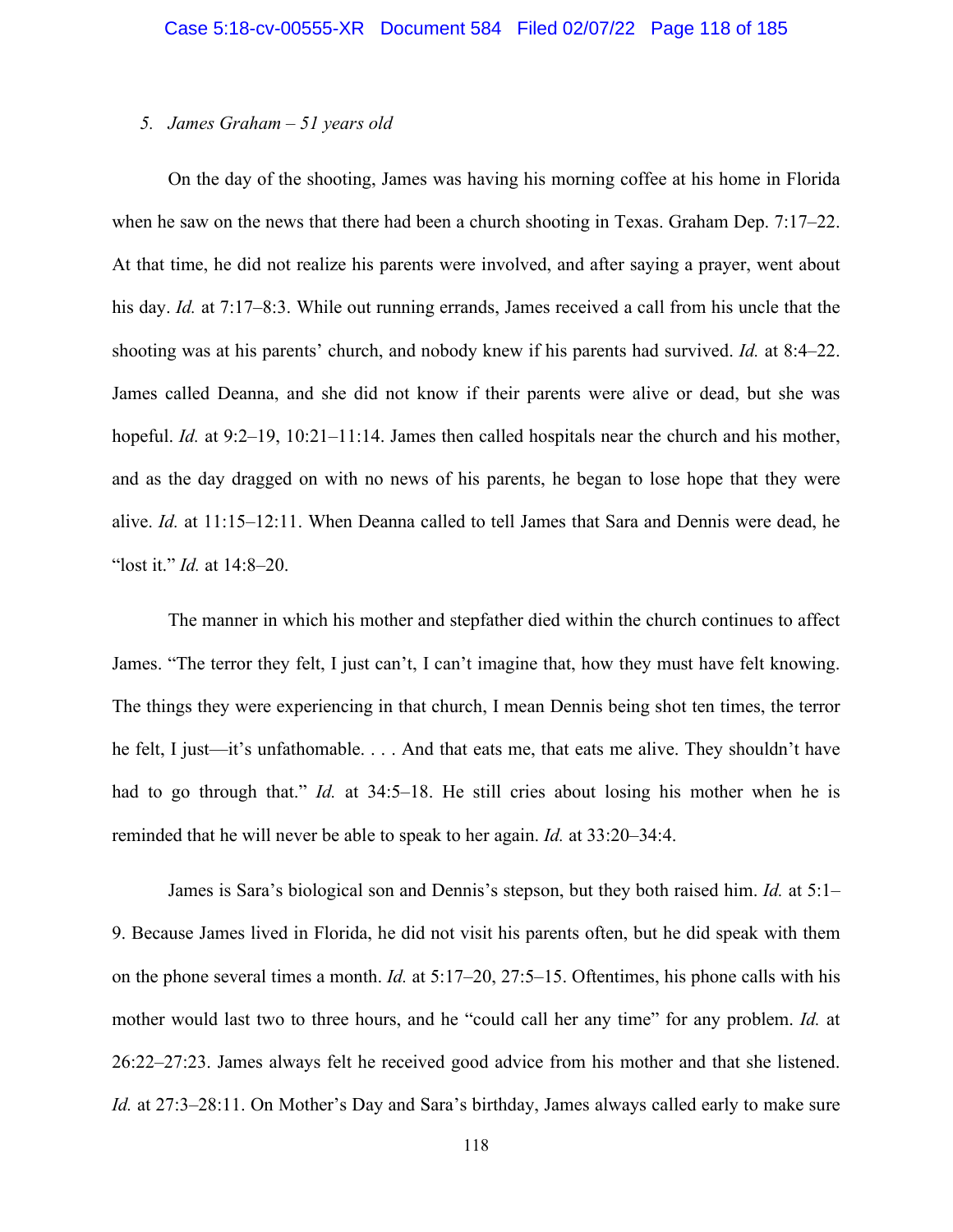#### Case 5:18-cv-00555-XR Document 584 Filed 02/07/22 Page 119 of 185

he was the first child to wish her a happy Mother's Day or birthday. *Id.* at 28:22–29:8. James still has a voice message his mother left him that he listens to almost every day. *Id.* at 31:4–11.

For these reasons, the Court awards James Graham:

\$50,000.00 for James Graham's mental anguish sustained in the past for the death of his mother, Sara Johnson.

\$50,000.00 for James Graham's mental anguish that, in reasonable probability, he will sustain in the future for the death of his mother, Sara Johnson.

\$25,000.00 for James Graham's loss of companionship and society sustained in the past for the death of his mother, Sara Johnson.

\$25,000.00 for James Graham's loss of companionship and society that, in reasonable probability, he will sustain in the future for the death of his mother, Sara Johnson.

*6. Dennis "Neil" Johnson, Jr. – 49 years old* 

Neil was in bed on the morning of the shooting when he received a call from his co-worker that there had been an active shooter at the church. Dennis Johnson, Jr. Dep. 55:3–10. He quickly got dressed and went to the church but was redirected to the community center. *Id.* at 56:11–15. When he arrived, the area around the church was chaotic. *Id.* at 56:16–18. Law enforcement and news reporters surrounded the area while helicopters circled above. *Id.* at 56:16–25. Neil waited with his family for news of their parents. *Id.* at 57:10–17. As they waited, they watched other families walk into a room with law enforcement to receive news of their loved ones, "and then they get the information and then all the people can barely walk coming back. And you're waiting your turn to—you're waiting your turn for your name. It was pretty tough." *Id.* at 58:8–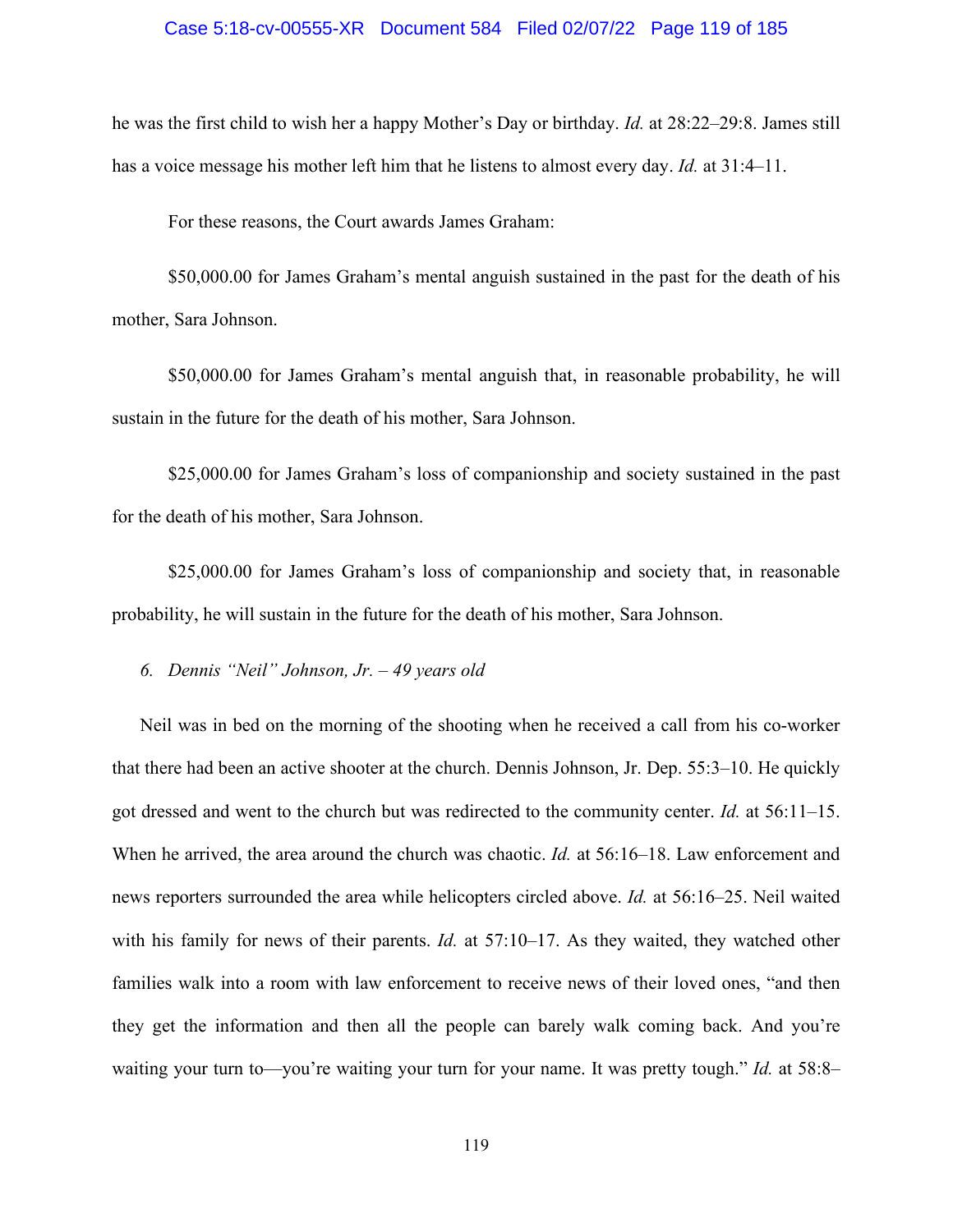#### Case 5:18-cv-00555-XR Document 584 Filed 02/07/22 Page 120 of 185

15. Once they received news of their parents' death, Neil and his siblings cried and hugged one another before going home. *Id.* at 60:15–23.

Neil did not work for two months following the shooting. *Id.* at 77:7–12. At first, he was in denial that the shooting had happened and that his parents were two of the victims. *Id.* at 38:17–22. Neil self-medicated with alcohol and "just kept working" to avoid facing his grief. *Id.* at 40:4–10. He isolated himself and contemplated suicide until he realized "that [he] had to quit trying to be tough." *Id.* at 40:14–41:2. So Neil began counseling and then eventually returned to church. *Id.* at 35:11–25. He participated in counseling for eight months until he began to primarily rely on the church community for support. *Id.* at 35:11–16. While he feels supported by his family and community, Neil still feels hypervigilant in public spaces and his "[g]rief continues." *Id.* at 77:21–78:6, 79:4–7.

Neil saw Sara and Dennis sometimes every day, but at least once every two weeks. *Id.* at 65:7–12. He and his father would spend time relaxing watching television together, working in the yard, or woodworking together: "Our bonding time was working together." *Id.* at 62:7–12, 64:8–18. When he visited, Dennis was "nothing but advice." *Id.* at 65:13–20. Neil testified: "I respected that man and I did not realize how much I loved him. I didn't realize how much I was going to miss him and miss all of his wisdom and all of his advice. And I just miss my dad." *Id.* at 68:22–69:3.

For these reasons, the Court awards Dennis Johnson Jr.:

\$50,000.00 for Dennis Johnson Jr.'s mental anguish sustained in the past for the death of his father, Dennis Johnson.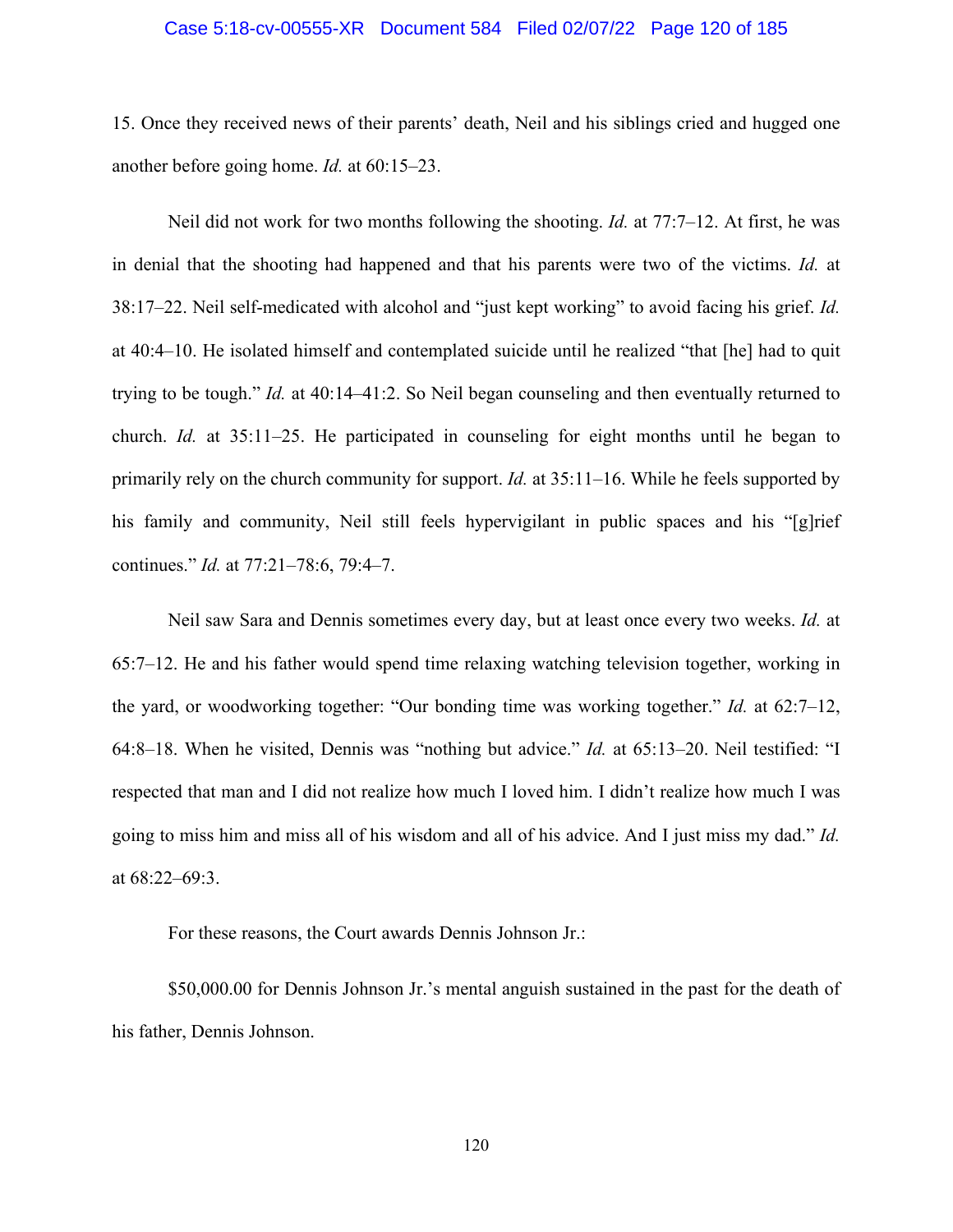## Case 5:18-cv-00555-XR Document 584 Filed 02/07/22 Page 121 of 185

\$50,000.00 for Dennis Johnson Jr.'s mental anguish that, in reasonable probability, he will sustain in the future for the death of his father, Dennis Johnson.

\$25,000.00 for Dennis Johnson Jr.'s loss of companionship and society sustained in the past for the death of his father, Dennis Johnson.

\$25,000.00 for Dennis Johnson Jr.'s loss of companionship and society that, in reasonable probability, he will sustain in the future for the death of his father, Dennis Johnson.

*7. The Estate of Dennis Johnson – 77 years old* 

Dennis sustained ten gunshot wounds. PEX 9009 at 5. He was shot at least twice while seated upright in the pew as Kelley fired from the outside of the church. *Id.* at 6. Then, he took cover in the pew aisle where he was shot several more times. *Id.* When Kelley entered the church, Dennis tried to hide Sara under a pew. Christopher Johnson Dep. 60:7–20. Another church member nearby was screaming, which attracted Kelley to Sara and Dennis. *Id.* at 60:20– 25. Kelley shot Sara in the head. *Id.* at 60:24–25; PEX 9010 at 5. Dennis then charged Kelley, but Kelley shot him in the chest. He fell down, crawled back to Sara, and died cradling her head wound. Christopher Johnson Dep. 61:1–7; Dmg. Trial Tr. 822:19–823:9; *see also* PEX 9009 at 3. As he lay dying, he experienced significant blood loss, which increases anxiety levels followed by confusion and lastly coma. PEX 9009 at 6–7. Dennis Johnson experienced physical pain from the gunshot wounds he sustained prior to his death, and experienced mental pain and suffering from witnessing the shooting and his wife's murder.

For these reasons, the Court awards the Estate of Dennis Johnson:

\$6,000,000.00 for Dennis Johnson's pain and mental anguish.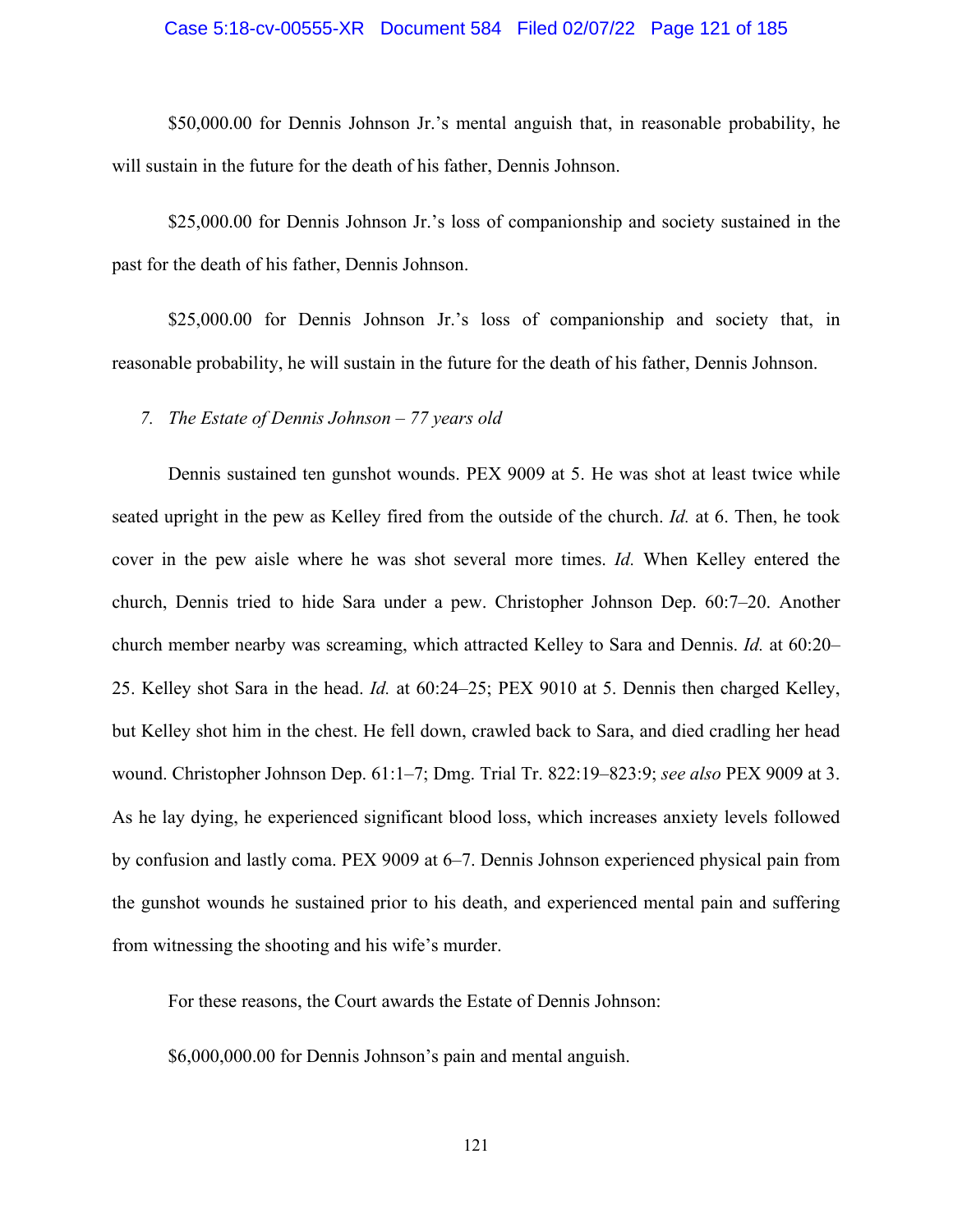# Case 5:18-cv-00555-XR Document 584 Filed 02/07/22 Page 122 of 185

## *8. The Estate of Sara Johnson – 68 years old*

Sara sustained two gunshot wounds. PEX 9010 at 3. The gunshot wound to her head was rapidly fatal, and she sustained this wound after Kelley had moved inside the church. *See id.* at 5; Christopher Johnson Dep. 60:7–25. Once Kelley had moved inside the church, she tried to hide under a pew, but Kelley heard screaming nearby and shot Sara in the head. Christopher Johnson Dep. 60:7–25. Sara experienced physical pain from the gunshot wound she sustained prior to her death, and experienced mental pain and suffering from witnessing the shooting.

For these reasons, the Court awards the Estate of Sara Johnson:

\$6,000,000.00 for Sara Johnson's pain and mental anguish.

## **The Braden Family**

Deborah and Keith Braden were attending church with their son, Robert Braden, and granddaughter Z.Z. on the day of the shooting. Keith died in the shooting, and Deborah, Robert, and Z.Z. were injured.

Deborah has brought a claim for her own personal injuries, as well as wrongful death and survival actions for the death of her husband, Keith.

Robert has brought a claim for his own personal injuries and a wrongful death claim for the death of his father, Keith. He also seeks derivative recovery for his mother, Deborah's, injuries.

Elizabeth Braden brings a claim on behalf of her daughter, Z.Z., for Z.Z.'s injuries. Elizabeth also brings a wrongful death claim for the death of her father, Keith, and seeks derivative recovery for Z.Z. and Deborah's injuries.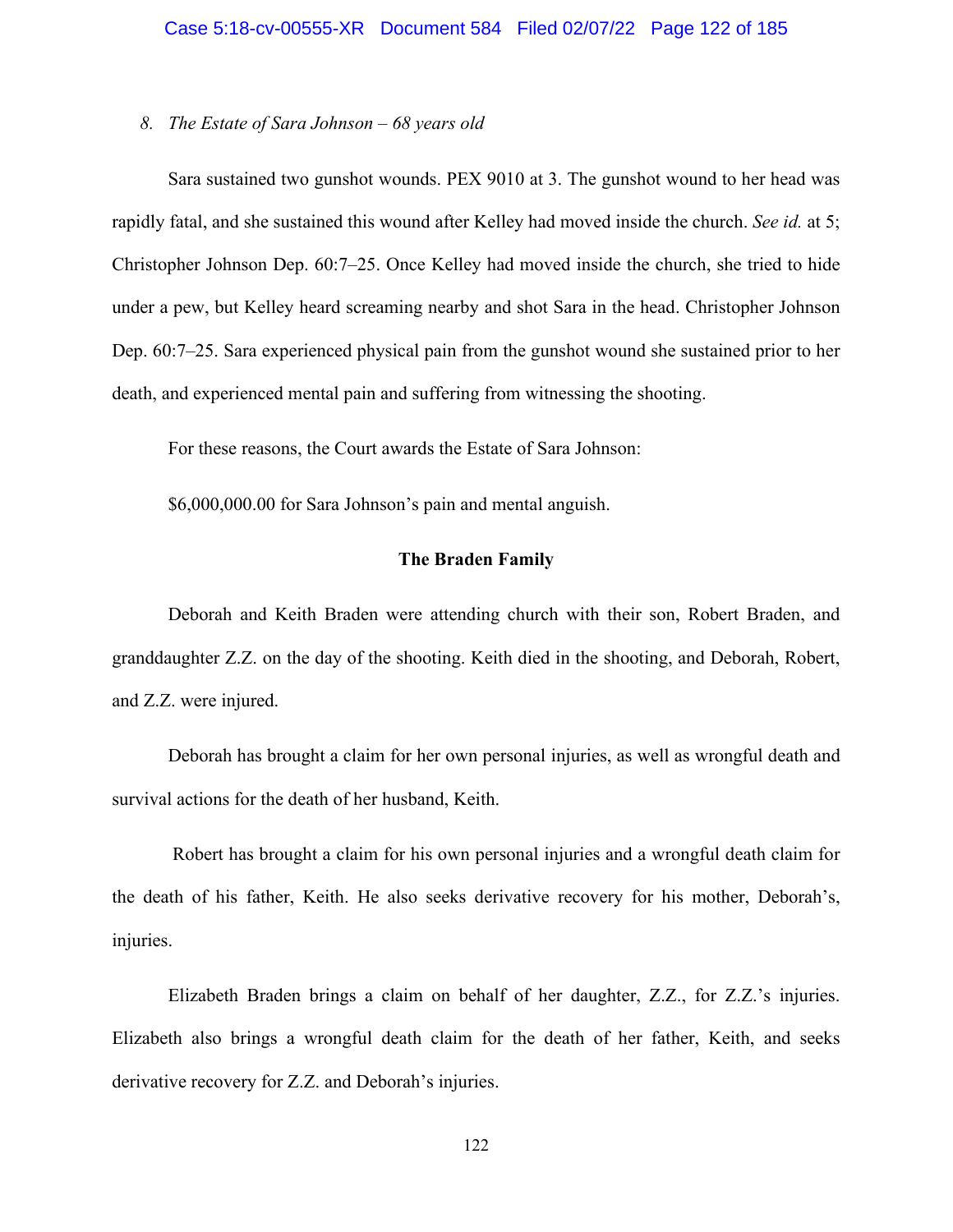## Case 5:18-cv-00555-XR Document 584 Filed 02/07/22 Page 123 of 185

 Rebecca Metcalf brings a wrongful death claim for the death of her father Keith and seeks derivative recovery for Deborah's injuries.

## *1. Deborah Braden – 57 years old*

On the morning of the shooting, Deborah met her husband, Keith, at the church for Sunday services. Dmg. Trial Tr. 1455:9–12. Their daughter, Elizabeth, was already at the church with Z.Z. *Id.* at 1455:6–8. Elizabeth left Z.Z. with Keith and Deborah so that she could go to work. *Id.* at 1455:6–8. Keith, Deborah, and Z.Z. sat in the back of the church. *Id.* at 1455:13–16. When Deborah heard the first gunshot, she was confused, "but then . . . the rest of the bullets started coming . . . ." *Id.* at 1458:2–11. Keith shouted: "Get down. Take cover." *Id.* at 1458:12– 14. Deborah shoved Z.Z. onto the floor and covered Z.Z.'s body with her own. *Id.* at 1458:15– 20. "People were screaming and crying. There was smoke." *Id.* at 1459:5–6. Deborah tried to comfort Z.Z. and keep her quiet as Kelley fired. *Id.* at 1459:8–1460:4. Deborah and Keith's feet were together, and they communicated that they were alive throughout the shooting by kicking each other's feet so as to keep as still and quiet as possible: "[I]f you moved, you got shot; if you screamed you got shot. . . . I wasn't going to let go of [Z.Z.]. I couldn't be with both of them, so I had to protect the baby." *Id.* at 1460:12–23.

Once the shooting stopped, Deborah saw Z.Z.'s "stomach blown open." *Id.* at 1461:8–14. Deborah took off her shirt and used it to cover Z.Z.'s wounds and stop the bleeding. *Id.* at 1461:15–18. She also saw that her close friend, Peggy Warden, was dead a few rows in front of her. *Id.* at 1461:24–1462:2. At that time, her son, Robert, walked out of sound booth and spoke with Keith. Robert said to Deborah: "Daddy wants to know if you're okay." *Id.* at 1462:6–9. Deborah said, "Yes. It's okay. We're good." *Id.* at 1462:3–10. Keith then passed. *Id.* at 1462:11– 13. Deborah "knew he was dead, but [she] didn't want to accept it." *Id.* at 1462:13–14.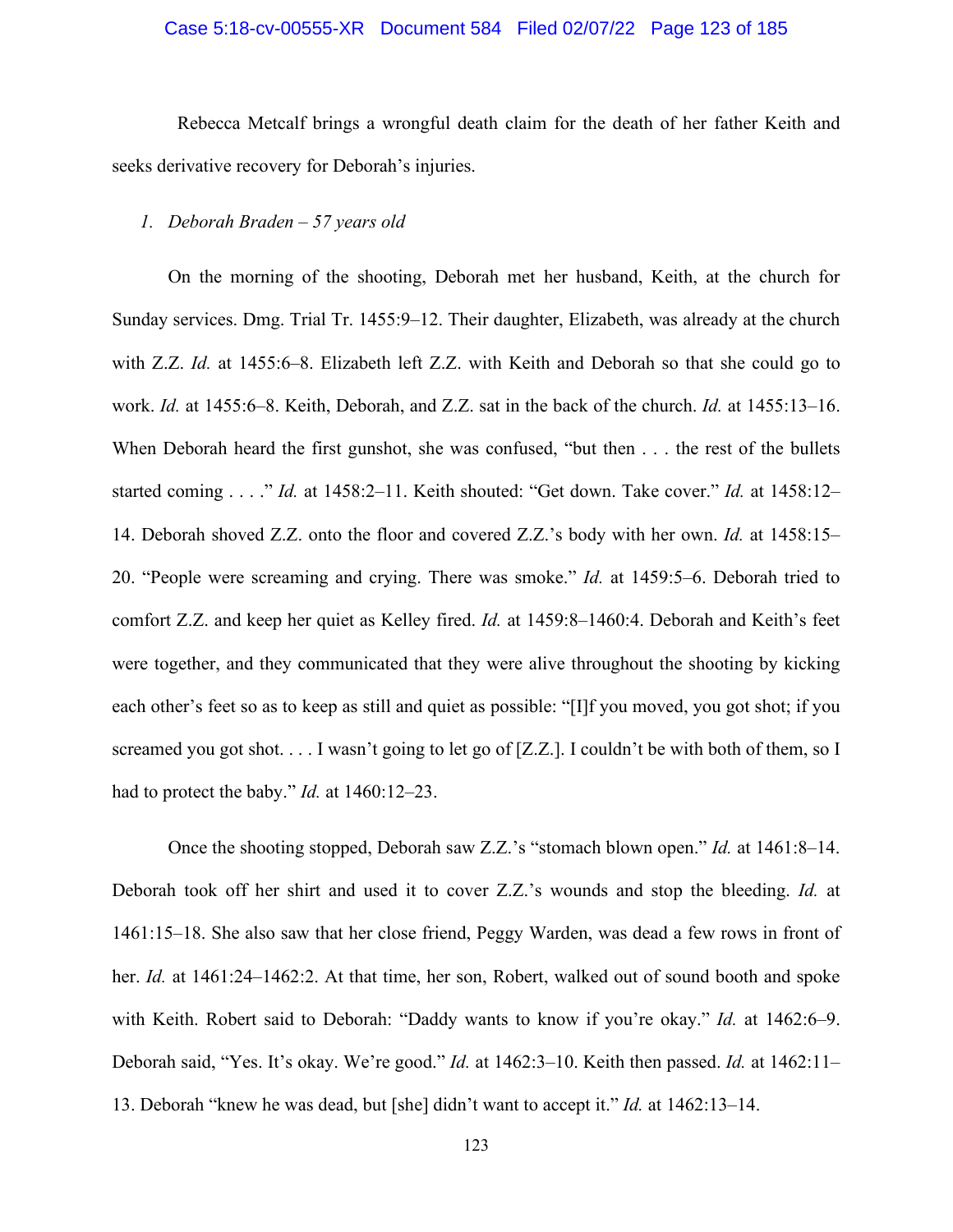## Case 5:18-cv-00555-XR Document 584 Filed 02/07/22 Page 124 of 185

 When first responders arrived, Deborah's son-in-law was among them. *Id.* at 1462:24– 4163:2. She shouted at him for help with Z.Z.'s injuries: "I didn't want [Z.Z.] to know how bad she was because I didn't want her to give up. She kept saying, 'Grandma, my leg hurts. Grandma, I want to close my eyes and go to sleep.'" *Id.* at 1463:2–8. The paramedics carried Z.Z. and Deborah out of the church, and Deborah waited with Z.Z. until Z.Z. was placed in an ambulance. *Id.* at 1463:10–1464:12. Both were taken to Connally Memorial Hospital to be stabilized, and then transferred to University Hospital. *Id.* at 1466:6–1467:7; PEX 3086 at 1; PEX 3235 at 1.

Deborah suffered multiple gunshot wounds. *See* PEX 3086 at 1. Her most prominent injury was to her left hip and buttock, as well as wounds to her right arm and right leg. *Id.*; Dmg. Trial Tr. 1465:12–1466:1. While doctors wanted to operate on her wounds, this was initially delayed because she had a significant reduction in heart function. PEX 3086 at 1. Doctors performed a catheterization to rule out an artery blockage, which was negative, and they determined that Deborah had Broken Heart Syndrome. *Id.* Once she was safe to operate on, doctors irrigated Deborah's wounds and removed shrapnel and debris. *Id.* Doctors applied a wound VAC to Deborah's buttock injury, and her smaller injuries were treated with packing and gauze. *Id.* Deborah was discharged home on November 11, 2017, with home health wound care and a rolling walker. *Id.*

Deborah's wounds have left significant scars on her body. There is a scar on her right forearm, right thigh, and "the one on the backside is a mess . . . ." Dmg. Trial Tr. 1475:12–20; *see also* PEX 3084 at 77–78. Additionally, she has retained shrapnel throughout her hip, backside, and thigh. Dmg. Trial Tr. 1476:4–16; PEX 3085. Deborah's doctors are monitoring her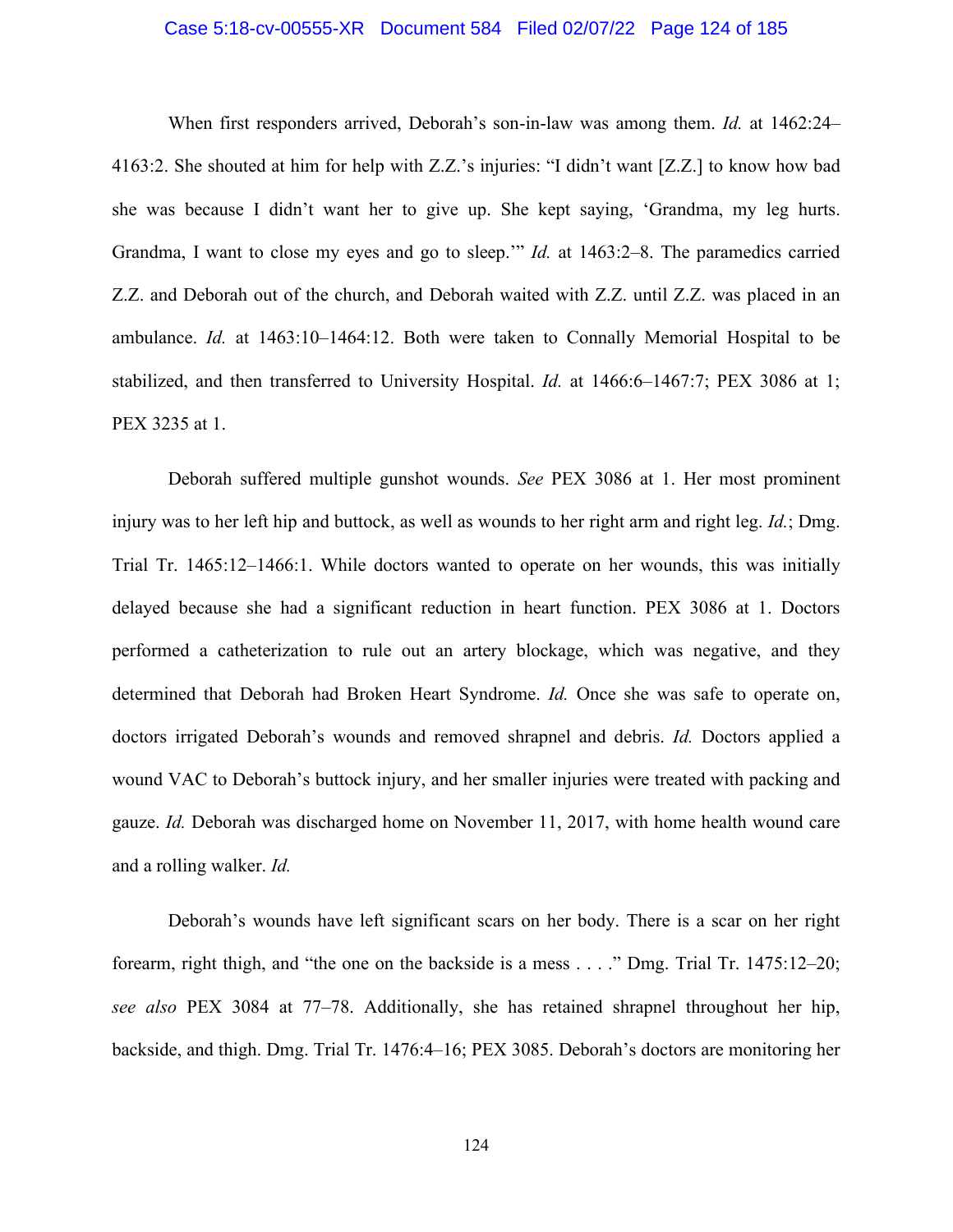## Case 5:18-cv-00555-XR Document 584 Filed 02/07/22 Page 125 of 185

blood lead levels, with her most recent blood lead level measuring seven micrograms per deciliter. PEX 3079 at 8.

Furthermore, Deborah now has chronic pain. The wound to her backside causes sciatic pain, and she has nerve pain in her left leg. Dmg. Trial Tr. 1478:8–17. Her left leg will frequently go numb. *Id.* at 1478:15–17. Sitting or standing for long periods of time is also painful. *Id.* at 1478:18–20. Deborah's pain is constant, and it interferes with her sleep and ability to lift objects and to do household chores. *Id.* at 1478:23–1479:7. Playing with or holding her grandchildren has also become more difficult. *Id.* at 1479:8–21. Deborah now sees a pain management specialist to treat her back pain, though her treatments have not provided full relief. *Id.* at 1480:3–1481:25.

The loss of her husband has greatly affected Deborah. Keith and Deborah were married for thirty-three years. *Id.* at 1446:4–7. Keith "was just very sensitive, very caring. He worked hard to try and provide for the family, but he enjoyed his time off too with the family. He wanted to be with us and do things with us as a family." *Id.* at 1487:16–19. He would often write love notes to Deborah or bring her flowers if she was sad. *Id.* at 1487:3–15. Even though Keith did not enjoy fishing, he knew that Deborah and their children and grandchildren did, and he would bait hooks and help the grandchildren pull fish off the hook. *Id.* at 1488:13–24.

Keith's death has left a void that Deborah has been unable to fill. Deborah stated: "[H]e did so much for me, and we did so much together. It was a big hole in my heart not having him around." *Id.* at 1492:14–19. She still finds it difficult to accept the loss of her husband: "[I]t's very difficult to hear a sound and think it's my husband coming home, but it's not." *Id.* at 1494:4–7. As time has passed, Deborah still feels "that hole is still there. The ache, the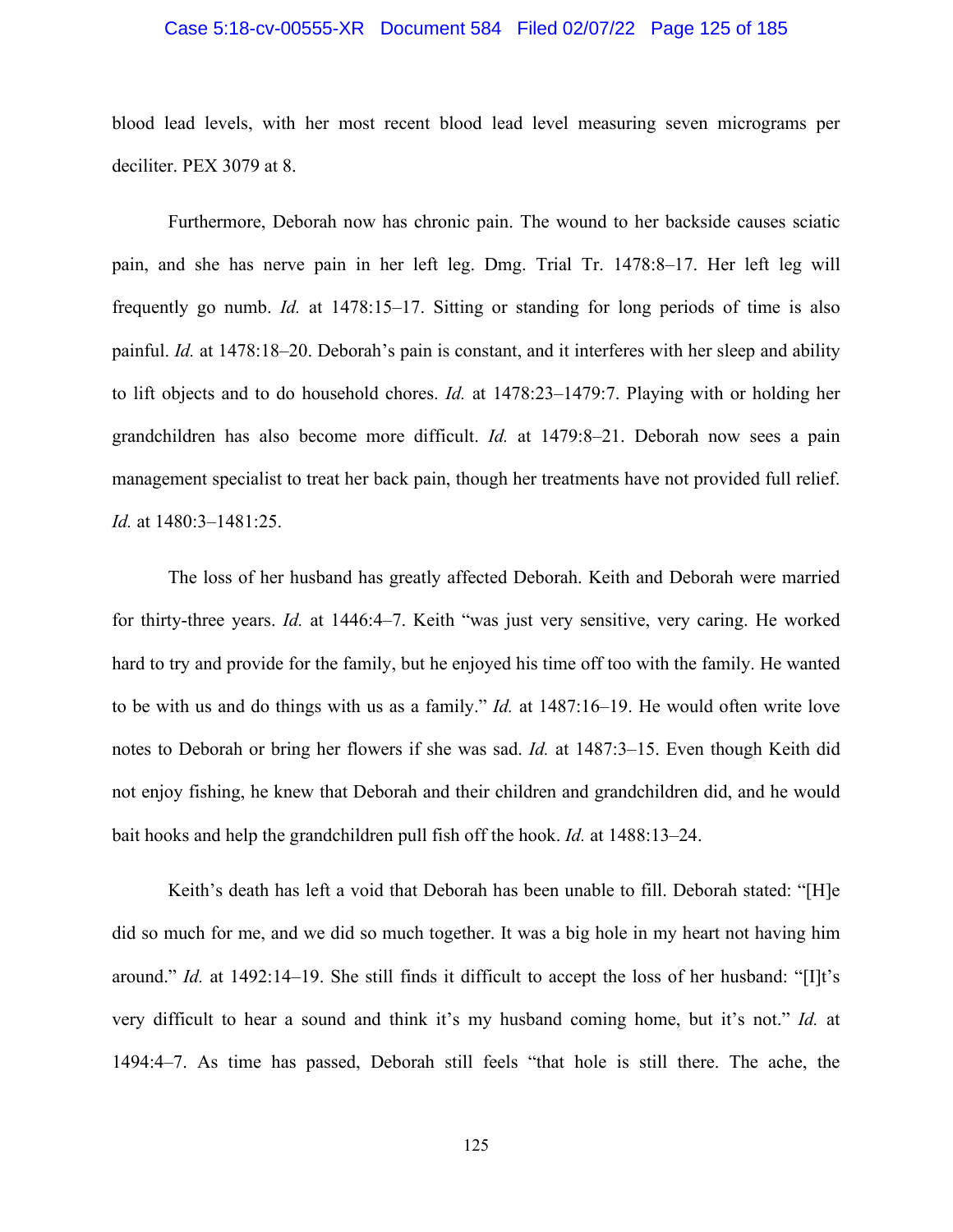### Case 5:18-cv-00555-XR Document 584 Filed 02/07/22 Page 126 of 185

companionship, being able to have someone there to talk to, just him being there was—that was our world. That was my world." *Id.* at 1493:14–20.

In addition to the grief from losing her husband, Deborah has suffered other psychological effects from the shooting. She now has a startle reaction to loud noises. *Id.* at 1494:8–17. While shopping one day, a balloon nearby popped, and Deborah screamed. *Id.* at 1494:12–17. When these noises happen, it "takes [her] breath away, and [her] chest gets tight." *Id.* at 1494:22–1495:2. Deborah has unwanted memories of the shooting every day, as well as frequent nightmares. *Id.* at 1495:11–20. She has been diagnosed with major depressive disorder, PTSD, and generalized anxiety disorder. PEX 3083 at 6; GEX 409 at 11. Deborah has sought counseling in the past to treat her symptoms and has continued some outpatient care related to stress and pain management, as well as sleep disturbance. Dmg. Trial Tr. 1475:7–9; PEX 3083 at 5; GEX 409 at 4; *see generally* PEX 3079.

For these reasons, the Court awards Deborah Braden:

\$2,000,000.00 for Deborah Braden's physical pain and mental anguish sustained in the past.

\$1,000,000.00 for Deborah Braden's physical pain and mental anguish that, in reasonable probability, she will sustain in the future.

\$30,000.00 for Deborah Braden's disfigurement sustained in the past.

\$30,000.00 for Deborah Braden's disfigurement that, in reasonable probability, she will sustain in the future.

\$150,000.00 for Deborah Braden's physical impairment sustained in the past.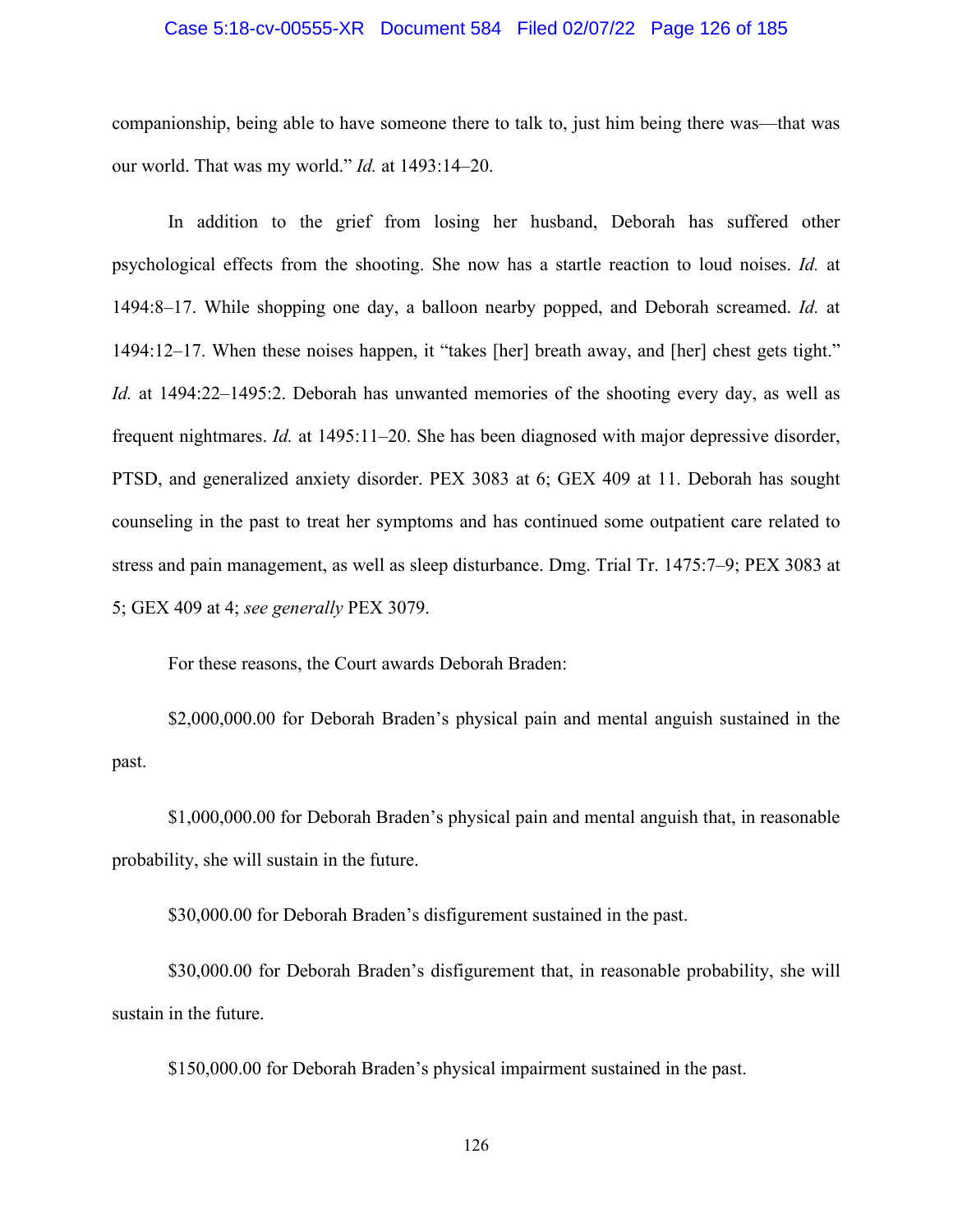## Case 5:18-cv-00555-XR Document 584 Filed 02/07/22 Page 127 of 185

\$150,000.00 for Deborah Braden's physical impairment that, in reasonable probability, she will sustain in the future.

 $$46,770.58$  for Deborah Braden's medical care expenses incurred in the past.<sup>50</sup>

\$331,779.67 for Deborah Braden's medical care expenses that, in reasonable probability, she will incur in the future.  $51$ 

\$250,000.00 for Deborah Braden's mental anguish sustained in the past for the death of her husband, Keith Braden.

\$250,000.00 for Deborah Braden's mental anguish that, in reasonable probability, she will sustain in the future for the death of her husband, Keith Braden.

\$500,000.00 for Deborah Braden's loss of companionship and society sustained in the past for the death of her husband, Keith Braden.

\$500,000.00 for Deborah Braden's loss of companionship and society that, in reasonable probability, she will sustain in the future for the death of her husband, Keith Braden.

\$51,756.00 for Deborah Braden's pecuniary loss incurred in the past for the death of her husband, Keith Braden.<sup>[52](#page-126-2)</sup>

\$46,967.00 for Deborah Braden's pecuniary loss that, in reasonable probability, she will sustain in the future for the death of her husband, Keith Braden.<sup>[53](#page-126-3)</sup>

<span id="page-126-0"></span><sup>50</sup> Plaintiffs and the Government stipulate this amount reflects Deborah Braden's past medical expenses. ECF No. 576 at 2.

<span id="page-126-1"></span><sup>51</sup> This amount was calculated based on Plaintiffs' life care plan for Deborah Braden. *See* PEX 3084. This amount has been adjusted to reflect the two years passed between the original life care plan date and trial, a \$22 per hour rate for attendant care, removed RN supervision for attendant care, and average generic drug pricing for all medications where available. *See id.* at 53–55, 66.<br> ${}^{52}$ 

<span id="page-126-3"></span><span id="page-126-2"></span><sup>52</sup> *See* PEX 3101 at 6.

<sup>53</sup> *See* PEX 3101 at 6.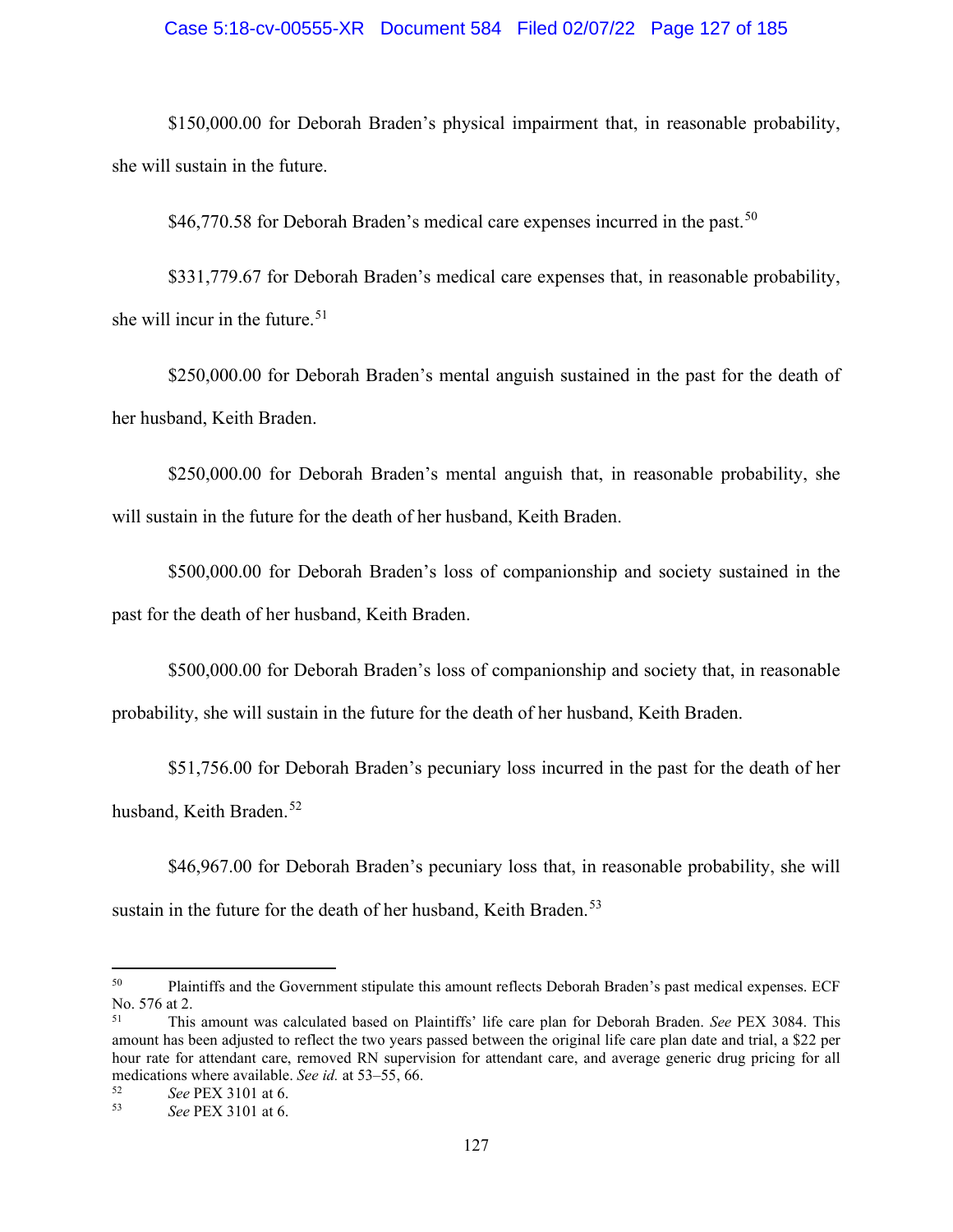## *2. Z.Z. – 6 years old*

Z.Z. went to Sunday school with her mother, Elizabeth, the morning of the shooting. Dmg. Trial Tr. 1518:3–10. Elizabeth then left for work, and Z.Z. stayed with her grandparents, Keith and Deborah, for services. *Id.* at 1518:13–17. When the shooting began, Deborah covered Z.Z. *Id.* at 1458:15–20. She said to Deborah, "Grandma, I want to scream. It hurts." *Id.* at 1459:11–12. Deborah comforted Z.Z. and told her to stay quiet so as not to attract Kelley. *Id.* at 1459:13–19. Once the shooting stopped, to keep Z.Z. calm, Deborah sang "Jesus Loves Me" with Z.Z. until first responders arrived. *Id.* at 1462:17–1463:3. Paramedics placed Z.Z. on a gurney, and Deborah saw how severe Z.Z.'s leg injury was: "[I]t almost severed the leg. It was barely hanging on. And she almost bled to death laying there." *Id.* at 1464:24–1465:1. Z.Z. was then taken to Connally Memorial Hospital in an ambulance, where she was stabilized before being transferred by helicopter to University Hospital. PEX 3229 at 1.

Z.Z. suffered three gunshot wounds: one to her abdomen, one to her left leg, and one to her left buttock. PEX 3232. At University Hospital, Z.Z. underwent emergency surgery to restore the blood supply to her left leg. PEX 3229 at 1. Healthy veins from her uninjured right leg were taken and grafted to the portion of her arteries on the left leg that were destroyed by the gunshot. *Id.* Z.Z. also underwent exploratory surgery in her abdomen and pelvis, and a temporary ostomy was performed to allow better healing of her thigh wound. *Id.* An external fixator was initially placed to treat her left femur fracture, but "[t]here wasn't enough leg left for them to keep the external fixator on," so doctors had to place an internal rod to treat the fracture. *Id.*; Dmg. Trial Tr. 1524:24–1525:11. Wound VACs were applied to treat Z.Z.'s abdominal and leg wounds. PEX 3229 at 1. Z.Z. spent twenty-five days in the hospital before she was discharged home. *Id.*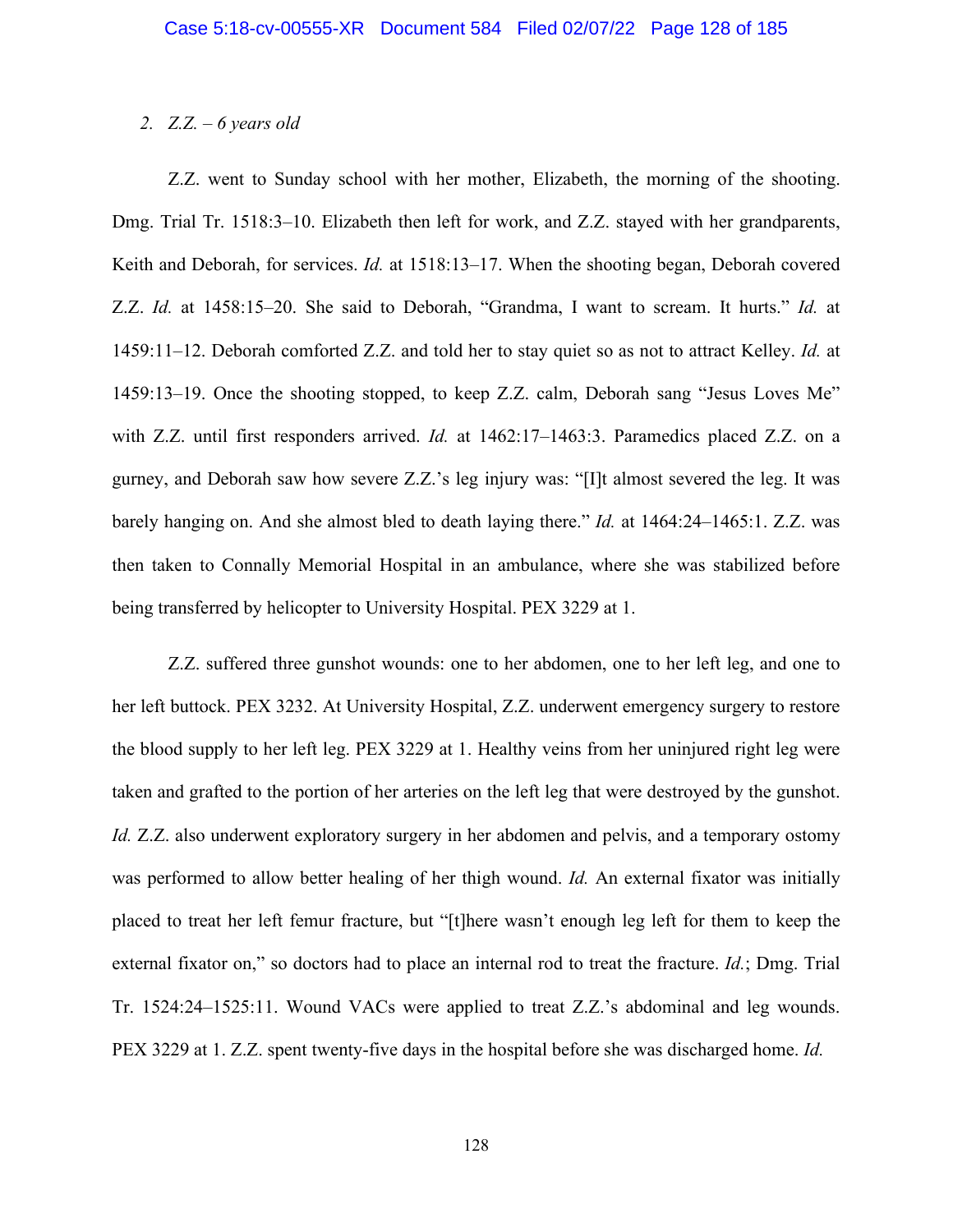## Case 5:18-cv-00555-XR Document 584 Filed 02/07/22 Page 129 of 185

Z.Z.'s recovery was prolonged. Z.Z. was not able to walk or stand on her own when she was sent home, and she was confined to a wheelchair. Dmg. Trial Tr. 1533:14–19. Her mother had to assist her in using the bathroom and showering. *Id.* at 1533:20–1534:1. Z.Z. went to doctors twice a week for wound care, three times a week for physical therapy, as well as vascular specialists for her leg. *Id.* at 1534:14–20; *see also* PEX 3231 at 46. Z.Z. continues to go to physical therapy. Dmg. Trial Tr. 1540:8–13.

Z.Z. also had complications with her ostomy. Z.Z. was six years old at the time of the shooting, so the ostomy's maintenance was difficult for her mother to manage. Dmg. Trial Tr. 1535:23–1536:4. When she slept, Z.Z. would toss and turn and sometimes her ostomy would open or leak. *Id.* at 1536:5–10. The ostomy smelled, and Z.Z. "hated it." *Id.* at 1535:19–20. In March 2018, Z.Z. had prolapse and bleeding of her ostomy. *Id.* at 1536:23–1537:10; PEX 3231 at 27. At that time, doctors reversed Z.Z.'s ostomy. Dmg. Trial Tr. 1537:7–10.

After years of physical therapy, Z.Z. remains significantly impaired by her injuries. Z.Z. has very little feeling in her left foot and has developed a foot drop. Dmg. Trial Tr. 1546:11– 1547:2. In order to walk or run, she must wear a brace around her foot. *Id.* at 1546:17–18. Even with the braces, Z.Z. falls frequently: "shower, dressing, uneven surfaces. . . . all that is affected because of the lack of being able to feel [her left foot]." *Id.* at 1547:6–1548:1. Z.Z. must be monitored for sores from using her braces. *Id.* at 1548:7–19. Additionally, her mother massages the muscles in her left foot as they have atrophied. *Id.* at 1548:9–17. The muscles in her left leg are also atrophied, which makes it even more difficult for Z.Z. to balance. *Id.* at 1551:12–20. Z.Z. cannot walk for long distances, and she still relies on her wheelchair if she must stand or walk for long periods. *Id.* at 1549:18–1550:1. Z.Z. also has nerve pain from her buttock injury that makes sitting or standing for long periods painful. *Id.* at 1550:24–1551:6.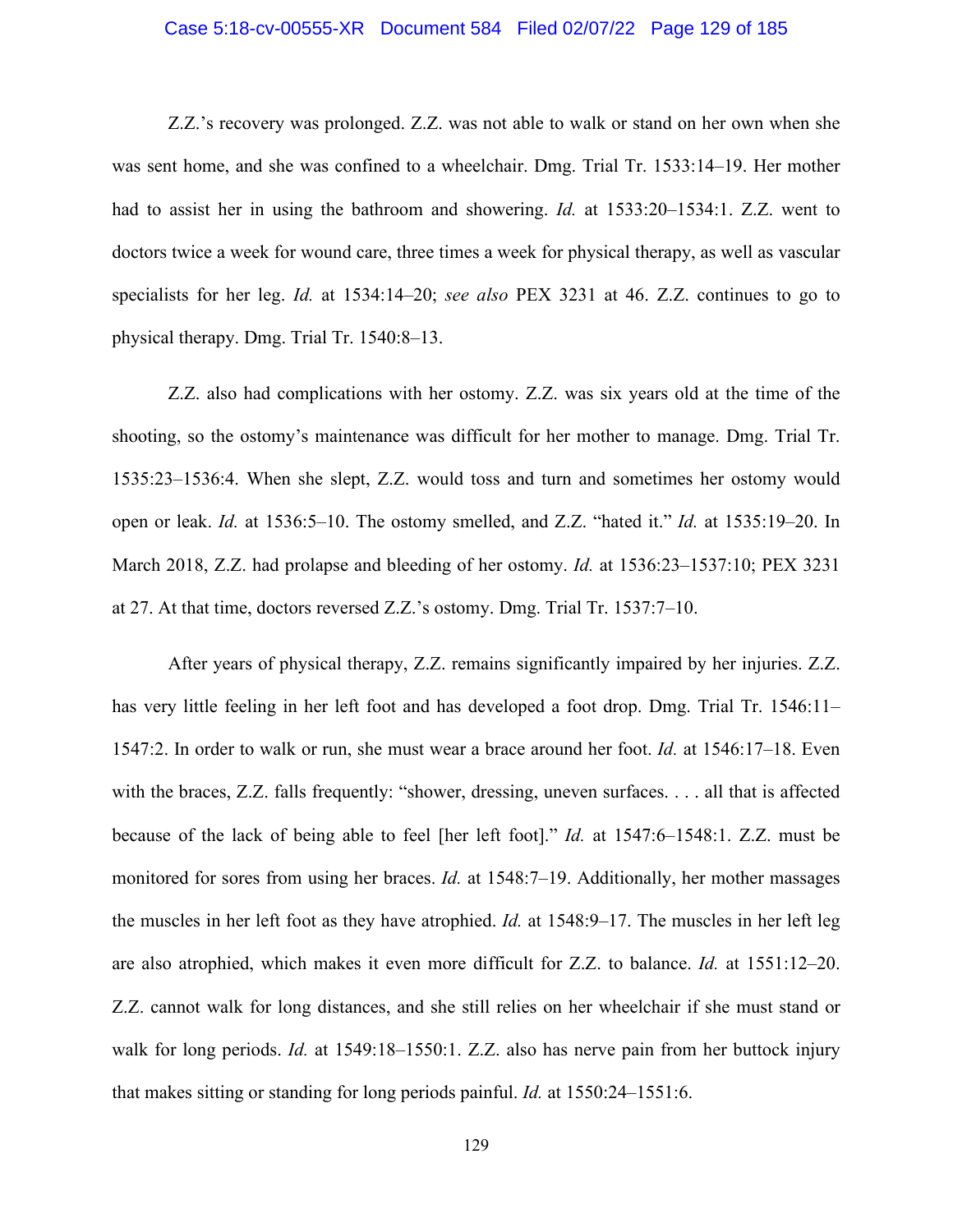## Case 5:18-cv-00555-XR Document 584 Filed 02/07/22 Page 130 of 185

Z.Z.'s injuries have also scarred her. There is retained shrapnel in Z.Z.'s left leg and hips. PEX 3236 at 133. The muscle atrophy in Z.Z.'s left leg has made the leg "really small." Dmg. Trial Tr. 1551:12–16. There are significant indentations in her left leg and backside. PEX 3231 at 103. Z.Z. also has a midline abdominal scar from the exploratory surgery she underwent on the day of the shooting, as well as a scar from her ostomy. *Id.* at 102. Z.Z. is "constantly covering" her scars. Dmg. Trial Tr. 1555:22–25. Even in the heat of the summer, Z.Z. wears long pants. *Id.* at 1556:1–2.

Furthermore, Z.Z.'s doctors have advised that Z.Z. will likely experience complications with pregnancy. *Id.* at 1557:22–1558:1. Because of the injuries to her leg and pelvis, doctors are unsure how Z.Z.'s hips would widen if she were to become pregnant. *Id.* at 1558:8–19. Any pregnancy would likely be extremely painful, and she would be unable to deliver naturally. Jaramillo Dep. 127:21–129:2.

Though Z.Z. had PTSD prior to the shooting from a car accident, it has worsened significantly since. Dmg. Trial Tr. 1560:21–23. Z.Z. sleeps in her mother's room every night to feel safe; she still experiences nightmares. *Id.* at 1560:17–18; PEX 3230 at 5. If neighbors are shooting fireworks, Z.Z. has to go inside and turn up the television volume. Dmg. Trial Tr. 1561:21–1562:1. Her mother then has to talk her through the noise and remind her that it is only fireworks. *Id.* at 1561:21–1562:1. When her school had a "soft" lockdown drill, Elizabeth had to pick Z.Z. up because Z.Z.'s "stomach was hurting. She was upset the rest of the day." *Id*. at 1562:12–15. Z.Z. cries frequently and misses school often because she has panic attacks. *Id.* at 1552:22–1553:13, 1563:22–23. Currently, Z.Z. attends counseling once a week to treat her symptoms. *Id.* at 1541:20–1542:10.

For these reasons, the Court awards Z.Z.: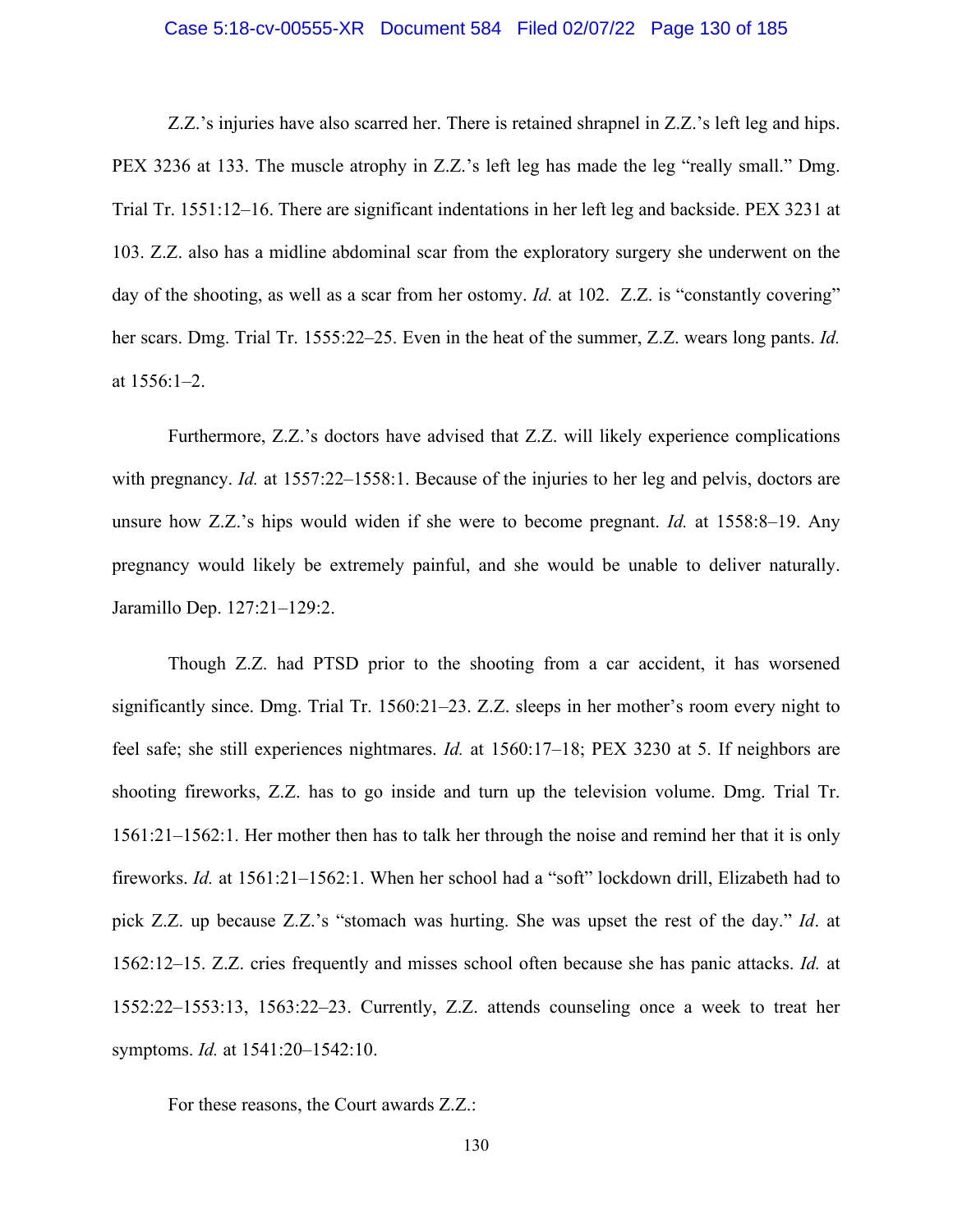## Case 5:18-cv-00555-XR Document 584 Filed 02/07/22 Page 131 of 185

\$2,000,000.00 for Z.Z.'s physical pain and mental anguish sustained in the past.

\$2,000,000.00 for Z.Z.'s physical pain and mental anguish that, in reasonable probability, she will sustain in the future.

\$500,000.00 for Z.Z.'s disfigurement sustained in the past.

\$500,000.00 for Z.Z.'s disfigurement that, in reasonable probability, she will sustain in the future.

\$2,000,000.00 for Z.Z.'s physical impairment sustained in the past.

\$1,000,000.00 for Z.Z.'s physical impairment that, in reasonable probability, she will sustain in the future.

\$0 for Z.Z.'s loss of earning capacity sustained in the past.

\$0 for Z.Z.'s loss of earning capacity that, in reasonable probability, will be sustained in the future from the time of trial until Z.Z. reaches the age of eighteen years.

\$2,729,503.00 for Z.Z.'s loss of earning capacity that, in reasonable probability, she will sustain after she reaches the age of eighteen years.<sup>[54](#page-130-0)</sup>

\$166,270.63 for Z.Z.'s medical care expenses incurred in the past.<sup>55</sup>

<span id="page-130-2"></span>\$49,940.32 for Z.Z.'s medical care expenses that, in reasonable will be incurred on behalf of Z.Z. in the future from the time of trial until Z.Z. reaches the age of eighteen years.<sup>[56](#page-130-2)</sup>

<span id="page-130-0"></span><sup>54</sup> Dr. Scarbrough opined that Z.Z.'s expected earnings and benefits with a college degree would total \$4,198,544.00. *See* GEX 425 at 45, Table 5 (sum of earnings and benefits section of the table). This award reflects a 65% loss of such earning capacity.

<span id="page-130-1"></span><sup>55</sup> Plaintiffs and the Government stipulate this amount reflects Z.Z.'s past medical expenses. ECF No. 576 at 9.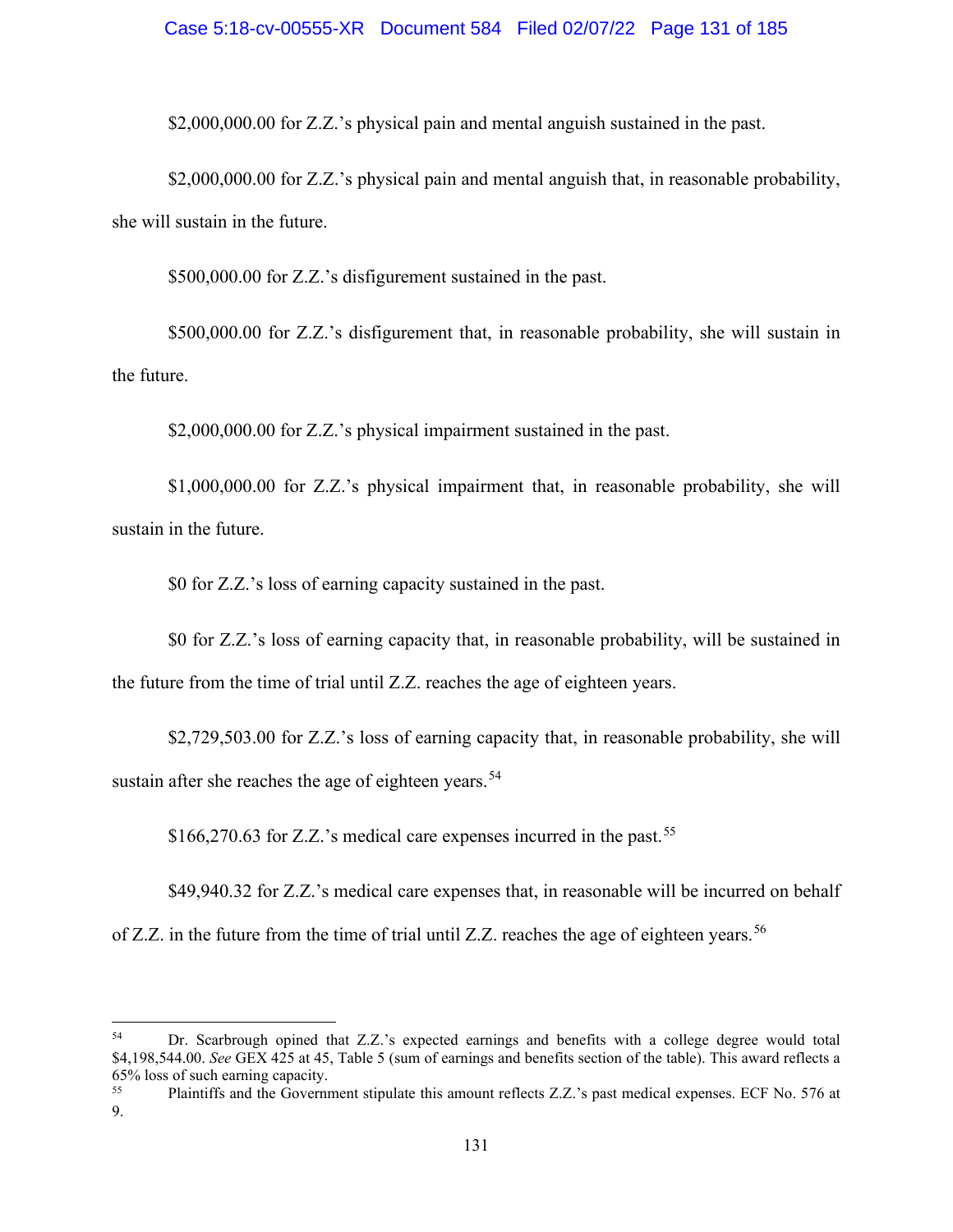#### Case 5:18-cv-00555-XR Document 584 Filed 02/07/22 Page 132 of 185

\$2,970,595.73 for Z.Z.'s medical care expenses that, in reasonable probability, she will incur after she reaches the age of eighteen years.<sup>[57](#page-131-0)</sup>

## *3. Elizabeth Braden – 32 years old*

Elizabeth went to Sunday school with Z.Z. the morning of the shooting. Dmg. Trial Tr. 1518:6–12. After Sunday school, Elizabeth and Z.Z. sat in the back row of the church with Deborah and Keith. *Id.* at 1518:11–13. Elizabeth then decided to leave for work, and left Z.Z. with Keith and Deborah. *Id.* at 1518:13–18. A few miles down the road from the church, a police officer passed Elizabeth with his lights and sirens on. *Id.* at 1518:18–1519:2. When Elizabeth arrived at work, she received a phone call from a friend telling her that there was an active shooter at the church and asking if she was all right. *Id.* at 1519:4–7. Elizabeth turned around and drove back to the church, all the way calling her parents to no answer. *Id.* at 1519:8–15. Finally, Elizabeth received a call from her mother: "And my mom said '[Z.Z.].' And at that point, I couldn't keep the tears and the just overwhelming urge to scream. So I pulled my car over. I jumped out of the car. I ran to the church." *Id.* at 1519:14–19. She found her mother, shirtless and injured, in front of the church. *Id.* at 1520:6–13. Deborah told Elizabeth that Z.Z. was in an ambulance and on the way to the hospital, and Elizabeth began driving to BAMC. *Id.* at 1520:23–25. She then received a call from an emergency room nurse at Connally Memorial, and the nurse told her that Z.Z. was being life-flighted to University Hospital. *Id.* at 1520:25–1521:6.

<sup>56</sup> This amount was calculated based on Plaintiffs' life care plan for Z.Z. *See* PEX 3231. This amount has been adjusted to reflect the two years passed between the life care plan and the trial date and average generic drug pricing for all medications where available. *See id.* at 71–75.

<span id="page-131-0"></span><sup>57</sup> This amount was calculated based on Plaintiffs' life care plan for Z.Z. *See* PEX 3231. This amount has been adjusted to reflect a \$22 per hour rate for attendant care, removed RN supervision for attendant care, removed costs for anti-depressants and tuition as they are not justified, and average generic drug pricing for all medications where available. *See id.* at 71–75, 94, 96; Dmg. Trial Tr. 3362:2–3364:20 (discussing anti-depressant medication and tuition). This also reflects an adjustment to the number of attendant care hours to the following: four hours per day starting at age 55 until age 65, eight hours per day starting at age 65 until age 75, and sixteen hours per day beginning at age 75 until life expectancy. *See* PEX 3231 at 97.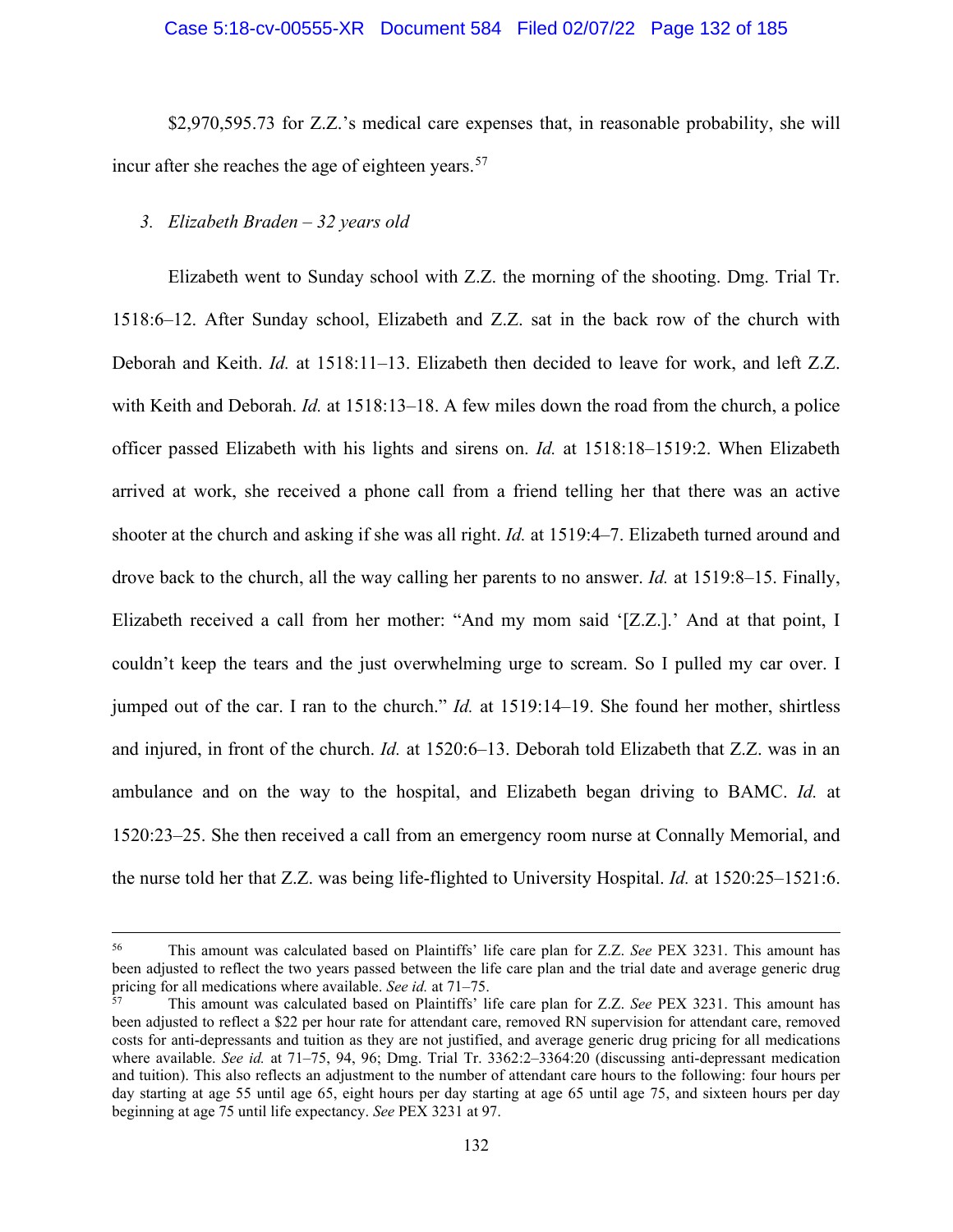## Case 5:18-cv-00555-XR Document 584 Filed 02/07/22 Page 133 of 185

Elizabeth changed course to University Hospital, and as she drove, received a phone call from her sister-in-law confirming that her father died in the shooting. *Id.* at 1522:20–1523:1. Elizabeth arrived at University Hospital and waited for several hours for news of her daughter. *Id.* at 1521:9–1522:16. Doctors continually asked to see pictures of Z.Z., and Elizabeth did not know Z.Z.'s condition until Z.Z.'s identity was confirmed at nine o'clock that evening. *Id.* at 1522:14– 16.

Elizabeth's life has drastically changed since the shooting. Z.Z.'s injuries, both psychological and physical, prevent Z.Z. from performing household chores, and have made Z.Z. more dependent on Elizabeth. *Id.* at 1563:14–21. For example, Z.Z., now ten years old, continues to sleep in Elizabeth's room. *Id.* at 1563:14–21. The shooting has also altered Elizabeth's relationship with her mother. Before the shooting, Elizabeth and Deborah vacationed together, and Elizabeth often confided in her mother "without worrying." *Id.* at 1569:5–11, 1571:17–23. Deborah was also the person who would organize family gatherings. *Id.* at 1570:25–1571:8. As a single mother, Elizabeth relied heavily on her mother for childcare. *Id.* at 1569:19–1570:2. Deborah provided childcare "multiple times a week" and was the "other parent." *Id.* at 1570:6–8.

Since the shooting, though, Elizabeth is no longer able to rely on her mother in the same way. Deborah "is constantly busy and not feeling well. A lot of times, it's the hurting—she hurts, her body hurts or she's just emotionally exhausted." *Id.* at 1570:25–1571:11. Deborah stated that, "[a]ll the little fun things that we liked to do, I can't do that with them anymore." *Id.* at 1482:15– 25. While Deborah is still able to provide some childcare, she is not able to care for her grandchildren as much as she did before the shooting. *Id.* at 1570:18–24. Elizabeth also feels that it is more difficult to confide in her mother and seek advice: "I feel like it's a burden to her for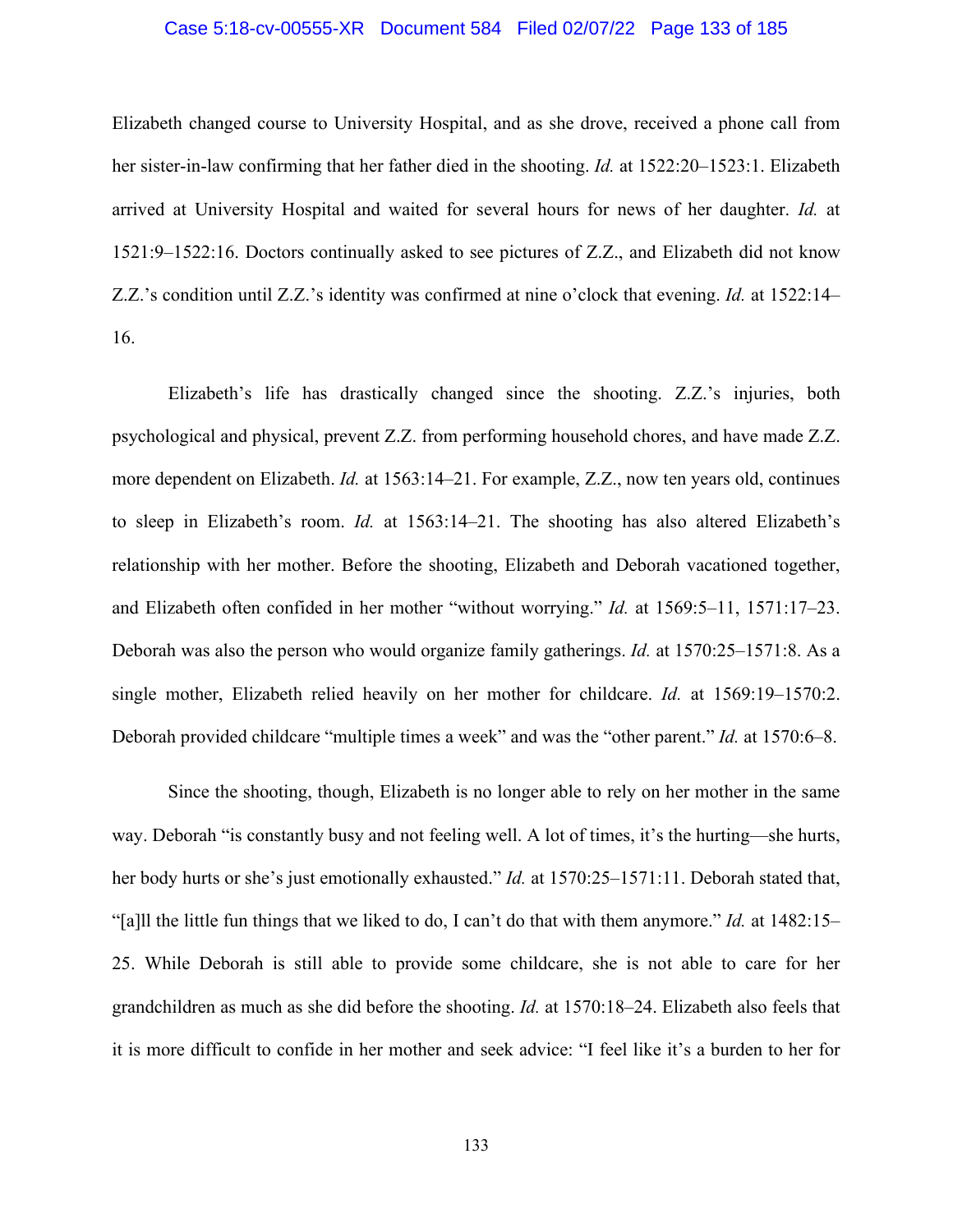## Case 5:18-cv-00555-XR Document 584 Filed 02/07/22 Page 134 of 185

me to have to talk to her about any of it because she's still living it herself." *Id.* at 1571:24– 1572:3.

Prior to his death, Elizabeth and her father Keith had a close relationship. Keith helped Elizabeth escape an abusive relationship by housing her and her children: "He was there when I called." *Id.* at 1572:24–1573:12. Elizabeth saw him multiple times a week when she would either help around her parents' home or see him at church. *Id.* at 1573:13–24. Keith, like Deborah, also provided childcare, and was especially close with Z.Z. *Id.* at 1574:8–20. When Elizabeth needed parenting advice, particularly with respect to her two sons, Keith was there for her. *Id.* at 1576:12–24.

Elizabeth experiences significant grief for the loss of her father. She finds going to church difficult because "[t]hat's the last place [she] got to hug him and the last place [she] got to spend any time with him, and it's hard to be up there." *Id.* at 1575:9–16. Going to her mother's house is similarly difficult "[b]ecause that's where [she] grew up, and he's not coming home." *Id.* at 1575:17–20. Elizabeth lost significant weight after the shooting as she was experiencing severe panic attacks that induced vomiting. *Id.* at 1578:15–20. Her panic attacks are triggered by loud noises, sirens, and being around the church. *Id.* at 1579:1–5. Though she has learned several coping mechanisms, she still experiences panic attacks. *Id.* at 1578:15–25. Elizabeth also experiences survivor's guilt because, prior to leaving the church, she was sitting in the chair where her father was killed: "So if I hadn't have left, it would have been me or maybe I could have done something differently to help him or—you never know." *Id.* at 1579:6–12. Both Dr. Feltoon and Dr. Marx diagnosed Elizabeth with PTSD and major depressive disorder. PEX 3118 at 7; GEX 416 at 10. Elizabeth currently takes Zoloft for both depression and anxiety. PEX 3118 at 2.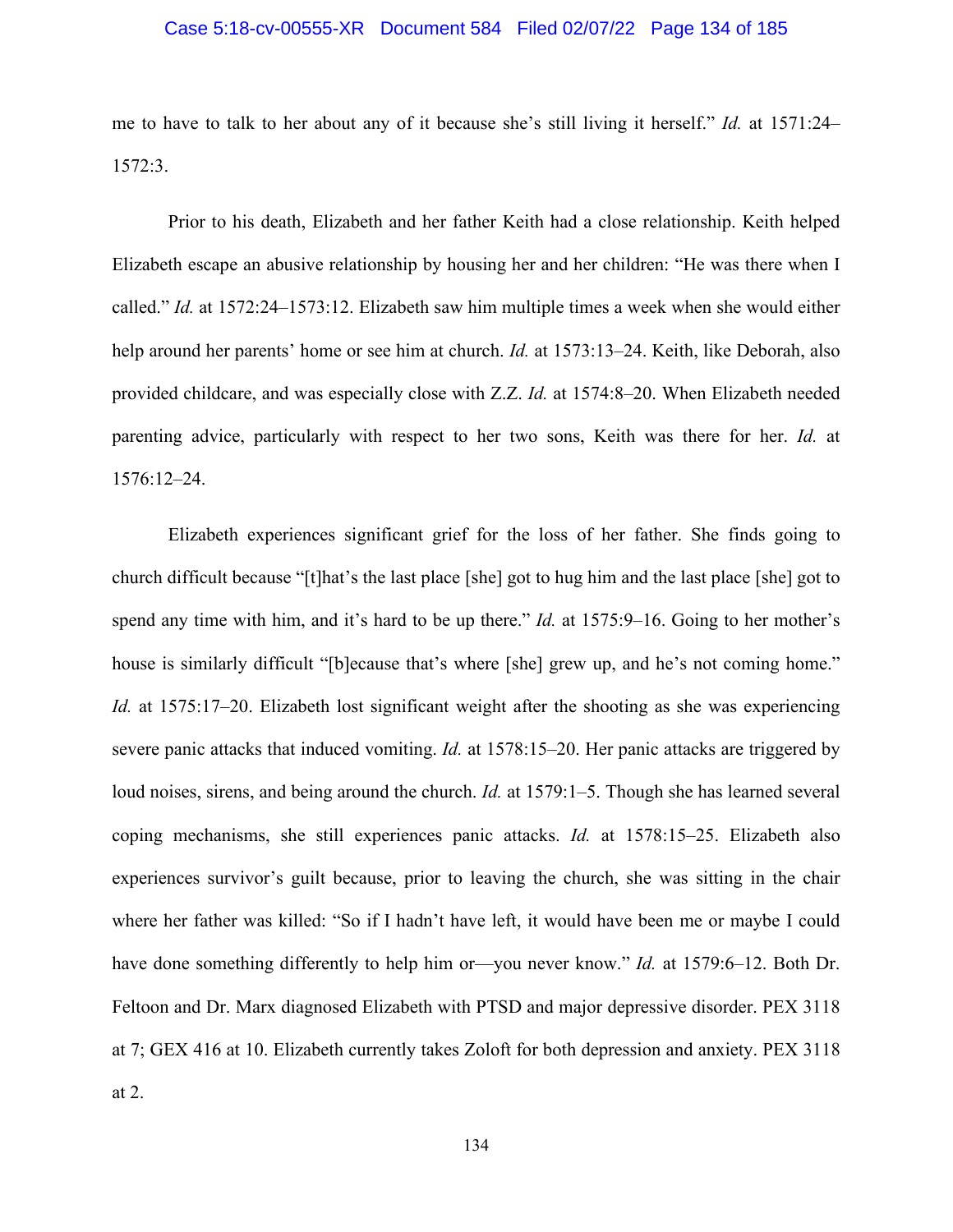## Case 5:18-cv-00555-XR Document 584 Filed 02/07/22 Page 135 of 185

For these reasons, the Court awards Elizabeth Braden:

\$75,000.00 for Elizabeth Braden's mental anguish sustained in the past for the death of her father, Keith Braden.

\$75,000.00 for Elizabeth Braden's mental anguish that, in reasonable probability, she will sustain in the future for the death of her father, Keith Braden.

\$50,000.00 for Elizabeth Braden's loss of companionship and society sustained in the past for the death of her father, Keith Braden.

\$50,000.00 for Elizabeth Braden's loss of companionship and society that, in reasonable probability, she will sustain in the future for the death of her father, Keith Braden.

\$4,256.50 for Elizabeth Braden's pecuniary loss sustained in the past for the death of her father, Keith Braden. [58](#page-134-0)

\$0 for Elizabeth Braden's pecuniary loss that, in reasonable probability, she will sustain in the future for the death of her father, Keith Braden. [59](#page-134-1)

\$25,000.00 for Elizabeth Braden's loss of parental consortium sustained in the past.

\$25,000.00 for Elizabeth Braden's loss of parental consortium that, in reasonable probability, she will sustain in the future.

\$10,000.00 for Elizabeth Braden's loss of services sustained in the past.

<span id="page-134-0"></span><sup>58</sup> Plaintiffs and the Government stipulate this amount reflects Elizabeth Braden's past medical expenses. ECF No. 576 at 2.

<span id="page-134-1"></span>No evidence was presented to support any future pecuniary loss.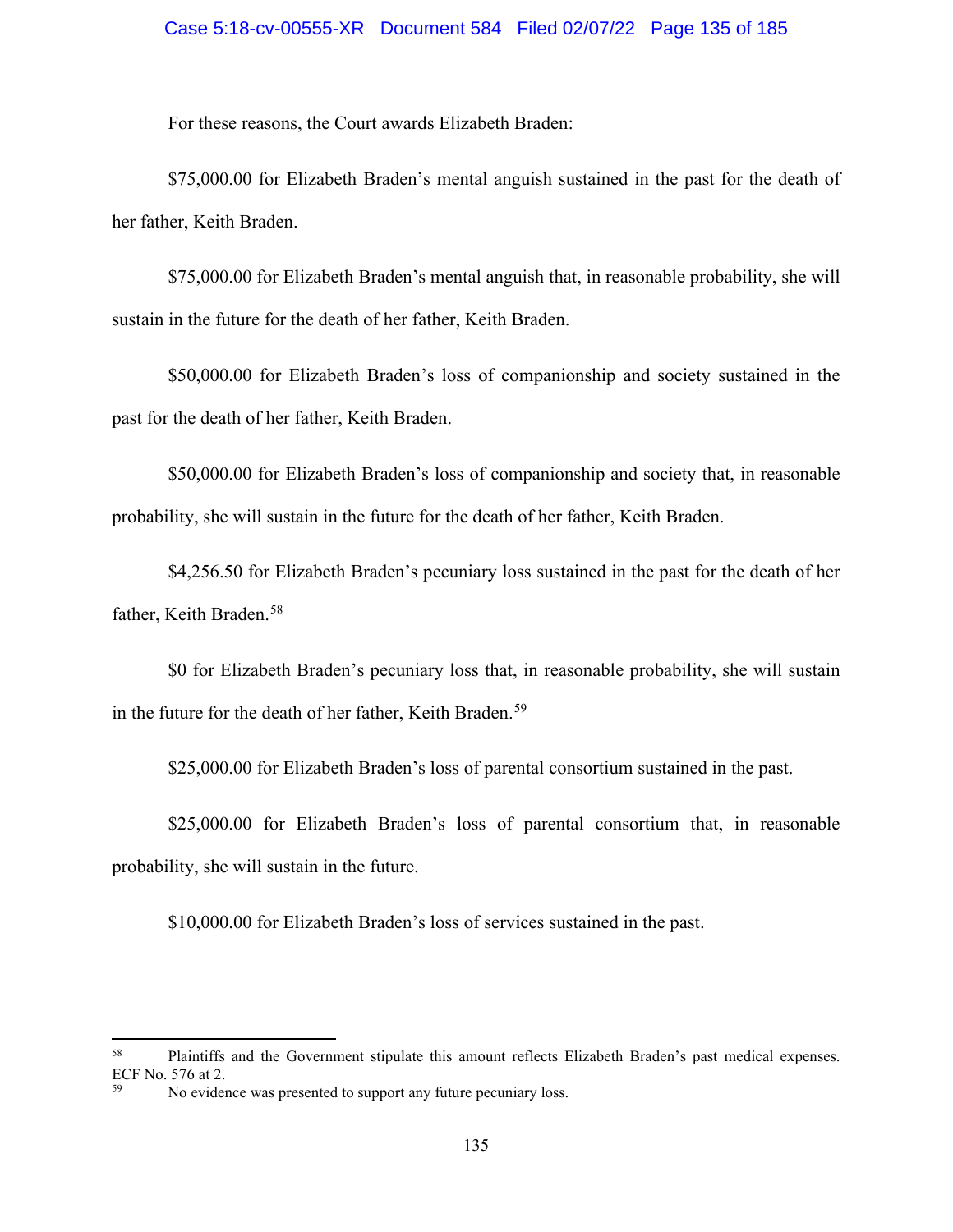## Case 5:18-cv-00555-XR Document 584 Filed 02/07/22 Page 136 of 185

\$10,000.00 for Elizabeth Braden's loss of services that, in reasonable probability, she will sustain in the future until Z.Z. reaches age eighteen.

# *4. Robert Braden – 29 years old*

Robert arrived at the church early on the morning of the shooting as he did every Sunday to operate the sound booth. Braden Dep. 12:18–13:9. Robert remained in the sound booth once services began. *Id.* at 13:24–14:3. When the shooting started, he was confused and did not realize what was happening until someone shouted that it was a shooter and for everybody to get down. *Id.* at 15:4–10. Robert positioned himself behind the door to the sound booth for cover. *Id.* at 15:8–10. He opened the door and peeked out, "looking for an opportunity to stop the shooter . . . ." *Id.* at 15:13–18. As Kelley fired inside the church, Robert sustained a graze wound to his forehead. *Id.* at 15:19–22. Robert continued to look out from behind the door to find an opportunity to stop Kelley, but none presented itself. *Id.* at 15:22–16:3. After several more minutes, Robert heard tires squealing. *Id.* at 16:3–5. Still in the sound booth, Robert heard "people crying, screaming, calling out people's names." *Id.* at 22:8–17. When law enforcement arrived, Robert knew that the shooting had ended. *Id.* at 21:4–8.

Robert then climbed out of the sound booth and went to check on his family. *Id.* at 22:25–23:6. He saw his father Keith laying on the ground and checked for a pulse. *Id.* at 23:19– 25. At the time, Keith still had a faint pulse. *Id.* at 23:24–25. Robert checked on Deborah and Z.Z. and told his father that they were all right. *Id.* at 24:2–9. Keith squeezed Robert's hand, and Keith subsequently passed. *Id.* at 24:9–13. Afterwards, Robert assisted first responders by trying to find those who could still be helped, applying pressure to gunshot wounds, and carrying others out of the church. *Id.* at 25:12–26:12.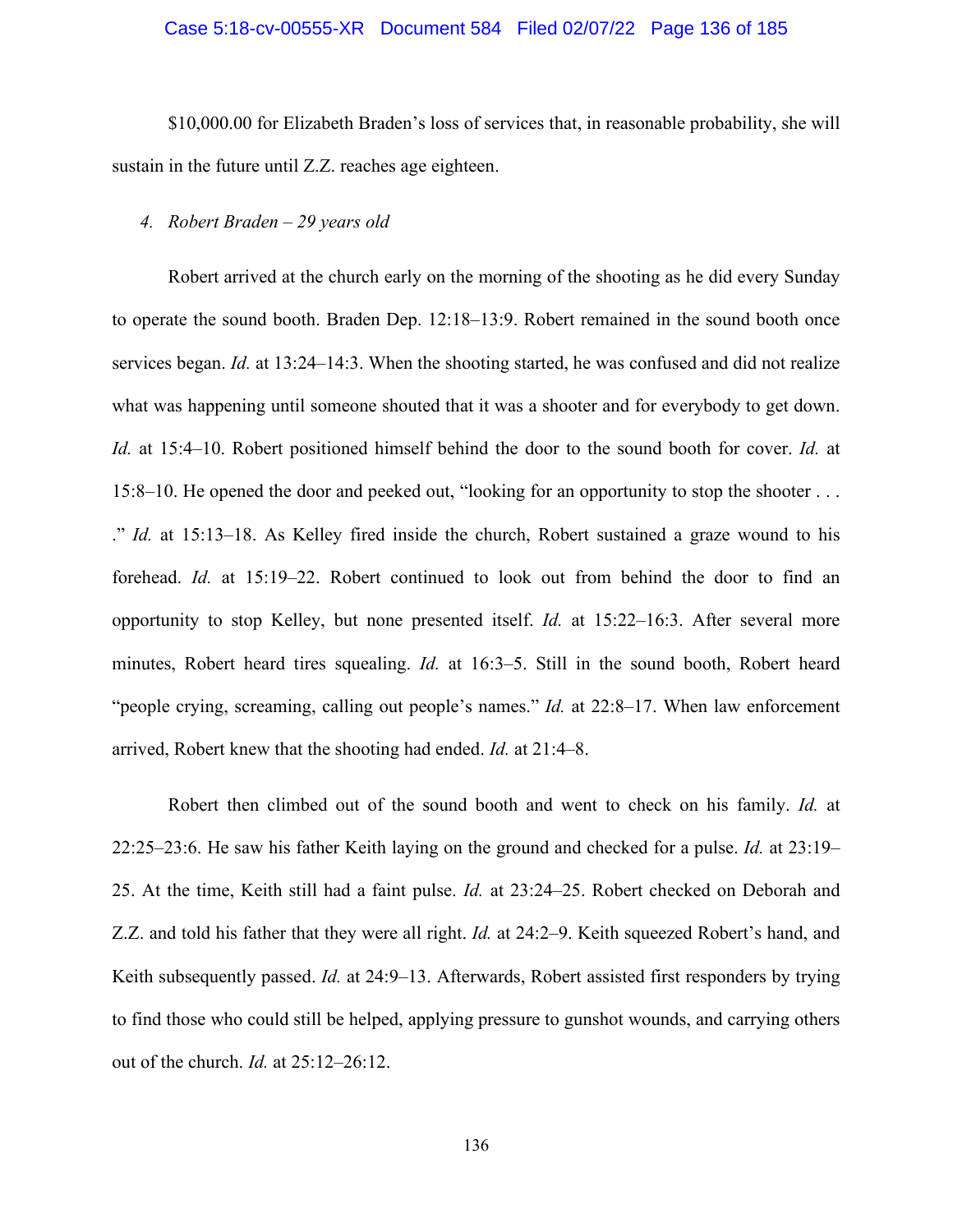## Case 5:18-cv-00555-XR Document 584 Filed 02/07/22 Page 137 of 185

At the scene, a first responder then gave Robert a gauze pad to keep pressure on his graze wound, and his wife then took him to Connally Memorial Hospital for treatment. *Id.* at 28:24– 29:16. At Connally Memorial, doctors cleaned Robert's head wound and performed a CT scan. PEX 3129. The CT scan confirmed that Robert did not suffer an intra-cranial injury, and he was discharged from the hospital that evening. *Id.*; Braden Dep. 29:17–22. His injury left a scar under his hairline, but has required no further treatment. PEX 3129; Braden Dep. 30:24–31:2.

As a child, Robert felt that Keith was "a very strict father," but as he "matured and grew up . . . I kind of realized that . . . it wasn't the worst thing. He was just kind of preparing us for life, you know." Braden Dep. at 32:4–21. When Robert decided to join the Navy, his father, who had previously served in the Army, guided him through the process. *Id.* at 33:20–21, 38:3–12. As Robert grew into adulthood, Keith became his best friend and was the best man at his wedding. *Id.* at 39:1–40:5. Robert enjoyed being able to share "everyday life" with his father. *Id.* at 40:6– 9.

Since his father's death, Robert feels that he is missing a guide. *Id.* at 41:14–25. Though he still has his mother, Deborah feels that she is not there for her children as much as she would like to be. Dmg. Trial Tr. 1484:16–19. Robert experiences significant grief when contemplating the fact that Keith never had an opportunity to meet his children. Braden Dep. 42:1–9. Keith enjoyed being a grandfather and "loved playing with [his grandchildren], loved goofing off and just having a good time with them." *Id.* at 41:2–10. Robert testified, "One of the hardest aspects of all of it is knowing how good he was with the other kids, with the other grandkids, and just knowing that he's not going to have that opportunity with my kids and they're not going to have that opportunity with him." *Id.* at 42:1–9.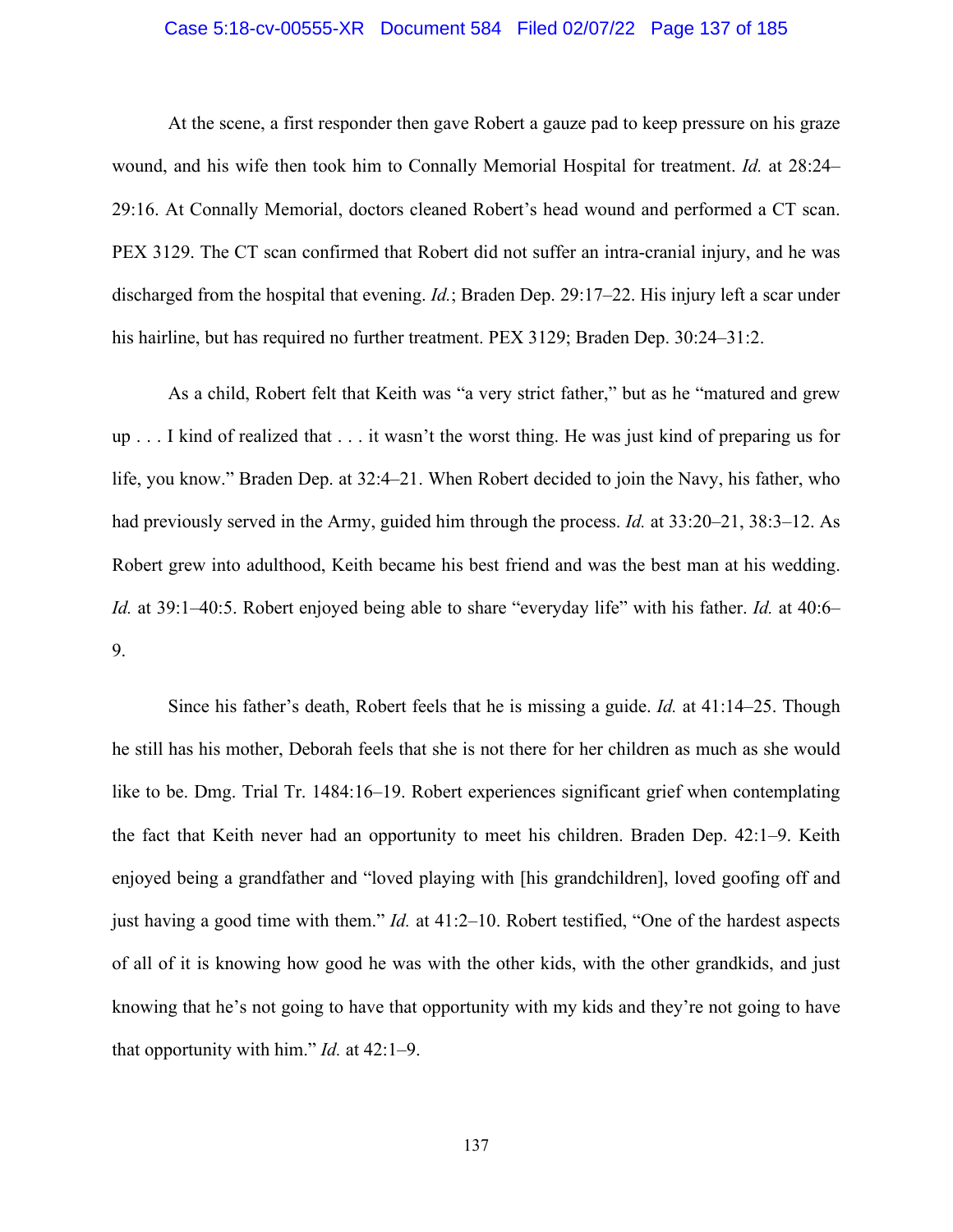## Case 5:18-cv-00555-XR Document 584 Filed 02/07/22 Page 138 of 185

Robert continues to endure additional emotional difficulties since the shooting. When Robert goes to church, for example, he feels anxious: "Just a higher pulse, higher respiratory rate, some kind of—kind of nervousness to check for exits and kind of plan where we're seated." *Id.* at 57:18–58:3. Despite working as a Department of Public Safety firearms examiner at the time of the shooting, he now has a heightened startle response to gunshots. PEX 3127 at 2.

For these reasons, the Court awards Robert Braden:

\$750,000.00 for Robert Braden's physical pain and mental anguish sustained in the past.

\$100,000.00 for Robert Braden's physical pain and mental anguish that, in reasonable probability, he will sustain in the future.

\$75,000.00 for Robert Braden's mental anguish sustained in the past for the death of his father, Keith Braden.

\$2,619.90 for Robert Braden's medical care expenses incurred in the past.<sup>[60](#page-137-0)</sup>

\$0 for Robert Braden's medical care expenses that, in reasonable probability, he will incur in the future.

\$75,000.00 for Robert Braden's mental anguish that, in reasonable probability, he will sustain in the future for the death of his father, Keith Braden.

\$50,000.00 for Robert Braden's loss of companionship and society sustained in the past for the death of his father, Keith Braden.

\$50,000.00 for Robert Braden's loss of companionship and society that, in reasonable probability, he will sustain in the future for the death of his father, Keith Braden.

<span id="page-137-0"></span><sup>&</sup>lt;sup>60</sup> Plaintiffs and the Government stipulate this amount reflects Robert Braden's past medical expenses. ECF No. 576 at 2.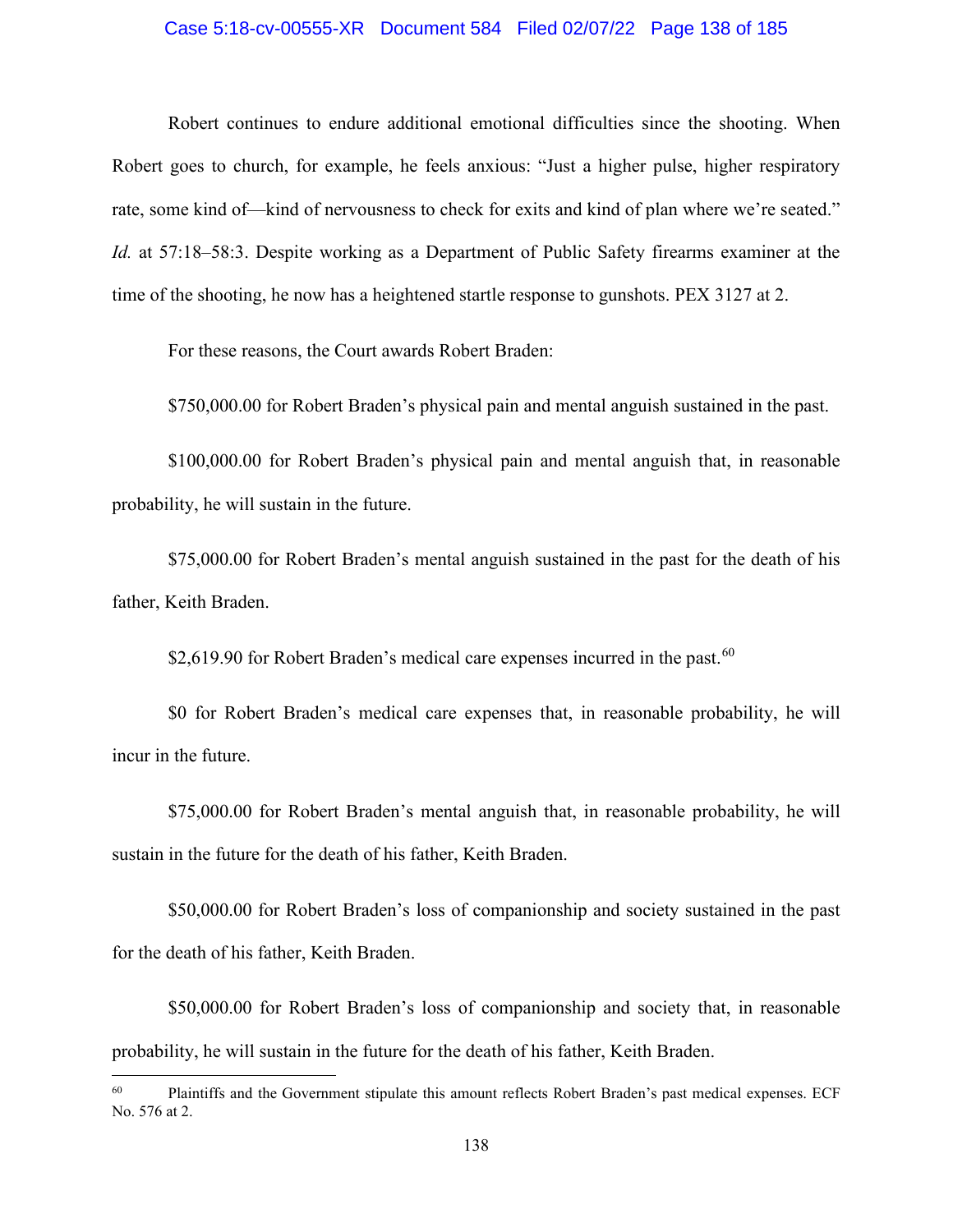### Case 5:18-cv-00555-XR Document 584 Filed 02/07/22 Page 139 of 185

\$25,000.00 for Robert Braden's loss of parental consortium sustained in the past.

\$25,000.00 for Robert Braden's loss of parental consortium that, in reasonable probability, he will sustain in the future.

## *5. Rebecca Metcalf – 36 years old*

On the morning of the shooting, Rebecca received a call from a friend, who told her that there was an active shooter at the church. Metcalf Dep. 40:17–22, 41:1–3. After the call, Rebecca went to the church and arrived before law enforcement cordoned off the scene. *Id.* at 41:25–1, 44:9–14. She walked to the front of the church, but Julie Workman stopped her from entering. *Id.* at 45:3–11. Julie told Rebecca that Deborah and Z.Z. were already on their way to the hospital and that her father did not survive. *Id.* at 45:20–23. Rebecca found Robert, who confirmed to her that their father had died inside the church. *Id.* at 46:2–6. Rebecca's husband, a paramedic, was at the scene and told Rebecca that he would find out where Deborah and Z.Z. had been taken. *Id.* at 47:1–6. Her grandmother came and brought her home. *Id.* at 50:21–51:12.

Before his death, Keith was an important source of guidance and support in Rebecca's life. If Rebecca was having trouble with her son, she would turn to her father for support. *Id.* at 69:14–22. Rebecca relied on Keith for advice, and he "would just tell it like it is" and give her the "proverbial shaking" she needed. *Id.* at 68:19–69:9. Rebecca misses this guidance: "I've been dealing with a lot of anxiety and depression since the shooting happened and it's really hard because he would help me get through it . . . and I don't have him here to help me." *Id.* at 69:9– 15.

The shooting also affected Rebecca's relationship with her other family members. Rebecca sees her mother less frequently, and they do not shop together like they did before the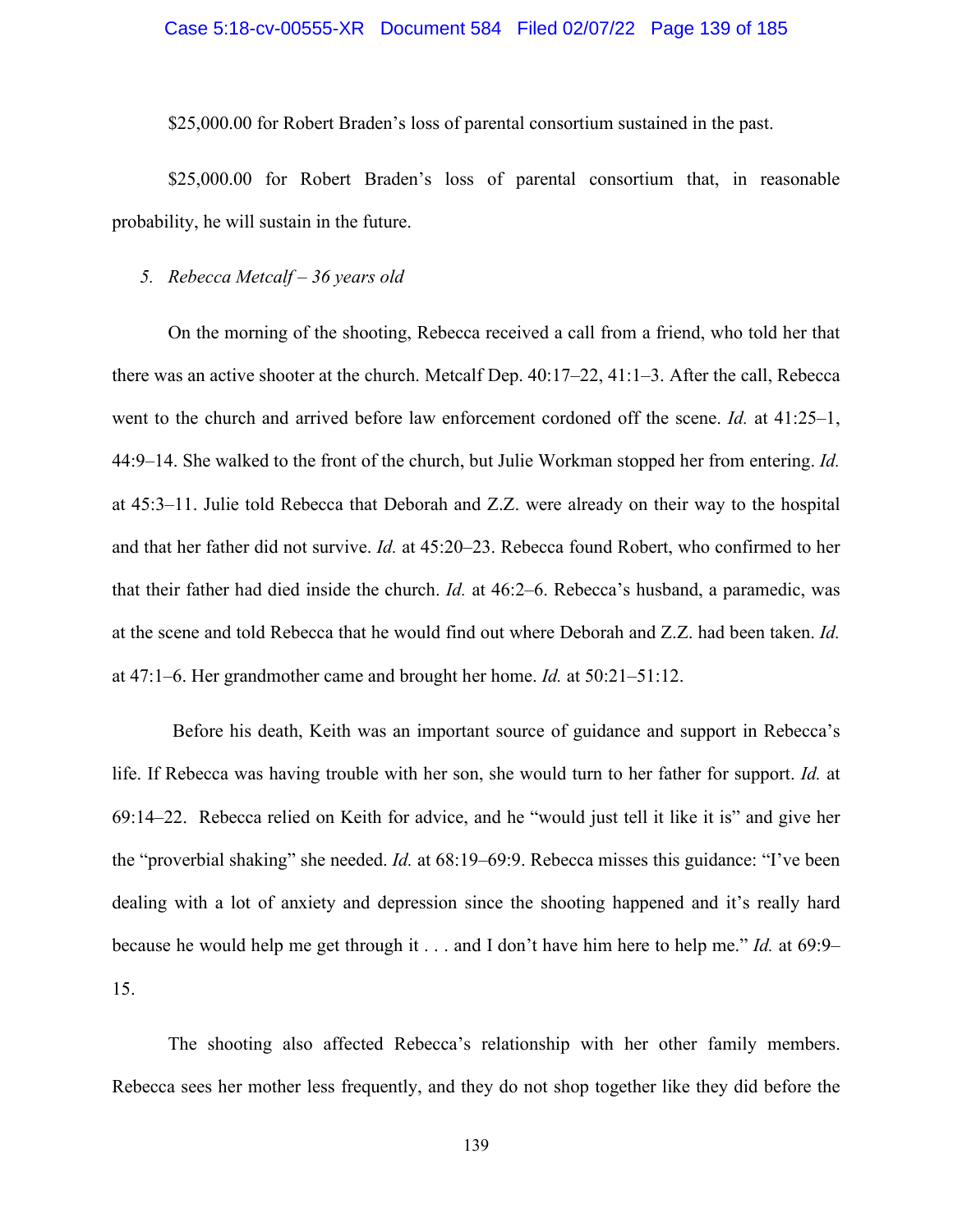#### Case 5:18-cv-00555-XR Document 584 Filed 02/07/22 Page 140 of 185

shooting. *Id.* at 58:16–22, 59:15–18, 60:7–12. The family used to have get-togethers, but now "there's a rift." *Id.* at 58:7–9. "We still spend time together, we still do the family events, it's just not the same without Dad around. He was kind of the one that brought us all together . . . and now that he's not there, it's just no matter how much you try, there's something missing. It's just not the same." *Id.* at 58:9–15.

In addition to the grief from losing her father, Rebecca suffers from PTSD and major depressive disorder as a result of the shooting. GEX 427 at 13; PEX 3240 at 6. Two days after the shooting, Rebecca quit her job as an emergency medical technician because she felt that she would be unable to competently respond to emergency scenes. Metcalf Dep. 33:6–17; GEX 427 at 14. Rebecca also has trouble concentrating, even on daily tasks or hobbies. GEX 427 at 14. She experiences panic attacks frequently. GEX 427 at 13; PEX 3240 at 4.

For these reasons, the Court awards Rebecca Metcalf:

\$75,000.00 for Rebecca Metcalf's mental anguish sustained in the past for the death of her father, Keith Braden.

\$75,000.00 for Rebecca Metcalf's mental anguish that, in reasonable probability, she will sustain in the future for the death of her father, Keith Braden.

\$50,000.00 for Rebecca Metcalf's loss of companionship and society sustained in the past for the death of her father, Keith Braden.

\$50,000.00 for Rebecca Metcalf's loss of companionship and society that, in reasonable probability, she will sustain in the future for the death of her father, Keith Braden.

\$25,000.00 for Rebecca Metcalf's loss of parental consortium sustained in the past.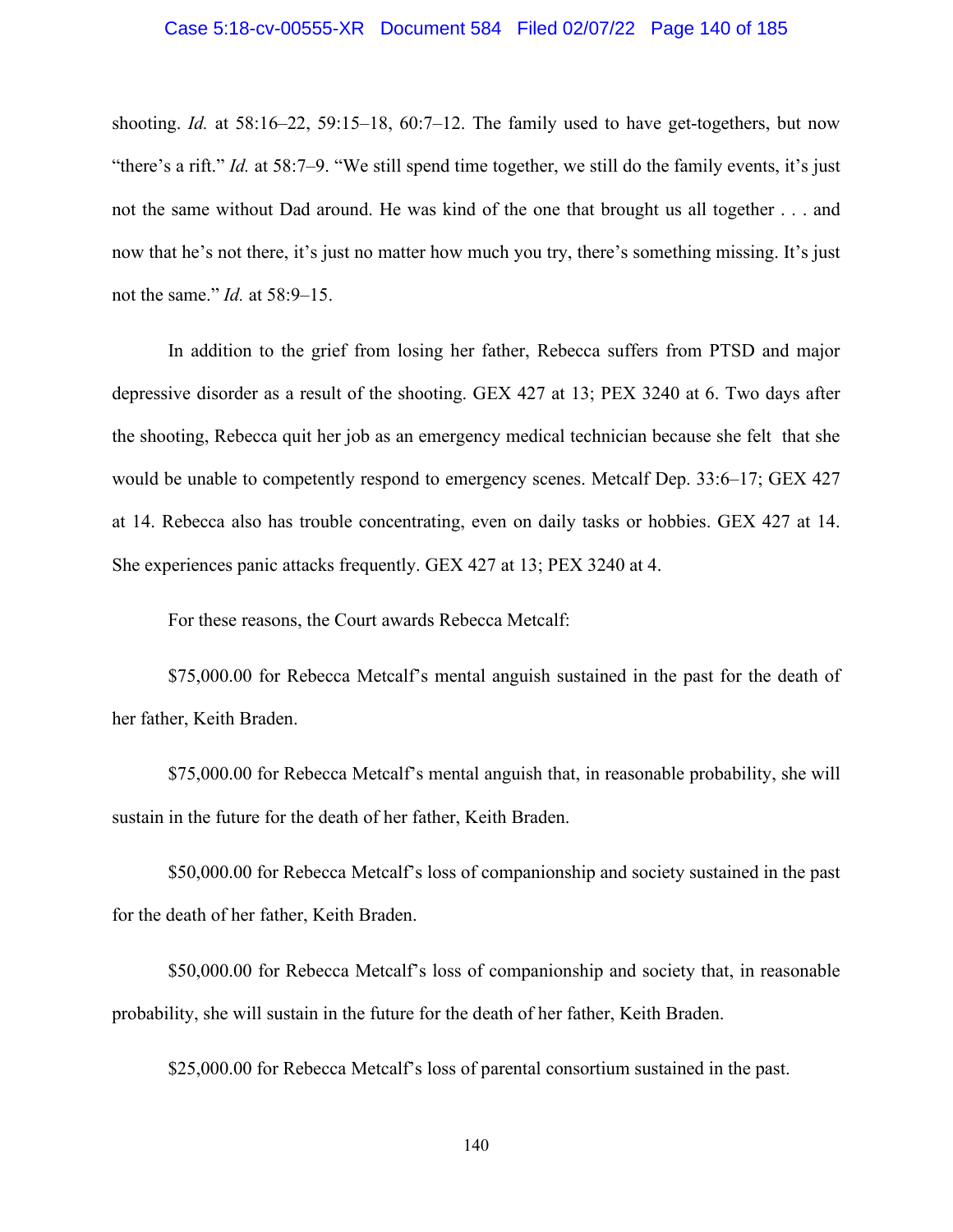## Case 5:18-cv-00555-XR Document 584 Filed 02/07/22 Page 141 of 185

\$25,000.00 for Rebecca Metcalf's loss of parental consortium that, in reasonable probability, she will sustain in the future.

# *6. The Estate of Keith Braden – 62 years old*

Keith sustained seven gunshot wounds. PEX 3102. None of the gunshot wounds were immediately fatal, and both Deborah and Robert confirmed that Keith was alive for a short period after the shooting. *See id.* at 5. Keith was shot in his right calf, thigh, hip, lower back, and shoulder. *Id.* The gunshot wounds to his thigh caused femur fractures, and the gunshot wound to his shoulder severed a segment of his spinal cord. *Id.* at 5. Dr. Gwinn opined that Keith suffered sufficient blood loss to result in hemorrhagic shock, meaning that he underwent the physiologic responses to increasing blood loss: increased anxiety levels followed by confusion and lastly coma. *Id.* at 5–6. Keith experienced physical pain from the gunshot wounds he sustained prior to his death, and experienced mental pain and suffering from witnessing the shooting.

For these reasons, the Court awards the Estate of Keith Braden:

\$5,000,000.00 for Keith Braden's pain and mental anguish.

## **The Marshall Family**

Robert and Karen Marshall attended services at the church the day of the shooting. Both died of their wounds at the scene. Their daughters, Martina Pachal and Karen Boyd, bring wrongful death claims. Martina also brings survival actions on behalf of her parents' estates.

## *1. Martina Pachal – 33 years old*

The morning of the shooting was a "[t]ypical Sunday morning" for Martina at her home in Washington until she received a text message from her brother asking if she had heard from their parents. Dmg. Trial Tr. 1605:20–1606:2. Martina said no, and her brother responded that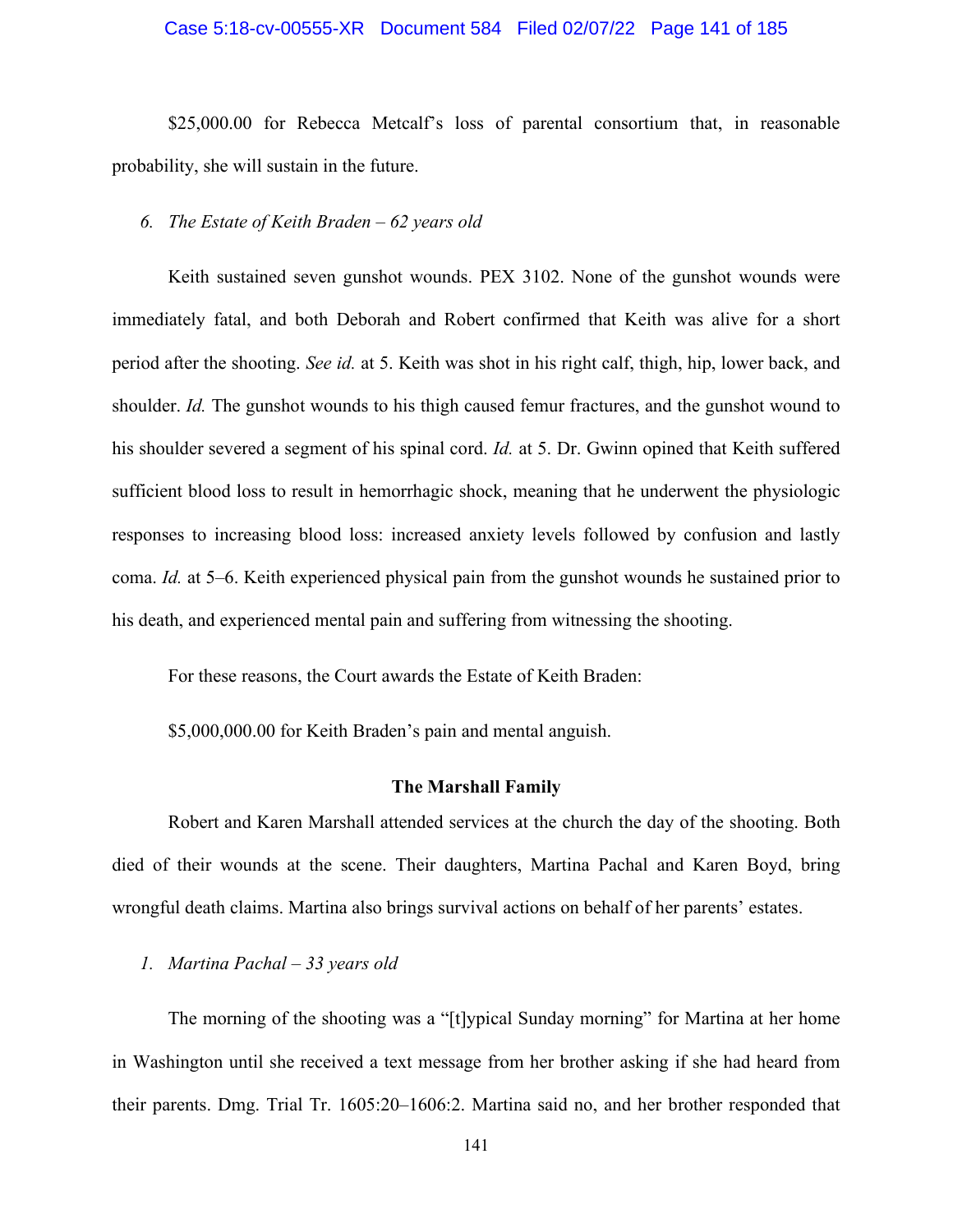#### Case 5:18-cv-00555-XR Document 584 Filed 02/07/22 Page 142 of 185

there had been a shooting at the church. *Id.* at 1606:3–4. Confused, Martina asked what it had to do with their parents. *Id.* at 1606:5–6. Her brother then told her it was possible that her parents were inside the church. *Id.* at 1606:7–10. Since Robert and Karen were new to the area, they had been considering attending different churches, including the First Baptist Church of Sutherland Springs. *Id.* at 1596:13–15, 1606:7–10. Martina and her brother called and texted their parents, but they could not reach them: "And I think our gut knew because my dad doesn't ever not answer his phone." *Id.* at 1606:11–14. Martina's brother lived in the area and drove by their parents' home to see if their car was there or which vehicle they had taken to church. *Id.* at 1607:1–7. The vehicle that her parents drove that day was parked in front of the church. *Id.* at 1607:9–11. Her brother waited at the River Oaks Church, where they received confirmation that their parents had died in the shooting. *Id.* at 1607:17–23.

Martina described their family growing up as follows: "busy family of three. Both my parents worked very hard to provide for us, all three kids." *Id.* at 1597:22–1598:1. When her father retired from the Air Force and began a career as a pilot for United Airlines, the family traveled together frequently to visit their extended family in Pennsylvania, and Robert and Karen "were always trying to find some place to land permanently . . . ." *Id.* at 1598:12–23. Martina was particularly close to her father. Robert "was the glue that held [their] family together. . . . He is a family man to his core." *Id.* at 1599:12–21. She and her father were both jet engine mechanics in the Air Force, and they shared a love of "good beer [and] good food." *Id.* at 1600:9–20. While Martina did not speak as frequently with her mother, Karen's dedication to her career inspired Martina to pursue her career in the Air Force. *Id.* at 1602:10–15, 1621:1–10. Her parents traveled as often as they could to visit her and her children in Washington. *Id.* at 1603:11–20.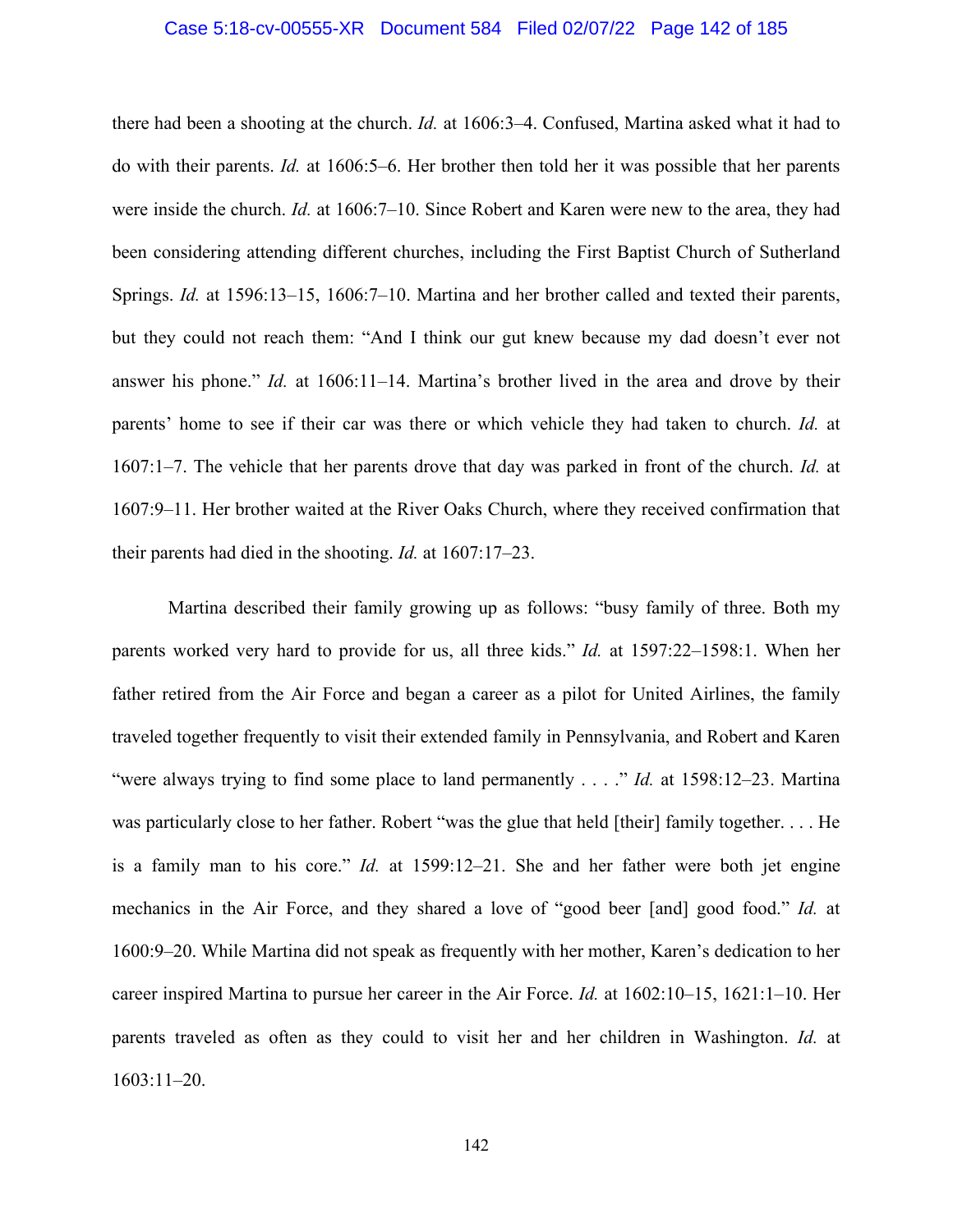## Case 5:18-cv-00555-XR Document 584 Filed 02/07/22 Page 143 of 185

Martina continues to grieve the loss of her parents. Birthdays and holidays are difficult because those "are guaranteed times I would have talked with them and FaceTimed them," and Martina realizes that no one is calling. *Id.* at 1609:24–1610:7. Now that her children are teenagers, Martina "miss[es] them more than ever . . . I would have loved to have known, you know, how they handled me growing up and what advice they could give for being a parent." *Id.* at 1610:10–16.

Martina often experiences unwanted memories about the shooting. She remembers what she experienced in the week after while planning her parents' funerals. *Id.* at 1611:11–18. In particular, the visual memory of her deceased parents haunts her. *Id.* at 1611:11–18. She also thinks about what her parents went through in their final moments. *Id.* at 1611:11–16. Martina is unable to concentrate at work because of these memories and thoughts. *Id.* at 1611:19–1612:4. Over time, Martina has started to experience panic attacks. *Id.* at 1612:10–20. On one occasion, while she was at work, a person entered her workplace with a weapon. *Id.* at 1612:24–1613:2. Martina went into a break room and felt her "heart rate shoot up," and she began "getting really shaky." *Id.* at 1613:4– 6. "I just remember biting my lip so hard to try not to break down during this. And everyone was just sitting in the room chatting like it was break time. And I'm in there fighting, trying to keep it together." *Id.* at 1613:7–12. Martina has felt less safe since the death of her parents, and when she sees news stories of other shootings, "it just feels like sometimes it creeps closer and closer." *Id.* at 1613:16–21. Dr. Feltoon diagnosed Martina with major depressive disorder, and Dr. Marx diagnosed her with PTSD and generalized anxiety disorder. PEX 11022 at 5; GEX 516 at 8.

For these reasons, the Court awards Martina Pachal: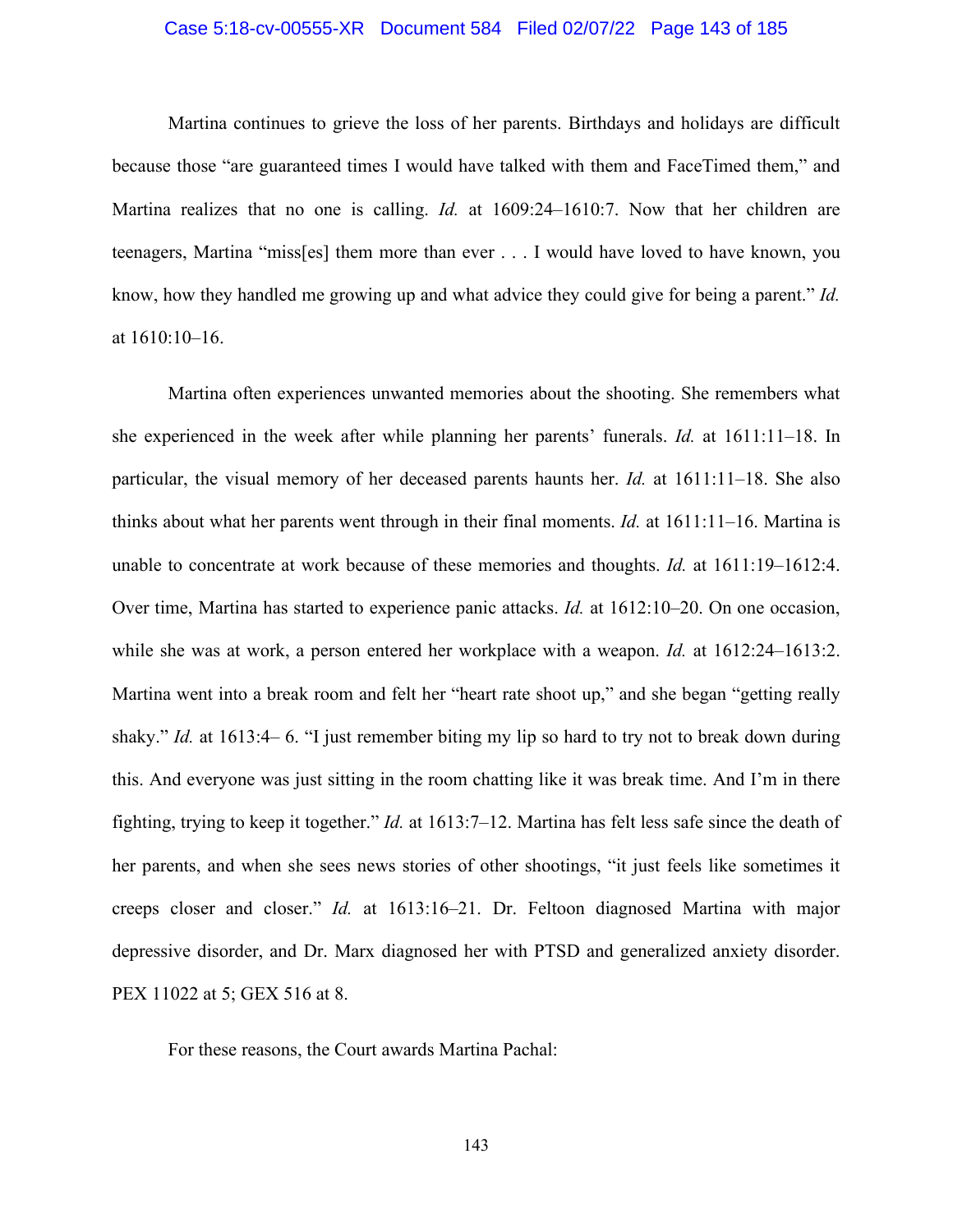## Case 5:18-cv-00555-XR Document 584 Filed 02/07/22 Page 144 of 185

\$50,000.00 for Martina Pachal's mental anguish sustained in the past for the death of her mother, Karen Marshall.

\$50,000.00 for Martina Pachal's mental anguish that, in reasonable probability, she will sustain in the future for the death of her mother, Karen Marshall.

\$25,000.00 for Martina Pachal's loss of companionship and society sustained in the past for the death of her mother, Karen Marshall.

\$25,000.00 for Martina Pachal's loss of companionship and society that, in reasonable probability, she will sustain in the future for the death of her mother, Karen Marshall.

\$42,948.50 for Martina Pachal's loss of inheritance for the death of her mother, Karen Marshall. [61](#page-143-0)

\$50,000.00 for Martina Pachal's mental anguish sustained in the past for the death of her father, Robert Marshall.

\$50,000.00 for Martina Pachal's mental anguish that, in reasonable probability, she will sustain in the future for the death of her father, Robert Marshall.

\$25,000.00 for Martina Pachal's loss of companionship and society sustained in the past for the death of her father, Robert Marshall.

\$25,000.00 for Martina Pachal's loss of companionship and society that, in reasonable probability, she will sustain in the future for the death of her father, Robert Marshall.

<span id="page-143-0"></span> $61$  The Government stipulates that the estates of Robert and Karen Marshall lost \$257,691.00 in future earning capacity. ECF No. 576 at 11. The Court divided this amount between the two estates and then between Robert and Karen's three children, as the Marshalls intended to leave their estate to their three children in equal shares. PEX 11021 at 17–21, 65–67.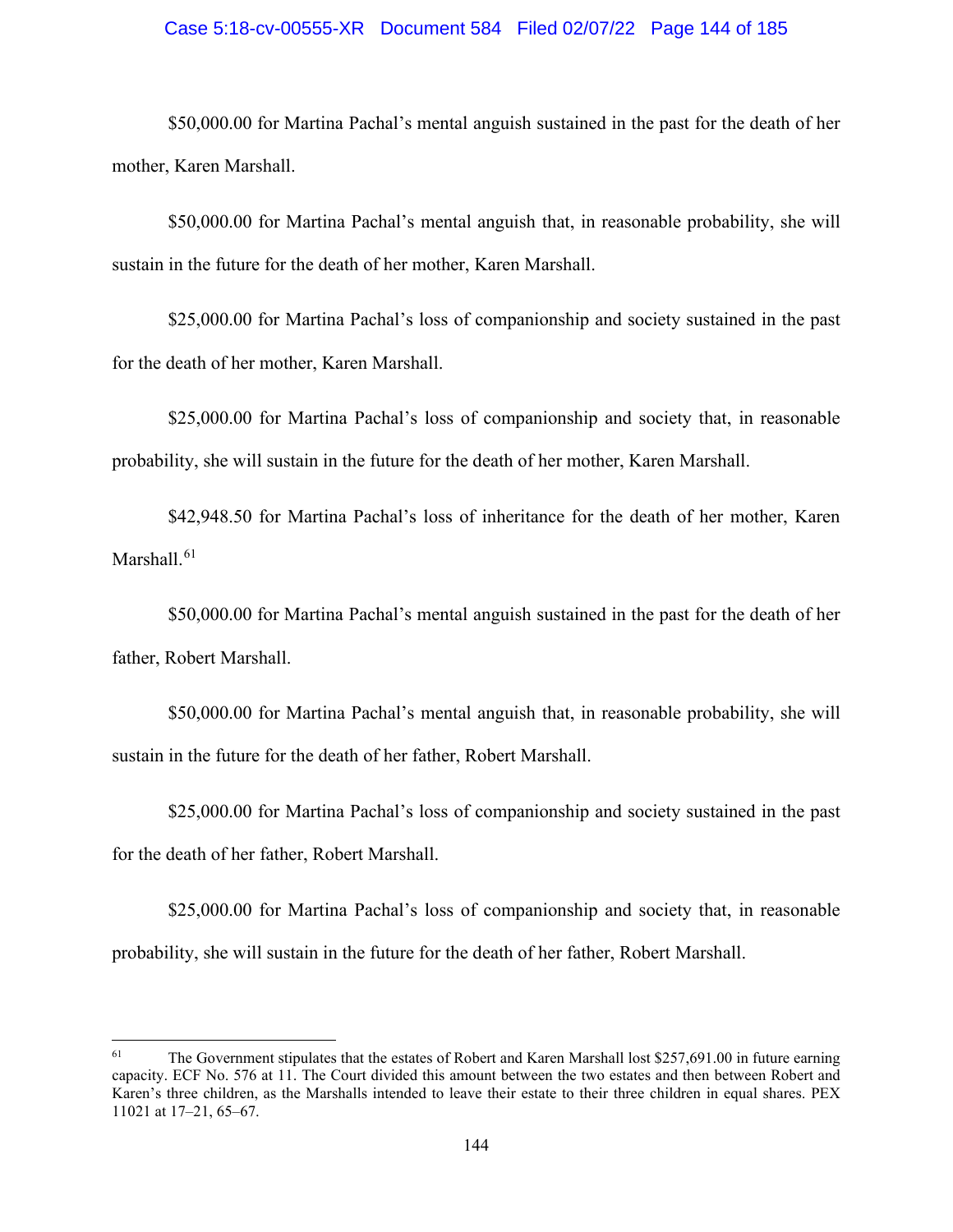# Case 5:18-cv-00555-XR Document 584 Filed 02/07/22 Page 145 of 185

\$42,948.50 for Martina Pachal's loss of inheritance for the death of her father, Robert Marshall. [62](#page-144-0)

# *2. Kara Boyd – 30 years old*

The day of the shooting, Kara received a text message from her brother that a shooting had occurred at the church their parents had considered joining. GEX 520 at 3. Kara and her siblings called and texted their parents to no avail. *Id.* Kara stayed in contact with her brother once she and her siblings knew that their parents were involved in the shooting. *Id.* That evening, her brother called and informed her that Robert and Karen had died in the shooting. *Id.* 

Before the shooting, Kara spoke with her parents frequently over the phone, mostly about her children. Boyd Dep. 26:5–10. She also called regularly to simply see how her parents were doing and talk about "just day-to-day stuff." *Id.* at 26:7–14, 28:7–15. Both of her parents provided emotional support, and she relied on them for advice on how to raise her own children. *Id.* at 32:23–33:1, 33:6–14.

Following the shooting, Kara was "numb" and "in shock." GEX 520 at 3. She had difficulty concentrating and focusing, which led to her making mistakes at work and eventually cost her job. Boyd Dep. 60:20–24. Though she still has problems concentrating, her ability to complete everyday tasks has improved, and she is employed again. GEX at 3; Boyd Dep. 60:25– 61:9. Kara feels "sad a lot" of the time, and cries "every day." Boyd Dep. 61:1–3. Sleeping, both going and staying asleep, is "a daily struggle." *Id.* at 59:22–24. She continues to grieve the loss of her parents, and she attends counseling manage her grief. *Id.* at 56:4–8. Dr. Feltoon diagnosed

<span id="page-144-0"></span><sup>62</sup> *See supra* note 61.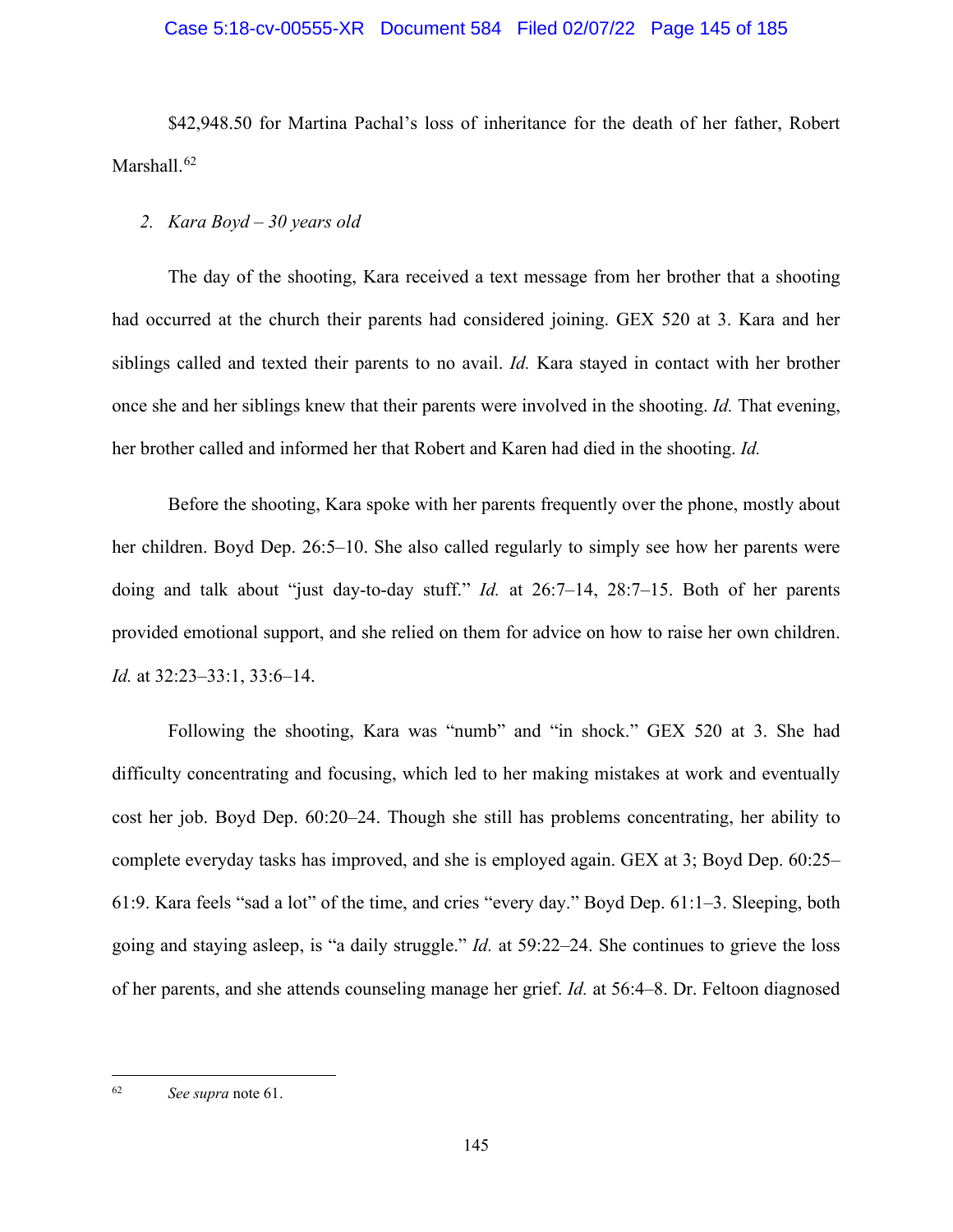## Case 5:18-cv-00555-XR Document 584 Filed 02/07/22 Page 146 of 185

Kara with major depressive disorder, and Dr. Marx diagnosed her with PTSD and generalized anxiety disorder. PEX 11043 at 5; GEX 520 at 11.

For these reasons, the Court awards Kara Boyd:

\$50,000.00 for Kara Boyd's mental anguish sustained in the past for the death of her mother, Karen Marshall.

\$50,000.00 for Kara Boyd's mental anguish that, in reasonable probability, she will sustain in the future for the death of her mother, Karen Marshall.

\$25,000.00 for Kara Boyd's loss of companionship and society sustained in the past for the death of her mother, Karen Marshall.

\$25,000.00 for Kara Boyd's loss of companionship and society that, in reasonable probability, she will sustain in the future for the death of her mother, Karen Marshall.

\$42,948.50 for Kara Boyd's loss of inheritance for the death of her mother, Karen Marshall.<sup>[63](#page-145-0)</sup>

\$50,000.00 for Kara Boyd's mental anguish sustained in the past for the death of her father, Robert Marshall.

\$50,000.00 for Kara Boyd's mental anguish that, in reasonable probability, she will sustain in the future for the death of her father, Robert Marshall.

\$25,000.00 for Kara Boyd's loss of companionship and society sustained in the past for the death of her father, Robert Marshall.

<span id="page-145-0"></span><sup>63</sup> *See supra* note 61.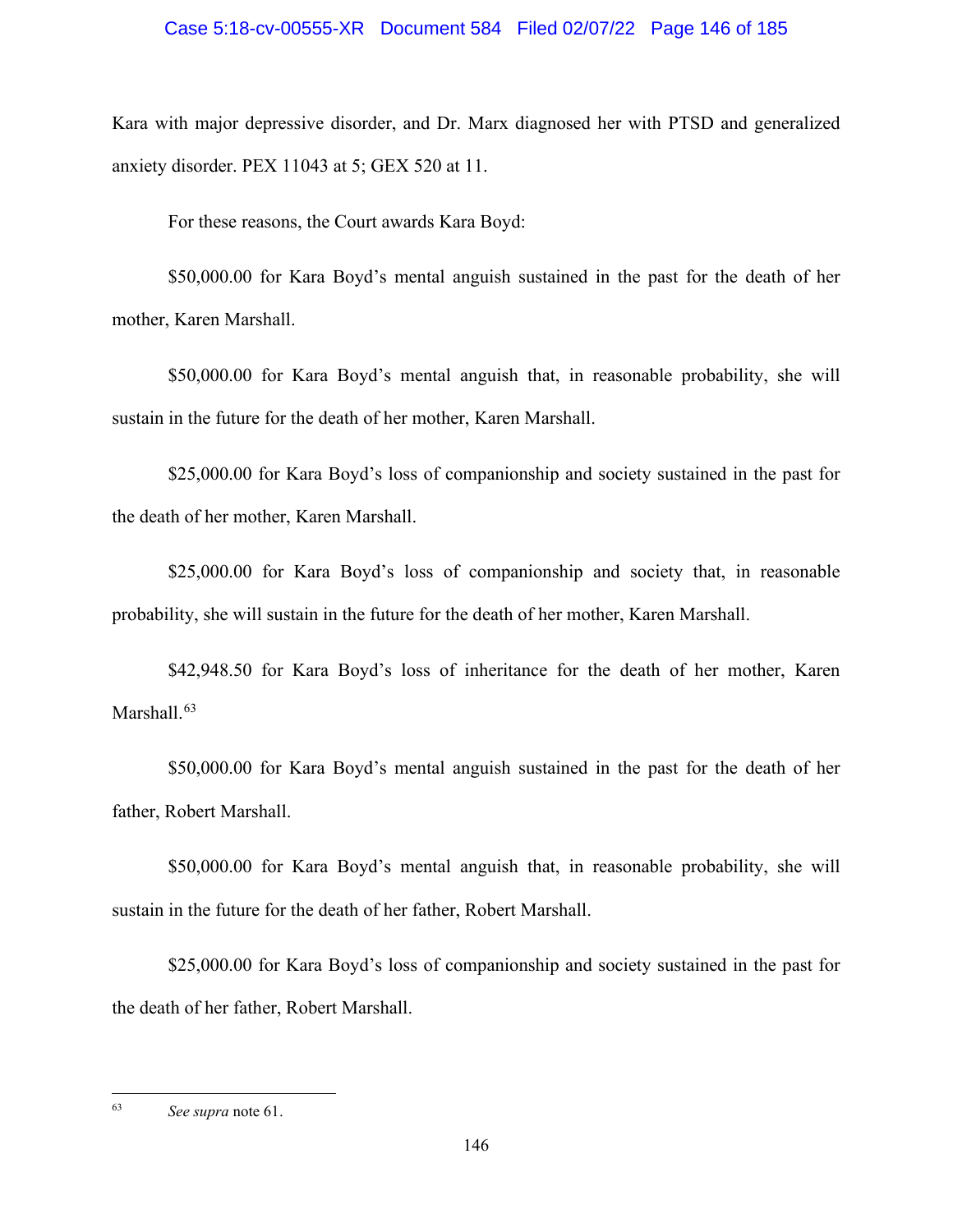# Case 5:18-cv-00555-XR Document 584 Filed 02/07/22 Page 147 of 185

\$25,000.00 for Kara Boyd's loss of companionship and society that, in reasonable probability, she will sustain in the future for the death of her father, Robert Marshall.

\$42,948.50 for Kara Boyd's loss of inheritance for the death of her father, Robert Marshall. [64](#page-146-0)

# *3. The Estate of Robert Marshall – 56 years old*

Robert sustained three gunshot wounds. PEX 11035. He was shot twice in his left hip and once on his right thigh. *Id.* at 4. All three wounds were sustained as Kelley fired from the inside the church. *Id.* at 5. None of the wounds were immediately fatal. *Id.* Robert was injured but alive at the conclusion of the shooting. *Id.* at 8. Julie Workman found Robert as he was screaming, "My beautiful wife. My wife. Help my wife." Dmg. Trial Tr. 457:4–6. She assisted him in putting pressure on his wounds and tried to calm him until first responders arrived. *Id.* at 457:7– 21. When first responders arrived, they carried him out of the church and tried unsuccessfully to staunch his bleeding. PEX 11035 at 7. Robert died outside of the church. *Id.* at 3. Dr. Gwinn opined that Robert suffered significant enough blood loss to result in hemorrhagic shock, meaning that he underwent the physiologic responses to increasing blood loss: increased anxiety levels followed by confusion and lastly coma. *Id.* at 7. Robert experienced physical pain from the gunshot wounds he sustained prior to his death, and experienced mental pain and suffering from witnessing the shooting.

For these reasons, the Court awards the Estate of Robert Marshall:

\$5,000,000.00 for Robert Marshall's pain and mental anguish.

<span id="page-146-0"></span><sup>64</sup> *See supra* note 61.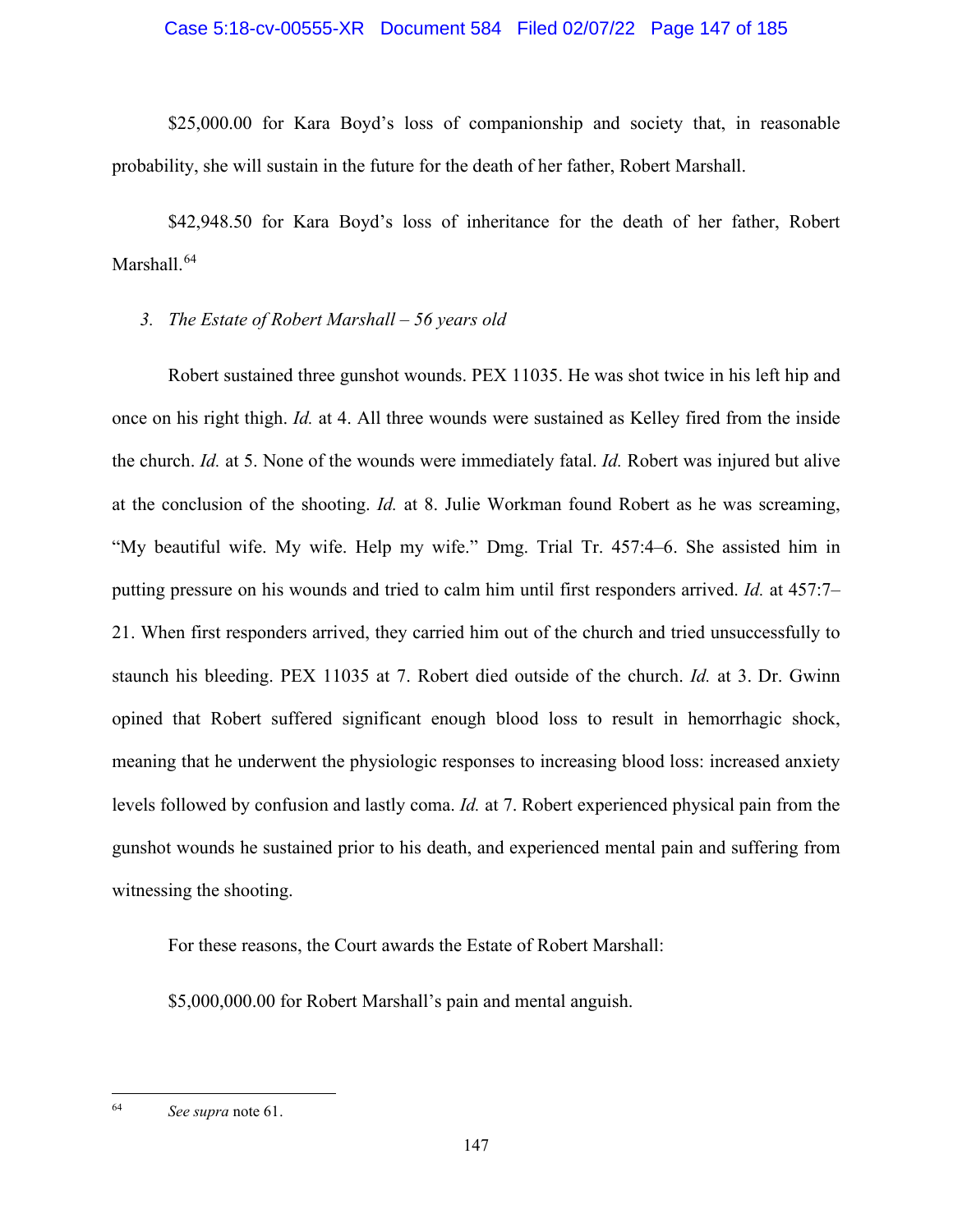### *4. The Estate of Karen Marshall – 56 years old*

Karen sustained three gunshot wounds. PEX 11041. She was shot in her hips, chest, and lower back. *Id.* All three wounds were sustained as Kelley fired from the inside of the church. *Id.* at 6. The gunshot wounds to her hips resulted in hip fractures and were incapacitating, but not fatal. *Id.* at 5. The gunshot wound to her chest was rapidly fatal. *Id.* at 6. However, Dr. Gwinn opined that it was likely she sustained her hip fractures prior to the chest wound: "Because the injuries related to the chest shot are rapidly fatal, significant purposeful movements after sustaining this wound would not be expected. Conversely, the left hip and left buttock wounds would not be as rapidly fatal, and conscious purposeful movements would be expected. Blood smudges of the upper extremities, left flank and right thigh from blood transfer during purposeful movements of her upper extremities. Therefore, Mrs. Marshall sustained one or both of these wounds at earlier point in time during the shooting incident and had a survival interval prior to sustaining the chest wound." *Id.* Karen experienced physical pain from the gunshot wounds she sustained prior to her death, and experienced mental pain and suffering from witnessing the shooting.

For these reasons, the Court awards the Estate of Karen Marshall:

\$5,000,000.00 for Karen Marshall's pain and mental anguish.

# **The Vidal Family**

Margarette Vidal attended church alone on the day of the shooting. She seeks recovery for her own personal injuries. Margarette's children, Monica Shabbir, Ramiro Vidal, and Robert Vidal, were not in the church, and seek derivative recovery for their mother's injuries.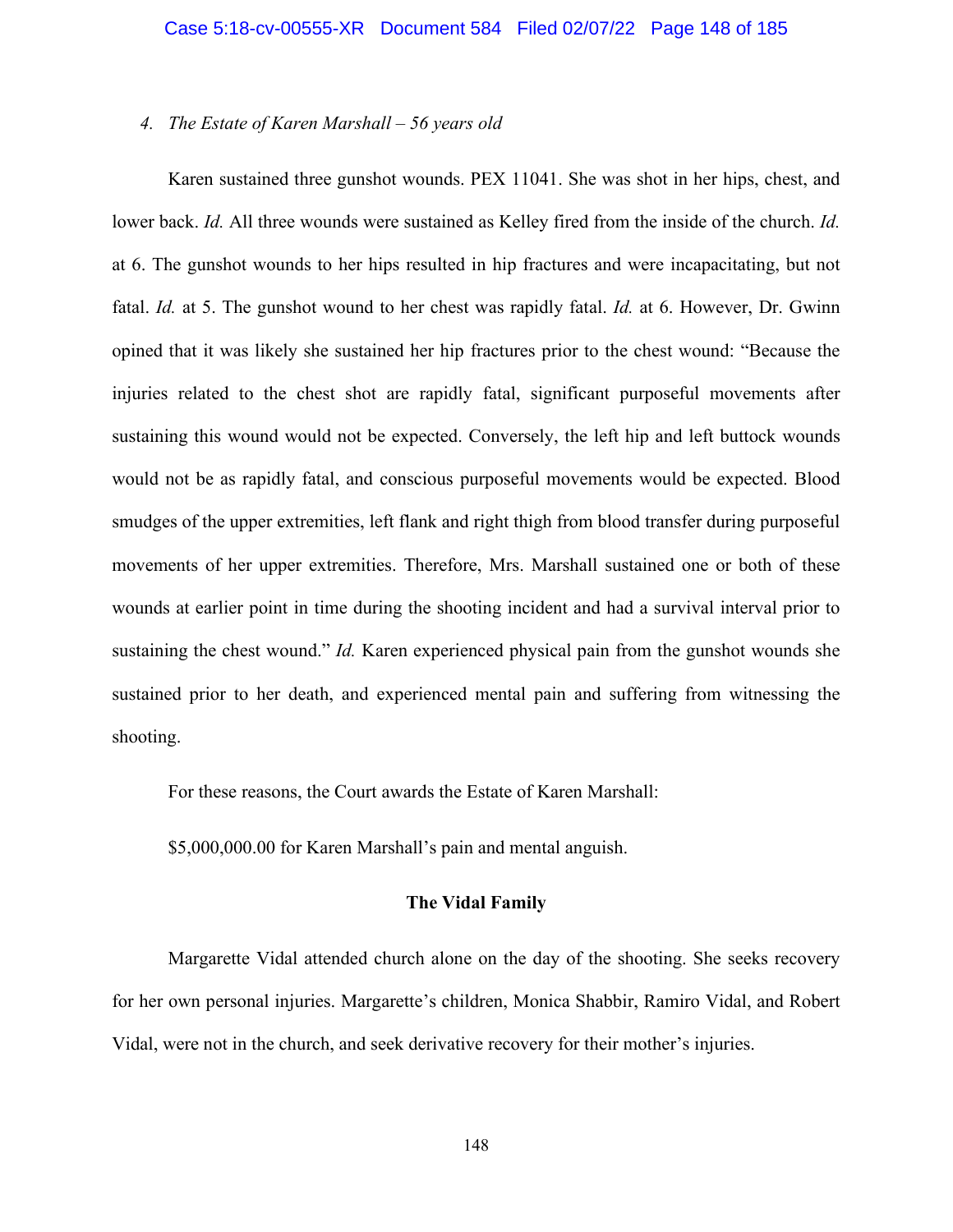#### *1. Margarette Vidal – 74 years old*

On the morning of the shooting, Margarette went to church alone as she did every Sunday. Dmg. Trial Tr. 1628:10–21. Before services started, Margarette played with Noah Holcombe, and then went to sit in her usual seat next to her friends, Sara and Dennis Johnson. *Id.* at 1628:17–1629:2. When Margarette heard the first shots, she "didn't know what to do," and heard people shouting to get down. *Id.* at 1630:11–17. "I was crying. I was afraid. And I didn't know what was going to happen. . . . I started crying and just waiting for him to kill me because that's what he was doing, you know, just killing and killing and killing people." *Id.* at 1630:16– 25. Margarette tried to speak to the Johnsons, but they were already dead beside her. *Id.* at 1631:1–7. She was then shot, once in her right leg just below her knee, and then lost consciousness. *Id.* at 1633:3–17. After Margarette lost consciousness, she was shot again in her right flank and suffered a heart attack. *Id.* at 1631:10–1632:10, 1633:3–17.

Margarette remembers waking up at BAMC two weeks later. *Id.* at 1631:24–1632:3. While Margarette was unconscious, doctors treated her heart attack. PEX 16014 at 1. She underwent a cardiac catheterization, and her right coronary artery was opened with a balloon angioplasty. *Id.* A drug eluting stent was also placed. *Id.* Margarette received blood transfusions, and she required ICU admission. *Id.* The gunshot wound to her right leg shattered the tibia and required multiple operations. *Id.* The wound was initially irrigated and debrided on November 6, 2017, and antibiotic beads were placed in the wound since it was "clearly contaminated" and posed a high risk of infection. *Id.* Two days later, Margarette underwent surgery to place an internal fixator. *Id.* A wound VAC was applied. *Id.* On November 10, 2017, the wound was covered with a skin graft. *Id.* Several weeks later, doctors placed a bone graft. *Id.* Margarette developed osteomyelitis, which required another operation to remove the infected bone graft and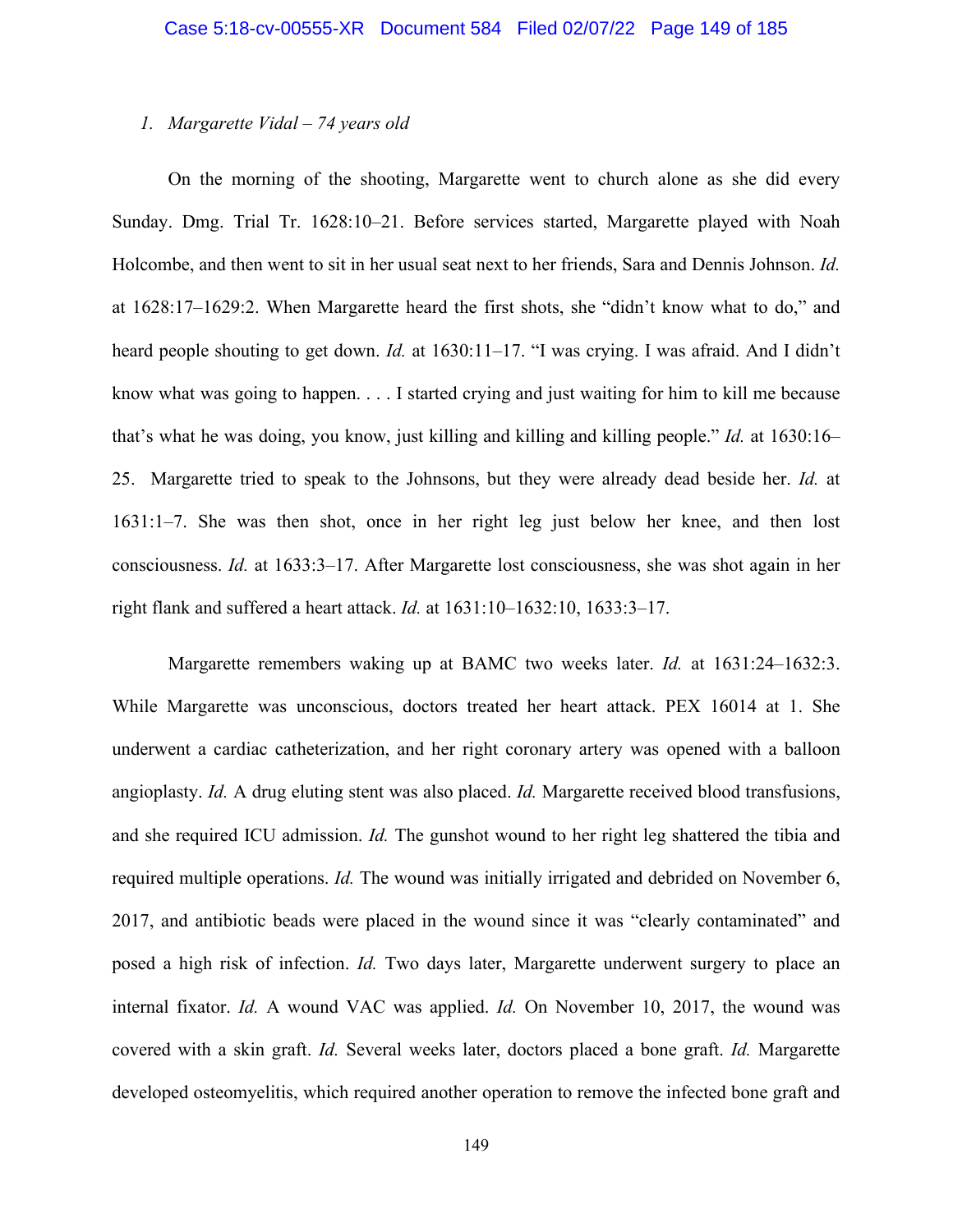## Case 5:18-cv-00555-XR Document 584 Filed 02/07/22 Page 150 of 185

place another antibiotic spacer. *Id.* The gunshot wound to Margarette's right flank scattered shrapnel throughout her back. *Id.* This wound was also irrigated and debrided and then subsequently closed. *Id.* The wound also fractured her ribs and spine. *Id.* Margarette had to wear a "turtle shell style" brace to stabilize these fractures. *Id.*

Margarette suffered a prolonged and complicated recovery. For eight months, Margarette was transferred back and forth between BAMC and a rehabilitation center. *See* PEX 16018 at 11–37. Margarette did physical therapy every day while she was at the rehabilitation center, which was painful and difficult. Dmg. Trial Tr. 1636:7-1638:15. When she was sent home, she was wheelchair bound, and has since progressed to the use of a walker or cane. *Id.* at 1643:21– 1644:1; GEX 618 at 37.

Margarette experiences pain and discomfort every day because of her injuries. *Id.* at 1639:6–1640:3. Her right leg often goes numb and tingles, which makes it difficult to walk. *Id.* at 1644:12–23. Her back injury has also affected her ability to walk, and she now has to bend over: "I can't be straight walking. . . . It hurts." *Id.* at 1644:24–1645:10. In one incident, Margarette fell in her home and could not pick herself up. *Id.* at 1646:15–24. Since she lives alone, Margarette had to scream until a neighbor heard her to get help. *Id.* at 1647:15–1648:15. Standing for long periods of time is also painful for Margarette.<sup>[65](#page-149-0)</sup> *Id.* at 1645:11–17.

Margarette's injuries have also left significant scarring. Her right leg is scarred from the knee to the ankle. PEX 16018 at 88; PEX 16020 at 3. Her backside is scarred and herniated where she was shot. PEX 16018 at 88. Any contact with these scars causes her discomfort, including when she is laying down to sleep. Dmg. Trial Tr. 1641:10–1643:7. Margarette feels that her leg is "ugly." *Id.* at 1640:9–15.

<span id="page-149-0"></span><sup>65</sup> There is some dispute about how long Margarette can stand, though. *See* Dmg. Trial Tr. 1671:1–1673:11.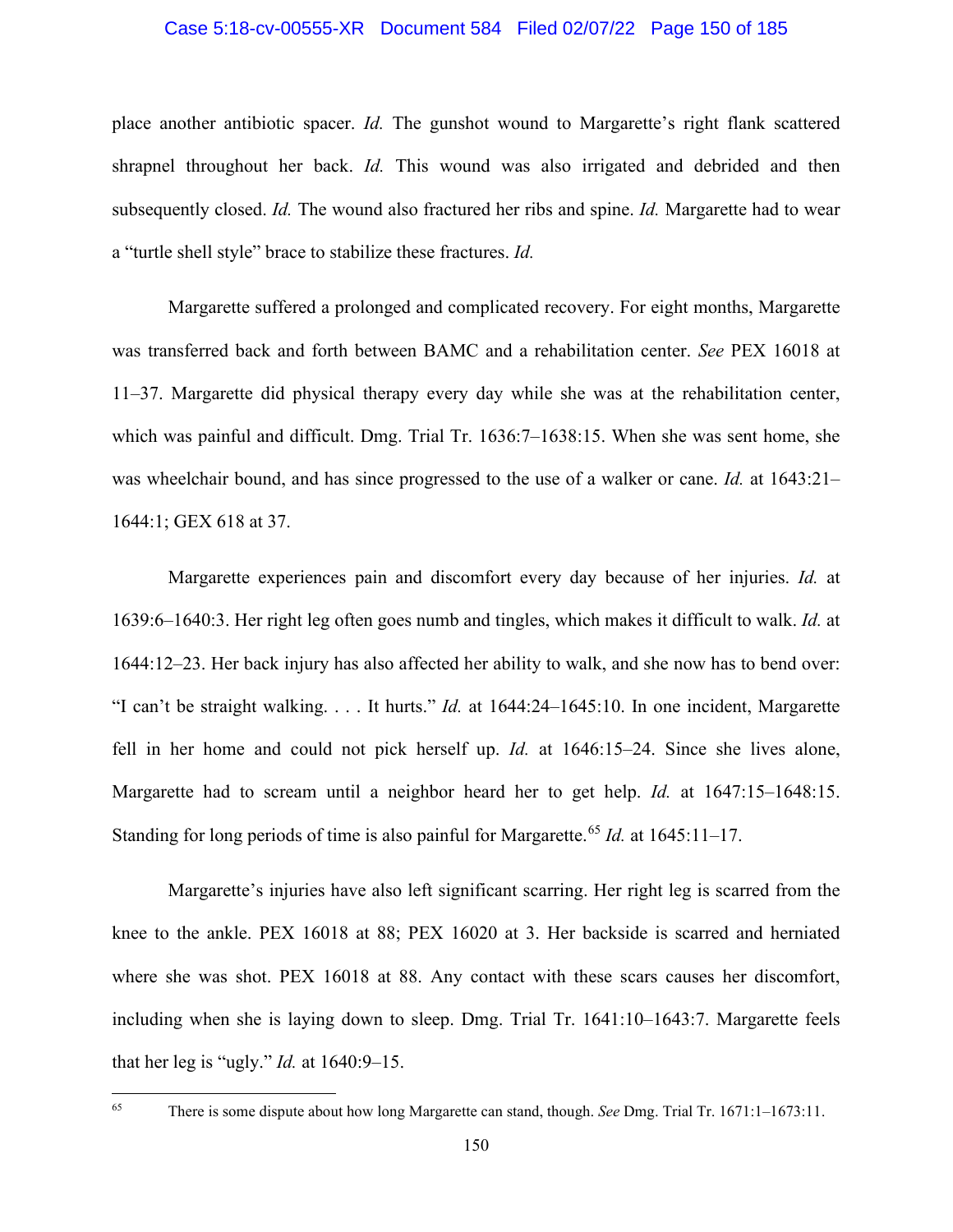## Case 5:18-cv-00555-XR Document 584 Filed 02/07/22 Page 151 of 185

Before the shooting, Margarette had a busy social calendar. *Id.* at 1652:2–20. She enjoyed visiting her aunt's home or her daughter and grandchildren in Seguin, and she drove herself to go visit. *Id.* at 1652:6–11. She also went to the bingo hall regularly and helped at the church. *Id.* at 1652:18–19. Now, though, Margarette does not drive further than a block from her home because of her pain. *Id.* at 1653:3–1654:12. If Margarette has an appointment or needs to run errands, her daughter-in-law will drive her. *Id.* at 1667:1–6.

Since the shooting, Margarette has been diagnosed with PTSD and major depressive disorder. PEX 16016 at 6; GEX 619 at 10–11. She has frequent nightmares about the shooting or being shot while she is in her home. Dmg. Trial Tr. 1659:5–19. Loud noises scare Margarette. *Id.* at 1659:20–1660:5. She also has flashbacks to the shooting, and she suffers from panic attacks. *Id.* at 1660:23–1662:6. When she leaves her home, she is fearful and suspicious of others. *Id.* at 1662:22–1663:3. Margarette's physical limitations cause her to feel worthless: "I feel that way because I am worthless. I don't do the same things I used to do. . . . And well, I say it's not my fault. I think to myself it's not my fault. I try and I try." *Id.* at 1664:2–8.

For these reasons, the Court awards Margarette Vidal:

\$1,250,000.00 for Margarette Vidal's physical pain and mental anguish sustained in the past.

\$250,000.00 for Margarette Vidal's physical pain and mental anguish that, in reasonable probability, she will sustain in the future.

\$50,000.00 for Margarette Vidal's disfigurement sustained in the past.

\$50,000.00 for Margarette Vidal's disfigurement that, in reasonable probability, she will sustain in the future.

151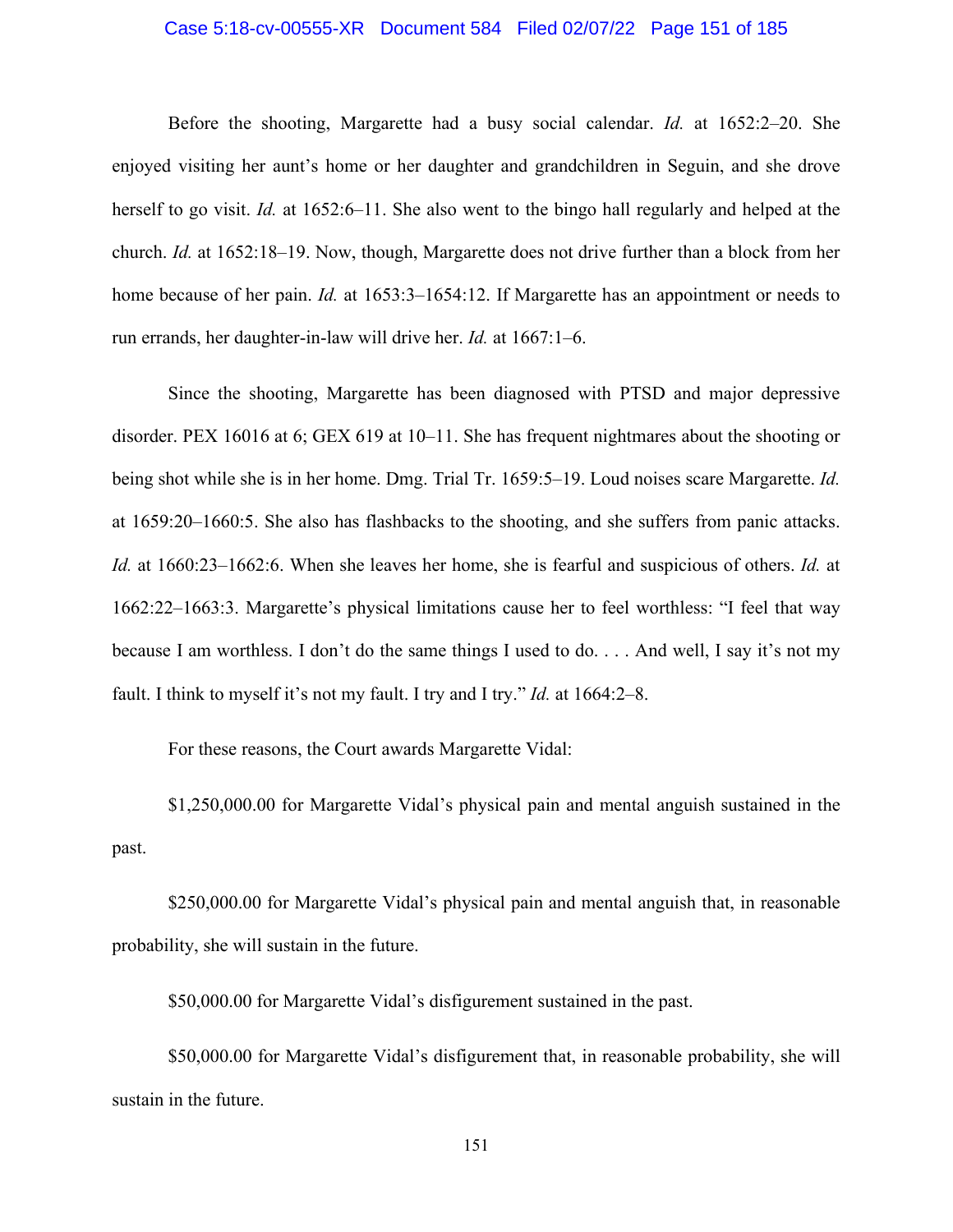#### Case 5:18-cv-00555-XR Document 584 Filed 02/07/22 Page 152 of 185

\$50,000.00 for Margarette Vidal's physical impairment sustained in the past.

\$25,000.00 for Margarette Vidal's physical impairment that, in reasonable probability, she will sustain in the future.

\$221,680.65 for Margarette Vidal's medical care expenses incurred in the past.<sup>[66](#page-151-0)</sup>

\$641,784.19 for Margarette Vidal's medical care expenses that, in reasonable probability, she will incur in the future.<sup>[67](#page-151-1)</sup>

*2. Monica Shabbir – 35 years old* 

Monica is Margarette's daughter and seeks derivative recovery for her mother's injuries.

Before the shooting, Monica and Margarette had a "fun" relationship. Dmg. Trial Tr. 1678:5–6. "[M]y mom, she was ready—ready to do whatever. . . . We would go out on the weekends. Most of the time, she would come and visit us. . . . We would go out eating or shopping there at the outlet in San Marcos or—we would just, you know, just go to eat or just have fun." *Id.* at 1678:8-13. When Monica had her own children, she felt as though her bond with her mother strengthened. *Id.* at 1678:16–21. "[A]nything I needed, like if I needed for her to babysit or something, she was more than willing to do it." *Id.* at 1679:2–4.

Now, though, Margarette is "lonely, and . . . depressed there just stuck at the house." *Id.* at 1689:5–6. Margarette is not as involved in her grandchildren's lives "because she just physically can't because she'll be hurting too long . . . ." *Id.* at 1689:10–16. Monica feels that her

<span id="page-151-0"></span><sup>66</sup> Plaintiffs and the Government stipulate this amount reflects Margarette Vidal's past medical expenses. ECF No. 576 at 8.

<span id="page-151-1"></span><sup>67</sup> This amount was calculated based on Plaintiffs' life care plan for Margarette Vidal. *See* PEX 16018. This amount has been adjusted to reflect the two years passed between the original life care plan date and trial and an average life expectancy of 86.5 years. *See id.* at 53; GEX 618 at 49 (discussing Margarette's residual years). The amount also reflects a \$22 per hour rate for attendant care, removed RN supervision for attendant care, removed costs associated with MRIs as Margarette has retained bullet fragments in her body, and average generic drug pricing for all medications where available. *See* PEX 16018 at 65–67, 81, 87; GEX 618 46–47.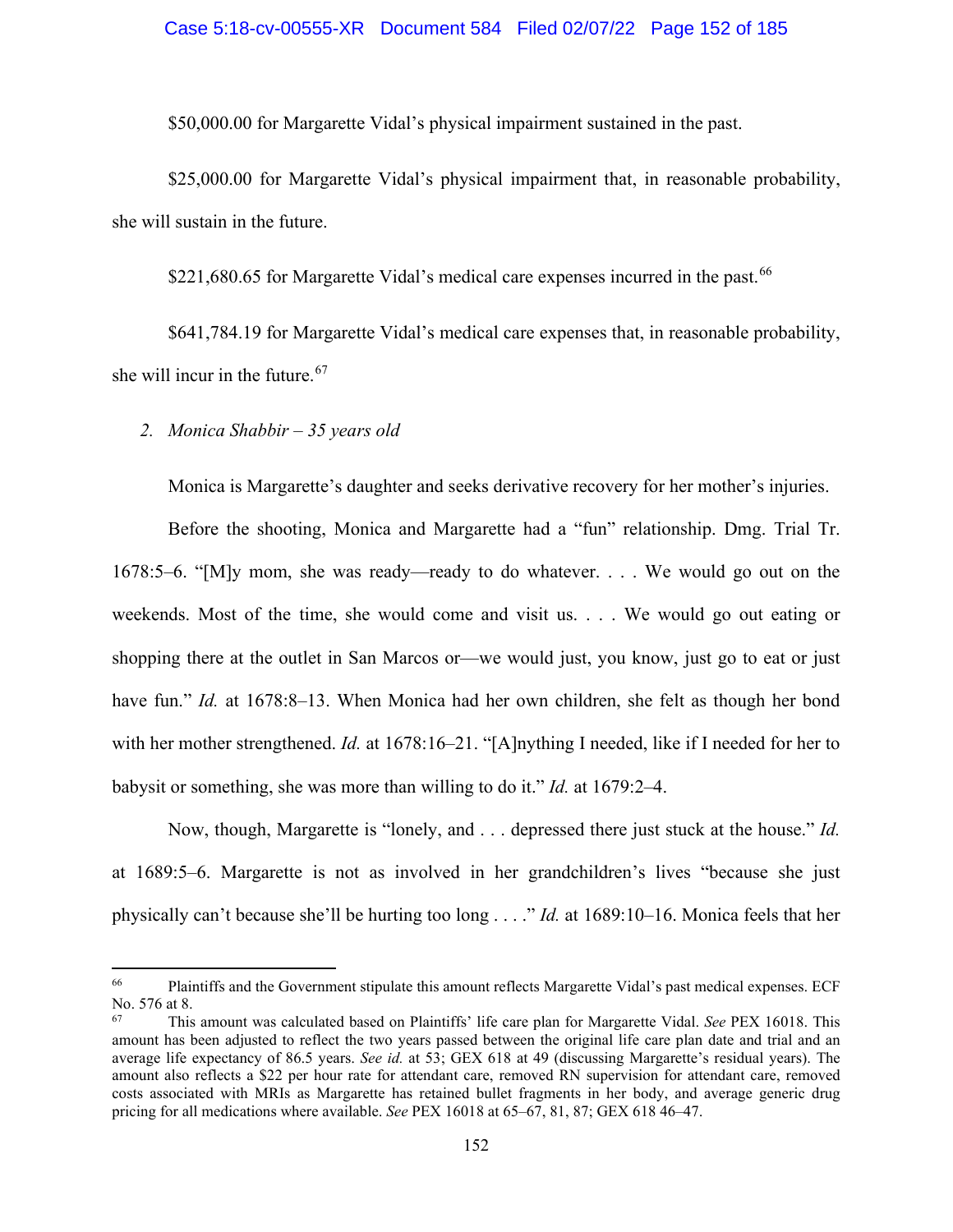#### Case 5:18-cv-00555-XR Document 584 Filed 02/07/22 Page 153 of 185

mother avoids family gatherings because "[s]he thinks she's in the way . . . ." *Id.* at 1689:17–20. Even though Margarette is Monica's best friend, Monica feels that she cannot share certain things with Margarette because she does not want to hurt Margarette's feelings. *Id.* at 1691:24– 1692:15. Monica worries about Margarette because of her falls, and if Margarette does not answer the phone when Monica calls, Monica panics. *Id.* at 1695:5–13. Though the two still speak every day, their conversations are now focused on Margarette's condition rather than making plans or "happy things." *Id.* at 1698:11–1699:3.

For these reasons, the Court awards Monica Shabbir:

\$25,000.00 for Monica Shabbir's loss of parental consortium sustained in the past.

\$25,000.00 for Monica Shabbir's loss of parental consortium that, in reasonable probability, she will sustain in the future.

# *3. Ramiro Vidal – 51 years old*

Ramiro is Margarette's son and seeks derivative recovery for her injuries.

As Margarette recovered in the hospital, Ramiro and his family visited her daily. Ramiro Vidal Dep. 28:20–29:7. Once she was able to return home, Ramiro's wife, Teresa, began caring for Margarette. *Id.* at 42:14–15, 44:7–16. Now, Ramiro sees Margarette every day. *Id.* at 52:3–5. Margarette has lost her independence, and Ramiro is "depress[ed] thinking about that, thinking about my mom." *Id.* at 46:4–14, 54:2–6. He frequently worries that she is going to fall, so much so that it affects his ability to sleep. *Id.* at 54:2–6. For Ramiro, the shooting and his mother's injuries "changed the world." *Id.* at 55:13.

For these reasons, the Court awards:

\$25,000.00 for Ramiro Vidal's loss of parental consortium sustained in the past.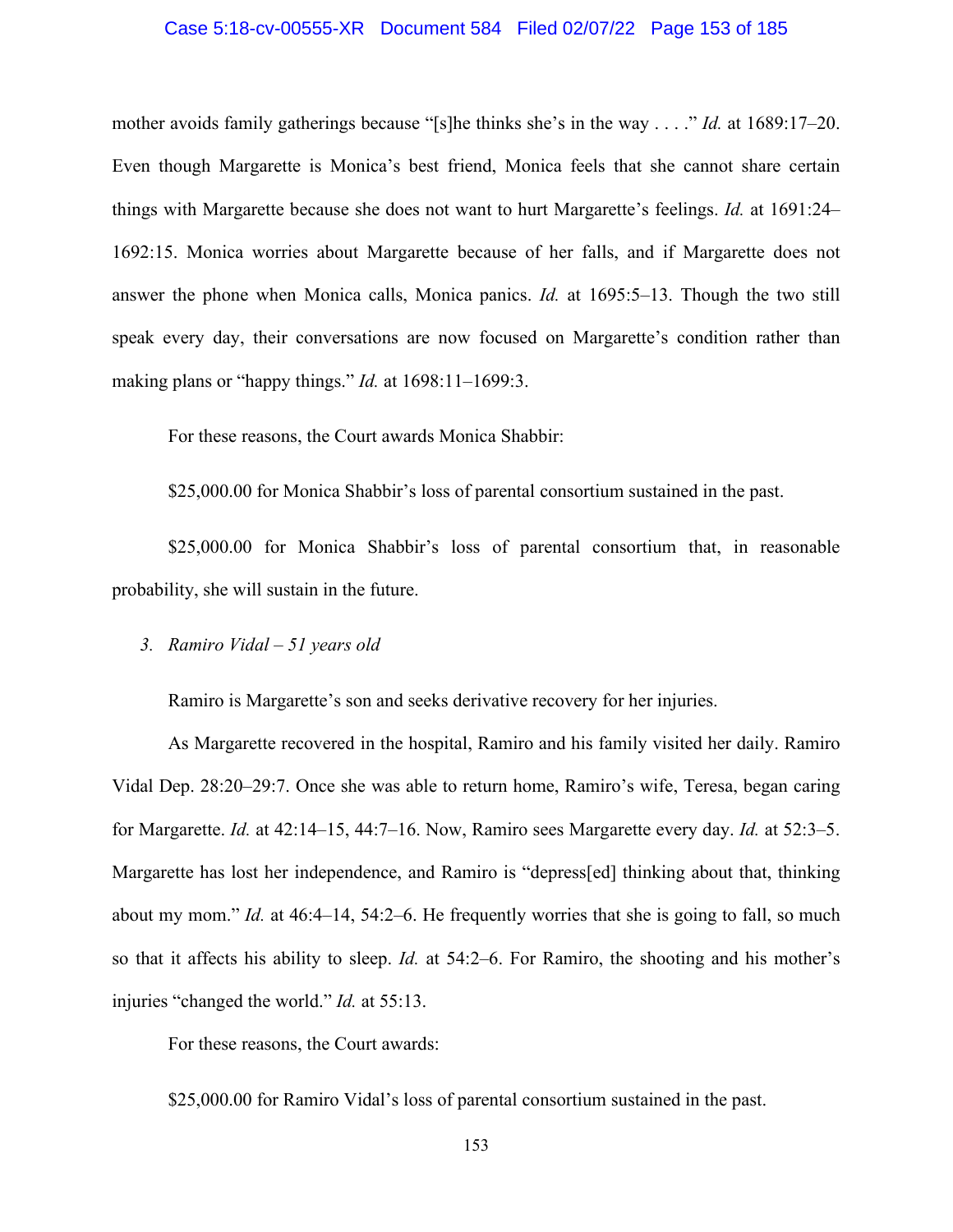#### Case 5:18-cv-00555-XR Document 584 Filed 02/07/22 Page 154 of 185

\$25,000.00 for Ramiro Vidal's loss of parental consortium that, in reasonable probability, he will sustain in the future.

## *4. Robert Vidal – 49 years old*

Robert is Margarette's son and seeks derivative recovery for her injuries.

While Margarette was recovering in the hospital, Robert visited her every day. Robert Vidal Dep. 30:5–9, 31:10–19. Before Margarette was able to come home, Robert modified her home so that it was more accessible for her wheelchair and walker. *Id.* at 33:21–34:12.

Prior to the shooting, Margarette "loved cooking and baking. And not just for me. She would do it for the whole family." *Id.* at 39:6–9. Margarette's home was where family gatherings took place. *Id.* at 39:6–9. Now, because Margarette cannot stand for as long or cook as much, she no longer hosts such gatherings. *Id.* at 39:10–15.

For these reasons, the Court awards Robert Vidal:

\$25,000.00 for Robert Vidal's loss of parental consortium sustained in the past.

\$25,000.00 for Robert Vidal's loss of parental consortium that, in reasonable probability, he will sustain in the future.

## **The Corrigan Family**

Robert and Shani Corrigan were attending church together on the day of the shooting. Both died from their wounds at the scene. Their children, Preston and Benjamin Corrigan, each bring wrongful death claims. Benjamin also brings survival actions on behalf of both Robert's and Shani's estates.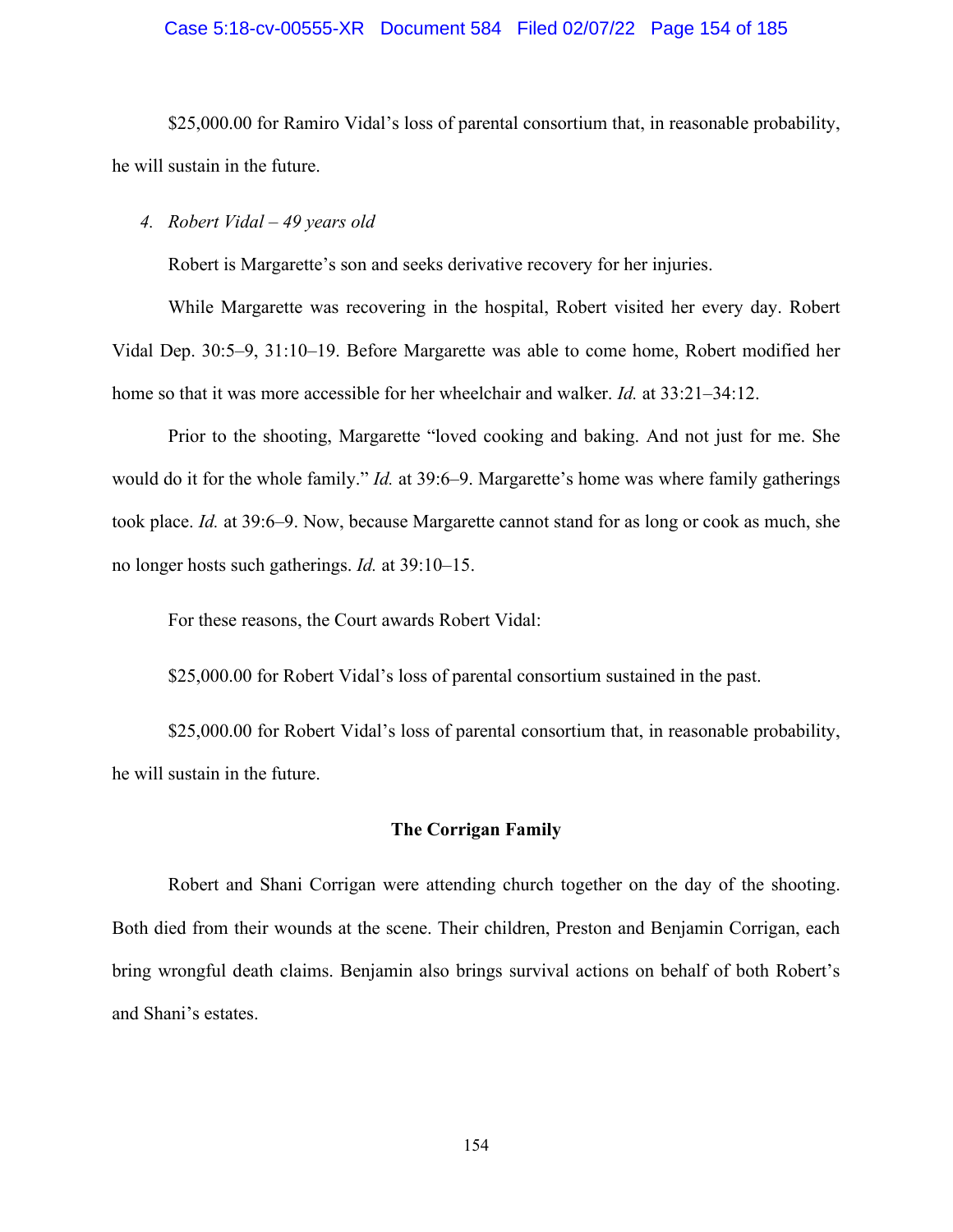### *1. Preston Corrigan – 28 years old*

On the morning of the shooting, Preston was at the grocery store when he received a phone call from his wife. Dmg. Trial Tr. 1732:24–1733:2. She asked what church his parents attended, and he responded the First Baptist Church of Sutherland Springs. *Id.* at 1733:1–6. His wife told him to call his parents because there was a shooting at the church. *Id.* at 1733:7–13. Preston told himself that he would not "panic or freak out" until he received confirmation that they were injured or dead. *Id.* at 1733:14–17. He called his parents, but they did not answer. *Id.* at 1733:20–25. He called hospitals and law enforcement to try and get information, but was unsuccessful. *Id.* at 1734:1–8. That afternoon, he received a phone call from his cousin who lived in the area, and his cousin told Preston that his parents had died. *Id.* at 1734:9–14. Later that night, Preston received confirmation from law enforcement that his parents had died in the church. *Id.* at 1735:21–25.

Preston was very close with both of his parents, particularly his father. He stated that his father was his "whole inspiration." *Id.* at 1720:10–12. Preston followed in his father's footsteps and has dedicated his career to serving in the Air Force. *Id.* at 1721:3–5. He spoke with his father weekly, usually to get career advice. *Id.* at 1723:4–23. Robert was Preston's mentor and "provided basically an answer to anything," and he was the first person Preston would call for guidance. *Id.* at 1724:7–12. The two also shared a love for music. *Id.* at 1724:25–1725:2.

Shani was "an incredibly joyful person," who "was always available no matter what" if Preston or his brothers needed anything. *Id.* at 1726:25–1727:14. When Preston had his first child, Shani came to Alabama, where Preston was living at the time, and helped him and his wife care for their son for a month. *Id.* at 1727:15–1728:3. Shani "taught [Preston] how to love." *Id.* at 1728:10–12.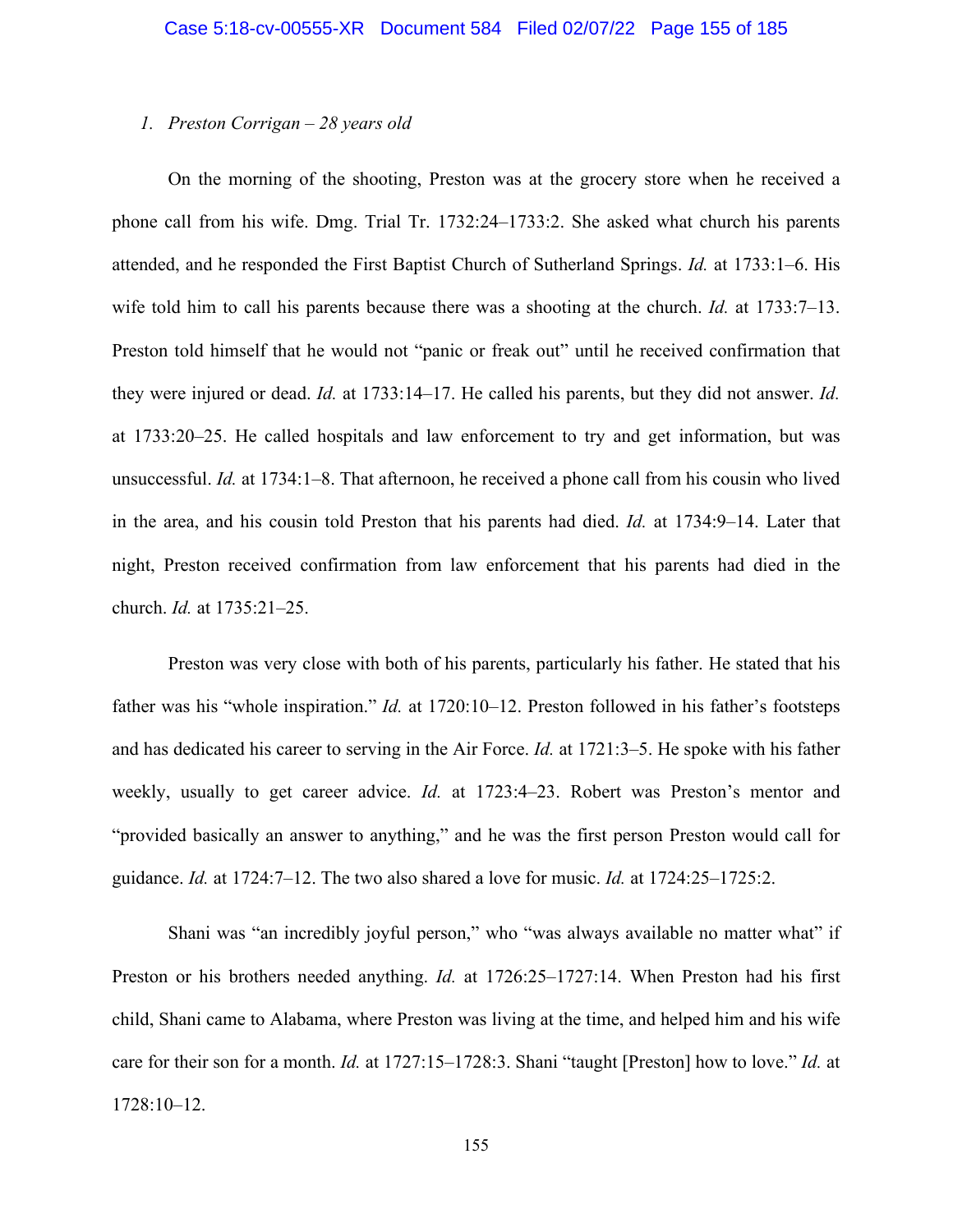#### Case 5:18-cv-00555-XR Document 584 Filed 02/07/22 Page 156 of 185

After the shooting, Preston noticed a shift in his personality. He had "angry outbursts," and was "starting to snap at the smallest things at the drop of a hat." *Id.* at 1737:22–1738:5. He was a "put-together, organized person" prior to the shooting, but now he struggles with forgetfulness and must write "literally everything down because [he] can't keep it all straight. *Id.* at 1741:1–14. Preston feels "overwhelmingly sad" that his son "will never know what it's like to have his, you know, grandfather ride him around on the tractor . . . and that's what he loves more than anything right now." *Id.* at 1744:4–10. Sleeplessness is now a "common theme" in Preston's life, and he finds it difficult to both fall asleep and stay asleep. *Id.* at 1744:18–20. He frequently has nightmares about his parents being shot. *Id.* at 1744:11–17. Preston also struggles with his decision to serve in the Air Force: "[I]t's something I go back and forth with every single day about whether or not I'm making the right decision by staying in and whether or not I'm being true to them." *Id.* at 1745:4–1746:5. Dr. Feltoon diagnosed Preston with major depressive disorder, and Dr. Marx diagnosed him with PTSD and major depressive disorder. PEX 7049 at 5; GEX 474 at 10. Preston is currently in counseling for psychological treatment. Dmg. Trial Tr. 1738:22–1739:1.

For these reasons, the Court awards Preston Corrigan:

\$50,000.00 for Preston Corrigan's mental anguish sustained in the past for the death of his mother, Shani Corrigan.

\$50,000.00 for Preston Corrigan's mental anguish that, in reasonable probability, he will sustain in the future for the death of his mother, Shani Corrigan.

\$25,000.00 for Preston Corrigan's loss of companionship and society sustained in the past for the death of his mother, Shani Corrigan.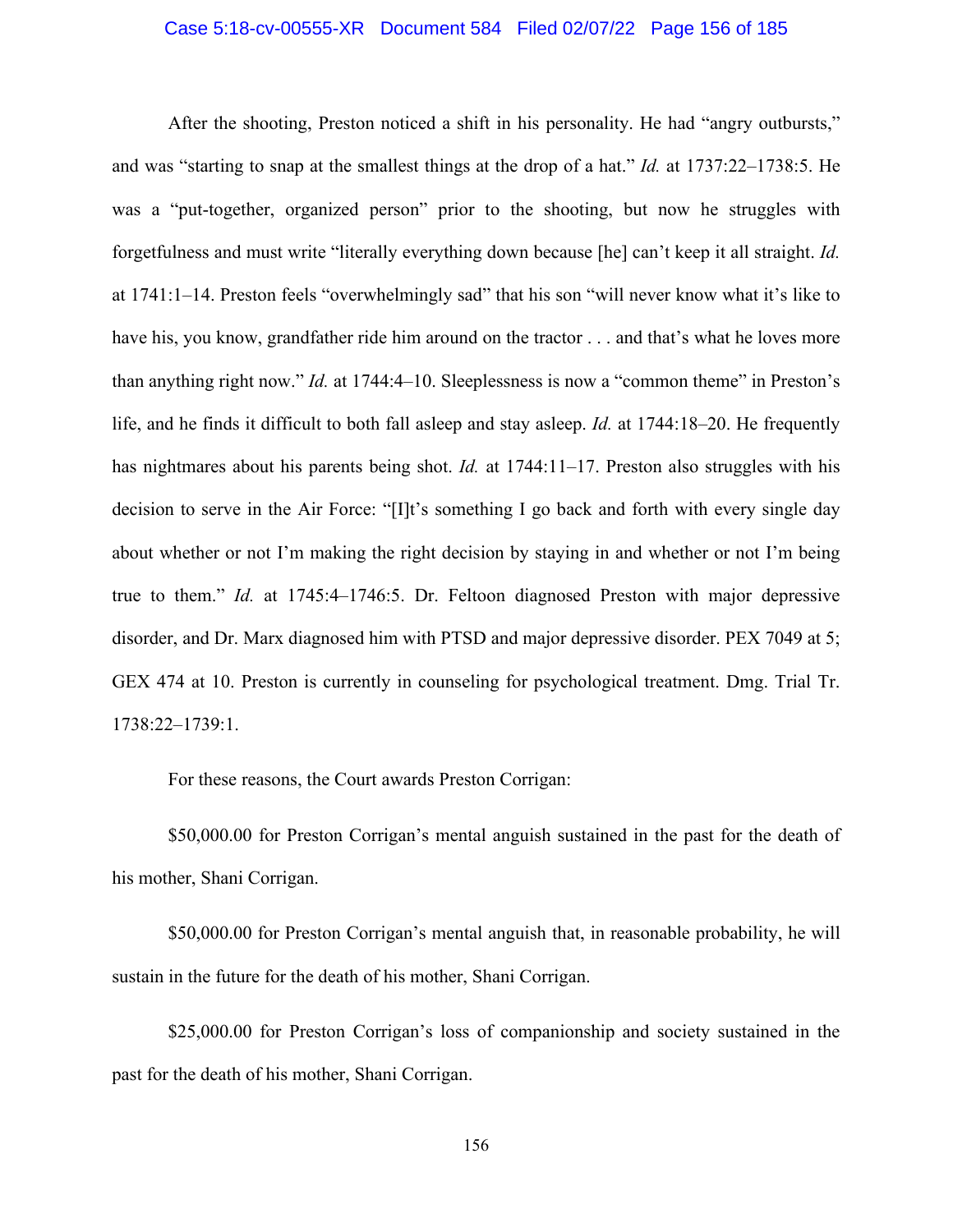## Case 5:18-cv-00555-XR Document 584 Filed 02/07/22 Page 157 of 185

\$25,000.00 for Preston Corrigan's loss of companionship and society that, in reasonable probability, he will sustain in the future for the death of his mother, Shani Corrigan.

\$210.00 for Preston Corrigan's pecuniary loss sustained in the past for the death of his mother, Shani Corrigan.<sup>[68](#page-156-0)</sup>

\$0 for Preston Corrigan's pecuniary loss that, in reasonable probability, he will sustain in the future for the death of his mother, Shani Corrigan.<sup>[69](#page-156-1)</sup>

\$95,414.75 for Preston Corrigan's loss of inheritance for the death of his mother, Shani Corrigan.<sup>[70](#page-156-2)</sup>

\$50,000.00 for Preston Corrigan's mental anguish sustained in the past for the death of his father, Robert Corrigan.

\$50,000.00 for Preston Corrigan's mental anguish that, in reasonable probability, he will sustain in the future for the death of his father, Robert Corrigan.

\$25,000.00 for Preston Corrigan's loss of companionship and society sustained in the past for the death of his father, Robert Corrigan.

\$25,000.00 for Preston Corrigan's loss of companionship and society that, in reasonable probability, he will sustain in the future for the death of his father, Robert Corrigan.

\$95,414.75 for Preston Corrigan's loss of inheritance for the death of his father, Robert Corrigan. $71$ 

<span id="page-156-0"></span><sup>&</sup>lt;sup>68</sup> Plaintiffs and the Government stipulate that this amount reflects Preston Corrigan's past medical expenses. ECF No. 576 at 10.

No evidence was presented to support any future pecuniary loss.

<span id="page-156-3"></span><span id="page-156-2"></span><span id="page-156-1"></span>The Government stipulates that the combined estates of Robert and Shani Corrigan lost \$381,659.00 in future earning capacity. ECF No. 576 at 11. The Court divided this amount between the two estates and then between Robert and Shani's two children, Preston and Benjamin.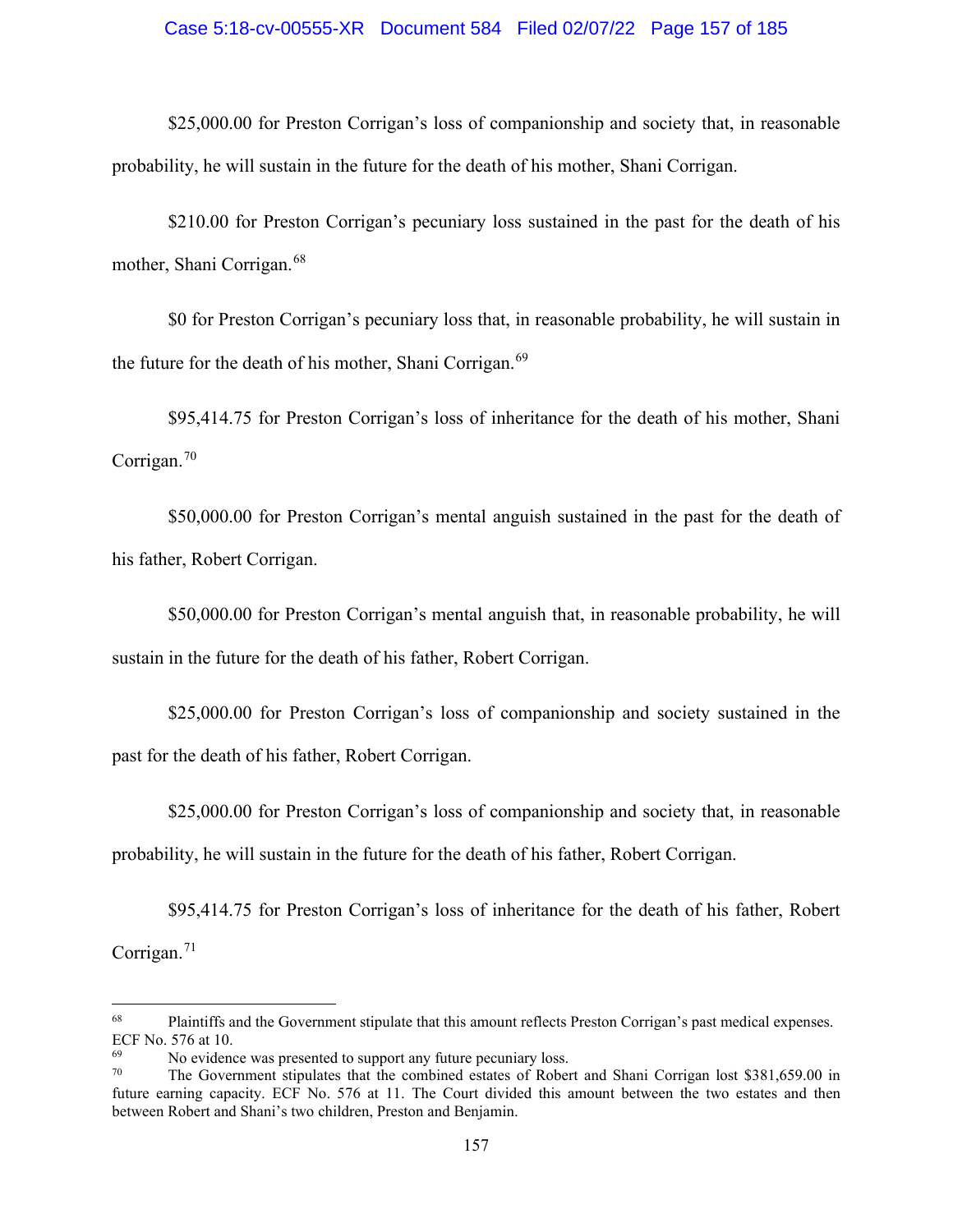# *2. Benjamin Corrigan – 30 years old*

Benjamin was stationed in Japan on the day the shooting occurred. Dmg. Trial Tr. 1753:18–20. When he received a call from Preston at 5 a.m., he ignored it, assuming that Preston forgot about the time difference. *Id.* at 1765:15–21. However, the call also woke his wife, and she checked Facebook. *Id.* at 1765:22–23. She told Benjamin that he needed to return Preston's call. *Id.* at 1765:23–25. He did, and Preston told Benjamin that there was a shooting at the church and that they could not find their parents. *Id.* at 1766:1–9. Benjamin continued to stay in touch with Preston, other family members, and friends throughout the day trying to locate his parents. *Id.* at 1766:5–23. Hours later, Benjamin received a Red Cross notification that his parents had died. *Id.* at 1766:22–1767:1.

The Corrigan family was very close. Growing up, they were "very big on spending time together," and all shared a love of music and especially enjoyed listening to Robert play the guitar. *Id.* at 1754:7–22. A few years prior to the shooting, both Robert and Benjamin were stationed at Offutt Air Force Base, and Benjamin saw his parents almost every day. *Id.* at 1755:11–23. Benjamin felt that he could "lean on" his father for support as his father had helped him financially when he was struggling. *Id.* at 1756:1–12. If he was facing a difficult situation at work, Benjamin knew that he could call his father for advice. *Id.* at 1759:18–25. He also often relied on his mother. *Id.* at 1760:25–1761:1. After Benjamin had a child while stationed in Japan, Shani traveled to help care for her newborn grandchild. *Id.* at 1762:11–14. Benjamin described Shani as "the glue that held [their] family together." *Id.* at 1760:25–1761:1.

Losing his parents is "the most difficult thing" that Benjamin has experienced. *Id.* at 1769:1–2. He misses being able to call his parents with questions, playing board games with

<sup>71</sup> *See supra* note 70.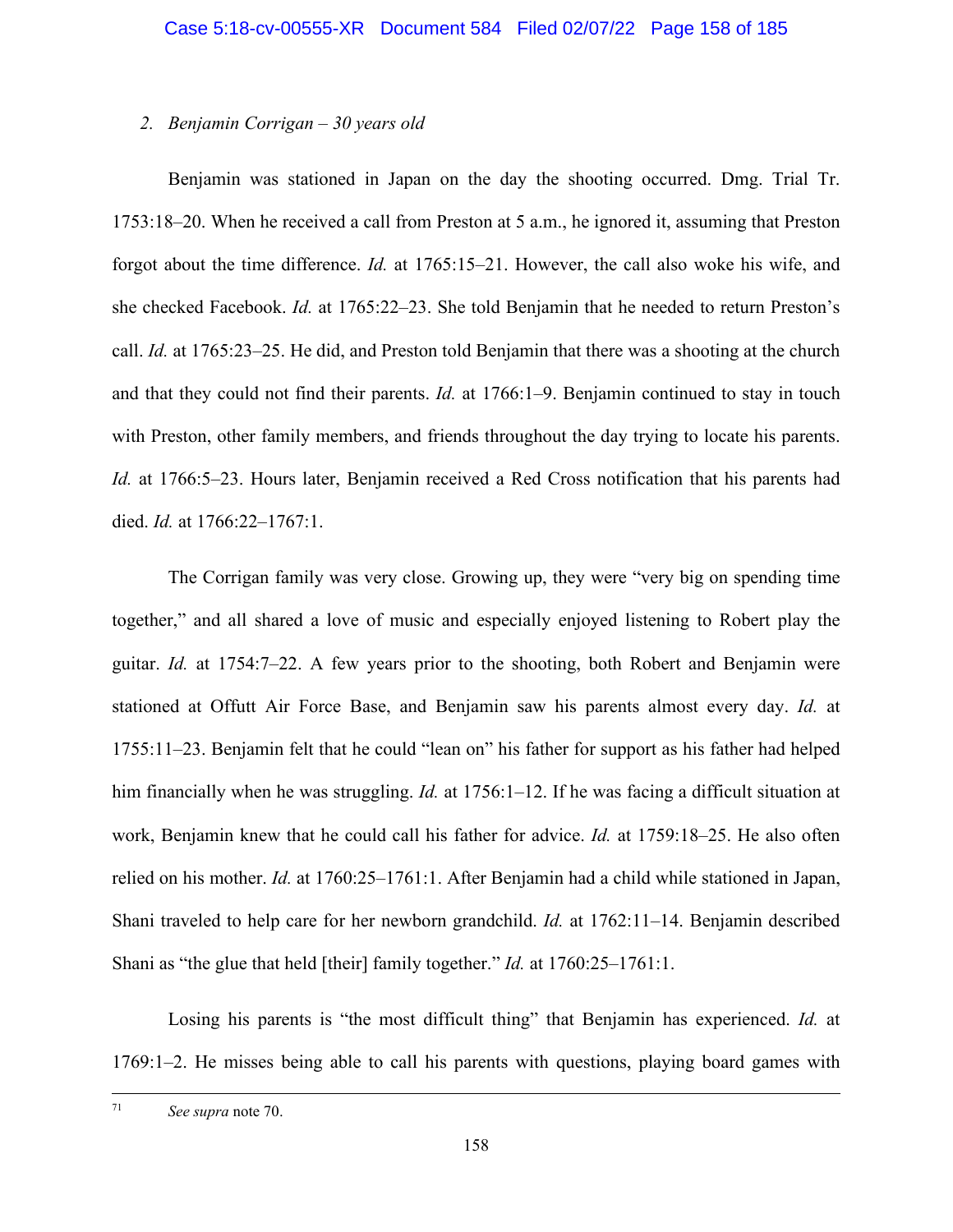#### Case 5:18-cv-00555-XR Document 584 Filed 02/07/22 Page 159 of 185

them, and "lean[ing] on them for difficult things." *Id.* at 1768:20–25. "[K]nowing the brutality of what they had to endure" disturbs Benjamin. *Id.* at 1770:22–23. While he had insomnia prior to the shooting, he feels that it has since intensified. *Id.* at 1771:18–23. Benjamin will sometimes experience "overwhelming wave[s] of sadness" for the loss of his parents. *Id.* at 1773:12–14. Like his brother Preston, Benjamin finds his continued service in the Air Force difficult: "[I]t's with a heavy heart and no small amount of sheer determination and willpower that I get through day to day, every day putting on the uniform, going into work, being a part of this organization until I can reach the finish line, and, as we say, punch out." *Id.* at 1774:11–1776:15. Benjamin has been diagnosed with both major depressive disorder and PTSD. PEX 7022 at 6; GEX 468 at 10.

For these reasons, the Court awards Benjamin Corrigan:

\$50,000.00 for Benjamin Corrigan's mental anguish sustained in the past for the death of his mother, Shani Corrigan.

\$50,000.00 for Benjamin Corrigan's mental anguish that, in reasonable probability, he will sustain in the future for the death of his mother, Shani Corrigan.

\$25,000.00 for Benjamin Corrigan's loss of companionship and society sustained in the past for the death of his mother, Shani Corrigan.

\$25,000.00 for Benjamin Corrigan's loss of companionship and society that, in reasonable probability, he will sustain in the future for the death of his mother, Shani Corrigan.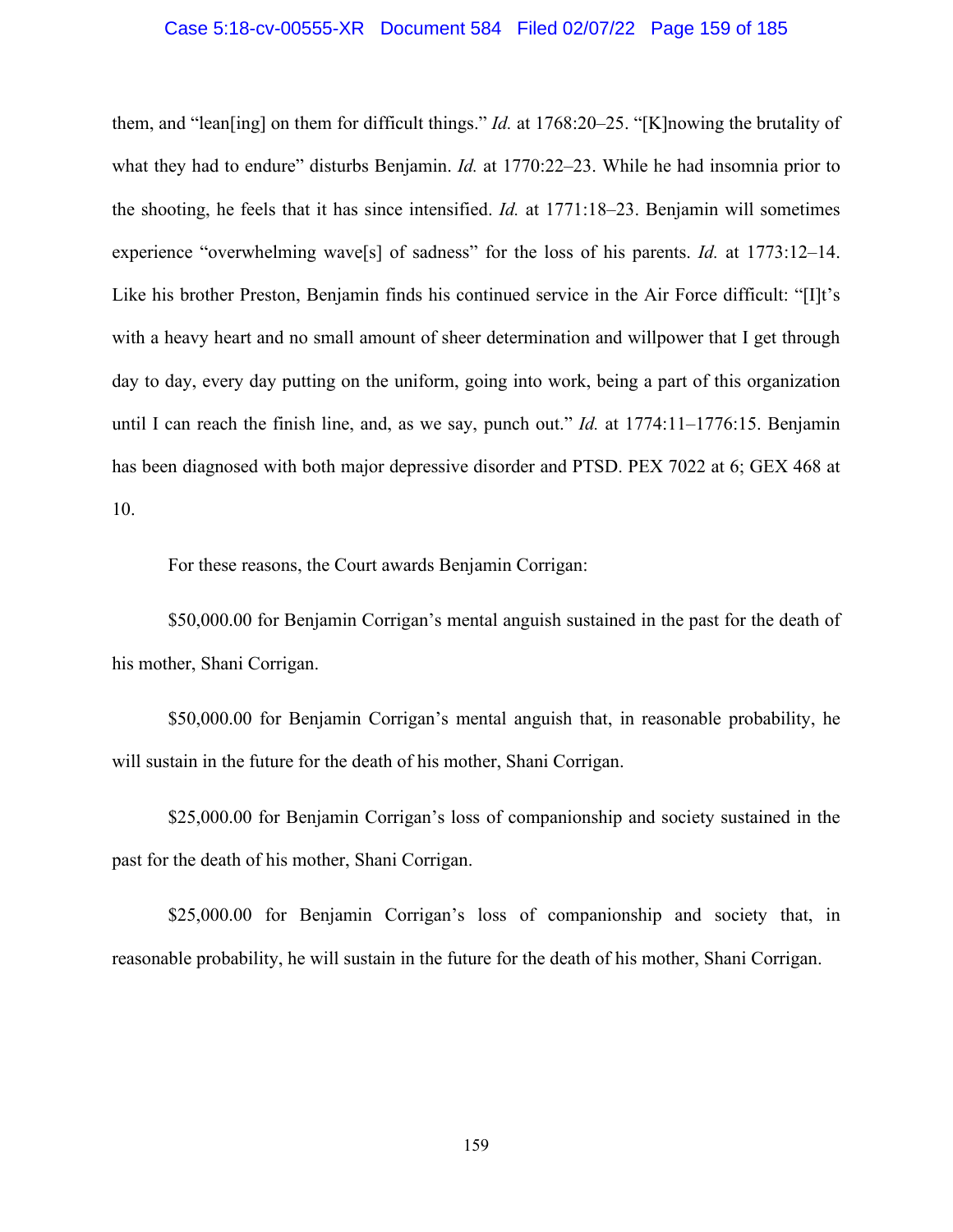# Case 5:18-cv-00555-XR Document 584 Filed 02/07/22 Page 160 of 185

\$95,414.75 for Benjamin Corrigan's loss of inheritance for the death of his mother, Shani Corrigan.<sup>[72](#page-159-0)</sup>

\$50,000.00 for Benjamin Corrigan's mental anguish sustained in the past for the death of his father, Robert Corrigan.

\$50,000.00 for Benjamin Corrigan's mental anguish that, in reasonable probability, he will sustain in the future for the death of his father, Robert Corrigan.

\$25,000.00 for Benjamin Corrigan's loss of companionship and society sustained in the past for the death of his father, Robert Corrigan.

\$25,000.00 for Benjamin Corrigan's loss of companionship and society that, in reasonable probability, he will sustain in the future for the death of his father, Robert Corrigan.

\$95,414.75 for Benjamin Corrigan's loss of inheritance for the death of his father, Robert Corrigan.[73](#page-159-1)

*3. The Estate of Robert Corrigan – 51 years old* 

Robert sustained seven gunshot wounds. PEX 7038. He was shot in the chest, left arm, left flank, left buttock, and perianal region. *Id.* at 5. Robert was shot twice as Kelley fired from the outside of the church, while Robert was crawling on the floor between pews. *Id.* at 6. These two gunshot wounds caused significant bleeding. *Id.* Dr. Gwinn opined that Robert suffered significant enough blood loss to result in hemorrhagic shock, meaning that he underwent the physiologic responses to increasing blood loss: increased anxiety levels followed by confusion and lastly coma. *Id.* at 6–7. Robert experienced physical pain from the gunshot wounds he

<span id="page-159-0"></span><sup>72</sup> *See supra* note 70.

<span id="page-159-1"></span><sup>73</sup> *See supra* note 70.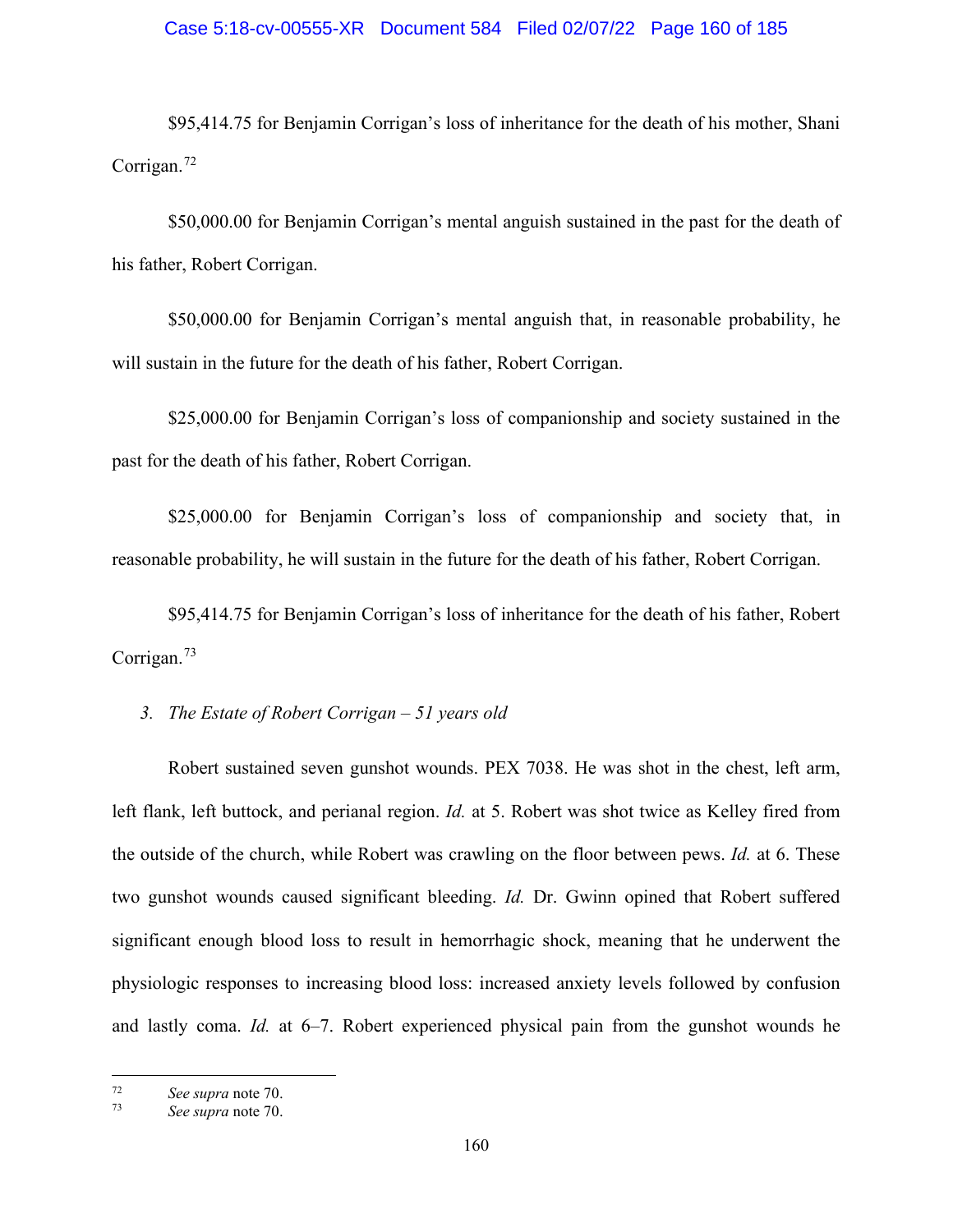#### Case 5:18-cv-00555-XR Document 584 Filed 02/07/22 Page 161 of 185

sustained prior to his death, and experienced mental pain and suffering from witnessing the shooting.

For these reasons, the Court awards the Estate of Robert Corrigan:

\$5,000,000.00 for Robert Corrigan's pain and mental anguish.

*4. The Estate of Shani Corrigan – 51 years old* 

Shani sustained nine gunshot wounds. PEX 7044. She was shot in the chest, head, abdomen, left shoulder, back, left buttock, right hip, right thigh, and left arm. *Id.* Eight of her wounds were sustained as Kelley was shooting from inside the church. *Id.* at 6. The lethal wounds were inflicted after she was laying face down on the church floor. *Id.* at 7. Based on the locations of her wounds, and the position in which her body was found, it is clear that Shani was alive when the shooting began and then took cover under a pew. *Id.* at 7. Shani experienced physical pain from the gunshot wounds she sustained prior to her death, and experienced mental pain and suffering from witnessing the shooting.

For these reasons, the Court awards the Estate of Shani Corrigan:

\$5,000,000.00 for Shani Corrigan's pain and mental anguish.

#### **The Warden Family**

Peggy Warden was attending church with her grandson, Zachary Poston, on the day of the shooting. Peggy died at the scene, and Zachary was severely injured. Zachary seeks recovery for his own personal injuries. Peggy's daughter, Jennifer Racey, brings a wrongful death claim. Jimmy Stevens brings a survival action on behalf of Peggy's estate.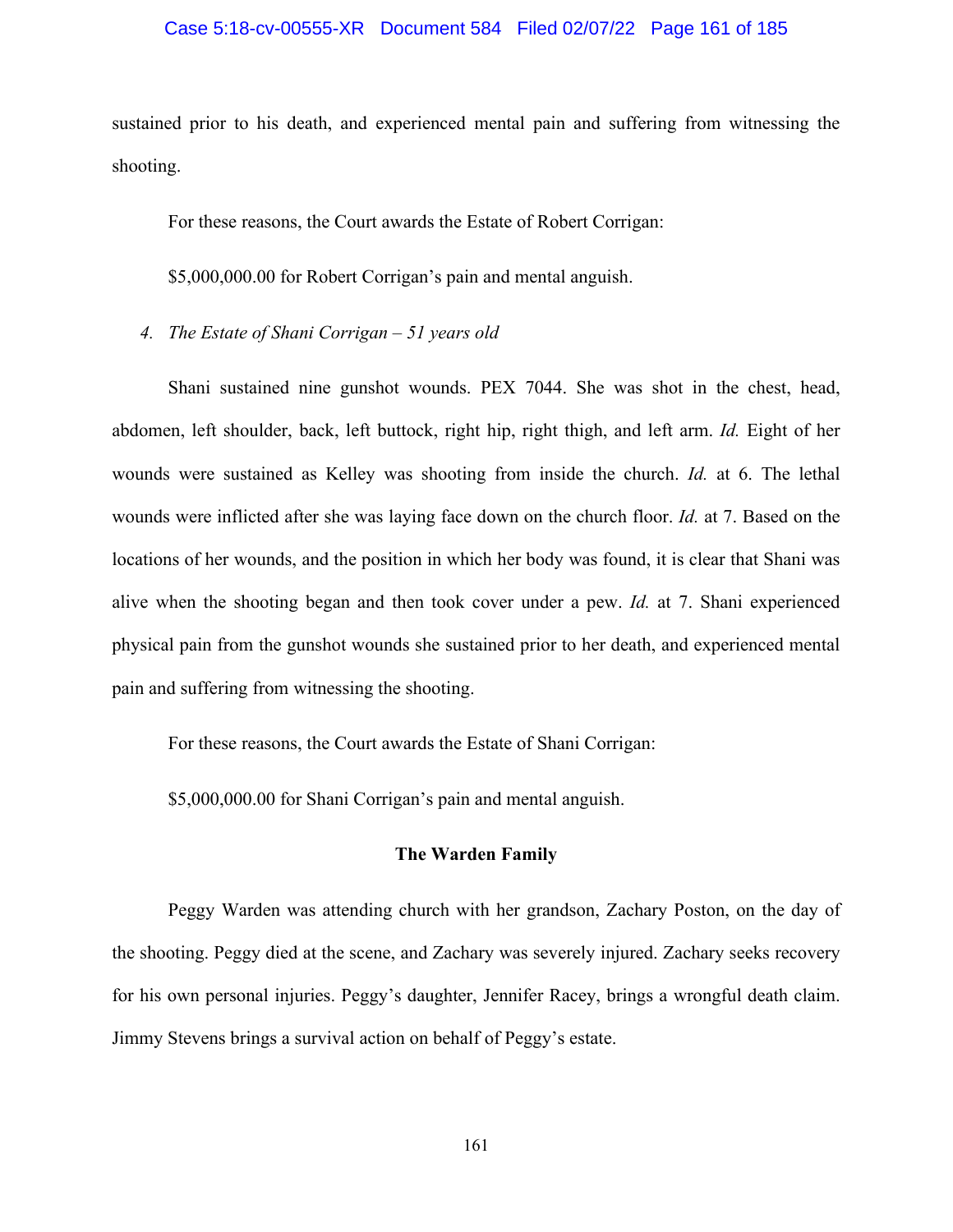#### *1. Zachary Poston – 18 years old*

On the morning of the shooting, Zachary had breakfast with his grandmother, Peggy, and went to church for Sunday school. Dmg. Trial Tr. 1847:1–24. After Sunday school, Zachary sat next to his grandmother for services. *Id.* at 1848:6–10, 1849:10–22. Zachary heard gunshots, turned towards the door, and saw holes in the door and walls of the church. *Id.* at 1848:23– 1849:1. He was shot in the abdomen and right arm, and then shouted at others to get down. *Id.* at 1849:15–23. Zachary grabbed his grandmother, and they dropped to the floor. *Id.* at 1850:21–23. Peggy wrapped herself around Zachary, placing herself between him and the gunfire entering from the right side of the church. *Id.* at 1850:22–1851:22. When Kelley entered the church, Zachary saw him shoot Marc Holcombe in the back of the head. *Id.* at 1851:24–1852:2. Kelly then shot Zachary in his left leg and wrist. *Id.* at 1852:2–3. The gunshot wound to Zachry's leg "felt like someone took a sledgehammer to it and made it go extremely numb." *Id.* at 1858:5–7. Zachary "played dead," and Kelley walked away and continued firing at other church members. *Id.* at 1852:4–5. He saw as Kelley fired at the Johnsons and heard Sara Johnson make "a really awful wheezing noise" before she died. *Id.* at 1856:12–20. Zachary then watched Kelley run out of the church. *Id.* at 1856:8–11.

Before first responders arrived, Julie Workman placed make-shift tourniquets on Zachary's leg and arm. *Id.* at 1857:1–6. Zachary tried to communicate with his grandmother, but she did not respond. *Id.* at 1857:19–23. When Zachary was pulled from underneath the pew by first responders, Peggy did not move, and he knew that she was dead. *Id.* at 1857:19–25. Zachary was then life-flighted to BAMC. *Id.* at 1857:11–15.

Zachary survived seven gunshot wounds. PEX 18052. The most serious injuries were to his left arm, right hand, and left leg. PEX 18055 at 1. Zachary's left arm was almost severed;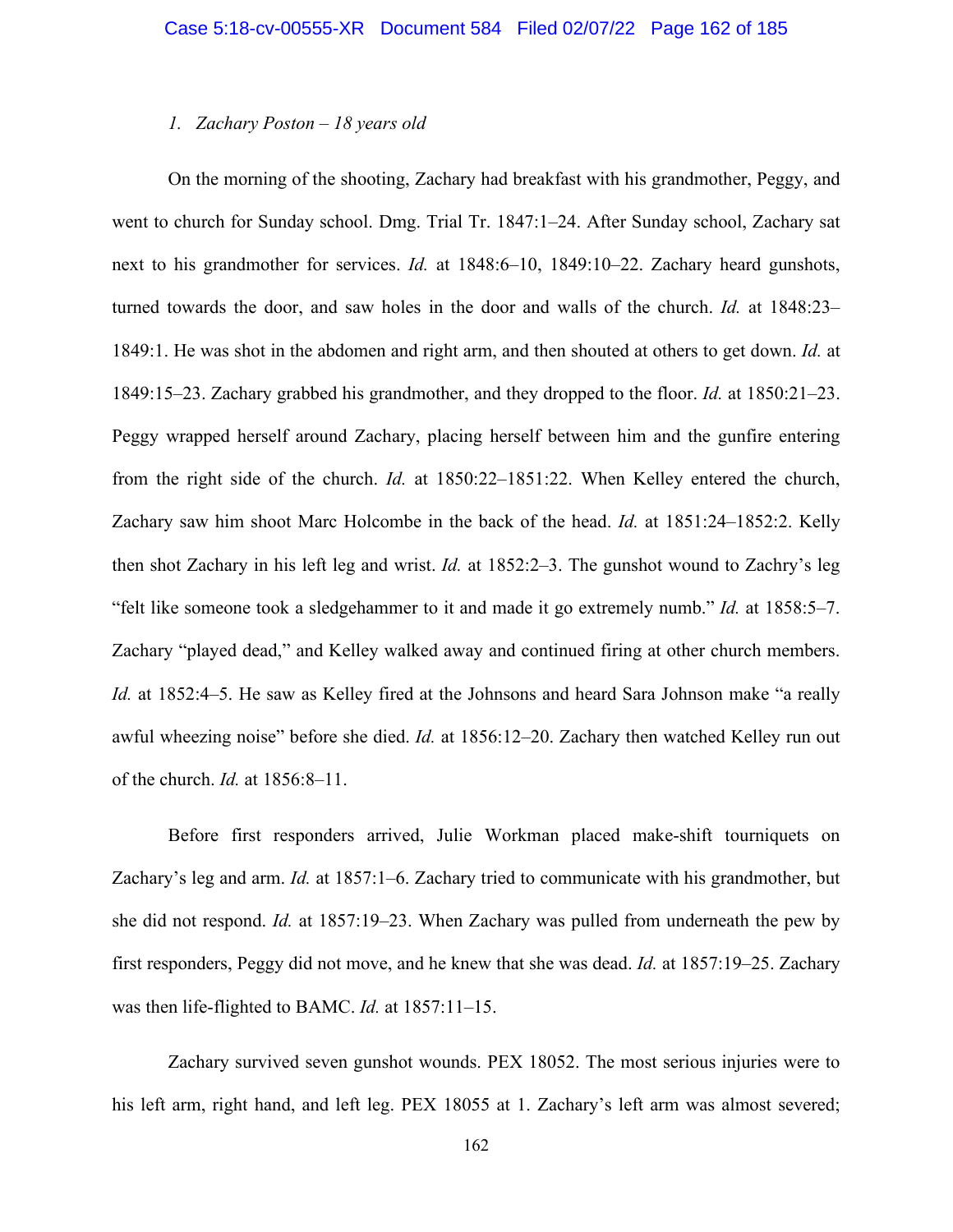#### Case 5:18-cv-00555-XR Document 584 Filed 02/07/22 Page 163 of 185

when Zachary held up his left arm up while leaving the church, his hand "completely flopped all the way down to [his] elbow" because nothing was holding the joints together. Dmg. Trial Tr. 1862:4–14. Both radius and ulnar bones suffered multiple fractures. PEX 18055 at 1. At BAMC, an external fixator was placed to stabilize the arm, and then he underwent carpal tunnel decompression and ligation of bleeding veins. *Id.* This was followed by a complex repair to the factures, requiring multiple plates and screws. *Id.* He also underwent surgical irrigation and debridement, and a wound VAC was applied. *Id.* In late November, he underwent a split thickness skin graft. *Id.* The bullet that entered his left leg fractured his femur and caused significant bleeding. *Id.* This wound was similarly stabilized with an external fixator followed by repair with an internal nail two days later. *Id.* The wound also required surgical irrigation and debridement. *Id.* A wound VAC was applied. *Id.* Lastly, Zachary's right hand was repaired using percutaneous pinning, wires, and a bone graft. *Id.* He was discharged on November 29, 2017. *Id.*

When Zachary was discharged, he was in a wheelchair and "needed assistance for everything." Dmg. Trial Tr. 1865:22–1866:5. Rehabilitation was both physically and emotionally difficult. *Id.* at 1868:2–9, 1868:19–1869:9. Zachary "went from being really athletic and doing all kinds of things to . . . being stuck in a bed, pretty much." *Id.* at 1868:25–1869:2. He struggled to find motivation to complete his physical therapy exercises: "[I]f you made any kind of progress but didn't do your exercises, you could go backwards to where you couldn't move as much. . . . you try to get motivation to do them. If you don't, you go backwards. If you do them, it's incredibly frustrating." *Id.* at 1868:2–9, 1868:19–23.

Even after a year of physical therapy at the Intrepid Center, Zachary experiences chronic pain and has difficulty performing daily tasks. *Id.* at 1870:7–20; PEX 18055 at 2. His left wrist will lock, limiting his ability to turn his wrist. Dmg. Trial Tr. 1870:25–1871:14. Lifting heavy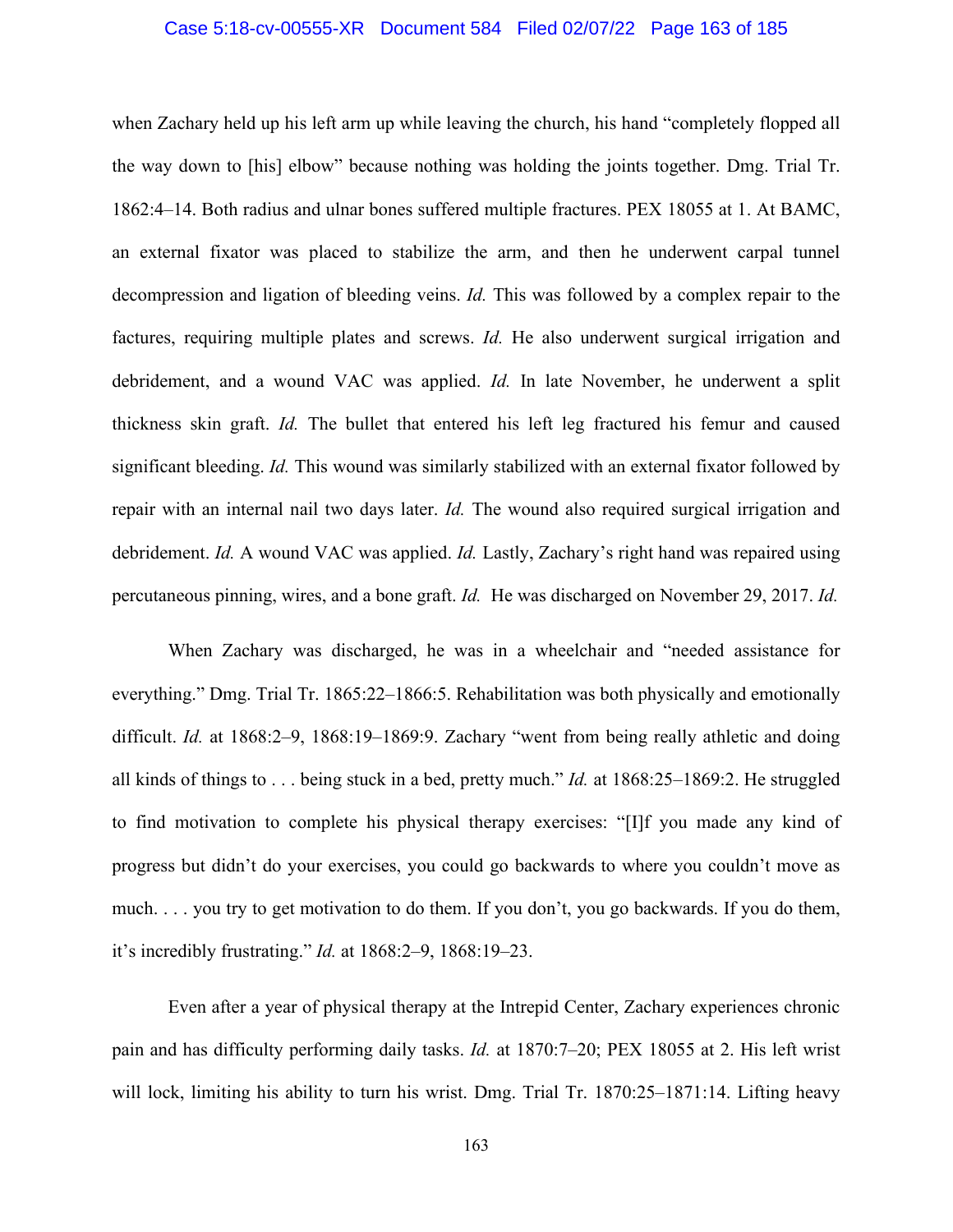#### Case 5:18-cv-00555-XR Document 584 Filed 02/07/22 Page 164 of 185

objects is painful for Zachary: "[I]t's as if someone is trying to bend my arm and snap it." *Id.* at 1871:19–21. The nerves in his left leg are severely damaged, and as a result, he has developed a foot drop. Id. 1873:7–14. Without braces, Zachary's left foot "will flop . . . or roll sideways and sometimes even cause [him] to fall." *Id.* at 1873:10–12. Additionally, his left knee is "significantly weaker" and will oftentimes give out on him. *Id.* at 1873:24–1874:2. Due to the damage in his left leg, he must use braces and a cane to walk. *Id.* at 1874:6–25. Zachary cannot walk up flights of stairs, and if he must stand or walk for long periods, he will use a wheelchair. *Id.* at 1875:16–1876:9. Though the braces and cane make it easier for Zachary to walk, they do not take away his fatigue from walking or exerting himself. *Id.* at 1874:12–18. He also suffers from diminished grip strength in his right hand. *Id.* at 1877:11–13.

Zachary's injuries have also caused extensive scarring. His left leg has a large scar on the front of his thigh and another on the side of his thigh, near his knee. PEX 18051 at 101. The left calf is atrophied, and there is a scar extending from below the knee almost to the ankle. *Id.* Both wrists, particularly the left, have prominent, visible scars. *Id.* The right thigh is also scarred, with significant indentation and discoloration. *Id.* Zachary covers his scars by wearing a compression sleeve over his left wrist, and he avoids wearing shorts in public. Dmg. Trial Tr. 1888:15– 1889:4. People will stare at Zachary's scars, which makes him fell "[a]nxious about them or selfconscious." *Id.* at 1889:6–11.

Since the shooting, Zachary has had difficulty maintaining employment. Zachary testified: "I keep a job for a few months. And at some point, I become fatigued and not be able to keep up with it. So I have to quit or find something else to do." *Id.* at 1880:9–13. Currently, he is only able to work half a shift without becoming fatigued. *Id.* at 1885:17–20. After the shooting, Zachary completed a semester at college, but ultimately withdrew: "Between having to study and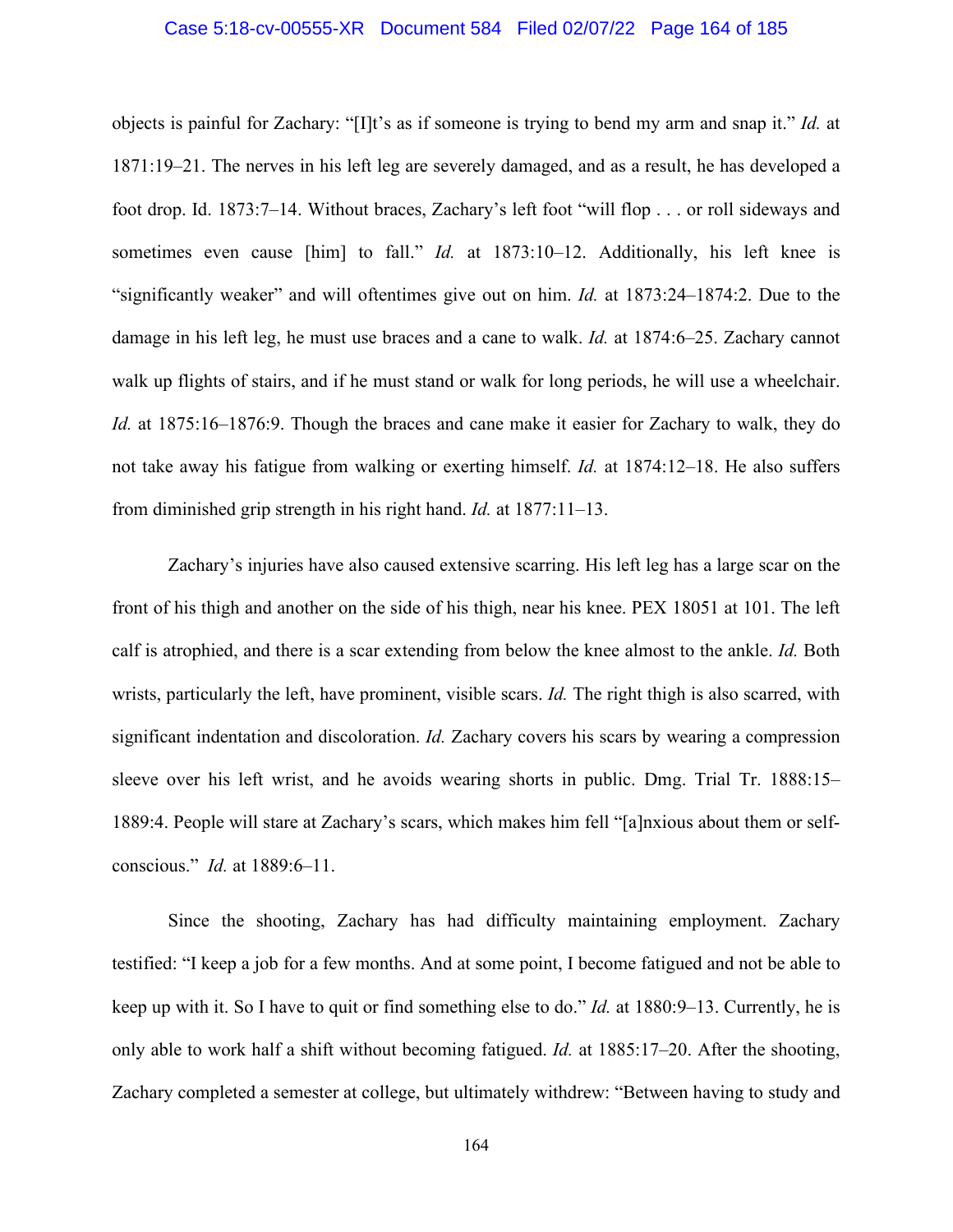## Case 5:18-cv-00555-XR Document 584 Filed 02/07/22 Page 165 of 185

go to class, I couldn't sleep enough to catch up with my body to be able to recover." *Id.* at 1897:5–11. As Zachary ages, he will undergo arthritic changes that will further limit his ability to work. *Id.* at 1885:21–1886:18, 2687:15–2689:4.

Prior to the shooting, Zachary enjoyed flying his drone, film work, and toying with electronics. *Id.* at 1898:15–21; GEX 651 at 7. However, he no longer feels motivated to do these activities. Dmg. Trial Tr. 1888:15–24; GEX 651 at 7; PEX 18050 at 5. Since the shooting, Zachary has felt as though he is in a fog and "forget[s] what [he's] doing from one thing to the next." Dmg. Trial Tr. 1899:1–11. "I don't really have the mental capacity to study or do what I need to for what I want as far as like the photography or any kind of extra hobbies. So I've kind of gotten a schedule mentally to sleep as much as possible, leave for work at the latest time as I can, and just repeat because I don't know what else to do." *Id.* at 1899:5–14. Zachary has a heightened startle response to loud noises, experiences panic attacks, and feels "paranoid" in public spaces. *Id.* at 1899:20–1900:20. During the day, Zachary experiences flashbacks to the shooting, and at night he has nightmares. *Id.* at 1901:13–1902:3. Both Dr. Feltoon and Dr. Marx diagnosed Zachary with PTSD and major depressive disorder. PEX 18050 at 6; GEX 651 at 10.

For these reasons, the Court awards Zachary Poston:

\$2,000,000.00 for Zachary Poston's physical pain and mental anguish sustained in the past.

\$500,000.00 for Zachary Poston's physical pain and mental anguish that, in reasonable probability, he will sustain in the future.

\$250,000.00 for Zachary Poston's disfigurement sustained in the past.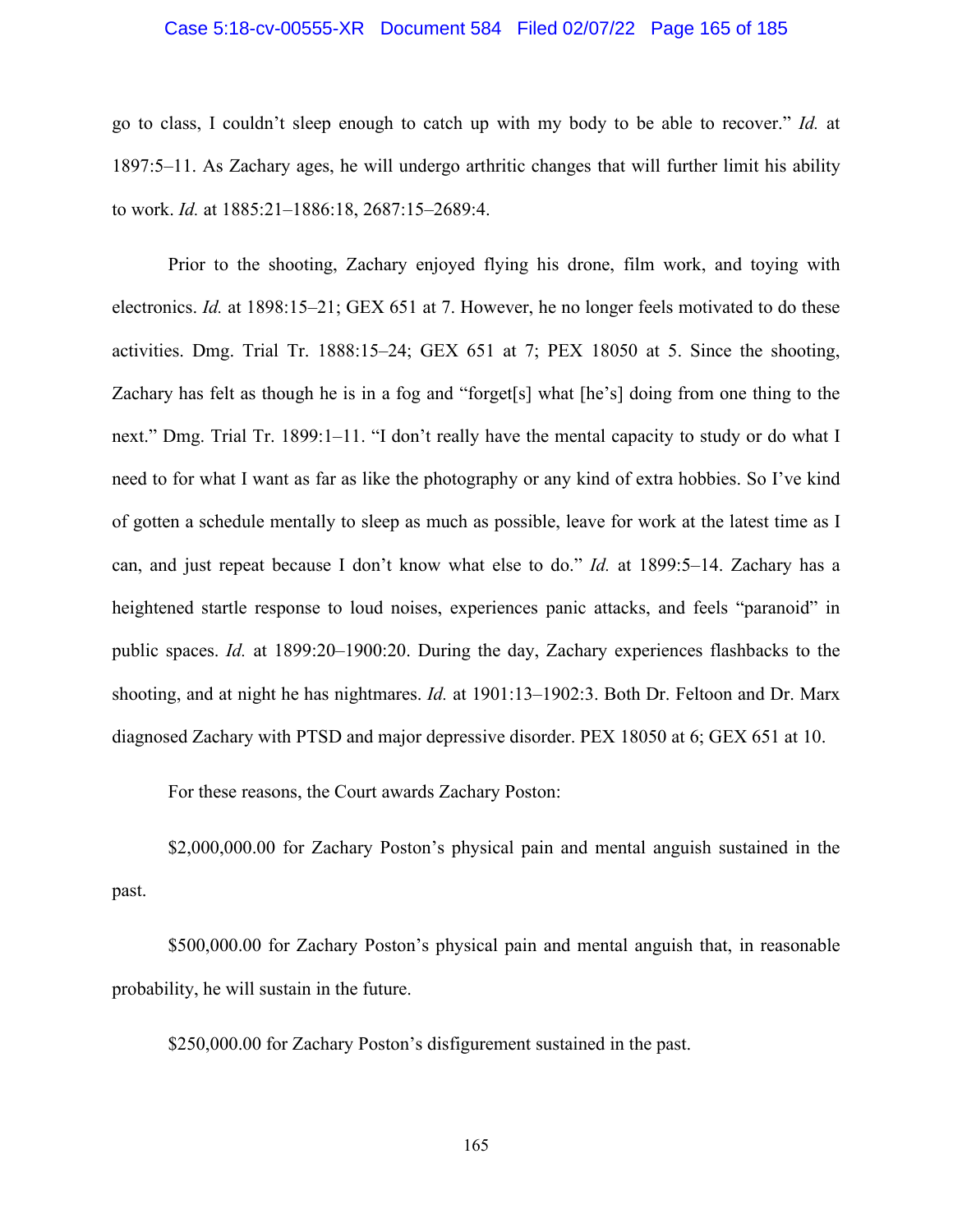#### Case 5:18-cv-00555-XR Document 584 Filed 02/07/22 Page 166 of 185

\$250,000.00 for Zachary Poston's disfigurement that, in reasonable probability, he will sustain in the future.

\$500,000.00 for Zachary Poston's physical impairment sustained in the past.

\$500,000.00 for Zachary Poston's physical impairment that, in reasonable probability, he will sustain in the future.

\$0 for Zachary Poston's loss of earning capacity sustained in the past.

\$2,212,639.00 for Zachary Poston's loss of earning capacity that, in reasonable probability, he will sustain in the future.<sup>[74](#page-165-0)</sup>

\$101,186.19 for Zachary Poston's medical care expenses incurred in the past.<sup>75</sup>

\$2,607,937.04 for Zachary Poston's medical care expenses that, in reasonable probability, he will incur in the future.  $76$ 

# *2. Jennifer Racey – 36 years old*

Jennifer was at home relaxing the morning of the shooting, but when she began hearing police and helicopters move past her home, she knew that "something was wrong." Dmg. Trial Tr. 1802:12–14, 1803:9–16. Jennifer's aunt called to ask if Peggy had gone to church and told

<span id="page-165-0"></span><sup>&</sup>lt;sup>74</sup> Dr. Lundstrom opines that the average net lifetime earnings of a male with a bachelor's degree is \$3,404,060.00. GEX 648 at 30. This award reflects that Zachary has sustained at least a 65% loss of such earning capacity.

<span id="page-165-1"></span>Plaintiffs and the Government stipulate this amount reflects Zachary Poston's past medical expenses. ECF No. 576 at 7.

<span id="page-165-2"></span><sup>76</sup> This amount was calculated based on Plaintiffs' life care plan for Zachary Poston. *See* PEX 18051. This amount has been adjusted to reflect the two years passed between the original life care plan date and trial, a \$22 per hour rate for attendant care, removed RN supervision for attendant care, and generic drug pricing for all available medicines. *See id.* at 72–76, 99. The number of attendant care hours was adjusted as follows: four hours per day beginning at age 40 until age 60, and eight hours per day beginning at age 60 until life expectancy. *See id.* at 99. The Court also subtracted the costs associated with a manual wheelchair, as manual usage would aggravate Zachary's wrist injuries. Dmg. Trial Tr. 3619:19–3620:2. The Court does, however, include costs associated with a power scooter beginning now rather than at age 40. *See id.* at 3615:15–16.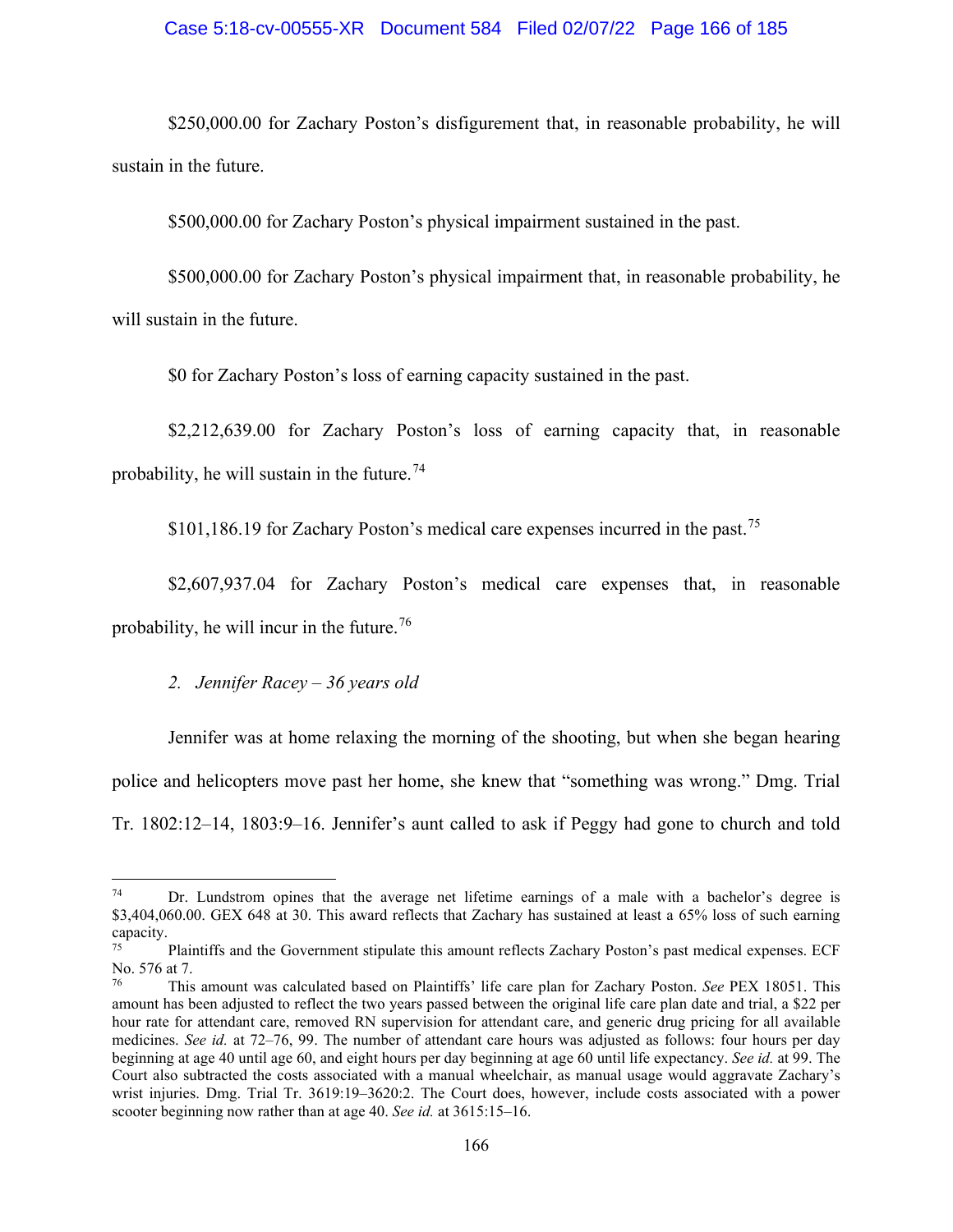#### Case 5:18-cv-00555-XR Document 584 Filed 02/07/22 Page 167 of 185

Jennifer there had been a shooting. *Id.* at 1803:19–24. Jennifer then called Zachary and Peggy, but neither answered their phones. *Id.* at 1804:1–5. Jennifer drove to the church. *Id.* at 1804:6–9. By the time she arrived, first responders were setting up a perimeter around the church. *Id.* at 1804:10–12. Jennifer walked to the front of the church, but law enforcement stopped her from entering. *Id.* at 1804:16–18. She went around the side of the church to try and enter through the Sunday school door, where she found Julie Workman. *Id.* at 1804:19–6. Jennifer asked Julie if she knew where Peggy was, and Julie told Jennifer that Peggy had died. *Id.* at 1805:7–9. She then asked if Julie knew where Zachary was, and Julie told her that Zachary was alive when she saw him and that he had been taken to the hospital. *Id.* at 1805:10–16. Law enforcement would not allow Jennifer to see Peggy, so she left to find Zachary. *Id.* at 1805:15–1806:2.

Jennifer had a strong relationship with her mother. Jennifer lived on the family farm with Peggy, and though the two had separate houses, they "may as well have lived with each other." *Id.* at 1788:19–24. Peggy was "the only person [Jennifer] truly ever trusted with [her] children." *Id.* at 1796:9–15, 1797:7–10. Peggy and Jennifer shared a love of gardening, cooking, and animals. *Id.* at 1799:16, 1799:25–1801:17. When Jennifer wanted to share her children's achievements or had a question or needed help, her mother was the first person she would call: "She was my best friend, my confidante, my mentor, my teacher . . . Who do you call instead? Who would replace that? And I don't have an answer yet." *Id.* at 1798:21–1799:4.

Jennifer now finds it difficult to do the things she shared with her mother, such as gardening. *Id.* at 1820:7–21. She also no longer feels safe: "[The church] was safe and sacred, and my mother was murdered. So how do I feel safe anywhere else moving forward?" *Id.* at 1821:1–11. Jennifer always keeps first-aid kits and tourniquets in her purse or car "just in case." *Id.* at 1821:12–1822:3. Flashing lights, sirens, and guns trigger panic attacks for Jennifer. *Id.* at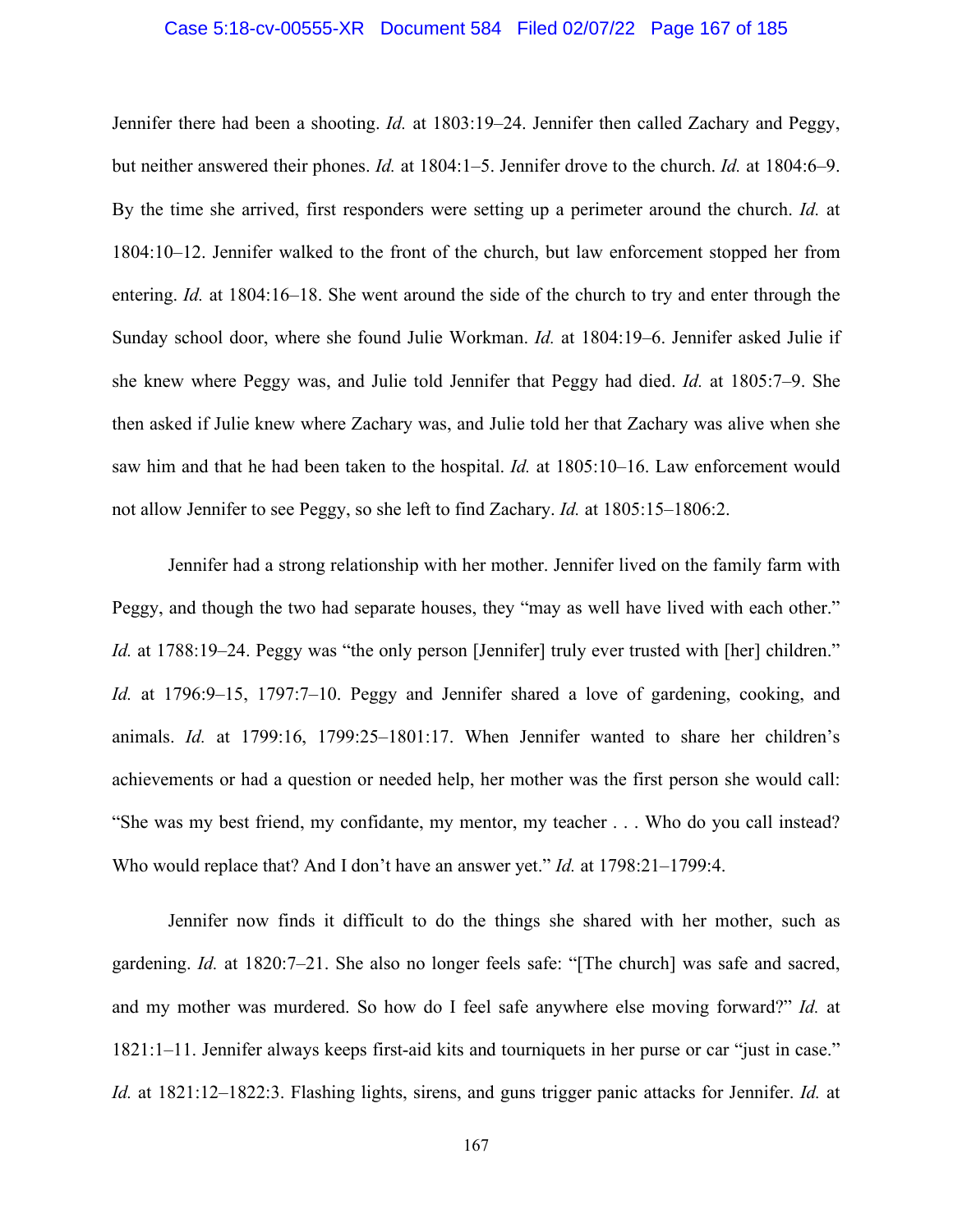1824:6–1825:4. Both Dr. Feltoon and Dr. Marx diagnosed Jennifer with PTSD, and Dr. Feltoon included an additional diagnosis of major depressive disorder. GEX 656 at 12; PEX 18071 at 6.

For these reasons, the Court awards Jennifer Racey:

\$50,000.00 for Jennifer Racey's mental anguish sustained in the past for the death of her mother, Peggy Warden.

\$50,000.00 for Jennifer Racey's mental anguish that, in reasonable probability, she will sustain in the future for the death of her mother, Peggy Warden.

\$25,000.00 for Jennifer Racey's loss of companionship and society sustained in the past for the death of her mother, Peggy Warden.

\$25,000.00 for Jennifer Racey's loss of companionship and society that, in reasonable probability, she will sustain in the future for the death of her mother, Peggy Warden.

*3. The Estate of Peggy Warden – 56 years old* 

Peggy sustained five gunshot wounds. PEX 18063. She suffered wounds in her neck, abdomen, right arm, left thigh, and left calf. *Id.* When the shooting began, as Kelley fired from the outside of the church, Peggy was shot in the abdomen, thigh, and leg. *Id.* at 5; *see also* Dmg. Trial Tr. 1849:17–18. The gunshot wound to her abdomen severed her femoral artery and fractured her right hip. PEX 18063 at 4. Peggy took cover with Zachary and wrapped herself around him to protect him from the gunfire. Dmg. Trial Tr. 1850:21–1851:12. Peggy was shot two more times as Kelly fired from the inside of the church. PEX 18063 at 6. Dr. Gwin opined that Peggy experienced substantial blood loss, meaning that she underwent the physiologic responses to increasing blood loss: increased anxiety levels followed by confusion and lastly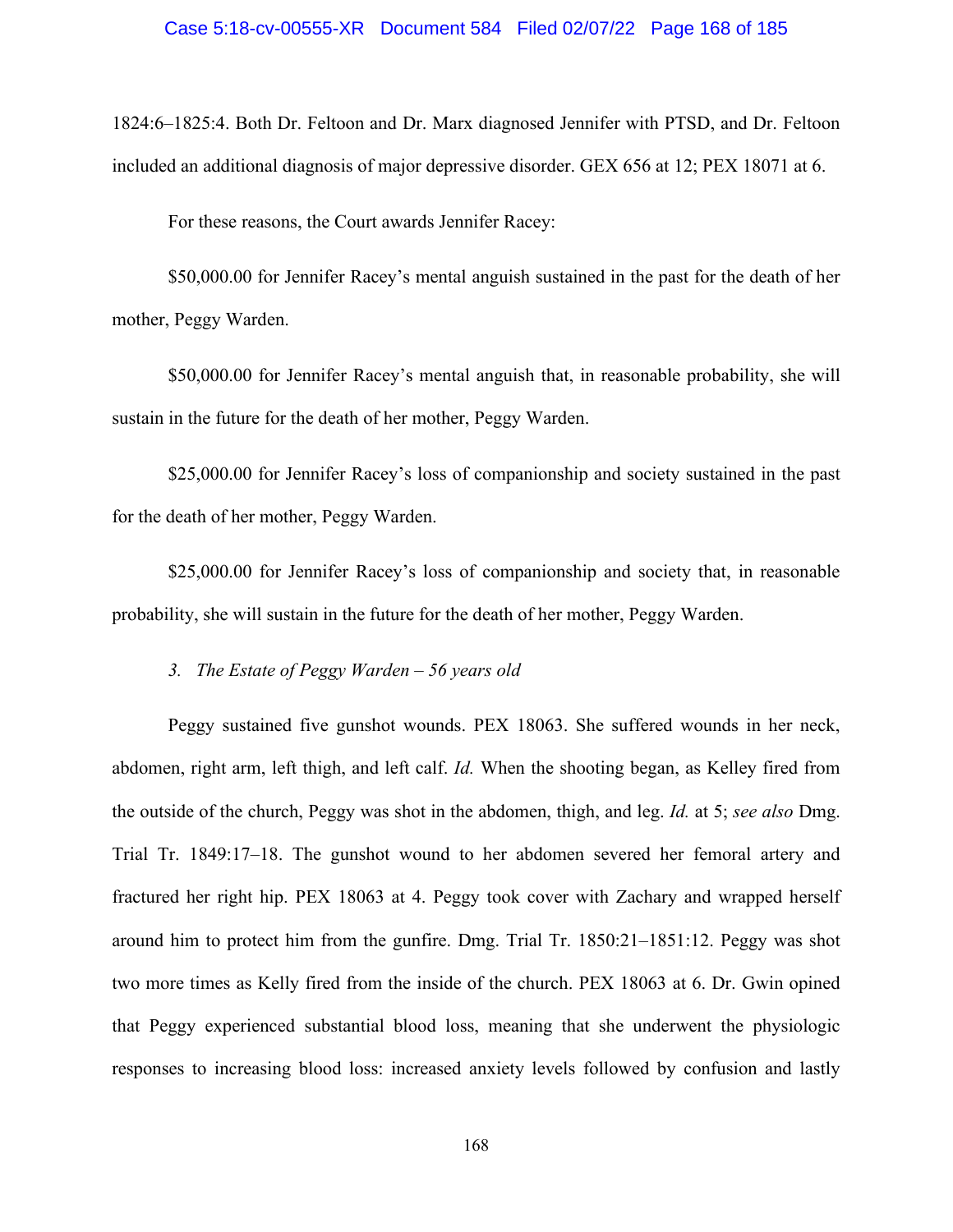coma. *Id.* Peggy experienced physical pain from the gunshot wounds she sustained prior to her death, and experienced mental pain and suffering from witnessing the shooting.

For these reasons, the Court awards the Estate of Peggy Warden:

\$5,000,000.00 for Peggy Warden's pain and mental anguish.

# **The Ward Family**

JoAnn Ward attended church with her children, Brooke Ward, Emily Garcia, R.T., and stepson R.W., on the day of the shooting. JoAnn, Brooke, and Emily died of their wounds. R.W. was severely injured, and R.T. escaped physically unscathed.

Chancie McMahan, R.W.'s biological mother, seeks recovery on behalf of R.W. for his injuries and derivative recovery for R.W.'s injuries.<sup>[77](#page-168-0)</sup>

Dalia Lookingbill, JoAnn's mother, brings a wrongful death claim for the death of her daughter. Dalia also seeks recovery on behalf of R.T. for the death of her mother, JoAnn, and brings a survival action on behalf of the estate of Emily Garcia.

Christopher Ward, JoAnn's husband and Brooke's father, brings wrongful death actions for the deaths of his wife and daughter. He also brings survival actions on behalf of JoAnn and Brooke's estates.

# *1. R.W. – 5 years old*

R.W. was spending the weekend with his stepmother, JoAnn, and attended church with her, his half-sister Brooke, and stepsisters Emily and R.T. Dmg. Trial Tr. 1919:8–12; PEX 2032 at 9. During the shooting, JoAnn laid on top of Brooke, Emily, and R.W. to protect them from

<span id="page-168-0"></span><sup>77</sup> Both Chancie McMahan and Christopher Ward dispute who is the legal guardian of their minor child, R.W. The matter is currently the subject of litigation in Wilson County, Texas. The Court expresses no opinion on this issue.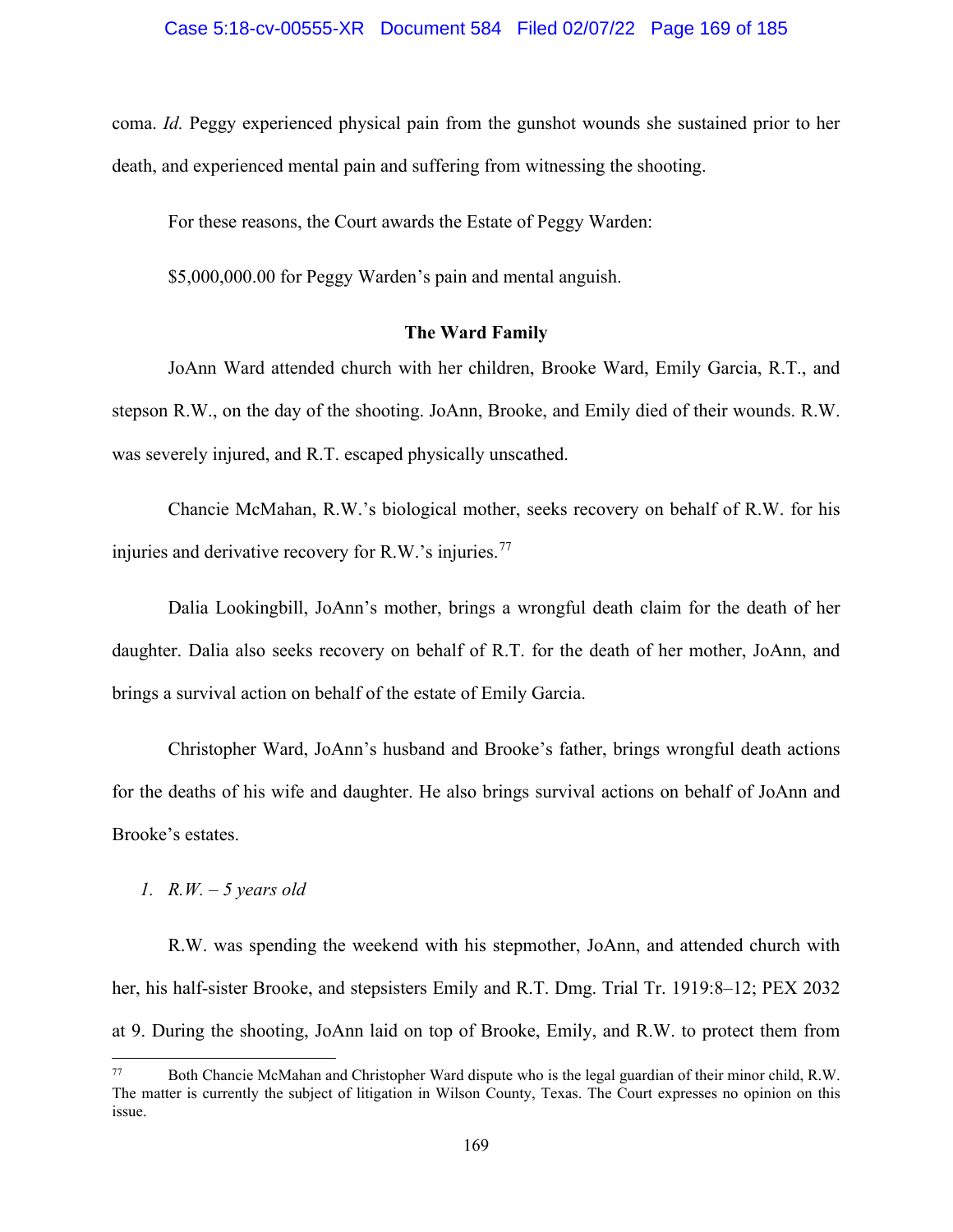#### Case 5:18-cv-00555-XR Document 584 Filed 02/07/22 Page 170 of 185

the gunfire. Dmg. Trial Tr. 1924:15–21. After the shooting, Rusty Duncan, a volunteer firefighter, arrived at the scene and began triaging the victims. *Id.* at 1924:24–1925:3. He saw JoAnn, "and he stepped over her because there wasn't [sic] nothing to assess. . . . And he said, as he was stepping over her, that a little arm grabbed ahold of his pant leg. And that was [R.W.]. He had to move Joann to get [R.W.]." *Id.* at 1925:4–9. He placed tourniquets on R.W.'s arm and leg and carried him out of the church. Christopher Ward, R.W.'s father, arrived at that time, and he applied pressure to R.W.'s wounds. Ward Dep. 16:22–18:4. R.W. was then life-flighted to University Hospital. Dmg. Trial Tr. 1925:10–12.

R.W. survived four gunshot wounds. PEX 17054. He was shot in the left arm, scrotum, left buttock, and left leg. *Id.* The gunshot to his arm injured his brachial artery and caused massive blood loss. *Id.*; *see also* Ward Dep. 16:22–18:4. The injury later required a splitthickness skin graft. Dmg. Trial Tr. 2134:20–22. R.W.'s femur was fractured in multiple places, and the bullet destroyed the ball of his left femur and shattered the growth plate. *Id.* 2119:5– 2120:1. Doctors placed an external fixator because the left femur was "unreconstructible." *Id.* at 2121:9–18. The wound on his left leg also resulted in significant tissue loss and later required skin grafting. *Id.* at 2123:12–14. In addition to the femur fractures, R.W.'s buttock injury resulted in pelvic fractures that similarly destroyed growth plate. *Id.* at 2123:19–2124:6. Lastly, the bullet that entered R.W.'s scrotum also caused urinary damage, injuring the bladder, ureter, right kidney, small intestine, and large intestine. *Id.* at 2128:4–2129:14. Doctors performed a colostomy, but it was later reversed. PEX 17071 at 17, 33. In total, R.W. underwent thirty-four different medical procedures. Dmg. Trial Tr. 2137:16–17. R.W. was hospitalized for three months. PEX 17071 at 29.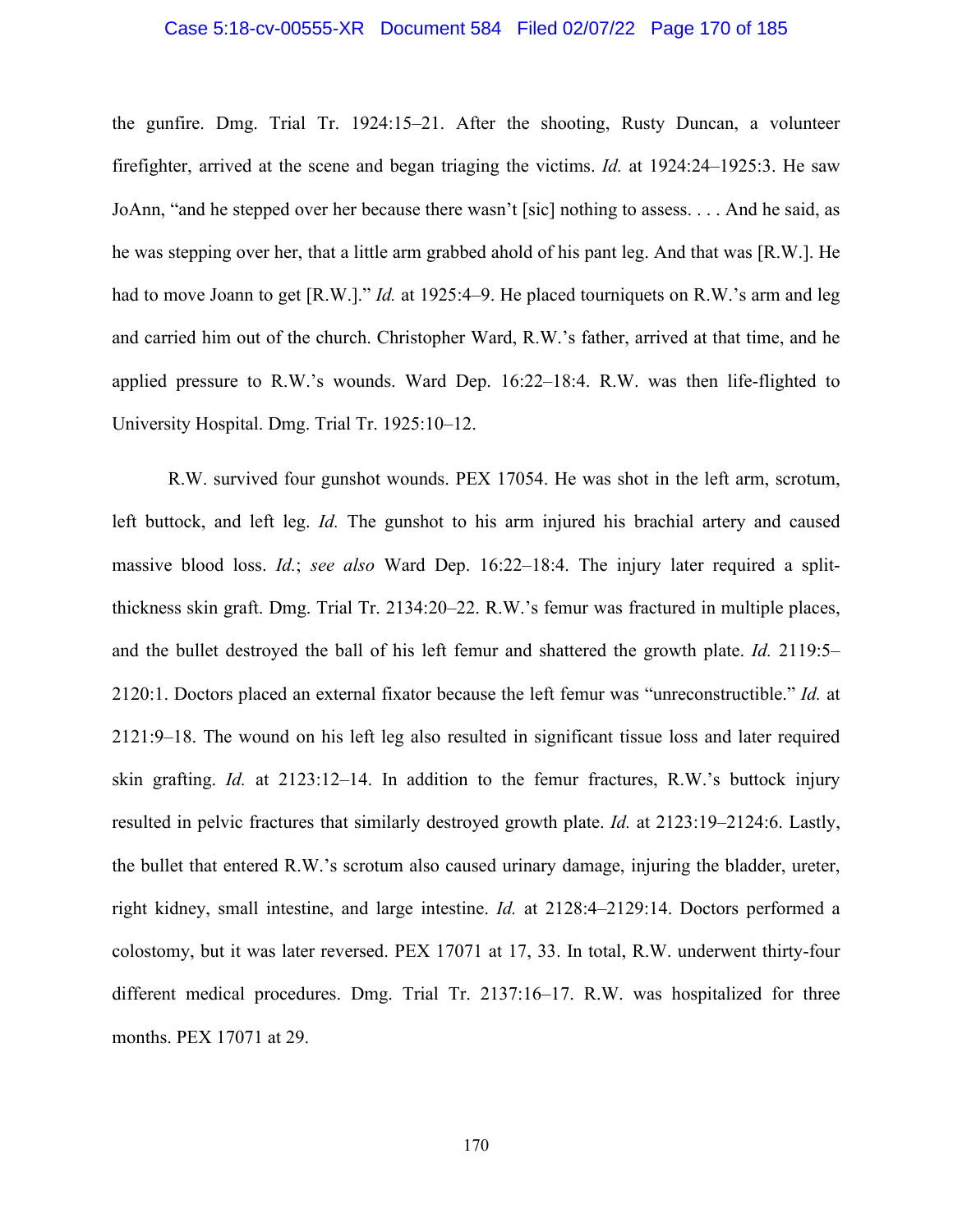#### Case 5:18-cv-00555-XR Document 584 Filed 02/07/22 Page 171 of 185

After R.W. was discharged, he attended physical therapy three times a week for a year and a half. Ward Dep. 34:6–24. Even after extensive physical therapy, R.W. cannot make full use of his left arm or leg. *Id.* at 35:11–36:24. R.W. cannot fully extend his left arm, and his fingers and wrist are weak. Dmg. Trial Tr. 2134:23–2135:18. Because the injuries to his hip and femur destroyed his growth plate, R.W.'s leg will not grow from the hip. *Id.* at 1932:21–1933:4. As he has grown, his legs have become uneven, which makes it difficult for him to walk and causes significant pain. PEX 17071 at 92. R.W. underwent surgery in August 2021 to address his hip pain. Dmg. Trial Tr. 1933:12–1934:25. During the surgery, doctors removed dead bone and placed a graft as well as a plate and screws. *Id.* at 2126:10–14. R.W.'s leg-length discrepancy is currently at five centimeters, and he will have to undergo a leg-lengthening procedure soon. *Id.* at 2141:1–16. Once he is an adult, he will have to have a total hip replacement. *Id.* at 2145:11– 2147:3. R.W.'s genital injury has also affected his chances of having children naturally. Ward Dep. 38:5–14.

R.W.'s injuries have also impacted his social interaction and development. Because his left leg causes significant pain, he cannot run, jump, and play at full speed or force. *See* PEX 17071 at 57–58. Prior to the shooting, R.W. enjoyed playing sports such as football and baseball. Ward Dep. 37:2–10. However, it is unlikely that he will be able to participate in athletics again. *Id.* at 37:2–16.

R.W.'s injuries have also left significant scarring. He has two large, circular scars on both sides of his left arm near his elbow. PEX 17071 at 105. There is also indentation near his elbow from these scars. *Id.* There is a large scar on his abdomen from an exploratory surgery he underwent while at University Hospital. *Id.* at 106. Additionally, there is a scar where his ostomy bag was placed. *Id.* There are multiple scars on his left leg and buttocks. *Id.* As discussed, R.W.'s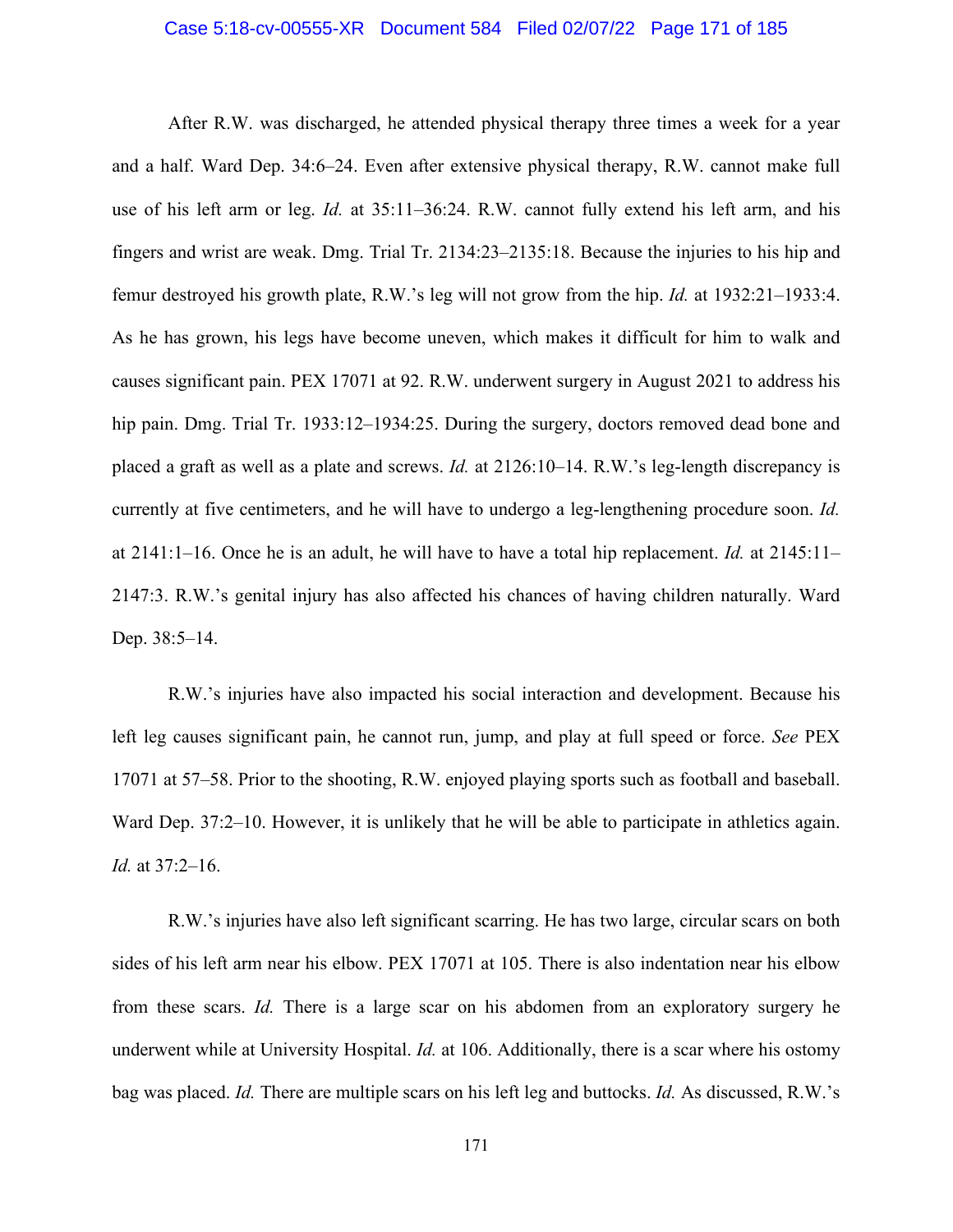#### Case 5:18-cv-00555-XR Document 584 Filed 02/07/22 Page 172 of 185

legs are noticeably different lengths. Dmg. Trial Tr. 1935:11–20. R.W. also has retained bullet fragments in his body. *Id.* at 1943:17–1944:13; *see also* PEX 17021 at 4 (photograph referenced in testimony).

In addition to R.W.'s physical injuries, the emotional effects of the shooting have also been difficult for R.W. to manage. For a year after the shooting, he slept in the same room as his father because he would have frequent nightmares. Ward Dep. 44:13–21. R.W. still has trouble sleeping, as he sleepwalks, talks, and cries when he sleeps. Dmg. Trial Tr. 1948:8–13. R.W. was also fearful that he was going to lose his father, as he had lost his stepmother and sisters. *Id.* at 45:7–11. R.W. has a startle response to sirens. Dmg. Trial Tr. 1946:5–14. In one instance at school, first responders came to teach children about safety and had brought emergency vehicles with lights and sirens on. *Id.* at 1946:5–9. R.W. went to the counselor's office in a panic and was sent home. *Id.* at 1946:5–17. R.W. has also had emotional outbursts in school and is easily agitated, and "the older he's getting, the worse off it's getting." *Id.* at 1949:4–23. While in the hospital, R.W. received some psychological care and once he was discharged continued such care. *Id.* at 1957:20–22, 1959:18–1960:3. However, he has not spoken to a counselor recently. *Id.* at 1950:2–4.

For these reasons, the Court awards R.W.:

\$2,000,000.00 for R.W.'s physical pain and mental anguish sustained in the past.

\$2,000,000.00 for R.W.'s physical pain and mental anguish that, in reasonable probability, he will sustain in the future.

\$500,000.00 for R.W.'s disfigurement sustained in the past.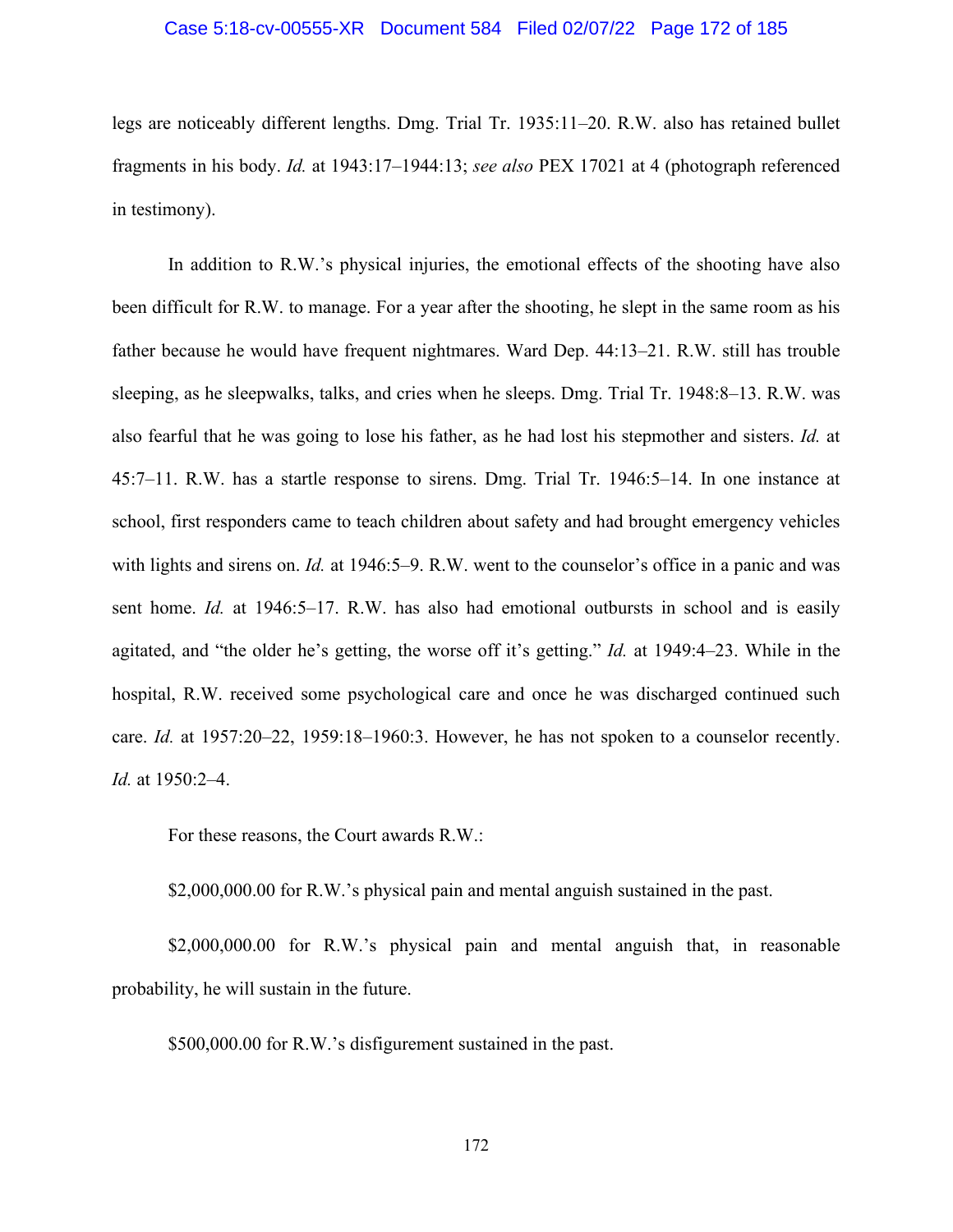## Case 5:18-cv-00555-XR Document 584 Filed 02/07/22 Page 173 of 185

\$500,000.00 for R.W.'s disfigurement that, in reasonable probability, he will sustain in the future.

\$750,000.00 for R.W.'s physical impairment sustained in the past.

\$500,000.00 for R.W.'s physical impairment that, in reasonable probability, he will sustain in the future.

\$0 for R.W.'s loss of earning capacity sustained in the past.

\$0 for R.W.'s loss of earning capacity that, in reasonable probability, will be sustained in the future from the time of trial until R.W. reaches the age of eighteen years.

\$2,212,639.00 for R.W.'s loss of earning capacity that, in reasonably probability, will be sustained in the future after R.W. reaches the age of eighteen years.<sup>[78](#page-172-0)</sup>

\$274,249.76 for R.W.'s medical care expenses incurred in the past.<sup>[79](#page-172-1)</sup>

\$275,752.67 for R.W.'s medical care expenses that, in reasonable probability, will be incurred on behalf of R.W. in the future from the time of trial until R.W. reaches the age of eighteen years.<sup>[80](#page-172-2)</sup>

\$2,046,577.64 for R.W.'s medical care expenses that, in reasonable probability, he will incur after he reaches the age of eighteen years. [81](#page-172-3)

<span id="page-172-0"></span> $78$  Dr. Lundstrom opines that the average net lifetime earnings of a male with a bachelor's degree is \$3,404,060.00. GEX 648 at 30. This award reflects that R.W. has sustained at least a 65% loss of such earning capacity.

<span id="page-172-1"></span>Plaintiffs and the Government stipulate this amount reflects R.W.'s past medical expenses. ECF No. 576 at  $\frac{9}{80}$ 

<span id="page-172-2"></span><sup>80</sup> This amount was calculated based on Plaintiffs' life care plan for R.W. *See* PEX 17075. This award has been adjusted to reflect average generic drug pricing for all medications where available. *See id.* at 32–35.

<span id="page-172-3"></span><sup>81</sup> This amount was calculated based on Plaintiffs' life care plan for R.W. *See* PEX 17075. This award has been adjusted to reflect a \$22 per hour rate for attendant care, removed RN supervision for attendant care, removed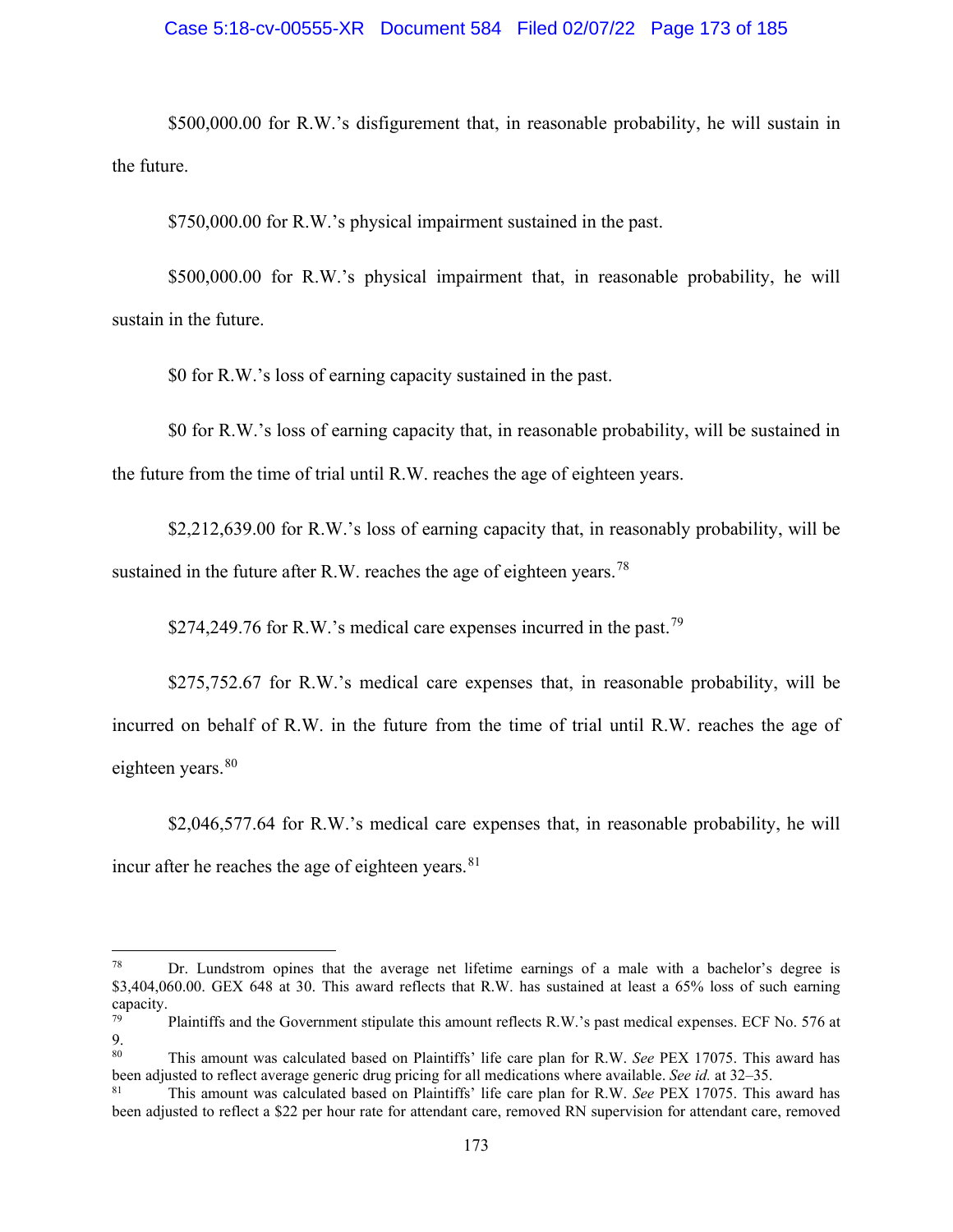# *2. Chancie McMahan – 26 years old*

Chancie seeks derivative recovery for loss of services due to R.W.'s injuries. R.W.'s physical limitations, described above, have limited his capability to assist his mother in everyday tasks he would ordinarily be expected to perform, such as cleaning around the home or yardwork. *See* Dmg. Trial Tr. 2159:23–2160:10. R.W. can only perform light tasks or sedentary activities. *Id.* at 2159:23–2160:10.

For these reasons, the Court awards Chancie McMahan:

\$10,000.00 for Chancie McMahan's loss of services sustained in the past.

\$10,000.00 for Chancie McMahan's loss of serves that, in reasonably probability, she will sustain in the future until R.W. is age eighteen.

*3. R.T. – 9 years old* 

R.T. was attending church with her mother JoAnn, stepbrother R.W., and sisters Emily and Brooke on the day of the shooting. They all sat together, with JoAnn seated between R.T. and her siblings. R.T. Dep. 14:13–23. When the shooting began, R.T. and her family got down on the ground. *Id.* at 15:5–11. R.T. was hiding underneath a pew, while her mother and siblings were between the rows of pews. *Id.* at 15:16–16:8. A woman nearby reached out to hold R.T.'s hand, but the woman's arm was "shot off" before she could reach R.T. *Id.* at 17:4–13. Gunny Macias was to R.T.'s right, and the two sang "Jesus Loves Me" together. *Id.* at 16:18–17:3. When R.T. looked back at her family, she watched her mother try to make a phone call before she died. *Id.* at 18:2–13. Brooke's face was "blown up." *Id.* at 20:13–15. R.T. heard R.W.

costs for psychotropic medication, and average generic drug pricing for all medications where available. *See id.* at 32–35, 57, 62; Dmg. Trial Tr. 3624:2–6.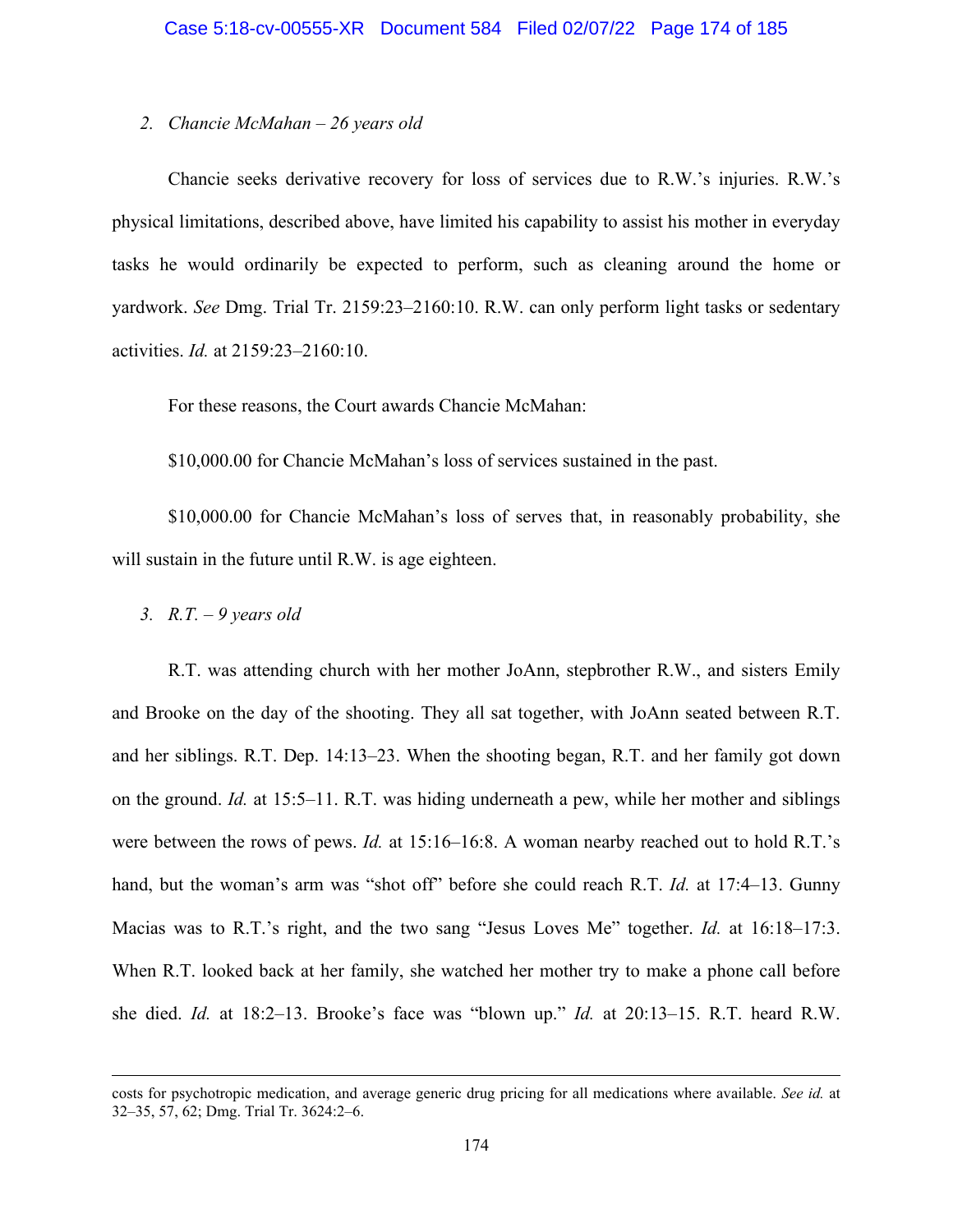#### Case 5:18-cv-00555-XR Document 584 Filed 02/07/22 Page 175 of 185

continually cry out for JoAnn, but she did not respond. *Id.* at 19:6–15. Smoke and blood were "everywhere," and R.T. was covered in others' blood. *Id.* at 20:24–25:7. Though she escaped mostly unscathed, R.T. still has scars on her arm and leg from being burned by gunpowder in the church. *Id.* at 21:8–23.

R.T. had close relationships with her mother and siblings. JoAnn always made R.T. feel special. *Id.* at 8:14–22. R.T. described her mom as "the protector of the household." *Id.* at 7:7–8. JoAnn was a mother "who always made sure [her children] were okay, safe, made sure [her children] were always doing what [they] loved and just made sure [her children] were okay." *Id.* at 7:21–23. As a family, they enjoyed taking trips to Corpus Christi during the summer. *Id.* at 9:22–10:2. JoAnn passed on her love of animals to her children, including R.T. They fostered dogs, and they raised chickens, ducks, and geese. *Id.* at 8:3–10. JoAnn and R.T. also shared a love of legal dramas, and when R.T. decided that she wanted to become a lawyer, JoAnn encouraged her to follow her passion. *Id.* at 34:2–16. Birthdays were "a big deal," and JoAnn would always plan outings for the family to celebrate. *Id.* at 11:7–12. One of their favorite things to do together was attend church. *Id.* at 11:18–12:1.

R.T. now lives with her aunt, Mandi Lookingbill, and though she feels loved and supported, "[i]t's not the same." *Id.* at 27:25–28:14. R.T. visits her mother and sisters' gravesites because "[s]he wants everybody to know that they have people here that love them and take care of them." Mandi Lookingbill Dep. 22:3–9. She writes notes and poems for her mother and sisters. *Id.* at 22:10–14. During a trip to Corpus Christi, R.T. brought back jars full of sand and seashells to place in front of their headstones. *Id.* at 22:17–23. She feels as though she is forgetting her family, and she memorializes them by wearing a bracelet with their pictures and keeping their clothing. R.T. Dep. 30:7–31:19.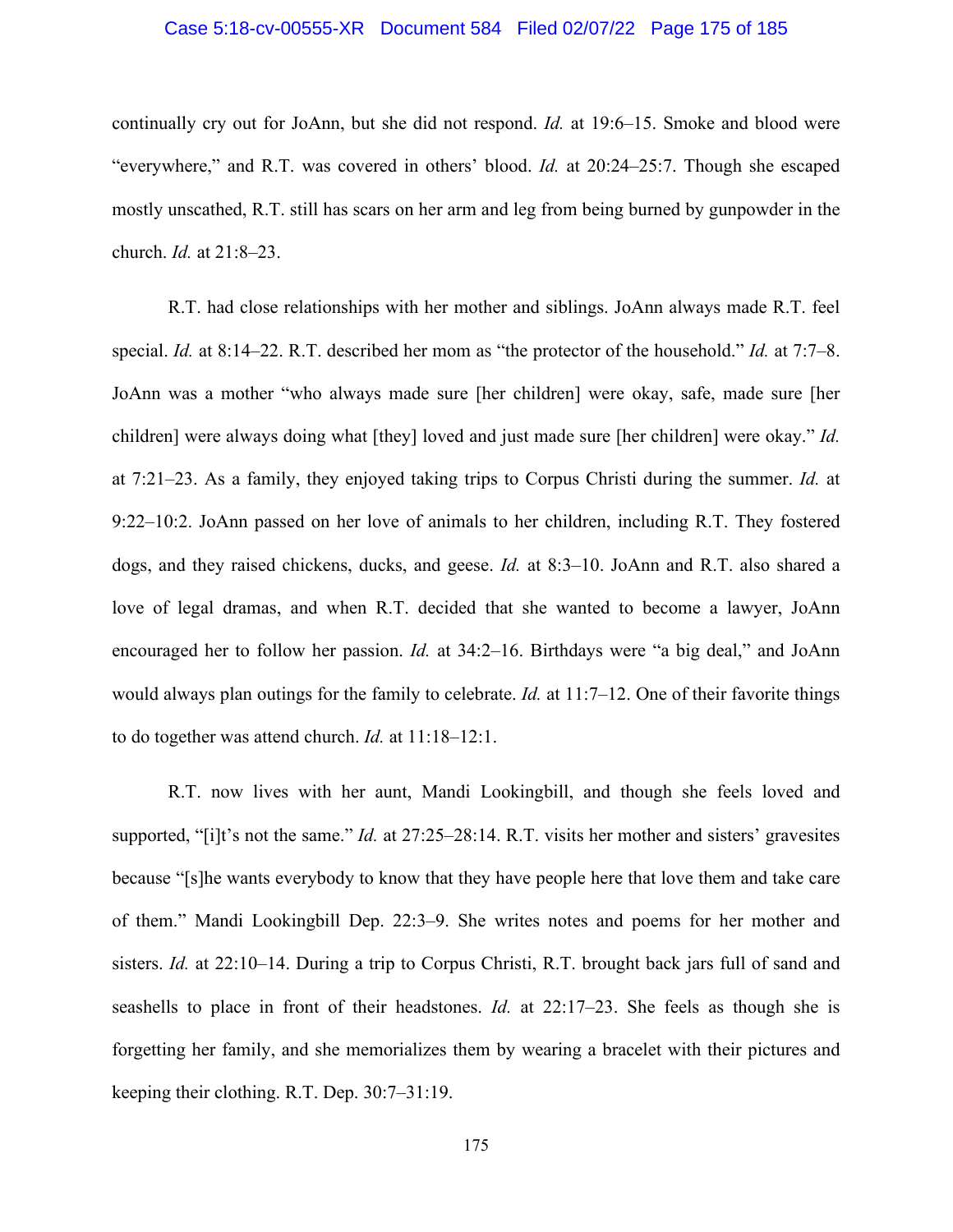#### Case 5:18-cv-00555-XR Document 584 Filed 02/07/22 Page 176 of 185

Prior to shooting, R.T. was outgoing and had many friends. Mandi Lookingbill Dep. 23:25–24:3. Now, "[s]he doesn't feel like she has friends." *Id.* at 24:4–7. R.T. "keeps her distance" from others and is "scared to get close to people." *Id.* at 55:17–56:8. R.T. often cries through the night and has nightmares about the shooting. *Id.* at 29:15–22, 48:22–49:8. When she has nightmares, "she gets so worked up and so scared, she literally wants to throw up." *Id.* at 56:14–20. Sometimes, R.T. "shuts down," and "wants to be left alone." *Id.* at 29:2–14. R.T. attends church less because she feels anxious in church. PEX 17123 at 2. She also suffers panic attacks while she is at school, sometimes multiple times a week. *Id.* at 5. Mandi is concerned about R.T.'s future: "I feel like she is going to have trust issues, anger issues, anxiety." Mandi Lookingbill Dep. 34:10–25.

For these reasons, the Court awards R.T.:

\$1,000,000.00 for R.T.'s mental anguish sustained in the past.

\$500,000.00 for R.T.'s mental anguish that, in reasonable probability, she will sustain in the future.

\$10,000.00 for R.T.'s disfigurement sustained in the past.

\$10,000.00 for R.T.'s disfigurement that, in reasonable probability, she will sustain in the future.

\$0 for R.T.'s medical care expenses incurred in the past.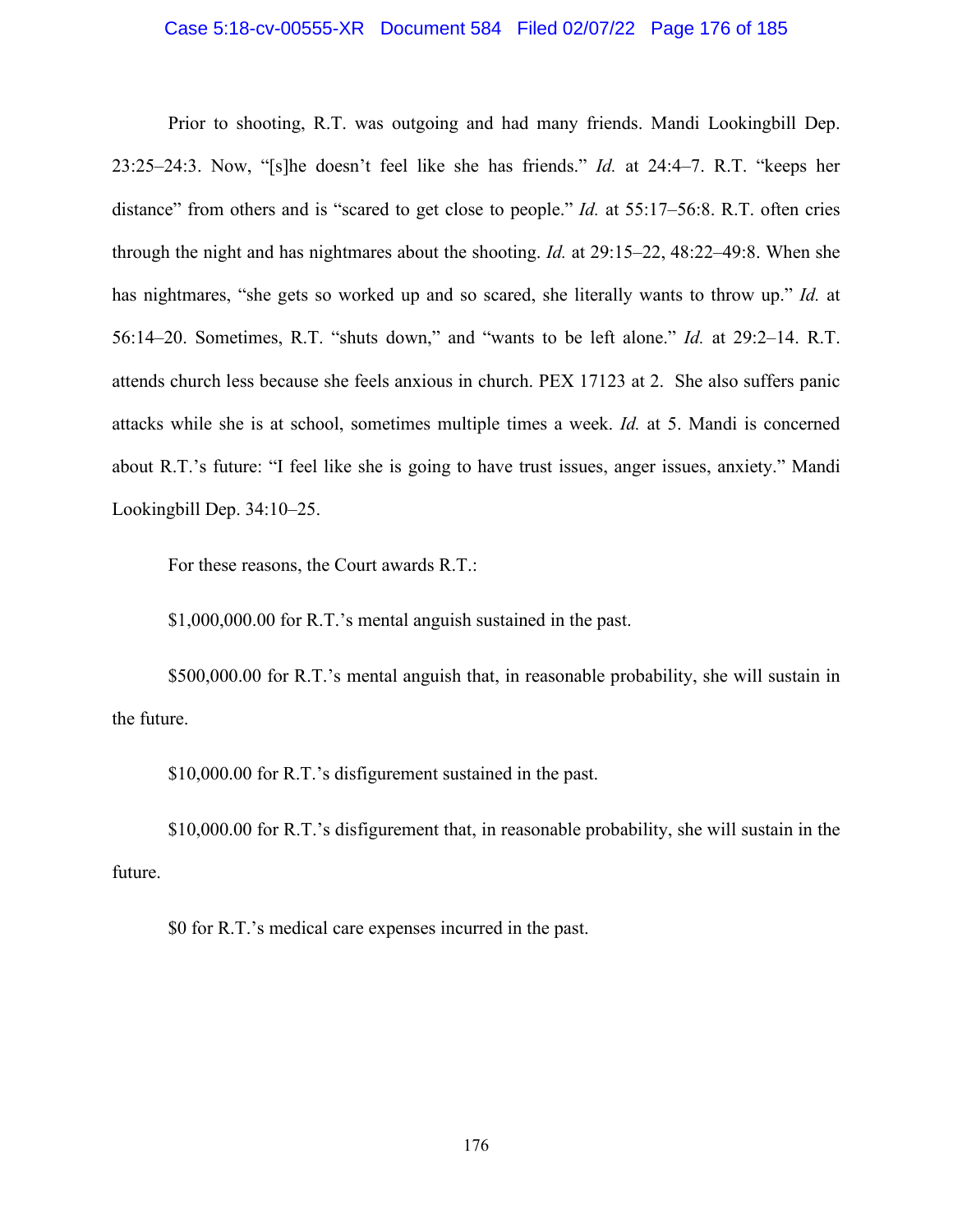#### Case 5:18-cv-00555-XR Document 584 Filed 02/07/22 Page 177 of 185

\$3,891.96 for R.T.'s medical care expenses that, in reasonable probability, will be incurred on behalf of R.T. in the future from the time of trial until R.T. reaches the age of eighteen years. [82](#page-176-0)

\$15,284.04 for R.T.'s medical care expenses that, in reasonable probability, she will incur after she reaches the age of eighteen years.<sup>[83](#page-176-1)</sup>

\$250,000.00 for R.T.'s mental anguish sustained in the past for the death of her mother, JoAnn Ward.

\$250,000.00 for R.T.'s mental anguish that, in reasonable probability, she will sustain in the future for the death of her mother, JoAnn Ward.

\$250,000.00 for R.T.'s loss of companionship and society sustained in the past for the death of her mother, JoAnn Ward.

\$250,000.00 for R.T.'s loss of companionship and society that, in reasonable probability, she will sustain in the future for the death of her mother, JoAnn Ward.

*4. Dalia Lookingbill – 60 years old* 

The morning of the shooting, Dalia received a phone call from her one of her daughters, who told her that JoAnn had been shot. Dalia Lookingbill Dep. 20:6–13. She and her husband went to University Hospital to try and find her daughter and grandchildren. *Id.* at 20:16–21. When she arrived, doctors informed Dalia that her granddaughter, Emily, was not going to survive. *Id.* at 20:25–21:6. Dalia was crying and "in shock." Mandi Lookingbill Dep. 14:25–

<span id="page-176-0"></span><sup>82</sup> This amount was calculated based on Plaintiffs' proposed life care plan for R.T. *See* PEX 17125. The amount was adjusted to reflect the two years passed between the original life care plan and trial date.

<span id="page-176-1"></span><sup>83</sup> This amount was calculated based on Plaintiffs' proposed life care plan for R.T. *See* PEX 17125. The amount was adjusted to remove costs associated with psychotropic medications. *See id.* at 33; Dmg. Trial Tr. 3392:3–3393:5.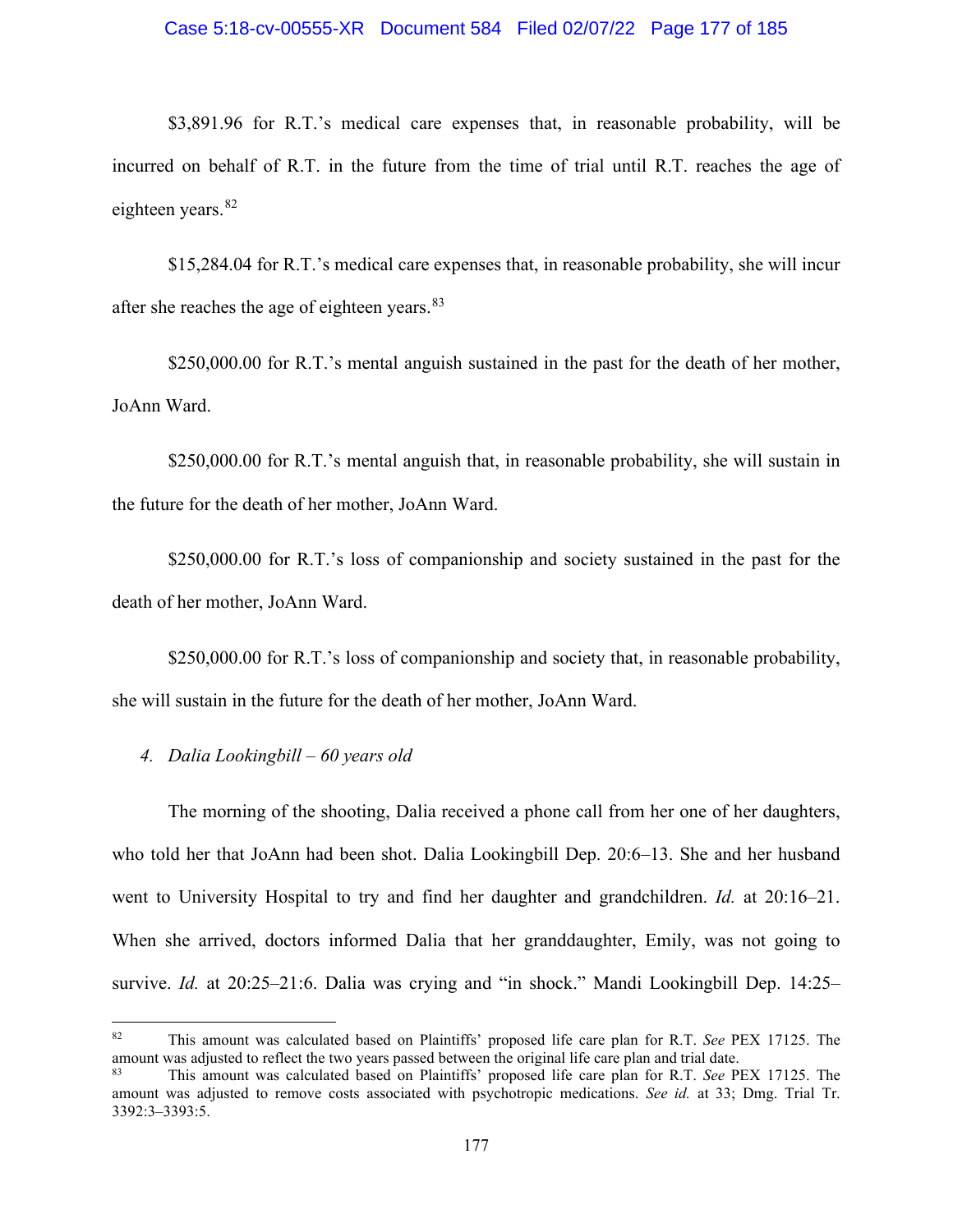#### Case 5:18-cv-00555-XR Document 584 Filed 02/07/22 Page 178 of 185

15:3. After Emily's passing, Dalia continued to wait at the hospital for news of JoAnn and Brooke. *Id.* at 15:22–25. Once they learned that they were not at the hospital, Dalia's son, Paul, drove back to Sutherland Springs. *Id.* at 15:25–16:2. Paul identified JoAnn's tattoos, and the family received confirmation that JoAnn and Brooke had died in the church. *Id.* at 16:1–10.

Dalia had a strong bond with JoAnn. JoAnn was the youngest of Dalia's nine children. Mandi Lookingbill Dep. 6:5–13. Before JoAnn married Christopher, JoAnn and her daughters lived with Dalia. *Id.* at 21:16–22:2. JoAnn called Dalia every day, often multiple times per day. PEX 17137 at 2. Since JoAnn's death, Dalia feels as though a part of her is missing. *Id.* Every holiday, Dalia decorates JoAnn's gravesite. Dalia Lookingbill Dep. 29:14–20.

For months after the shooting, Dalia would isolate herself in her room and cry because there is "nothing [she] can do to get [JoAnn] back." *Id.* at 29:6–9. She struggled to sleep in the months following the shooting. *Id.* at 49:18–51:5. Dalia's daughter, Mandi, stated that Dalia "is here physically, but mentally she is not here anymore." Mandi Lookingbill Dep. 35:5–14. Both Dr. Feltoon and Dr. Marx diagnosed Dalia with major depressive disorder as a result of JoAnn's death. PEX 17137 at 5; GEX 641 at 8. Dalia continues to grieve the loss of her daughter: "Our babies are supposed to bury us, not us them." PEX 17137 at 2.

For these reasons, the Court awards Dalia Lookingbill:

\$250,000.00 for Dalia Lookingbill's mental anguish sustained in the past for the death of her daughter, JoAnn Ward.

\$250,000.00 for Dalia Lookingbill's mental anguish that, in reasonable probability, she will sustain in the future for the death of her daughter, JoAnn Ward.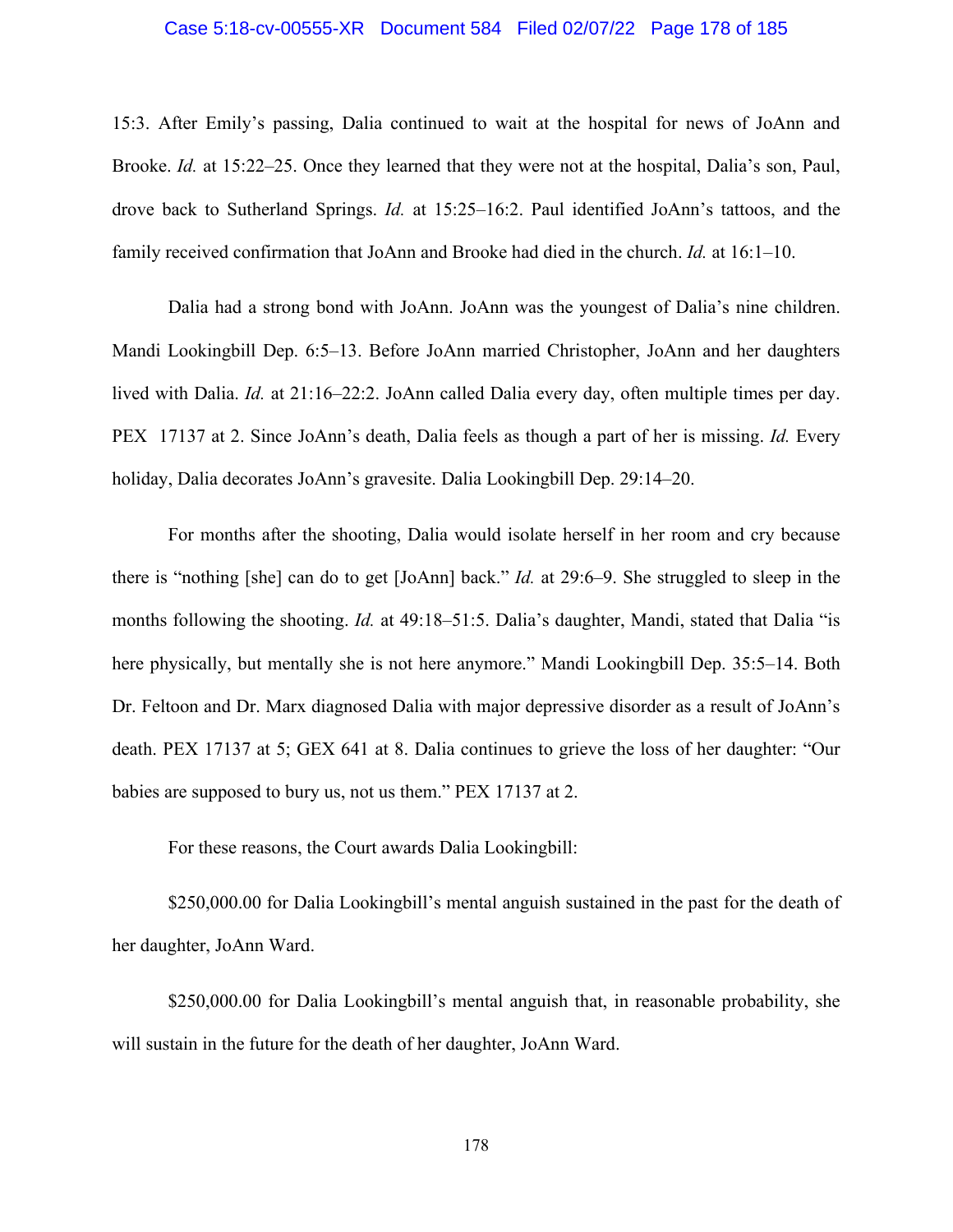## Case 5:18-cv-00555-XR Document 584 Filed 02/07/22 Page 179 of 185

\$100,000.00 for Dalia Lookingbill's loss of companionship and society sustained in the past for the death of her daughter, JoAnn Ward.

\$100,000.00 for Dalia Lookingbill's loss of companionship and society that, in reasonable probability, she will sustain in the future for the death of her daughter, JoAnn Ward.

\$1,024.61 for Dalia Lookingbill's pecuniary loss sustained in the past for the death of her daughter, JoAnn Ward.<sup>[84](#page-178-0)</sup>

\$11,561.76 for Dalia Lookingbill's pecuniary loss that, in reasonable probability, she will sustain in the future for the death of her daughter, JoAnn Ward.<sup>[85](#page-178-1)</sup>

# *5. Christopher "Chris" Ward – 33 years old*

Chris did not attend church with JoAnn and his children on the day of the shooting because he had worked a graveyard shift the night before. Ward Dep. 13:13–14:13. While Chris was eating breakfast at home, his brother arrived and told Chris that someone was shooting at the church. *Id.* at 15:8–15. Chris drove to the church and arrived before most first responders. *Id.* at 16:3–21. He saw his son, R.W., outside the church with Rusty Duncan. *Id.* at 16:22–25. Rusty was attempting to stop R.W.'s bleeding, and instructed Chris to put pressure on R.W.'s wounds. *Id.* at 17:1–15. As he waited for an ambulance, Chris heard those inside the church crying for help. *Id.* at 17:17–19. When the first ambulance arrived, Chris loaded R.W. inside and then ran towards the church. *Id.* at 17:20–25. Chris saw his stepdaughter, R.T., standing outside crying. *Id.* at 19:2–15. He comforted her, and then went inside to try and find JoAnn, Brooke, and

<span id="page-178-0"></span><sup>&</sup>lt;sup>84</sup> Plaintiffs and the Government stipulate that this amount reflects Dalia Lookingbill's past medical expenses. ECF No. 576 at 10.

<span id="page-178-1"></span><sup>&</sup>lt;sup>85</sup> The Government stipulates that this amount reflects Dalia Lookingbill's future medical expenses. ECF No. 576 at 10.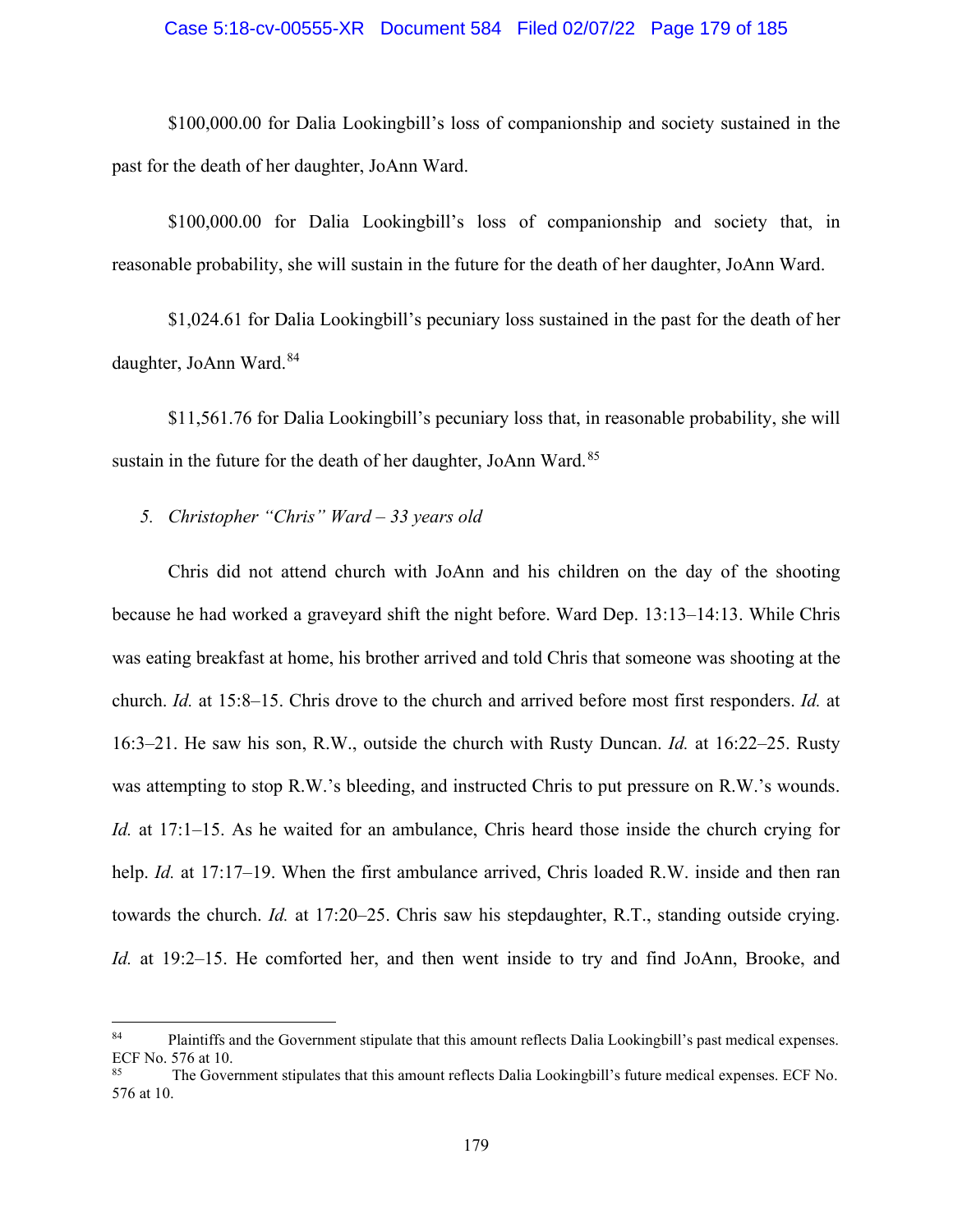#### Case 5:18-cv-00555-XR Document 584 Filed 02/07/22 Page 180 of 185

Emily. *Id.* at 19:1–17. Chris walked halfway through the church and saw "bodies everywhere. Kids. Pews knocked over, and—all this blood." *Id.* at 19:18–23. He searched for his family and was eventually told that they had already been taken out of the church. *Id.* at 20:9–19. Chris later learned that JoAnn and Brooke never left the church. *Id.* at 21:5–6. Because of their injuries, their bodies were unrecognizable to Chris. *Id.* at 21:7–11.

Chris and JoAnn had a caring and loving marriage. *Id.* at 11:1. Prior to their marriage, JoAnn had given birth to Emily and R.T. from previous relationships, and Chris had R.W. Together, they formed a blended family and soon after had a child together, Brooke. *Id.* at 9:1–8. Chris testified: "It was never just me and her. It was always the kids. We had fun. Just a lot of good times." *Id.* at 10:8–12. On Chris's days off, he, JoAnn, and the children often enjoyed fishing together and would "spend all kinds of time together." *Id.* at 11:10–14. Chris and JoAnn planned to have another child together. *Id.* at 10:15–18. The two were committed to one another and loved each other; JoAnn was Chris's "other half." *Id.* at 10:19–23, 11:15–18.

Brooke was "daddy's little girl," and was "happy and outgoing . . . always wanted to make people smile." GEX 635 at 2–3. Chris called Brooke "Boogie," and he enjoyed watching TV with her when he got home from work. Ward Dep. 26:13–20. Chris loved to carry Brooke and hold her in his lap. *Id.* at 26:21–27:7.

Chris has suffered a great deal since the shooting. The loss of JoAnn, Brooke, and Emily has left him depressed and anxious. *Id.* at 48:15–25. After the shooting, Chris began selfmedicating with alcohol. *Id.* at 43:12–15. He struggled to maintain employment and relationships with his friends. *Id.* at 41:12–42:6; PEX 17096 at 5; GEX 635 at 12. In 2020, Chris was hospitalized for severe depression, active suicidal ideation with a plan to shoot himself, and alcohol-use disorder. GEX 635 at 4. After his hospitalization, he was placed on a treatment plan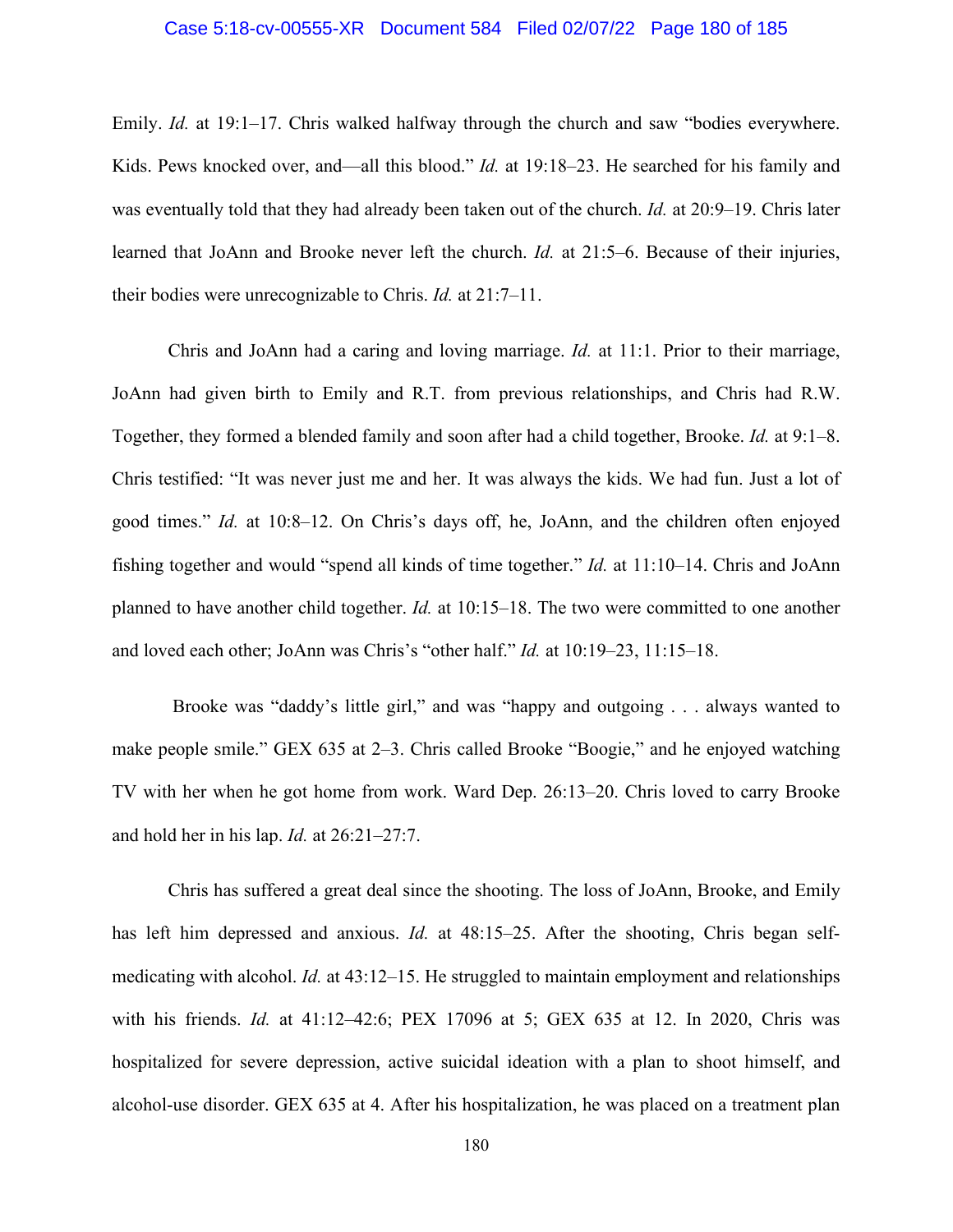## Case 5:18-cv-00555-XR Document 584 Filed 02/07/22 Page 181 of 185

that included psychotherapy and medication. *Id.* Though his treatment is ongoing, Chris still has severe sleep disturbance and experiences intrusive memories about the shooting. *Id.* at 7–9. Chris continues to experience survivor's guilt: "I should have been there with them. . . . I could have helped them maybe." Ward Dep. 48:8-11.

For these reasons, the Court awards Christopher Ward:

\$500,000.00 for Christopher Ward's mental anguish sustained in the past for the death of his wife, JoAnn Ward.

\$250,000.00 for Christopher Ward's mental anguish that, in reasonable probability, he will sustain in the future for the death of his wife, JoAnn Ward.

\$250,000.00 for Christopher Ward's loss of companionship and society sustained in the past for the death of his wife, JoAnn Ward.

\$250,000.00 for Christopher Ward's loss of companionship and society that, in reasonable probability, he will sustain in the future for the death of his wife, JoAnn Ward.

\$500,000.00 for Christopher Ward's mental anguish sustained in the past for the death of his daughter, Brooke Ward.

\$250,000.00 for Christopher Ward's mental anguish that, in reasonable probability, he will sustain in the future for the death of his daughter, Brooke Ward.

\$50,000.00 for Christopher Ward's loss of companionship and society sustained in the past for the death of his daughter, Brooke Ward.

\$50,000.00 for Christopher Ward's loss of companionship and society that, in reasonable probability, he will sustain in the future for the death of his daughter, Brooke Ward.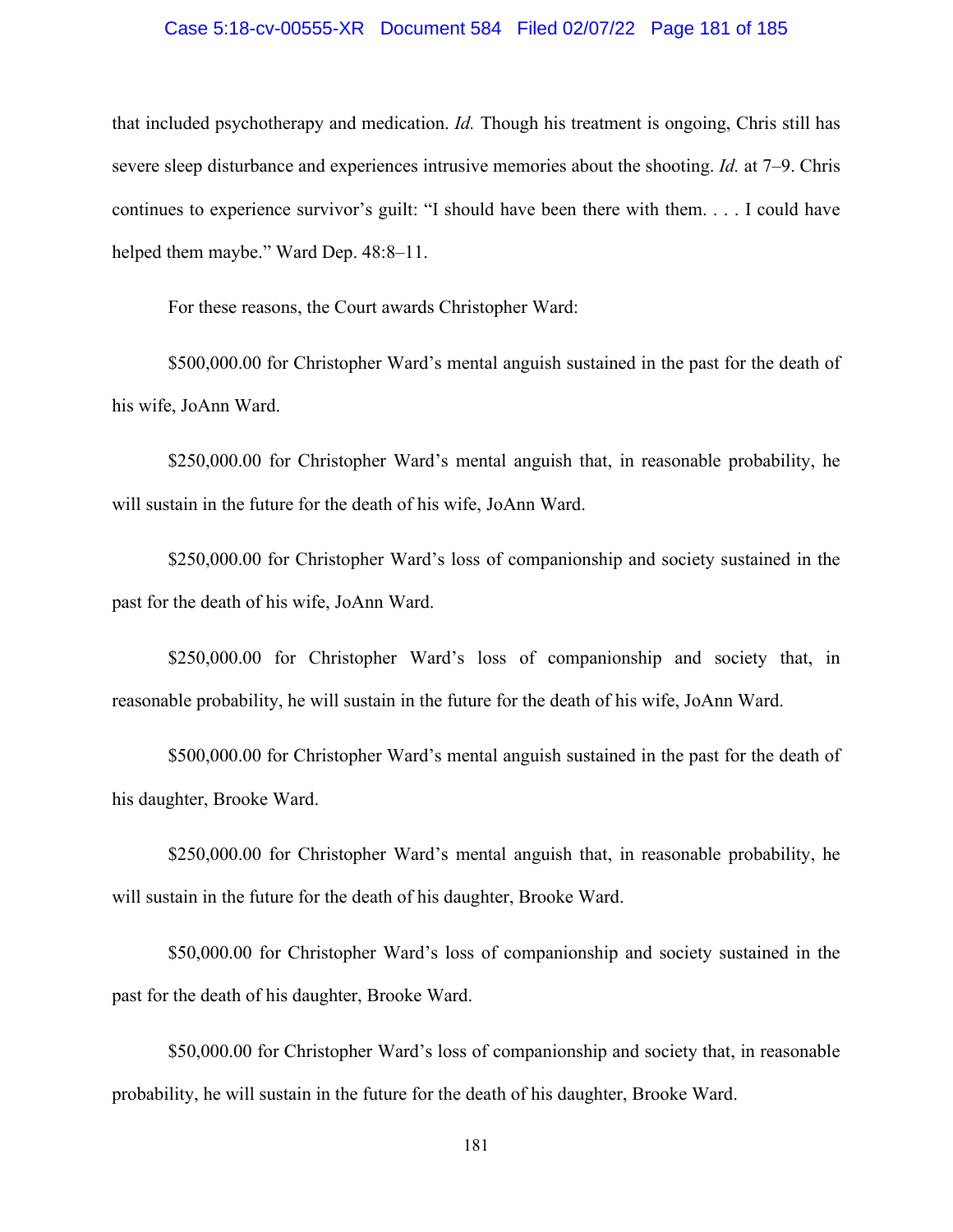## *6. The Estate of JoAnn Ward – 30 years old*

JoAnn sustained seven gunshot wounds. PEX 1056. She was shot in the head, chest, and abdomen. *Id.* JoAnn also suffered additional lacerations and bruising on her face, chin, trunk, and right arm. *Id.* During the shooting, JoAnn tried to shield Brooke, Emily, and R.W. by laying on top of them. R.T. Dep. 22:13–19. All of her gunshot wounds were sustained as she laid face down on the floor of the church, as every entrance wound was to her backside. *See* PEX 1058 at 10. Before she died, JoAnn was attempting to make a phone call, likely for help. R.T. Dep. 18:5– 13. When her husband, Chris, entered the church to try and locate her, her body was mangled beyond recognition. Ward Dep. 21:7–11. Her body was ultimately identified through tattoo comparisons. Mandi Lookingbill Dep. 16:2–4. JoAnn experienced physical pain from the gunshot wounds she likely sustained prior to her death, and experienced mental pain and suffering from witnessing the shooting.

For these reasons, the Court awards the Estate of JoAnn Ward:

\$5,000,000.00 for JoAnn Ward's pain and mental anguish.

# *7. The Estate of Brooke Ward – 5 years old*

Brooke sustained four gunshot wounds. PEX 1028. Brooke was shot in the head, face, hip and back. *Id.* After the shooting began, Brooke's mother, JoAnn, tried to shield her from the gunfire. R.T. Dep. 22:13–19. When the shooting stopped, Julie Workman found Brooke "laying face down. And the entire back of her head was blown off." Dmg. Trial Tr. 459:8–11. The gunshot wound to her left hip entered on the frontside of her body, which could not have been inflicted as Brooke laid face down. *See* PEX 1030 at 8. This indicates that she exhibited purposeful movement after being shot at least once. Therefore, Brooke experienced physical pain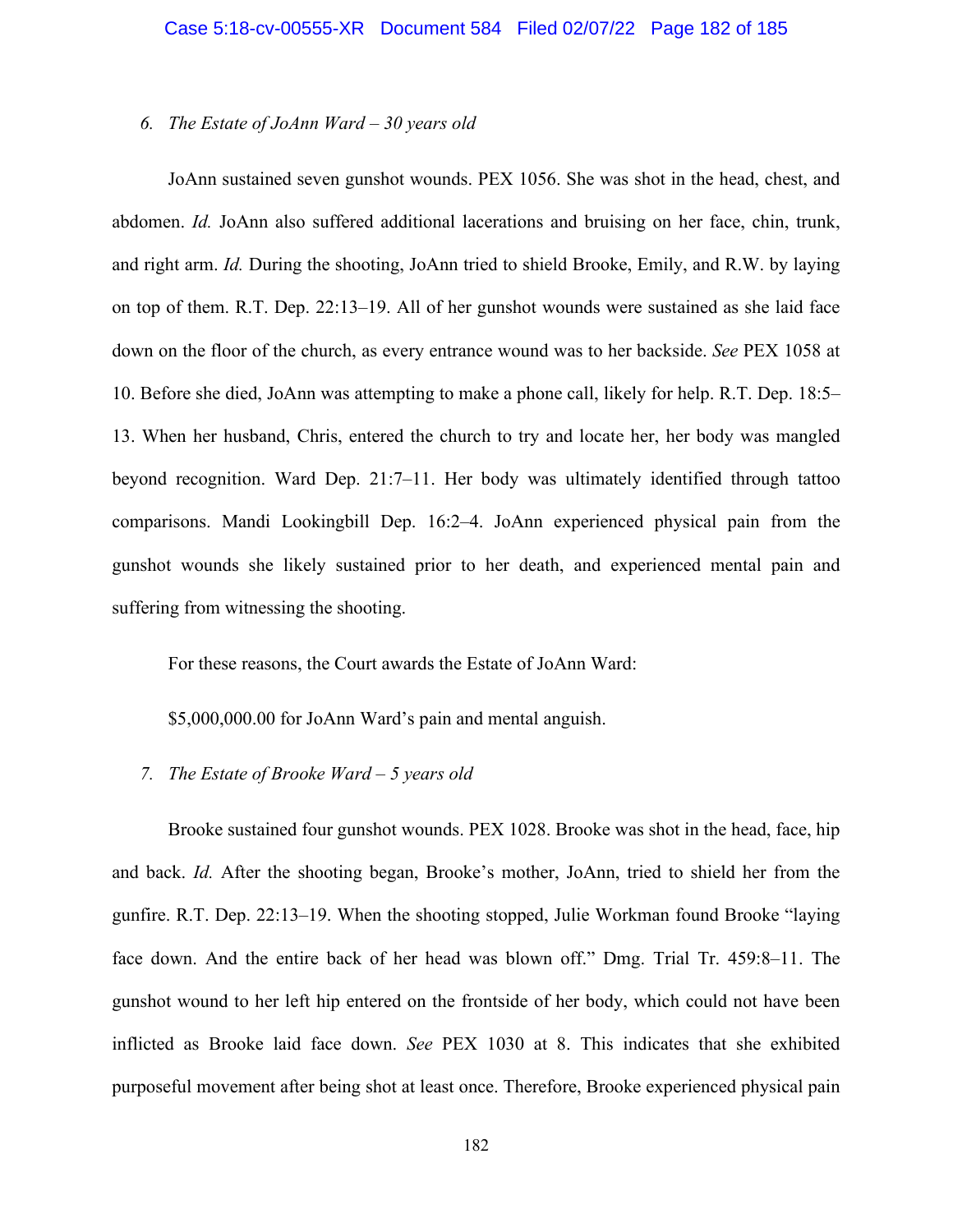## Case 5:18-cv-00555-XR Document 584 Filed 02/07/22 Page 183 of 185

from the gunshot wounds she sustained prior to her death, and experienced mental pain and suffering from witnessing the shooting.

For these reasons, the Court awards the Estate of Brooke Ward:

\$5,000,000.00 for Brooke Ward's pain and mental anguish.

8. *The Estate of Emily Garcia – 7 years old* 

Emily sustained five gunshot wounds. PEX 17119. Emily was shot in her left arm, left leg, left foot, and hip. *Id.* She sustained four gunshot wounds as Kelley fired from the outside of the church, and a gunshot wound to her hip after Kelley entered the church. *Id.* at 5–6. The gunshot wound to her hip caused "extensive hemorrhaging" in her pelvic tissues. *Id.* at 6. When first responders arrived, Emily was opening her eyes, and she was taken to University Hospital. *Id.* at 3. She underwent emergency surgery, but Emily died on the operating table. *Id.* Emily experienced physical pain from the gunshot wounds she sustained prior to her death, and experienced mental pain and suffering from witnessing the shooting and anxiety from physiologic changes of her body due to significant blood loss.

For these reasons, the Court awards the Estate of Emily Garcia:

\$5,000,000.00 for Emily Garcia's pain and mental anguish.

\$557.02 for Emily Garcia's medical expenses.<sup>[86](#page-182-0)</sup>

## **The Curnow Family**

Kathleen and Fred Curnow, at the time of the shooting, lived directly across the street from the church. *See* Fred Curnow Dep. 43:18–22. Three bullets struck their property: one near

<span id="page-182-0"></span><sup>&</sup>lt;sup>86</sup> Plaintiffs and the Government stipulate this amount reflects Emily Garcia's past medical expenses. ECF No. 576 at 2.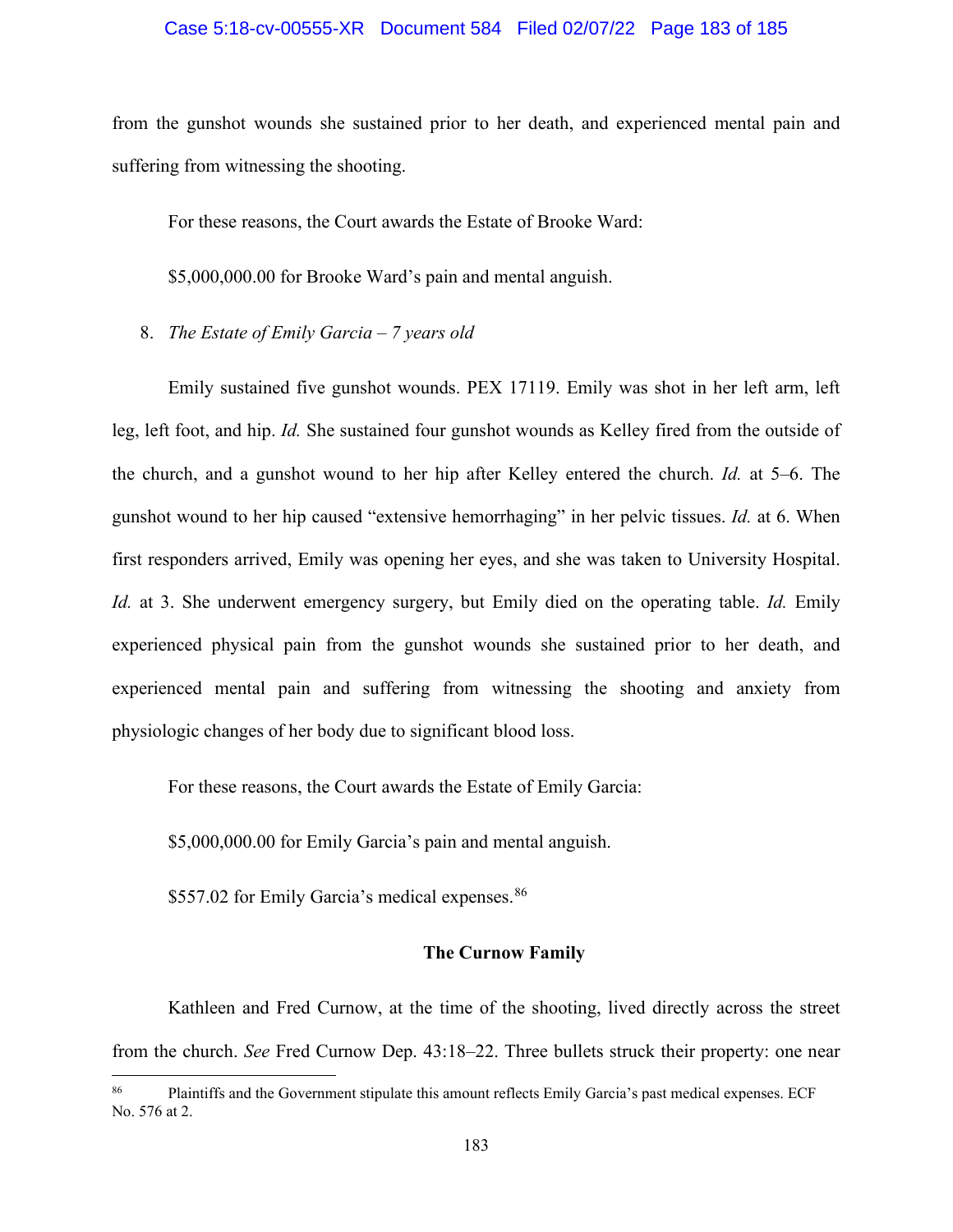#### Case 5:18-cv-00555-XR Document 584 Filed 02/07/22 Page 184 of 185

the front door of their house, one in the windshield of Kathleen's car, and the last in the quarter panel of Fred's truck. *Id.* at 55:23–58:22. At the time of Fred's deposition, the bullet hole remained in their home, and the windshield and truck had been repaired. *Id.* at 55:14–21.

For these reasons, the Court awards Fred and Kathleen Curnow:

\$1,500.00 to restore Fred Curnow's property to the condition it was in immediately before the occurrence in question.<sup>[87](#page-183-0)</sup>

\$1,500.00 to restore Kathleen Curnow's property to the condition it was in immediately before the occurrence in question.<sup>[88](#page-183-1)</sup>

# **CONCLUSION**

The Court **ORDERS** Plaintiffs to submit proposed final judgments in each individual case within 10 days of this order. The judgments should reflect the damage awards made in this order. With respect to economic damages, the Court has determined the appropriate presentvalue discount rate to be equivalent to a thirty-year Daily Treasury Yield curve rate of 2.23%.

The Government may file any objections to the proposed judgments within 10 days of their filing.

<span id="page-183-0"></span><sup>&</sup>lt;sup>87</sup> Plaintiffs and the Government stipulate this amount reflects the property damage Fred Curnow sustained. ECF No. 576 at 11.

<span id="page-183-1"></span>Plaintiffs and the Government stipulate this amount reflects the property damage Kathleen Curnow sustained. ECF No. 576 at 11.